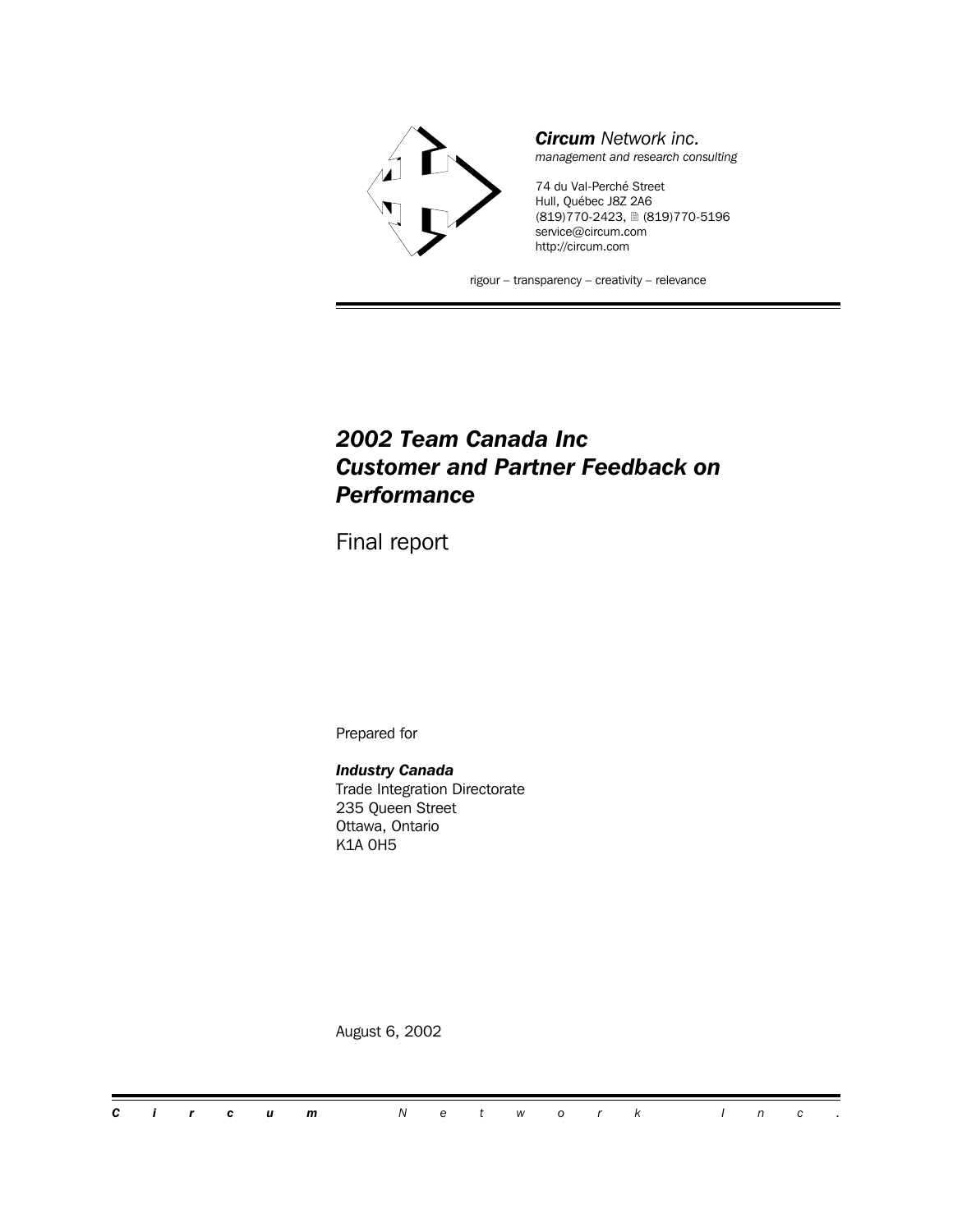Ξ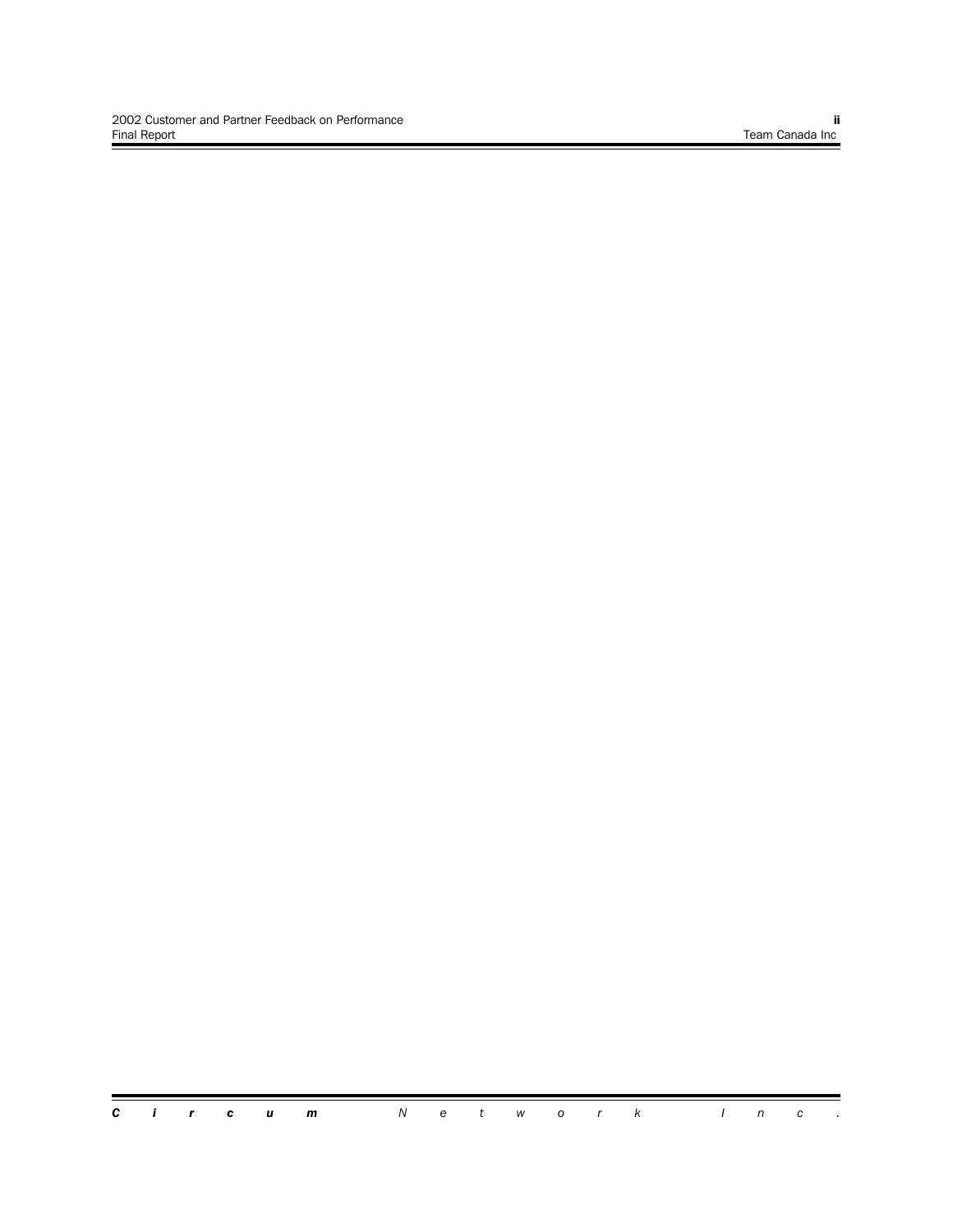## *OUTLINE*

|                  | iii                                     |
|------------------|-----------------------------------------|
|                  |                                         |
| Section 1        |                                         |
| Section 2        |                                         |
|                  |                                         |
| 2.1              |                                         |
| 2.2              |                                         |
| 2.3              |                                         |
| 2.4              |                                         |
| 2.5              |                                         |
| 2.6              |                                         |
| 2.7              |                                         |
| Section $3$      |                                         |
|                  | <b>CUSTOMER SATISFACTION RESULTS</b> 11 |
| 3.1              |                                         |
| 3.2 <sub>2</sub> | Responsiveness to needs  13             |
| 3.3              |                                         |
| 3.4              |                                         |
| 3.5              |                                         |
| 3.6              |                                         |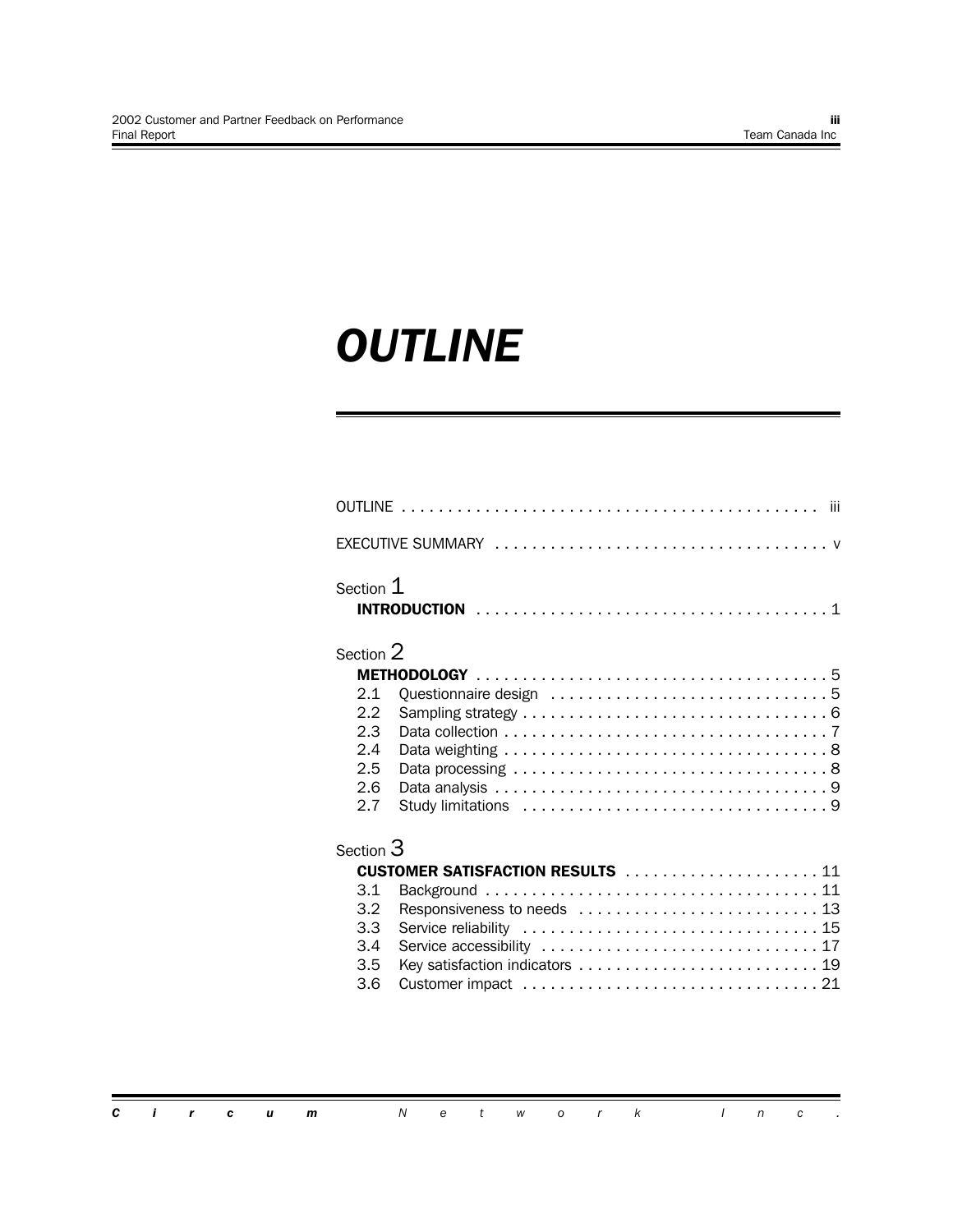f

| Section 4                |                                                                                    |
|--------------------------|------------------------------------------------------------------------------------|
| 4.1<br>4.2<br>4.3<br>4.4 | <b>PARTNERS' POINT OF VIEW 25</b>                                                  |
| Section 5                |                                                                                    |
| 5.1<br>5.2<br>5.3        | <b>CONCLUSIONS AND RECOMMENDATIONS 37</b><br>A model for customer satisfaction  39 |
| <b>APPENDIX A</b>        |                                                                                    |
| <b>APPENDIX B</b>        | Interview Guide for Senior Trade Commissioners 63                                  |
| <b>APPFNDIX C</b>        |                                                                                    |
| <b>APPENDIX D</b>        |                                                                                    |
| <b>APPENDIX E</b>        |                                                                                    |
| <b>APPENDIX F</b>        |                                                                                    |
| <b>APPENDIX G</b>        |                                                                                    |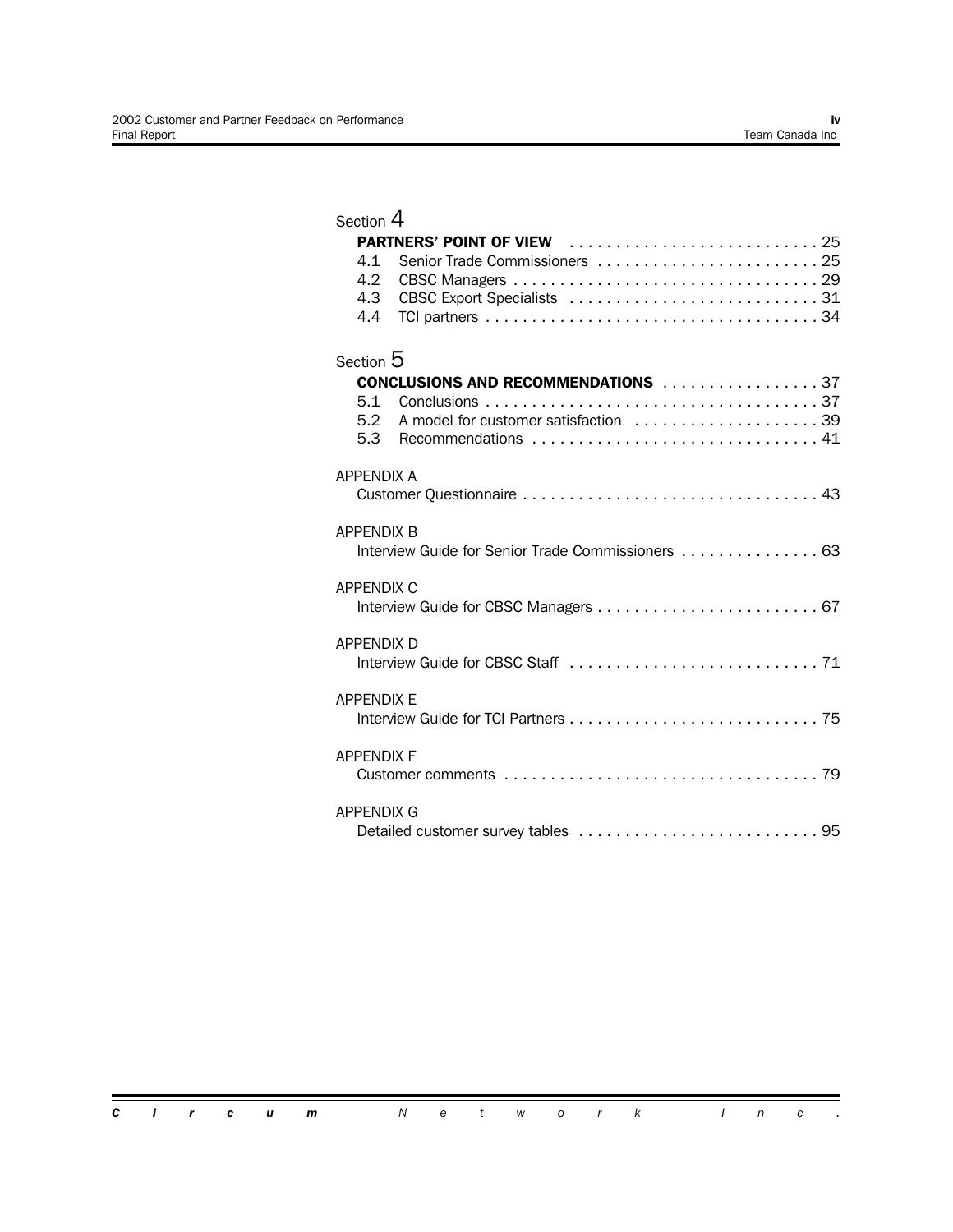## *EXECUTIVE SUMMARY*

#### *Background*

Team Canada Inc (TCI) Export Information Services are accessible to all Canadian business people via local Canada Business Service Centres (CBSCs). A toll-free number links information seekers to trained information officers who either answer questions or refer the call to the export service provider best positioned to meet their needs. Team Canada Inc answered 14,446 calls in 2000-2001, down 19% from 1999-2000.

In 2000, after two years of service, TCI commissioned an initial study to evaluate its service from the standpoint of the end customer (the service seeker) and from the standpoint of the many partners involved in service delivery: federal and provincial departments and agencies, as well as nonprofit organizations, municipalities and business associations. This report presents the results of a second assessment of TCI service.

This study reflects the customer's point of view. When accessing TCI's service, customers engage in a service transaction which includes (in their perception) downstream service offered by organizations they are referred to. This perspective may differ with how TCI sees its service offering within the framework of its organizational realities.

#### *Methodology*

This research was based on a telephone survey of customers and partners.

It included feedback from a representative sample of 250 customers recruited by service agents between January 22 and April 26, 2002. The sample was split by province; *ex post facto* weighting was applied to allow comparison with the actual number of callers during the recruiting period (based on TCI information systems). Data collection was managed by Echo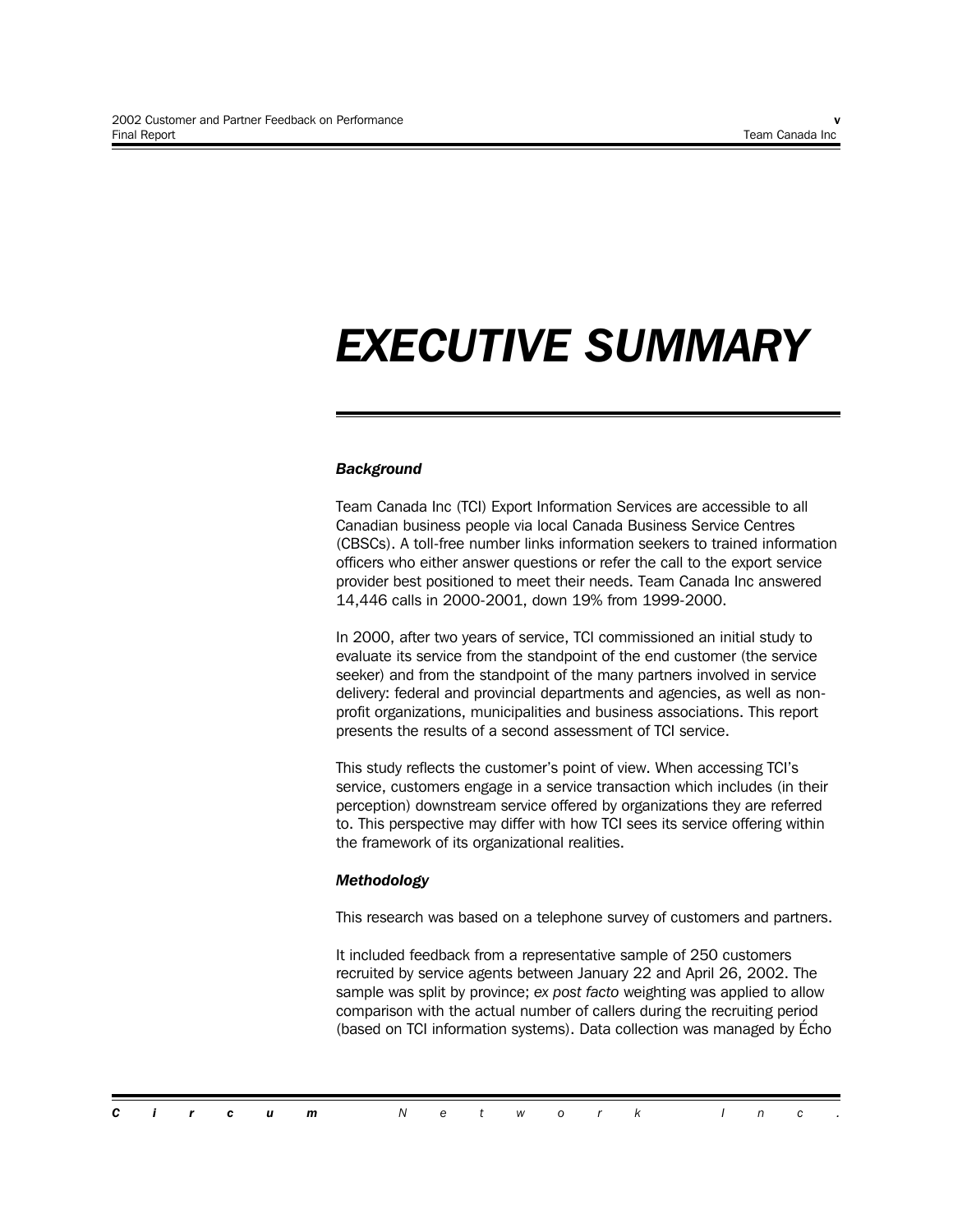Sondage inc. and produced an overall response rate of 80% after the recruiting phase, which itself resulted in 9% of customers participating in the study. The maximum sampling error is estimated at  $\pm 6.2$  percentage points based on the entire sample; sampling errors are wider for sub-groups but narrower for proportions smaller and larger than 50%.

The questionnaire was designed by crossbreeding the questionnaire from the TCI study conducted in 2000 with the Common Measurement Tool  $$ the *de facto* standard for federal departments and agencies.

In addition to customer interviews, telephone interviews were conducted with 45 individuals from the following groups: Senior Trade Commissioners, CBSC Managers, CBSC staff and TCI partners. Interview guides used in these instances were identical to those used in 2000.

#### *Results*

Overall, results were very positive, with 85% of customers expressing satisfaction with their most recent contact with the TCI export information service. Customers were particularly pleased with:

- the helpfulness and courtesy of officers;
- efforts made by officers to assess needs;
- speed of the service;
- availability of service in the official language of the customer's choice;
- waiting time; and
- ease of reaching the officers.

Moreover, 78% of customers stated that the service met or exceeded their expectations and 93% stated that they would use the export information service again if they required export-related information. More than seven out of ten customers stated that TCI's service made them aware of information sources, increased the likelihood that they would seek additional information and made them more knowledgeable about exporting.

While the overall customer satisfaction picture is positive, results indicate that there is still room for improvement. Three key findings support this conclusion:

- 25% of customers rated themselves as "very satisfied" and 60% as "satisfied" (as opposed to, for example, the opposite proportions);
- although 78% of customers indicated that the service met or exceeded their expectations, 12% stated that it failed to meet them;
- where reasonable comparisons could be made between 2000 and 2002 study results, they indicated a drop in customer satisfaction.

|  |  | <b>Circum</b> Network Inc. |  |  |  |  |  |  |
|--|--|----------------------------|--|--|--|--|--|--|
|  |  |                            |  |  |  |  |  |  |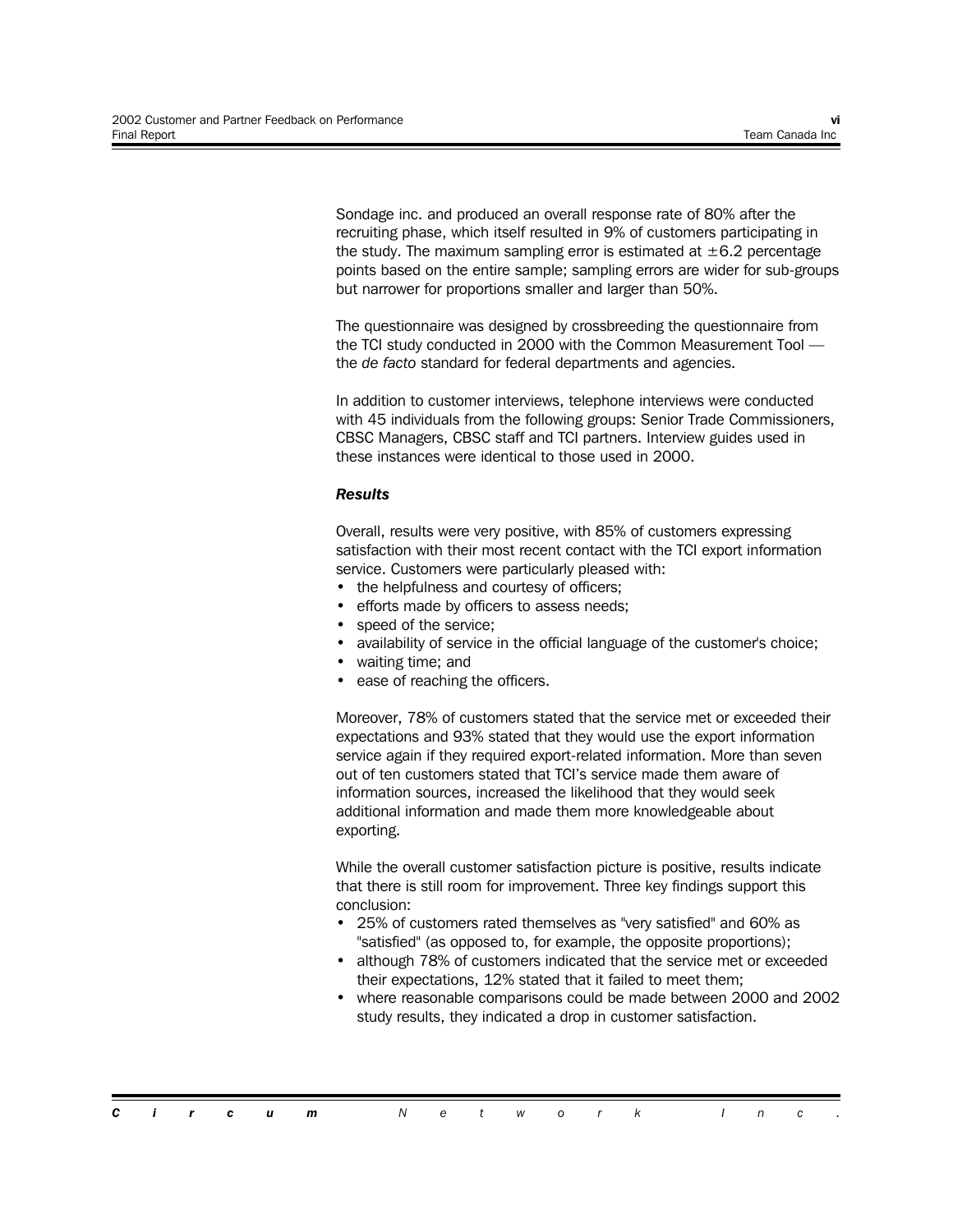This drop is particularly troubling, especially as the service itself has not changed significantly. We explored several hypotheses to explain this situation. Although there is no one definitive answer, two possibilities appear more likely:

- the 2000 study may have overestimated customer satisfaction;
- customers may have raised their expectations since 2000.

#### *Recommendations*

- Update communications materials and strategies to ensure that the nature, scope and standards of TCI's service are clearly conveyed. Take into consideration that the customer views TCI's service as only one component of a broader service transaction often involving referrals to partners.
- Develop a more proactive and a stronger communication plan to promote the TCI information line.
- Negotiate service standards with referral partners so that customers can be told early on what service level to expect. Implementation of such standards could begin with federal partners and then spread to other organizations.
- Step-up training efforts, especially in regions with higher turnover rates. This could involve improved self-teaching tools or increased investment in traditional training.
- Improve information sharing among organizations so that a customer's background is passed on when a referral happens.
- Conduct a scientific study of customer expectations to update the TCI's understanding. If a gap is identified, a re-evaluation of the service planning may be warranted.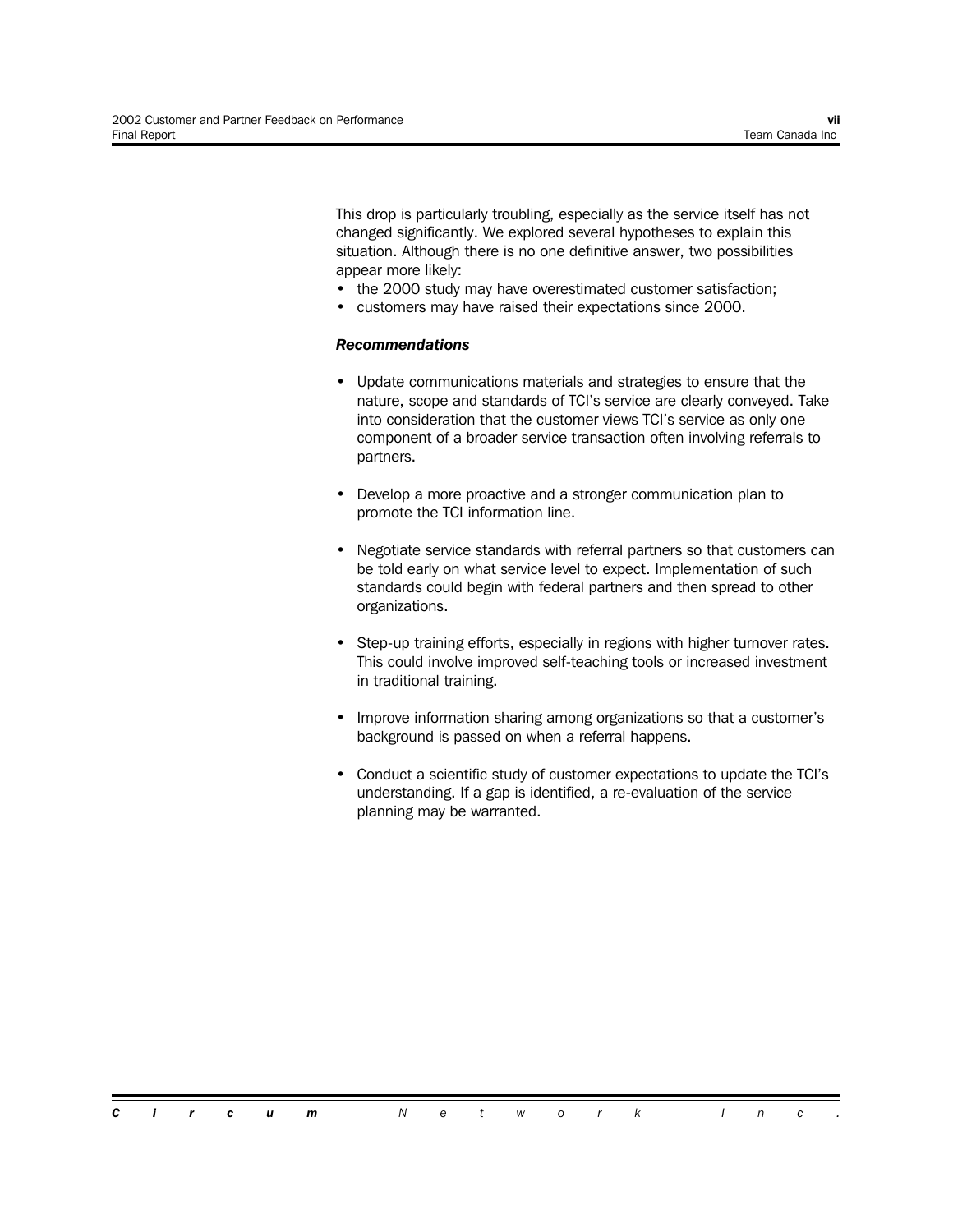Ξ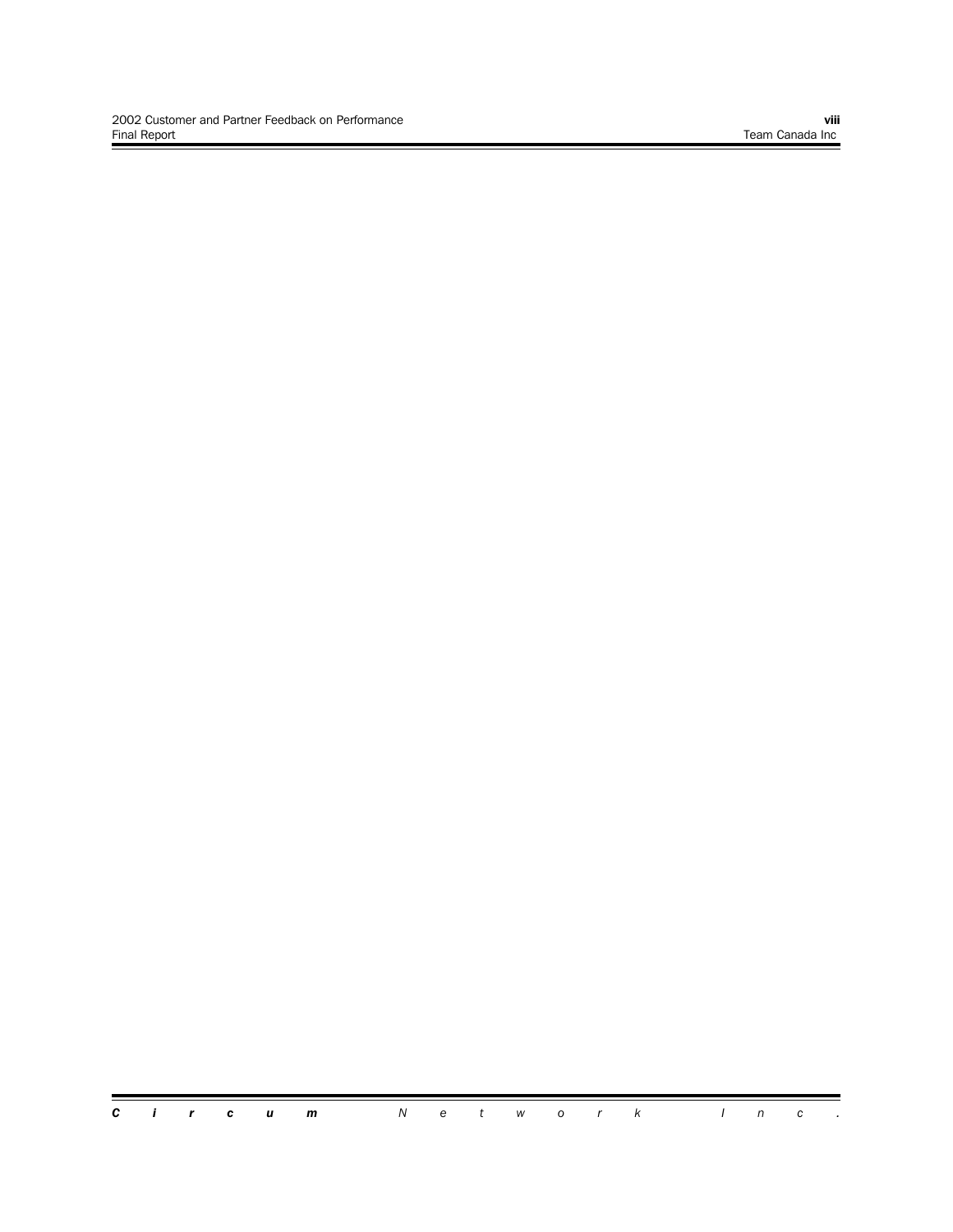# *Section 1*

## *INTRODUCTION*

"Team Canada Inc, a network of federal government departments and agencies, works with the provinces and territories as well as Regional Trade Networks located in each province to help Canadian businesses succeed in world markets. This single window for Canadian business vastly simplifies access to everything from training and financing programs for the new exporter, to on-the-ground support in foreign markets for more experienced Canadian businesses. Team Canada Inc is your first stop en route to the information, counselling, market intelligence, financial assistance and on-the-ground support you need to make your export venture a successful one."

Team Canada Inc (TCI) Export Information Services are accessible via local Canada Business Service Centres (CBSCs). A toll-free number links information seekers to trained information officers who either answer questions on the spot or refer the call to the export service provider best positioned to meet their needs. The telephone information service is available Monday to Friday, from 9:00AM to 5:00PM across Canadian time zones. Team Canada Inc answered 14,446 calls in 2000-2001, down 19% from 1999-2000.

In 2000, after two years of service, TCI commissioned an initial study to evaluate its service from the standpoint of the end customer (the service seeker) and from the perspective of the many partners involved in service delivery: Federal and provincial departments and agencies, as well as nonprofit organizations, municipalities and business associations.

#### *Assignment*

This report presents the results of a second assessment of service delivery by TCI. Methodologies similar to those used in 2000 were used, i.e., systematic telephone interviews of customers and qualitative interviews of partners in delivery. The methodology involved the following steps:

exportsource.gc.ca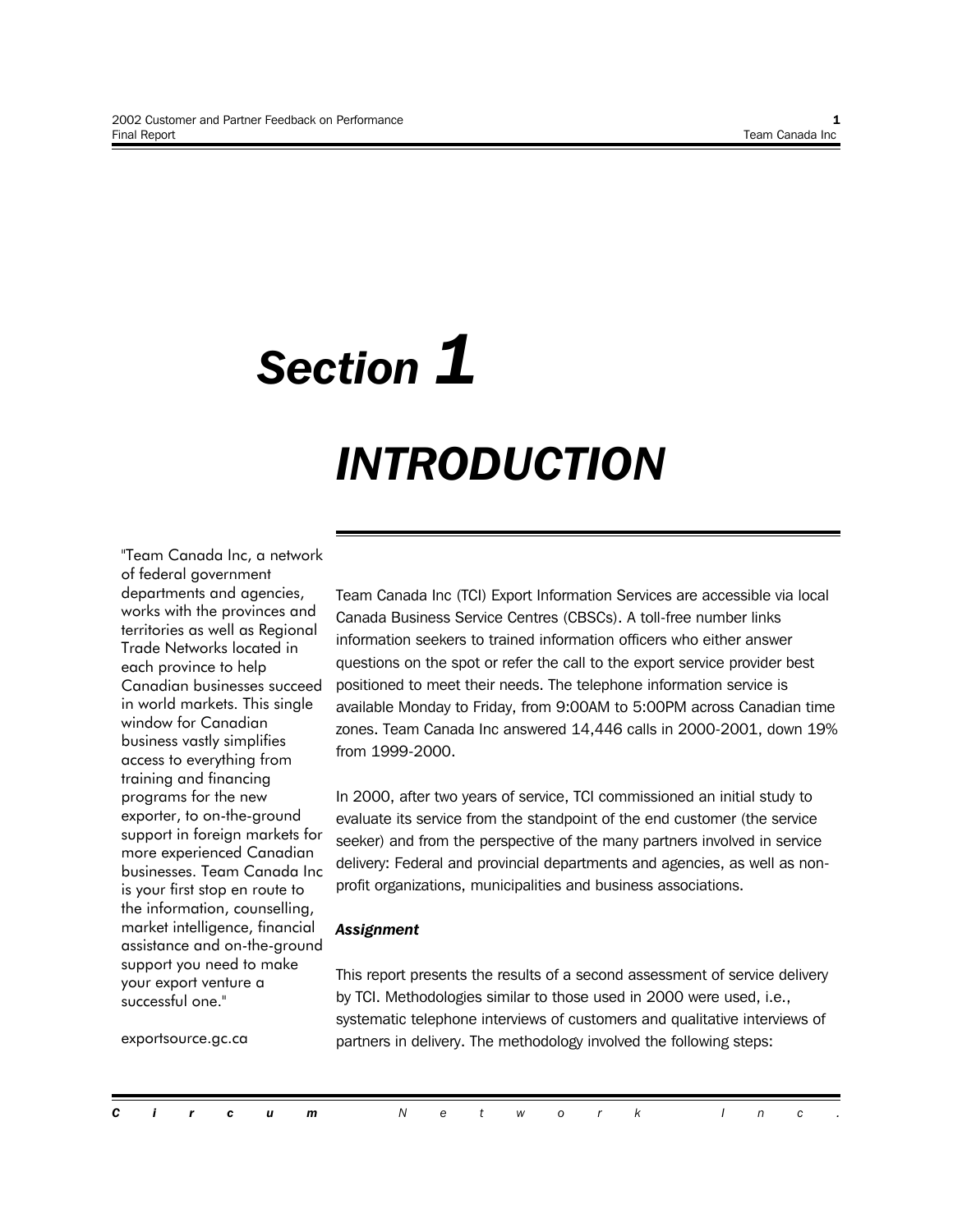- questionnaire development
- sample design
- quantitative telephone interviews with customers
- qualitative telephone interviews with partners
- data tabulation
- data analysis
- preparation of the report, covering:
	- customer satisfaction and retention levels:
	- customer satisfaction evolution between 2000 and 2002 (where feasible);
	- priorities for improvement from a customer standpoint;
	- key issues and priorities for improvement from a partner standpoint.

This study reflects the point of view of customers, which sometimes contrasts with TCI's perspective and the organizational realities of a government program.

For customers, the call to the TCI service number is only one step in what they conceive as a single service of the government service process. event leading, hopefully, to the information they require.

For TCI, their action is a distinct, specifically identifiable component

For customers, satisfaction with the service means satisfaction with the entire service experience— even if we, as analysts, try to parcel out the TCI-specific component.

For TCI, the span of control is limited to responding to the initial enquiry, identifying customer needs and locating the appropriate resource.

Because of this divergence in viewpoints, TCI Managers may perceive some of the comments and findings in this study as unfair or even inadequate. However, it is important to adopt the customer viewpoint as much as possible; Section 5 of the report will propose ways for TCI to improve downstream service components as well as customer perceptions.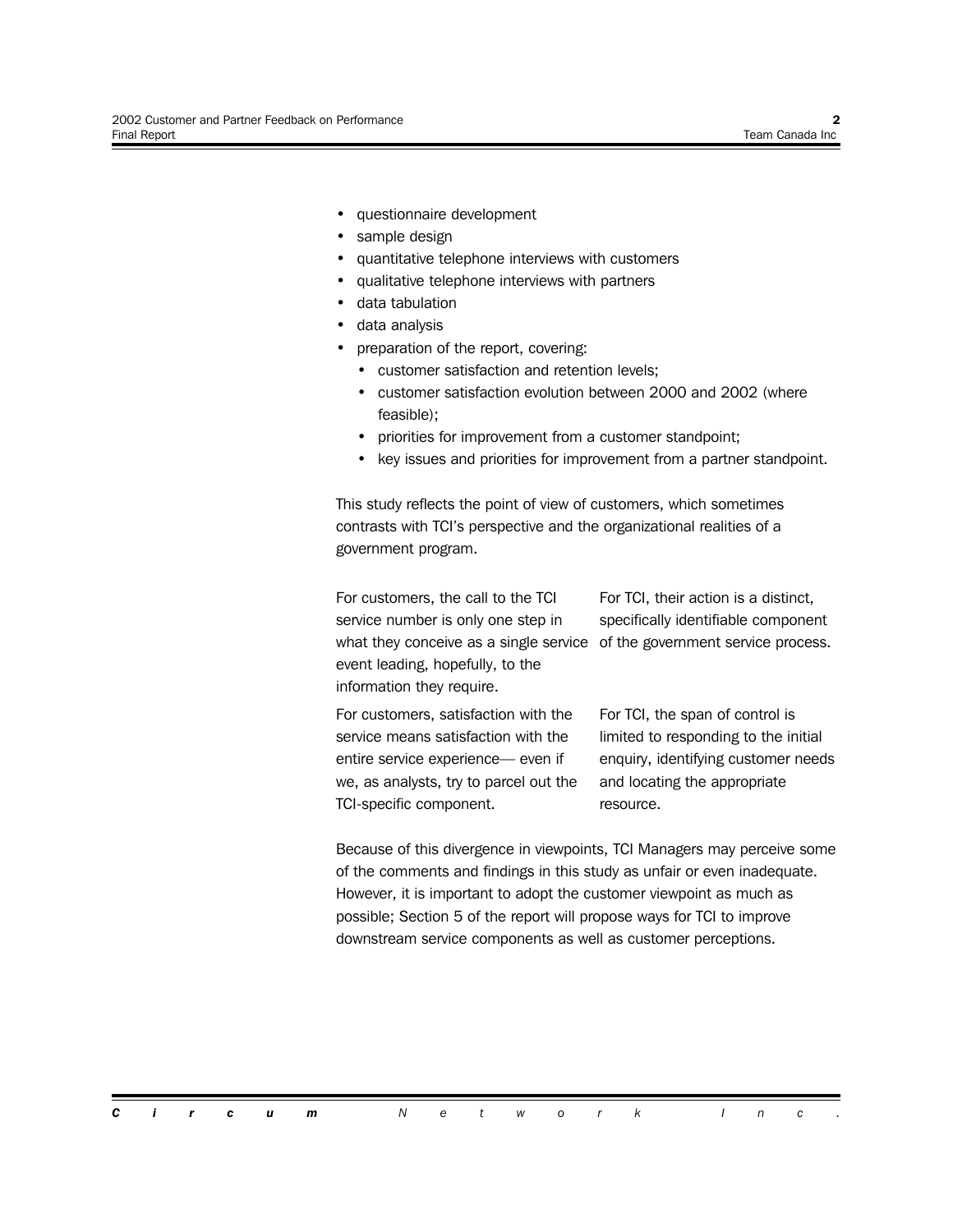#### *Report structure*

Study methodology is presented in Section 2. Conclusions regarding the state and the evolution of customer satisfaction are presented in Section 3. Section 4 focuses on the partners' viewpoints while Section 5 presents key findings, their interpretation and recommendations for action.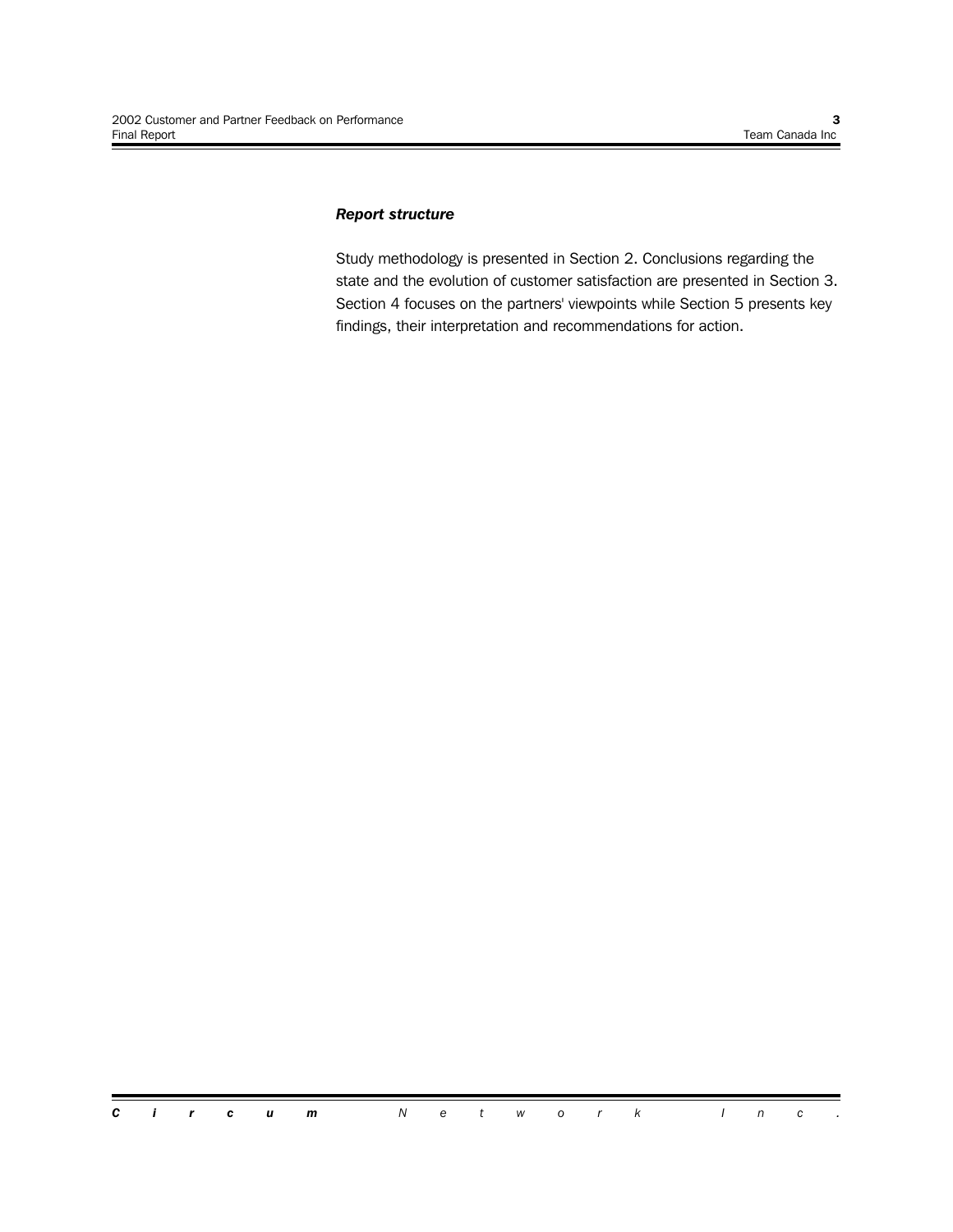Ξ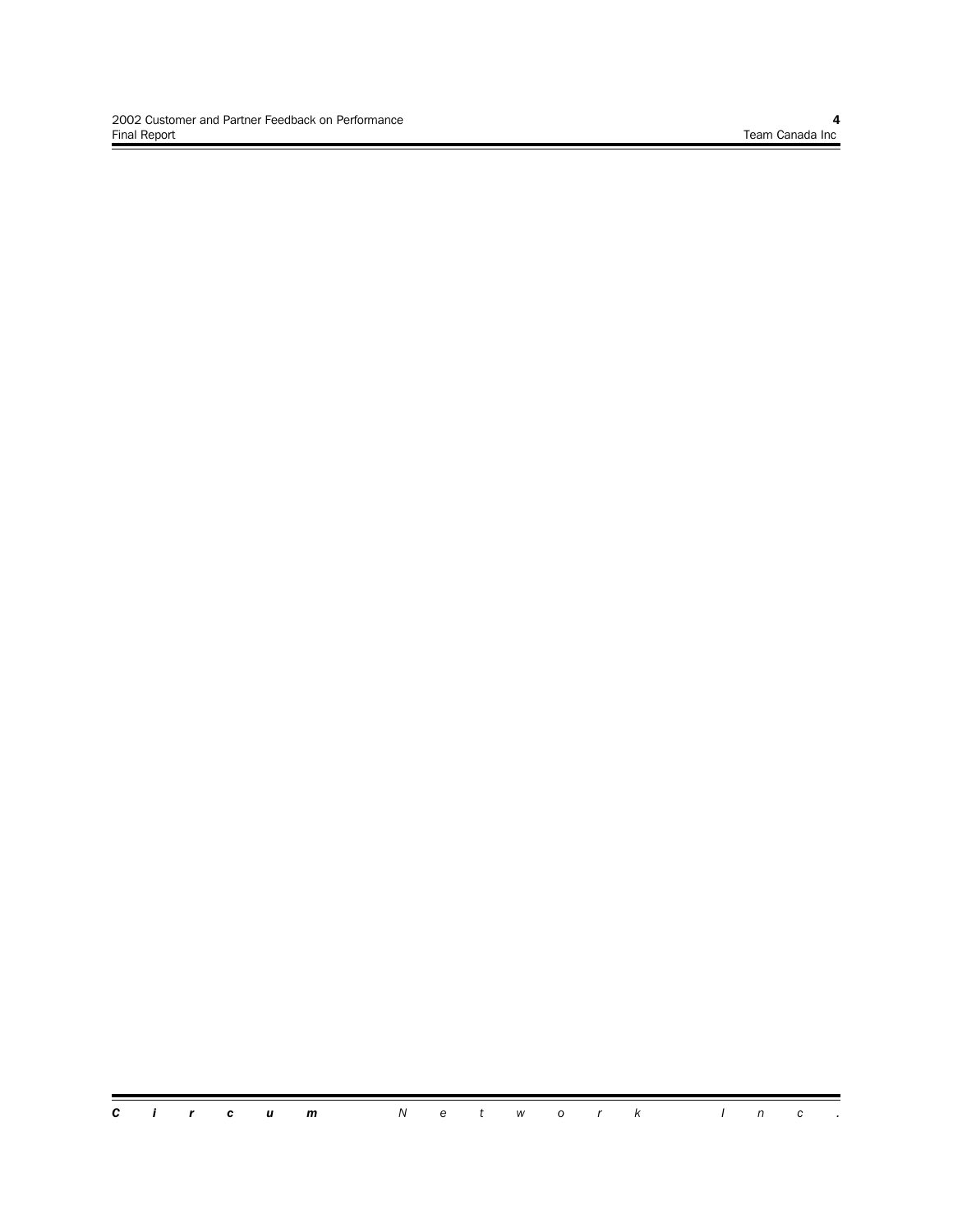# *Section 2*

## *METHODOLOGY*

This research is based on a systematic telephone survey of customers and on qualitative interviews with TCI partners in service delivery. The following aspects of the methodology are discussed: Questionnaire design, sampling strategy, data collection, data weighting, data processing, data analysis and study limitations.

## *2.1 Questionnaire design*

The customer questionnaire used in this study was inspired mainly by the Common Measurement Tool, which was adapted to suit TCI's situation and the research requirements of this assignment. Some questions from the 2000 survey were maintained to allow comparison.

The customer questionnaire was organized into seven sections, as follows:

- a screening question to ensure that the person listed recalled using TCI services;
- satisfaction with service attributes related to TCI's responsiveness to its customers' needs;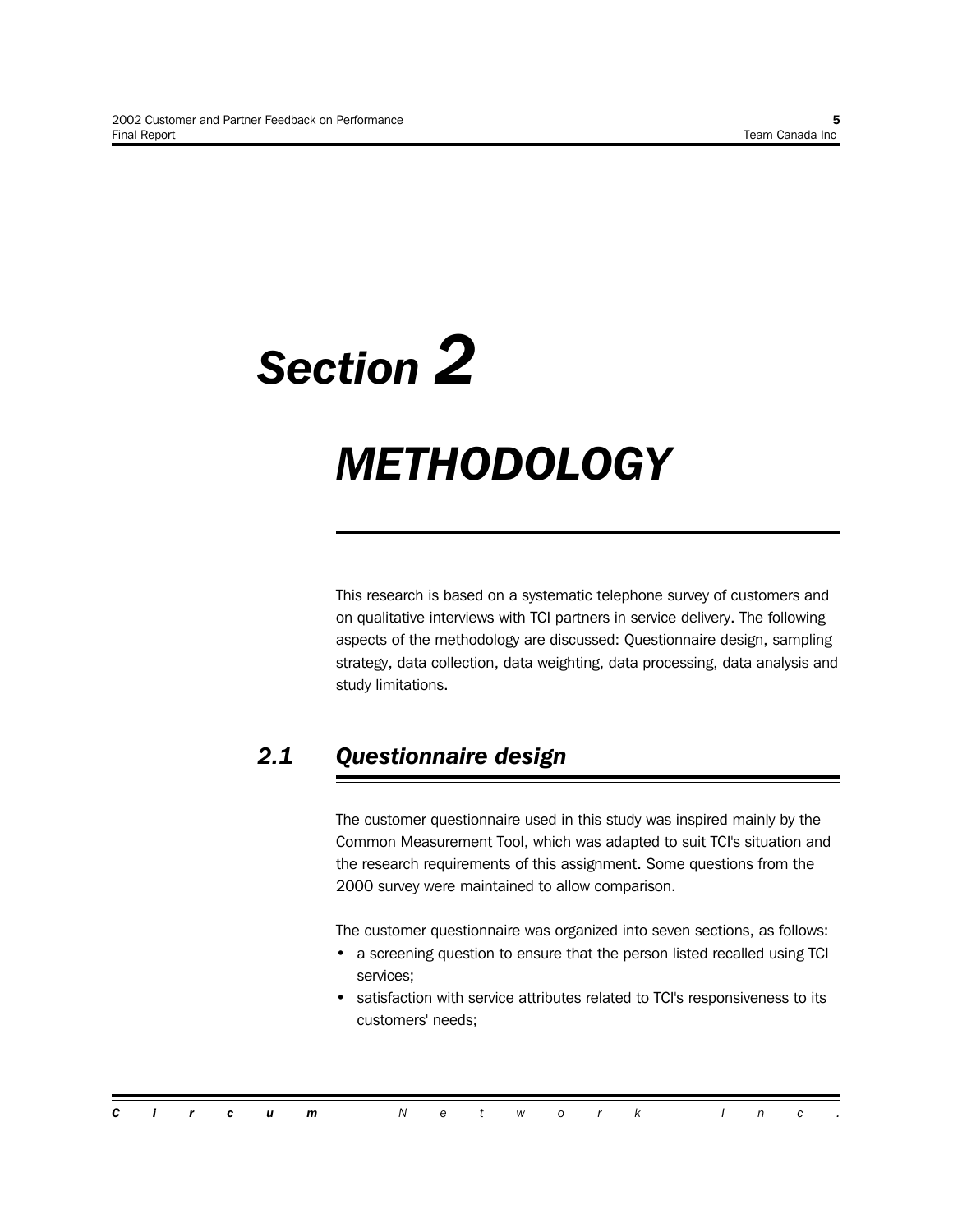- satisfaction with service attributes related to TCI's reliability as a service supplier as well as questions on referrals;
- satisfaction with service attributes related to access to TCI services;
- overall satisfaction and priorities for improvement;
- potential impact of TCI services on customer organizations;
- background on the customer organization.

This questionnaire was pretested on February 13, 2002. It was found to flow without issue; customers indicated no comprehension problems. No change was made to the questionnaire and pre-test interviews were retained in the final database.

Partner interview guides were the same as those used in 2000, focusing on service delivery and customer and partner needs.

#### *2.2 Sampling strategy*

The customer population was defined as all customers who contact the TCI telephone information service. No sampling frame existed for this population. For operational reasons, recruiting took place during service transactions. Customers were asked at the beginning of the service process whether they would agree to be contacted for a satisfaction survey. In theory, this procedure was to be implemented by all TCI service delivery agents during the recruiting period which started on January 22, 2002 and which was to last until enough customers were recruited to complete 300 interviews. Some service agents were of considerable help in recruiting; others less so. Recruiting continued until April 26, at which point 385 customer names had been referred to the survey team. During this period, 4,204 calls were made to the TCI information line. This means the combined participation of TCI agents and customers was only 9%.

*Circum Network Inc.*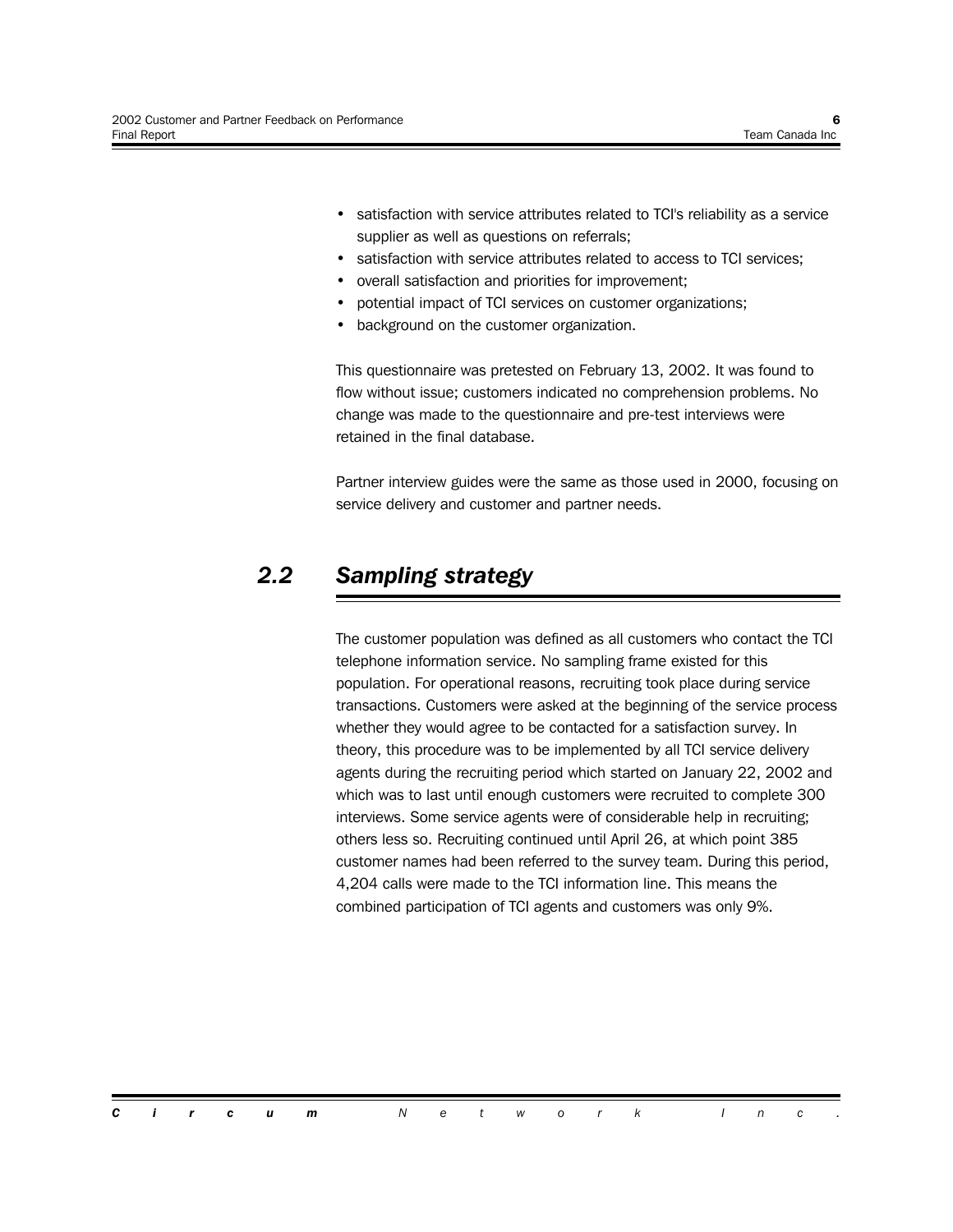### *2.3 Data collection*

Customer telephone interviews were conducted by Echo Sondage Inc. out of Montreal between February 13 and May 13, 2002. Interviews lasted eight minutes on average.

| <b>Breakdown</b>                                                       | #  | #      |
|------------------------------------------------------------------------|----|--------|
| <b>Numbers obtained from TCI</b>                                       |    | 385(a) |
| Ineligible numbers:                                                    |    | 74 (b) |
| Not in service, duplicate, residential, fax                            | 34 |        |
| No dealings with TCI                                                   | 27 |        |
| No such name                                                           | 13 |        |
| Eligible numbers: $(a - b)$                                            |    | 311(c) |
| Refusals (d)                                                           | 32 |        |
| Appointments                                                           | 6  |        |
| Call-backs, no answer, answering machine $1$                           | 23 |        |
| TOTAL NOT COMPLETED AMONG ELIGIBLE                                     | 61 |        |
| <b>Completed</b>                                                       |    | 250(e) |
| Response rate $(e/c)$                                                  |    | 80%    |
| Refusal rate $(d/c)$                                                   |    | 10%    |
| 1<br>21 calls were made on average before the closing of the fieldwork |    |        |

#### **EXHIBIT 2.1 Sample breakdown**

21 calls were made on average before the closing of the fieldwork.

It was not possible to complete the 300 interviews originally planned for. Recruiting resulted in a fewer number of customers than expected and sample attrition due to ineligible contacts was higher than expected. A total of 250 interviews were completed. Exhibit 2.1 presents the sample breakdown based on the last call made to each number.

The response rate achieved (80%) is very positive for a business customer survey. The 10% refusal rate suggests that the fieldwork was not handicapped by a poor relationship between TCI and its customers. However, it is worth noting that 27 of those contacted within a week or two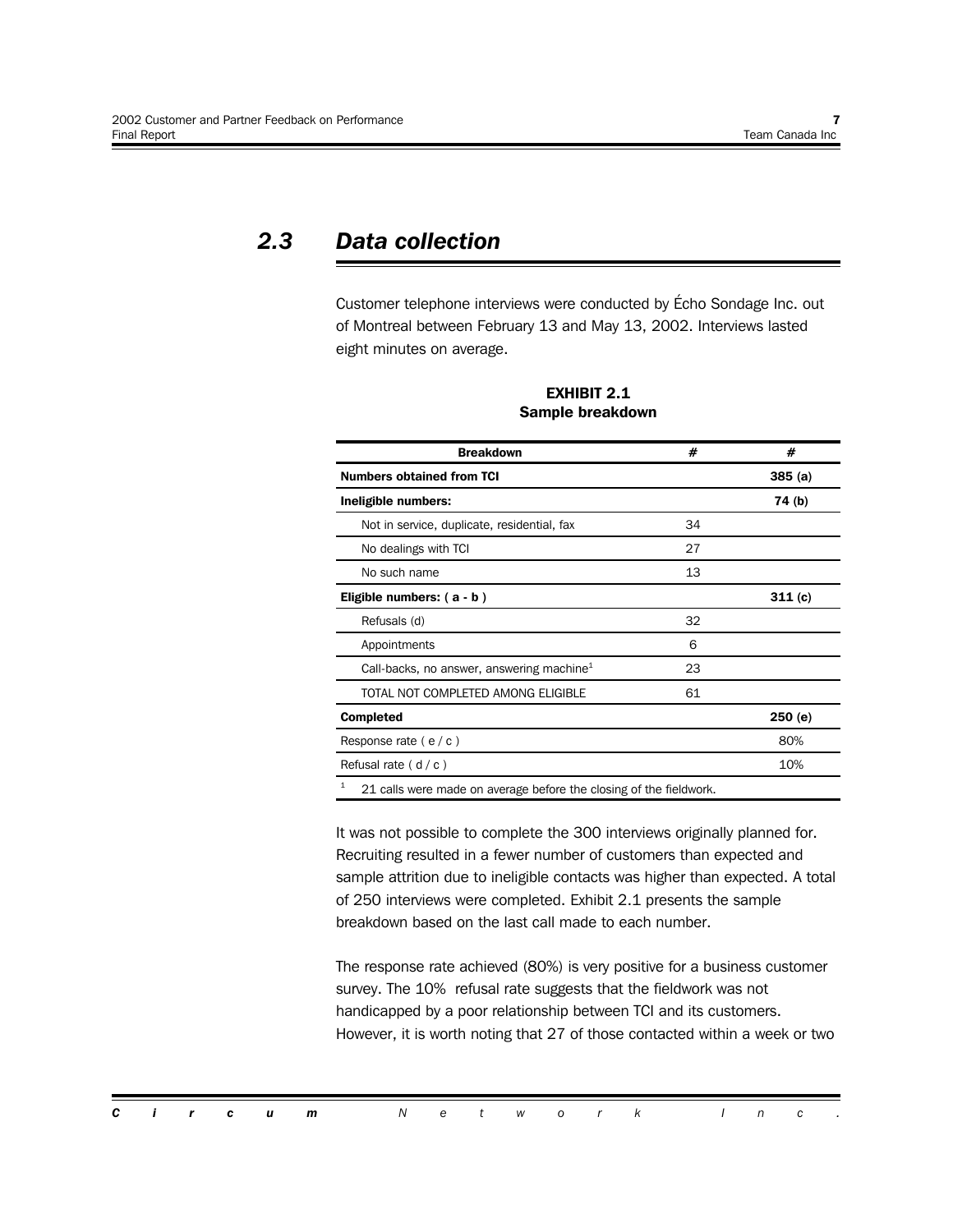of their service transaction indicated not having had dealings with TCI. Assuming that TCI customer records are accurate, this response can be interpreted as an awareness or branding issue for TCI.

Qualitative interviews with Senior Trade Commissioners, CBSC Managers, CBSC Export Specialists and TCI partners took place between early April and mid-May 2002. Forty-five such interviews were completed.

## *2.4 Data weighting*

Because of varying levels of participation from province to province, the final sample was not adequately representative of the provincial distribution of calls received during the recruitment period. *Ex post facto* weights were calculated to adjust overall estimates to the observed proportions. Weights applied were neither light nor heavy, varying from 0.4 to 4. The variance of the weight set was 1.432. Because the data collected in this research are qualitative in nature, no adjustment was made to the sampling error calculation based on this weighting variance.

### *2.5 Data processing*

Survey data were managed using VoxCo's StatXP software and SPSS. Data were edited to ensure conformity to the established response categories and to limit distribution of unbound variables to within reasonable values. Filtering logic instructions were developed to ensure the reported data conformed to the skip logic of the questionnaire. Data were weighted according to provincial call counts during the recruitment period.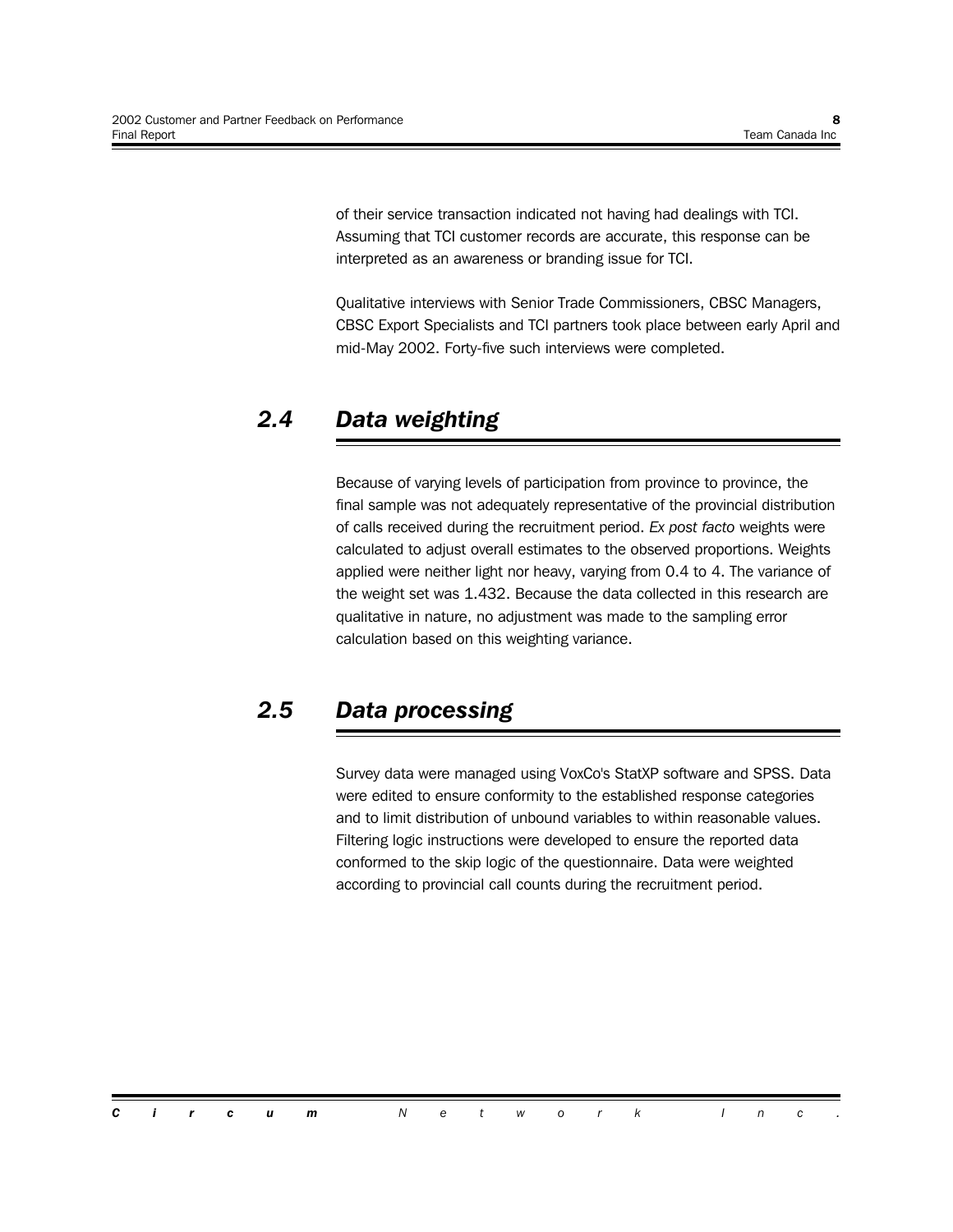### *2.6 Data analysis*

Most of the data analysis was carried out using basic stubs-and-banners crosstabs developed in StatXP. (See Appendix G.) Percentage-based differences were tested on a percentage-versus-complement basis using two-tailed binomial distributions. Differences between means were tested using two-tailed t-tests. Comparisons between 2000 and 2002 were restricted to entire samples; considering sample sizes used in 2000 and 2002, a very large difference of proportion would be required to assess differences on a statistical basis. Instead, we conducted a qualitative analysis of these differences, looking for patterns of change rather than a quantitative measure of these changes.

Based on the complete sample of 250 responses and assuming that the sample behaves like a random sample, the maximum sampling error is estimated at  $\pm 6.2$  percentage points. (This applies to proportions of 50%, at a confidence level of 95% and does not account for stratification design effects, nor for correction for a finite population.) Sampling errors are wider for sub-samples and narrower for proportions smaller or larger than 50%.

## *2.7 Study limitations*

The results of this study are based on a sample of 250 TCI customers generated with an 80% response rate. The main limitation of this research stems from the low participation levels experienced during recruiting. Only 9% of callers were asked to participate in the survey and accepted to do so. If this sub-sample was made up of a random selection of all callers, this low rate of participation would not be a concern; however, we are not in a position to substantiate such a claim. Some comfort can be found in the fact that recruiting took place at the beginning of the service transaction, before the decision to recruit/participate could be tainted by the service event itself.

|  |  | <b>Circum</b> Network Inc. |  |  |  |  |  |  |
|--|--|----------------------------|--|--|--|--|--|--|
|  |  |                            |  |  |  |  |  |  |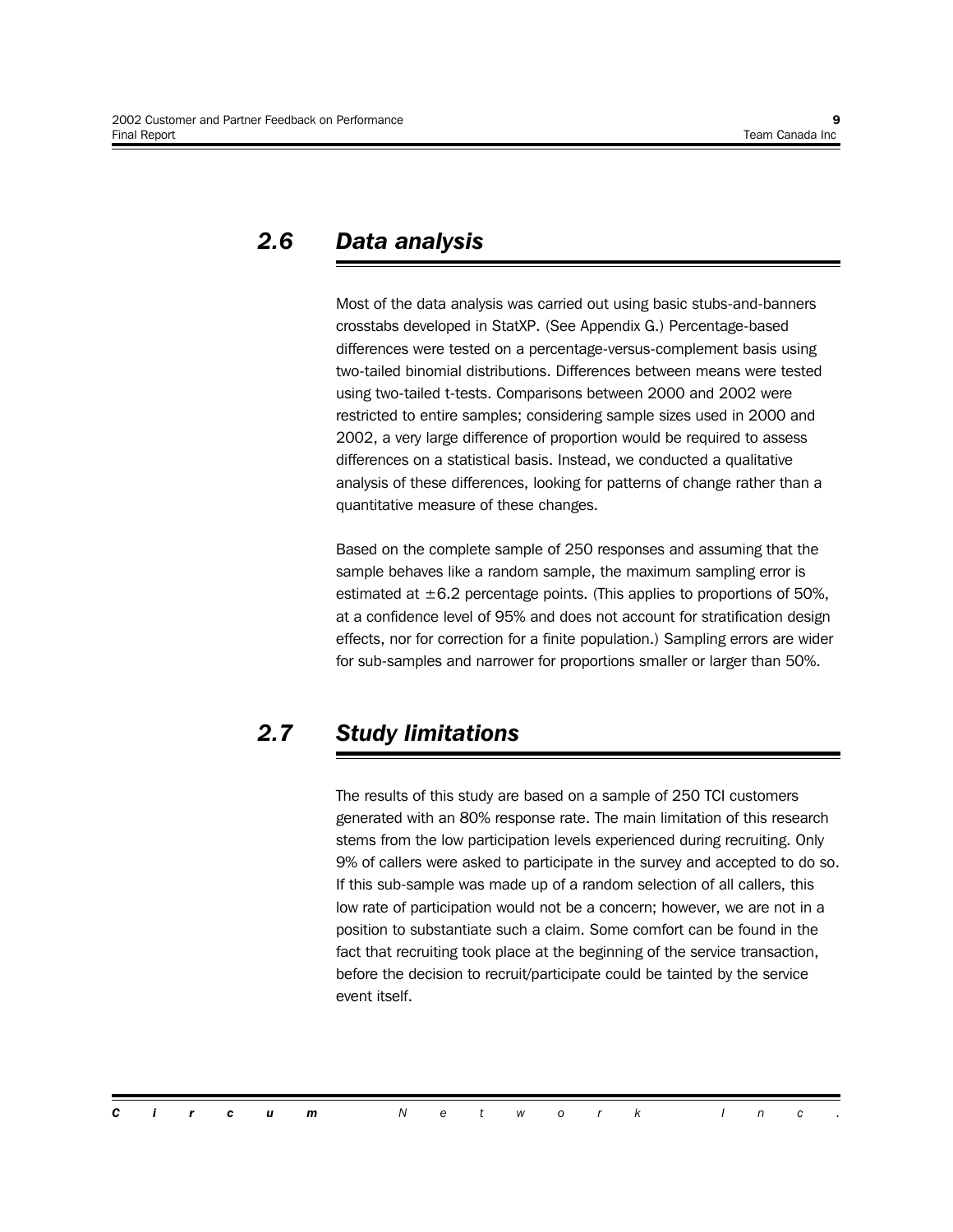Ξ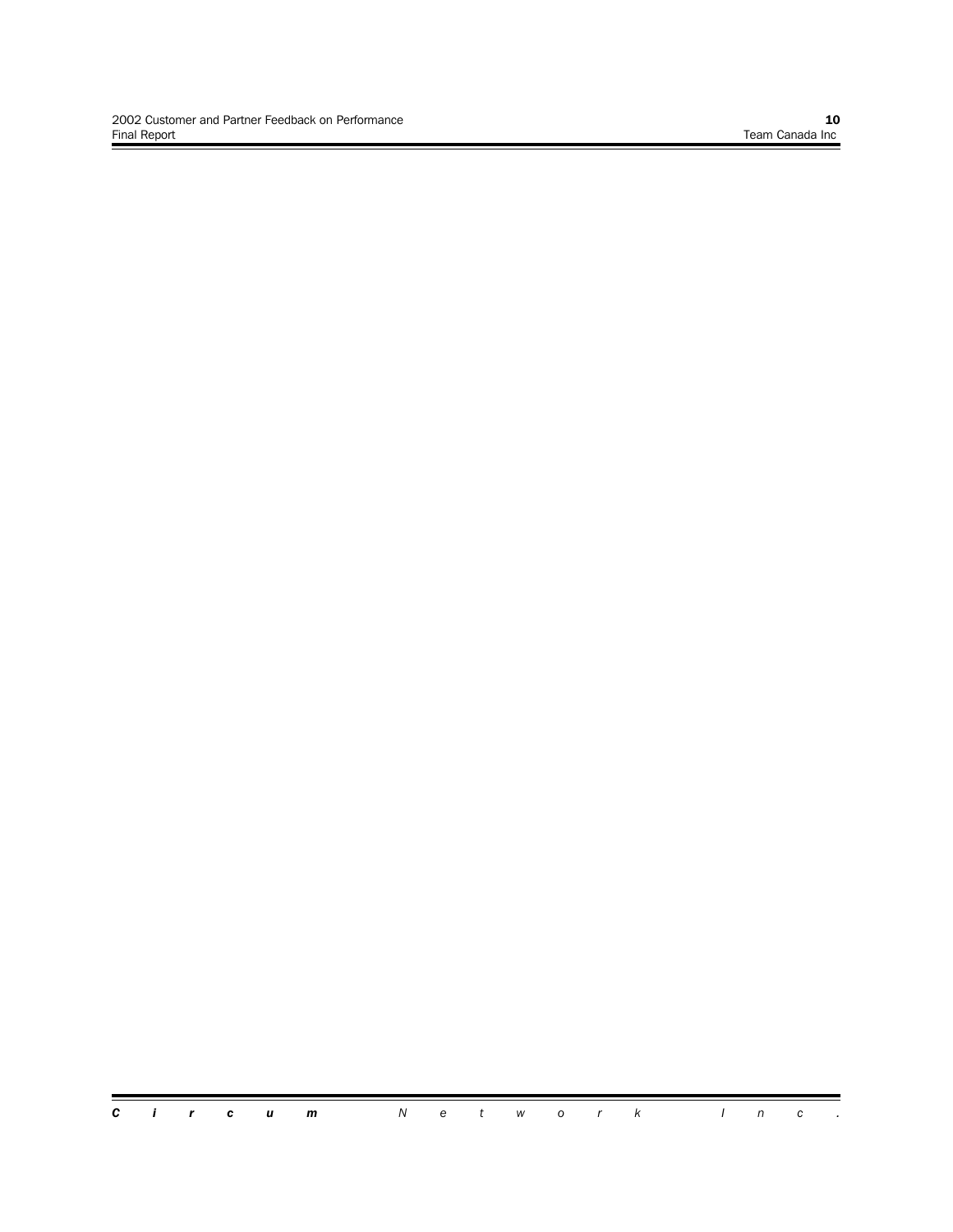# *Section 3*

## *CUSTOMER SATISFACTION RESULTS*

## *3.1 Background*

More than half of the customers surveyed (57%,  $Q28<sup>1</sup>$ ) had been in contact with the TCI Export Information Service only once in the previous twelve months<sup>2</sup>; another quarter of customers (26%) had been in touch with the service twice or three times. While some customers indicated that they contacted the service every week, the actual average number of contacts was 2.8 times in the previous twelve months. However, this average does

<sup>&</sup>lt;sup>2</sup> Note that the 2000-2001 Annual Performance Report stated that 83% of TCI customers were first-time callers. If the TCI administrative data are right, the sample in this study is biased toward repeat callers and repeat callers are likely to be more satisfied than average (since a dissatisfied first-time caller is less likely to call again).

| <b>Circum</b> Network Inc. |
|----------------------------|
|----------------------------|

<sup>&</sup>lt;sup>1</sup> Detailed data results can be found in Appendix G. Within the report, question numbers are provided (e.g., Q28 is question 28); the same numbers used in the Appendix G tables, which are laid out according to the order of the questionnaire.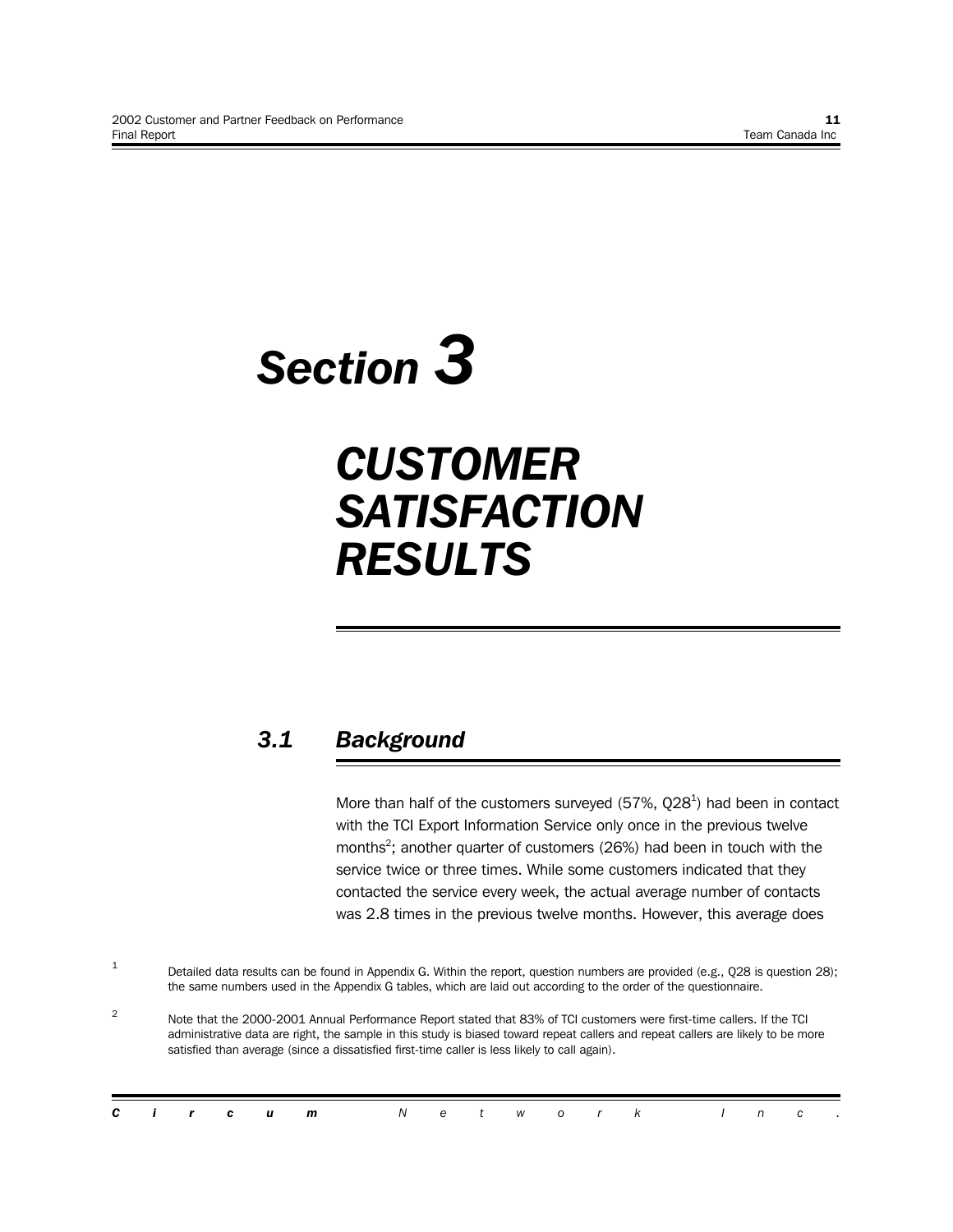not tell a reliable story, as the most frequent behaviour is a single contact over that period.

Single contacts were most frequent for potential exporters $^1$  (73%), followed by established exporters (58%); new exporters declared a more frequent use of TCI services (5.2 times in the course of a year, on average compared to 2.8 and 2.3 in the other two groups).

One third (33%, Q29) of customers first heard about TCI via the Blue Pages, one fifth (21%) via the Internet and another fifth (17%) by way of other government services. Word-of-mouth was mentioned by 11% of customers, while print and magazine advertising and articles accounted for 5% of stated sources of information.

Half (50%) of all customers contacted had never heard of exportsource.ca (Q31); one quarter (25%, NETXP) had heard of it but only through the TCI information service; 3% had heard of it before contacting TCI but had not accessed it; finally one quarter (22%) had heard of it before calling TCI and had accessed it as well. The group most likely to have accessed exportsource.ca prior to calling the TCI information service was new exporters (33%). Potential exporters and experienced exporters were less likely to have consulted the Web site prior to calling (6% and 23% respectively).

Almost half (46%) indicated that their most recent call to the TCI Export Information Service was answered within three rings (Q15). Only 5% stated that it took more than three rings and 11% said that they were put on hold before proceeding with the transaction. One third (32%) of customers could not recall how many rings were required to get through.

TCI customer organizations had been in existence for an average of ten years (Q34). More than one quarter (28%) had less than a year of existence or were not in operations yet. Another quarter (24%) had been in operation for two to five years while the largest group (44%) had more than five years of operations. Potential exporter companies indicated an average

 $1$  This paragraph is based on TCI's classification of customer stages of development. As will be documented later, there is limited congruence between TCI's classification and that of customers.

|  |  | <b>Circum</b> Network Inc. |  |  |  |  |  |  |
|--|--|----------------------------|--|--|--|--|--|--|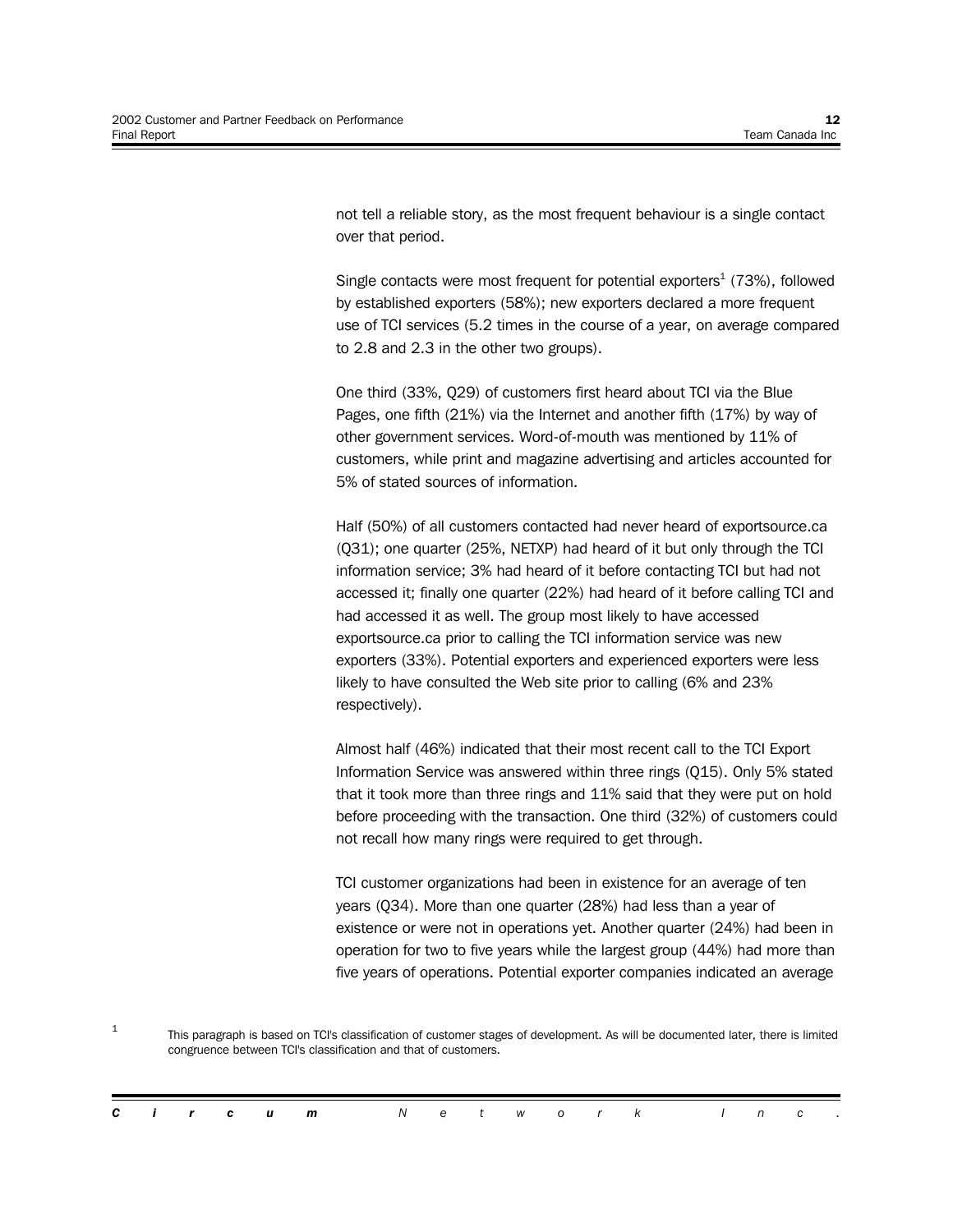age of 5 years, compared to 6 for new exporters and 12 for established exporters.

More than half of calling companies (57%, Q37) had fewer than five employees. Based on the midpoints of the classes offered in the survey, we estimate the average number of employees at 16. Potential and new exporters both had five employees on average while established exporters had 21.

According to the classification provided by TCI, two thirds (63%) of customers surveyed were established exporters (EXPTP), while the rest of customers were evenly split between potential (19%) and new (15%) exporters. Customers were asked to categorize themselves in one of these same three classes. They tended to see themselves as less experienced than TCI did: one quarter (26%, Q35) classified themselves as experienced, one third (31%) as preparing to export and one third (35%) as potential exporters (8% could not self-classify). The cross-tabulation of the two categorizations indicates that, although there is some correlation between the two, the value of one classification is not very high if the other one is taken as the reference. Since TCI is used to working with its own classification, unless otherwise stated, these data will be referred to in this report.

### *3.2 Responsiveness to needs*

Responsiveness to needs comprises service attributes that demonstrate that the service provider treats the customer as an individual with specific requirements, as opposed to dealing with customers in a monolithic, onesize-fits-all manner.

Exhibit 3.1 summarises the satisfaction of TCI customers with the aspects of service grouped under the umbrella of responsiveness to needs. The dimension most satisfying to customers was the level of help they received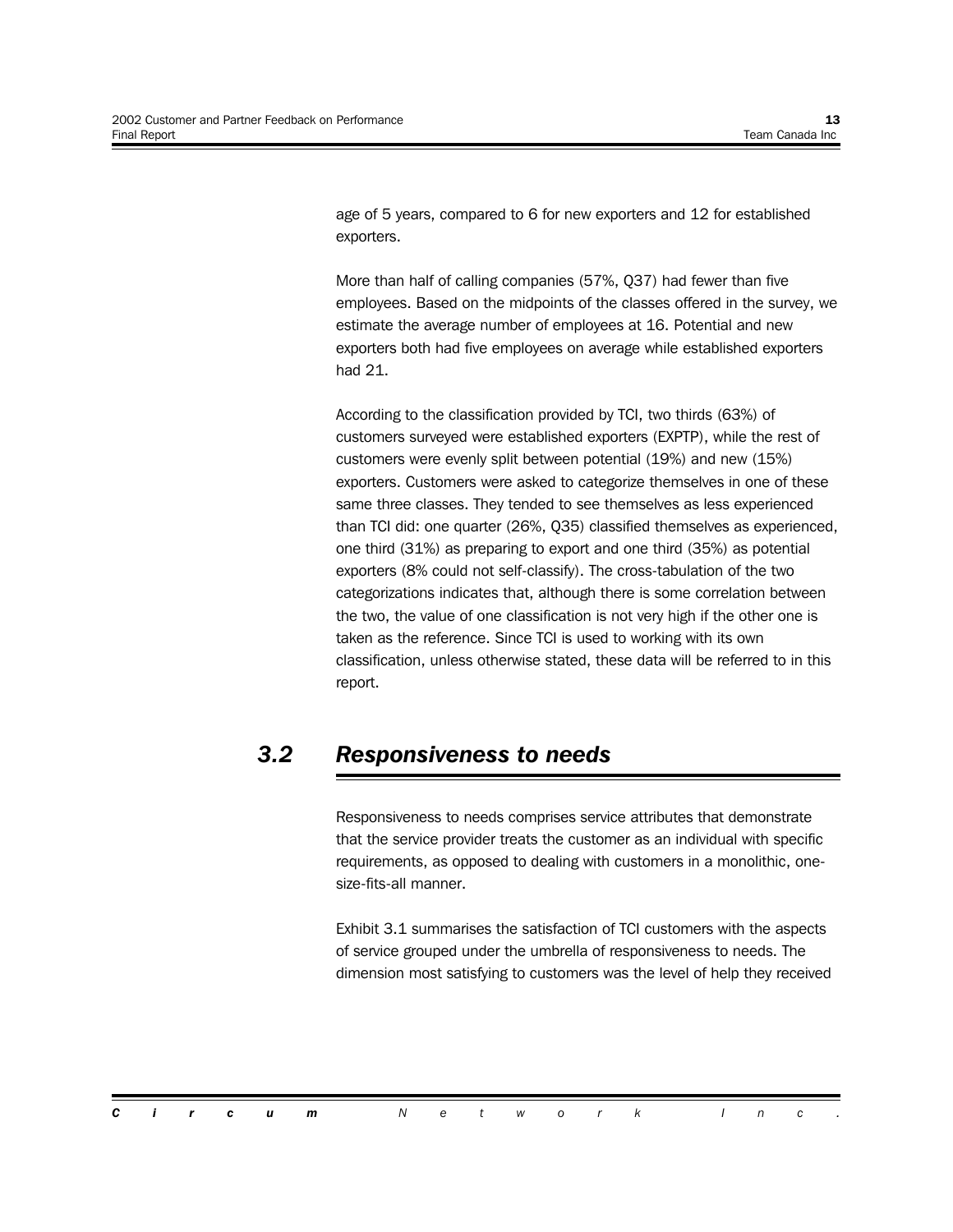from TCI officers: 88% expressed satisfaction $^1$  with it (by choosing a 4 or a 5 on a 5-point satisfaction scale); this translated into an average satisfaction score of 81 on the satisfaction scale, which runs from 0 (very dissatisfied) to 100 (very satisfied)<sup>2</sup>.

**EXHIBIT 3.1 Responsiveness to needs**

|                                                                                           |   | % of customers rating<br>"satisfied" or<br>"very satisfied" | Average<br>between 0<br>and $1001$ |
|-------------------------------------------------------------------------------------------|---|-------------------------------------------------------------|------------------------------------|
| helpfulness of officers                                                                   |   | 88%                                                         | 81                                 |
| speed of the service                                                                      |   | 86%                                                         | 78                                 |
| efforts made by officers to assess your needs                                             |   | 86%                                                         | 79                                 |
| <b>RESPONSIVENESS TO NEEDS, IN GENERAL (Q3)</b>                                           |   | 86%                                                         | 75                                 |
| ease of understanding of the information provided                                         |   | 81%                                                         | 75                                 |
| flexibility of the service                                                                |   | 74%                                                         | 73                                 |
| ease of locating the information service among government<br>programs                     |   | 64%                                                         | 64                                 |
|                                                                                           | n | 243-249                                                     |                                    |
| 1<br>Caele nointe ware computed to coares by coordinated to hand disortiofied $\Omega$ to |   |                                                             |                                    |

Scale points were converted to scores by assigning 0 to "very dissatisfied", 25 to "dissatisfied", 50 to "neutral", 75 to "satisfied" and 100 to "very satisfied". Source: tables relative to Q2 in Appendix G.

Two other areas of responsiveness to needs received 85% of positive scores or more: speed of service and efforts made in assessing customer needs. Overall responsiveness to needs received a high score of 86%. Although these scores are high, the associated average ratings  $-$  mostly in the  $70's$   $-$  suggest that there is still room for improvement.

One service attribute received a relatively harsh rating of 64% (with an average rating of 64 as well): The ease of locating the information service

<sup>2</sup> See *Reporting on Results of Customer Satisfaction Surveys, Reporting Guidelines*, by Peter Hajmasy and Jeff King, Innovation and Quality Services Division, Service and Innovation Sector, Treasury Board of Canada Secretariat, December, 2001.

|  |  | <b>Circum</b> Network Inc. |  |  |  |  |  |  |
|--|--|----------------------------|--|--|--|--|--|--|
|  |  |                            |  |  |  |  |  |  |

 $1$  Satisfaction scores are based on the subset of respondent who were in a position to express their level of satisfaction, excluding those who indicated that specific service dimensions were not relevant to them and those who were unable to provide an answer.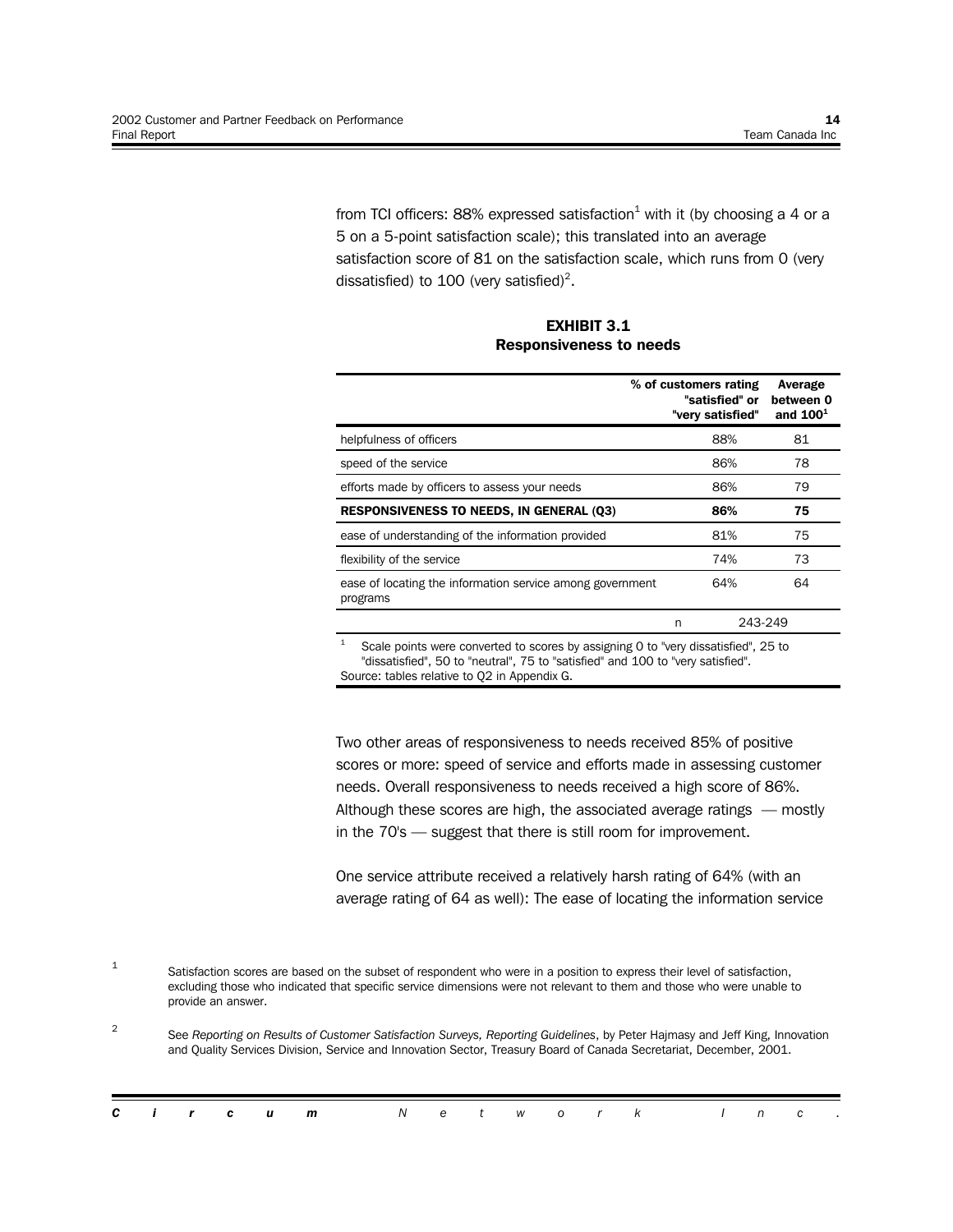among government programs. Considering that the TCI Export Information Service positions itself as the preferred information supplier for government assistance in its field, this score carries an important message. It should be analysed in conjunction with the main sources of information on TCI identified in the previous section.

There are no systematic differences in judgment about TCI responsiveness to customer needs according to region or type of customer.



Exhibit 3.2 reports the proportions of customers who indicated that the service of the TCI Export Information Service met their expectations, exceeded them or failed to meet them (Q4). Overall, 78% of customers indicated that TCI met or exceeded their expectations in terms of responsiveness to needs. Some 15% stated that the service failed to meet their expectations. Note that, according to available data, the proportions indicating failure to meet expectations in similar areas in the 2000 study represented less than 5% of the sample.

### *3.3 Service reliability*

Service reliability refers to the trust that the customer can place in a service provider. Exhibit 3.3 summarizes the satisfaction results obtained in this study with regard to service reliability.

Staff courtesy is the highest rated service reliability attribute of the customer relationship: 92% of customers indicated that they were either satisfied or very satisfied with this aspect of the service delivery.

The knowledge of officers and the clarity of information provided came second, at 80%. Below this level, there is clearly room for improvement. In

|  |  | <b>Circum</b> Network Inc. |  |  |  |  |  |  |
|--|--|----------------------------|--|--|--|--|--|--|
|  |  |                            |  |  |  |  |  |  |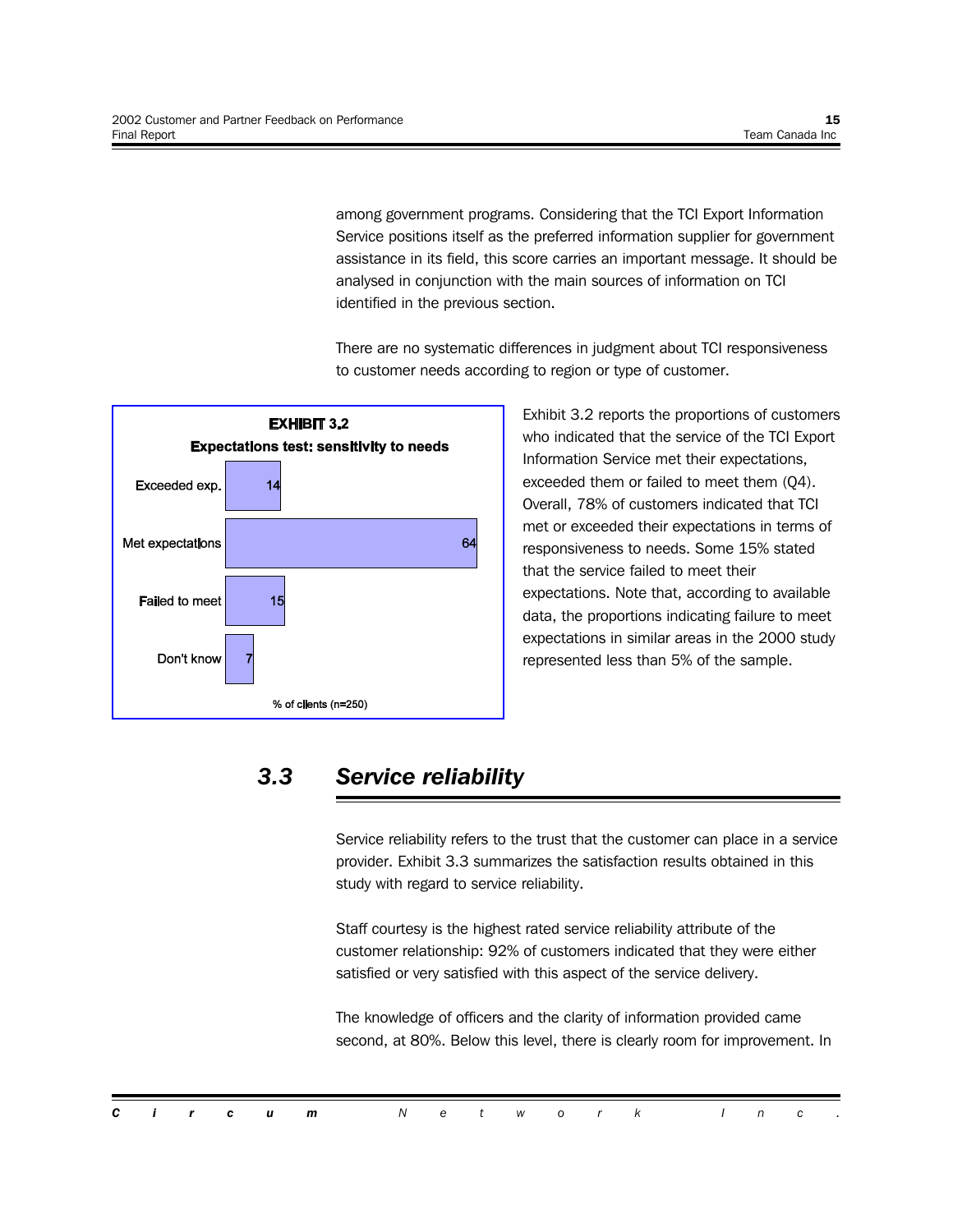particular, the rating given to the identification of services offered by other organizations is low, at 58%.

The low rating extended to securing confidential information stems from a large group of customers (53%), indicating a "neutral" response. It is possible that this response was a synonym for "not applicable" in this case.

|                                                           | % of customers rating<br>"satisfied" or<br>"very satisfied" |         | Average<br>between 0<br>and $1001$ |
|-----------------------------------------------------------|-------------------------------------------------------------|---------|------------------------------------|
| courtesy of the officers                                  | 92%                                                         |         | 86                                 |
| <b>SERVICE RELIABILITY, IN GENERAL (Q6)</b>               | 82%                                                         |         | 73                                 |
| knowledge of officers                                     | 80%                                                         |         | 74                                 |
| clarity of the information provided                       | 80%                                                         |         | 72                                 |
| guidance provided by officers                             | 75%                                                         |         | 72                                 |
| availability of the information you needed                | 67%                                                         |         | 66                                 |
| identification of services offered by other organizations | 58%                                                         |         | 66                                 |
| keeping information confidential                          | 45%                                                         |         | 64                                 |
|                                                           | n                                                           | 224-250 |                                    |

**EXHIBIT 3.3 Service reliability**

Scale points were converted to scores by assigning 0 to "very dissatisfied", 25 to "dissatisfied", 50 to "neutral", 75 to "satisfied" and 100 to "very satisfied". Source: tables relative to Q5 in Appendix G.

All in all, 77% of customers stated that service reliability met or exceeded their expectations and 17% indicated that the service failed to meet their expectations in this regard. (See Exhibit 3.4, Q7.) Self-assessed new exporters (25%) were harsher in their judgment as were companies employing more than 24 employees (29%).

Almost two thirds (64%) of customers mentioned that they received a referral to another source of information or assistance in their most recent contact with TCI (Q8).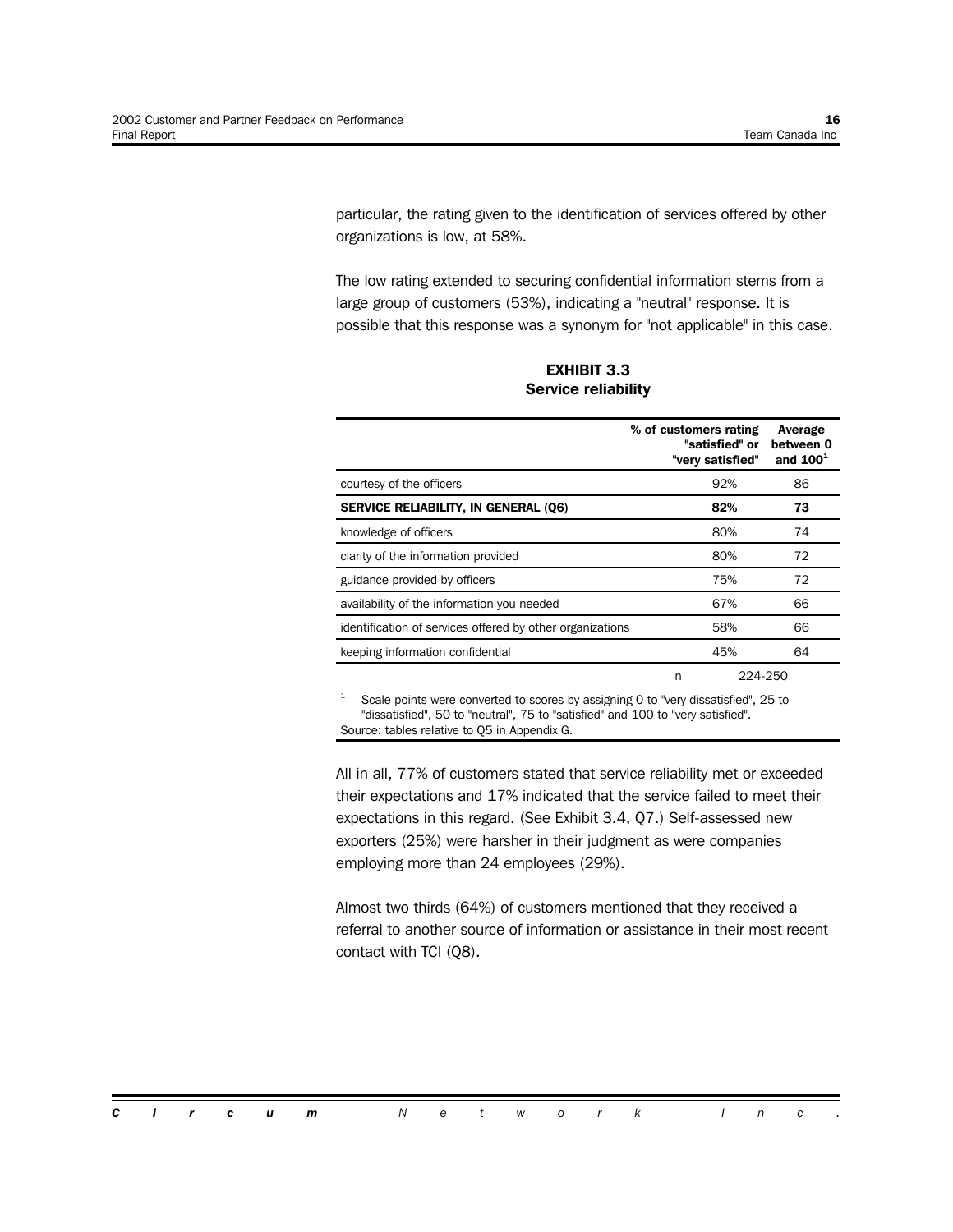



Three quarters (76%) of customers who were given a referral followed-up on the lead (Q9). Among these, one quarter (27%) assessed the referral as "very valuable" and another 42%, as "somewhat valuable", for a total of 69%. Those who indicated that the referrals were less than somewhat valuable were asked why; their comments are listed starting on page 81.

Considering the proportion of customers with referrals (64%), the proportion following the leads (76%) and the proportion who found the referral at least somewhat valuable, one third (34%) of all customers came away from their TCI service interaction with at least a somewhat

valuable reference that they used.

#### *3.4 Service accessibility*

Service accessibility includes physical access, methods of access and speed of response. Exhibit 3.3 summarizes satisfaction results related to these attributes.

Overall, service attributes related to access are satisfying for almost nine customers out of ten (89%, Q13). Communication in the official language of the customer's choice was satisfying for 95% of customers surveyed. Waiting time and ease of reaching officers received marks of at least 85%. Customers were somewhat more critical of hours of service (74%). They also indicated a problem with response time to telephone messages (54%), however it is very possible that this rating reflects the experience of customers with organizations to which they were referred rather than with TCI's service.

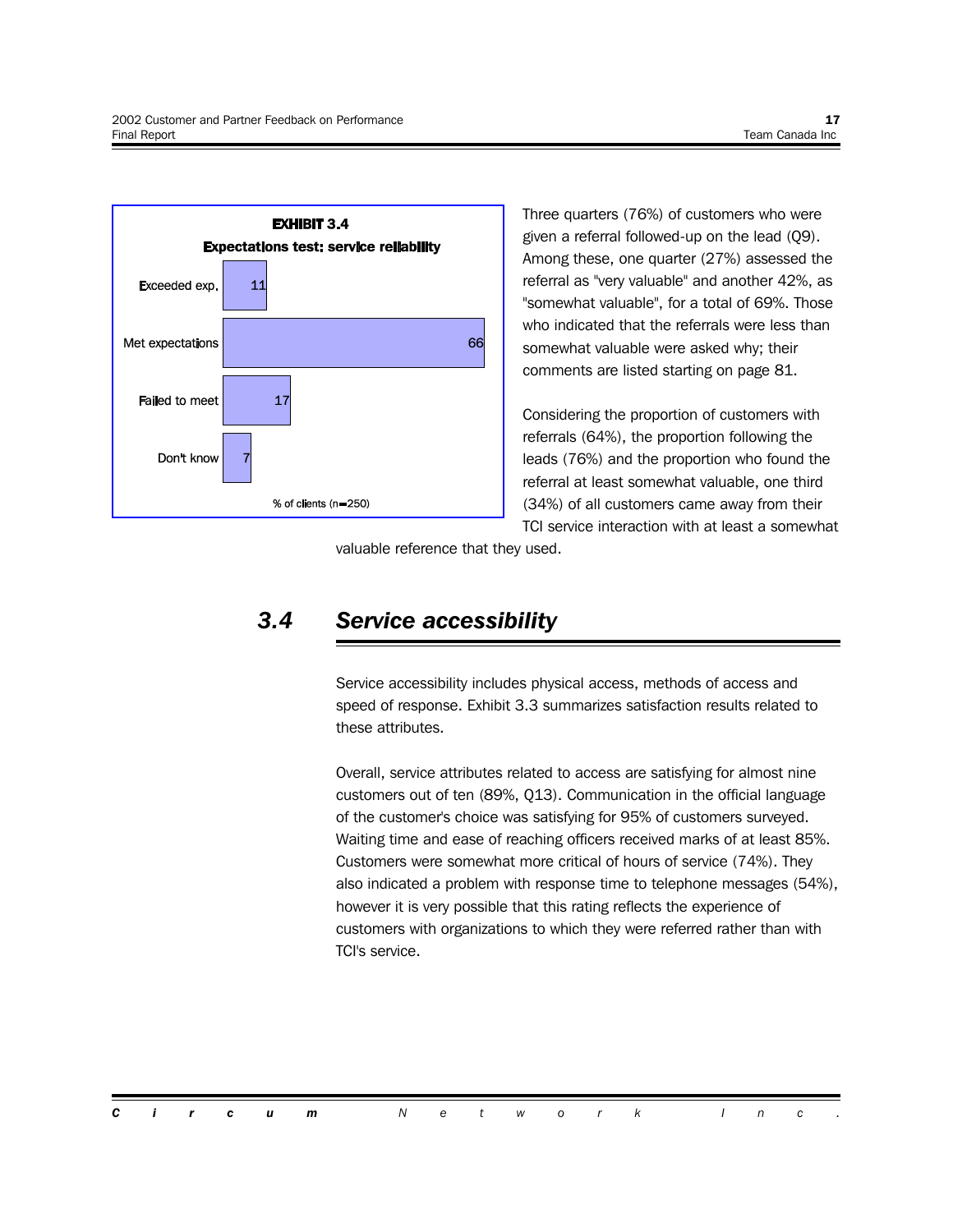#### **EXHIBIT 3.5 Service accessibility**

|                                                                                          |   | % of customers rating<br>"satisfied" or<br>"very satisfied" | Average<br>between 0<br>and $1001$ |
|------------------------------------------------------------------------------------------|---|-------------------------------------------------------------|------------------------------------|
| communications in the official language of your choice                                   |   | 95%                                                         | 84                                 |
| <b>ACCESSIBILITY, IN GENERAL (Q13)</b>                                                   |   | 89%                                                         | 76                                 |
| waiting time to get in touch with officers                                               |   | 87%                                                         | 76                                 |
| ease of reaching the officers                                                            |   | 85%                                                         | 75                                 |
| hours of service                                                                         |   | 74%                                                         | 71                                 |
| timeliness of responses to telephone messages                                            |   | 54%                                                         | 65                                 |
|                                                                                          | n | 231-249                                                     |                                    |
| 1.<br>Scale points were converted to scores by assigning 0 to "very dissatisfied", 25 to |   |                                                             |                                    |

"dissatisfied", 50 to "neutral", 75 to "satisfied" and 100 to "very satisfied". Source: tables relative to Q12 in Appendix G.



Potential exporters expressed less satisfaction than new and established exporters in all aspects of access to TCI services.

> Overall, 84% of customers stated that access to service met or exceeded their expectations and 12% indicated that the service failed to meet their expectations in this regard (Exhibit 3.6, Q14). Larger companies (more than 24 employees) were more critical (23% fail) than mid-size companies (5-24 employees; 2% fail) on this theme.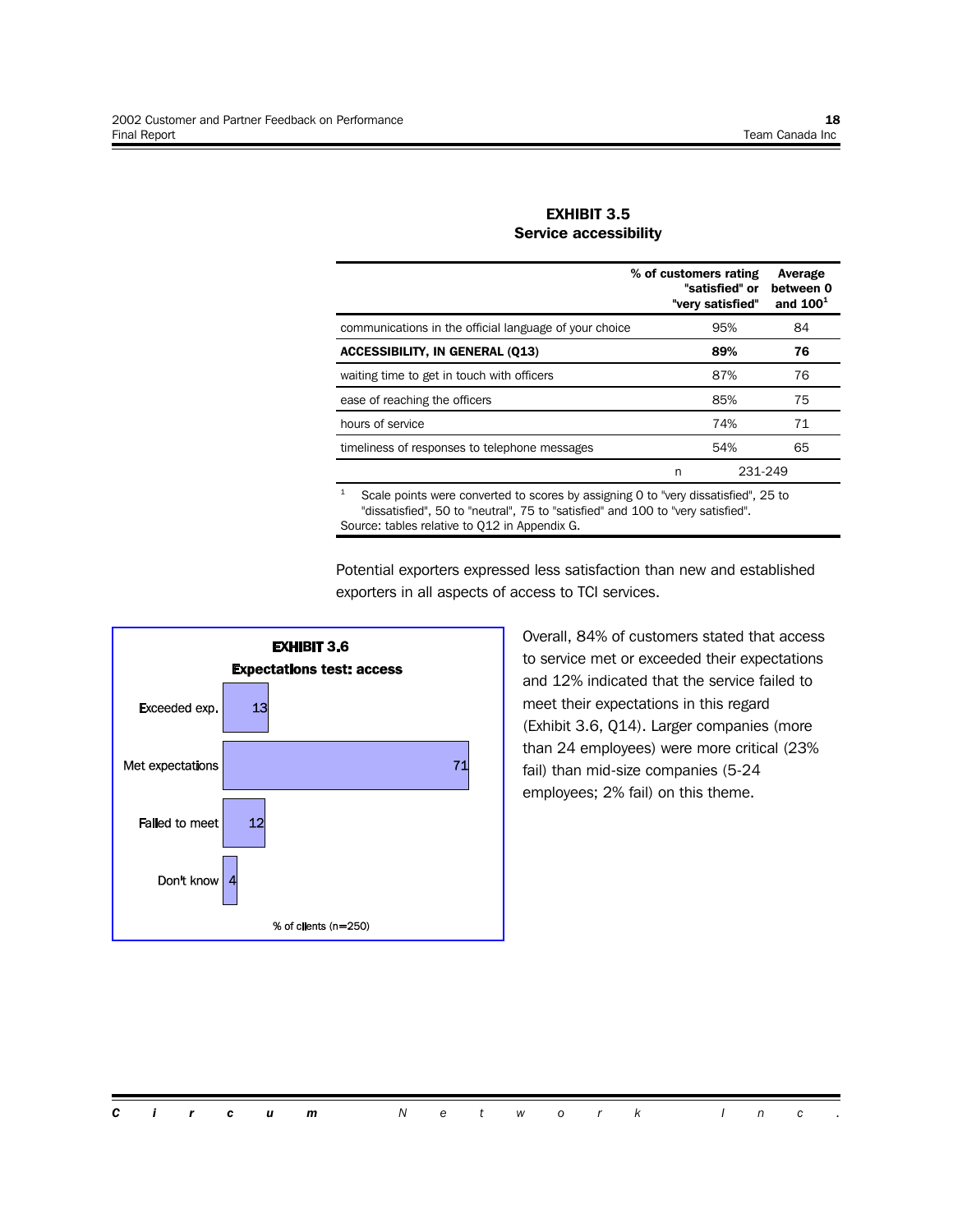## *3.5 Key satisfaction indicators*

The survey included several questions to capture the notion of overall customer satisfaction. These results are presented here.



Some 85% of customers expressed satisfaction (by answering "satisfied" or "very satisfied") with their most recent contact (Q16). This is a positive result, indicating that customers see TCI as providing very good service. Using scale points ranging from 0 (for "very dissatisfied") to 100 (for "very satisfied"), the satisfaction rating averaged 75. Customers in Atlantic Canada, customers who are not in operations or who have been in business for more than five years and mid-size companies (5 to 24 employees) expressed greater satisfaction than other customers.

Our experience with customer satisfaction





customers rating is something an organization can be proud of. It is also important to consider the distribution of customers between "very satisfied" and "satisfied". In fact, it is only with "very satisfied" customers that a service provider can build loyalty. Merely "satisfied" customers perceive that they received competent treatment but that there is room for improvement; in a competitive environment, another supplier could offer merely "satisfied" customers a service package that could lure them away from their current supplier.

Satisfaction is the result of customers comparing their expectations with their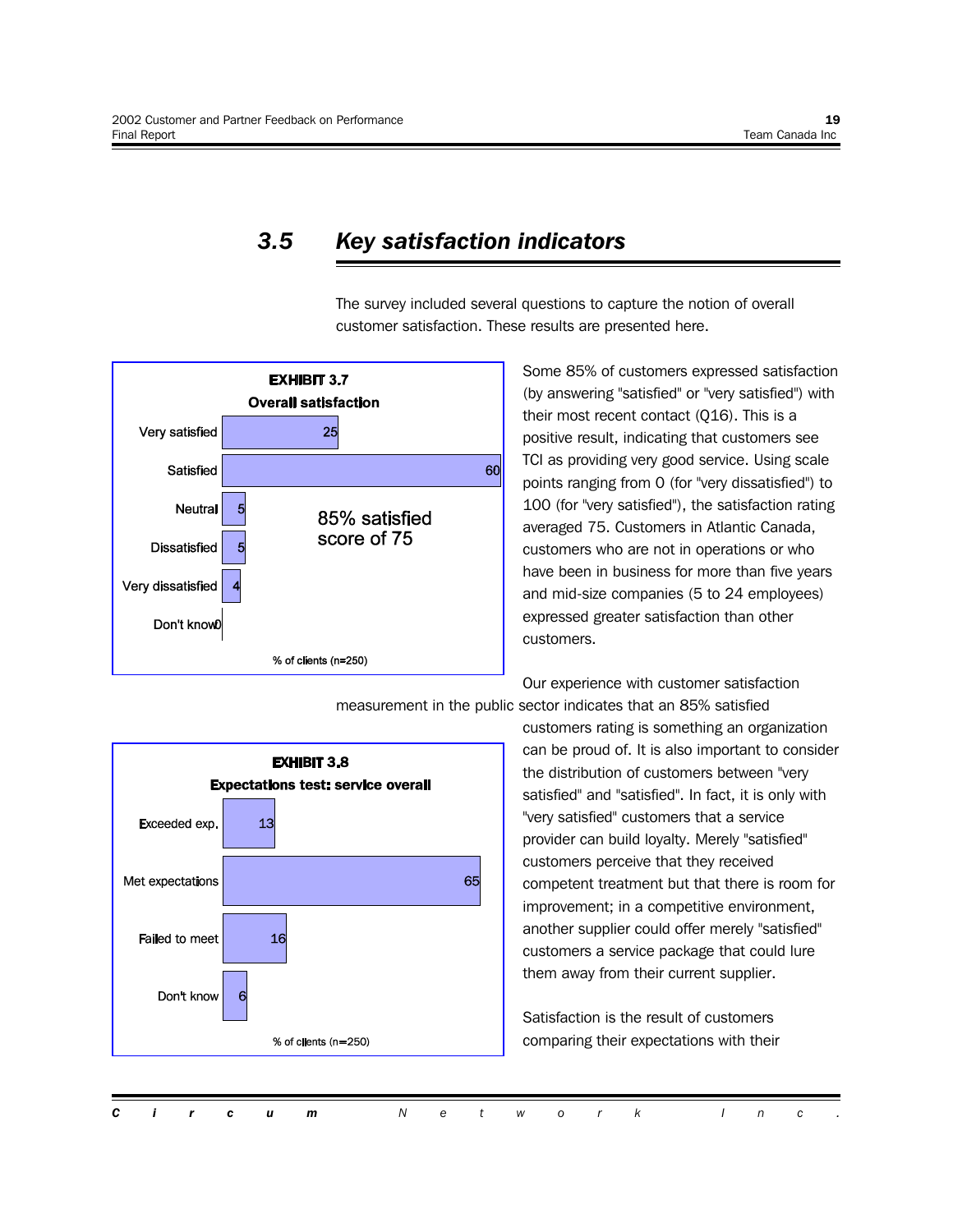perceptions of the service they received. As Exhibit 3.8 indicates, overall, 78% of customers stated that the service met or exceeded their expectations. For 16%, the service came short of their expectations. We don't know what customers' expectations are; further study would be required to identify them. It is possible that customers' expectations exceed TCI's ability to deliver. As the last section of this report highlights, communications to customers are key in managing customer satisfaction. Customers in Ontario (19%) and Atlantic Canada (23%) were more likely than others to indicate that the service experience exceeded their expectations.



Customers were somewhat critical in their perception of whether or not they received what they needed from the TCI Export Information Service: One fifth (21%) of customers stated that they did not and one sixth (16%) indicated that they received only part of what they needed. New exporters (50%) and customers from Quebec (49%) were more likely to report what they considered incomplete service while customers in Ontario were less likely to do so (27%). Those who indicated that they did not get all they needed were asked why; their comments are listed starting on page 83.

These reported levels of critical feedback from

customers in terms of getting what they needed are higher than we have observed within the federal public service. It may be that information services, in comparison to benefit programs, have a more difficult task in providing what the customer perceives is needed. Information needs are varied and complex compared to the relative simplicity of standardized programs where customer expectations are managed via eligibility rules and benefit calculation formulas.

Some 2% of customers replied that the service was not without error (Q20). This level is typical of feedback we have gathered within the federal public service in recent years. Companies with more than 24 employees were more critical than others, with 9% mentioning an error. Comments from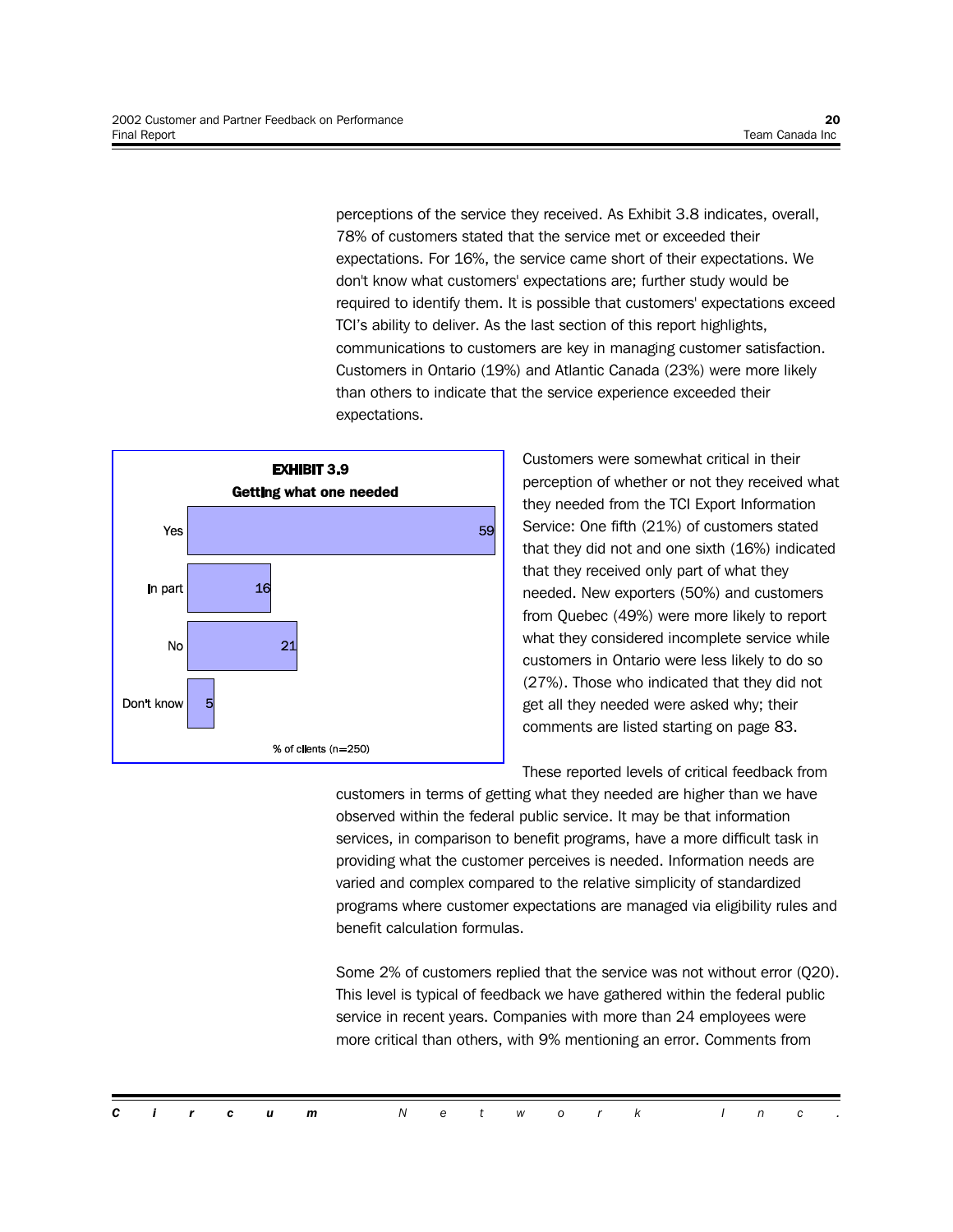customers who considered that there was an error in service delivery are listed starting on page 87.

More than nine out of ten customers (93%) stated that they would use the Export Information Service again if they required export-related information (Q24); 4% said they would not. In 2000, 94% had stated that they would use the service again if needed. Companies with more than 24 employees were more likely to indicate that they would not be repeat customers (14%). Presumably, the information needs of these customers are more complex and they were unable to find all the business intelligence they were seeking from TCI.



More than three out of four customers (78%) would recommend TCI's information service without reservation (Q24); an additional 16% would recommend it with some reservation. Self-assessed potential exporters were especially positive about the service (90% would recommend without reservation), while self-assessed new exporters had more lukewarm reactions (61% without reservation; 33% with reservation). Companies with more than 24 employees were more critical, with 10% indicating that they would not make a recommendation.

#### *3.6 Customer impact*

Team Canada Inc strives to produce a real impact on the decisions and actions of its customers. This impact can range from improving the likelihood of customers seeking additional information to improving their export practices. Specific effects are listed in Exhibit 3.11 along with the proportion of customers who indicated that they were "somewhat more" or "a lot more" likely to feel such effects.

|  |  | <b>Circum</b> Network Inc. |  |  |  |  |  |  |
|--|--|----------------------------|--|--|--|--|--|--|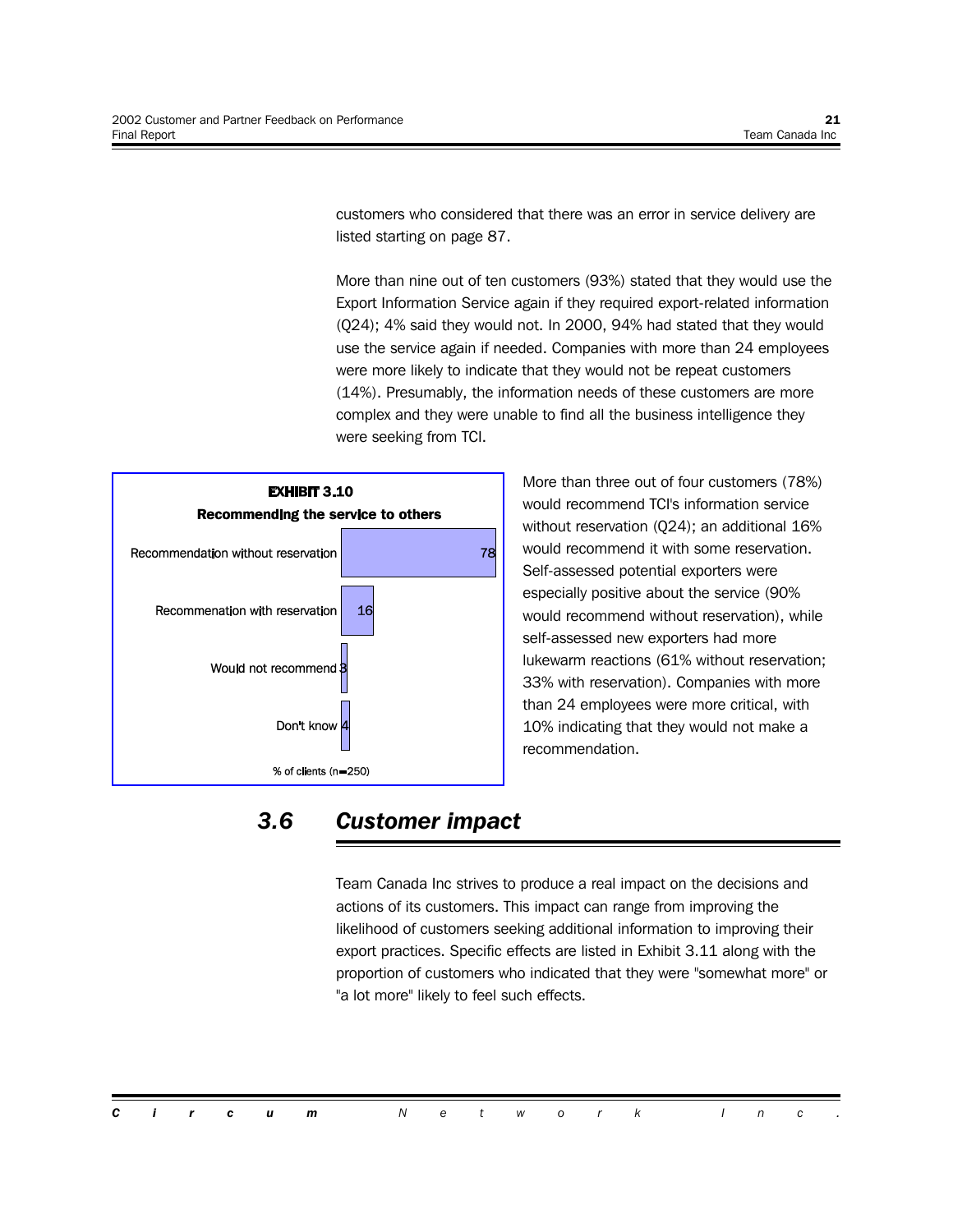The main impact of TCI, according to customers surveyed, was to make them aware of information sources (77%) and to increase the likelihood that they would seek additional information (78%). A large proportion of customers also indicated that they felt more knowledgeable about exporting (72%). Other effects were also felt by a majority of customers (down to increased awareness of TCI services at 54%).

These are positive results, but not as positive as they were in 2000 when customers were asked whether ("yes" or "no") they felt the same repercussions.<sup>1</sup> The change in the response scheme (from yes/no in 2000 to no/somewhat/a lot in 2002) should have led to higher reported figures in 2002 (since some of those who would have answered "no" if asked "yes or no" might have selected "somewhat" under the 2002 scheme).<sup>2</sup> Yet, we find opposite results. Where comparisons are feasible, 2002 results are weaker, by some ten percentage points, than 2000 results.

1 Question wording in 2000: "This part of the survey asks you questions about the impact of your experience with the information line on your decisions or actions. Please respond yes or no to the following questions.

1. As a result of using the information line, are you more aware of other information sources or other government services relating to export?

2. As you may be aware, this information line is one of the services currently offered through Canada Business Service Centres. As a result of using the information line, are you more aware of other services offered directly by the Canada Business Service Centres?

3. As a result of using the information line, do you more knowledgeable about exporting?

4. Has the information received assisted you in subsequent decision-making or taking the next step in exporting a product? 5. Are you closer to exporting a product or service?"

<sup>2</sup> Question wording in 2002:

"As a result of your dealings with the Export Information Service, would you say that you are no more, somewhat more or a lot more...

- 1. aware of other information sources or other government services relating to export
- 2. aware of other services offered by Team Canada Inc
- 3. knowledgeable about exporting
- 4. prepared to take the next step in exporting a product or a service
- 5. closer to exporting a product or service
- 6. likely to seek additional information on exporting
- 7. likely to improve your export practices."

|  |  |  | <b>Circum</b> Network Inc. |  |  |  |  |  |  |
|--|--|--|----------------------------|--|--|--|--|--|--|
|  |  |  |                            |  |  |  |  |  |  |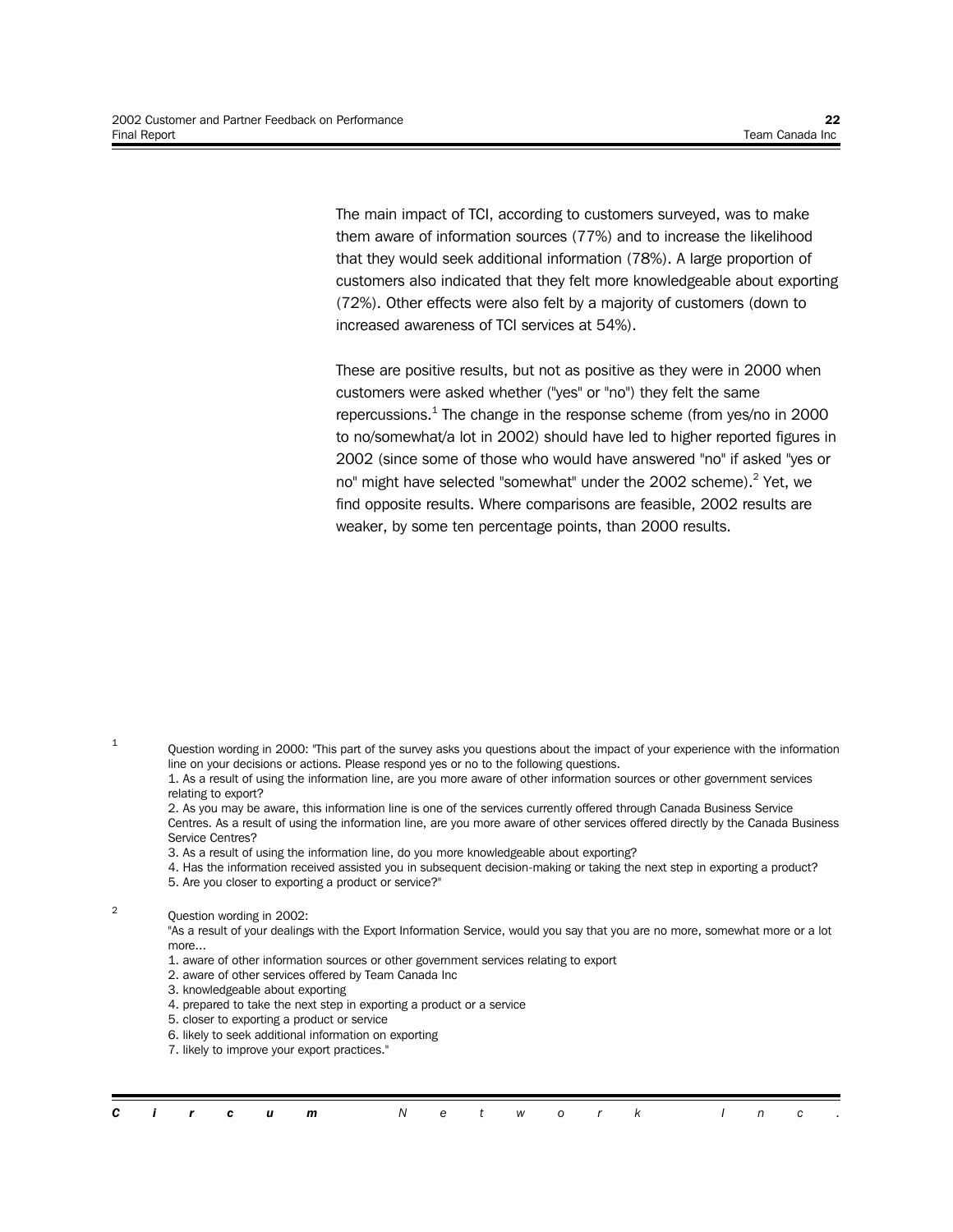#### **EXHIBIT 3.11 Customer impact**

|                                                                                       | %<br>somewhat<br>or a lot<br>more | Average<br>between 0<br>and $1001$ | 2000:<br>% yes |
|---------------------------------------------------------------------------------------|-----------------------------------|------------------------------------|----------------|
| likely to seek additional information on<br>exporting                                 | 78%                               | 55                                 |                |
| aware of other information sources or other<br>government services relating to export | 77%                               | 49                                 | 73%            |
| knowledgeable about exporting                                                         | $72\%$ $\lambda^2$                | 44                                 | 81%            |
| prepared to take the next step in exporting a<br>product or a service                 | $66\%$                            | 41                                 | 78%            |
| closer to exporting a product or service                                              | $61\%$                            | 39                                 | 72%            |
| likely to improve your export practices                                               | 57%                               | 44                                 |                |
| aware of other services offered by Team Canada<br>Inc                                 | $54\%$                            | 34                                 | 70%            |
| n                                                                                     |                                   |                                    | 149            |

 $1$  Scale points were converted to scores by assigning 0 to "no more", 50 to "somewhat more" and 100 to "a lot more".

 $2^2$  Indicates that the score has decreased by at least nine percentage points since 2000. Source: tables relative to Q23 in Appendix G.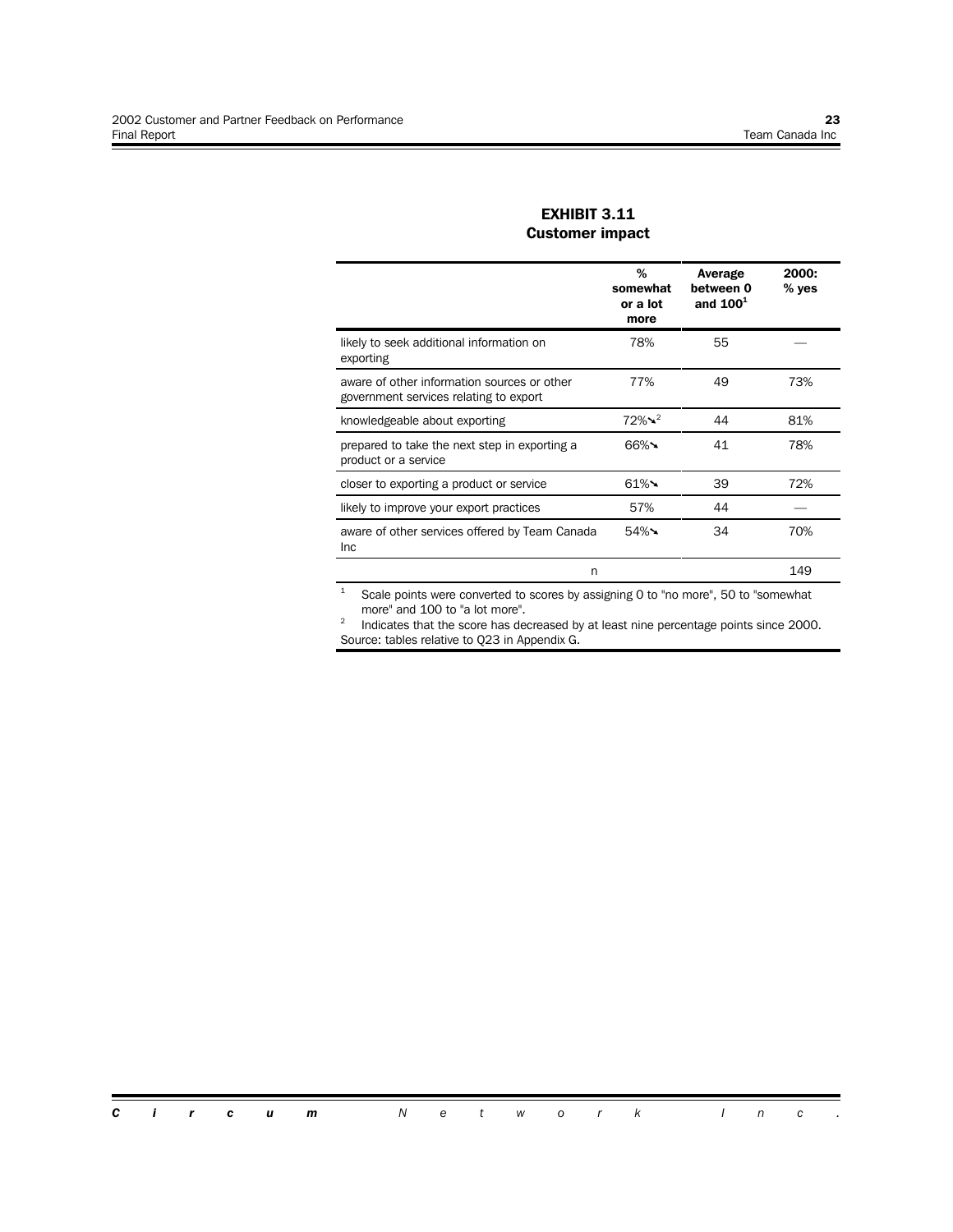Ξ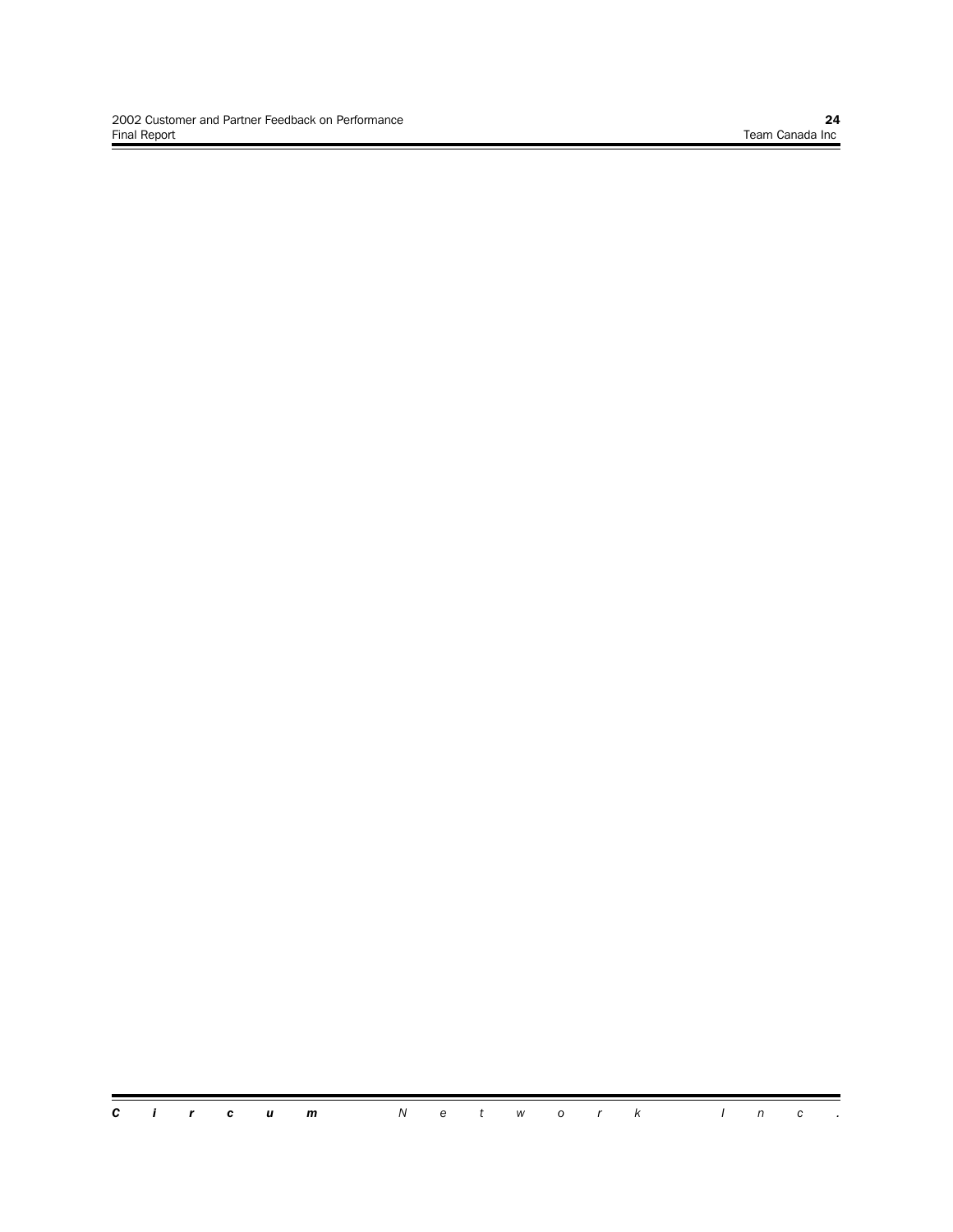# *Section 4*

## *PARTNERSí POINT OF VIEW*

Forty-five key informant interviews were conducted with Senior Trade Commissioners, CBSC Managers, CBSC Export Specialists and TCI partners. This section presents their perspective without surmising whether they were factually right or wrong.

## *4.1 Senior Trade Commissioners*

#### *The service network*

Senior Trade Commissioners perceive the role of the TCI Export Information Service as critical, because it is the first point of contact with governments on export issues for most customers (who are not familiar with services to exporters). As one respondent stated, "the TCI line is the initial point of call to help companies avoid the alphabet soup by coordinating and leading to the regional trade networks". It was qualified as "one-stop shopping, no maze" and a way to answer basic questions on exporting before the customer is referred to a partner for more specific information.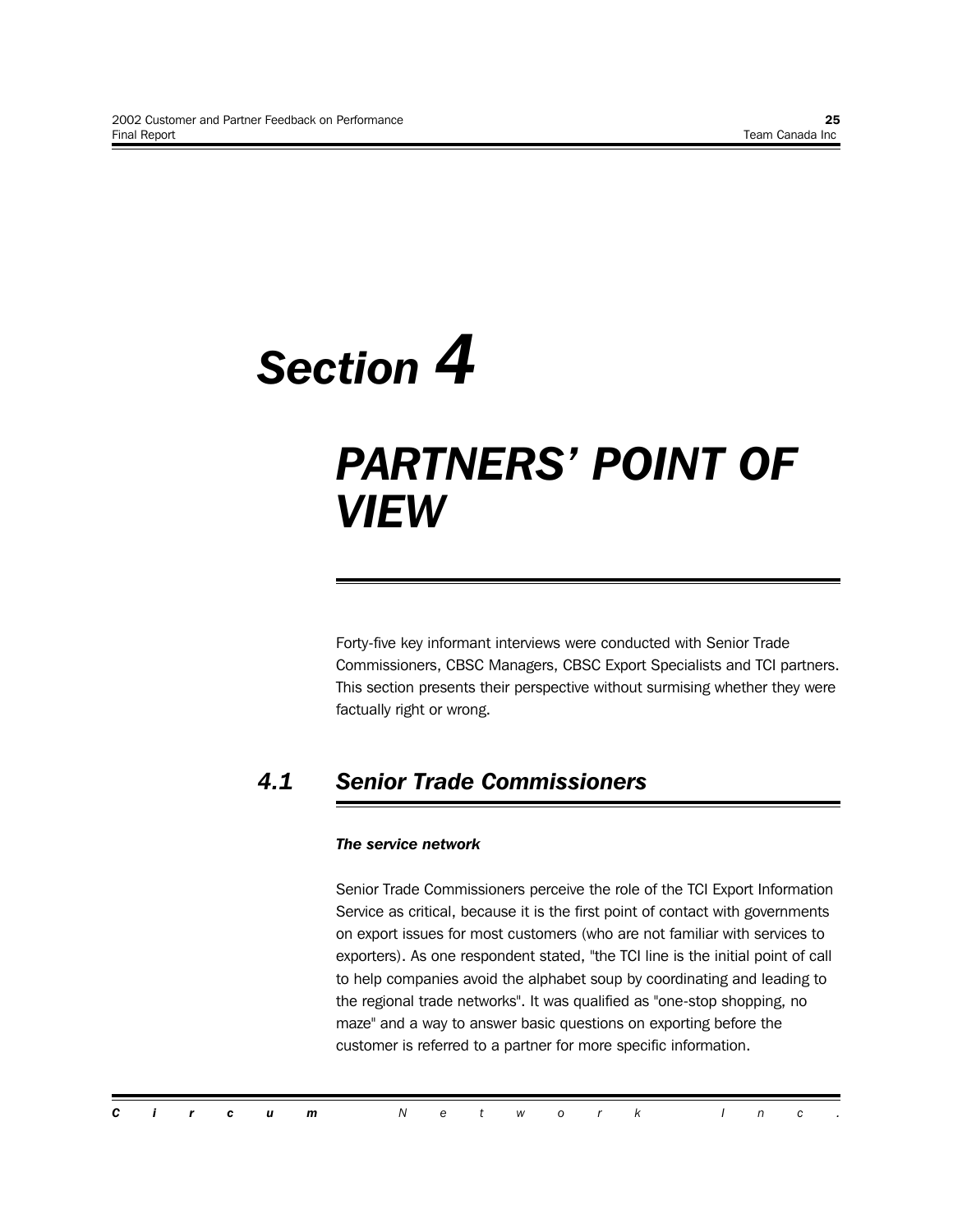Senior Trade Commissioners perceive CBSCs as providers of general business information for any company, exporter or not. They view regional trade networks (RTN) as providing detailed information to companies that are export-ready; RTNs are partnerships amongst federal and provincial departments and agencies, as well as the private sector for servicing the business community. They coordinate activities and plans to avoid duplication of services.

Senior Trade Commissioners see themselves as coordinators of the three entities (TCI service, CBSCs, RTNs). They work on market diversification, they provide more sophisticated and individualized services to export-ready enterprises, they deliver PEMD, they organize outreach programs for incoming buyers and so on.

Senior Trade Commissioners identified a number of other players and partners in the field, from provincial agencies like the Saskatchewan Trade and Export Partnership to federal entities like EDC and the BDC, as well as a few private sector initiatives.

Relationships between partners are viewed as very positive. They meet frequently and work together on joint projects (events, local publications, promotional events, etc.). Cooperation is active and information flows easily.

The continuum of services is perceived as very well integrated; none of the respondents identified any gaps in the system. Partners concentrate on what they do best and if they are unable to answer customers' questions, they refer the customer to a more appropriate partner, as they are well aware of who does what in the system.

On the critical side, Senior Trade Commissioners identified the following problems and issues regarding the service network. Issues affecting more than one province were given priority here.

- The 1-888 number is unevenly promoted because of regional variations in available resources.
- Mistakes occur occasionally in customer references; this is associated with new hires.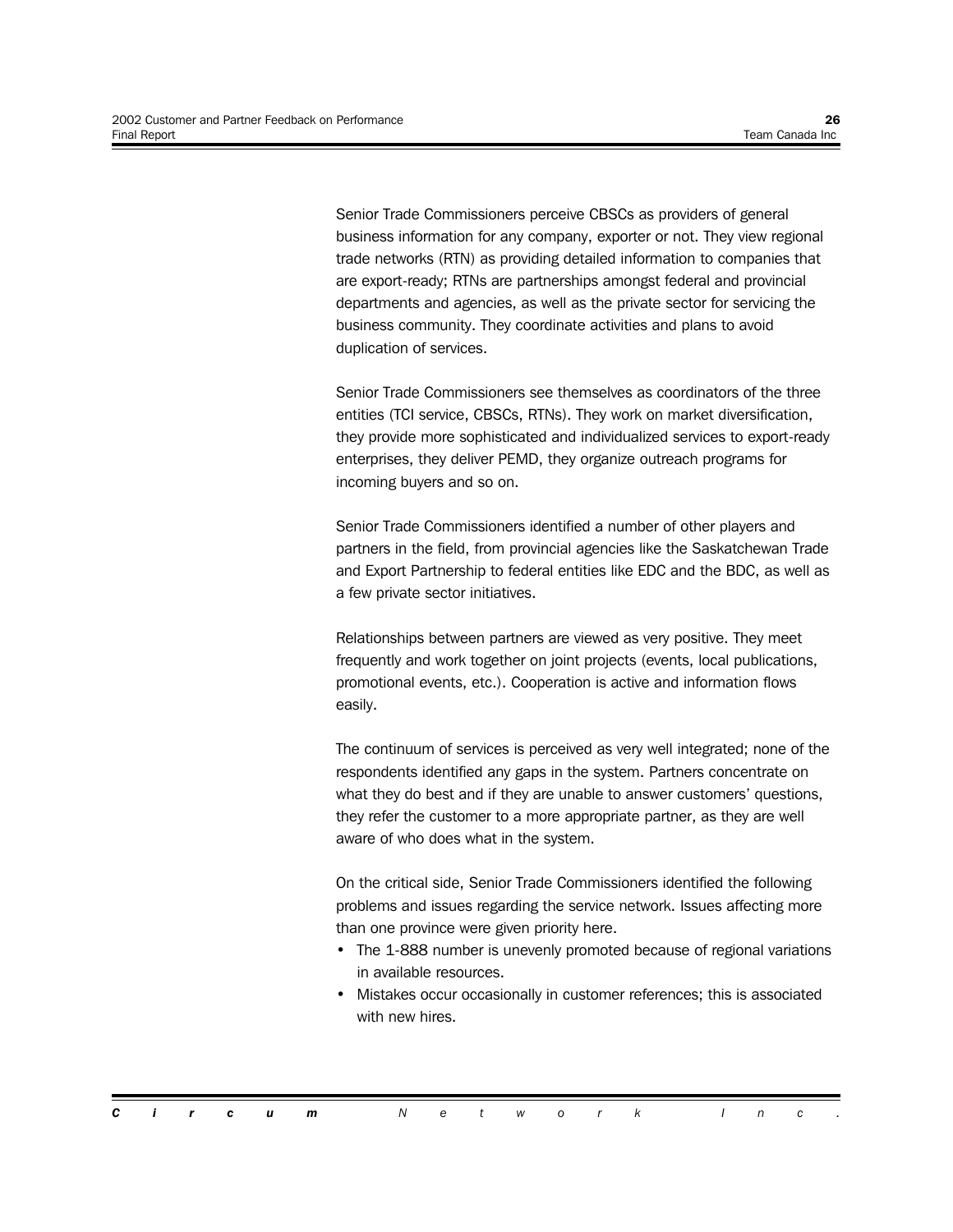- Sometimes, there is confusion with regard to program responsibility (e.g.: PEMD).
- Contact lists and responsibility assignments become stale; updates are not necessarily sent to the TCI information service.
- Jurisdictional issues arise from time to time.
- Information on callers is not shared among organizations, meaning that service providers receiving a reference have no background on which to build. CBSCs could send monthly reports of callers reporting what services they received.

#### *Customer routing*

In response to a question on who is currently responsible for assisting a potential exporter to become "export-ready", Senior Trade Commissioners responded with a long list of organizations: CBSCs, WED, FITT, NTC, provincial economic development organizations, STEP, ACOA, CNBSC, all partners (but at different levels), etc.

Most Senior Trade Commissioners felt that customers should be referred from the TCI Expert Information Service to a partner only once it has been clearly established that the customer has done their exporting homework and their need for specialised information has been substantiated. Hence, TCI must first assess customer needs and then refer them accordingly. A referral should also be initiated when the customer question is very specific or related to a particular foreign region.

One commissioner stated that callers seeking specific information should be referred as soon as possible so as to establish a relationship with one of the partners with whom he/she may be in contact for the remainder of the process. Another commissioner stated that customers are referred after discussion among partners and agreement on the relevance of the referral.

#### *The TCI Information service*

All Senior Trade Commissioners indicated being satisfied or very satisfied with the performance of the TCI information service. They listed the following service strengths: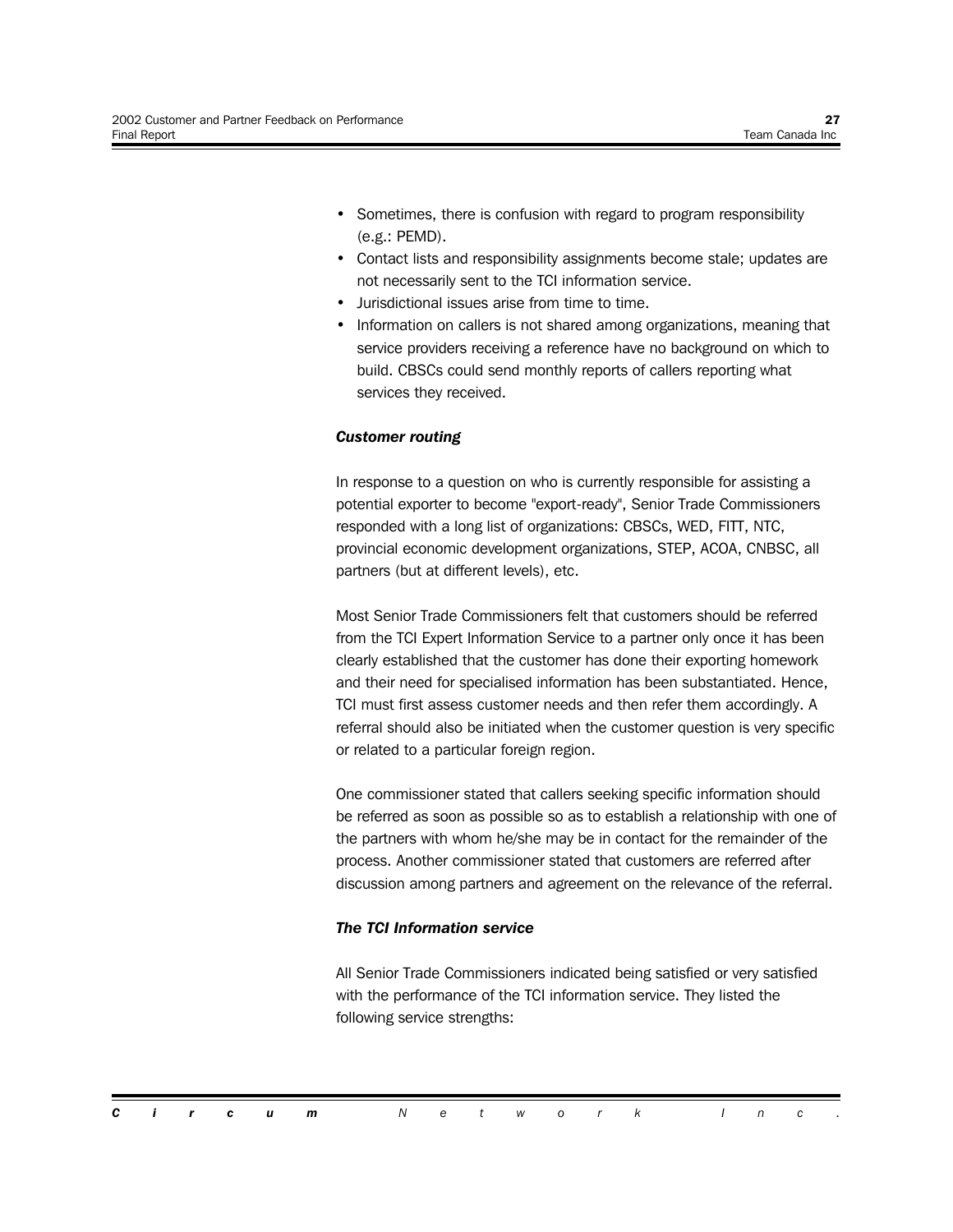- the opportunity to talk to a live human being as very appreciated by companies and individuals;
- the service offers an initial path to follow;
- it is a single window, a single point of entry for government services related to trade;
- it adds value to the CBSC services; without it, trade commissioners couldn't handle the demand;
- it is the entry point for all RTN partners;
- it is a way to implement the principle of single referral;
- TCI provides regionally personalized service (as opposed to federal and generic);
- where it exists, co-localisation simplifies partner relationships.

Senior Trade Commissioners also identified the following weaknesses:

- a shortage of up-to-date information;
- TCI cannot proactively follow-up with companies in touch with CBSCs;
- service promotion is insufficient;
- in smaller provinces, the business community knows the partners already so they go directly to a partner instead of calling to TCI information service;
- the TCI telephone number which is seen by some as "...another phone number to try to get customers to use. Customers may be better off using the CBSC general number than the trade line";
- the level of turnover in personnel;
- the absence of a TCI database on callers.

Senior Trade Commissioners had the following suggestions for improvement:

- be more active at promoting the service;
- develop a common database of customers to simplify referrals;
- improve customer tracking and provide individualized support;
- research whether or not a separate access line for trade is really necessary.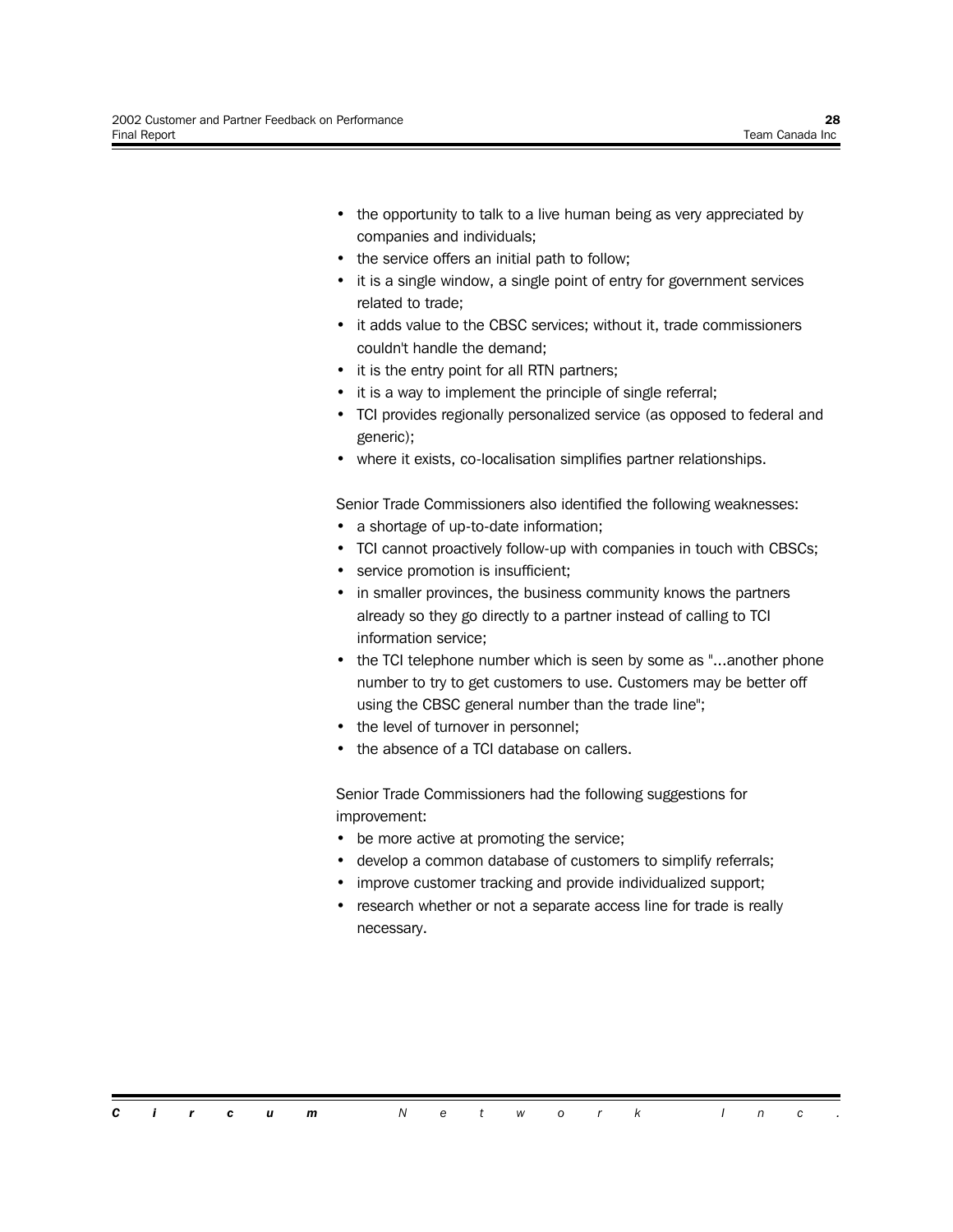### *4.2 CBSC Managers*

CBSC Managers responsible for the delivery of TCI information service identified the following management challenges:

- maintaining officer knowledge levels is difficult, especially in centres with low call volumes;
- budgets are tight;
- some of the costs for training and salary are not covered since all staff must receive training, not only staff answering the 1-888 line;
- some centres experience increased call volumes while others have very few calls;
- promotion of the service and awareness are limited;
- customers expect that referrals will take place immediately and that the service will be seamless; this is often not possible considering how partnerships work.

#### *Service quality*

The service staff's ability to answer export inquiries is closely related to the volume of calls: The more calls officers respond to, the more comfortable they become. Knowledge acquired in training is lost if it's not applied regularly.

Most CBSC Managers felt confident that their staff were at ease in answering export inquiries  $-$  "We are good at what we do"  $-$  and provide quality service. However, some respondents expressed dissatisfaction with the number of calls they receive and, subsequently, with the ability of their staff to handle more than basic information requests.

CBSC Managers made the following suggestions for improvement:

- provide more extensive training, especially to new employees, and training on up-to-date information and tools;
- build a trade information manual;
- improve promotion strategies and target local markets;
- improve on the means used to reach partners.

|  |  | <b>Circum</b> Network Inc. |  |  |  |  |  |  |
|--|--|----------------------------|--|--|--|--|--|--|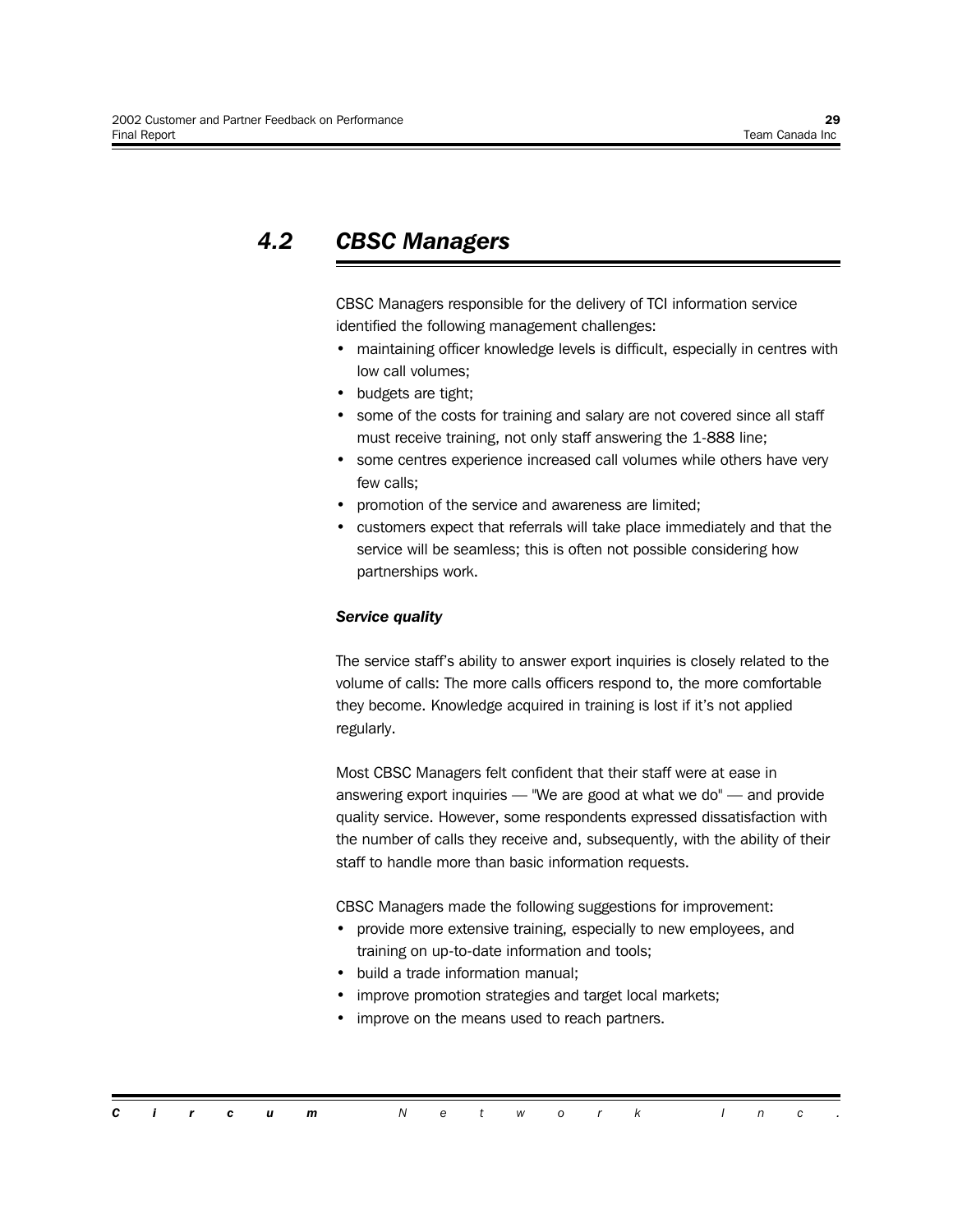#### *Training*

Comments provided by CBSC Managers suggest that there is variation in the availability of training from centre to centre  $-$  some managers stating that training is sparse, except for the odd export conference or a visit to a partner's office, others declaring that training is consistent, with access to speakers, presentations, exams, etc.

Quality of service is affected by turnaround. A constant influx of new hires translates into a continuous need for training  $-$  content training as well as training on how to analyse customer needs.

Suggestions for improvement were:

- a training program provided locally;
- a scaled training program including higher levels of expertise;
- training with an emphasis on business and financial decisions;
- training on foreign markets specific to regions of Canada;
- the development of a repertoire of useful trade-related Web sites.

More hands-on training was also proposed, such as participation in NEBS missions to border states to see how trade officers work.

Most CBSC Managers were satisfied with the role and contribution of the National Secretariat with respect to training although they would like more of it happening.

#### *Aids or tools*

CBSC Managers generally see current aids and tools as useful. It was suggested that a customer diagnostic tool/guide would be a good addition, as would updated information, information on exporting to the US market specifically, export rules and regulations, electronic databases, referral guides, etc.

#### *National Secretariat*

CBSC Managers expect National Secretariat to support them via coordination activities, tool development and through the provision of information. Hiring staff familiar with export activities was also suggested.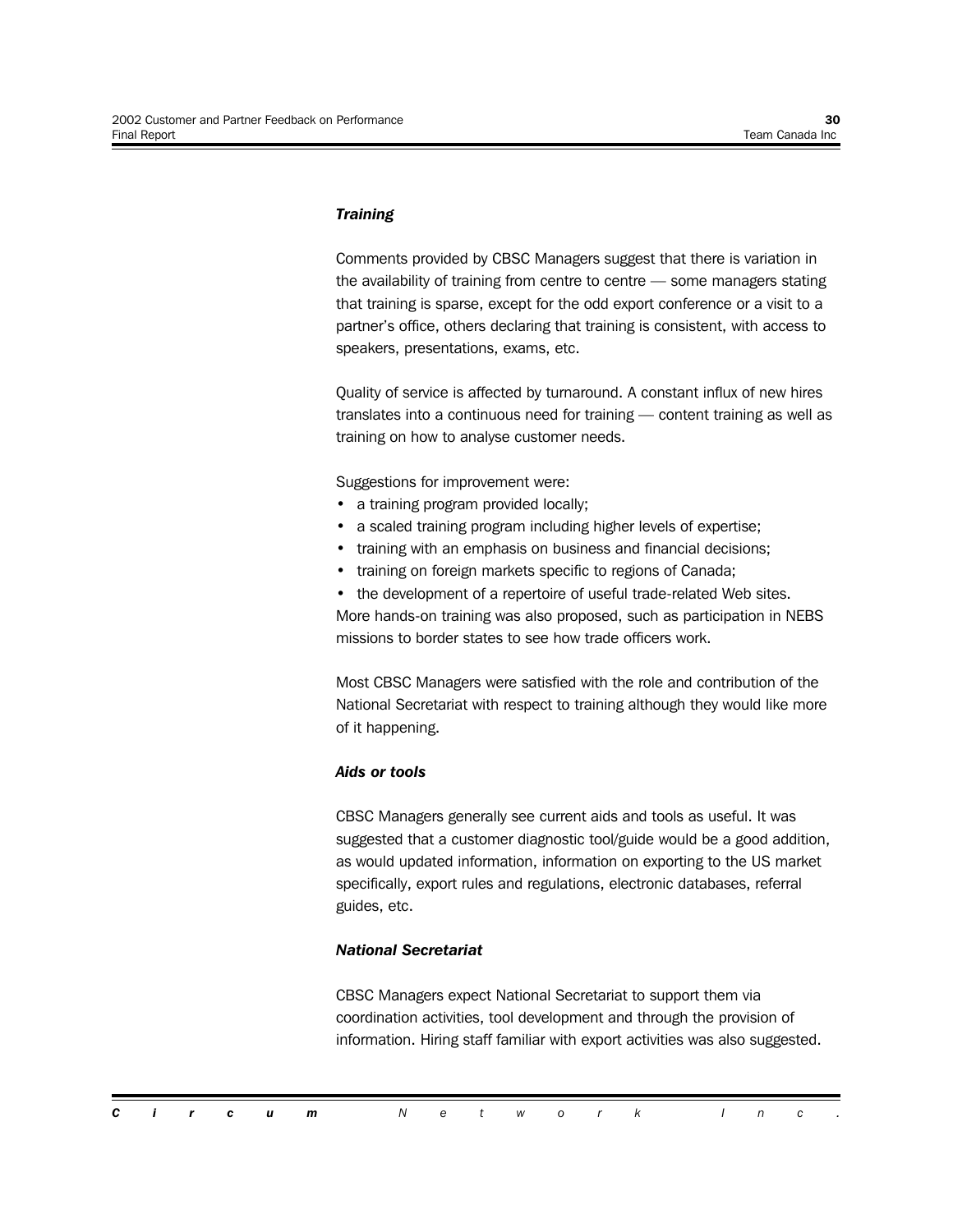At this point in time, the most visible contributions of National Secretariat are support conference calls and statistical reports. Other mentions included team meetings, liaison with DFAIT, training tools, funding for training, contacts and resources, annual in-person meetings, yearly conferences and the development of information products.

CBSC Managers forwarded the following suggestions for National Secretariat improvement:

- publish training budgets in April to allow for better planning;
- confirm funding faster;
- establish working relationships with Export Specialists (logistics, customs);
- increase liaison with DFAIT;
- develop national information products;
- increase the speed of communications;
- provide more focussed and frequent training;
- give more attention to operational topics rather than policy issues;
- work on improving understanding of the local level environment.

CBSC Managers were concerned with the promotion of TCI and its current branding  $-$  some people call in because they want to buy jerseys. The organization is often mistaken for the Olympic Team (also named Team Canada). During the Olympics, TCI received many calls and questions on sport results.

### *4.3 CBSC Export Specialists*

#### *Challenges*

According to CBSC Export Specialists, key TCI service challenges are:

- understanding and focussing customer needs;
- helping customers understand what exporting involves, in particular, financing issues;
- accessing information on the US market, the main export target for TCI customers;

*Circum Network Inc.*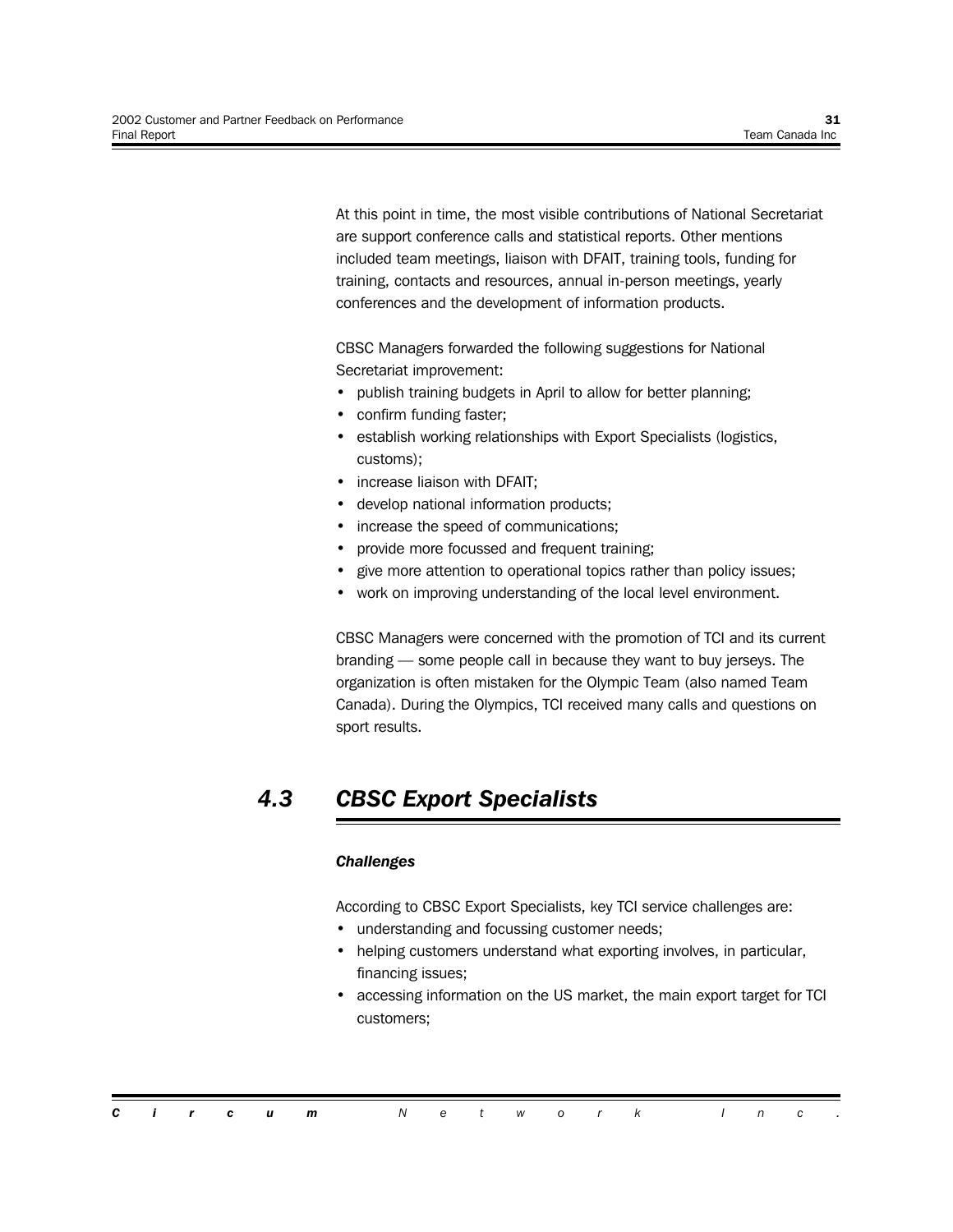- keeping knowledge and contacts up to date in low call volume offices<sup>1</sup>;
- handling the emergency situation often caused by the twenty-second answer requirement, especially when officers are busy with walk-in customers;
- finding appropriate referrals.

Export Specialists offered the following general suggestions for improvement:

- develop/maintain/distribute information guides for customers, including a guide on essential steps before exporting, a US export guide, etc.;
- develop more operational documents for customers, such as a step-bystep guide and a technical guide on exporting;
- clarify trade commissioners' role and responsibilities, as some referrals "bounce back" to the TCI line;
- better inform CBSCs about RTNs and their activities:
- increase training on general export logistics and processes as well as on specific topics such as customs and financing;
- provide information on services offered by partners;
- fill the gap in TCI service for potential exporters who are not yet in business.

#### *Training*

Three of the Export Specialists contacted had not yet received training to do their job; three others had trained with FITT and had attended various conferences and seminars offered by the government and regional partners; one had received in-house training. Export Specialists interviewed expressed dissatisfaction with the type and availability of training offered to them.

According to Export Specialists, training could be improved by:

- offering on-site training (in sync with their job patterns);
- offering training sessions about Internet-based tools (with which staff were not familiar and felt uncomfortable);
- offering more specific training, e.g. cross-border movements;

<sup>1</sup> One respondent jokingly noted that employees hide when a call comes in on the TCI line —they get so few, they are not comfortable handling them.

|  |  | <b>Circum</b> Network Inc. |  |  |  |  |  |  |
|--|--|----------------------------|--|--|--|--|--|--|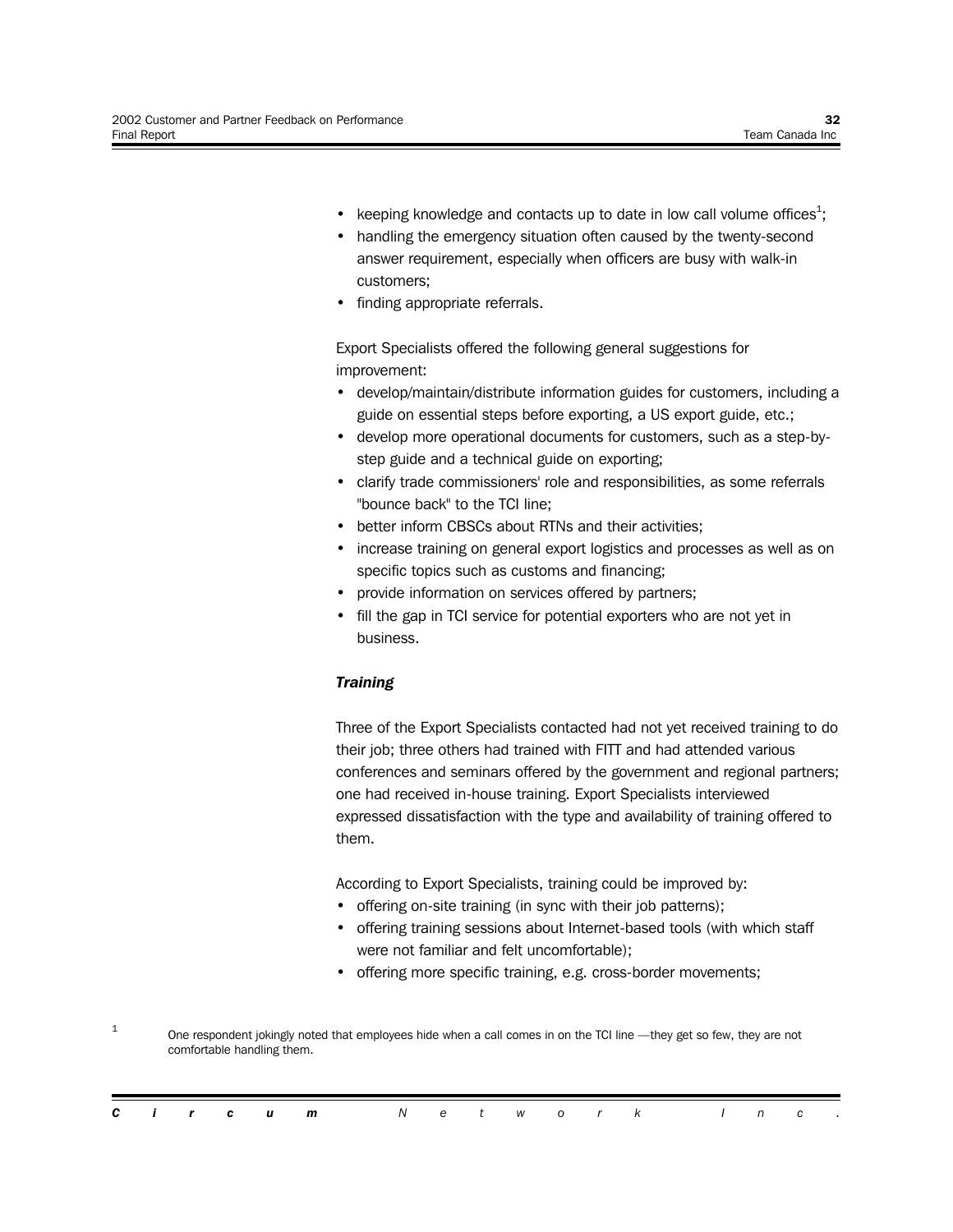- developing an FAQ booklet;
- producing up-to-date information on changes in rules and regulations since September 11;
- offering in-depth training on export controls and permits;
- providing training on services provided by DFAIT and CCRA to the customers after referrals;
- enriching the TCI Web site;
- providing additional funding for training.

#### *Aids and tools*

Export Specialists mentioned the following aids and tools: Statistics, EXTRA, Web-based Interactive export planner, info-export, Export Source and FORMEX. They were generally critical of these tools and aids, mentioning difficulties in using some (such as statistics), difficulties in getting a hold of others (like a guide to exporting to the US), difficulties with the stability of yet other tools (such as FORMEX). Export Specialists perceived that National Secretariat was responsible for developing tools and making them available.

#### **Support provided by the National Secretariat**

Export Specialists perceived that coordination is the main role of National Secretariat, followed by partnership negotiation and collaboration with other departments. National Secretariat sends specialists monthly statistics, information on newly published government reports and occasionally a brochure. Among these, statistics were rated as most useful to Export Specialists.

According to Export Specialists, since local promotion is a CBSC responsibility, TCI could benefit from providing stationery with its own letterhead so as to enhance its visibility in customer contacts.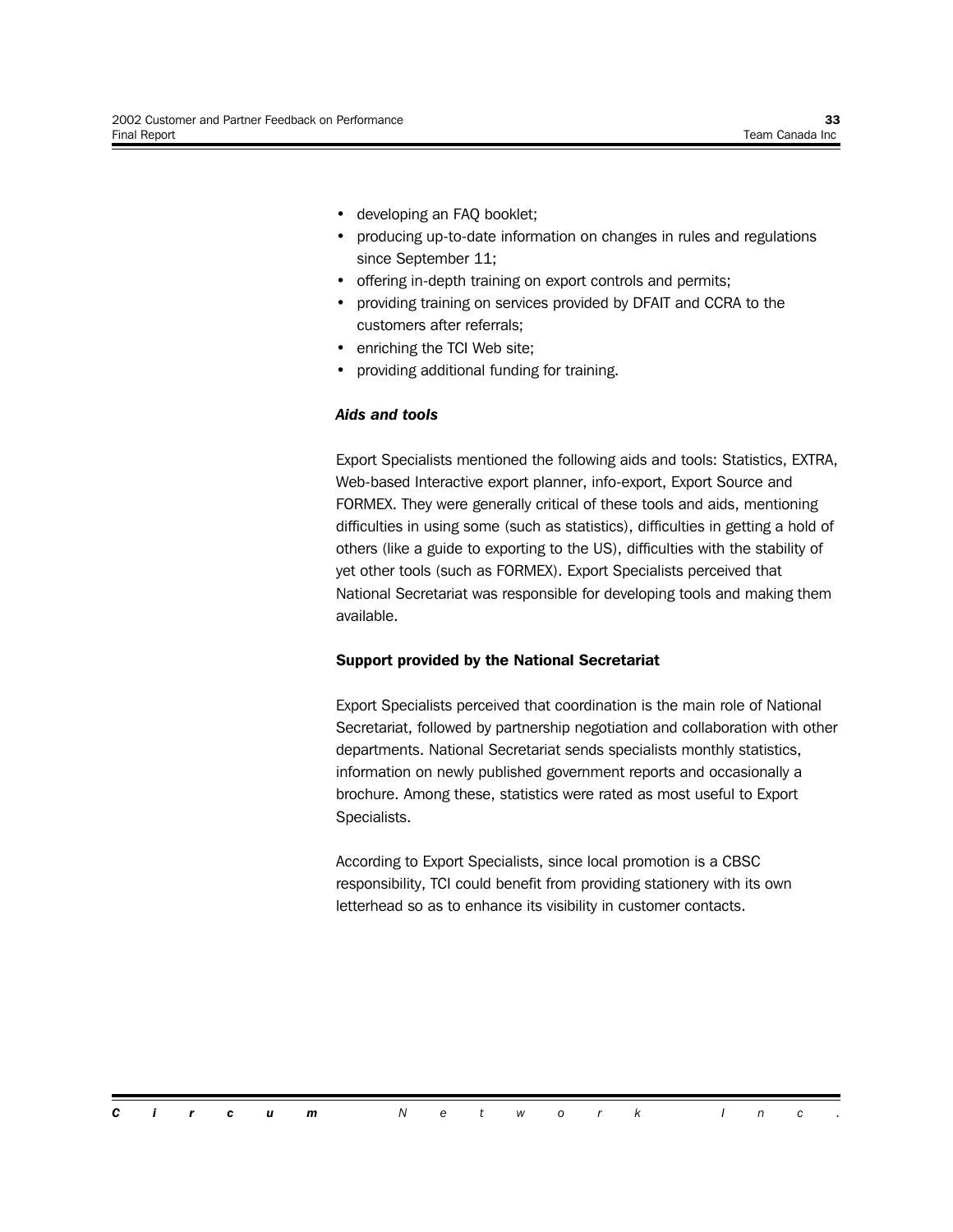### *4.4 TCI partners*

#### *Customers needs*

According to TCI partners, TCI customers are exporters or potential exporters, as well as employees from export service organizations. Their needs are as varied as the groups they represent; they include the following non-exhaustive list:

- information on permits, regulation, customs issues, national practices;
- market reports, market assessments, foreign market intelligence;
- cultural advice;
- information on logistics, sources of financing;
- training on international trade;
- region-specific export counselling;
- support in contract negotiation;
- partnership development, strategic alliances;
- mentoring.

#### *Relationship with CBSCs*

Mutual referrals is the most common link between partners and the CBSCs, but TCI partners also noted information sharing, acting as a clearinghouse for information, providing assistance in distributing provincial information, developing partnerships, providing updates on publications and information, and providing training support documents.

#### *TCI Export Information Service*

TCI partners view TCI Export Information Service as a provider of general information and as a point of referral to resources related to trade. They appreciate the service because, as they see it, it makes the export process simpler for customers by providing a single point of access to a broad network of information sources.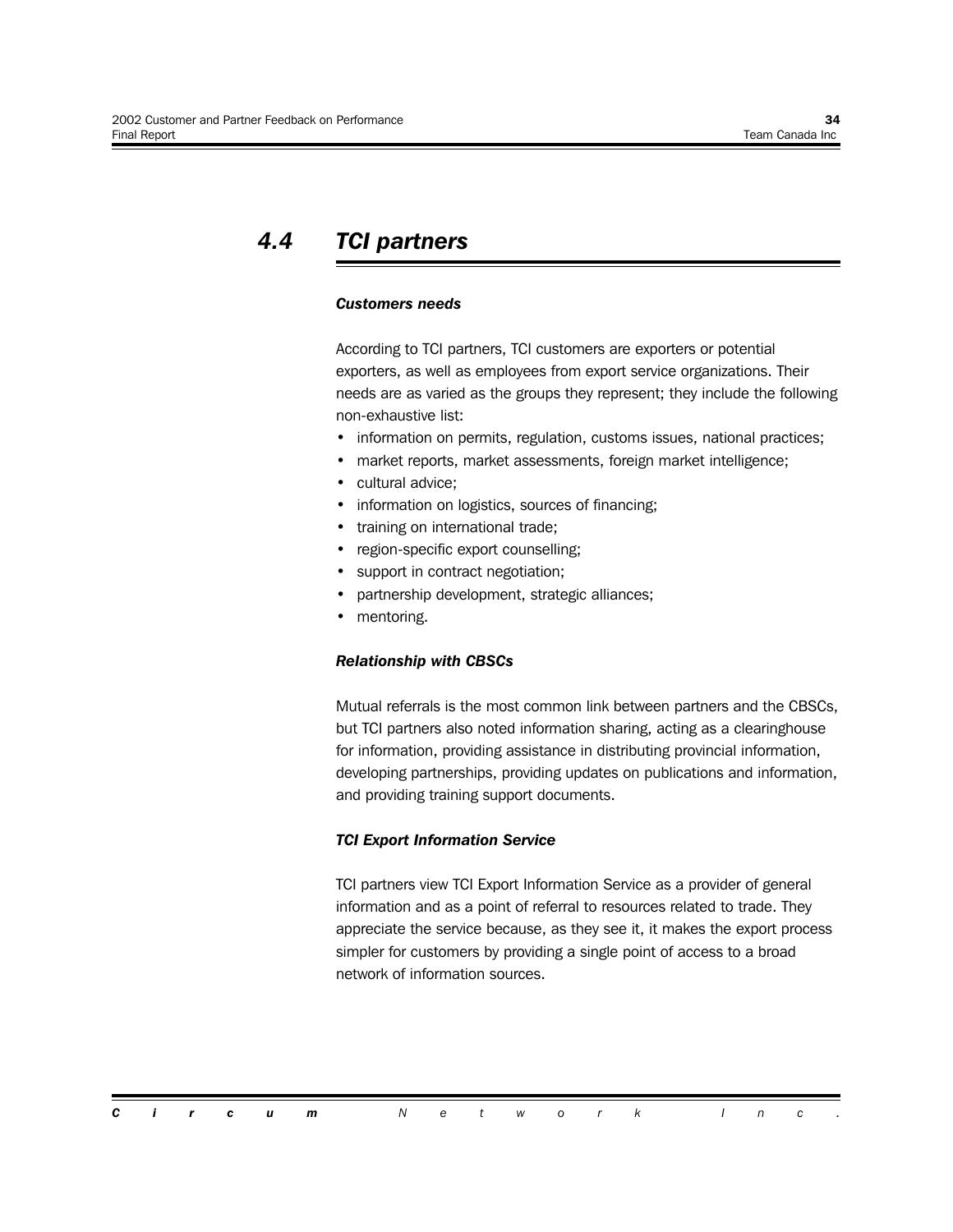A number of partners were unable to state how many referrals they receive from  $TCI$   $\rightarrow$  no such data is available. Those able to attempt an answer provided a wide range of estimates: From none at all to three times a week.

TCI partners identified the following strengths of TCI's service:

- bilingual service;
- immediate, fast service;
- contact with a "live" person, who takes time to answer questions;
- one number, "one stop shopping";
- regionally-based service;
- good knowledge of tools and services;
- universal service.

They also identified some weaknesses, as follows:

- lack of training and updating of information;
- high employee turnover;
- customers who bypass the system and access partners directly;
- lack of specific information on national markets;
- $\bullet$  uneven officer qualifications on international markets.

#### *Suggestions for improvement*

Partners reported the following areas as having room improvement:

- set up an annual meeting with TCI export officers;
- increase the promotion of the service with partners;
- upon referral, provide the partner with a summary of customer interaction and the initial need assessment;
- offer on-going training to officers;
- build programming for potential exporters;
- invest in updating information and in frequently verifying the validity of information on hand;
- allow in-depth intervention by TCI officers;
- develop and implement a tool to assess customer export-readiness;
- increase TCI officers' participation in RTN seminars;
- dedicate a trade coordinator to the RTN to facilitate relationships among numerous partners.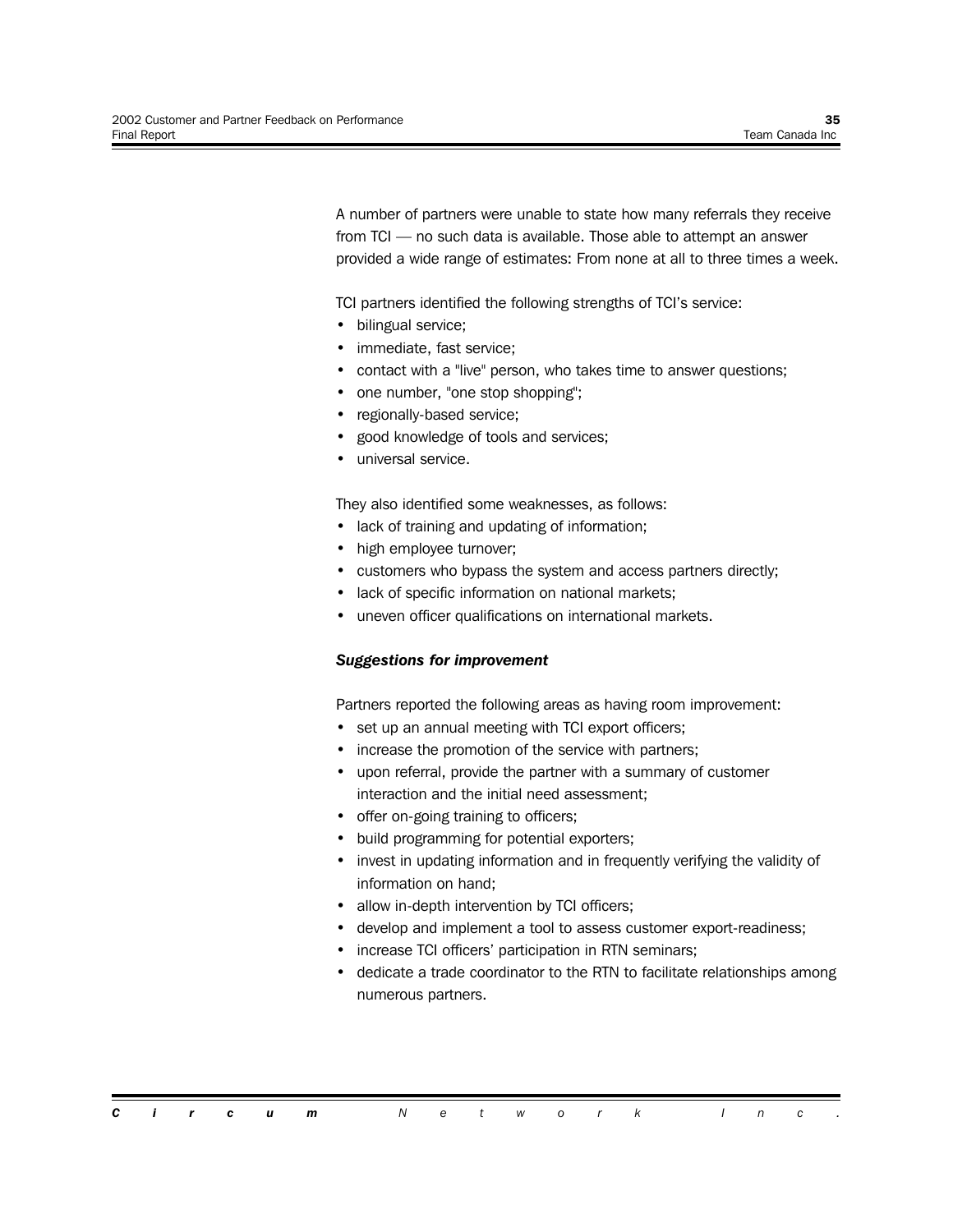Ξ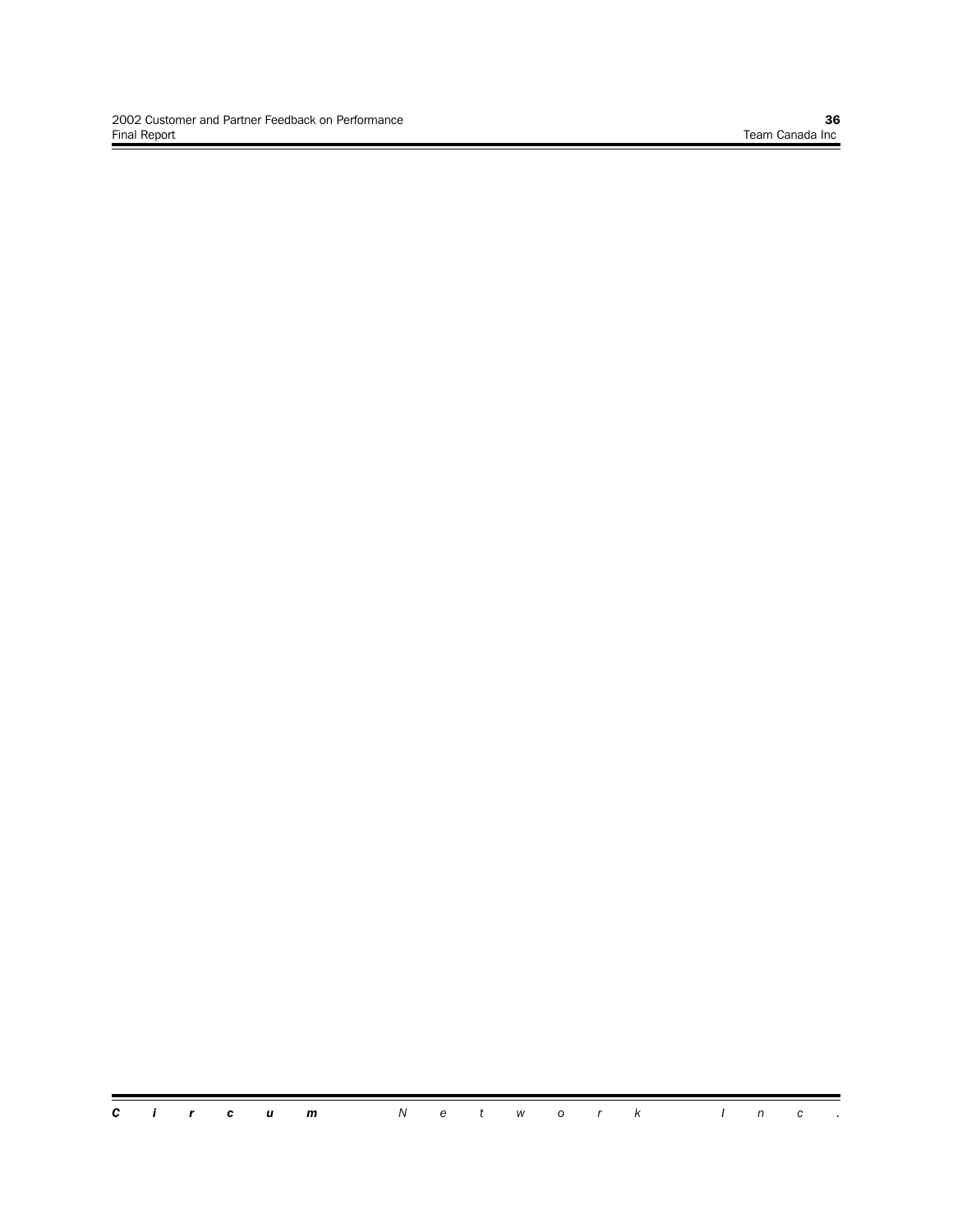# *Section 5*

# *CONCLUSIONS AND RECOMMENDATIONS*

### *5.1 Conclusions*

Overall, results were very positive, with 85% of customers expressing satisfaction with their most recent contact with the TCI export information service. Customers were particularly pleased with:

- the helpfulness and courtesy of officers;
- efforts made by officers to assess needs;
- speed of the service;
- availability of service in the official language of the customer's choice;
- waiting time; and
- ease of reaching the officers.

Moreover, 78% of customers stated that the service met or exceeded their expectations and 93% stated that they would use the export information service again if they required export-related information. More than seven out of ten customers stated that TCI's service made them aware of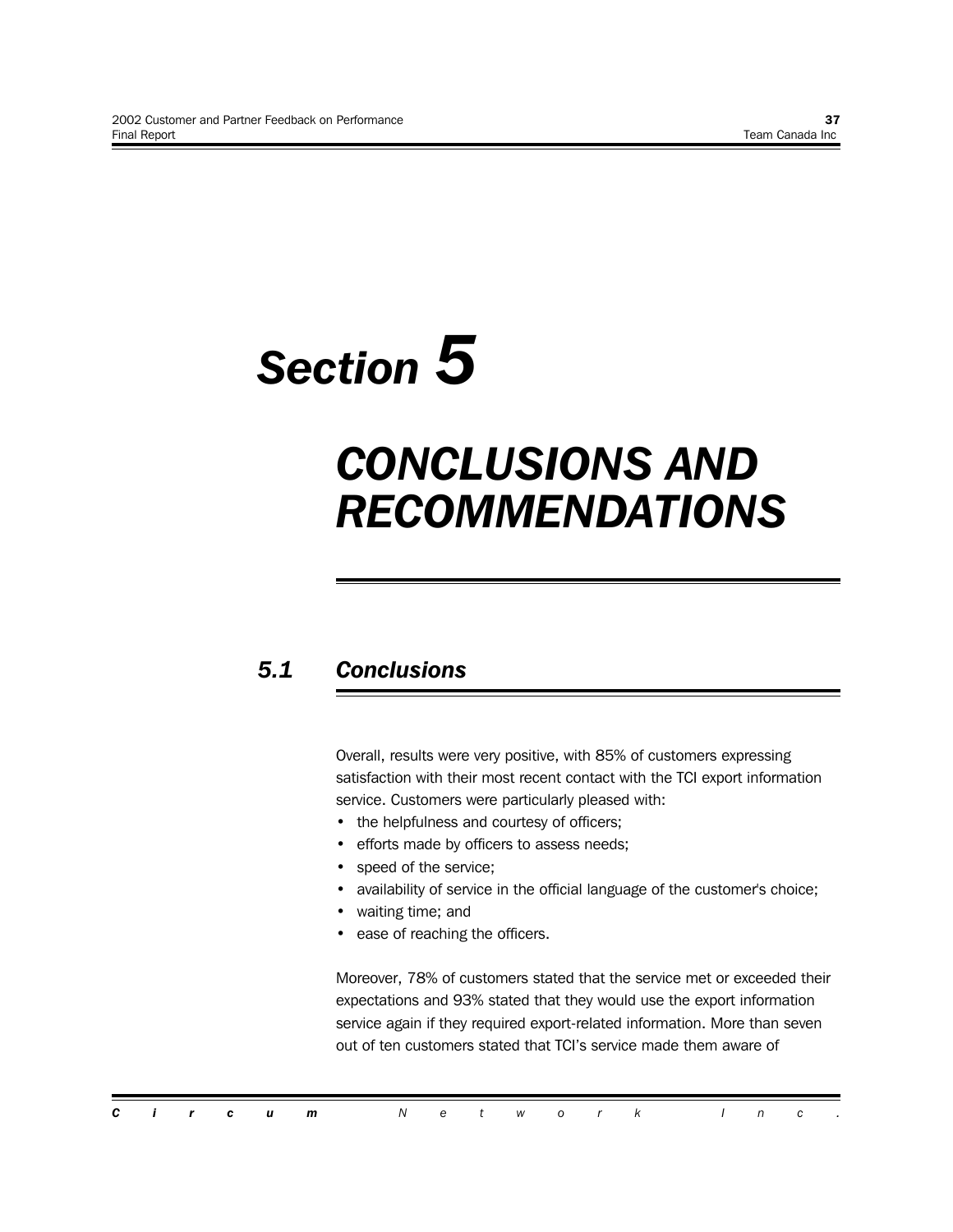information sources, increased the likelihood that they would seek additional information and made them more knowledgeable about exporting.

While the overall customer satisfaction picture is positive, results indicate that there is still room for improvement. Three key findings support this conclusion:

- 25% of customers rated themselves as "very satisfied" and 60% as "satisfied" (as opposed to, say, the opposite proportions);
- although 78% of customers indicated that the service met or exceeded their expectations, 12% stated that it failed to meet them;
- where reasonable comparisons could be made between 2000 and 2002 study results, they indicated a drop in customer satisfaction.

This drop is particularly troubling  $-$  especially as the service itself has not changed significantly. There are at least four possible explanations for this:

- The 2000 and 2002 methodologies may be too different to allow *comparison*. While there were several modifications made to the 2000 questionnaire to bring it closer to the Common Measurement Tool, some questions were maintained almost intact to allow comparison; therefore, we don't believe this explanation to be valid.
- The 2000 study may have overestimated customer satisfaction. The recruitment of the sample was more difficult in 2000 and took place after the service call whereas it was done before the call in 2002; it is possible that this led to a slight over-estimation of customer satisfaction in 2000.
- An objective deterioration in service may have occurred between 2000 *and 2002*. Operational statistics don't appear to support this hypothesis.
- ï *Customers may have raised their expectations since 2000*. Consistent service quality coupled with rising customer expectations would translate into lower customer satisfaction. Literature in the customer satisfaction management field suggests that customers' expectations have risen in most sectors in recent years. This could at least partially explain the 2000-2002 change in customer satisfaction.

The following section presents a conceptual model of customer satisfaction that will integrate some of these hypotheses and be used to develop recommendations for action.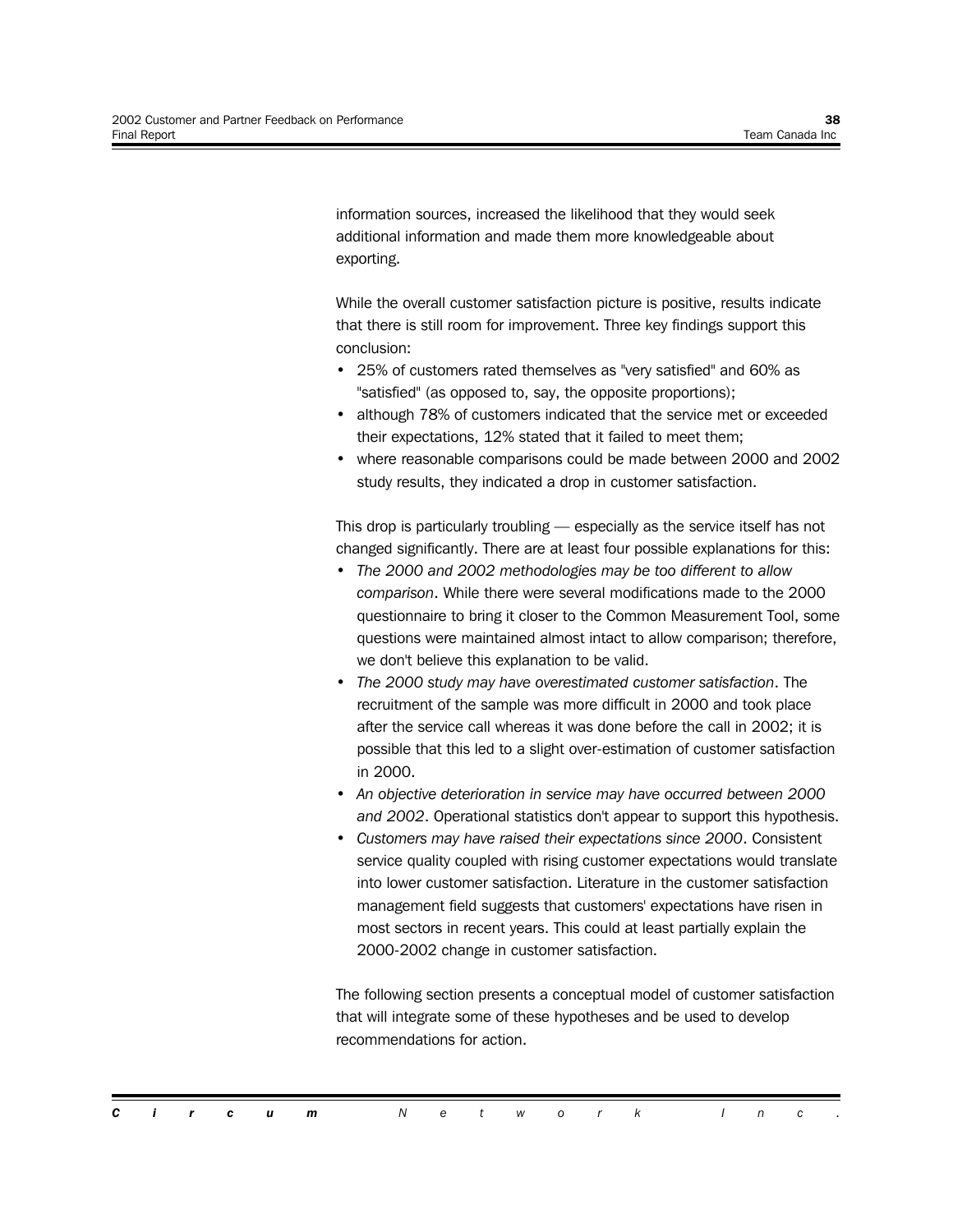### *5.2 A model for customer satisfaction*

The most recognized model of service quality and of customer satisfaction was developed by Parasuraman, Zeithaml and Berry $^{\rm 1}$  and presented most extensively by Zeithaml and Bitner.<sup>2</sup> It is depicted graphically in Exhibit 5.1.





Source: adapted from Services Marketing, Valarie Zeithaml and Mary Jo Bitner, McGraw Hill, 2000

In this model, customer satisfaction is a function of the "service quality gap", that is, the difference between customer expectations and the perceptions that customers have of the service they were offered. Customer satisfaction is higher:

- when customers perceive that they were given good service, and
- when their expectations are in line with the service the organization is able to provide.
- <sup>1</sup> Parasuraman, Zeithaml and Berry, "A Conceptual Model of Service Quality and Its Implications for Future Research" in *Journal of Marketing*, Fall 1985, pp. 41-50.
- <sup>2</sup> Valarie Zeithaml and Mary Jo Bitner, *Services Marketing*, McGraw-Hill, 2000.

|  |  |  | <b>Circum</b> Network Inc. |  |  |  |  |  |  |
|--|--|--|----------------------------|--|--|--|--|--|--|
|  |  |  |                            |  |  |  |  |  |  |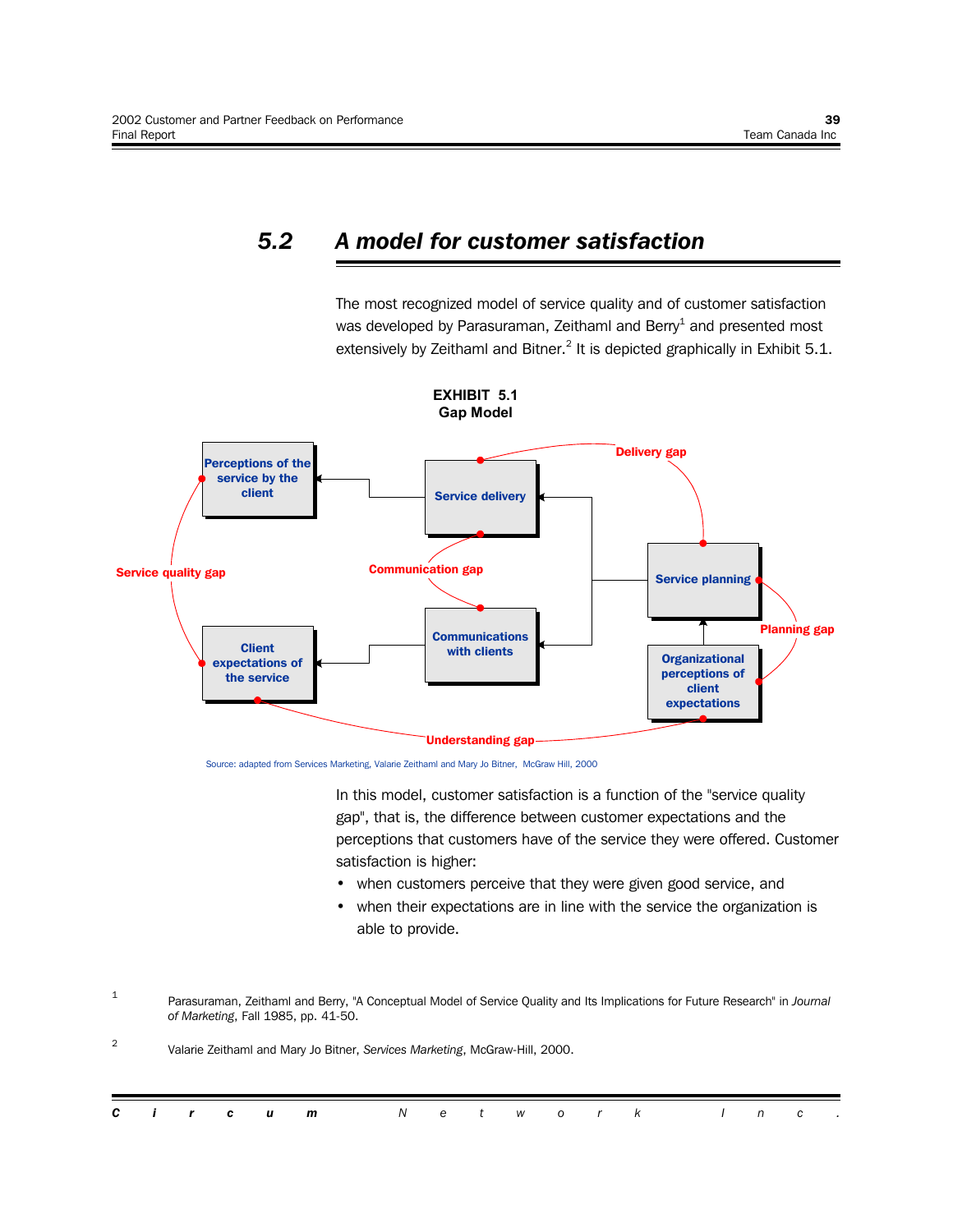Perceptions of service are a function:

- of a variety of external factors (which vary from service to service) that are outside the control of the service deliverer, and
- of actual service delivery characteristics (e.g., waiting time on the telephone).

Customer expectations are a function:

- of a variety of external factors like hearsay and the general consumer mood which are outside managers' control and
- of communications with customers by the program.

If service delivery is not in line with customer communications (i.e., customers are told to expect a service that cannot be delivered or are not told what to expect of the service), a communication gap forms and will eventually affect customer satisfaction.

Service delivery is a function:

- of the plans laid out for the delivery of service and
- of the front line reality where limited resources and other factors (e.g., low demand for service) affect the ability to deliver.

If service plans are not in line with the actual service delivery (because they are not feasible or because service delivery slipped for another reason), a delivery gap forms and could lead to customer dissatisfaction.

Service planning is a function:

- of a variety of factors outside the control of the managers (e.g., limited resources, loose partnerships) and
- of the perceptions that the organization has formed of customer expectations.

If service planning is too constrained by external factors to give meaning to customer expectations, a planning gap can take shape. This gap will eventually reduce customer satisfaction.

Finally, organizational perceptions of customer satisfaction are a function:

• of tradition, unorganized observation, anecdotes, personal experience and other varied influences, and

|  |  | <b>Circum</b> Network Inc. |  |  |  |  |  |  |
|--|--|----------------------------|--|--|--|--|--|--|
|  |  |                            |  |  |  |  |  |  |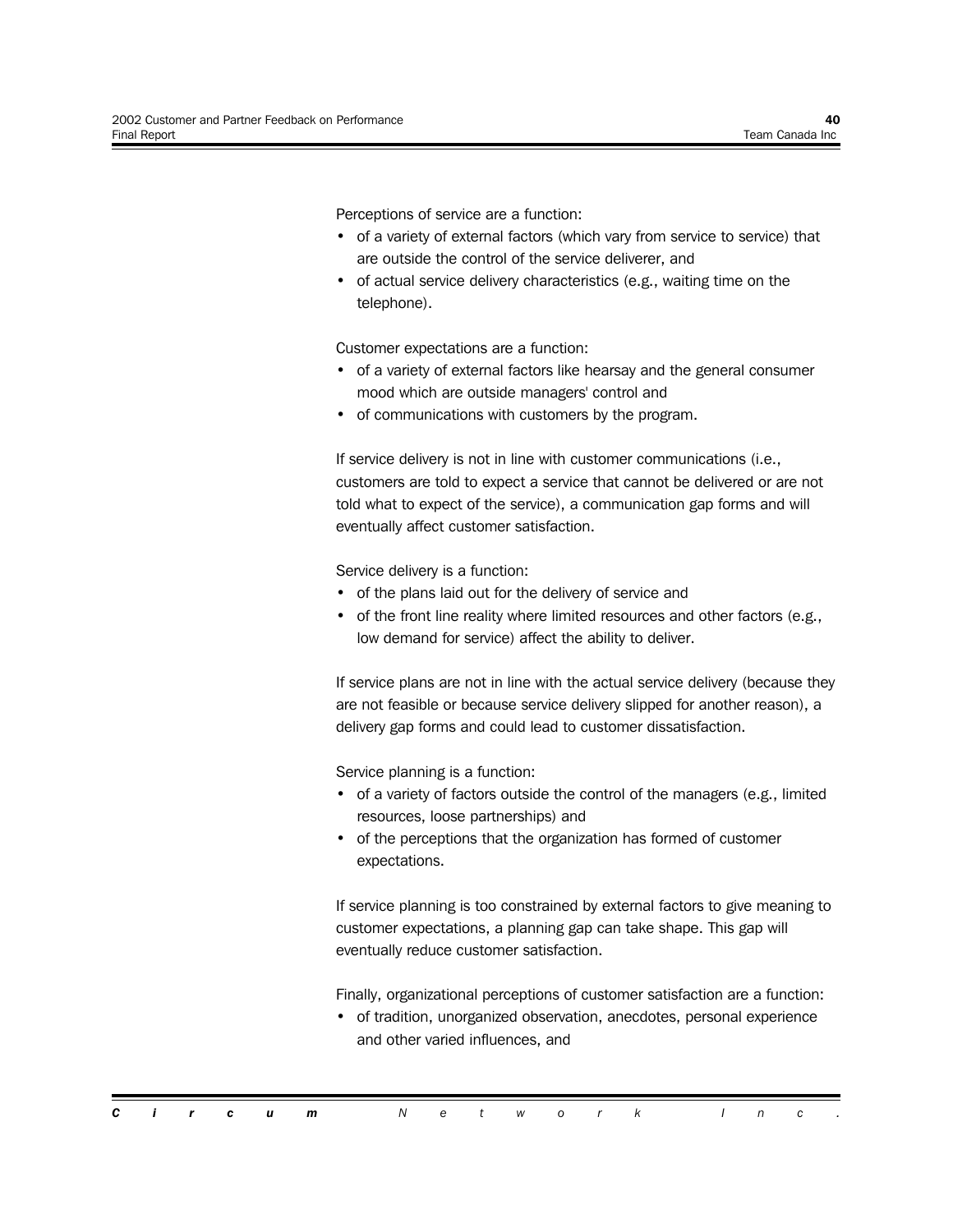• of rigorous and regular analysis of customer expectations through scientific methods.

If organizational perceptions of customer expectations are not in sync with the reality of customer expectations (because of the way these perceptions were produced or because the reality has changed since these perceptions were developed), the entire service planning and delivery chain is bound to produce less satisfied customers (e.g., offering speedy service when customers are looking for reliable service).

The evolution of TCI customer satisfaction between 2000 and 2002 could be related to any one of these factors:

- customer expectations may have risen;
- organizational perceptions of customer expectations may be out-of-sync with reality;
- service planning may not conform to customer expectations;
- service delivery may not conform to service planning (e.g., service standards);
- communications targeting customers may not clearly outline the service offered.

### *5.3 Recommendations*

The following recommendations were developed from the observations made in this study and from the theory of customer satisfaction.

#### *Recommendation 1: Communication gap*

Update communications materials and strategies to ensure that the nature, scope and standards of TCI's service are clearly conveyed. Take into consideration that the customer views the TCI service as only one component of a broader service transaction often involving referrals to partners.

#### *Recommendation 2: Communication gap*

Develop a more proactive and a stronger communication plan to promote the TCI information line.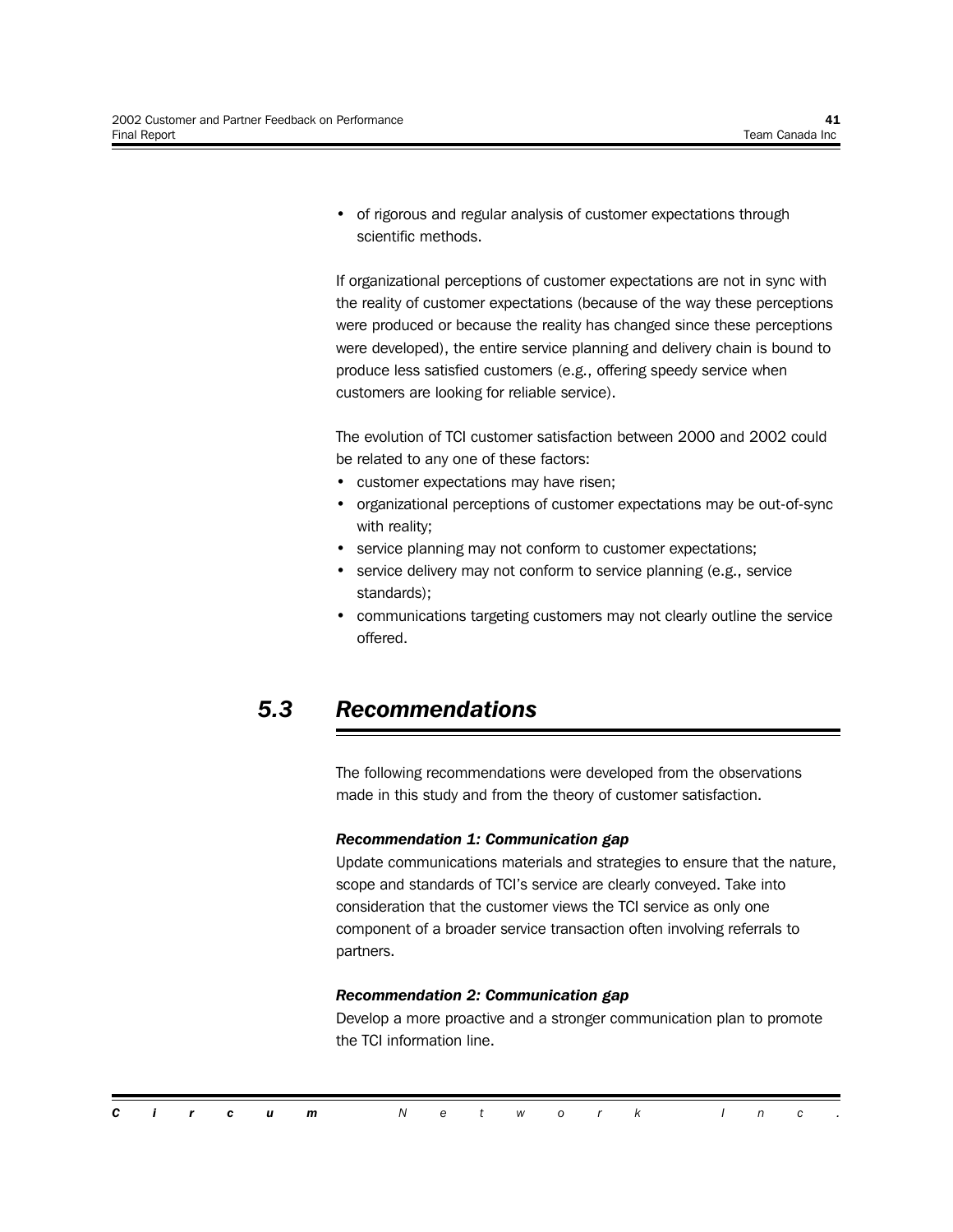#### *Recommendation 3: delivery gap*

Negotiate service standards with referral partners so that customers can be told early on what service level to expect. Implementation of such standards could begin with federal partners and then spread to other organizations.

#### *Recommendation 4: delivery gap*

Step-up training efforts, especially in regions with higher turnover rates. This could involve improved self-teaching tools or increased investment in traditional training.

#### *Recommendation 5: delivery gap*

Improve information sharing among organizations so that a customer's background is passed on when a referral happens.

#### *Recommendation 6: understanding gap*

Conduct a scientific study of customer expectations to update the TCI's understanding. If a gap is identified, a re-evaluation of the service planning may be warranted.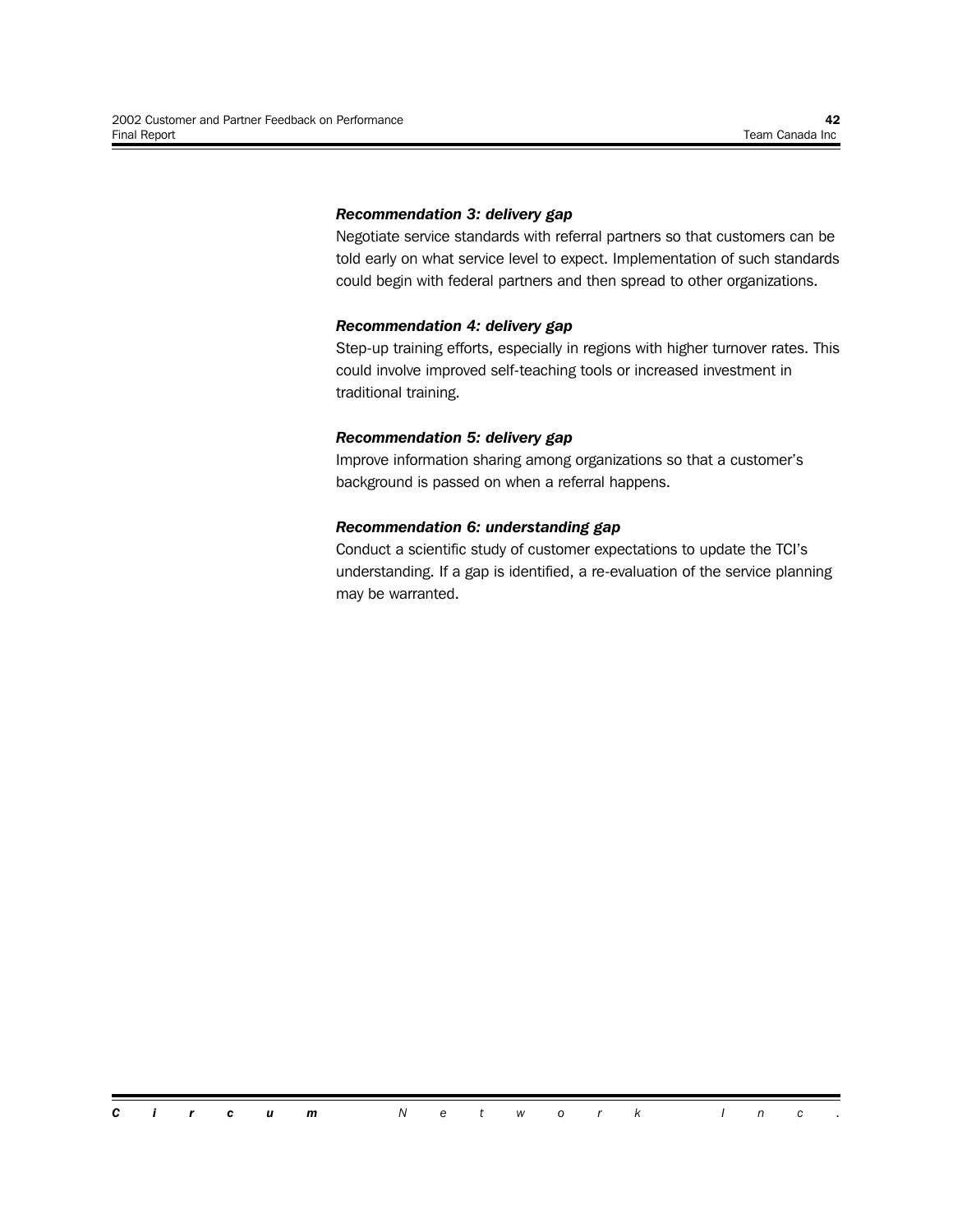# *APPENDIX A Customer Questionnaire*

*Circum Network Inc.*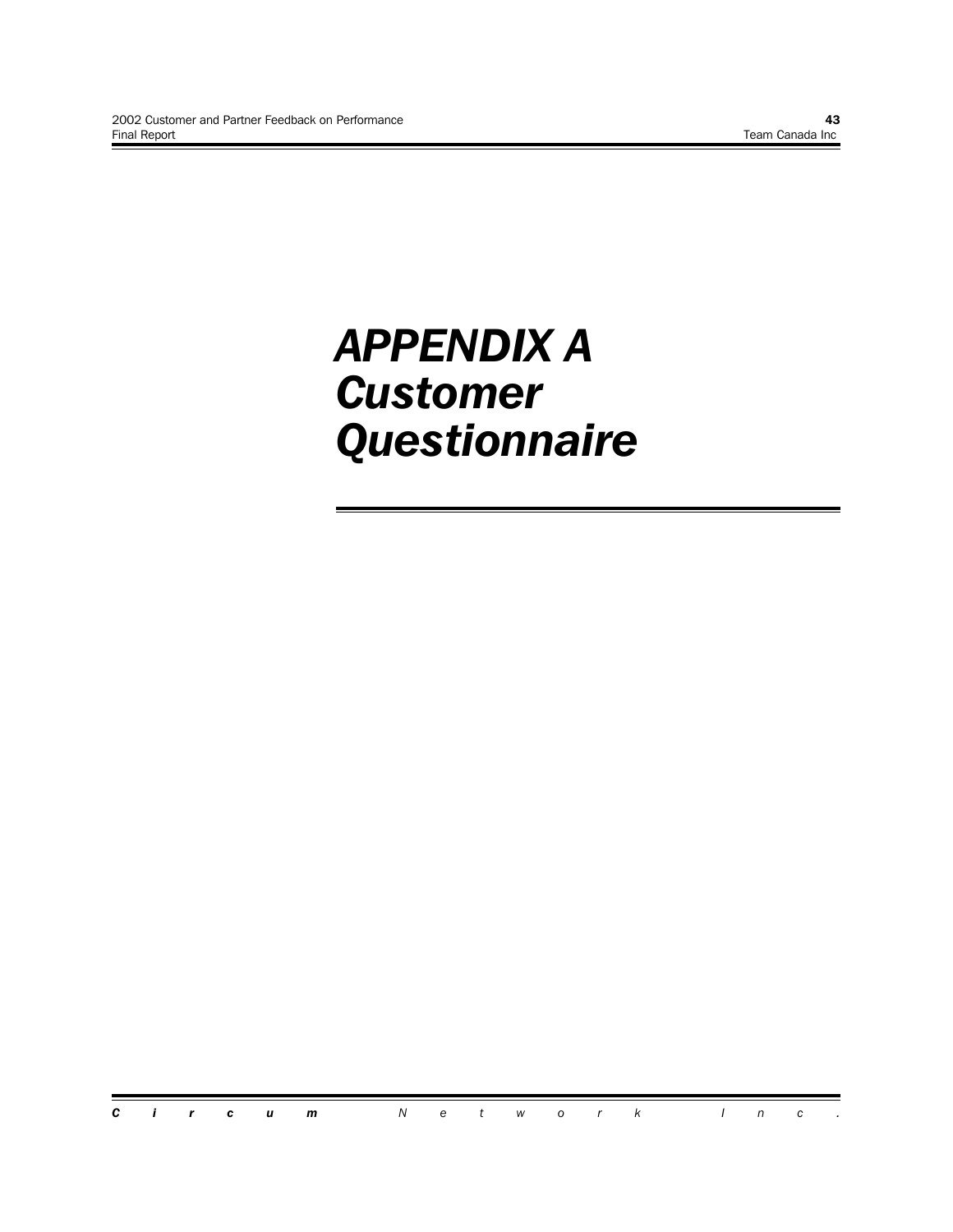Ξ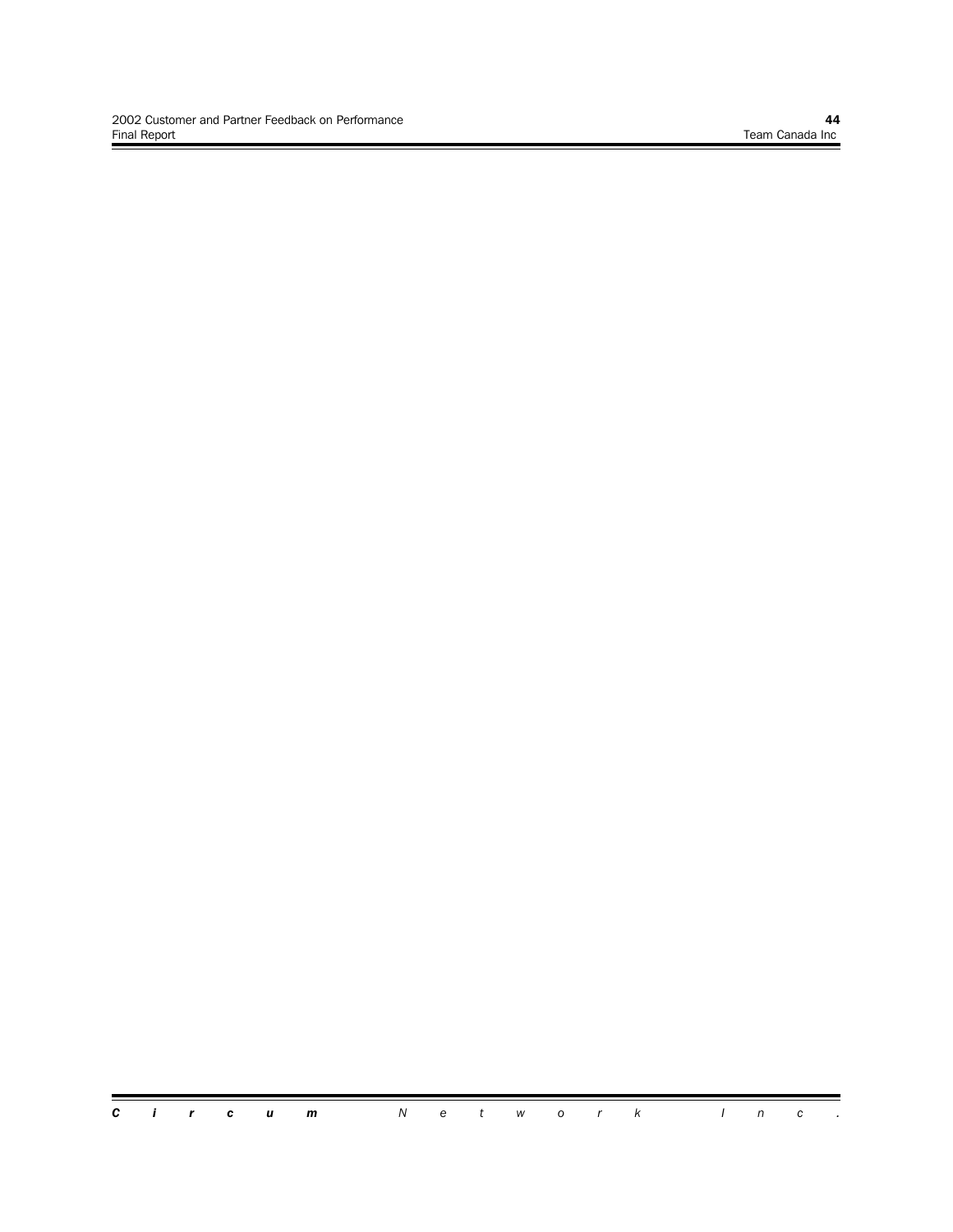#### *TELEPHONE SERVICE CLIENT SATISFACTION QUESTIONNAIRE Team Canada Inc for use over the telephone*

**INTRODUCTION: (Get in touch with the person identified on the list.) Hello. My name is** and I am calling you on behalf of the toll-free export information telephone **service offered by Team Canada Inc. You recently agreed to be contacted to discuss your satisfaction with their service. Team Canada Inc is counting on your feedback to help improve its service. It will take about 15 minutes, and your answers will be kept strictly confidential. May I start now?**

### SCREENING

Q1 **According to records from the Team Canada Inc export information telephone service, you have contacted them recently. Can you confirm that?**

**The next questions are organized into three sections dealing with the service offered to you by the Team Canada Inc export information service.**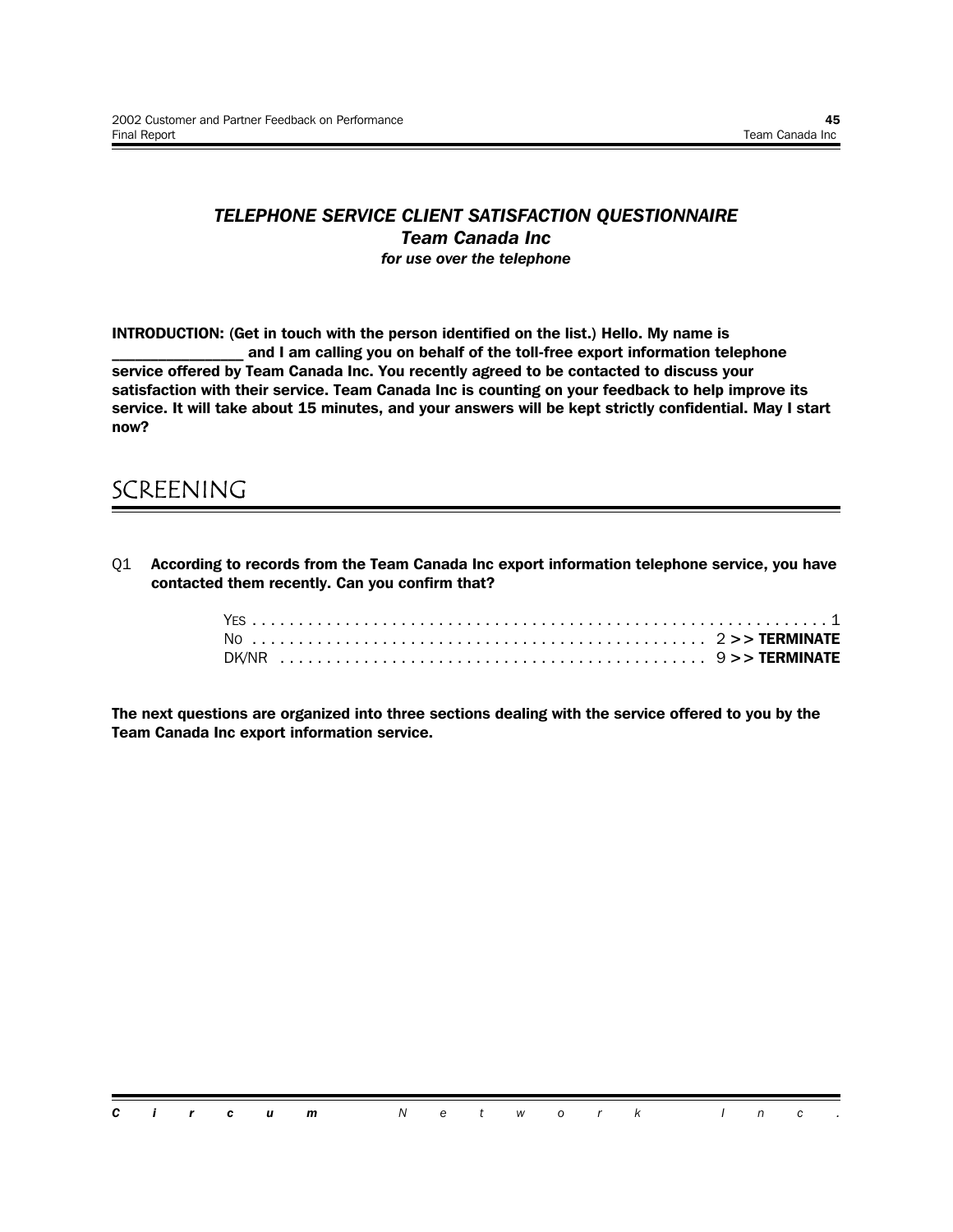### RESPONSIVENESS TO NEEDS

- Q2 **First, thinking of your most recent contact with the export information service, would you say you were very dissatisfied, dissatisfied, neutral, satisfied or very satisfied with the following aspects of the responsiveness of the export information service to your needs?** (RANDOMIZE THE ORDER)
	- 2.1 the ease of locating the information service among government programs
	- 2.2 the speed of the service
	- 2.3 the flexibility of the service
	- 2.4 the efforts made by officers to assess your needs
	- 2.5 the helpfulness of officers
	- 2.6 the ease of understanding of the information provided
- Q3 **Overall, would you say you were very dissatisfied, dissatisfied, neutral, satisfied or very satisfied with the responsiveness of the export information service to your needs as defined in the previous prompts?**
- Q4 **Would you say that the responsiveness of the export information service to your needs exceeded your expectations, met your expectations or failed to meet your expectations?** (REVERSE THE ORDER RANDOMLY)

### RELIABILITY

Q5 **Thinking of your most recent contact with the export information service, would you say you were very dissatisfied, dissatisfied, neutral, satisfied or very satisfied with the following aspects of the reliability of the export information service?** (RANDOMIZE THE ORDER)

- 5.1 the knowledge of the officers
- 5.2 the courtesy of the officers
- 5.3 keeping information confidential
- 5.4 the guidance provided by officers
- 5.5 the identification of services offered by other organizations
- 5.6 the clarity of the information provided
- 5.7 the availability of the information you needed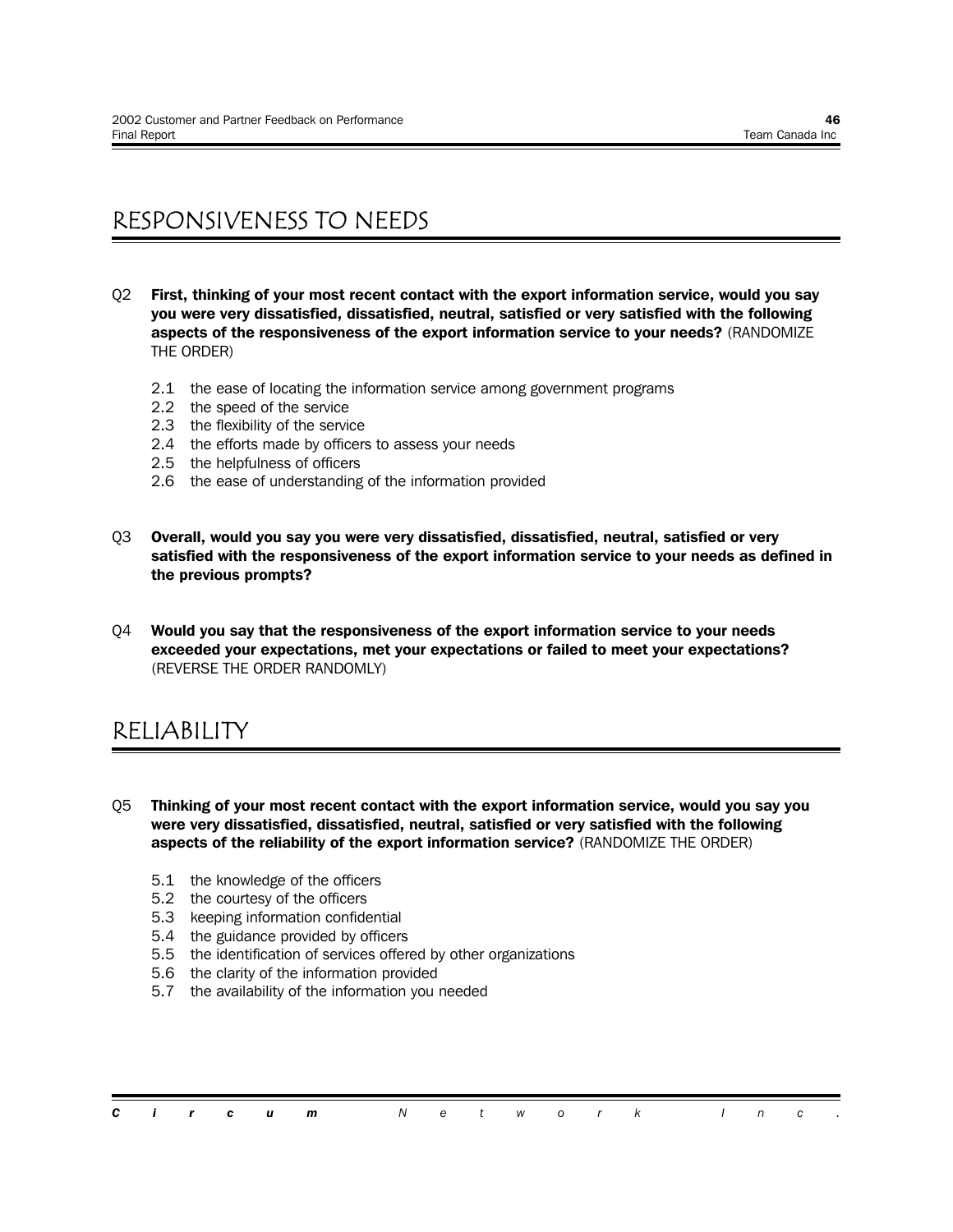- Q6 **Overall, would you say you were very dissatisfied, dissatisfied, neutral, satisfied or very satisfied with the reliability of the export information service?**
- Q7 **Would you say that the reliability of the export information service exceeded your expectations, met your expectations or failed to meet your expectations?** (REVERSE THE ORDER RANDOMLY)
- Q8 **In the context of the most recent contact, did the export information service make any referrals to other sources of information or people who might be of assistance to you and your organization?**

#### Q9 **Did you follow-up with any of these referrals?**

#### Q10 **How would you rate the value of these referrals? Were they...** (READ; ROTATE THE ORDER)

(IF NOT AT ALL OR NOT VERY VALUABLE AT Q10) Q11 **What is the main reason for this?**

#### VERBATIM \_\_\_\_\_\_\_\_\_\_ DK/NR . . . . . . . . . . . . . . . . . . . . . . . . . . . . . . . . . . . . . . . . . . . . . . . . . . . . . . . . . . . 9

*Circum Network Inc.*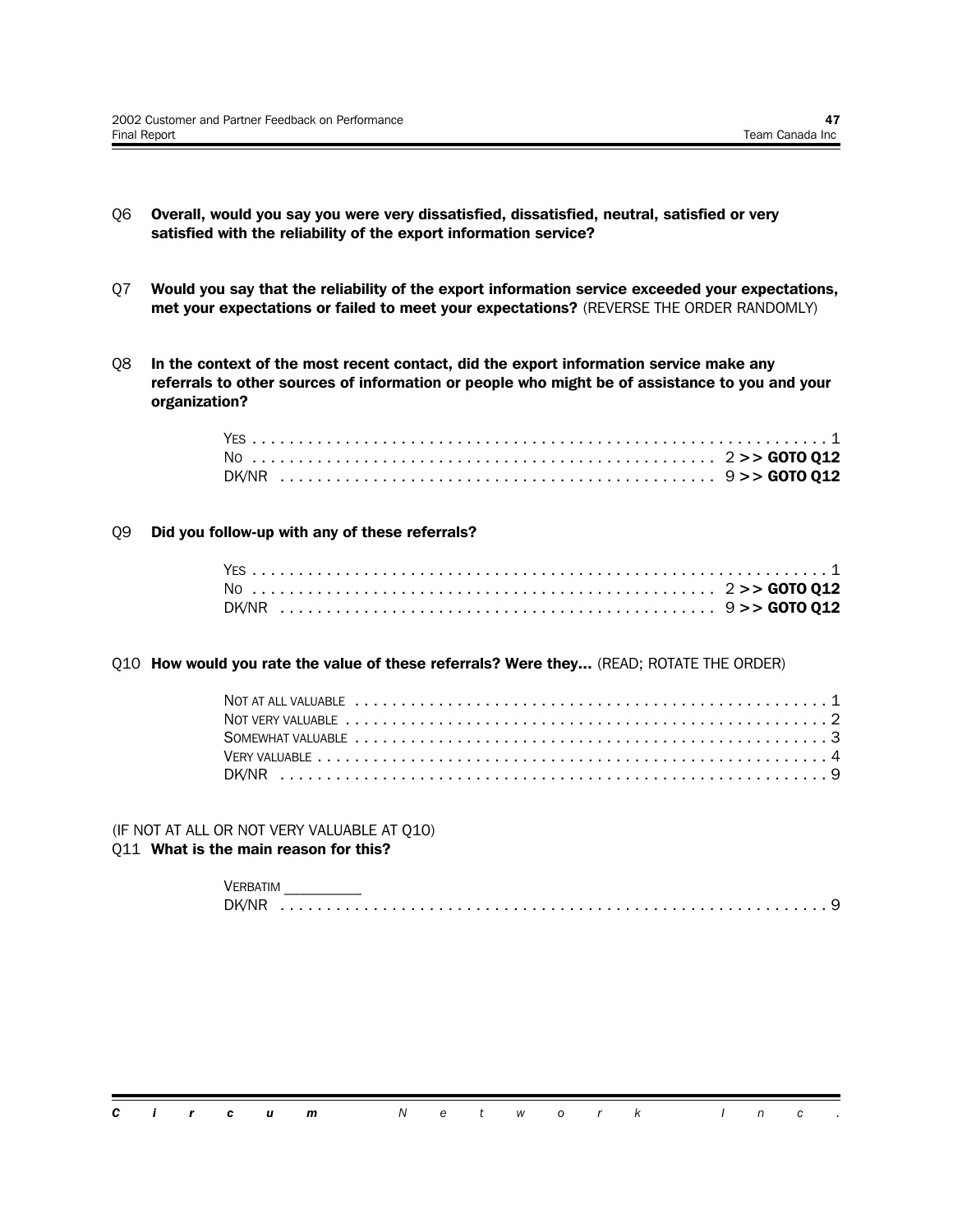### ACCESS

- Q12 **Thinking of your most recent contact with the export information service, would you say you were very dissatisfied, dissatisfied, neutral, satisfied or very satisfied with the following aspects of the access to the export information service?** (RANDOMIZE THE ORDER)
	- 12.1 the hours of service
	- 12.2 the ease of reaching officers
	- 12.3 the timeliness of responses to telephone messages
	- 12.4 the waiting time to get in touch with officers
	- 12.5 communications in the official language of your choice
- Q13 **Overall, would you say you were very dissatisfied, dissatisfied, neutral, satisfied or very satisfied with the access to export information service?**
- Q14 **Would you say that the access to the export information service exceeded your expectations, met your expectations or failed to meet your expectations?** (REVERSE THE ORDER RANDOMLY)
- Q15 **The last time you called the export information service, was your call answered within three rings, did it take longer, or was your call put on hold before someone answered?**

### GENERAL QUESTIONS

- Q16 **On the whole, would you say you were very dissatisfied, dissatisfied, neutral, satisfied or very satisfied with your most recent contact with the export information service?**
- Q17 **Overall, would you say that the export information service exceeded your expectations, met your expectations or failed to meet your expectations?** (REVERSE THE ORDER RANDOMLY)

|  |  | <b>Circum</b> Network Inc. |  |  |  |  |  |  |
|--|--|----------------------------|--|--|--|--|--|--|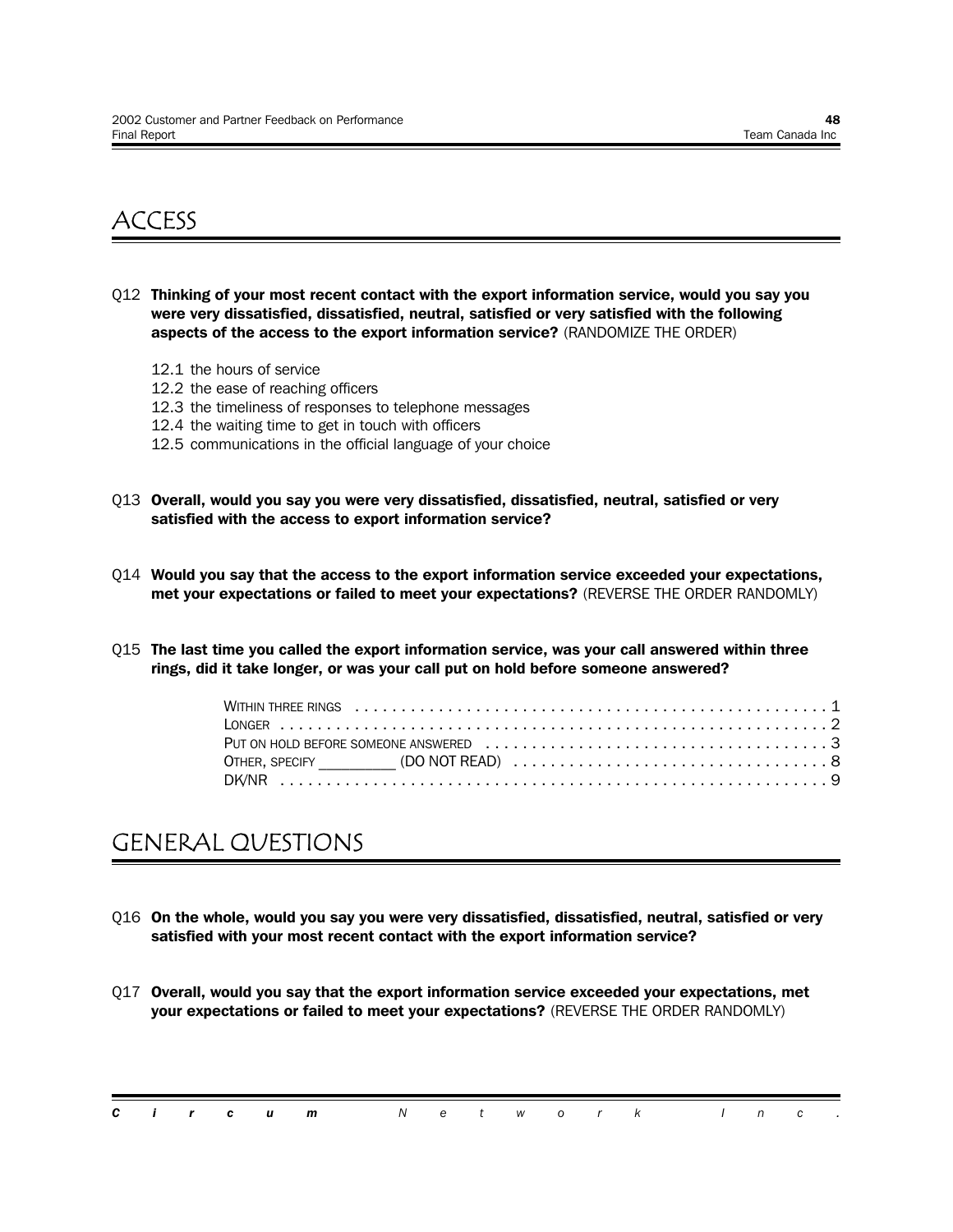#### Q18 **Thinking of your most recent contact with the export information service, did you get what you needed?**

#### (IF IN PART OR NO AT Q18)

#### Q19 **What didn't you get that you needed?**

| <b>VERRATIM</b> |  |  |  |  |
|-----------------|--|--|--|--|
|                 |  |  |  |  |

#### Q20 **As far as you can tell, was the service provided without error?**

#### (IF NO AT Q20) Q21 **What went wrong?**

| <b>VERRATIM</b> |  |  |  |  |  |  |  |
|-----------------|--|--|--|--|--|--|--|
|                 |  |  |  |  |  |  |  |

#### Q22 **If only one general area of the service could be improved, which one should be focussed on?**

CAPTURE VERBATIM DK/NR . . . . . . . . . . . . . . . . . . . . . . . . . . . . . . . . . . . . . . . . . . . . . . . . . . . . . . . . . . 99

*Circum Network Inc.*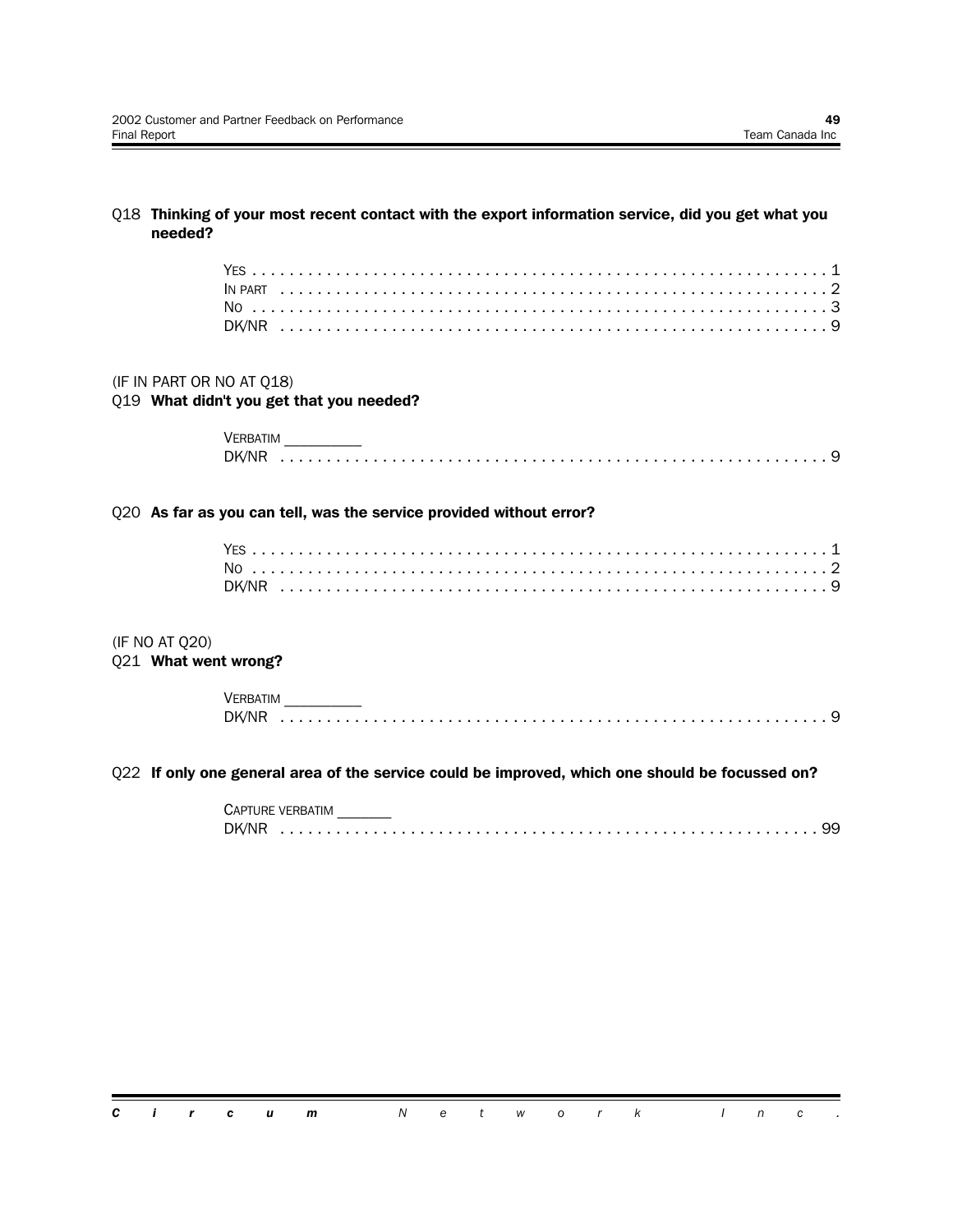#### Q23 **As a result of your dealings with the export information service, would you say that you are no more, somewhat more or a lot more...**

- 23.1 aware of other information sources or other government services relating to export
- 23.2 aware of other services offered by Team Canada Inc
- 23.3 knowledgeable about exporting
- 23.4 prepared to take the next step in exporting a product or a service
- 23.5 closer to exporting a product or service
- 23.6 likely to seek additional information on exporting
- 23.7 likely to improve your export practices

#### Q24 **Would you use the export information service again if you required export related information?**

#### (IF NO AT Q24)

#### Q25 **What is the main reason for this?**

| <b>VERRATIM</b> |  |  |  |  |  |  |  |  |  |  |  |  |  |  |  |  |  |  |  |  |  |  |  |  |
|-----------------|--|--|--|--|--|--|--|--|--|--|--|--|--|--|--|--|--|--|--|--|--|--|--|--|
|                 |  |  |  |  |  |  |  |  |  |  |  |  |  |  |  |  |  |  |  |  |  |  |  |  |

#### Q26 **Would you recommend Team Canada Inc export information service without reservation, recommend with reservation or not recommend their services at all?**

| NOT RECOMMEND $\dots\dots\dots\dots\dots\dots\dots\dots\dots\dots\dots\dots\dots\dots\dots\dots$ |  |
|--------------------------------------------------------------------------------------------------|--|
|                                                                                                  |  |
|                                                                                                  |  |

#### (IF NOT RECOMMEND OR WITH RESERVATION AT Q26) Q27 **What is the main reason for this?**

| <b>VERRATIM</b> |  |  |  |  |  |  |  |  |  |
|-----------------|--|--|--|--|--|--|--|--|--|
| DK/NR           |  |  |  |  |  |  |  |  |  |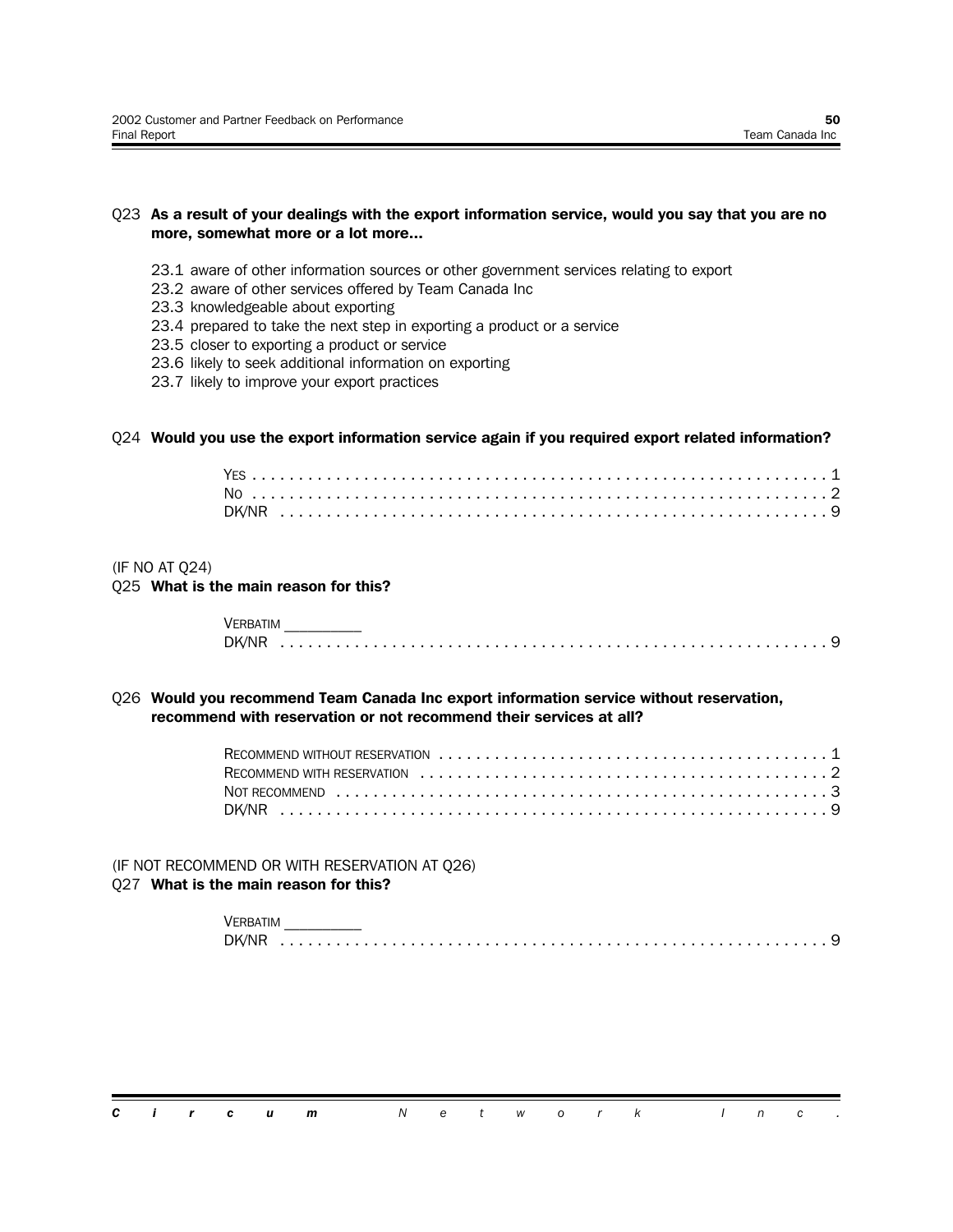### BACKGROUND

Q28 **I have a few final questions for statistical purposes. Over the past 12 months, approximately how many times have you been in contact with the export information service of Team Canada Inc?**

| NUMBER OF TIMES |  |  |  |  |
|-----------------|--|--|--|--|
|                 |  |  |  |  |

#### Q29 **As far as you recall, how did you first hear about the Team Canada Inc export information service?** (DO NOT READ)

| THROUGH THE INTERNET, EXPORTSOURCE.CA, STRATEGIS.GC.CA, ETC.  1 |  |  |  |  |  |  |  |  |  |  |  |  |
|-----------------------------------------------------------------|--|--|--|--|--|--|--|--|--|--|--|--|
|                                                                 |  |  |  |  |  |  |  |  |  |  |  |  |
|                                                                 |  |  |  |  |  |  |  |  |  |  |  |  |
|                                                                 |  |  |  |  |  |  |  |  |  |  |  |  |
|                                                                 |  |  |  |  |  |  |  |  |  |  |  |  |
|                                                                 |  |  |  |  |  |  |  |  |  |  |  |  |
|                                                                 |  |  |  |  |  |  |  |  |  |  |  |  |
|                                                                 |  |  |  |  |  |  |  |  |  |  |  |  |

#### Q30 **Do you have ACCESS to the Internet for work purposes?**

#### Q31 **Have you ever heard of the exportsource.ca Web site?**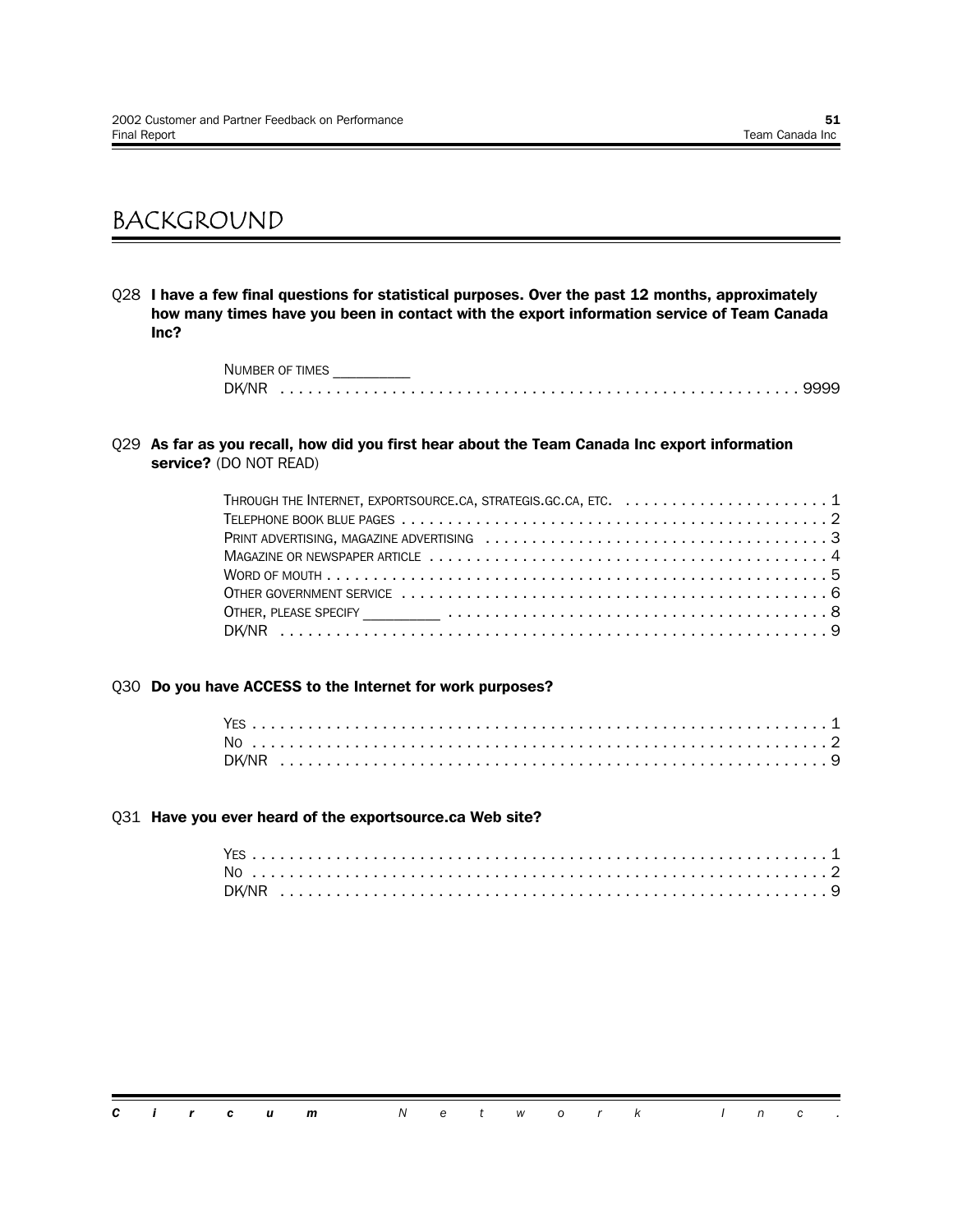#### (IF YES TO Q31)

#### Q32 **Had you heard about it before you first called the export information service?**

#### (IF YES TO Q31)

#### Q33 **Had you ever accessed the exportsource.ca Web site?**

#### Q34 **For how many years has your organization been in existence?**

| RECORD THE NUMBER OF YEARS <b>FOUR CONSERVANCE IN A SECORD THE NUMBER OF YEARS</b> |  |
|------------------------------------------------------------------------------------|--|
|                                                                                    |  |

#### Q35 **Which if the following three categories best describe the state of your organization...**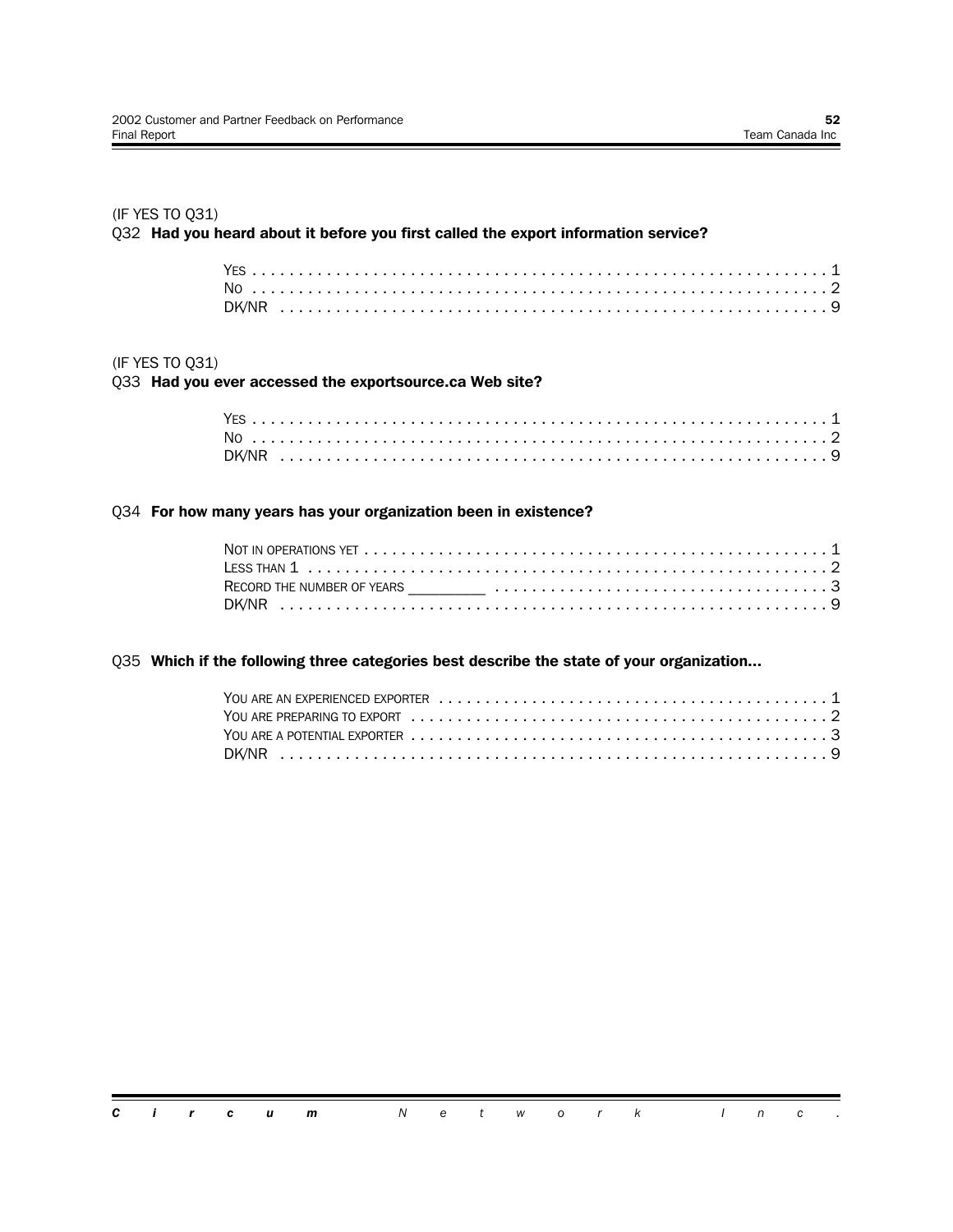#### Q36 In which province region of Canada are you located? (DO NOT READ)

#### Q37 Including yourself, how many people are employed full-time by your organization? Is it... (READ)

#### **THANK AND TERMINATE**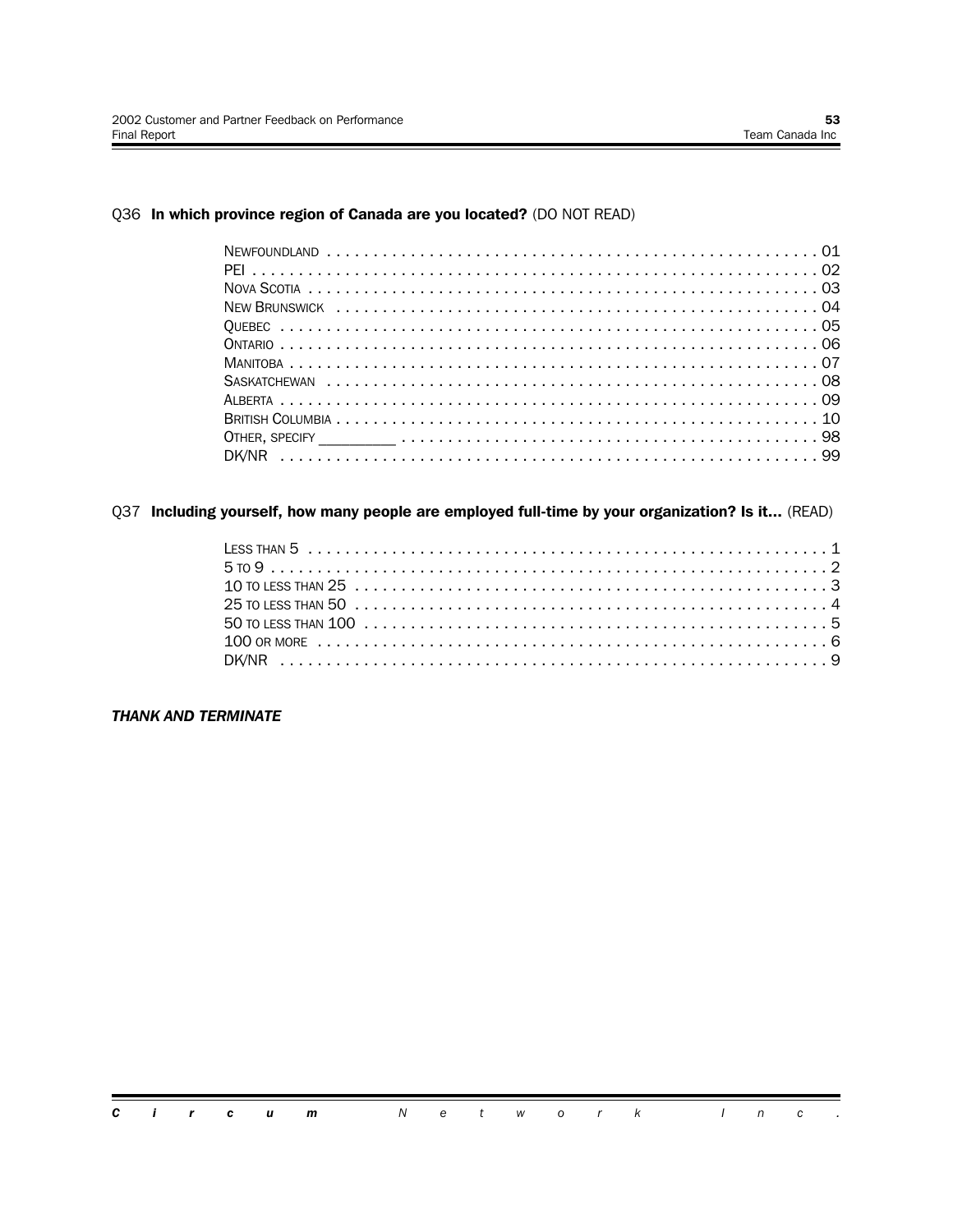#### **QUESTIONNAIRE SUR LA SATISFACTION DE LA CustomerÈLE** DU SERVICE TÉLÉPHONIQUE **Équipe Canada inc** à utiliser au téléphone

INTRODUCTION: (Rejoindre la personne dont le nom figure sur la liste.) Bonjour Madame/ Monsieur. Je m'appelle et je vous téléphone au sujet du service téléphonique sans frais de renseignements sur les exportations offert par Équipe Canada inc. Vous avez accepté dernièrement qu'on communique avec vous pour discuter de votre satisfaction à l'égard de ce service. Équipe Canada inc compte sur votre opinion afin d'améliorer son service. Il suffira d'une quinzaine de minutes et vos réponses seront absolument confidentielles. Puis-je commencer tout de suite?

### SÉLECTION

 $01$ D'après nos dossiers, vous auriez utilisé récemment le service téléphonique de renseignements sur les exportations d'Équipe Canada inc. Confirmez-vous cette information?

Les prochaines questions sont réparties en trois sections portant sur le service que vous offre le service de renseignements sur les exportations d'Équipe Canada inc.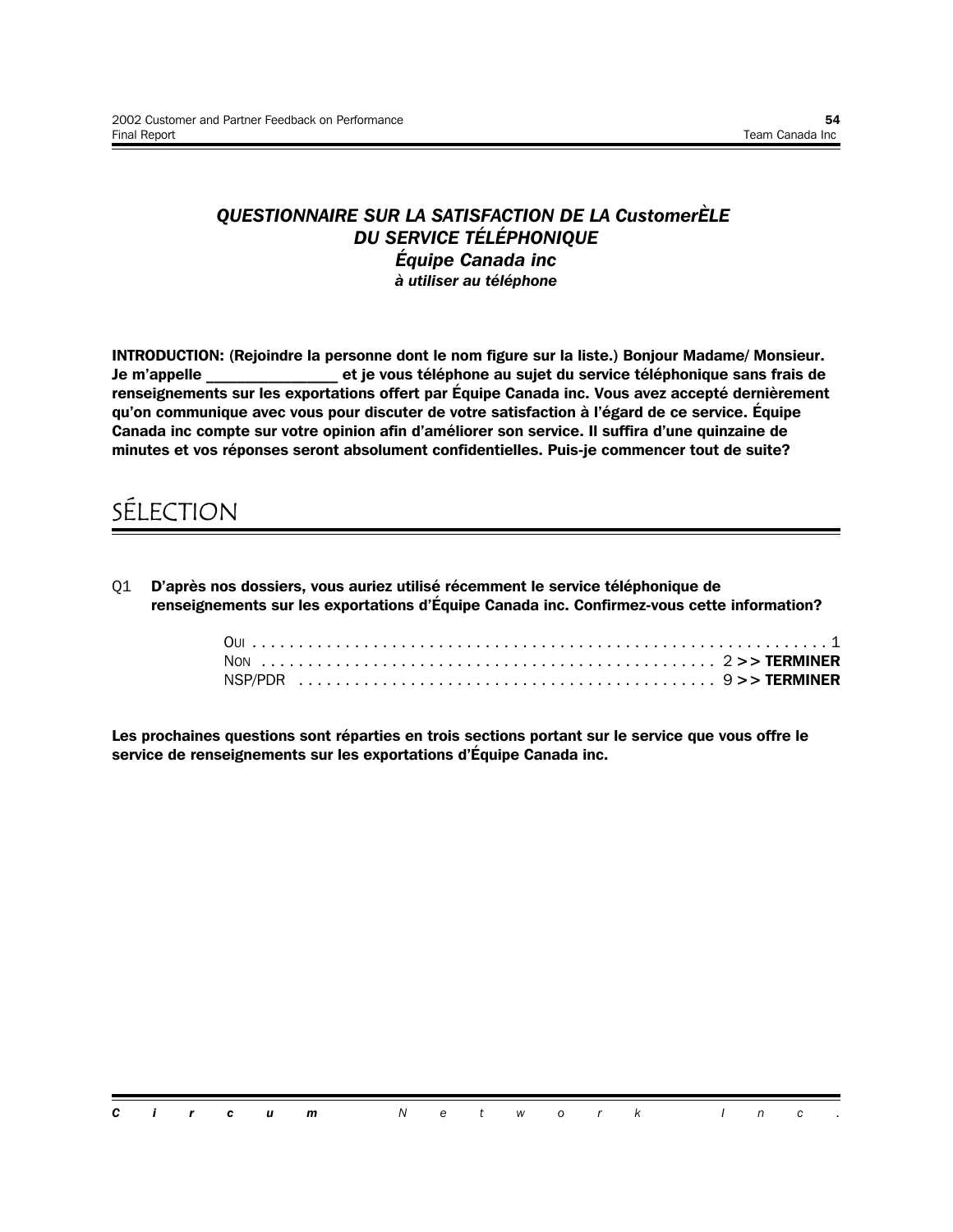### SENSIBILITÉ AUX BESOINS

- Q2 Tout d'abord, lors de votre contact le plus récent avec le service de renseignements sur les exportations, diriez-vous que vous avez été très insatisfait, insatisfait, neutre, satisfait ou très satisfait en ce qui concerne les aspects suivants relatifs à la sensibilité à vos besoins de la part du service de renseignements sur les exportations? (RANDOMISER L'ORDRE)
	- 2.1 la facilité à trouver le service de renseignements parmi les programmes gouvernementaux
	- 2.2 la rapidité du service
	- 2.3 la flexibilité du service
	- 2.4 les efforts faits par les agents pour évaluer vos besoins
	- 2.5 l'aide apportée par les agents
	- 2.6 la facilité à comprendre l'information fournie
- 03 Dans l'ensemble, vous diriez-vous très insatisfait, insatisfait, neutre, satisfait ou très satisfait en ce qui concerne la sensibilité à vos besoins de la part du service de renseignements sur les exportations, telle que définie précédemment?
- Q4 Diriez-vous que la sensibilité à vos besoins de la part du service de renseignements sur les exportations a dépassé vos attentes, qu'elle était conforme à vos attentes ou qu'elle n'a pas comblé vos attentes? (INVERSER L'ORDRE AU HASARD)

### FIABILITÉ

05 Lors de votre contact le plus récent avec le service de renseignements sur les exportations, diriez-vous que vous avez été très insatisfait, insatisfait, neutre, satisfait ou très satisfait en ce qui concerne les aspects suivants de la fiabilité du service de renseignements sur les exportations? (RANDOMISER L'ORDRE)

- 5.1 les connaissances des agents
- 5.2 la courtoisie des agents
- 5.3 la protection du caractère confidentiel de l'information
- 5.4 l'orientation offerte par les agents
- 5.5 l'identification des services offerts par d'autres organisations
- 5.6 la clarté de l'information fournie
- 5.7 la disponibilité de l'information dont vous aviez besoin

C i.  $\overline{N}$  $\boldsymbol{r}$  $\pmb{k}$  $\overline{I}$  $\mathbf{c}$ u  $\mathbf{m}$ e  $\mathbf{t}$  $\mathbf{o}$  $\overline{p}$ W  $\mathbf{C}$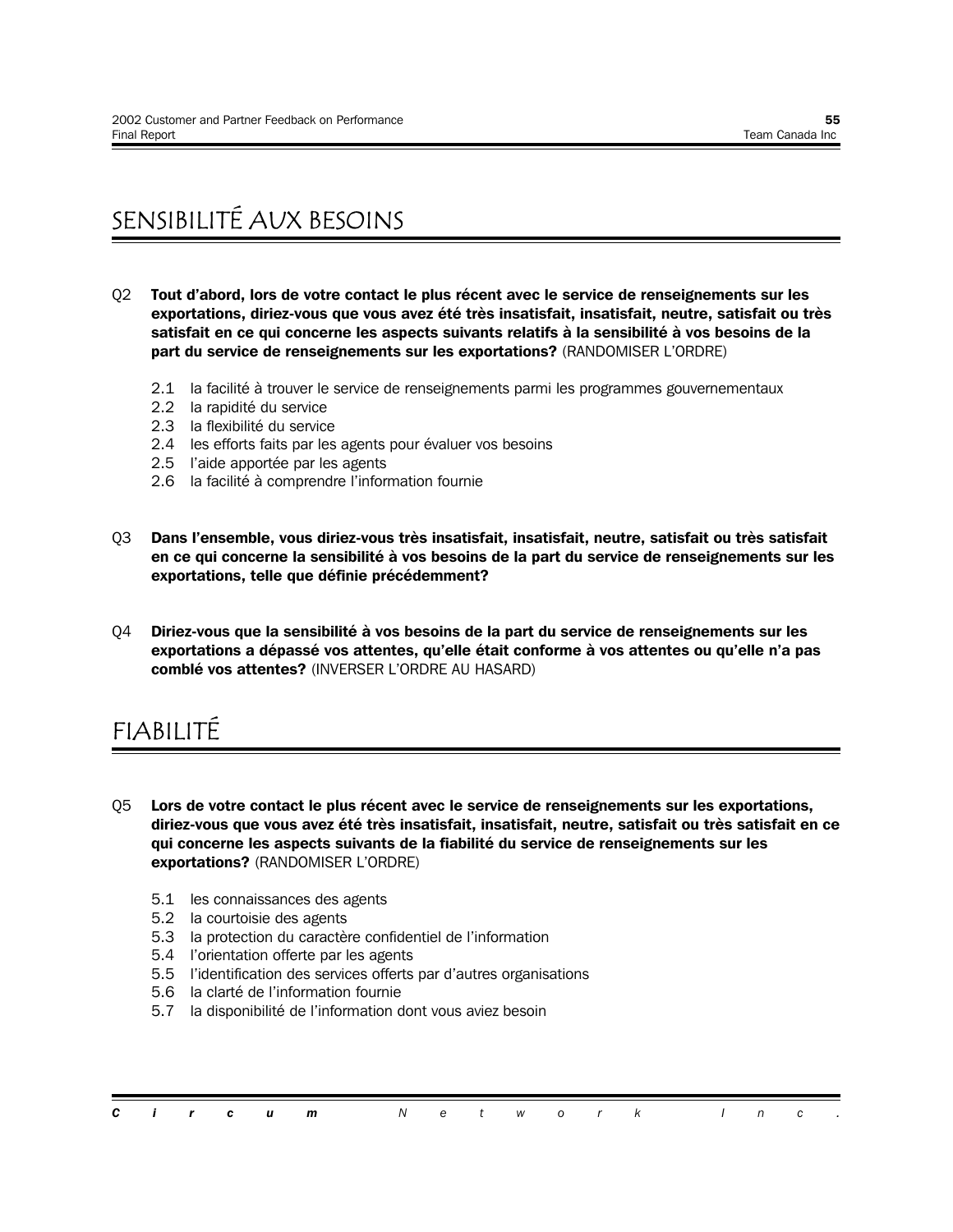- Q6 Dans l'ensemble, vous diriez-vous très insatisfait, insatisfait, neutre, satisfait ou très satisfait **en ce qui concerne la fiabilitÈ du service de renseignements sur les exportations?**
- Q7 **Diriez-vous que la fiabilité du service de renseignements sur les exportations a dépassé vos** attentes, qu'elle était conforme à vos attentes ou qu'elle n'a pas comblé vos attentes? (INVERSER LíORDRE AU HASARD)
- 08 Lors de votre contact le plus récent, le service de renseignements sur les exportations vous a**t-il recommandÈ díautres sources de renseignements ou díautres personnes susceptibles de** vous venir en aide, à vous et à votre organisation?

Q9 **Avez-vous donnÈ suite ‡ líune ou líautre de ces recommandations?**

Q10 **Que pensez-vous de la valeur de ces recommandations? Vous ont-elles ÈtÈ...** (LIRE; PERMUTER L'ORDRE)

(SI C'EST PAS DU TOUT OU PAS TRÈS UTILES  $\hat{A}$  O10) Q11 **Quelle en est la principale raison?**

| Мот-А-мот |  |  |  |  |
|-----------|--|--|--|--|
|           |  |  |  |  |

*Circum Network Inc.*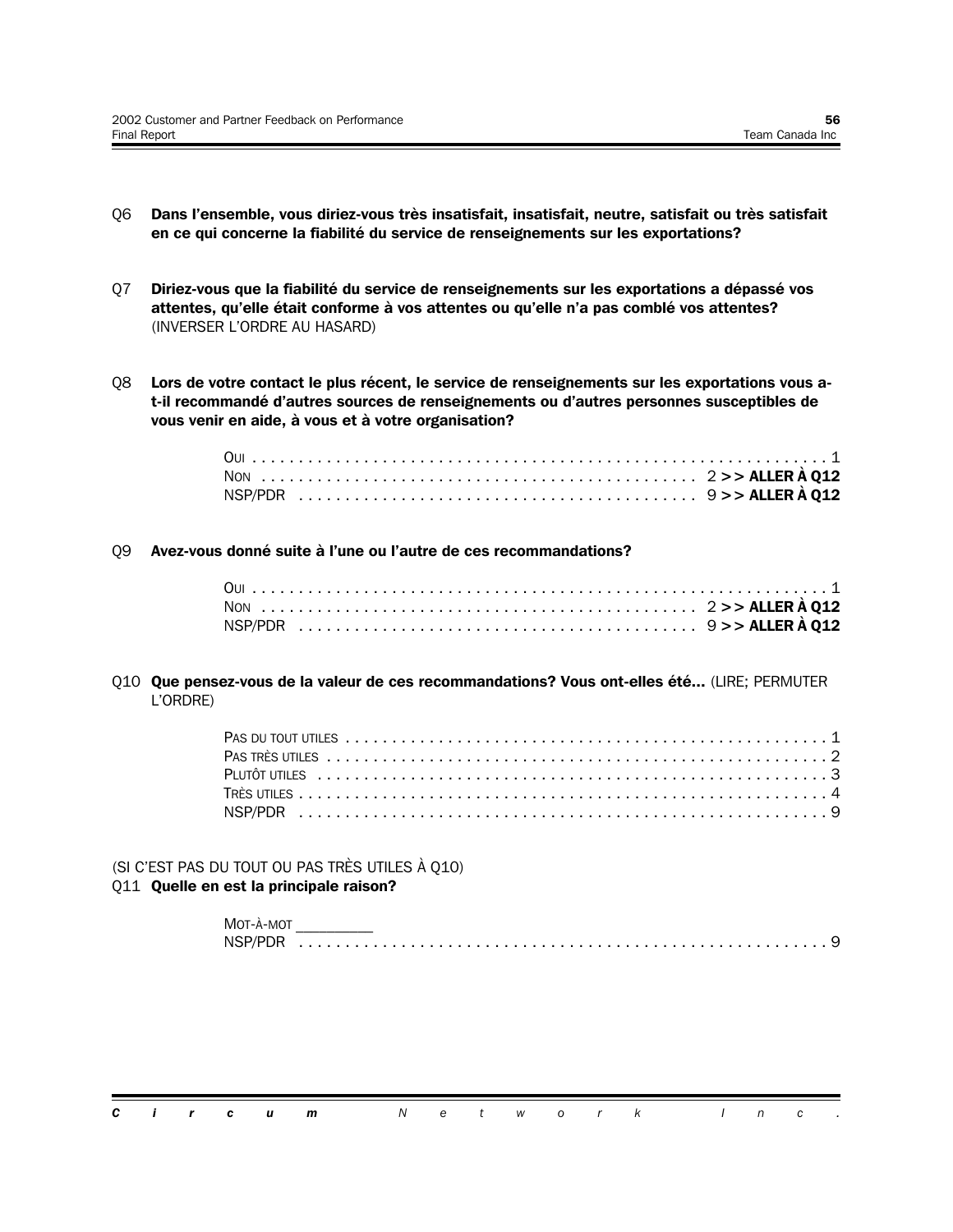### **ACCÈS**

- Q12 Lors de votre contact le plus récent avec le service de renseignements sur les exportations, diriez-vous que vous avez été très insatisfait, insatisfait, neutre, satisfait ou très satisfait en ce qui concerne les aspects suivants de l'accès au service de renseignements sur les exportations? (RANDOMISER L'ORDRE)
	- 12.1 les heures de service
	- 12.2 la facilité à rejoindre les agents
	- 12.3 la réponse en temps opportun aux messages téléphoniques
	- 12.4 l'attente avant de rejoindre les agents
	- 12.5 la communication dans la langue officielle de votre choix
- Q13 Dans l'ensemble, vous diriez-vous très insatisfait, insatisfait, neutre, satisfait ou très satisfait en ce qui concerne l'accès au service de renseignements sur les exportations?
- Q14 Diriez-vous que l'accès au service de renseignements sur les exportations a dépassé vos attentes, qu'il était conforme à vos attentes ou qu'il n'a pas comblé vos attentes? (INVERSER L'ORDRE AU HASARD)
- 015 La dernière fois que vous avez téléphoné au service de renseignements sur les exportations, vous a-t-on répondu en trois coups ou moins, en plus de trois coups, ou bien votre appel a-t-il été mis en attente avant que quelqu'un puisse vous répondre?

### QUESTIONS D'ORDRE GÉNÉRAL

016 Dans l'ensemble, diriez-vous que vous avez été très insatisfait, insatisfait, neutre, satisfait ou très satisfait en ce qui concerne votre contact le plus récent avec le service de renseignements sur les exportations?

|  |  | <b>Circum</b> Network Inc. |  |  |  |  |  |  |
|--|--|----------------------------|--|--|--|--|--|--|
|  |  |                            |  |  |  |  |  |  |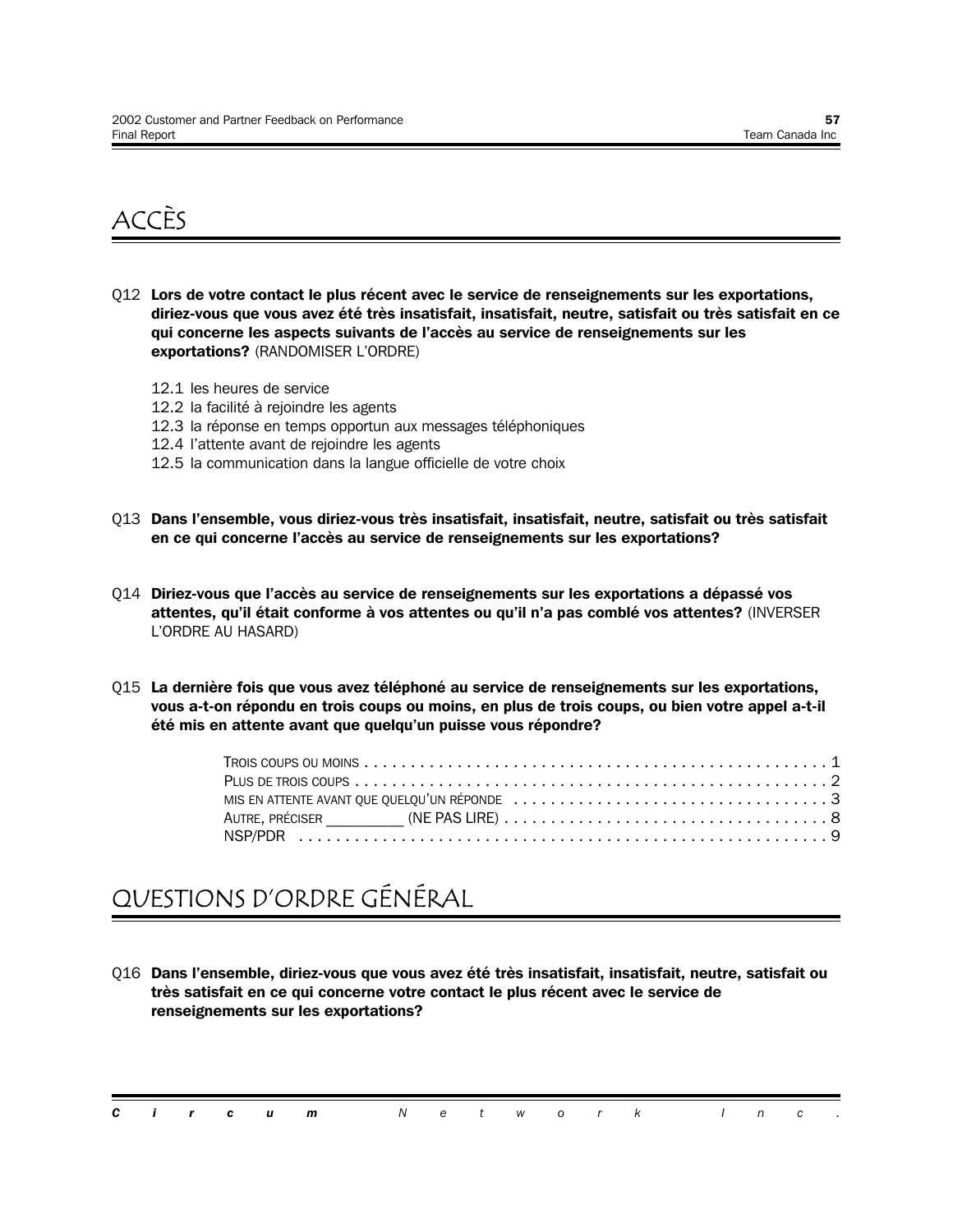- Q17 Diriez-vous que, globalement, le service de renseignements sur les exportations a dépassé vos attentes, qu'il était conforme à vos attentes ou qu'il n'a pas comblé vos attentes ? (INVERSER L'ORDRE AU HASARD)
- Q18 Lors de votre contact le plus récent avec le service de renseignements sur les exportations, avez-vous obtenu ce dont vous aviez besoin?

#### (SI C'EST EN PARTIE OU NON À Q18)

Q19 De quoi aviez-vous besoin et que vous n'avez pas obtenu?

| Мот-А-мот |  |
|-----------|--|
|           |  |

Q20 À ce que vous sachiez, le service vous a-t-il été procuré sans erreur?

#### (SI C'EST NON À Q20)

#### 021 Qu'est-ce qui a fait défaut?

| Мот-а̀-мот |  |  |  |
|------------|--|--|--|
| NSP/PDR    |  |  |  |

#### Q22 S'il était possible d'améliorer un seul aspect général du service, sur quoi devrait-on insister?

| Мот-а̀-мот |  |  |  |  |  |  |  |  |  |  |  |  |  |  |  |  |  |  |  |
|------------|--|--|--|--|--|--|--|--|--|--|--|--|--|--|--|--|--|--|--|
| NSP/PDR    |  |  |  |  |  |  |  |  |  |  |  |  |  |  |  |  |  |  |  |

 $\mathbf c$  $\boldsymbol{i}$  $\pmb{r}$  $\mathbf c$  $\pmb{u}$  $\pmb{m}$  ${\cal N}$  $\mathsf{e}% _{0}\left( \mathsf{e}\right)$  $t$  $\mathsf{o}$  $\boldsymbol{r}$  $\pmb{\mathsf{k}}$  $\mathcal{L}$  $\sqrt{n}$  $\mathbf{c}$ W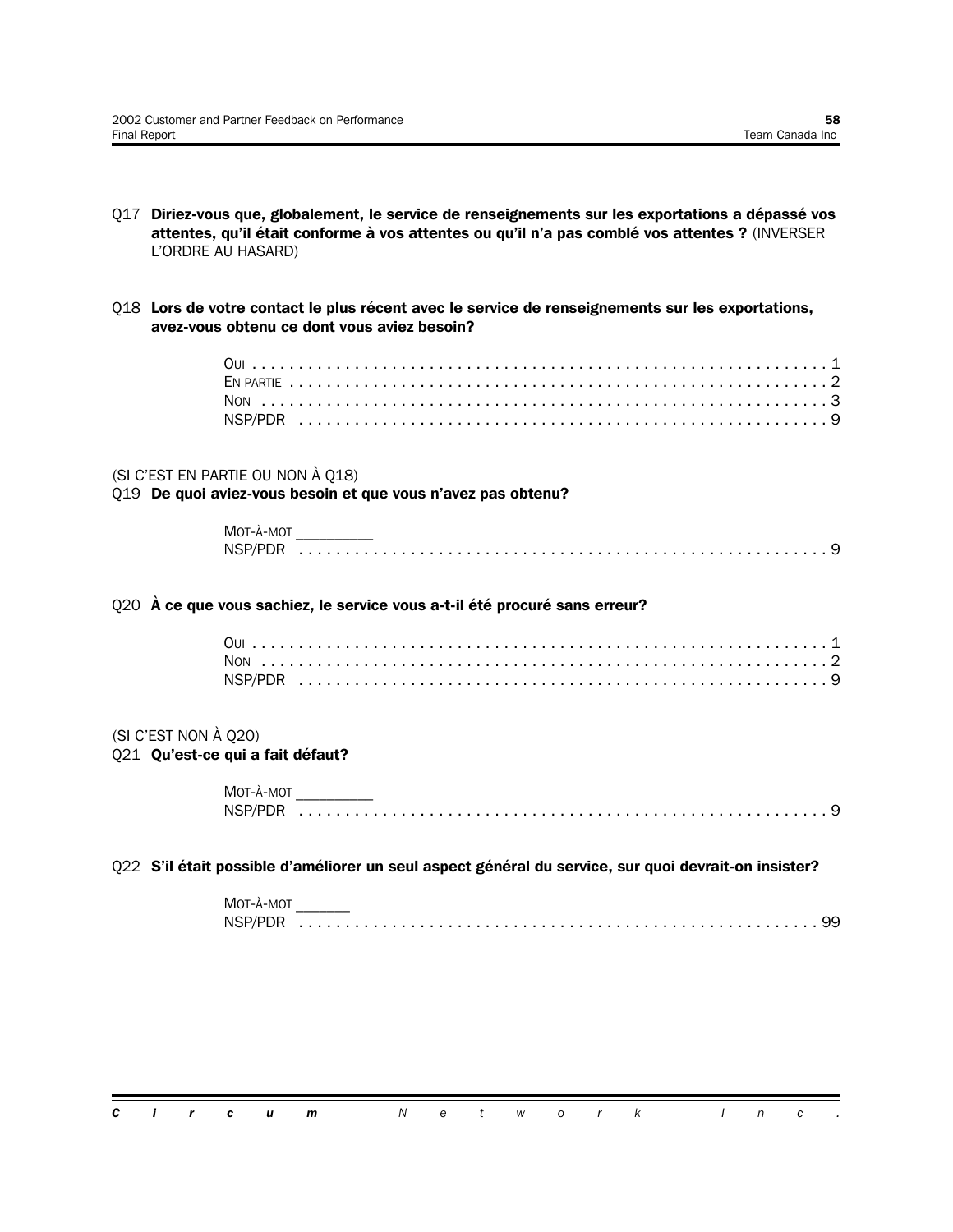#### Q23 Après avoir traité avec le service de renseignements sur les exportations, vous diriez-vous pas plus, un peu plus ou beaucoup plus...

- 23.1 au courant d'autres sources de renseignements ou d'autres services gouvernementaux reliés aux exportations
- 23.2 au courant des autres services offerts par Équipe Canada inc
- 23.3 renseigné en matière d'exportation
- 23.4 prêt à passer à l'étape suivante en vue d'exporter un produit ou un service
- 23.5 prêt à exporter un produit ou un service
- 23.6 susceptible de chercher à vous renseigner davantage en matière d'exportation
- 23.7 susceptible d'améliorer vos pratiques en matière d'exportation

#### Q24 Feriez-vous de nouveau appel au service de renseignements sur les exportations si vous aviez besoin de renseignements en matière d'exportation?

#### (SI C'EST NON  $\hat{A}$  Q24)

Q25 Quelle en est la principale raison?

| MOT-À-MOT |  |
|-----------|--|
|           |  |

Q26 Recommanderiez-vous sans réserve le service de renseignements sur les exportations d'Équipe Canada inc, le recommanderiez-vous avec réserve ou bien est-ce que vous ne le recommanderiez pas du tout?

#### (SI C'EST NE PAS RECOMMANDER OU AVEC RÉSERVE À Q26) Q27 Quelle en est la principale raison?

| MOT-À-MOT |  |  |  |  |  |
|-----------|--|--|--|--|--|
|           |  |  |  |  |  |

 $\mathbf c$  $\mathbf{i}$  ${\cal N}$  $\boldsymbol{t}$  $\boldsymbol{k}$  $\prime$  $\sqrt{n}$  $\mathbf{r}$  $\mathbf c$ u  $\mathbf{m}$  $\mathbf{e}$ W  $\mathsf{o}$  $\boldsymbol{r}$  $\mathbf c$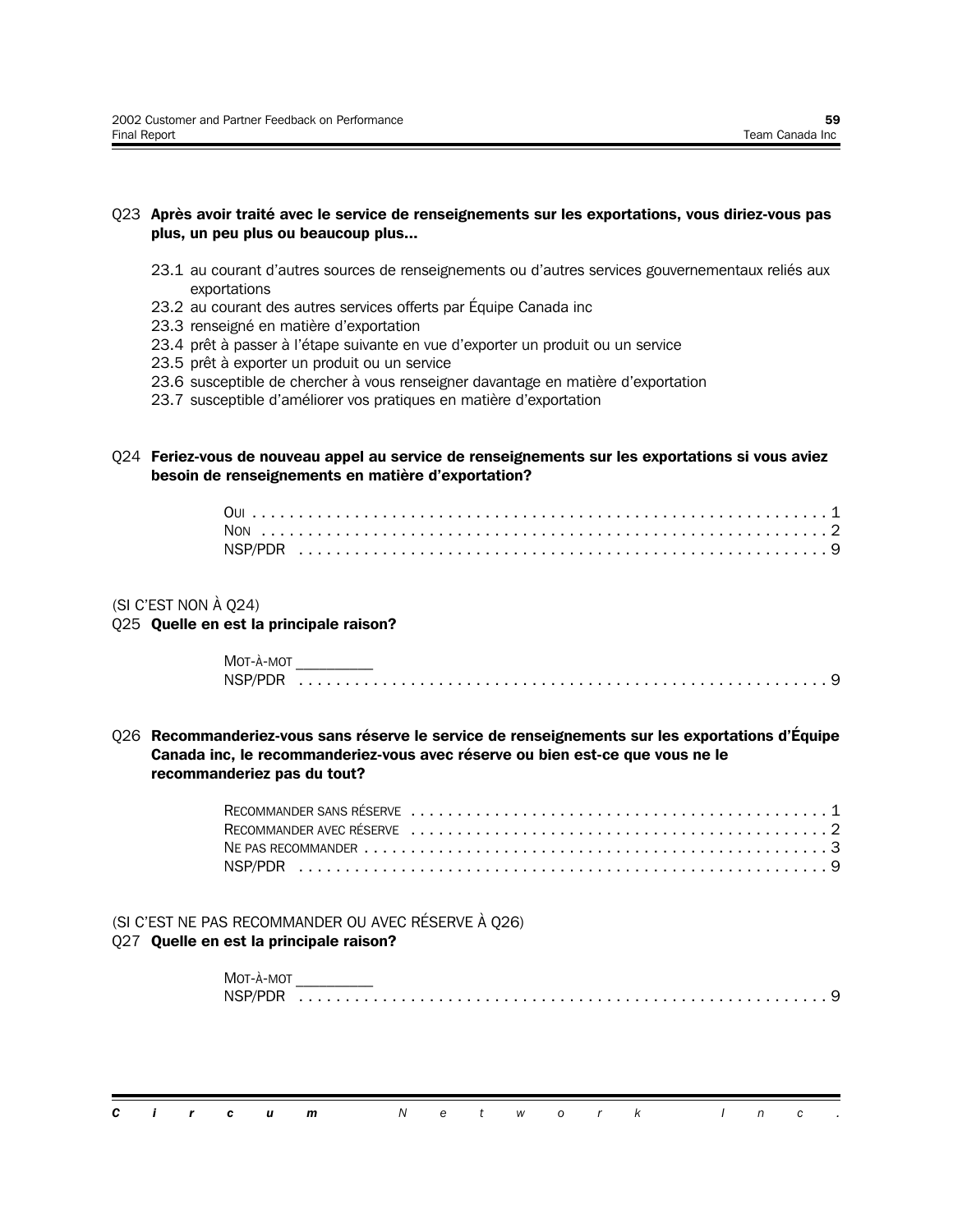### RENSEIGNEMENTS GÉNÉRAUX

Q28 II me reste quelques questions à des fins statistiques. Dans les 12 derniers mois, environ combien de fois avez-vous communiqué avec le service de renseignements sur les exportations d'Équipe Canada inc?

| NOMBRE DE FOIS |  |  |  |  |  |  |  |  |  |  |  |  |  |  |  |  |  |
|----------------|--|--|--|--|--|--|--|--|--|--|--|--|--|--|--|--|--|
|                |  |  |  |  |  |  |  |  |  |  |  |  |  |  |  |  |  |

Q29 En autant que vous vous rappeliez, comment avez-vous appris l'existence du service de renseignements sur les exportations d'Équipe Canada inc? (NE PAS LIRE)

#### Q30 Avez-vous ACCES à Internet pour votre travail?

#### Q31 Avez-vous entendu parler du site Web exportsource.ca?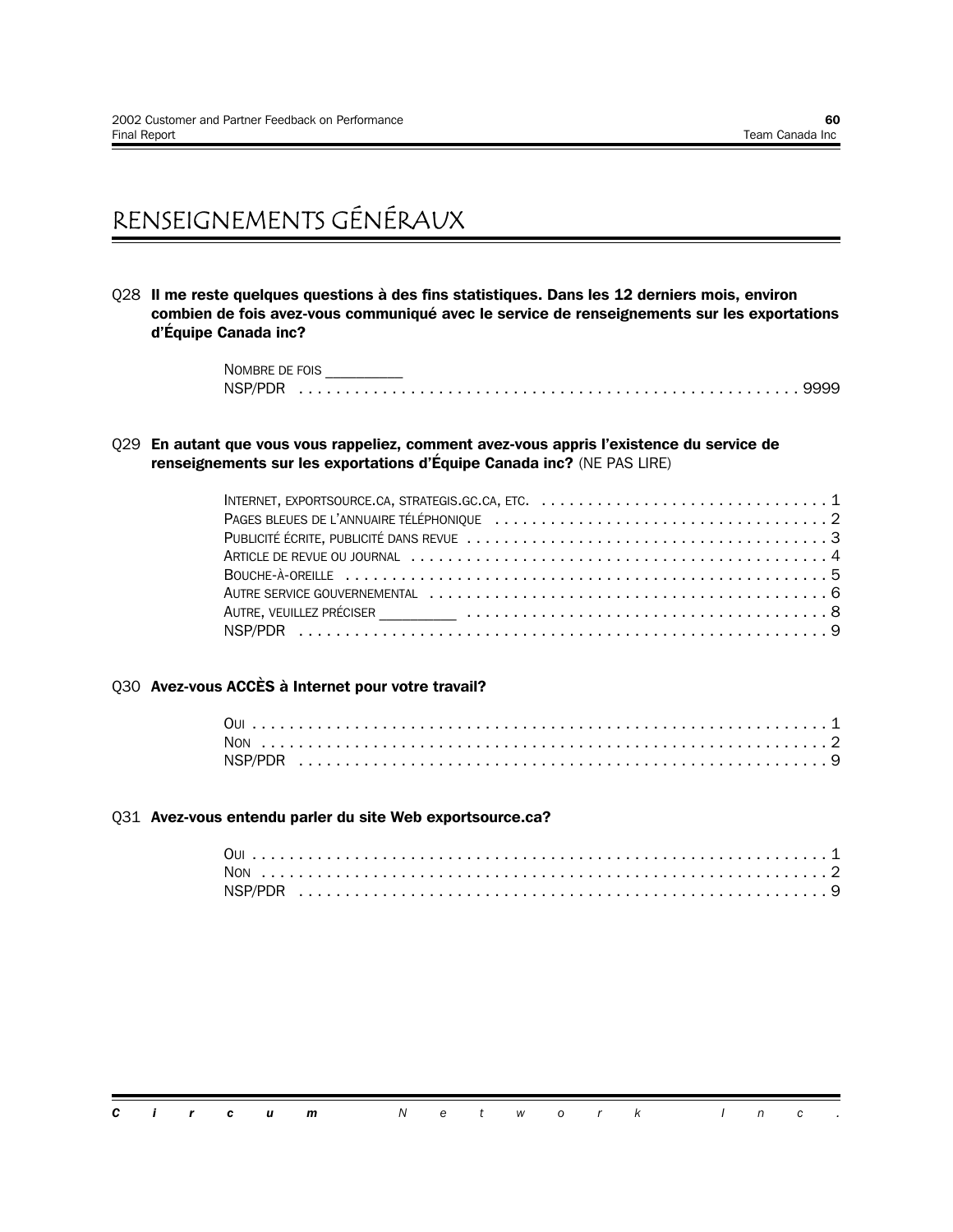#### (SI C'EST OUI À Q31)

Q32 En aviez-vous entendu parler avant d'appeler le service de renseignements sur les exportations?

#### (SI C'EST OUI À Q31)

Q33 Avez-vous déjà consulté le site Web exportsource.ca?

#### Q34 Depuis combien d'années votre organisation existe-t-elle?

| MOINS DE $1$ AN $\dots\dots\dots\dots\dots\dots\dots\dots\dots\dots\dots\dots\dots\dots\dots\dots$ |  |
|----------------------------------------------------------------------------------------------------|--|
|                                                                                                    |  |
|                                                                                                    |  |

#### Q35 Laquelle des trois catégories suivantes décrit le mieux l'état de votre organisation...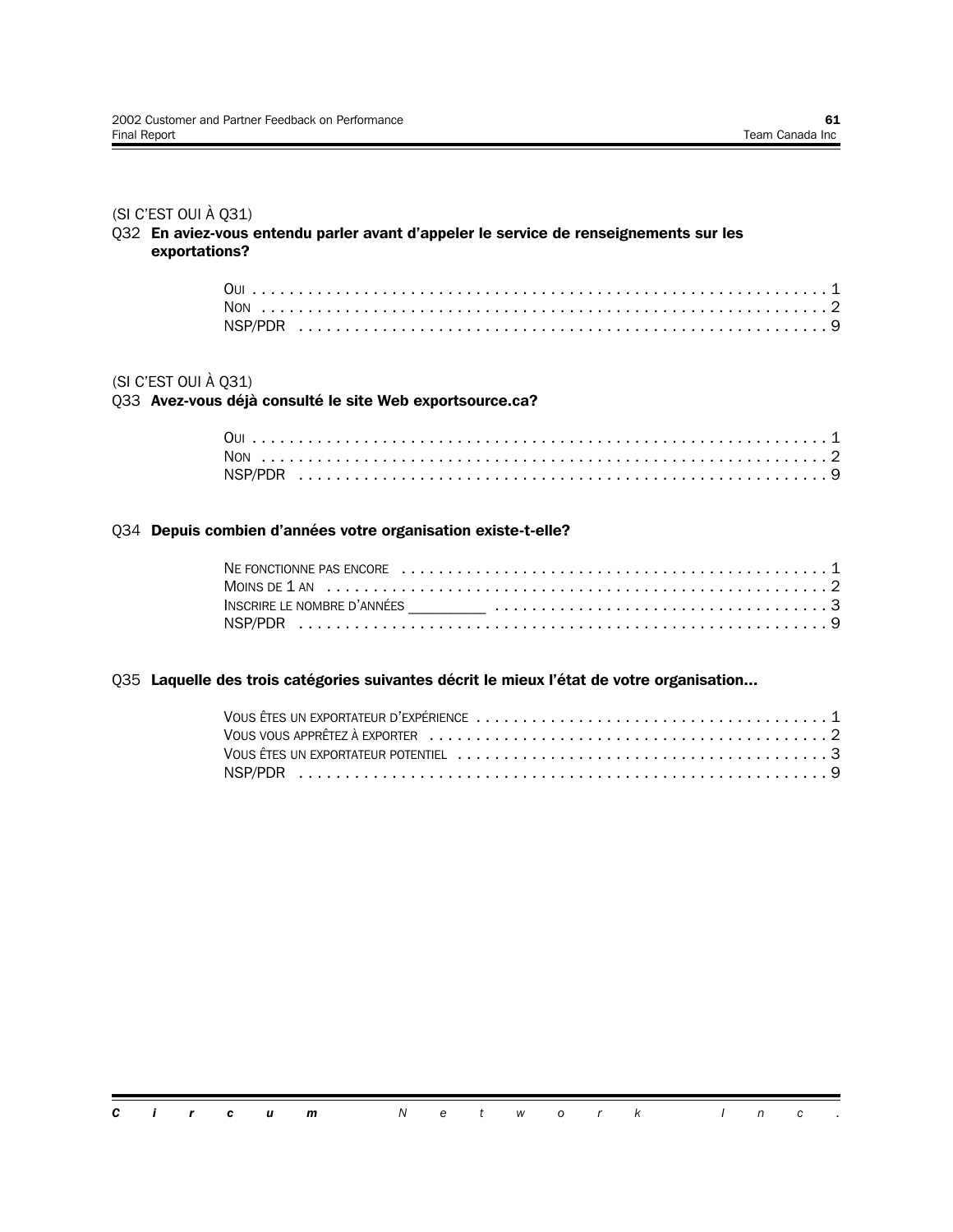#### Q36 Dans quelle province du Canada êtes-vous situé? (NE PAS LIRE)

#### Q37 Vous-même y compris, combien de personnes travaillent à plein temps pour votre organisation? Est-ce... (LIRE)

#### **REMERCIER ET TERMINER**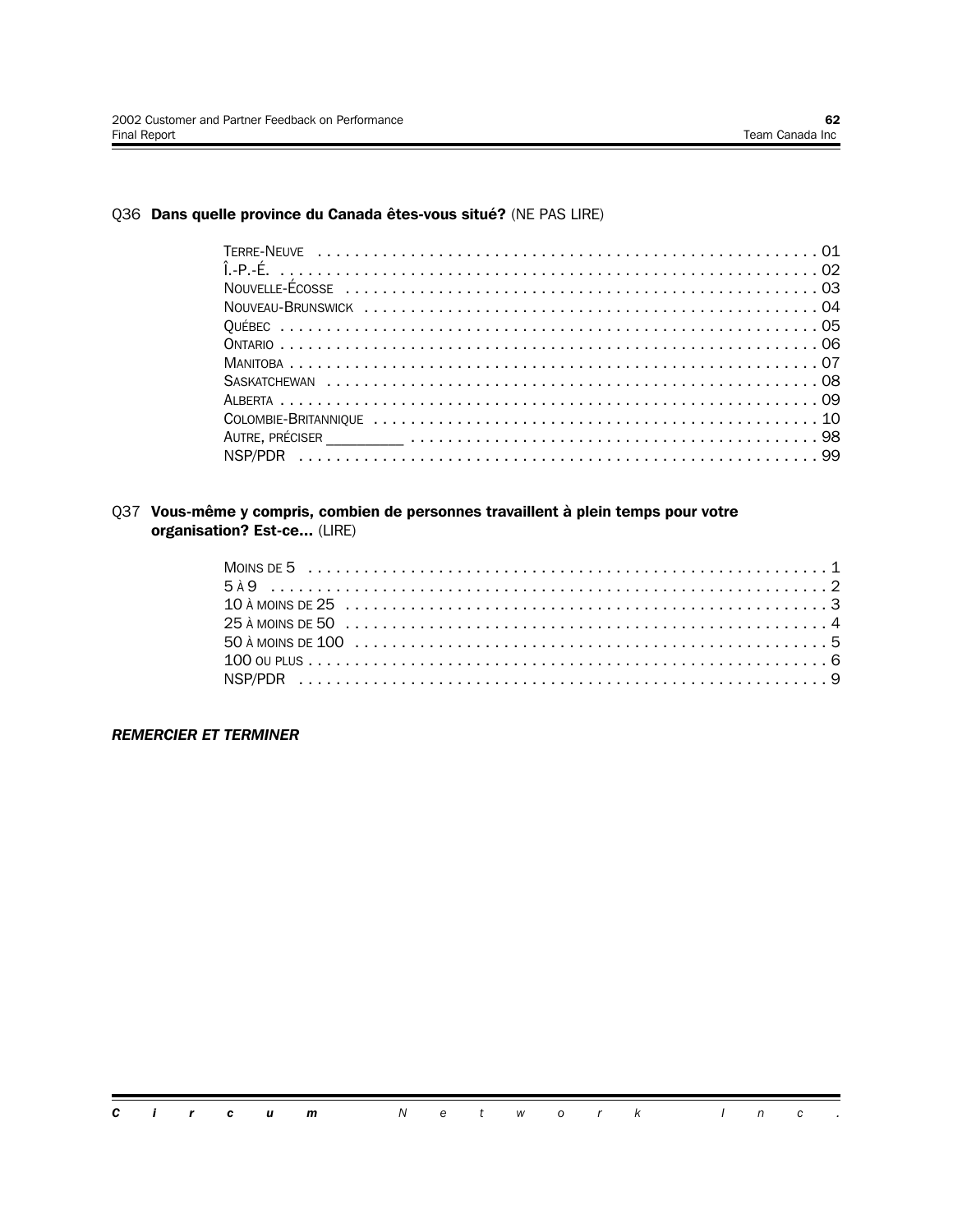## *APPENDIX B Interview Guide for Senior Trade Commissioners*

*Circum Network Inc.*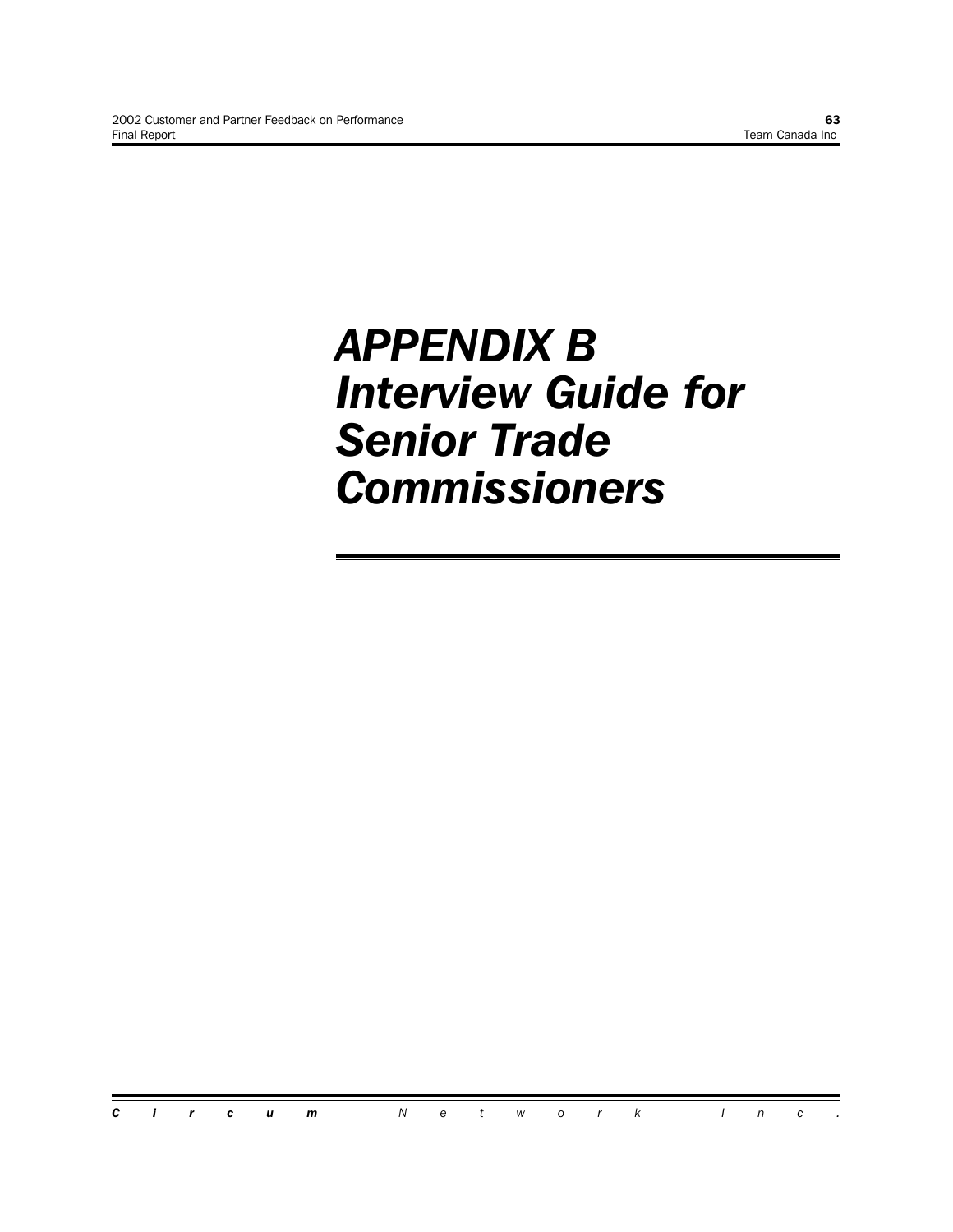Ξ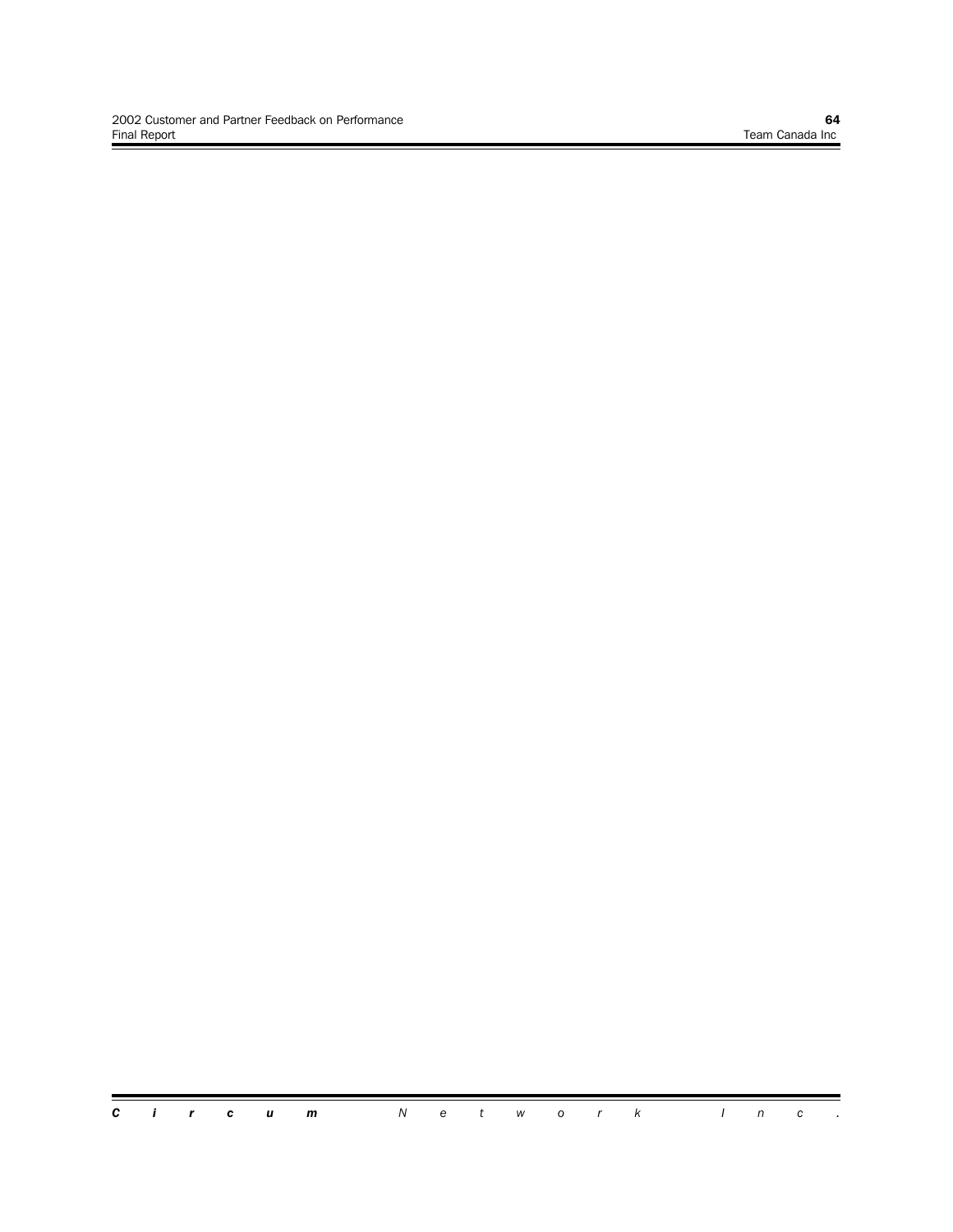### *Interview Guide for Senior Trade Commissioners*

- 1. Please describe your view of the roles of the TCI Information Line, the CBSCs, and the Regional Trade Networks in providing an integrated information service to exporters and potential exporters in your region.
	- Role of TCI line
	- Role of CBSC
	- Role of RTN
	- Your own role
	- Are there other regional players? Other important roles?
- 2. How are the relationships between these various partners working?
	- What is going well in your region?
	- Are there gaps in the system with respect to the TCI Information line, where the customer may not be well served?
	- Are there issues between any parts of the process? Between players?
- 3. With respect to export preparedness: which partners are responsible for assisting a potential exporter to become "export-ready"?
	- At what point should a caller be referred from the TCI Information line to a partner service? To your service?
- 4. Are you satisfied with the performance of the TCI Information line?
	- What are its strengths?
		- What are its weaknesses?
		- Can you suggest improvements?
- 5. Do you have any other comments, which have not been covered?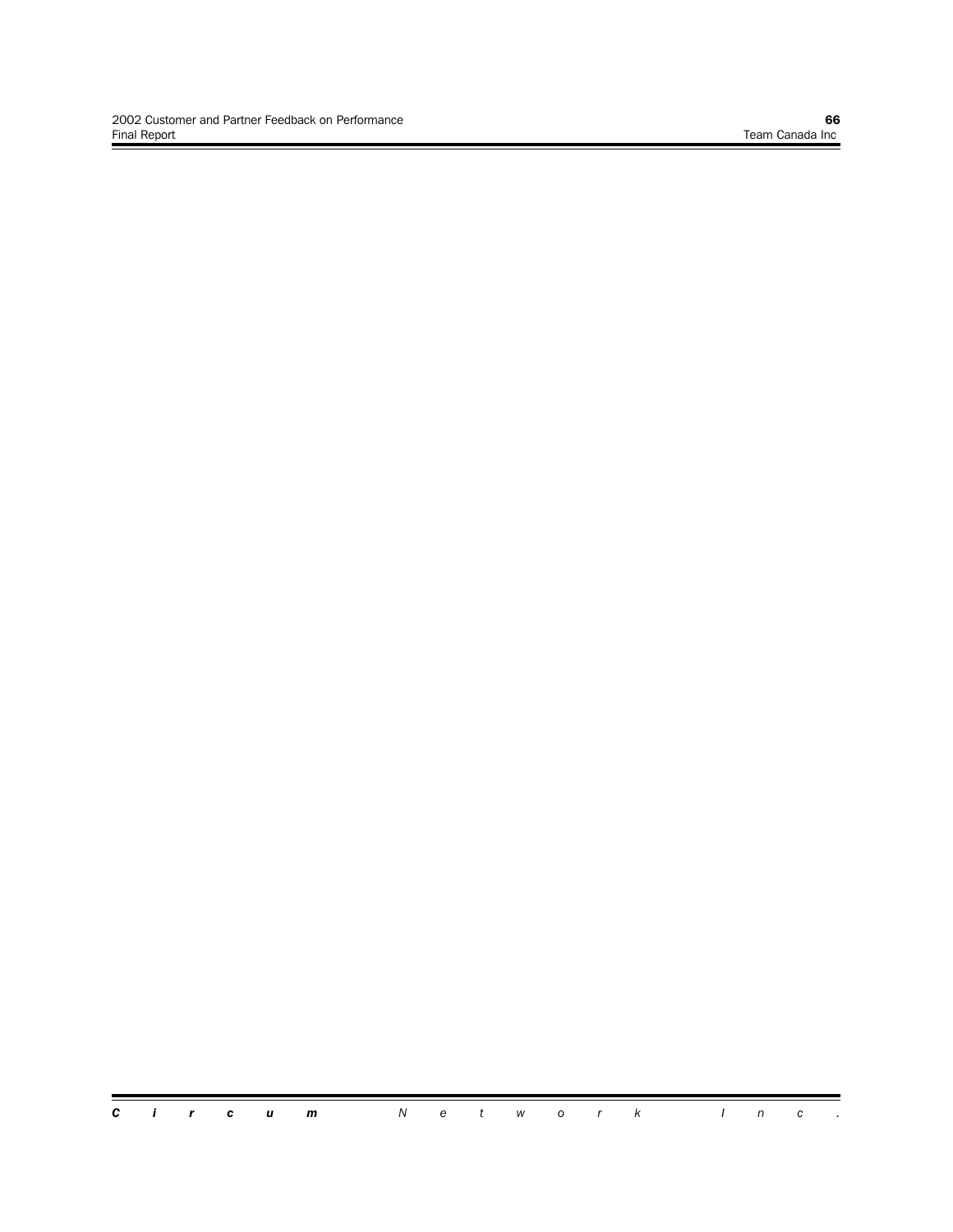# *APPENDIX C Interview Guide for CBSC Managers*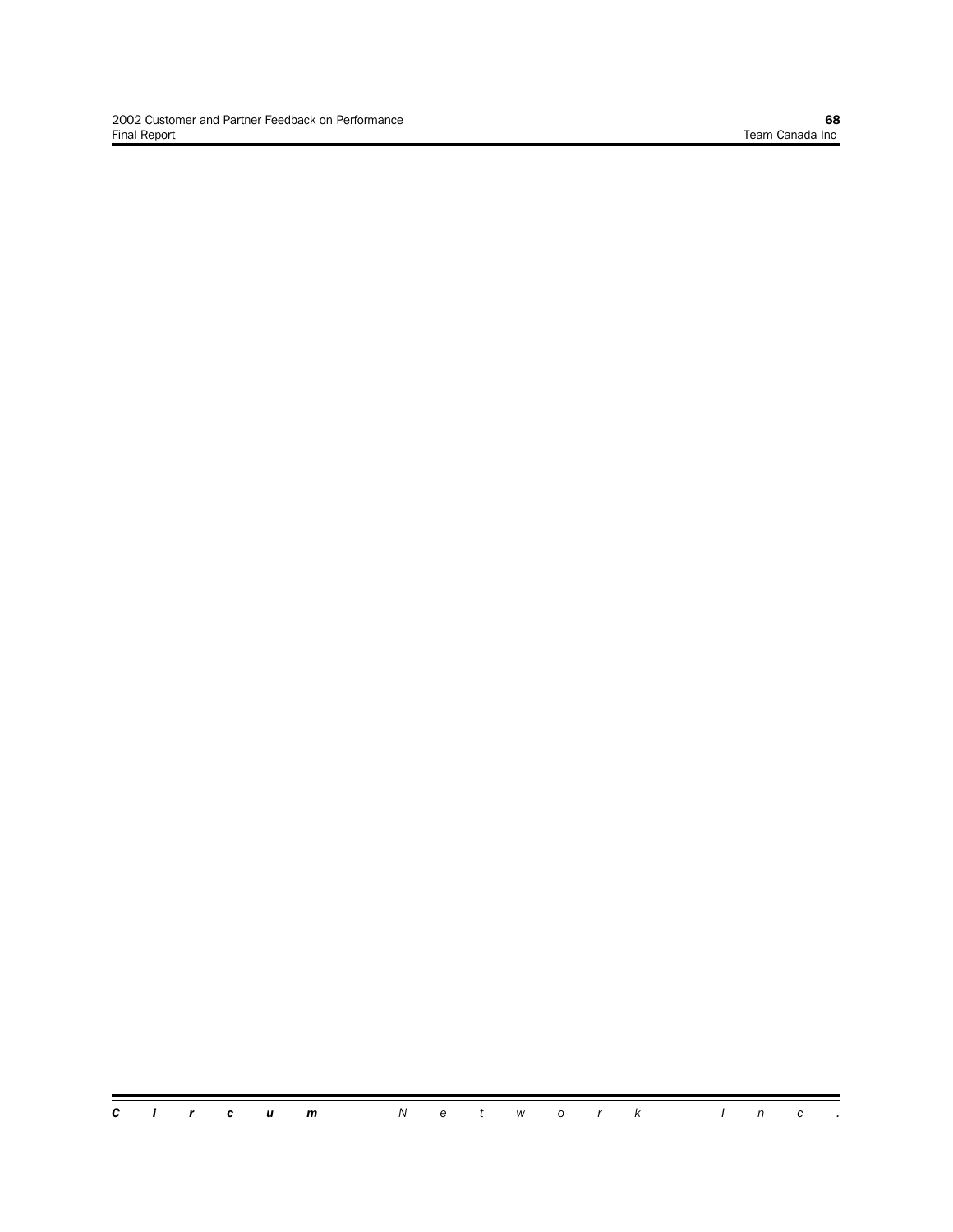### *Interview Guide for CBSC Managers*

- 1. Please describe the nature of your responsibilities with respect to the Team Canada Inc information line.
	- *ï Probe to understand nature of service challenge in delivering the line; associated management challenges*.
	- Do you feel that your front-line staff is comfortable in answering export inquiries on the 1- 888 ligne?
	- Are you satisfied with the overall nature and quality of service that you and your staff are able to provide through the TCI line?
	- Can you identify areas of possible service improvement?
- 2. What kind of training have your staff received to enable them to deliver this service?
	- Has this training been effective? How? Could it be improved? In what way?
	- Is there other training that could be provided?
	- Are you satisfied with the role and contribution of the National Secretariat with respect to training?
- 3. What aids or tools (such as procedures on referrals, statistics on call volumes, or diagnostic tools) do your staff require in order to do their jobs effectively?
	- Do they have such aids or tools at the present time?
	- Are these aids and tools effective? How?
	- Can they be improved? In what way?
	- Are there additional aids or tools that would be useful? What are they? Can you prioritize them for me?
	- What is the appropriate role of the National Secretariat in developing such aids and tools?
- 4. What kind of support (in the form of advice, information, national coordination) is provided to you and your staff by the National Secretariat?
	- Is this support useful? In what way?
	- Could it be improved? How?
	- Do your staff receive support from other places --other offices, for example? Other players?
	- In your opinion, how effectively has the Team Canada Inc 1-888 service been implemented in the last 18 months?
	- Is there anything else that the National Secretariat can do to support you and your staff, beyond what is presently provided?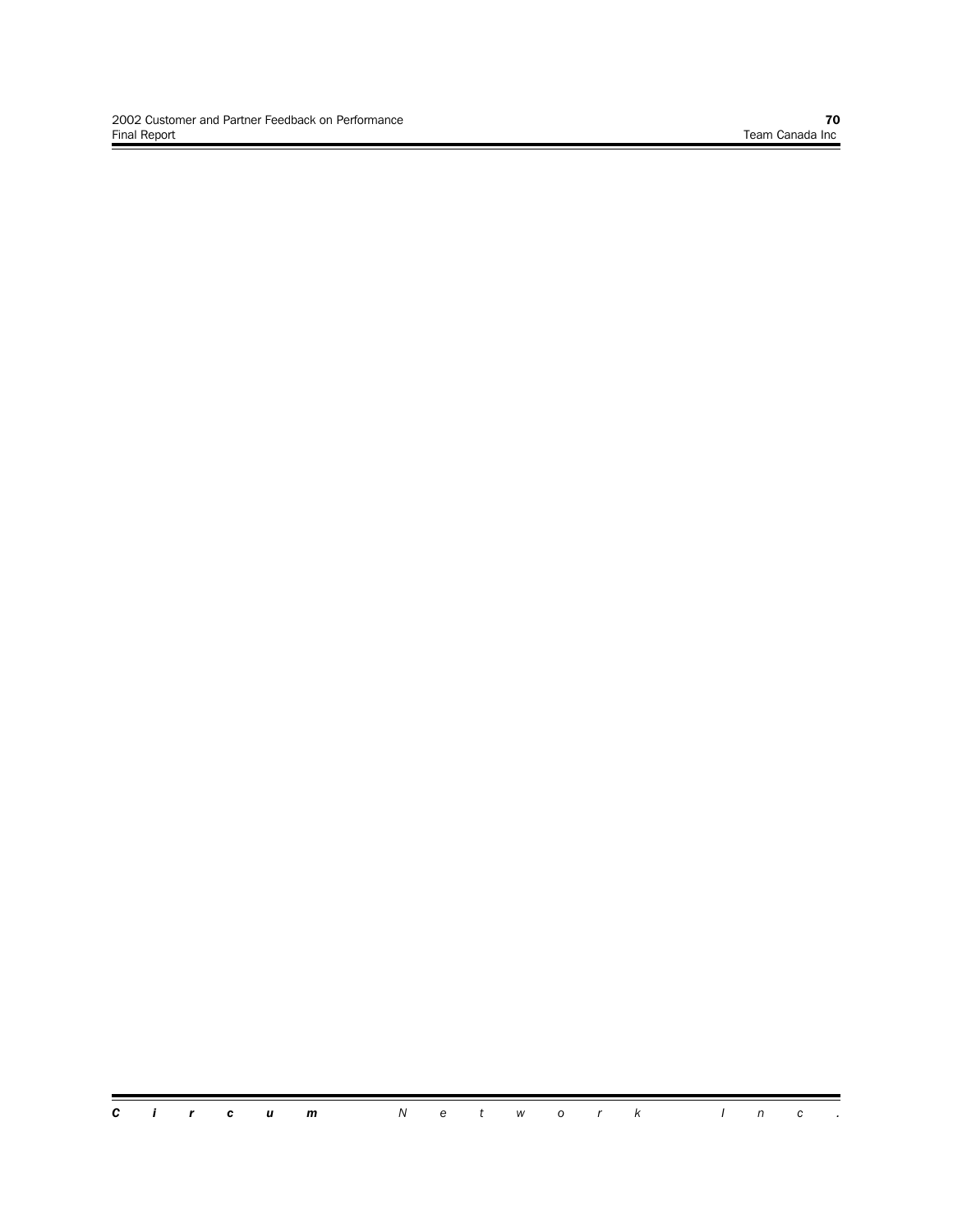# *APPENDIX D Interview Guide for CBSC Staff*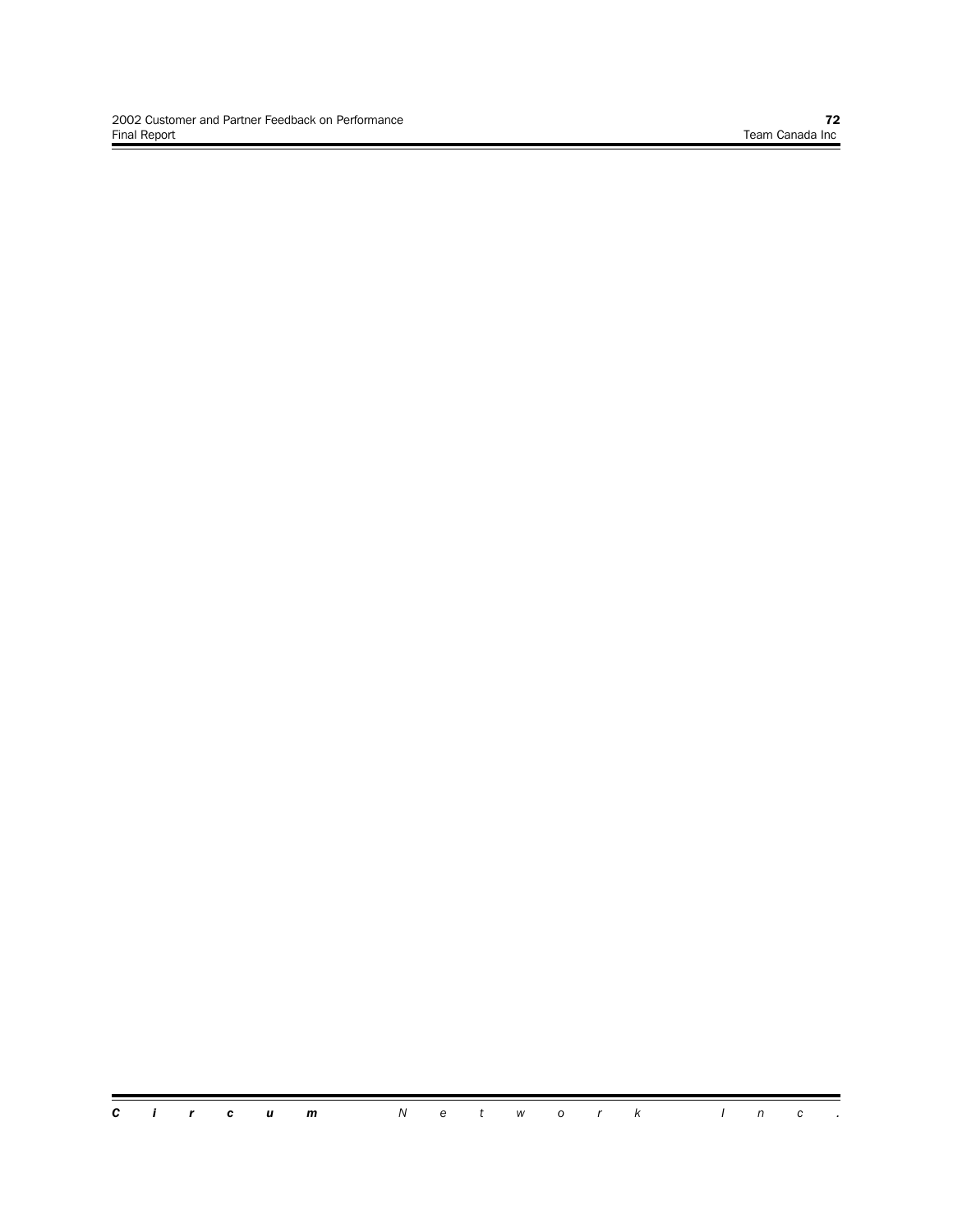### *Interview Guide for CBSC Staff*

- 1. Please describe the nature of your responsibilities with respect to the Team Canada Inc information line.
	- Probe to understand nature of service challenge in delivering the line.
	- Do you feel comfortable in answering export inquiries on the 1-888 line?
	- Are you satisfied with the overall nature and quality of service that you are able to provide through the TCI line? Can you identify areas of possible service improvement?
- 2. What kind of training have you received to enable you to deliver this service?
	- Has this training been effective? How? Could it be improved? In what way?
	- Is there other training that could be provided? Are you satisfied with the role and contribution of the National Secretariat with respect to training?
- 3. What aids or tools (such as procedures on referrals, statistics on call volumes, or diagnostic tools) do you require in order to do your job effectively?
	- Do you have such aids or tools at the present time?
	- Are these aids and tools effective? How?
	- Can they be improved? In what way?
	- Are there additional aids or tools that would be useful? What are they?
	- Can you prioritize them for me?
	- What is the appropriate role of the National Secretariat in developing such aids and tools?
- 4. What kind of support (in the form of advice, information, national coordination) is provided to you by the National Secretariat?
	- Is this support useful? In what way?
	- Could it be improved? How?
	- Do you receive support from other places, other offices, for example? Other players?
	- In your opinion, how effectively has the Team Canada Inc 1-888 service been implemented in the last 18 months?
	- Is there anything else that the National Secretariat can do to support you, beyond what is presently provided?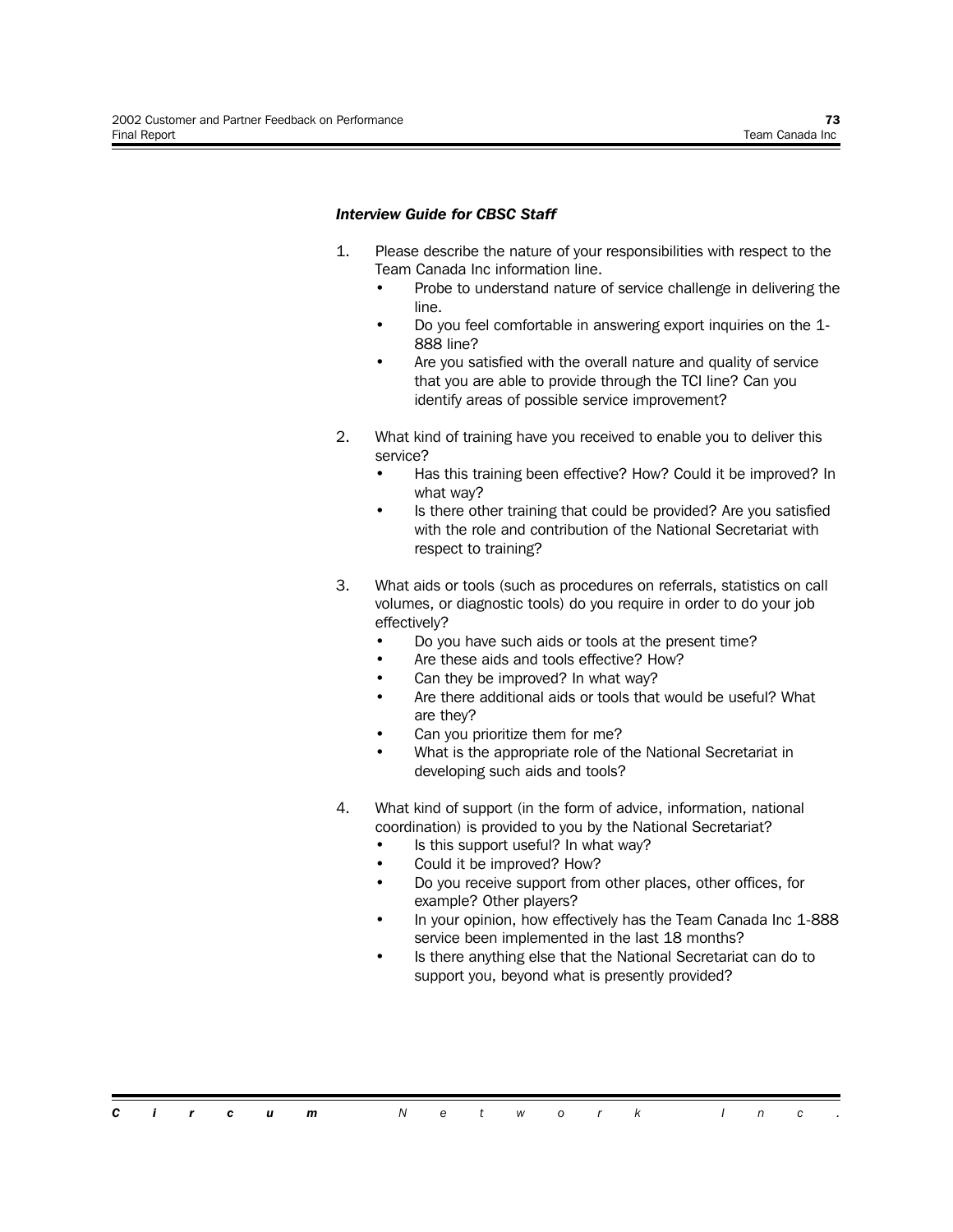- 5. Are there service issues that have not been raised through previous questions?
	- Can any of these issues be addressed through training, aids and tools, and support to you?
- 6. Do you have other comments that you wish to make?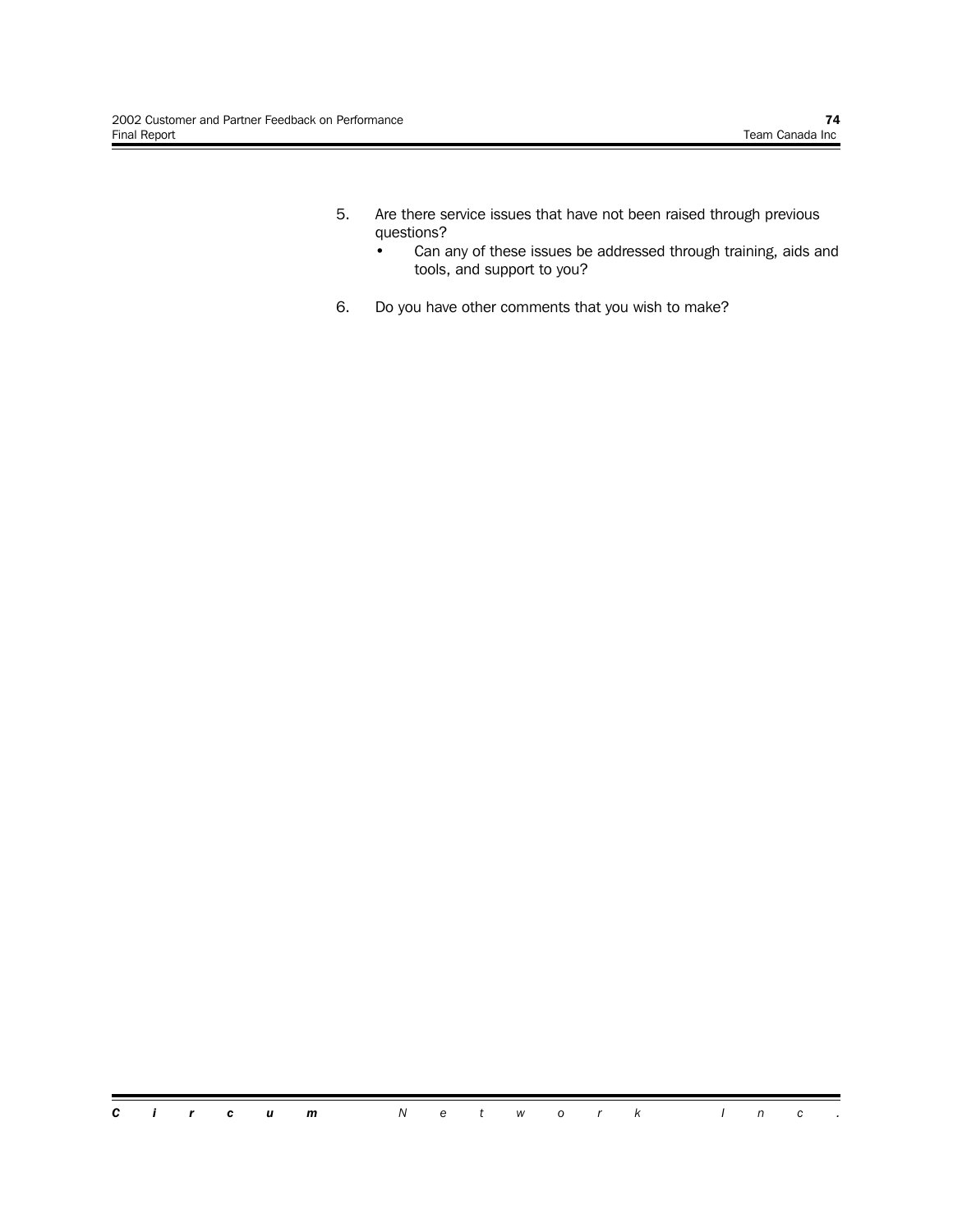# *APPENDIX E Interview Guide for TCI Partners*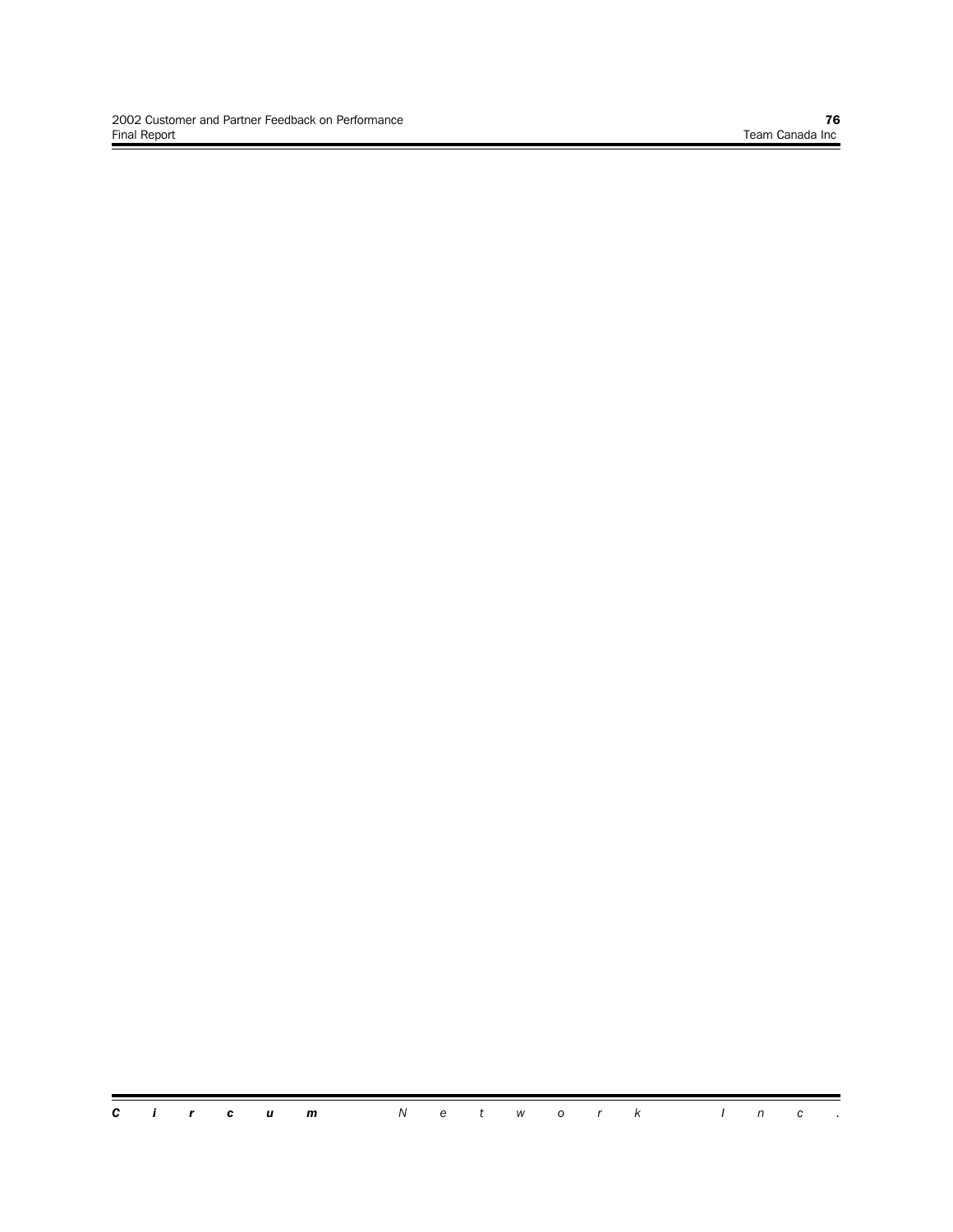### *Interview Guide for TCI Partners*

- 1. Please describe the nature of the work you do in assisting Canadian businesses that are interested in exporting products or services.
	- Subquestion to identify the nature of customers and customer needs
	- Subquestion to identify the types of information customers require
	- Subquestion to determine whether advice is provided to customers as well as information; and if so, what kind
	- Subquestion to understand the nature of the respondent's present relationship with the Canada Business Service Centre
- 2. Are you aware of the services of the TCI export information line? In your view, what services does it provide?
	- Are you in regular contact with officers of the line?
	- What is the purpose of those contacts?
	- Is the line useful to you?
	- Do you receive referrals from it?
	- Are its services useful to your customers?
- 3. Do you receive referrals from officers of the TCI line? *(Possible subquestion, depending on circumstances: Do you receive referrals from the Canada Business Service Centre?)*
	- ï Quantity; nature of referrals *(Establish whether partner tracks calls)*
	- Are referrals well prepared with basic understanding of relevant export processes and requirements?
- 4. What are the strengths of the TCI line, including the expert referral process?
- 5. What are its weaknesses, including the expert referral process?
- 6. How could your interaction with the TCI line be improved?
- 7. How can the TCI line improve the provision of front-line export information to export-ready and non-export ready customers?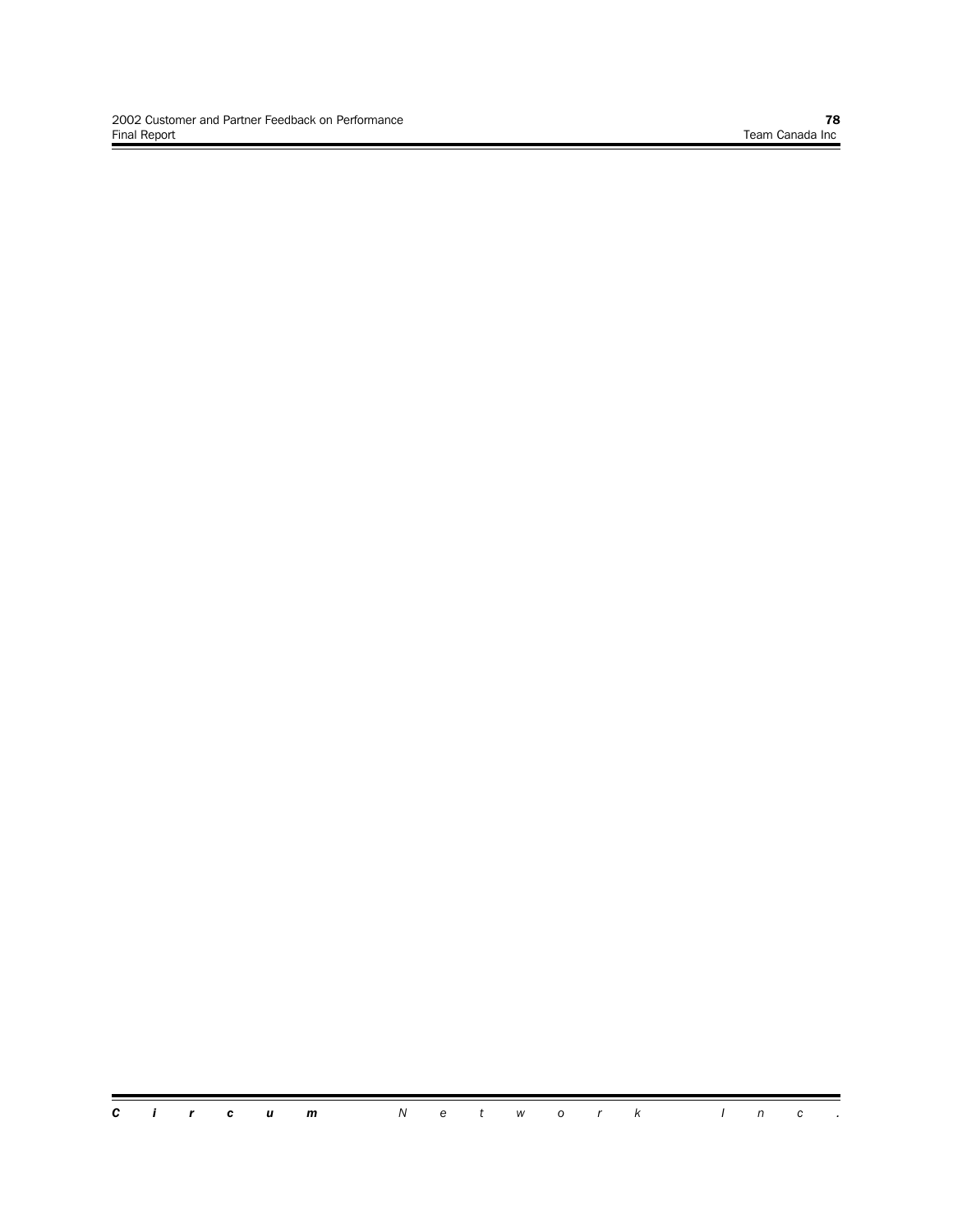# *APPENDIX F Customer comments*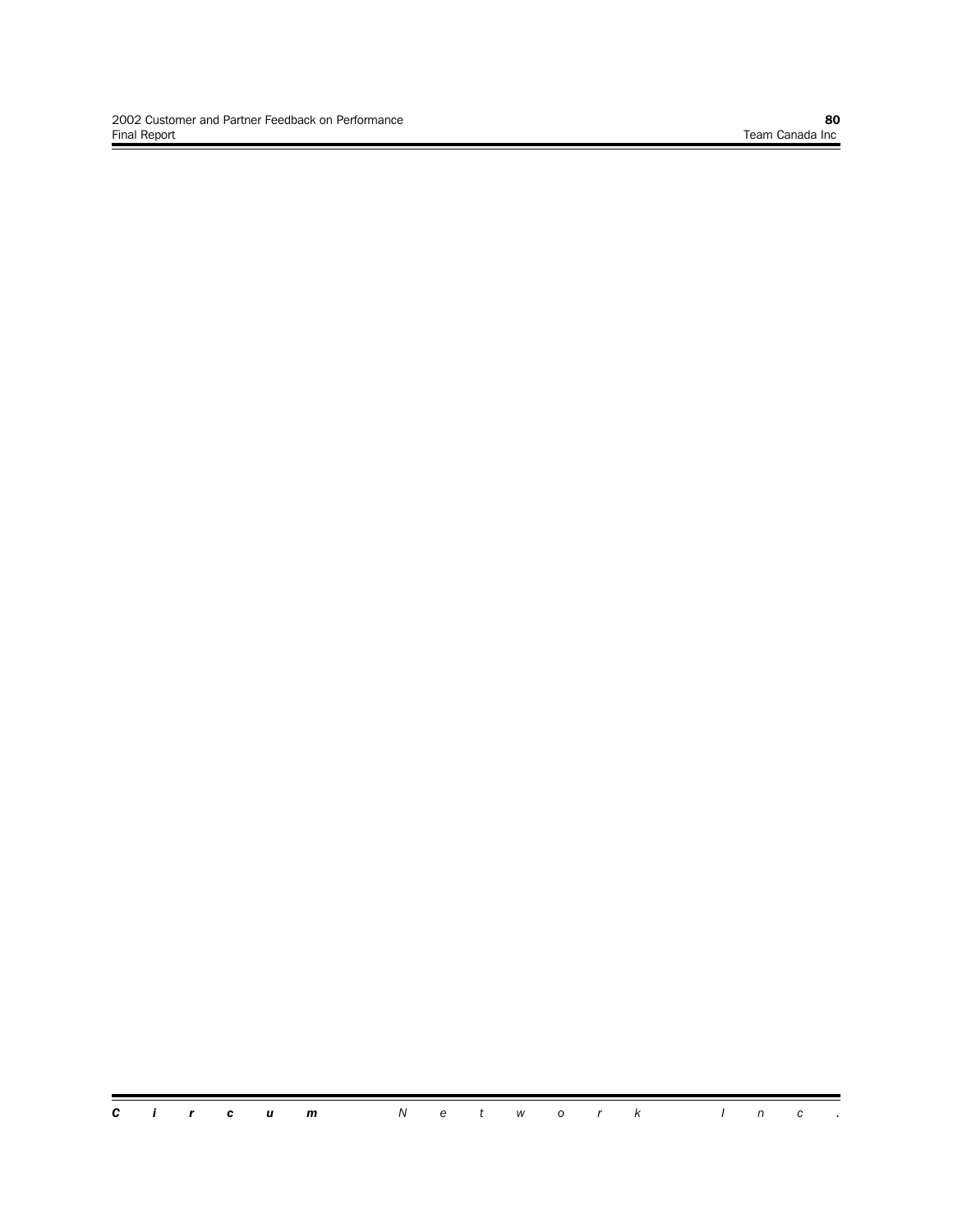### Q11. **How would you rate the value of these referrals? Were they...**

| Not at all valuable $\dots\dots\dots\dots\dots\dots\dots\dots\dots\dots\dots\dots\dots\dots$            |  |  |  |  |  |  |  |  |  |  |  |  |  |  |  |  |  |  |
|---------------------------------------------------------------------------------------------------------|--|--|--|--|--|--|--|--|--|--|--|--|--|--|--|--|--|--|
| Not very valuable $\ldots \ldots \ldots \ldots \ldots \ldots \ldots \ldots \ldots \ldots \ldots \ldots$ |  |  |  |  |  |  |  |  |  |  |  |  |  |  |  |  |  |  |

#### Q12 **What is the main reason for this?**

- access to info that probably would find in usa
- CAN'T GET ANY ANSWERS
- ï cherchait de l'info pour de la main-d'oeuvre canadienne employee aux usa; on a fournit seulement info pour les cadres
- elle cherchait sue simple info a savoir comment deplacer de la marchandiseaux usa; permis necessaires, frais de douanes etc.
- FINALLY CANNOT USE THE INFORMATIONS PROVIDED BY THEM
- first refferal came to a dead end; the second had problem with it difficult to use; WIN because of confidential matter; the officer would not cooperate at all
- he receives too much info. by e-mail; info on subjects he doesn't need
- he was looking to access cies that already exporting or in the process of exporting to give shares a provider service was not able to get that done
- ils n'ont pas reussi a regler le probleme; information inexistante
- mauvais renseignements
- no real help we needed list of customers in usa
- nobody seems to want to make a decision
- pas assez precis dans les informations recues
- pass the responsability to another; ball bounces
- referred to a person that referred again same person; turn in circle for 4 days
- referred to revenu canada but they couldn't help; needed a code for a product sporting good;a special nylon mesh for sports cages; could not find a code for duty free and tax free importing from the states
- small canadian manufacture exporting product usa by canadian post service under nafta agreement; forms neccesary and locational forms; talk for 5 working days all fed. and provinc export offices web sites with results
- the market he was exposed to was too localised
- the officer gave him to much information for what he asked; brokeridge fee exporting material to the usa;the officer took too much time to exhaust information
- the referrals some met her expections and accurate but others didn't give her right numbers
- to broad base didn't focus needs of small cie

|  |  | <b>Circum</b> Network Inc. |  |  |  |  |  |  |
|--|--|----------------------------|--|--|--|--|--|--|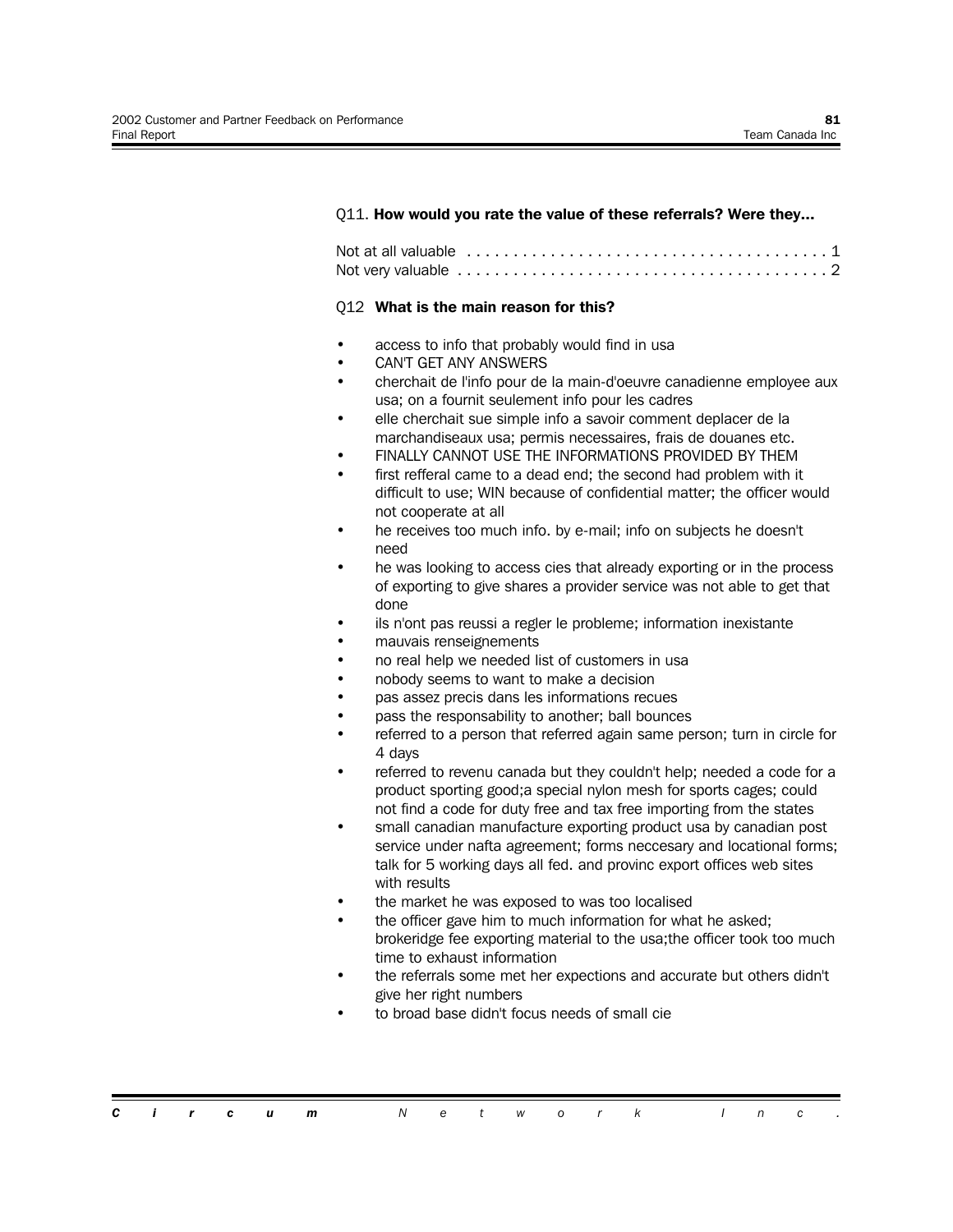- **TRY TO HAVE SOME INFO ON EXPORTING TO ISRAEL; CUSTOM AND** DUTY PROCEDURES FROM ISRAEL AND TO ISRAEL PEMD
- wanted list of restricted countries (embargo) could not find them on the web; he gave up
- when they gave her referals these referals send her back to the service; info about number pleasure boats in canada she went to one depart to another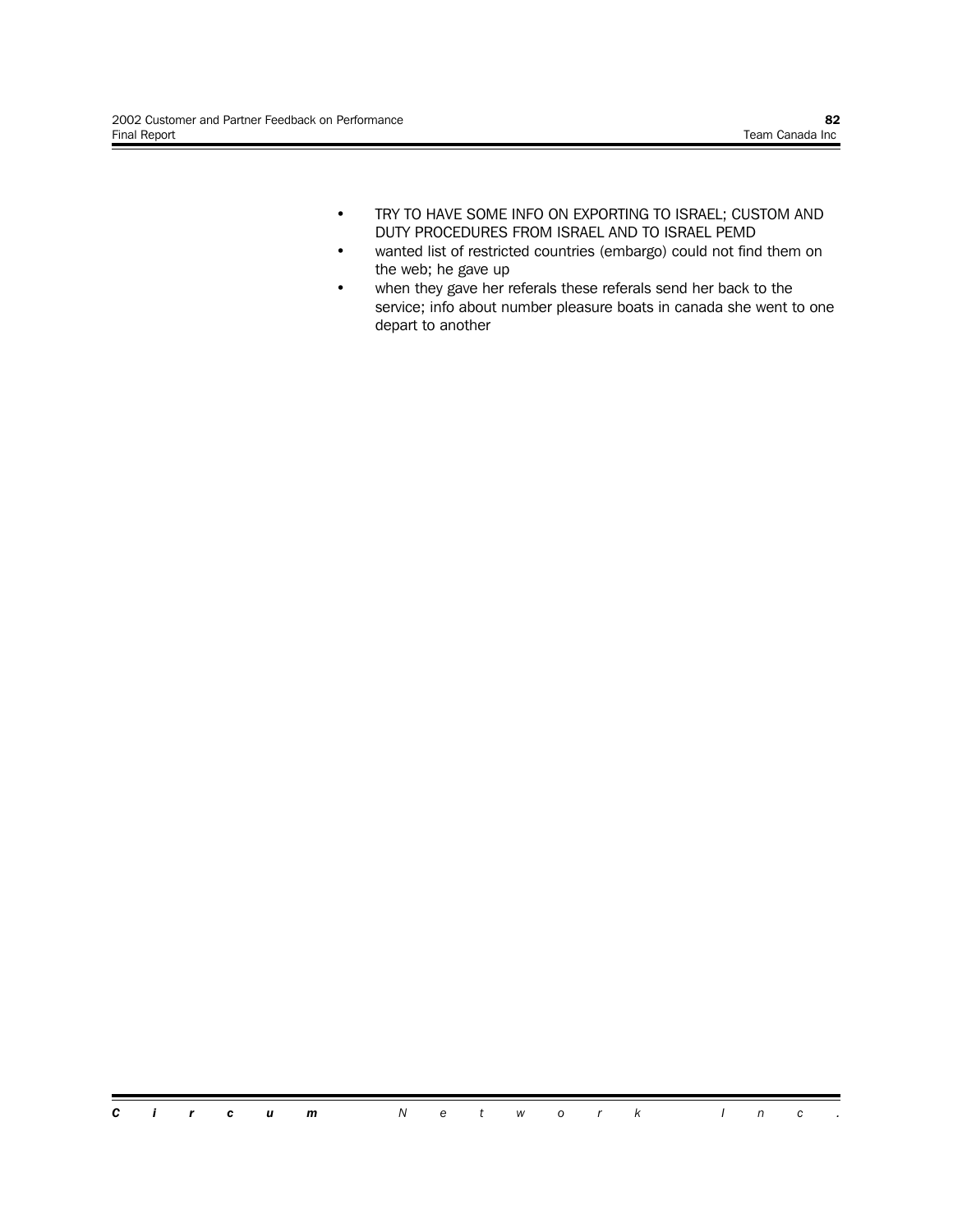# Q14. **Thinking of your most recent contact with the Export Information Service, did you get what you needed?**

| No |  |  |  |  |  |  |  |  |  |  |  |  |  |  |  |  |  |  |  |  |  |
|----|--|--|--|--|--|--|--|--|--|--|--|--|--|--|--|--|--|--|--|--|--|

## Q15. **What didn't you get that you needed?**

- when a product is not listed it should be possible to find a way to get a number and identify duty ; import from usa of a product impossible to find in canada; mesh for sport cages not fishing cages
- was looking for info to buy a ship; but the info provided was not enough
- use a contact name in each agencies recommended by the service
- un chef de pupitre responsable de l'iran a ottawa
- Took too long to get the information.
- TOO MUCH STUFF TO READ AND WITHOUT ANY CLUE OF WHAT HE NEEDED. NO HELP HAVE TO DO ALL THE WORK WITHOUT ANY ANWERS
- the people who provided info were outstanding; but the writing content was weak for a large cie
- the officer couldn't get the information on where is manufactured material for the usa if they accept certain materials depending on where they come from
- STILL HAVE TO DEAL WITH SOME CONTACTS
- she needed info how to find a ressource person to help her to elaborate her market study; she wants to know if her idea of a cie specialized in creating kilts is possible and the exporting of those kilts
- she is following seminars; she wants to have a one on one contact with a person that could give all the info; as a beginner she needed simple info and had to loose time phoning all the gov programs and agency labyrinthe
- she didn't receive yet the information (package) she asked for by internet
- service was not available for him, for what he needed
- Service d'aide sur l'information des commerces etrangers. Doit passer par les ambassades.
- rules and regulation duties from india
- renseignements sur l'exportation des produits consignes
- renseignement plus precis
- referrals to others offices were not so helpfull than team
- problems to have information on textile going in the u.s.
- problem communicating in England; commodity code not sure it is right; had problem with a duty with england compare to usa ; they are commercial artists; problems of forms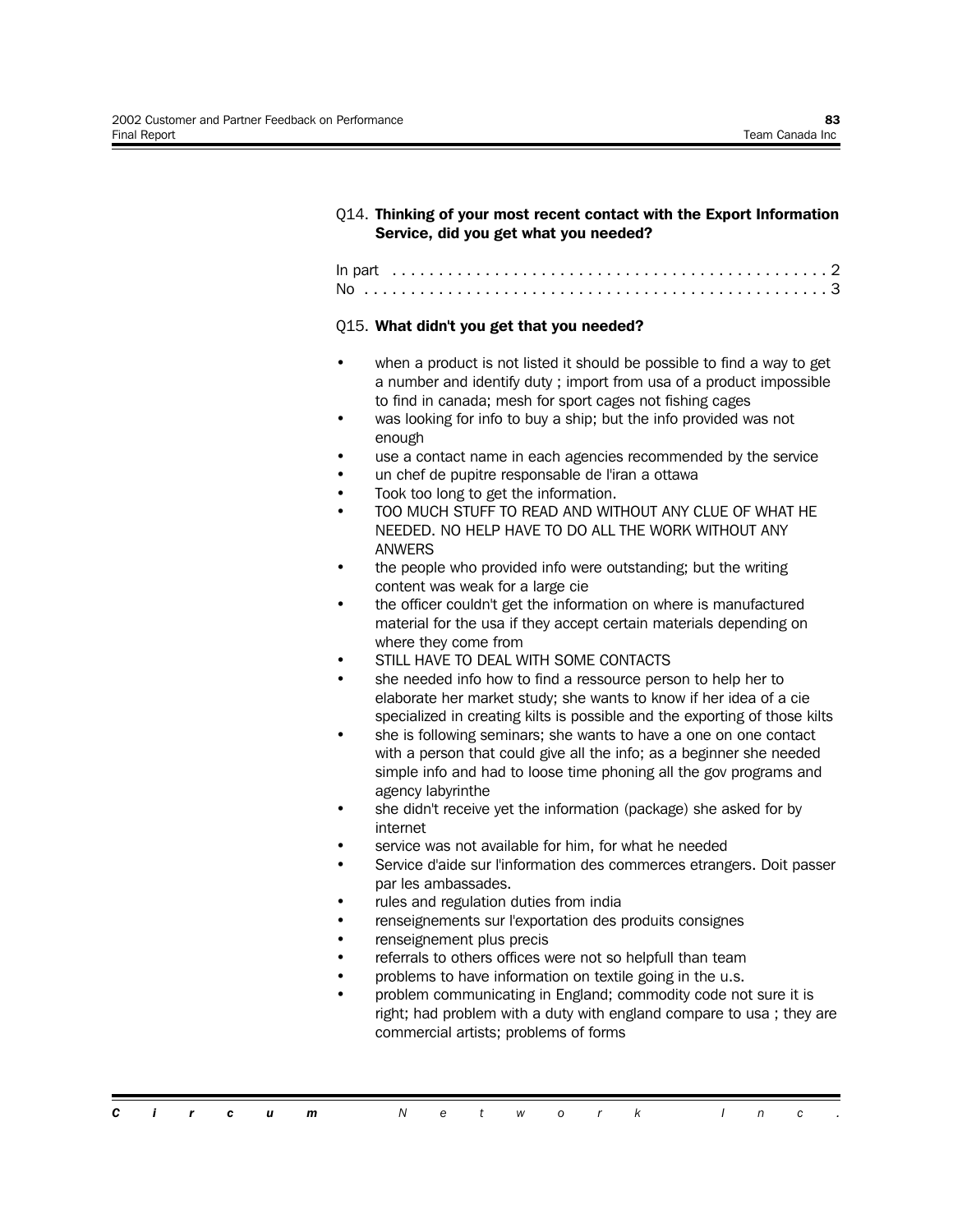- pas trouve de reponse au probleme d'importation d'un chapiteau de France
- not the exact answer; taxes with holding web forms for the irs
- no complete ressource for the info she was looking for; computer hardware certification
- new project begin 2008 prequalified bitting is now in process; asking for any documentation canada is behind other countries; only two firms from Canada, Lavallin et Bombardier don't care for middle and small cies
- needed rules of inspection for food conteners
- NEEDED INFO ON PROCEDURES FOR EXPORTING AND IMPORTING ISRAEL
- needed info on exporting from west africa to the states; insurance was not available he received the info but his problem was not solvable
- needed customers in usa, lack of understanding of our industry
- need to find a product iron; team couldn't help after trying
- more information on marketing
- more difficult to give info for small and particular organisation; potery cie
- listes potentielles dans leurs domaines, surtout a L'EXTERIEUR afin de les aider dans leurs recherches
- la reglementation sur l'etiquettage des produits nettoyants aux usa et en europe
- infos precises sur des cies aux usa; voulait des ref d'entreprises avec lesquelles il pourrait acceder a des banques de donnees, listes de cie
- INFORMATIONS PLUS CONCRETES AU BESOIN ET NON PAS SUR LE GENERAL UNIQUEMENT
- information sur les permis et frais d'exportation de marchandises vers les usa
- information on upcoming trade shows
- information on companies
- information not useful and no followup
- information for small export
- ï information
- info sur taxes de luxe par des pays europeens
- info sur les frais de douanes, lois qui regissent l'exportation de meubles artisanaux aux usa
- info sur les exportations de materiel informatique vers l'afrique; il n'a pas encore recu le kit promis par team
- info sur la main-d'oeuvre canadienne aux usa; pour les employes non les cadres
- info regarding cies manufacturers in the process exporting or already exporting so he can be of service his business is freight
- info on whosalers in Mexico and Panama; list of whosalers in fact motorcycles accessories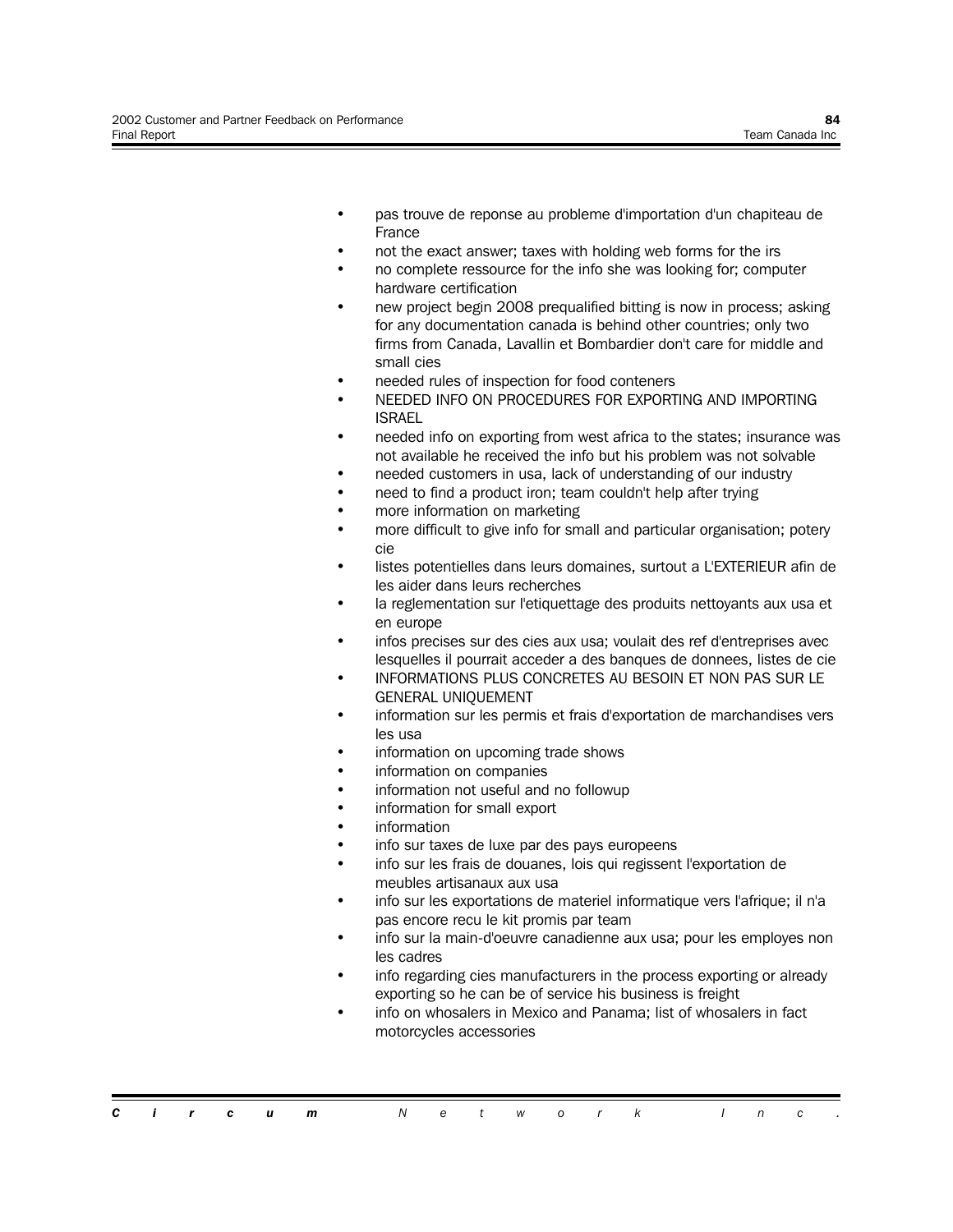- info on used machinery and equipment for vehicules; info on high tech propane fuel injection system for vehicule in africa;
- info on packaging and labeling; order to be complient for export to usa;
- info on market report
- info on joint partnership software develop. with cuba; info on support and financing; wants to sell sotware services as a consultant
- info on grants working capital;
- info in terms of in house representation; person could represent their cie in the states; business visa info;
- he needed info on border information as to duty timing; info that would speed the process at the usa border
- he is very mad because teh service didn't call him back and he had to phone again
- handling beetween usa and Canada with goods coming from outside usa for ex china problem of quotas
- general information
- finally got the answer after 5 days with usa customs airport on exporting with post Canada to usa
- export control kit
- excellent service par contre elle est inondee d'infos que l'on ne peut pas juger si on est debutant
- didn't talk to anybody yet very displeased
- diddn't get anything
- did not receive the information he ask for
- couldn't have statistical info on pleasure boats; no bridge from one depart to anothwr
- contacts with people to demonstrate product
- contacts and prospects
- cherche de l'aide pour mieux comprendre et facilite les processus d'exportation
- bonding and insurance
- besoin de manufacturiers specifiques dans des pays specifiques pour produits specifiques il a du faire la recherche lui-meme; cooperation des gouv etrangers
- aucune reponse sur le marche americain ainsi que sur les personnes-ressource
- ask for a fax copy of pemd and didn't receive it
- any information
- aide au demarrage d'une cie d'exportation; aspect legal et fiscal; pourquoi passer par avocat plutot que par team; cie exportation de services
- aide au demarrage
- adresses des ambassades etrangeres au Canada; ils ont propose un site d'affaires etrangeres, processus incomplet.

|  |  | <b>Circum</b> Network Inc. |  |  |  |  |  |  |
|--|--|----------------------------|--|--|--|--|--|--|
|  |  |                            |  |  |  |  |  |  |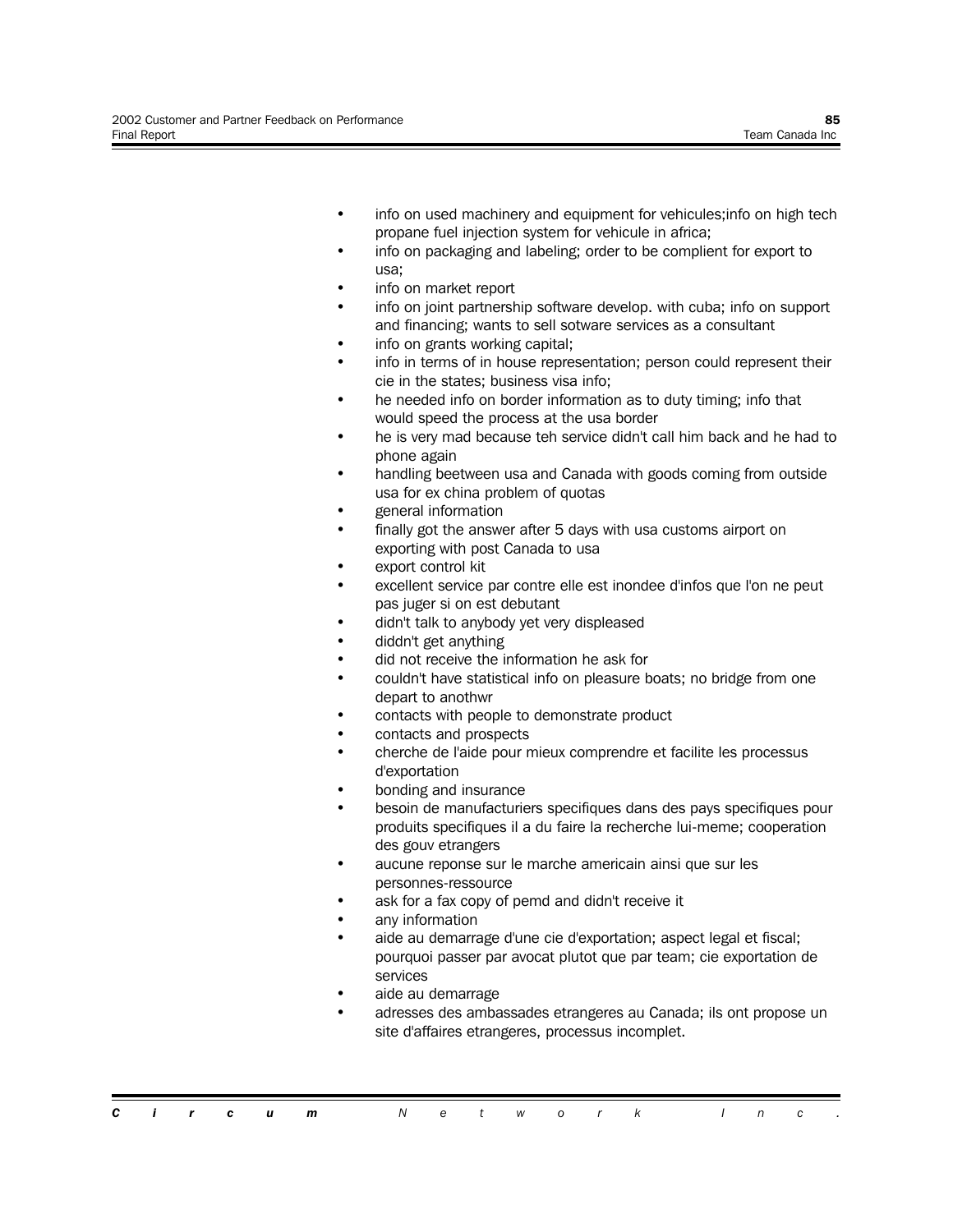- a program that would help export for his business<br>• a consultant to help find a suplier of soft wood lur
- a consultant to help find a suplier of soft wood lumber

*Circum Network Inc.*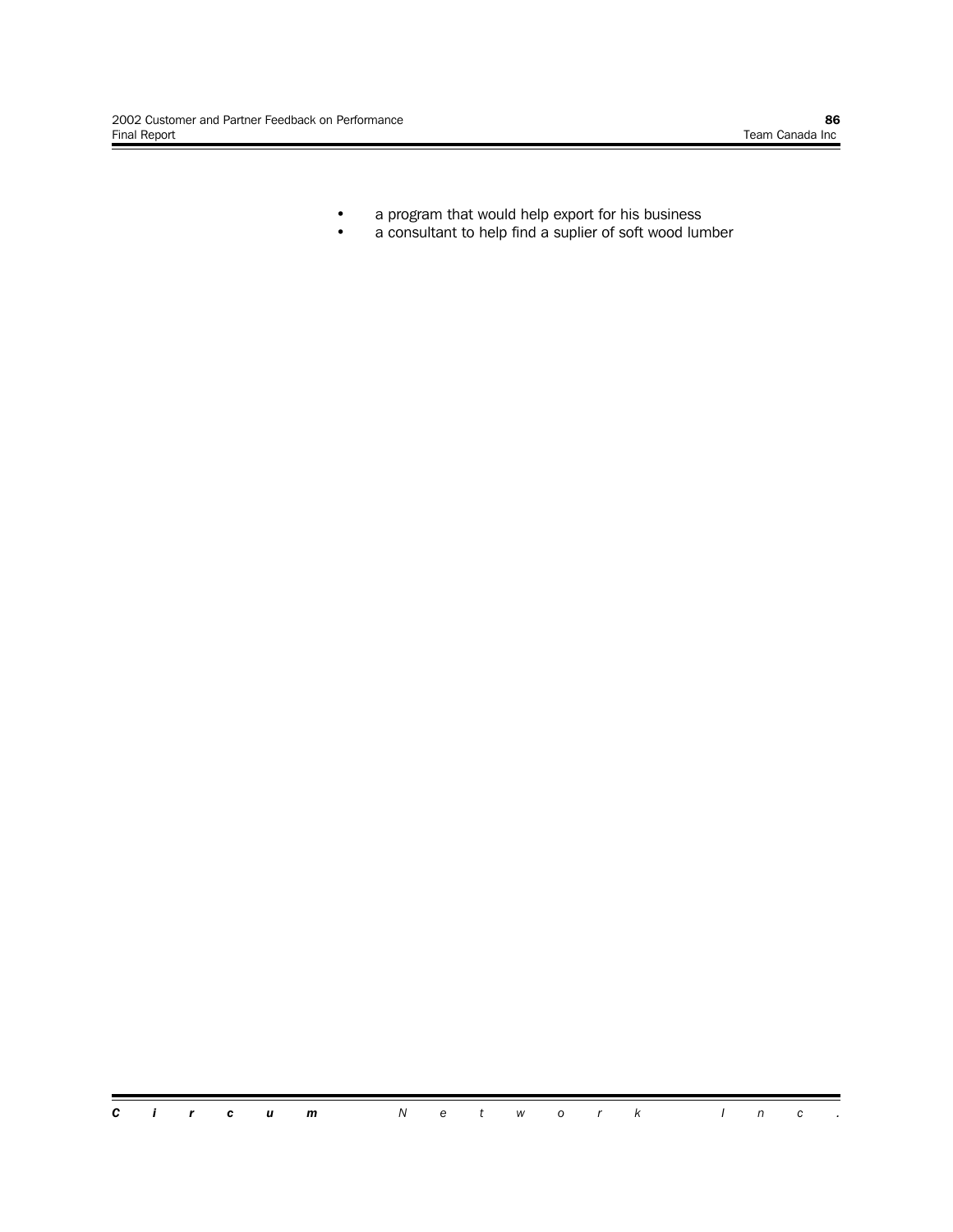# Q20. **As far as you can tell, was the service provided without error?**

No . . . . . . . . . . . . . . . . . . . . . . . . . . . . . . . . . . . . . . . . . . . . . . . . . . 2

### Q21. **What went wrong?**

- web site didn't work
- typing error in the street name
- they gave her a number but it was the wrong infomation, the number was not good
- les agents sont mal informes
- Lack of information
- email errone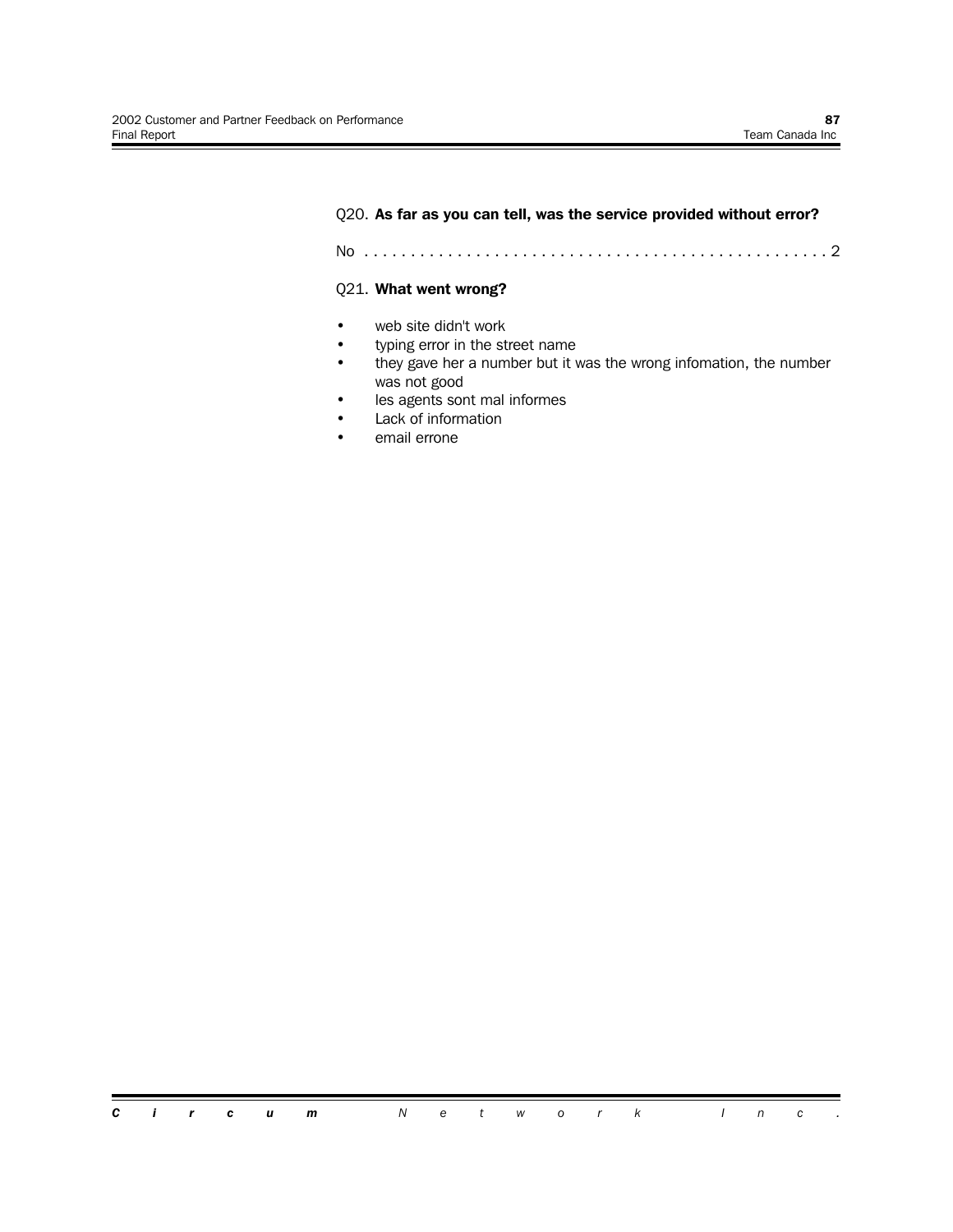# Q22. **If only one general area of the service could be improved, which one should be focussed on?**

- website is confusing; hard to find; the search fonctionality not helpfull
- webs program difficult to access
- un meilleur suivi, mise a jour de l'information
- try to create an umbrella to identify products made usa and canada; with nafta he is not suppose to pay taxes or duty; for the time beeing he cannot go on with his importing bad for business
- to have a direct access to info by team and not having to phone to other agencies; so many gov programs; the web site is too complicated
- to have a consultant
- to be more precise with the info
- Time reaction to information demands.
- they need a coordinator of all their services
- the web could be easier to gather info
- the service is lousy
- the officer was really enthousiastic; he overshut his mark; too much info for what he asked
- the info he received was too technical for him; for a beginner
- temps de reponse au courriel beaucoup trop long
- telephone service
- support entrepreneurship especially when someone has an airtight contract
- SUIVI AU SERVICE A LA CustomerELE, AIDE POUR COMPRENDRE LA DOCUMENTATION RECUE
- speed
- SPECIFY THE INFORMATION
- specific information
- specializing in small business
- someone to help her trough the process
- site web trop complexe pour se retrouver; il attend toujours de l'aide pour regler exportation de services aux usa
- site internet tres difficile d'y naviguer; pouvoir etre en contact avec une personne-ressource qui connait ce type de probleme ou reference a une autre personne
- simplify the information brochures; difficult to understand for beginners
- should put together at team canada all info like taxes business, numbers business info like shipping cies
- service too slow; lack of knowledge
- savoir ou diriger les customers
- savoir comment rejoindre equipe Canada
- s'adresser a une personne-ressouce et toujours la meme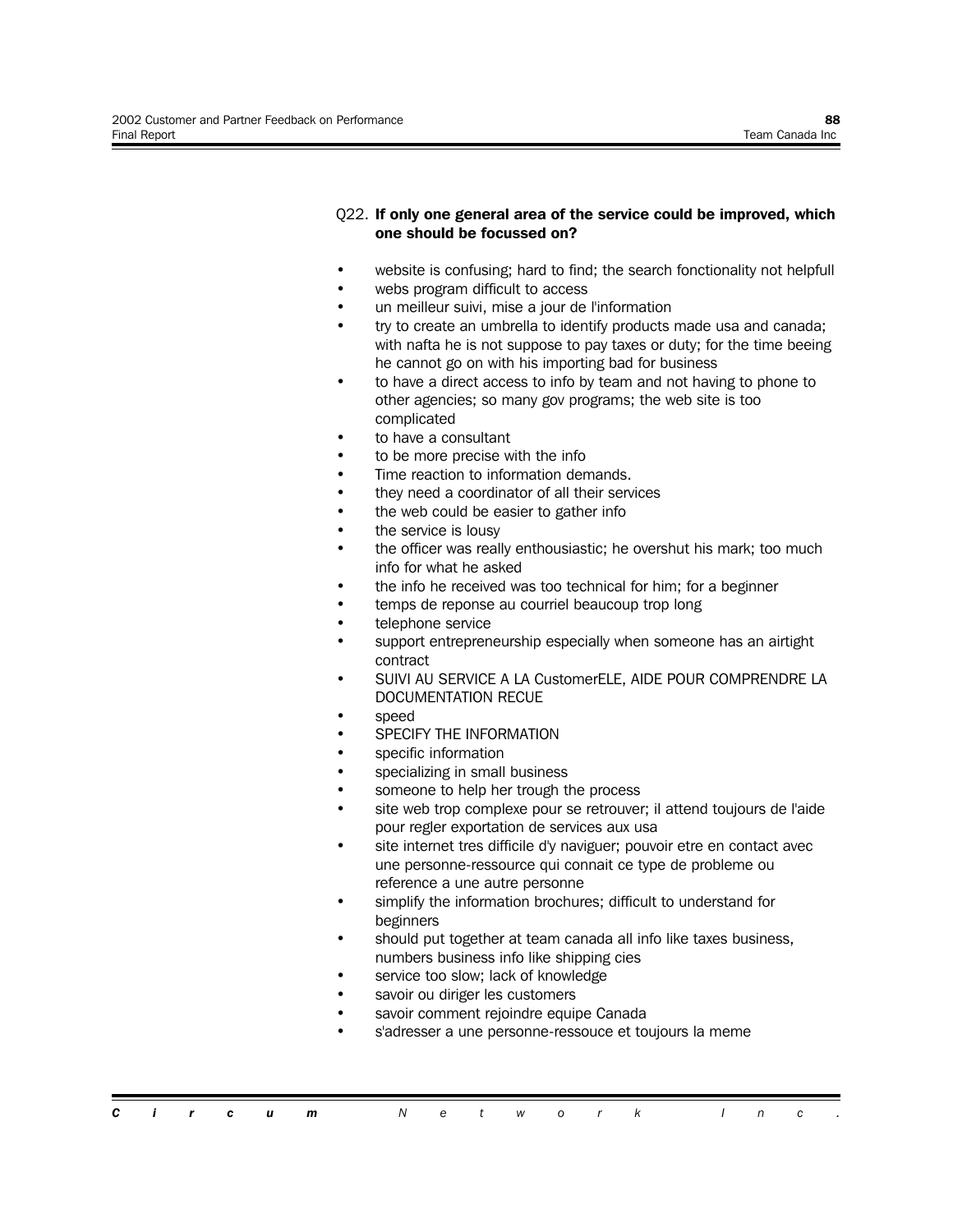- reliable information
- relevance of information
- referencing to ccra information
- providing specific info. on markets
- provide more contacts
- priority of information less extensive requirements for information, too much forms
- prefer one on one meeting and a follow up
- plus specifique
- plus de ressources
- plus de choix au niveau des regions pour les seminaires
- petits entrepreneurs devraient pouvoir participer aux trades show avec le premier ministre
- overseas officers and liaisons with diff ambassies; they were not cooperative overseas
- overseas export;
- officers specialized for small cies for exemple artists
- officers should have inf available; small cies
- NUMBER MORE ACCESIBLE
- networking whit other departements
- need one on one consultation
- more precise info
- More knowledge of the officers.
- more information
- more info on importation; to invest in Canada for foreign cies
- More human contacts rather than automated systems.
- more human contact
- mise a jour des donnees
- mieux cibler la customerele des e-mail, arreter le trop plein d'info sur tous les sujets
- market
- Making sure that the sites of the service stay up.
- making more efforts to be specific needs; for example buy and sell ships
- make it more easy to have the right department, i.e receptionist
- mail the information
- less referals
- Less arduous telephone menus and tagging.
- laying out what each depart. does
- lack of consideration for small businesses
- L'ACCOMPAGNEMENT DES INFORMATIONS, UN SUIVI PAR UN AGENT(LE MEME AGENT)
- keep their officers more informed
- ï internet
- inter office communication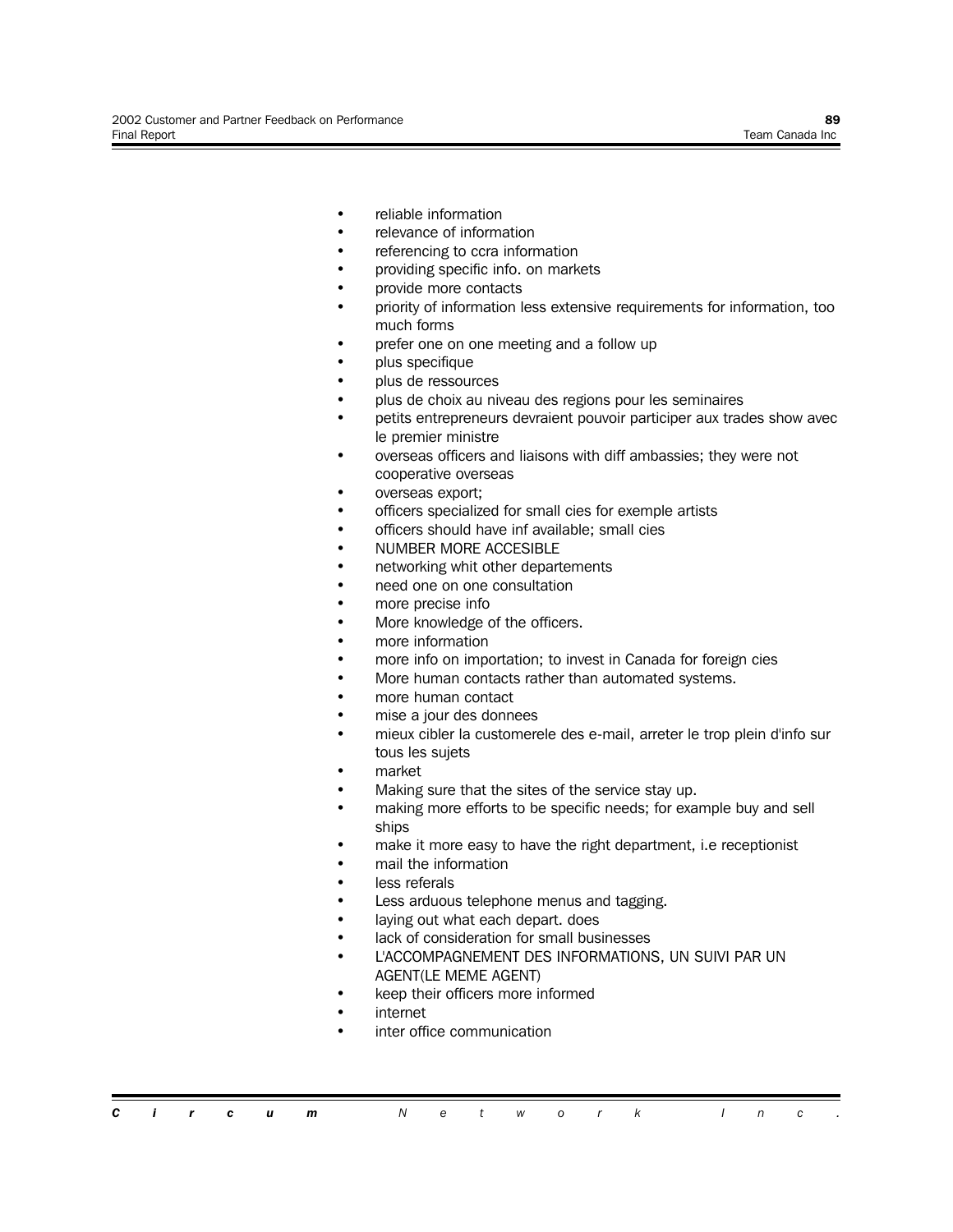- informations plus approfondies
- information on web more detailed and ease of operation
- information on specifics
- information from other countries; ex with india;
- information for smaller businesses
- information didn't know really how to answer her questions
- info on the web site about fcc csa; sell electronical equipment internationnaly
- improve comm. with gov counterparts in beijin and shangaï to obtain all poss. info and recommandations in advance as the other imp countries are doing
- il a du s'adresser a des conseillers specialistes ; avec les services gouver. l'information est trop theorique pas assez pratique
- having officers specialized in some field
- have access to the info provided by other services; the refferals are not as efficient than team
- have a one on one relation with a specialized person
- frustrating to be passed on
- follow ups
- finding the phone number was difficult
- finding the phone number of the service
- everything is perfect
- easier way to locate the service
- easier access
- ease to obtain information
- ease of finding information; accessibility of forms on line
- ease of acces for small business for complients; service should be offered later during the day until 5:30
- difficult to use the web site
- des agents specailises dans le demarrage de l'entreprise et dans differents secteurs d'exportation par ex produits cadeaux
- de cibler le type d'organisme pour ensuite envoyer une information plus pertinente
- could give a person to speak to in each department of referrals
- content
- contact no follow up
- connaissance des agents; identification au depart du probleme du customer
- communication beetween depart.
- comment avoir de l'aide avec le dedouanement
- customers potentiels a l'etranger
- clarity of the documents
- **CLARITY OF INFORMATIONS**
- CLARITY OF INFORMATION AND MORE FOLLOW UP WITH THE Customer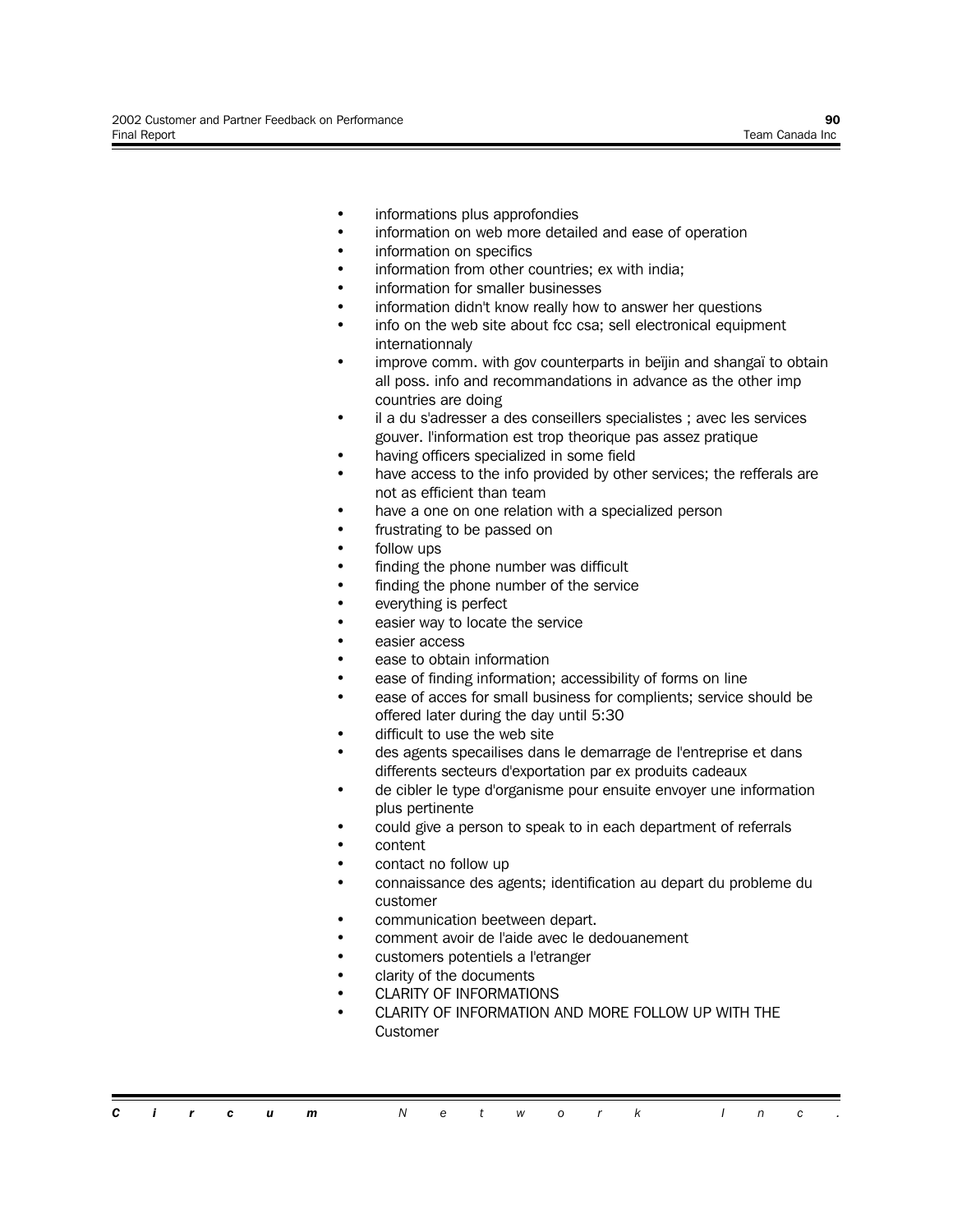- CLARITY INFORMATION AND REFERENCE FOR MACINTHOSH
- can't find any information on exporting to south korea
- better way to access the phone number at the beginning
- better ties to the other services instead of just giving referals
- better interface with us information concerning import
- better information
- better followup
- Better directions to the proper sources or people for the demanded information.
- better communication
- bad website full of words no proper data; numbers given are linked together not useful at all; one person should direct you instead of loosing time phoning everywhere; same with web sites; narrow the search
- avoir un contact avec une personne specialisee dans un domaine particulier qui nous concerne
- avoid long phone delays
- ask from the officers to know more about the different programs
- approche est trop globale; voudrait avoir un service plus specifique; par ex dans les pages bleues, specifier les departements par ex animaux exotiques lamas, emeus...
- an officer specialised in small business export; the info is too scattered
- aller plus en detail pour aider au demarrage d'une cie, dans ce cas-ci importation
- AGENTS SHOULD HAVE MORE DETAILS TO PROVIDE RIGHT AWAY, AND TOO MANY GENERAL INFORMATION (SPECIFY THEM)
- agents mieux informes sur un domaine particulier; les references n'etaient pas adequates
- accessibility
- access to research; case studies
- access to getting to the right department; more inf in the phone book
- ACCESS TO A PERSON WHO COULD GIVE INFO DIRECTLY INSTEAD OF GIVING REFFERALS
- 1.attitude moins paternaliste 2.ambassades tres insatisfaisantes en matiere de services renvoi au Canada - listes potentielles de customers...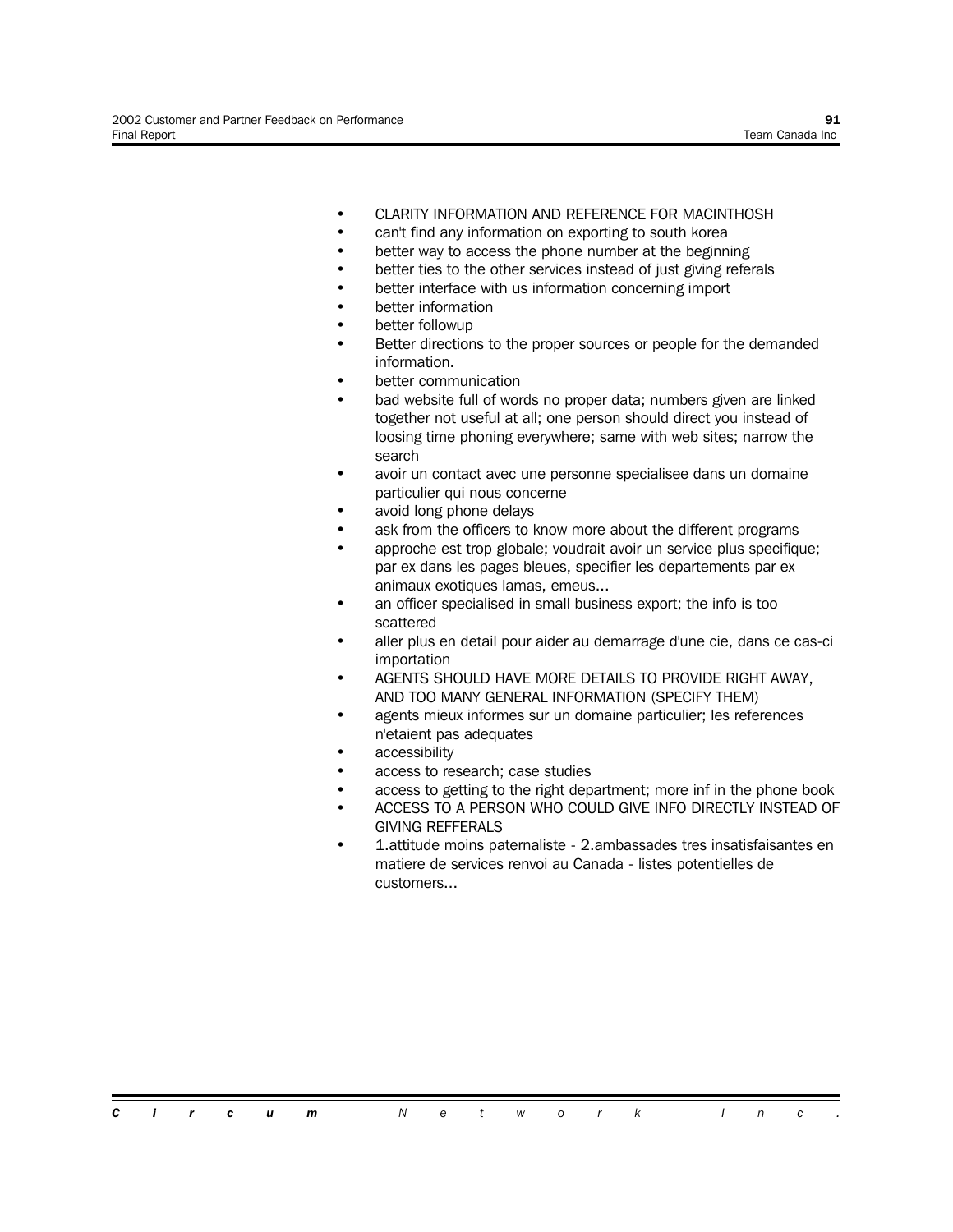# Q25. **Would you use the Export Information Service again if you required export related information?**

No . . . . . . . . . . . . . . . . . . . . . . . . . . . . . . . . . . . . . . . . . . . . . . . . . . 2

### Q25. **What is the main reason for this?**

- weak content
- waist of time
- not satisfied with the service
- no adequate info. provided
- mauvais service, a du tout faire lui-meme
- hes a small exporter
- elle a du engager un specialiste des douanes pour solutionner son probleme
- DIDN'T GET WHAT HE NEED.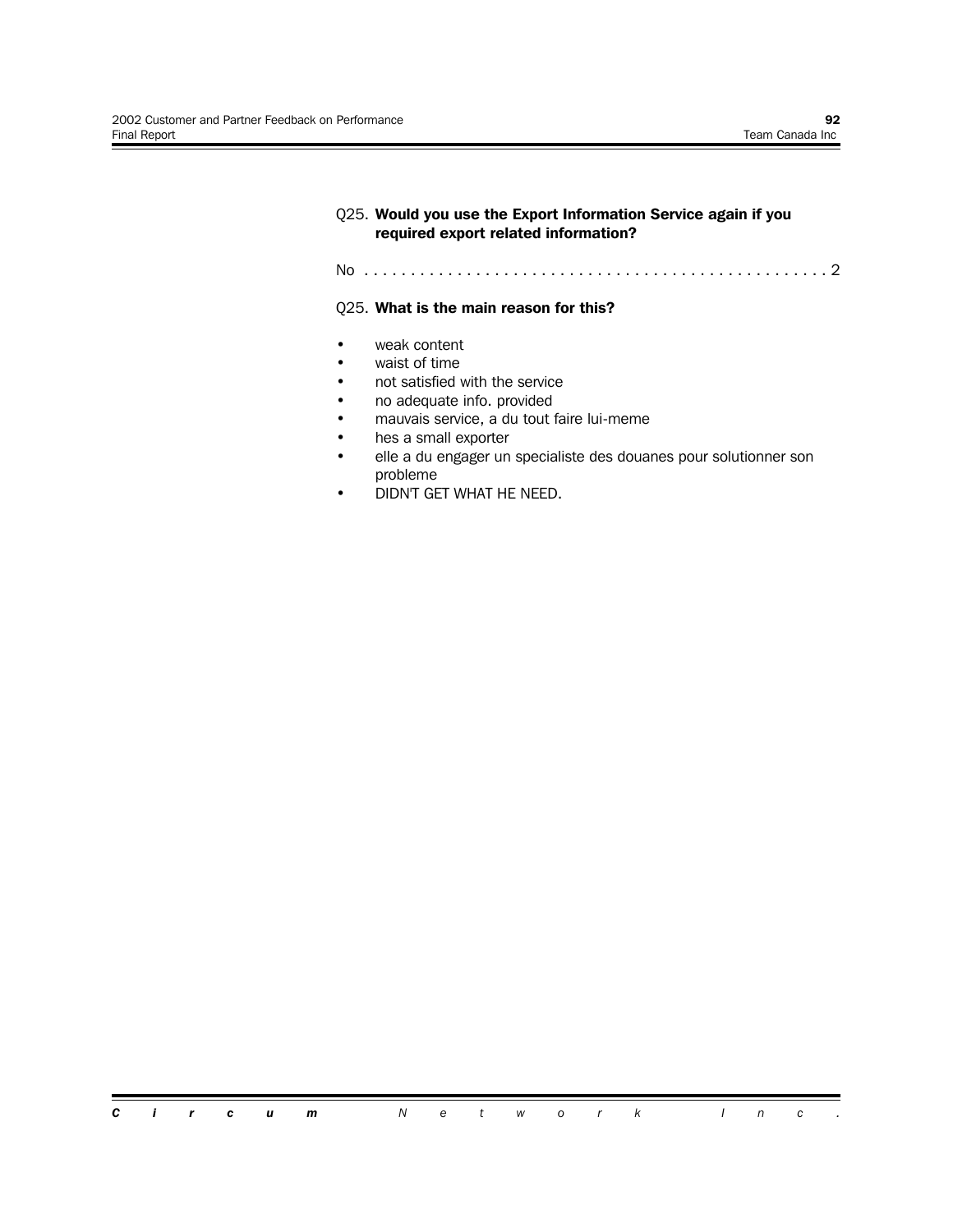# Q26. **Would you recommend Team Canada Inc Export Information Service without reservation, recommend with reservation or not recommend their services at all?**

### Q27 **What is the main reason for this?**

- weak content for large cie
- too much wasting time
- the officers are doing a good job but they don't have the info available
- the info provided as a tendancy to be too large, not focus on the specific problem
- THE INFO IS TOO LARGE NOT FOCUSED ON THE PROBLEM THEY NEED
- small business problem
- should answer faster
- she wants to have reliable suppliers
- reserve pour les debutants
- renseignements pas assez precis
- problem of information
- place to get sarted; things are too complicated; help specialized in small cies
- pas l'endroit ideal pour les informations en matiere d'exportation
- pas assez de precision ; l'info est trop vaste et renvoie a trop de demarches quand sa demande etait peu complexe; info sur l'exportation de marchandises vers les usa
- Not satisfied with the timeliness of the service.
- not enough help to entrepreneurs
- mauvais service; service impeccable pour ce qui touche aux generalites mais mauvais pour les questions plus specifiques
- manque d'information pertinente pour exporter
- les prevenir qu'il risque de ne pas avoir l'info; normalement avec alena on devrait pouvoir obtenir facilement info pour les usa
- les agents devraient etre specialises dans certains domaines
- information pas assez au point pour un importateur d'experience
- good personnel but terrible backup; should use kiss formula
- finding the right depart, or internet or telephone concerning overseass export; all they need: a document and it took hours didn't know certificat for europe
- exportateur sans experience sera degoute du manque de facilite pour acceder aux services de renseignements
- expect to do a few phone calls before getting to the right place

|  |  |  | <b>Circum</b> Network Inc. |  |  |  |  |  |  |
|--|--|--|----------------------------|--|--|--|--|--|--|
|  |  |  |                            |  |  |  |  |  |  |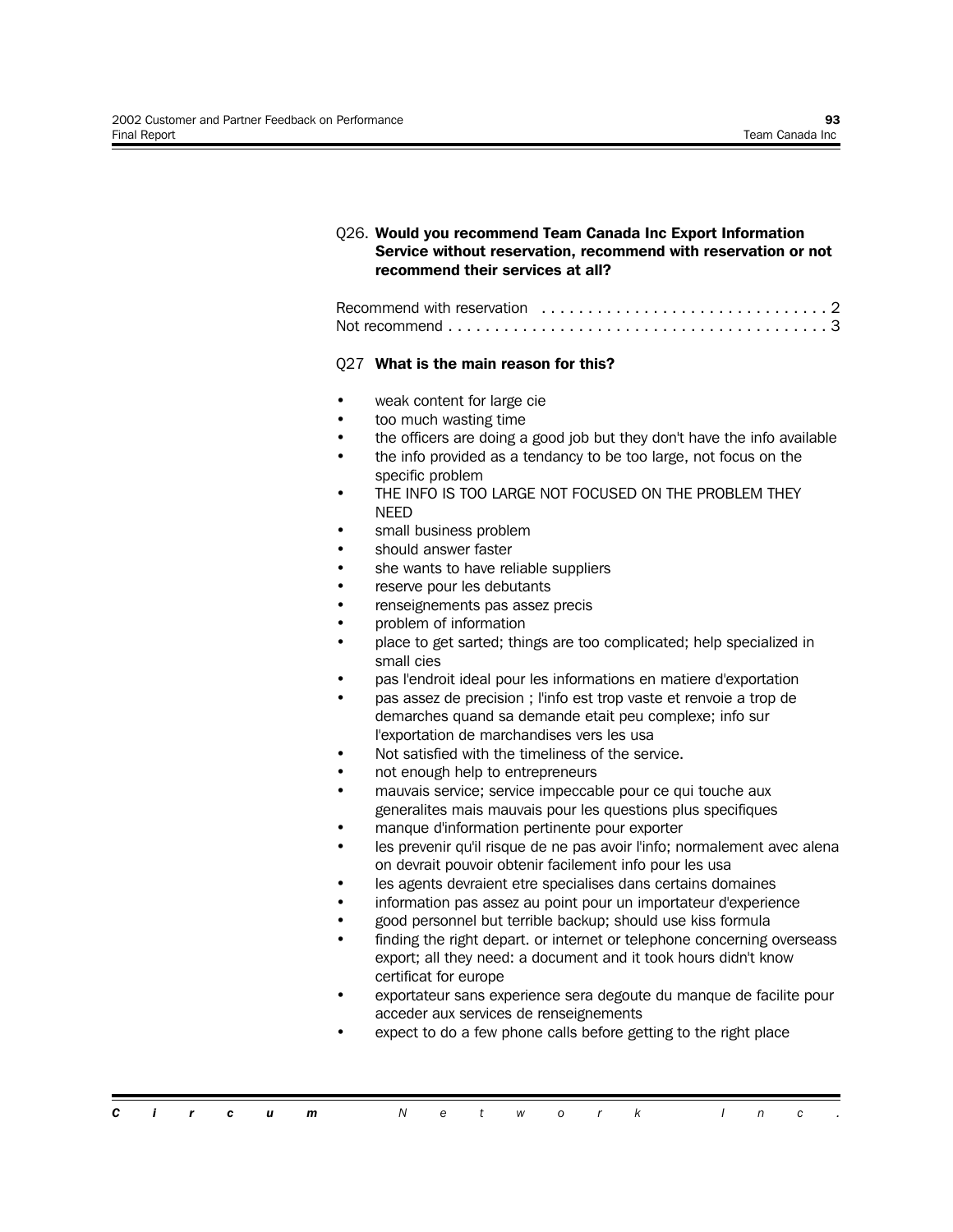- en fonction de la proposition
- easy access for small business
- ease of answering without being transfered all over the country
- difficile de trouver une personne-ressource specialisee dans leur domaine
- didn't receive the info needed
- didn't do nothing for us
- DID GET ANSWERS. NOBODY TELL WHAT TO DO. LEAVE ALONE WITH PROBLEMS
- could e-mail the information
- considering communication problem
- beware of the communication problem
- because of the lousy service
- Because of being misdirected or overtagged by different people.
- avertir que la demarche est longue et que l'on risque de na pas avoir de reponses a toutes nos questions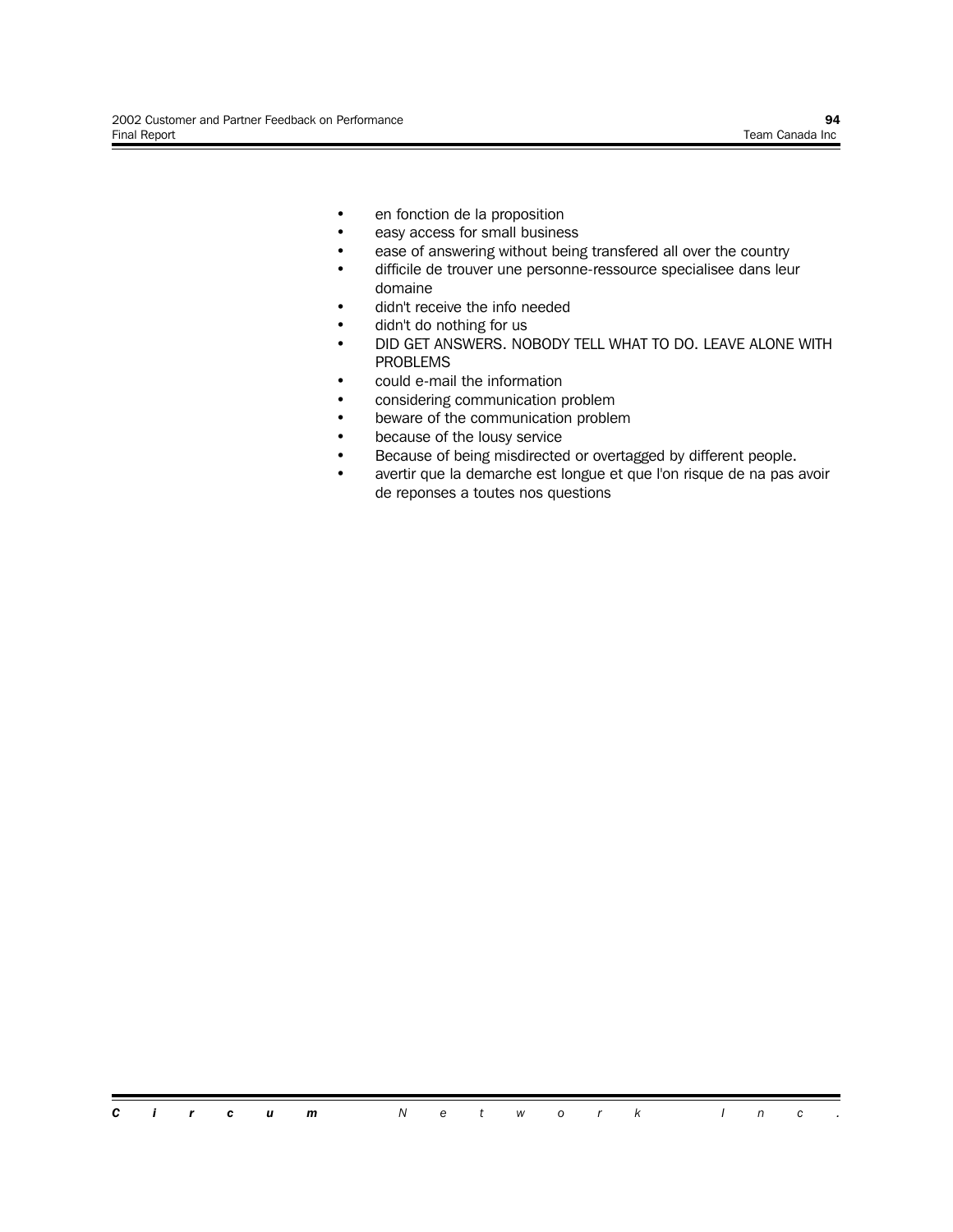# *APPENDIX G Detailed customer survey tables*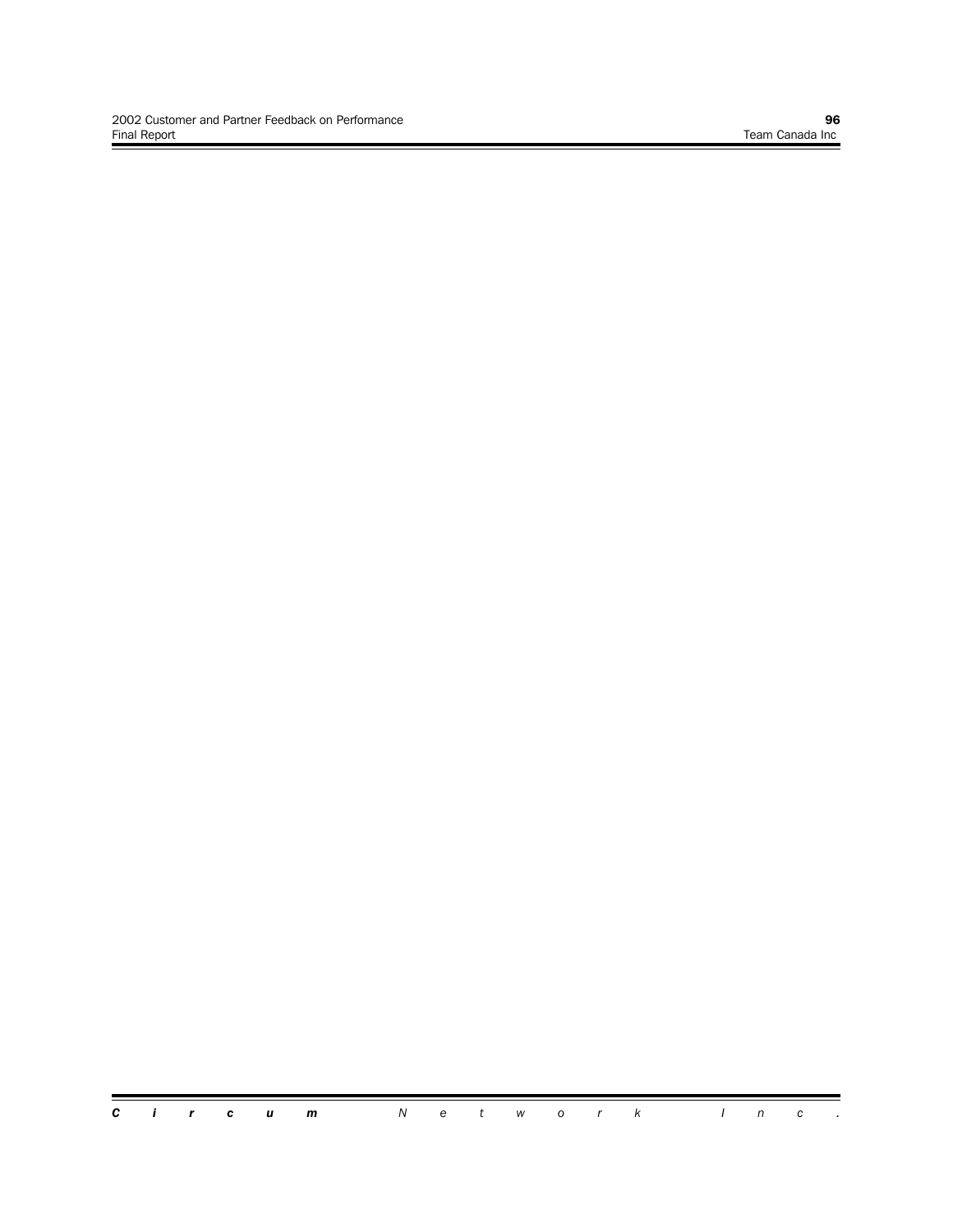|                                                                          |                | ----------EXPORT STAGE--------EXPORT STAGE----------Customer LOCATION-----------YEARS IN BUSINESS-----------NUMBER OF-----+ | ACCORDING TO TCI      |               |                                  | ACCORDING TO THE<br>RESPONDENT |               |             |             |            | Atlan- Not in |                                                                                                |            |            |               |             | EMPLOYEES      |            |
|--------------------------------------------------------------------------|----------------|-----------------------------------------------------------------------------------------------------------------------------|-----------------------|---------------|----------------------------------|--------------------------------|---------------|-------------|-------------|------------|---------------|------------------------------------------------------------------------------------------------|------------|------------|---------------|-------------|----------------|------------|
|                                                                          |                | IPoten-<br>TOTAL  tial                                                                                                      |                       |               | Esta- Poten-<br>New blishd  tial |                                | Esta-I        |             | Onta-       |            |               | tic opera-<br>New blishd   West rio Quebec Canada   tions year years years   $\leq$ 5 -24 > 24 |            | $< 1$ 2-5  | > 51          |             |                |            |
| Q2A locating the info service among gov.progr.<br>weighted $#$ of part.: | 4083  <br>100% | 762<br>19%                                                                                                                  | 620<br>15%            | 2612 l<br>64% | 1425<br>35%                      | 1292<br>32%                    | 1048  <br>26% | 1256<br>31% | 1622<br>40% | 996<br>24% | 209<br>5%     | 336<br>8%                                                                                      | 809<br>20% | 998<br>24% | 1785  <br>44% | 2349<br>58% | 896<br>22%     | 562<br>14% |
| real # of participants:                                                  | 244            | 49                                                                                                                          | 37                    | 151           | 79                               | 82                             | 63            | 39          | 139         | 46         | 19            | 22                                                                                             | 51         | 58         | 106           | 138         | 55             | 36         |
| DISSATISFIED (somewhat, very)                                            | 21%            | 20%                                                                                                                         | 17%                   | 23%           | 14%                              | 30%                            | 21%           | 21%         | 19%         | 24%        | 20%           | 23%                                                                                            | 19%        | 21%        | 23%           | 19%         | 27%            | 20%        |
| SATISFIED (somewhat, very)                                               | 64%            | 64%                                                                                                                         | 82%<br>$\overline{+}$ | 59%           | 77%<br>$^{++}$                   | 51%<br>$\sim$ $\sim$           | 65%           | 65%         | 65%         | 61%        | 67%           | 63%                                                                                            | 63%        | 65%        | 62%           | 70%         | 46%            | 67%        |
| very dissatisfied (0)                                                    | 7%             | 0%                                                                                                                          | 11%                   | 9%            | 1%                               | 15%<br>$^{++}$                 | 8%            | 13%         | 5%          | 4%         | 8%            | 0%                                                                                             | 5%         | 9%         | 9%            | 4%          | 6%             | 14%        |
| dissatisfied (25)                                                        | 14%            | 20%                                                                                                                         | 6%                    | 14%           | 14%                              | 15%                            | 13%           | 8%          | 14%         | 20%        | 12%           | 23%                                                                                            | 14%        | 12%        | 14%           | 14%         | 21%            | 5% 1       |
| neutral (50)                                                             | 15%            | 17%                                                                                                                         | 2%                    | 18%           | 8%                               | 19%                            | 14%           | 15%         | 16%         | 15%        | 12%           | 13%                                                                                            | 18%        | 14%        | 15%           | 11%         | 28%<br>$^{++}$ | 13%        |
| satisfied (75)                                                           | 42%            | 32%                                                                                                                         | 56%                   | 43%           | 46%                              | 35%                            | 47%           | 38%         | 45%         | 43%        | 41%           | 39%                                                                                            | 41%        | 44%        | 44%           | 45%         | 28%            | 54%        |
| very satisfied (100)                                                     | 22%            | 32%                                                                                                                         | 26%                   | 16%           | 31%                              | 16%                            | 18%           | 27%         | 19%         | 17%        | 27%           | 25%                                                                                            | 22%        | 21%        | 18%           | 25%         | 18%            | 14%        |
| DK/NR                                                                    | 0%             | 0%                                                                                                                          | 0%                    | 0%            | 0%                               | 0%                             | 0%            | 0%          | 0%          | 0%         | 0%            | 0%                                                                                             | 0%         | 0%         | 0%            | 0%          | 0%             | $0\%$      |
| mean for these data:<br>sig. test for means:                             | 64.31          | 69.2                                                                                                                        | 70.0                  | 61.01         | 73.3                             | 55.6<br>$**$                   | 63.61         | 64.6        | 64.9        | 62.5       | 66.4          | 66.2                                                                                           | 65.3       | 64.1       | $62.2$        | 68.0        | 57.7           | 61.71      |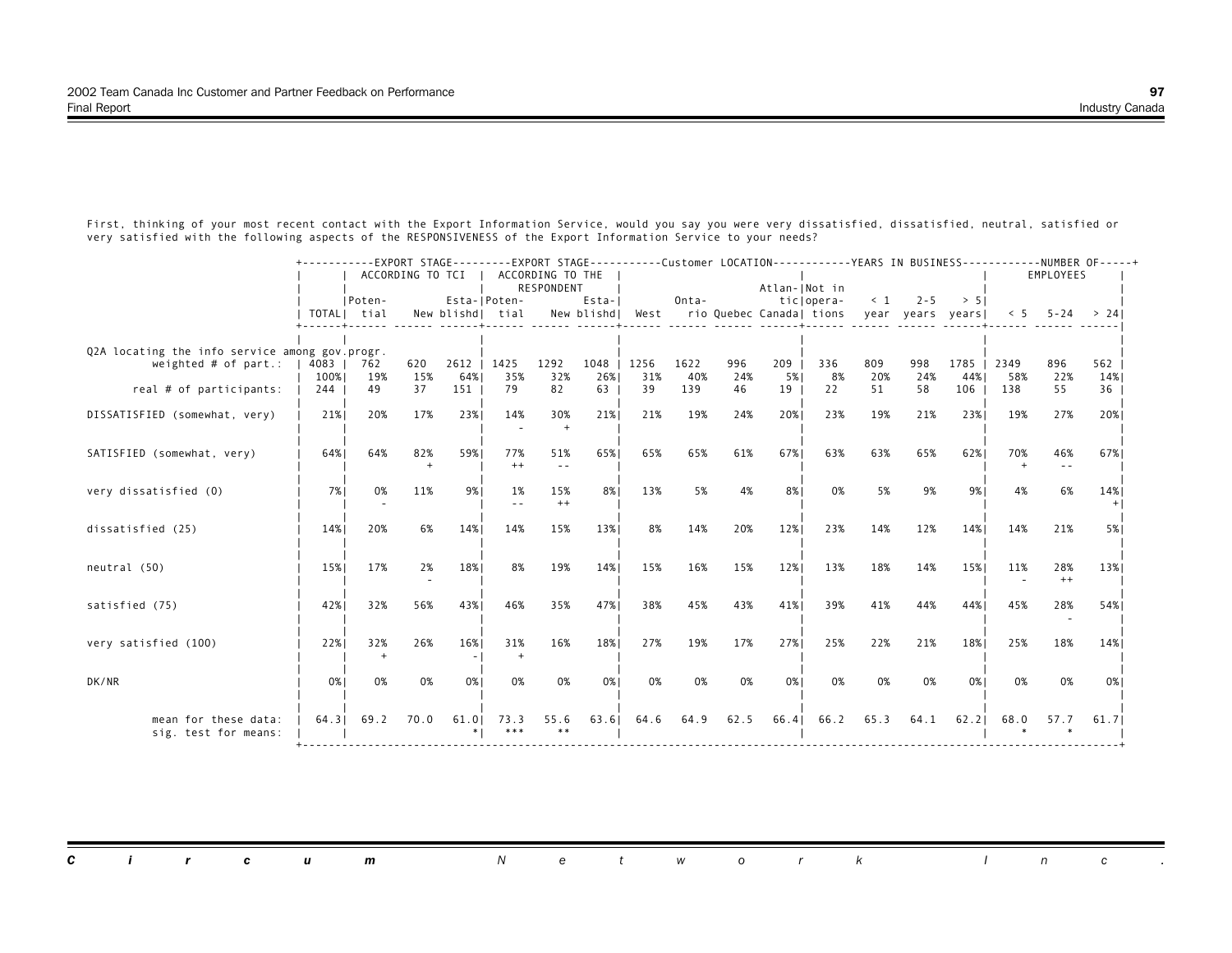|                                                        |              | +-----------EXPORT STAGE---------EXPORT STAGE----------Customer LOCATION-----------YEARS IN BUSINESS-----------NUMBER OF-----+ | ACCORDING TO TCI |               |                                  | ACCORDING TO THE |                      |                |             |             |               |                                                          |            |             |             |             | EMPLOYEES       |                 |
|--------------------------------------------------------|--------------|--------------------------------------------------------------------------------------------------------------------------------|------------------|---------------|----------------------------------|------------------|----------------------|----------------|-------------|-------------|---------------|----------------------------------------------------------|------------|-------------|-------------|-------------|-----------------|-----------------|
|                                                        |              | IPoten-<br>TOTAL  tial                                                                                                         |                  |               | Esta- Poten-<br>New blishd  tial | RESPONDENT       | Esta-I<br>New blishd | West           | Onta-       |             | Atlan- Not in | ticlopera-<br>rio Quebec Canadal tions year years yearsl | $\leq 1$   | $2 - 5$     | > 51        |             | $< 5$ 5-24 > 24 |                 |
| Q2B the speed of the service<br>weighted $#$ of part.: | 4054<br>100% | 728<br>18%                                                                                                                     | 632<br>16%       | 2606  <br>64% | 1401<br>35%                      | 1276<br>31%      | 1048<br>26%          | 1189<br>29%    | 1634<br>40% | 1039<br>26% | 193<br>5%     | 336<br>8%                                                | 814<br>20% | 1010<br>25% | 1806<br>45% | 2315<br>57% | 901<br>22%      | 550<br>14%      |
| real # of participants:                                | 245          | 50                                                                                                                             | 38               | 150           | 80                               | 81               | 63                   | 38             | 140         | 48          | 18            | 22                                                       | 51         | 59          | 107         | 139         | 55              | 35 <sup>2</sup> |
| DISSATISFIED (somewhat, very)                          | 7%           | 8%                                                                                                                             | 13%              | $6\%$         | 6%                               | 11%              | 4%                   | 11%            | 7%          | 2%          | 10%           | 3%                                                       | 7%         | 6%          | 8%          | 8%          | 5%              | 10%             |
| SATISFIED (somewhat, very)                             | 86%          | 86%                                                                                                                            | 86%              | 86%1          | 87%                              | 84%              | 82%                  | 83%            | 88%         | 85%         | 81%           | 83%                                                      | 86%        | 87%         | 86%         | 86%         | 86%             | 81%             |
| very dissatisfied (0)                                  | $1\%$        | 3%                                                                                                                             | 0%               | $1\%$         | 1%                               | 1%               | 2%1                  | 0%             | 2%          | 0%          | 10%           | 0%                                                       | 4%         | 0%          | $1\%$       | 0%          | 2%              | 4%              |
| dissatisfied (25)                                      | 6%           | 5%                                                                                                                             | 13%              | 5%            | 4%                               | 10%              | 2%                   | 11%            | 5%          | 2%          | 0%            | 3%                                                       | 3%         | 6%          | 6%          | 8%          | 3%              | 6%              |
| neutral (50)                                           | 7%           | 6%                                                                                                                             | 2%               | 8%            | 7%                               | 5%               | 13%                  | 6%             | 5%          | 12%         | 9%            | 13%                                                      | 7%         | 7%          | 7% l        | 6%          | 9%              | 9%              |
| satisfied (75)                                         | 52%          | 44%                                                                                                                            | 55%              | 55%           | 45%                              | 49%              | 57%                  | 55%            | 45%         | 60%         | 47%           | 44%                                                      | 43%        | 59%         | 54%         | 49%         | 57%             | 53%             |
| very satisfied (100)                                   | 34%          | 42%                                                                                                                            | 31%              | 31%           | 43%                              | 35%              | 26%                  | 28%            | 43%         | 25%         | 34%           | 40%                                                      | 43%        | 28%         | 31%         | 37%         | 29%             | 28%             |
| DK/NR                                                  | 0%           | 0%                                                                                                                             | 0%               | 0%            | 0%                               | 0%               | 0%                   | 0%             | 0%          | 0%          | 0%            | 0%                                                       | 0%         | 0%          | 0%          | 0%          | 0%              | 0%              |
| mean for these data:<br>sig. test for means:           |              | 77.71 79.6                                                                                                                     | 76.1             |               | 77.4 80.7                        |                  |                      | 77.0 75.3 75.1 |             | 80.4 77.1   |               | 73.71 79.8                                               |            | 79.4 77.4   |             | 77.0 78.8   | 77.1            | 73.61           |

*Circum Network Inc.* $\mathcal{L}$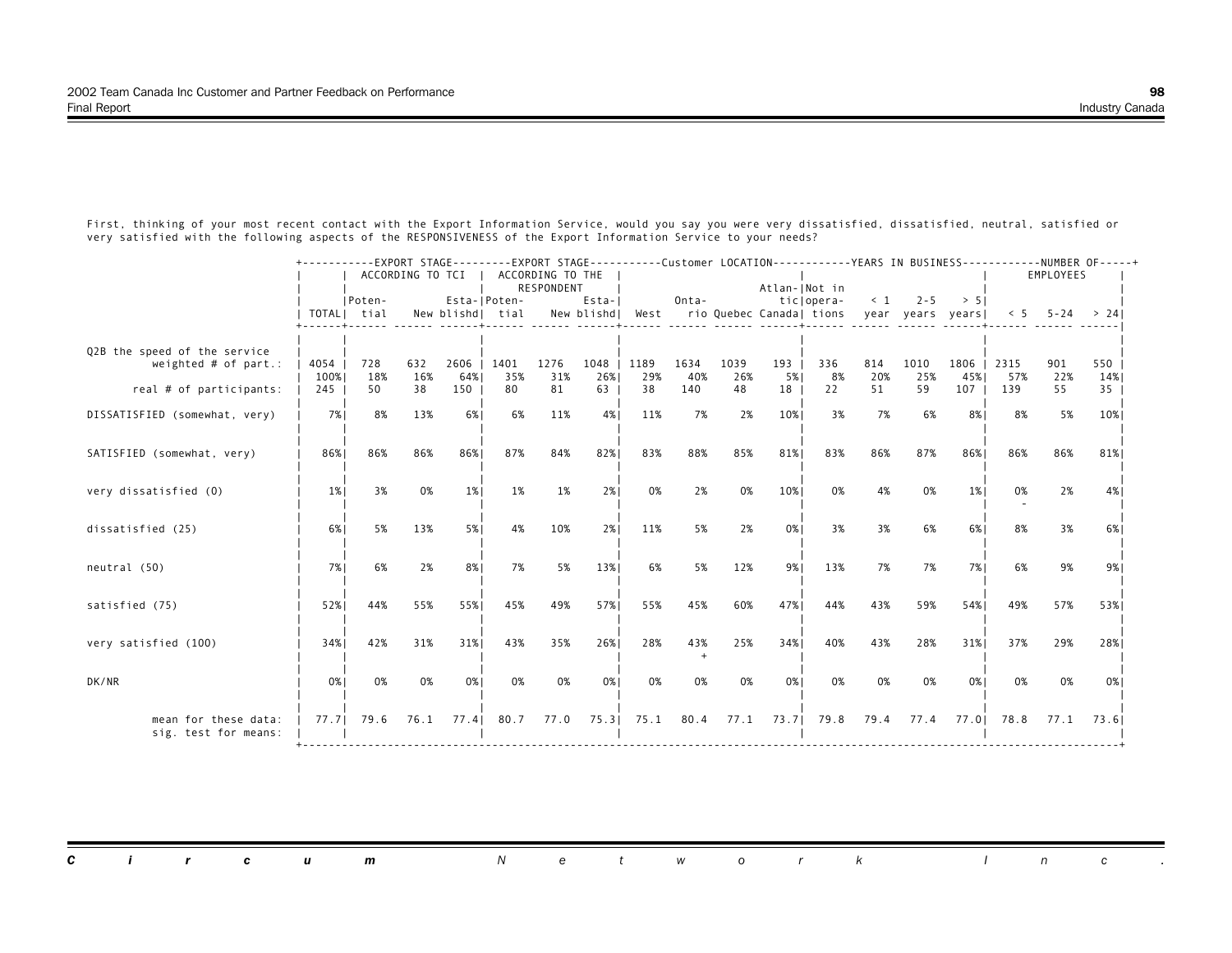|                                                              |             | +-----------EXPORT STAGE---------EXPORT STAGE----------Customer LOCATION-----------YEARS IN BUSINESS-----------NUMBER OF-----+ | ACCORDING TO TCI |            |                                  | ACCORDING TO THE |                      |           |            |           |               |                                                                            |            |           |            |            | EMPLOYEES |             |
|--------------------------------------------------------------|-------------|--------------------------------------------------------------------------------------------------------------------------------|------------------|------------|----------------------------------|------------------|----------------------|-----------|------------|-----------|---------------|----------------------------------------------------------------------------|------------|-----------|------------|------------|-----------|-------------|
|                                                              |             | IPoten-<br>TOTAL  tial                                                                                                         |                  |            | Esta- Poten-<br>New blishd  tial | RESPONDENT       | Esta-I<br>New blishd | West      | Onta-      |           | Atlan- Not in | ticlopera-<br>rio Quebec Canada  tions year years years  $\leq$ 5 -24 > 24 |            | $< 1$ 2-5 | > 51       |            |           |             |
|                                                              |             |                                                                                                                                |                  |            |                                  |                  |                      |           |            |           |               |                                                                            |            |           |            |            |           |             |
| Q2C the flexibility of the service<br>weighted $#$ of part.: | 3964        | 693                                                                                                                            | 632              | 2550       | 1389                             | 1185             | 1059                 | 1098      | 1634       | 1039      | 193           | 324                                                                        | 814        | 943       | 1795       | 2292       | 901       | 562         |
| real # of participants:                                      | 100%<br>243 | 17%<br>48                                                                                                                      | 16%<br>38        | 64%<br>150 | 35%<br>79                        | 30%<br>79        | 27%<br>64            | 28%<br>36 | 41%<br>140 | 26%<br>48 | 5%<br>18      | 8%<br>21                                                                   | 21%<br>51  | 24%<br>58 | 45%<br>107 | 58%<br>138 | 23%<br>55 | 14%<br>36 I |
| DISSATISFIED (somewhat, very)                                | 4%          | 4%                                                                                                                             | 2%               | 5%         | 4%                               | 1%               | $8\%$                | 4%        | 6%         | 0%        | 14%           | 0%                                                                         | 7%         | 2%        | 3%         | 3%         | 3%        | 11%         |
| SATISFIED (somewhat, very)                                   | 74%         | 81%                                                                                                                            | 80%              | 71%        | 76%                              | 72%              | 73%                  | 67%       | 80%        | 77%       | 54%           | 60%                                                                        | 80%        | 85%       | 69%        | 77%        | 80%       | 62%         |
| very dissatisfied (0)                                        | $1\%$       | 3%                                                                                                                             | 0%               | $1\%$      | 1%                               | 0%               | 3%                   | 2%        | 1%         | 0%        | 10%           | 0%                                                                         | 5%<br>$++$ | 0%        | $1\%$      | 1%         | 2%        | 4%          |
| dissatisfied (25)                                            | 3%          | 1%                                                                                                                             | 2%               | 3%         | 2%                               | 1%               | 4%                   | 1%        | 5%         | 0%        | 3%            | 0%                                                                         | 2%         | 2%        | 3%         | 3%         | 1%        | 6%          |
| neutral (50)                                                 | 22%         | 16%                                                                                                                            | 18%              | 24%        | 20%                              | 27%              | 19%                  | 29%       | 14%        | 23%       | 32%           | 40%                                                                        | 12%        | 13%       | 28%        | 20%        | 17%       | 27%         |
| satisfied (75)                                               | 52%         | 53%                                                                                                                            | 60%              | 50%        | 48%                              | 45%              | 60%                  | 55%       | 49%        | 56%       | 30%           | 33%                                                                        | 58%        | 57%       | 49%        | 53%        | 62%       | 43%         |
| very satisfied (100)                                         | 23%         | 28%                                                                                                                            | 20%              | 21%        | 28%                              | 27%              | 13%                  | 12%       | 31%        | 21%       | 24%           | 27%                                                                        | 22%        | 28%       | 20%        | 25%        | 18%       | 19%         |
| DK/NR                                                        | 0%          | 0%                                                                                                                             | 0%               | 0%         | 0%                               | 0%               | 0%                   | 0%        | 0%         | 0%        | 0%            | 0%                                                                         | 0%         | 0%        | 0%         | 0%         | 0%        | 0%          |
| mean for these data:<br>sig. test for means:                 |             | 72.91 75.4                                                                                                                     |                  |            | 74.6 71.3 74.7 74.4              |                  |                      |           |            |           |               | 68.6 68.4 76.1 74.5 63.5 71.6 72.4 77.6 71.3 74.6 73.1                     |            |           |            |            |           | 66.61       |

*Circum Network Inc.* $\mathcal{L}$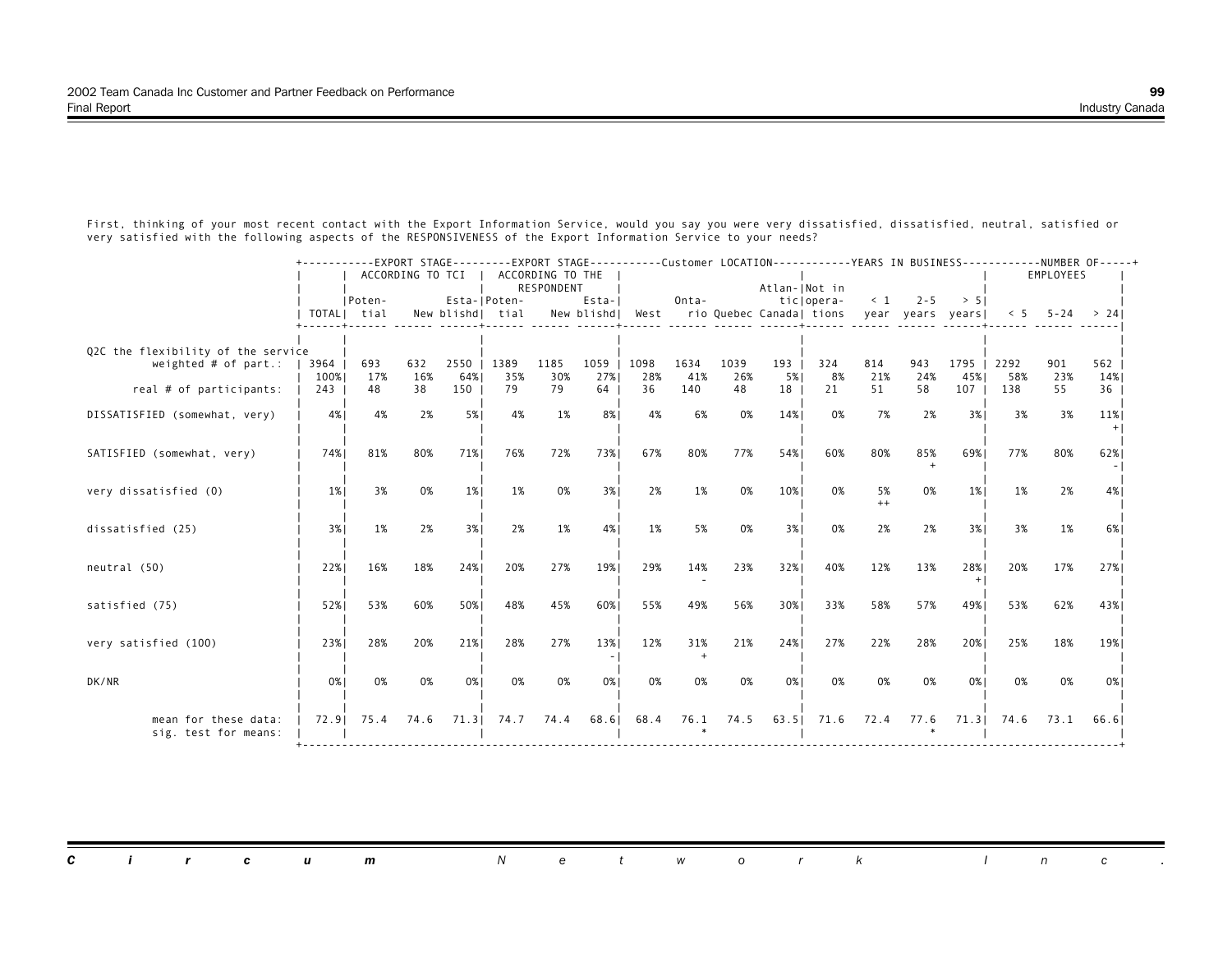|                                              |        | +----------EXPORT STAGE--------EXPORT STAGE----------Customer LOCATION-----------YEARS IN BUSINESS-----------NUMBER OF-----+ |     |      |                                     |            |            |      |       |      |               |                                                              |             |           |      |      |           |       |
|----------------------------------------------|--------|------------------------------------------------------------------------------------------------------------------------------|-----|------|-------------------------------------|------------|------------|------|-------|------|---------------|--------------------------------------------------------------|-------------|-----------|------|------|-----------|-------|
|                                              |        |                                                                                                                              |     |      | ACCORDING TO TCI   ACCORDING TO THE | RESPONDENT |            |      |       |      | Atlan- Not in |                                                              |             |           |      |      | EMPLOYEES |       |
|                                              |        | IPoten-                                                                                                                      |     |      | Esta- Poten-                        |            | Esta-I     |      | Onta- |      |               | ticlopera-                                                   |             | $< 1$ 2-5 | > 51 |      |           |       |
|                                              |        | TOTAL  tial                                                                                                                  |     |      | New blishd  tial                    |            | New blishd | West |       |      |               | rio Quebec Canada  tions year years years  $\leq$ 5 -24 > 24 |             |           |      |      |           |       |
|                                              |        |                                                                                                                              |     |      |                                     |            |            |      |       |      |               |                                                              |             |           |      |      |           |       |
| Q2D efforts by officers to assess your needs |        |                                                                                                                              |     |      |                                     |            |            |      |       |      |               |                                                              |             |           |      |      |           |       |
| weighted $#$ of part.:                       | 3980 I | 716                                                                                                                          | 632 | 2543 | 1389                                | 1202       | 1059       | 1121 | 1610  | 1039 | 209           | 324                                                          | 831         | 943       | 1795 | 2304 | 894       | 562   |
|                                              | 100%   | 18%                                                                                                                          | 16% | 64%  | 35%                                 | 30%        | 27%        | 28%  | 40%   | 26%  | 5%            | 8%                                                           | 21%         | 24%       | 45%  | 58%  | 22%       | 14%   |
| real # of participants:                      | 243    | 49                                                                                                                           | 38  | 149  | 79                                  | 79         | 64         | 37   | 138   | 48   | 19            | 21                                                           | 52          | 58        | 106  | 138  | 54        | 36 I  |
|                                              |        |                                                                                                                              |     |      |                                     |            |            |      |       |      |               |                                                              |             |           |      |      |           |       |
| DISSATISFIED (somewhat, very)                | 5%     | 5%                                                                                                                           | 2%  | 5%   | 2%                                  | 5%         | 8%         | 4%   | 7%    | 2%   | 8%            | 0%                                                           | 12%<br>$++$ | 2%        | 3%   | 4%   | 2%        | 11%   |
|                                              |        |                                                                                                                              |     |      |                                     |            |            |      |       |      |               |                                                              |             |           |      |      |           |       |
| SATISFIED (somewhat, very)                   | 86%    | 81%                                                                                                                          | 93% | 86%1 | 88%                                 | 86%        | 86%        | 92%  | 86%   | 81%  | 73%           | 77%                                                          | 80%         | 85%       | 91%  | 89%  | 83%       | 86%   |
|                                              |        |                                                                                                                              |     |      |                                     |            |            |      |       |      |               |                                                              |             |           |      |      |           |       |
|                                              |        |                                                                                                                              |     |      |                                     |            |            |      | 1%    | 0%   |               | 0%                                                           |             | 1%        |      |      |           |       |
| very dissatisfied (0)                        | $1\%$  | 0%                                                                                                                           | 0%  | 2%1  | 1%                                  | 2%         | 0%         | 0%   |       |      | 8%            |                                                              | 3%          |           | 0% 1 | 1%   | 2%        | 0%    |
|                                              |        |                                                                                                                              |     |      |                                     |            |            |      |       |      |               |                                                              |             |           |      |      |           |       |
| dissatisfied (25)                            | 4%     | 5%                                                                                                                           | 2%  | 4%   | 1%                                  | 3%         | 8%         | 4%   | 5%    | 2%   | 0%            | 0%                                                           | 9%          | 1%        | 3%   | 4%   | 0%        | 11%   |
|                                              |        |                                                                                                                              |     |      |                                     |            |            |      |       |      |               |                                                              |             |           |      |      |           |       |
| neutral (50)                                 | 9%     | 14%                                                                                                                          | 6%  | 9%1  | 10%                                 | 9%         | 6%         | 4%   | 7%    | 17%  | 19%           | 23%                                                          | 8%          | 13%       | 6%   | 7%   | 15%       | 4%    |
|                                              |        |                                                                                                                              |     |      |                                     |            |            |      |       |      |               |                                                              |             |           |      |      |           |       |
|                                              |        |                                                                                                                              |     |      |                                     |            |            |      |       |      |               |                                                              |             |           |      |      |           |       |
| satisfied (75)                               | 50%    | 47%                                                                                                                          | 62% | 49%  | 50%                                 | 51%        | 44%        | 62%  | 40%   | 58%  | 22%           | 40%                                                          | 55%         | 46%       | 51%  | 57%  | 36%       | 47%   |
|                                              |        |                                                                                                                              |     |      |                                     |            |            |      |       |      |               |                                                              |             |           |      |      |           |       |
| very satisfied (100)                         | 36%    | 34%                                                                                                                          | 31% | 37%  | 38%                                 | 34%        | 41%        | 30%  | 46%   | 23%  | 52%           | 37%                                                          | 25%         | 39%       | 41%  | 31%  | 46%       | 39%   |
|                                              |        |                                                                                                                              |     |      |                                     |            |            |      | $++$  |      |               |                                                              |             |           |      |      |           |       |
|                                              |        |                                                                                                                              |     |      |                                     |            |            |      |       |      |               |                                                              |             |           |      |      |           |       |
| DK/NR                                        | 0%     | 0%                                                                                                                           | 0%  | 0%   | 0%                                  | 0%         | 0%         | 0%   | 0%    | 0%   | 0%            | 0%                                                           | 0%          | 0%        | 0% l | 0%   | 0%        | 0%    |
|                                              |        |                                                                                                                              |     |      |                                     |            |            |      |       |      |               |                                                              |             |           |      |      |           |       |
| mean for these data:                         |        | 79.11 77.6                                                                                                                   |     |      | 80.5 78.9 80.9                      |            |            |      |       |      |               | 78.2 79.8 79.8 81.2 75.5 77.3 78.7                           |             | 72.4 79.9 | 82.4 | 78.8 | 81.4      | 78.51 |
| sig. test for means:                         |        |                                                                                                                              |     |      |                                     |            |            |      |       |      |               |                                                              |             |           |      |      |           |       |
|                                              |        |                                                                                                                              |     |      |                                     |            |            |      |       |      |               |                                                              |             |           |      |      |           |       |

*Circum Network Inc.* $\mathcal{L}$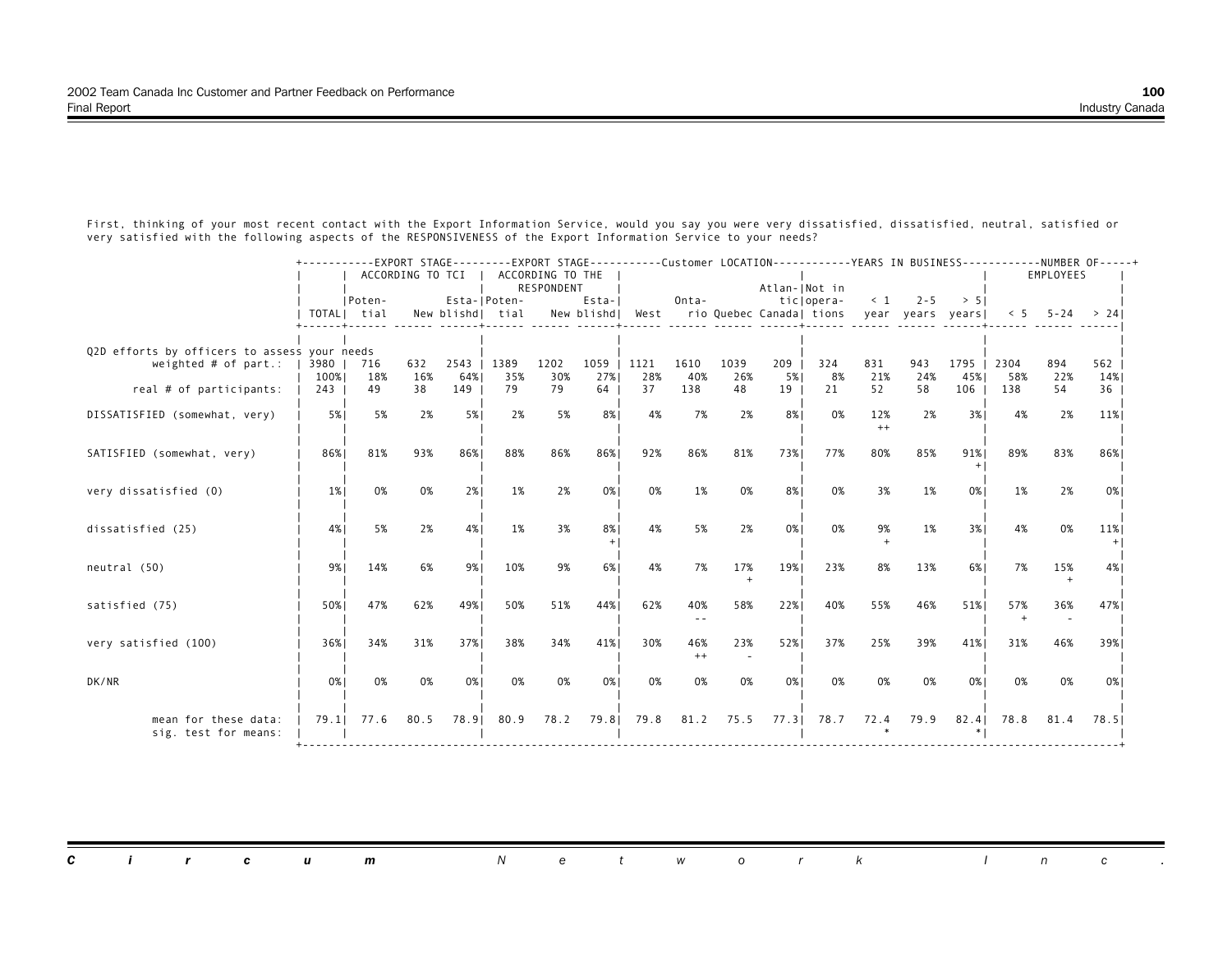|                                                           |              | +-----------EXPORT STAGE---------EXPORT STAGE----------Customer LOCATION-----------YEARS IN BUSINESS-----------NUMBER OF-----+ | ACCORDING TO TCI |               |                                  | ACCORDING TO THE |                       |             |             |              |               |                                                         |                 |             |             |             | EMPLOYEES       |            |
|-----------------------------------------------------------|--------------|--------------------------------------------------------------------------------------------------------------------------------|------------------|---------------|----------------------------------|------------------|-----------------------|-------------|-------------|--------------|---------------|---------------------------------------------------------|-----------------|-------------|-------------|-------------|-----------------|------------|
|                                                           |              | IPoten-<br>TOTAL  tial                                                                                                         |                  |               | Esta- Poten-<br>New blishd  tial | RESPONDENT       | Esta-I<br>New blishd! | West        | Onta-       |              | Atlan- Not in | ticlopera-<br>rio Quebec Canadal tions year years years | $\leq 1$        | $2 - 5$     | > 51        |             | $< 5$ 5-24 > 24 |            |
| Q2E the helpfulness of officers<br>weighted $#$ of part.: | 4033<br>100% | 694<br>17%                                                                                                                     | 632<br>16%       | 2617  <br>65% | 1368<br>34%                      | 1276<br>32%      | 1059<br>26%           | 1189<br>29% | 1634<br>41% | 1018<br>25%  | 193<br>5%     | 324<br>8%                                               | 793<br>20%      | 1010<br>25% | 1818<br>45% | 2282<br>57% | 901<br>22%      | 562<br>14% |
| real # of participants:                                   | 244          | 48                                                                                                                             | 38               | 151           | 78                               | 81               | 64                    | 38          | 140         | 47           | 18            | 21                                                      | 50              | 59          | 108         | 137         | 55              | 36 I       |
| DISSATISFIED (somewhat, very)                             | 5%           | 6%                                                                                                                             | 0%               | 6%            | 6%                               | 6%               | 3%                    | 3%          | 1%          | 11%          | 10%           | 7%                                                      | 17%<br>$^{+++}$ | 0%          | 2%          | 4%          | 5%              | 6%         |
| SATISFIED (somewhat, very)                                | 88%          | 87%                                                                                                                            | 94%              | 86%           | 87%                              | 90%              | 87%                   | 95%         | 90%         | 77%          | 86%           | 78%                                                     | 76%             | 94%         | 92%         | 90%         | 86%             | 88%1       |
| very dissatisfied (0)                                     | $1\%$        | 3%                                                                                                                             | 0%               | 0%            | 1%                               | 1%               | 0%                    | 0%          | 1%          | 0%           | 10%           | 0%                                                      | 4%<br>$++$      | 0%          | 0%          | 0%          | 2%              | 0%         |
| dissatisfied (25)                                         | 4%           | 3%                                                                                                                             | 0%               | 5%            | 4%                               | 5%               | 3%                    | 3%          | 1%          | 11%<br>$+ +$ | 0%            | 7%                                                      | 13%<br>$+++$    | 0%          | 2%1         | 4%          | 2%              | 6% I       |
| neutral (50)                                              | 7%           | 7%                                                                                                                             | 6%               | 8%            | 7%                               | 4%               | 10%                   | 2%          | 9%          | 13%          | 3%            | 15%                                                     | 7%              | 6%          | 6%          | 6%          | 10%             | 6%         |
| satisfied (75)                                            | 48%          | 50%                                                                                                                            | 67%              | 43%           | 48%                              | 49%              | 41%                   | 55%         | 41%         | 53%          | 30%           | 40%                                                     | 40%             | 58%         | 47%         | 54%         | 35%             | 44%        |
| very satisfied (100)                                      | 40%          | 37%                                                                                                                            | 27%              | 43%           | 40%                              | 41%              | 46%                   | 40%         | 49%         | 23%          | 56%           | 37%                                                     | 36%             | 37%         | 45%         | 36%         | 50%             | 43%        |
| DK/NR                                                     | 0%           | 0%                                                                                                                             | 0%               | 0%            | 0%                               | 0%               | 0%                    | 0%          | 0%          | 0%           | 0%            | 0%                                                      | 0%              | 0%          | 0%          | 0%          | 0%              | 0%         |
| mean for these data:<br>sig. test for means:              | 80.61        | 78.6                                                                                                                           | 80.5             |               | 80.7  79.9                       | 81.2             | 82.3                  | 82.7        | 84.3        | 72.3         | 80.5          | 77.2                                                    | 72.5            | 82.7        | 83.9        | 80.4        | 82.3            | 81.1       |

*Circum Network Inc.*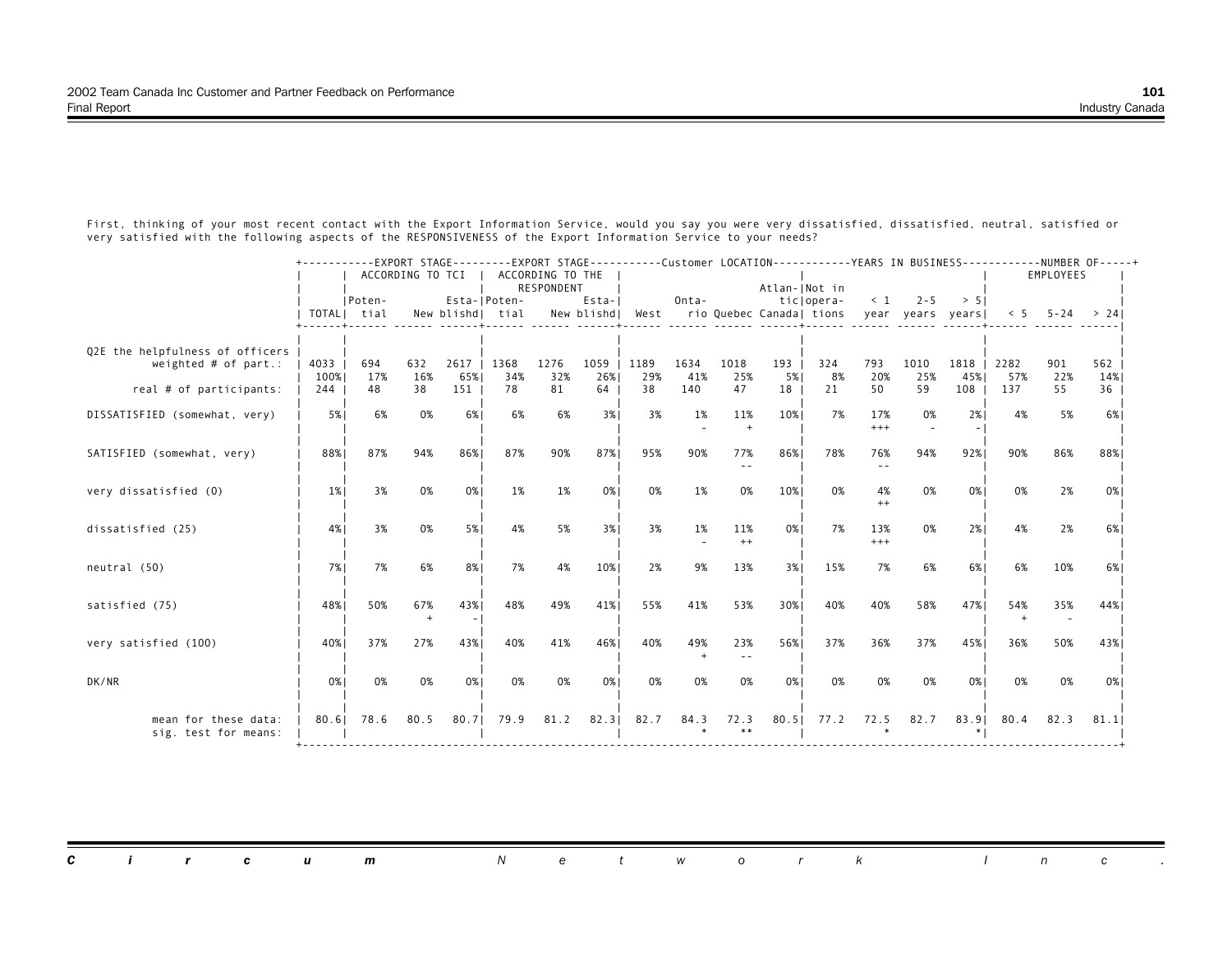|                                                                          |                | +-----------EXPORT STAGE---------EXPORT STAGE----------Customer LOCATION-----------YEARS IN BUSINESS-----------NUMBER OF-----+ | ACCORDING TO TCI |                 |                                  | ACCORDING TO THE |                      |                          |                      |             |               |                                                                            |            |             |             |                          | EMPLOYEES  |            |
|--------------------------------------------------------------------------|----------------|--------------------------------------------------------------------------------------------------------------------------------|------------------|-----------------|----------------------------------|------------------|----------------------|--------------------------|----------------------|-------------|---------------|----------------------------------------------------------------------------|------------|-------------|-------------|--------------------------|------------|------------|
|                                                                          |                | IPoten-<br>TOTAL  tial                                                                                                         |                  |                 | Esta- Poten-<br>New blishd  tial | RESPONDENT       | Esta-I<br>New blishd | West                     | Onta-                |             | Atlan- Not in | ticlopera-<br>rio Quebec Canada  tions year years years  $\leq$ 5 -24 > 24 |            | $< 1$ 2-5   | > 51        |                          |            |            |
|                                                                          |                |                                                                                                                                |                  |                 |                                  |                  |                      |                          |                      |             |               |                                                                            |            |             |             |                          |            |            |
| Q2F ease of understanding of the info provided<br>weighted $#$ of part.: | 4064  <br>100% | 728<br>18%                                                                                                                     | 620<br>15%       | $2627$  <br>65% | 1389<br>34%                      | 1276<br>31%      | 1069<br>26%          | 1189<br>29%              | 1622<br>40%          | 1061<br>26% | 193<br>5%     | 336<br>8%                                                                  | 803<br>20% | 1010<br>25% | 1828<br>45% | 2304<br>57%              | 901<br>22% | 572<br>14% |
| real # of participants:                                                  | 245            | 50                                                                                                                             | 37               | 151             | 79                               | 81               | 64                   | 38                       | 139                  | 49          | 18            | 22                                                                         | 50         | 59          | 108         | 138                      | 55         | 36         |
| DISSATISFIED (somewhat, very)                                            | 8%             | 6%                                                                                                                             | 13%              | 7%              | 7%                               | 9%               | $8\%$                | 7%                       | 8%                   | 6%          | 20%           | 6%                                                                         | 7%         | 4%          | 10%         | 9%                       | 5%         | 10%        |
| SATISFIED (somewhat, very)                                               | 81%            | 91%<br>$\ddot{}$                                                                                                               | 78%              | 79%1            | 81%                              | 82%              | 83%                  | 84%                      | 81%                  | 80%         | 76%           | 70%                                                                        | 83%        | 87%         | 80%         | 83%                      | 83%        | 79%        |
| very dissatisfied (0)                                                    | $1\%$          | 3%                                                                                                                             | 0%               | $1\%$           | 2%                               | 0%               | 2%1                  | 0%                       | 2%                   | 0%          | 10%           | 0%                                                                         | 2%         | 1%          | $1\%$       | 1%                       | 2%         | 2%1        |
| dissatisfied (25)                                                        | 6%             | 3%                                                                                                                             | 13%              | 6%              | 4%                               | 9%               | 6%                   | 7%                       | 6%                   | 6%          | 10%           | 6%                                                                         | 5%         | 3%          | 9%          | 8%                       | 3%         | 8%         |
| neutral (50)                                                             | 11%            | 3%                                                                                                                             | 9%               | 14%             | 13%                              | 9%               | 9%                   | 9%                       | 11%                  | 14%         | 3%            | 23%                                                                        | 10%        | 9%          | 10%         | 8%                       | 12%        | 12%        |
| satisfied (75)                                                           | 53%            | 58%                                                                                                                            | 50%              | 54%             | 48%                              | 62%              | 50%                  | 67%                      | 43%<br>$\frac{1}{2}$ | 55%         | 47%           | 35%                                                                        | 51%        | 63%         | 53%         | 53%                      | 56%        | 56%        |
| very satisfied (100)                                                     | 28%            | 33%                                                                                                                            | 28%              | 26%             | 33%                              | 20%              | 33%                  | 17%                      | 38%<br>$+ +$         | 24%         | 29%           | 36%                                                                        | 32%        | 23%         | 27%         | 30%                      | 27%        | 23%        |
| DK/NR                                                                    | 0%             | 0%                                                                                                                             | 0%               | 0%              | 0%                               | 0%               | 0%                   | 0%                       | 0%                   | 0%          | 0%            | 0%                                                                         | 0%         | 0%          | 0%          | 0%                       | 0%         | 0%         |
| mean for these data:<br>sig. test for means:                             |                | 75.11 78.9                                                                                                                     |                  |                 | 73.3 74.1 76.3                   |                  |                      | 73.2 76.3 73.5 77.3 74.5 |                      |             |               | 68.6  74.9                                                                 |            |             |             | 76.4 76.1 74.1 75.5 75.8 |            | 72.51      |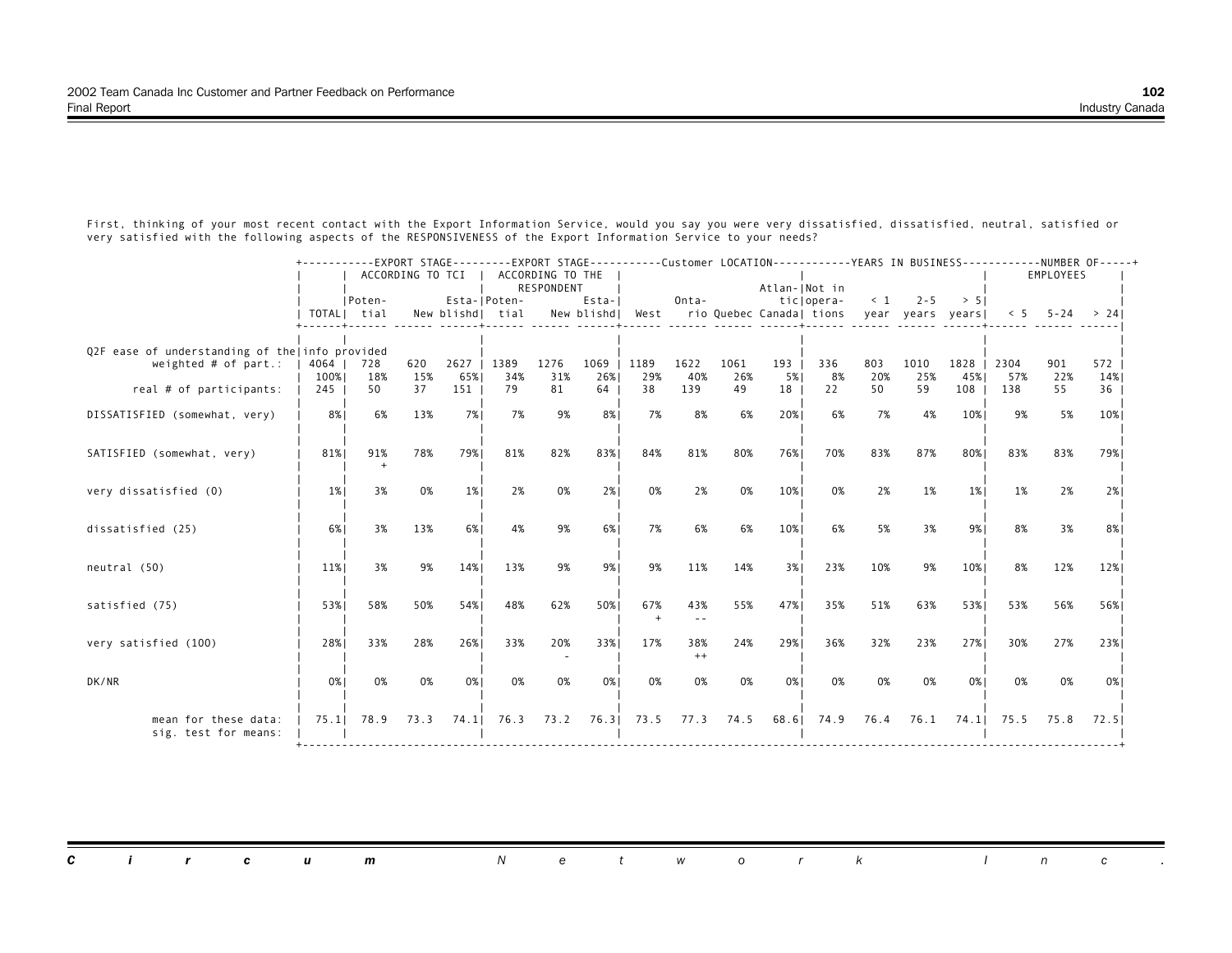|                                              |             | +----------EXPORT STAGE--------EXPORT STAGE----------Customer LOCATION-----------YEARS IN BUSINESS-----------NUMBER OF-----+ | ACCORDING TO TCI |             |                                  | ACCORDING TO THE<br>RESPONDENT |           |                  |                |           | Atlan- Not in |                                                                       |            |           |            |            | EMPLOYEES        |            |
|----------------------------------------------|-------------|------------------------------------------------------------------------------------------------------------------------------|------------------|-------------|----------------------------------|--------------------------------|-----------|------------------|----------------|-----------|---------------|-----------------------------------------------------------------------|------------|-----------|------------|------------|------------------|------------|
|                                              |             | Poten-<br>TOTAL  tial                                                                                                        |                  |             | Esta- Poten-<br>New blishd  tial |                                | Esta-I    | New blishd  West | Onta-          |           |               | ticlopera-<br>rio Quebec Canada  tions year years years               |            | $< 1$ 2-5 | > 51       |            | $< 5$ 5-24 > 241 |            |
| Q3 OVERALL<br>weighted $#$ of part.:         | 4171        | 795                                                                                                                          | 632              | 2655   1468 |                                  | 1292                           | 1081      | 1256             | 1645           | 1061      | 209           | 336                                                                   | 831        | 1010      | 1840       | 2383       | 918              | 584        |
| real # of participants:                      | 100%<br>249 | 19%<br>51                                                                                                                    | 15%<br>38        | 64%<br>153  | 35%<br>81                        | 31%<br>82                      | 26%<br>65 | 30%<br>39        | 39%<br>141     | 25%<br>49 | 5%  <br>19    | 8%<br>22                                                              | 20%<br>52  | 24%<br>59 | 44%<br>109 | 57%<br>140 | 22%<br>56        | 14% <br>37 |
| DISSATISFIED (somewhat, very)                | $6\%$       | 11%                                                                                                                          | 6%               | 5%          | 8%                               | 4%                             | 9%        | 9%               | 6%             | 4%        | 9%            | 0%                                                                    | 11%        | 1%        | 4%         | 5%         | 4%               | 14%        |
| SATISFIED (somewhat, very)                   | 86%         | 82%                                                                                                                          | 91%              | 86%1        | 83%                              | 91%                            | 80%       | 86%              | 86%            | 86%       | 84%           | 83%                                                                   | 86%        | 86%       | 90%        | 87%        | 85%              | 80%        |
| very dissatisfied (0)                        | 3%          | 8%                                                                                                                           | 0%               | 2%1         | 6%                               | 1%                             | 2%1       | 9%<br>$++$       | 1%             | 0%        | 0%            | 0%                                                                    | 6%<br>$++$ | 1%        | 0%         | 4%         | 0%               | 4%         |
| dissatisfied (25)                            | 3%          | 2%                                                                                                                           | 6%               | 3%          | 1%                               | 3%                             | 6%        | 0%               | 4%             | 4%        | 9%            | 0%                                                                    | 5%         | 0%        | 4%         | 1%         | 4%               | 10%        |
| neutral (50)                                 | 8%          | 7%                                                                                                                           | 4%               | 9%          | 9%                               | 5%                             | 12%       | 6%               | 9%             | 10%       | 6%            | 17%                                                                   | 3%         | 13%       | 6%         | 7%         | 11%              | 6% I       |
| satisfied (75)                               | 62%         | 50%                                                                                                                          | 70%              | 66%         | 57%                              | 67%                            | 56%       | 77%              | 52%<br>$=$ $=$ | 65%       | 42%           | 64%                                                                   | 66%        | 58%       | 65%        | 64%        | 59%              | 52%        |
| very satisfied (100)                         | 23%         | 32%                                                                                                                          | 20%              | 20%         | 26%                              | 23%                            | 24%       | 9%               | 34%<br>$^{++}$ | 20%       | 42%           | 19%                                                                   | 20%        | 28%       | 25%        | 23%        | 26%              | 28%        |
| DK/NR                                        | 0%          | 0%                                                                                                                           | 0%               | 0%          | 0%                               | 0%                             | 0%        | 0%               | 0%             | 0%        | 0%            | 0%                                                                    | 0%         | 0%        | 0%         | 0%         | 0%               | 0%         |
| mean for these data:<br>sig. test for means: |             | $74.9$ 73.8                                                                                                                  |                  |             |                                  |                                |           |                  |                |           |               | 76.4 74.6 73.7 77.3 73.1 69.4 78.2 75.5 79.3 75.5 72.3 77.8 77.5 75.2 |            |           |            |            | 76.6             | 72.41      |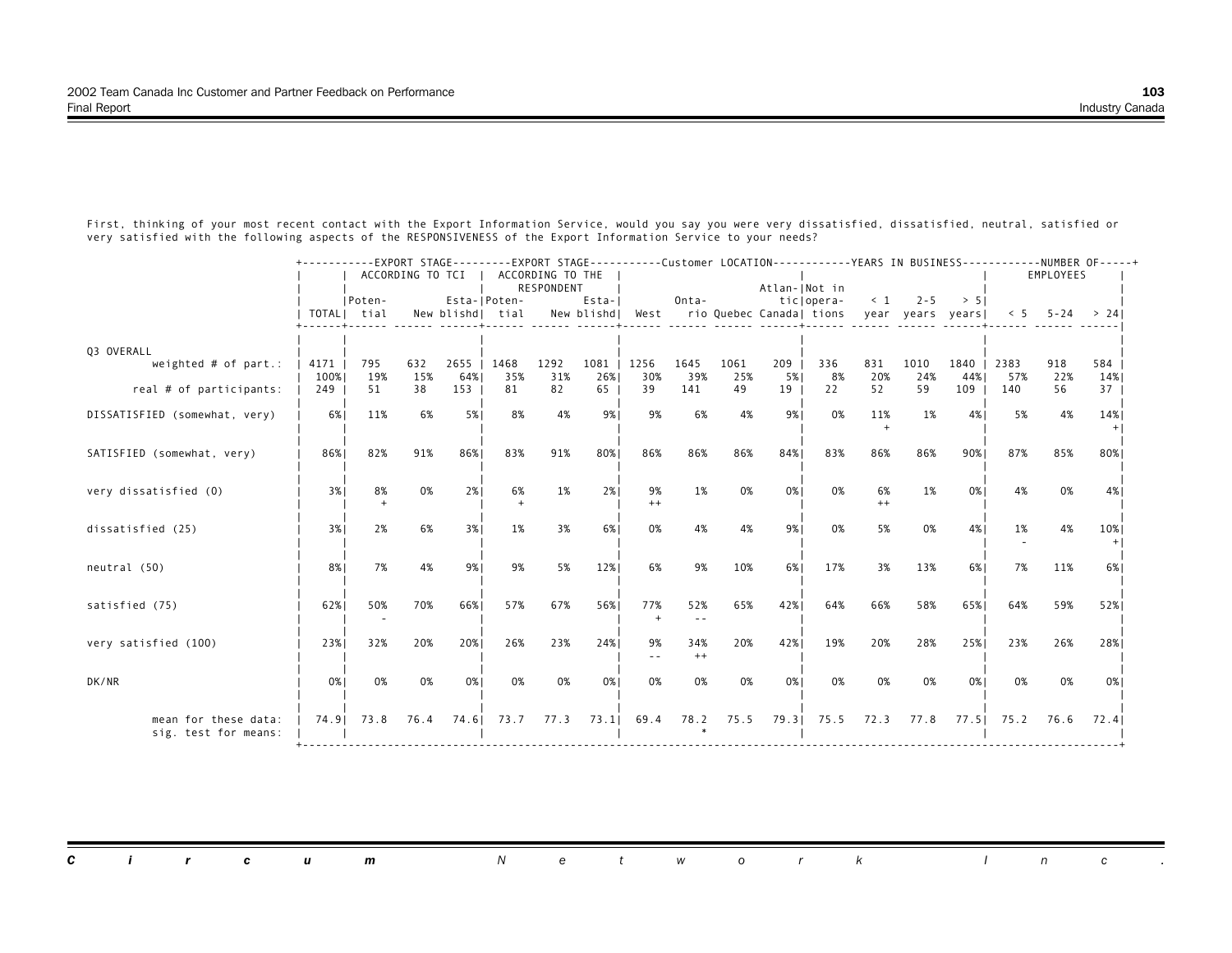Would you say that the responsiveness of the Export Information Service to your needs exceeded your expectations, met your expectations or failed to meet your expectations?

|                                | +--------- |             |                  |      |                  |                  |            |      |       |      |               |                          |          |                  |      |      |               | --EXPORT STAGE---------EXPORT STAGE----------Customer LOCATION-----------YEARS IN BUSINESS-----------NUMBER OF-----+ |
|--------------------------------|------------|-------------|------------------|------|------------------|------------------|------------|------|-------|------|---------------|--------------------------|----------|------------------|------|------|---------------|----------------------------------------------------------------------------------------------------------------------|
|                                |            |             | ACCORDING TO TCI |      |                  | ACCORDING TO THE |            |      |       |      |               |                          |          |                  |      |      | EMPLOYEES     |                                                                                                                      |
|                                |            |             |                  |      |                  | RESPONDENT       |            |      |       |      | Atlan- Not in |                          |          |                  |      |      |               |                                                                                                                      |
|                                |            | Poten-      |                  |      | Esta- Poten-     |                  | Esta-l     |      | Onta- |      |               | ticlopera-               | $\leq$ 1 | $2 - 5$          | > 51 |      |               |                                                                                                                      |
|                                |            | TOTALI tial |                  |      | New blishd  tial |                  | New blishd | West |       |      |               | rio Quebec Canada  tions |          | year years years |      |      | $5 - 24 > 24$ |                                                                                                                      |
|                                |            |             |                  |      |                  |                  |            |      |       |      |               |                          |          |                  |      |      |               |                                                                                                                      |
| Q4                             |            |             |                  |      |                  |                  |            |      |       |      |               |                          |          |                  |      |      |               |                                                                                                                      |
| weighted $#$ of part.:         | 4183       | 807         | 632              | 2655 | 1468             | 1292             | 1081       | 1256 | 1657  | 1061 | 209           | 336                      | 831      | 1010             | 1840 | 2383 | 918           | 584                                                                                                                  |
|                                | 100%       | 19%         | 15%              | 63%  | 35%              | 31%              | 26%        | 30%  | 40%   | 25%  | 5%            | 8%                       | 20%      | 24%              | 44%  | 57%  | 22%           | 14%                                                                                                                  |
| real # of participants:        | 250        | 52          | 38               | 153  | 81               | 82               | 65         | 39   | 142   | 49   | 19            | 22                       | 52       | 59               | 109  | 140  | 56            | 37                                                                                                                   |
|                                |            |             |                  |      |                  |                  |            |      |       |      |               |                          |          |                  |      |      |               |                                                                                                                      |
| exceeded your expectations     | 14%        | 4%          | 17%              | 15%  | 10%              | 18%              | 16%        | 14%  | 20%   | 0%   | 33%           | 16%                      | 16%      | 15%              | 14%  | 13%  | 16%           | 19%                                                                                                                  |
|                                |            |             |                  |      |                  |                  |            |      |       |      |               |                          |          |                  |      |      |               |                                                                                                                      |
|                                |            |             |                  |      |                  |                  |            |      |       |      |               |                          |          |                  |      |      |               |                                                                                                                      |
| met your expectations          | 64%        | 65%         | 58%              | 66%  | 71%              | 58%              | 60%        | 62%  | 59%   | 76%  | 61%           | 50%                      | 65%      | 75%              | 63%  | 66%  | 69%           | 49%                                                                                                                  |
|                                |            |             |                  |      |                  |                  |            |      |       |      |               |                          |          |                  |      |      |               |                                                                                                                      |
| failed to meet your expectatio | 15%        | 16%         | 20%              | 14%  | 10%              | 22%              | 18%        | 18%  | 13%   | 16%  | 6%            | 3%                       | 18%      | 5%               | 19%  | 15%  | 10%           | 30%                                                                                                                  |
| ns                             |            |             |                  |      |                  |                  |            |      |       |      |               |                          |          |                  |      |      |               |                                                                                                                      |
|                                |            |             |                  |      |                  |                  |            |      |       |      |               |                          |          |                  |      |      |               |                                                                                                                      |
| DK/NR                          | 7%         | 14%         | 6%               | 4%   | 8%               | 2%               | 5%         | 6%   | 7%    | 8%   | 0%            | 31%                      | 1%       | 6%               | 5%   | 6%   | 5%            | 2%1                                                                                                                  |
|                                |            |             |                  |      |                  |                  |            |      |       |      |               |                          |          |                  |      |      |               |                                                                                                                      |
|                                |            |             |                  |      |                  |                  |            |      |       |      |               |                          |          |                  |      |      |               |                                                                                                                      |
|                                |            |             |                  |      |                  |                  |            |      |       |      |               |                          |          |                  |      |      |               |                                                                                                                      |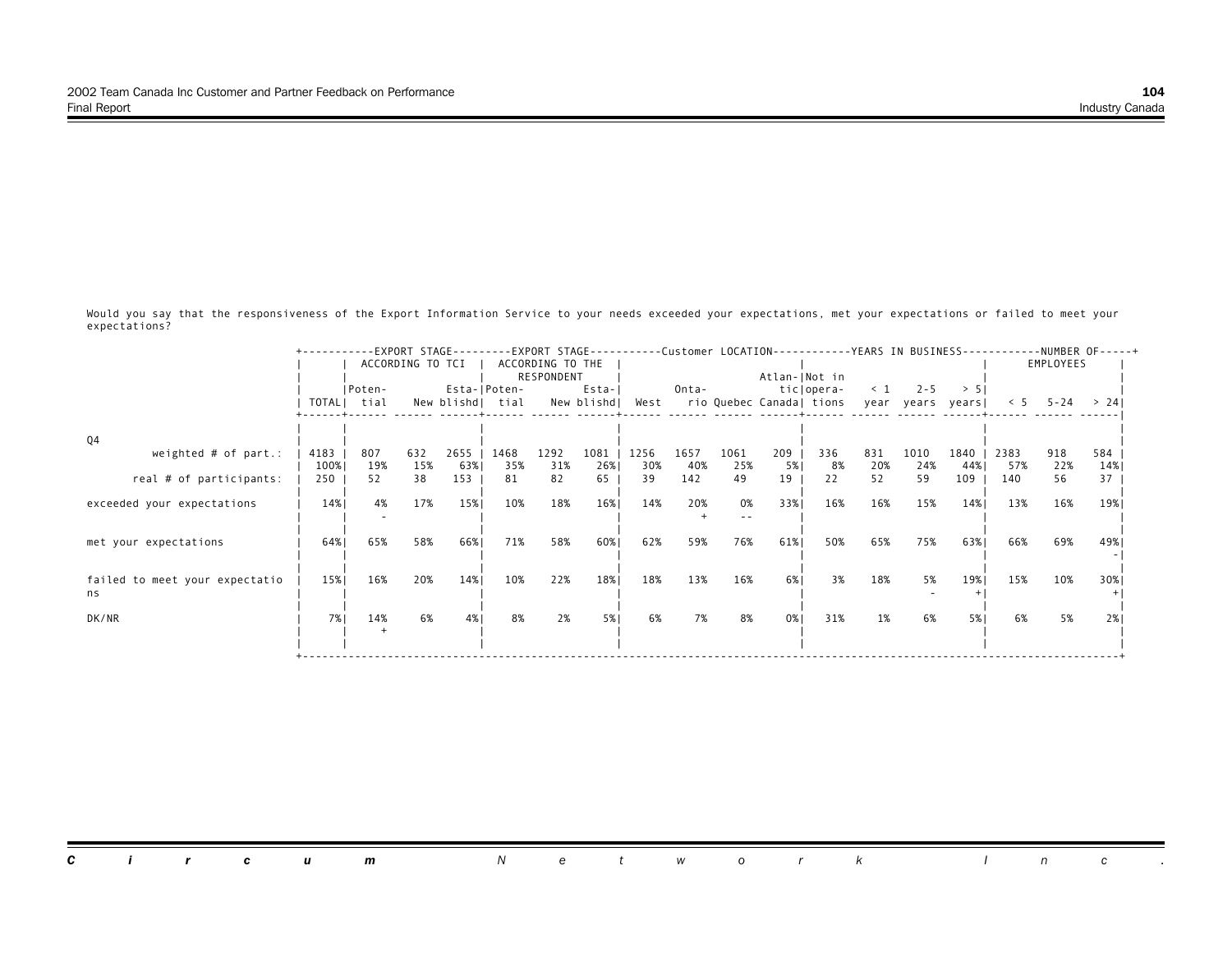|                                              |              | +-----------EXPORT STAGE---------EXPORT STAGE----------Customer LOCATION-----------YEARS IN BUSINESS-----------NUMBER OF-----+ | ACCORDING TO TCI |                |                     | ACCORDING TO THE     |             |             |                      |             |               |                                           |            |            |             |                | EMPLOYEES       |            |
|----------------------------------------------|--------------|--------------------------------------------------------------------------------------------------------------------------------|------------------|----------------|---------------------|----------------------|-------------|-------------|----------------------|-------------|---------------|-------------------------------------------|------------|------------|-------------|----------------|-----------------|------------|
|                                              |              | IPoten-                                                                                                                        |                  |                | Esta- Poten-        | RESPONDENT           | Esta-I      |             | Onta-                |             | Atlan- Not in | ticlopera-                                |            | $< 1$ 2-5  | > 51        |                |                 |            |
|                                              |              | TOTAL  tial                                                                                                                    |                  |                | New blishd  tial    |                      | New blishd  | West        |                      |             |               | rio Quebec Canadal tions year years years |            |            |             |                | $< 5$ 5-24 > 24 |            |
| Q5A the knowledge of the officers            |              |                                                                                                                                |                  |                |                     |                      |             |             |                      |             |               |                                           |            |            |             |                |                 |            |
| weighted $#$ of part.:                       | 4092<br>100% | 728<br>18%                                                                                                                     | 632<br>15%       | 2644<br>65%    | 1401<br>34%         | 1281<br>31%          | 1081<br>26% | 1189<br>29% | 1634<br>40%          | 1061<br>26% | 209<br>5%     | 336<br>8%                                 | 831<br>20% | 998<br>24% | 1840<br>45% | 2304<br>56%    | 918<br>22%      | 584<br>14% |
| real # of participants:                      | 247          | 50                                                                                                                             | 38               | 152            | 80                  | 81                   | 65          | 38          | 140                  | 49          | 19            | 22                                        | 52         | 58         | 109         | 138            | 56              | 37         |
| DISSATISFIED (somewhat, very)                | 9%           | 7%                                                                                                                             | 13%              | 8%             | 2%<br>$\sim$ $\sim$ | 18%<br>$+++$         | 6%          | 15%         | 6%                   | 6%          | 9%            | 0%                                        | 15%        | 9%         | 7% I        | 6%             | 4%              | 16%        |
| SATISFIED (somewhat, very)                   | 80%          | 74%                                                                                                                            | 82%              | 81%            | 90%                 | 70%<br>$\sim$ $\sim$ | 83%         | 81%         | 81%                  | 78%         | 75%           | 78%                                       | 77%        | 75%        | 85%         | 84%            | 80%             | 78%        |
| very dissatisfied (0)                        | $1\%$        | 0%                                                                                                                             | 0%               | $1\%$          | 0%                  | 0%                   | 2%1         | 2%          | 0%                   | 0%          | 0%            | 0%                                        | 3%         | 0%         | 0%          | 0%             | 0%              | 4%<br>$++$ |
| dissatisfied (25)                            | 8%           | 7%                                                                                                                             | 13%              | 7%             | 2%                  | 18%<br>$+++$         | 3%          | 13%         | 6%                   | 6%          | 9%            | 0%                                        | 12%        | 9%         | 7% l        | 6%             | 4%              | 11%        |
| neutral (50)                                 | 11%          | 19%                                                                                                                            | 6%               | 11%            | 8%                  | 12%                  | 12%         | 4%          | 13%                  | 16%         | 16%           | 22%                                       | 8%         | 16%        | 8%          | 10%            | 16%             | 6%         |
| satisfied (75)                               | 56%          | 48%                                                                                                                            | 58%              | 58%            | 62%                 | 49%                  | 62%         | 70%         | 45%<br>$\frac{1}{2}$ | 59%         | 55%           | 55%                                       | 57%        | 51%        | 59%         | 63%            | 48%             | 59%        |
| very satisfied (100)                         | 24%          | 26%                                                                                                                            | 24%              | 23%            | 28%                 | 21%                  | 21%         | 11%         | 36%<br>$+++$         | 18%         | 20%           | 23%                                       | 19%        | 23%        | 26%         | 22%            | 31%             | 19%        |
| DK/NR                                        | 0%           | 0%                                                                                                                             | 0%               | 0%             | 0%                  | 0%                   | 0%          | 0%          | 0%                   | 0%          | 0%            | 0%                                        | 0%         | 0%         | 0%          | 0%             | 0%              | 0%         |
| mean for these data:<br>sig. test for means: |              | 73.61 73.1                                                                                                                     |                  | 73.4 73.7 79.1 |                     | 68.2                 | 74.01       | 68.9        | 78.0                 | 72.4        |               | 71.5   75.3                               | 69.3       |            |             | 72.2 75.7 75.0 | 76.7            | 69.31      |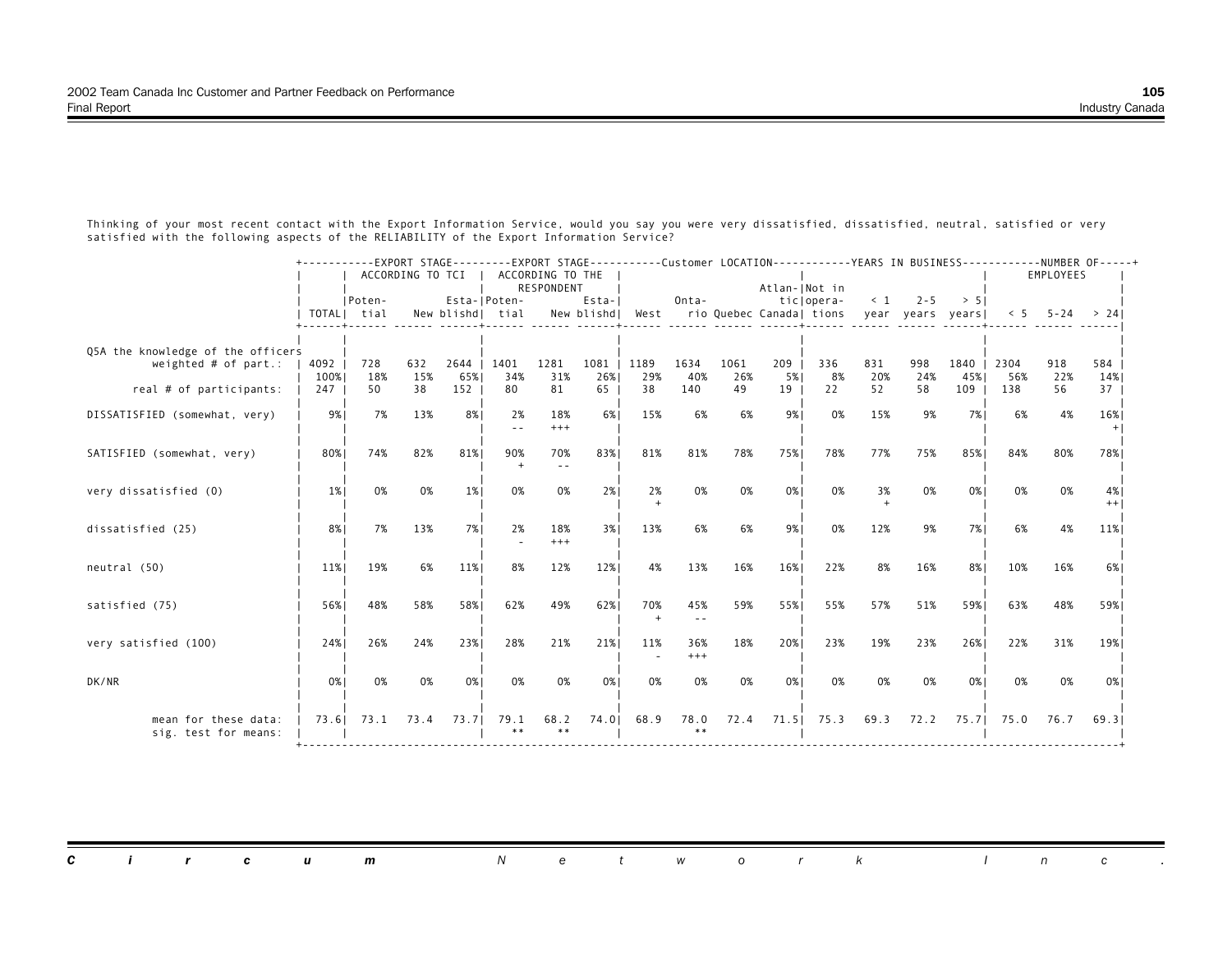|                                                             |              | +-----------EXPORT STAGE---------EXPORT STAGE----------Customer LOCATION-----------YEARS IN BUSINESS-----------NUMBER OF-----+ | ACCORDING TO TCI |               |                                  | ACCORDING TO THE |                       |             |             |             |               |                                                          |            |             |             |             | EMPLOYEES       |            |
|-------------------------------------------------------------|--------------|--------------------------------------------------------------------------------------------------------------------------------|------------------|---------------|----------------------------------|------------------|-----------------------|-------------|-------------|-------------|---------------|----------------------------------------------------------|------------|-------------|-------------|-------------|-----------------|------------|
|                                                             |              | IPoten-<br>TOTAL  tial                                                                                                         |                  |               | Esta- Poten-<br>New blishd  tial | RESPONDENT       | Esta-I<br>New blishdl | West        | Onta-       |             | Atlan- Not in | ticlopera-<br>rio Quebec Canadal tions year years yearsl | $\leq 1$   | $2 - 5$     | > 51        |             | $< 5$ 5-24 > 24 |            |
| Q5B the courtesy of the officers!<br>weighted $#$ of part.: | 4092<br>100% | 716<br>17%                                                                                                                     | 632<br>15%       | 2655  <br>65% | 1401<br>34%                      | 1292<br>32%      | 1069<br>26%           | 1189<br>29% | 1634<br>40% | 1061<br>26% | 209<br>5%     | 336<br>8%                                                | 831<br>20% | 1010<br>25% | 1828<br>45% | 2304<br>56% | 918<br>22%      | 584<br>14% |
| real # of participants:                                     | 247          | 49                                                                                                                             | 38               | 153           | 80                               | 82               | 64                    | 38          | 140         | 49          | 19            | 22                                                       | 52         | 59          | 108         | 138         | 56              | 37         |
| DISSATISFIED (somewhat, very)                               | $1\%$        | 0%                                                                                                                             | 0%               | 2%            | 3%                               | 1%               | $1\%$                 | 1%          | 1%          | 2%          | 0%            | 0%                                                       | 6%<br>$++$ | 0%          | $1\%$       | 2%          | 0%              | 2%1        |
| SATISFIED (somewhat, very)                                  | 92%          | 94%                                                                                                                            | 84%              | 94%           | 91%                              | 89%              | 97%                   | 91%         | 93%         | 92%         | 100%          | 84%                                                      | 91%        | 94%         | 94%         | 90%         | 100%            | 96%।       |
| very dissatisfied (0)                                       | 0%           | 0%                                                                                                                             | 0%               | 0%            | 0%                               | 0%               | 0%                    | 0%          | 0%          | 0%          | 0%            | 0%                                                       | 0%         | 0%          | 0%          | 0%          | 0%              | 0%         |
| dissatisfied (25)                                           | $1\%$        | 0%                                                                                                                             | 0%               | 2%1           | 3%                               | 1%               | $1\%$                 | 1%          | 1%          | 2%          | 0%            | 0%                                                       | 6%<br>$++$ | 0%          | $1\%$       | 2%          | 0%              | 2%1        |
| neutral (50)                                                | 6%           | 6%                                                                                                                             | 16%<br>$^{++}$   | 4%            | 6%                               | 10%              | 2%1                   | 8%          | 6%          | 6%          | 0%            | 16%                                                      | 3%         | 6%          | 6%          | 8%          | 0%              | 2%1        |
| satisfied (75)                                              | 40%          | 45%                                                                                                                            | 54%              | 35%           | 43%                              | 29%              | 43%                   | 41%         | 38%         | 39%         | 48%           | 34%                                                      | 36%        | 49%         | 38%         | 41%         | 31%             | 46%        |
| very satisfied (100)                                        | 53%          | 49%                                                                                                                            | 30%              | 59%<br>$++$   | 48%                              | 59%              | 54%                   | 50%         | 55%         | 53%         | 52%           | 50%                                                      | 55%        | 46%         | 56%         | 48%         | 69%<br>$++$     | 50%        |
| DK/NR                                                       | 0%           | 0%                                                                                                                             | 0%               | 0%            | 0%                               | 0%               | 0%                    | 0%          | 0%          | 0%          | 0%            | 0%                                                       | 0%         | 0%          | 0%          | 0%          | 0%              | 0%         |
| mean for these data:<br>sig. test for means:                | 85.91        | 85.6                                                                                                                           | 78.3<br>$**$     | 87.7          | 83.9                             | 86.7             | 87.41                 | 84.9        | 86.6        | 85.7        | 87.91         | 83.3                                                     | 85.1       | 85.0        | 87.31       | 83.9        | 92.2<br>***     | 86.01      |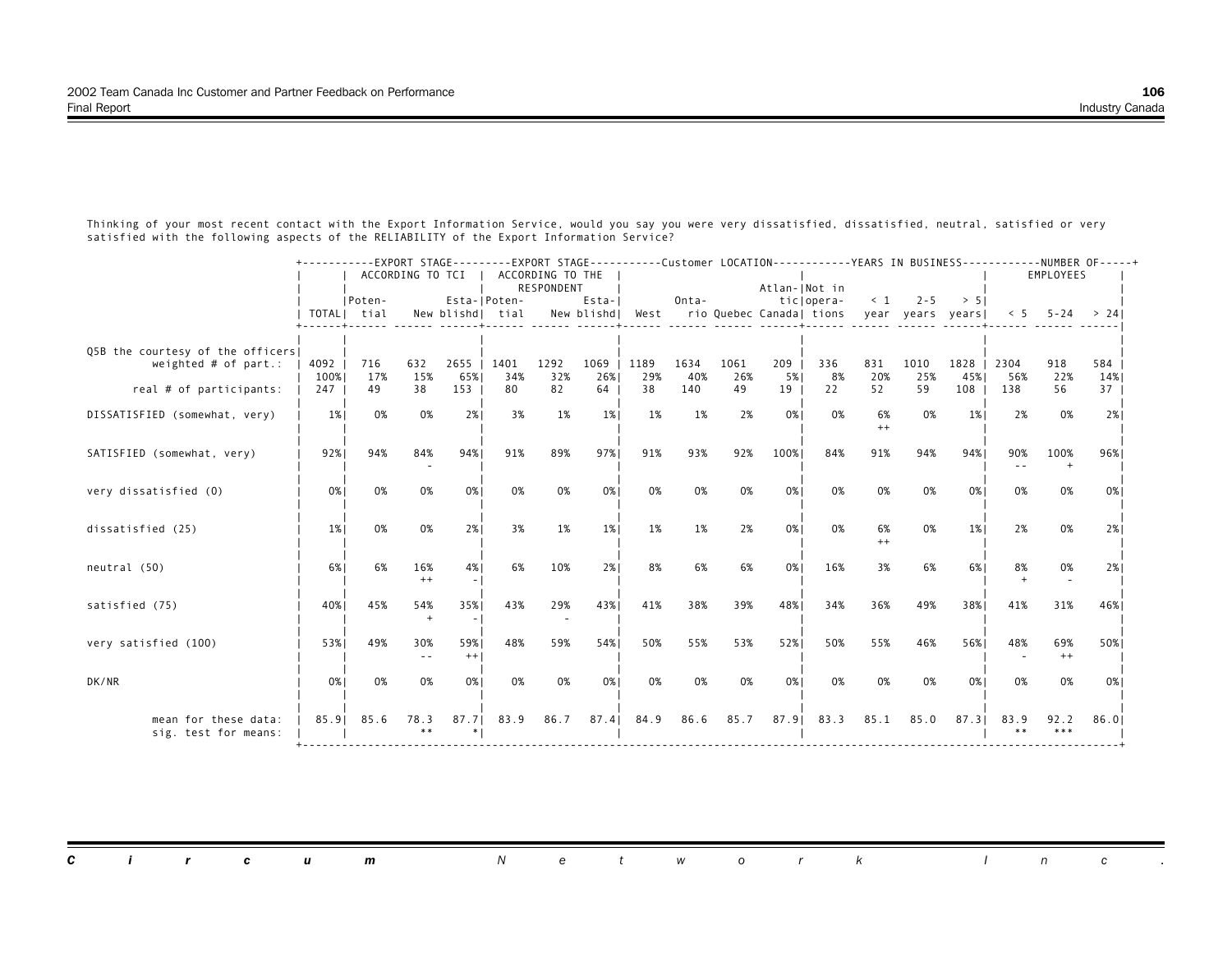|                                                                |             | +----------EXPORT STAGE--------EXPORT STAGE----------Customer LOCATION-----------YEARS IN BUSINESS-----------NUMBER OF-----+ | ACCORDING TO TCI |             |                                  | ACCORDING TO THE<br>RESPONDENT |           |                  |            |           | Atlan- Not in |                                                         |              |           |            |            | EMPLOYEES        |                        |
|----------------------------------------------------------------|-------------|------------------------------------------------------------------------------------------------------------------------------|------------------|-------------|----------------------------------|--------------------------------|-----------|------------------|------------|-----------|---------------|---------------------------------------------------------|--------------|-----------|------------|------------|------------------|------------------------|
|                                                                |             | Poten-<br>TOTAL  tial                                                                                                        |                  |             | Esta- Poten-<br>New blishd  tial |                                | Esta-I    | New blishd  West | Onta-      |           |               | ticlopera-<br>rio Quebec Canada  tions year years years | $\leq 1$     | $2 - 5$   | > 51       |            | $< 5$ 5-24 > 241 |                        |
| Q5C keeping information confidential<br>weighted $#$ of part.: | 3761        | 693                                                                                                                          | 562              | 2417   1298 |                                  | 1144                           | $1001$    | 1142             | 1435       | 974       | 209           | 324                                                     | 718          | 905       | 1726       | 2052       | 873              | 560                    |
| real # of participants:                                        | 100%<br>224 | 18%<br>47                                                                                                                    | 15%<br>33        | 64%<br>137  | 35%<br>72                        | 30%<br>73                      | 27%<br>59 | 30%<br>36        | 38%<br>123 | 26%<br>45 | 6%<br>19      | 9%<br>21                                                | 19%<br>45    | 24%<br>51 | 46%<br>101 | 55%<br>121 | 23%<br>53        | 15%<br>35 <sup>2</sup> |
| DISSATISFIED (somewhat, very)                                  | 2%          | 3%                                                                                                                           | 0%               | 3%          | 3%                               | 3%                             | $1\%$     | 1%               | 2%         | 2%        | 9%            | 0%                                                      | 10%<br>$+++$ | 0%        | $1\%$      | 2%         | 5%               | 0% l                   |
| SATISFIED (somewhat, very)                                     | 45%         | 50%                                                                                                                          | 57%              | 41%         | 52%                              | 43%                            | 40%       | 25%              | 53%        | 58%       | 42%           | 36%                                                     | 47%          | 52%       | 43%        | 48%        | 45%              | 55%                    |
| very dissatisfied (0)                                          | 0%          | 0%                                                                                                                           | 0%               | 0%          | 0%                               | 0%                             | 0%        | 0%               | 0%         | 0%        | 0%            | 0%                                                      | 0%           | 0%        | 0%         | 0%         | 0%               | 0%                     |
| dissatisfied (25)                                              | 2%1         | 3%                                                                                                                           | 0%               | 3%          | 3%                               | 3%                             | 1%        | 1%               | 2%         | 2%        | 9%            | 0%                                                      | 10%<br>$+++$ | 0%        | $1\%$      | 2%         | 5%               | 0%                     |
| neutral (50)                                                   | 53%         | 48%                                                                                                                          | 43%              | 57%         | 45%                              | 54%                            | 59%       | 73%<br>$++$      | 46%        | 40%       | 48%           | 64%                                                     | 43%          | 48%       | 56%        | 51%        | 50%              | 45%                    |
| satisfied (75)                                                 | 33%1        | 38%                                                                                                                          | 43%              | 29%         | 35%                              | 26%                            | 39%       | 22%              | 36%        | 40%       | 42%           | 26%                                                     | 30%          | 38%       | 34%        | 35%        | 28%              | 49%                    |
| very satisfied (100)                                           | 12%         | 12%                                                                                                                          | 15%              | 12%         | 17%                              | 17%                            | $1\%$     | 3%               | 17%        | 18%       | 0%            | 11%                                                     | 17%          | 14%       | 10%        | 12%        | 17%              | 6%                     |
| DK/NR                                                          | 0%          | 0%                                                                                                                           | 0%               | 0%          | 0%                               | 0%                             | 0%        | 0%               | 0%         | 0%        | 0%            | 0%                                                      | 0%           | 0%        | 0%         | 0%         | 0%               | 0%                     |
| mean for these data:<br>sig. test for means:                   | 63.81       | 64.7                                                                                                                         | 68.0             | 62.5        | 66.6                             | 64.2                           | 60.01     | 56.9<br>***      | 67.1       | 68.3      | 58.2          | 61.8                                                    | 63.7         | 66.5      | $63.0$     | 64.5       | 64.2             | 65.41                  |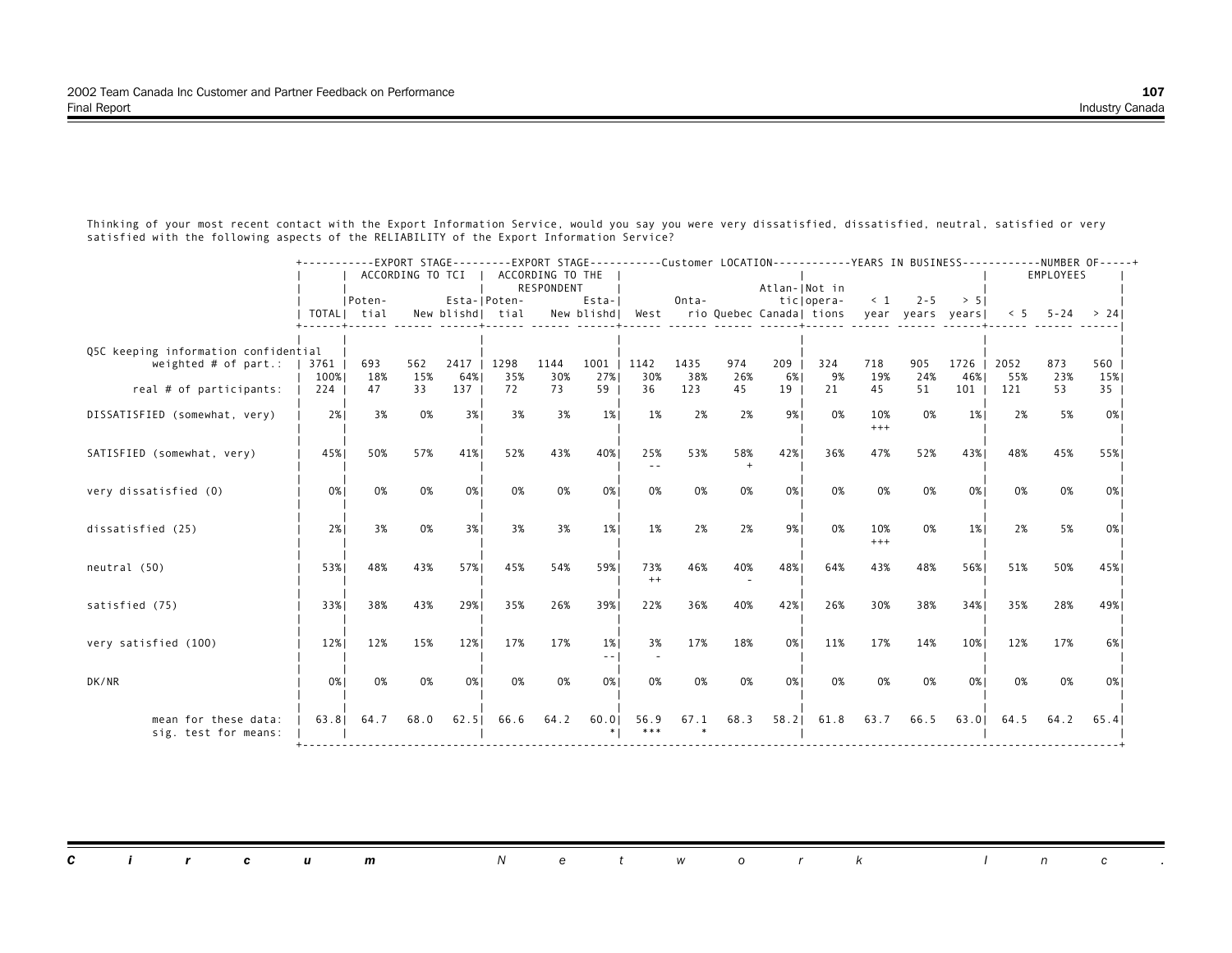|                                                                 |              | +-----------EXPORT STAGE---------EXPORT STAGE----------Customer LOCATION-----------YEARS IN BUSINESS-----------NUMBER OF-----+ | ACCORDING TO TCI |               |                                  | ACCORDING TO THE |                      |                     |              |             |               |                                                                            |            |            |             |                     | EMPLOYEES  |            |
|-----------------------------------------------------------------|--------------|--------------------------------------------------------------------------------------------------------------------------------|------------------|---------------|----------------------------------|------------------|----------------------|---------------------|--------------|-------------|---------------|----------------------------------------------------------------------------|------------|------------|-------------|---------------------|------------|------------|
|                                                                 |              | IPoten-<br>TOTAL  tial                                                                                                         |                  |               | Esta- Poten-<br>New blishd  tial | RESPONDENT       | Esta-I<br>New blishd | West                | Onta-        |             | Atlan- Not in | ticlopera-<br>rio Quebec Canada  tions year years years  $\leq$ 5 -24 > 24 |            | $< 1$ 2-5  | > 51        |                     |            |            |
|                                                                 |              |                                                                                                                                |                  |               |                                  |                  |                      |                     |              |             |               |                                                                            |            |            |             |                     |            |            |
| Q5D the guidance provided by officers<br>weighted $#$ of part.: | 4081<br>100% | 716<br>18%                                                                                                                     | 632<br>15%       | 2644  <br>65% | 1401<br>34%                      | 1281<br>31%      | 1069<br>26%          | 1189<br>29%         | 1622<br>40%  | 1061<br>26% | 209<br>5%     | 336<br>8%                                                                  | 831<br>20% | 998<br>24% | 1828<br>45% | 2292<br>56%         | 918<br>22% | 584<br>14% |
| real # of participants:                                         | 246          | 49                                                                                                                             | 38               | 152           | 80                               | 81               | 64                   | 38                  | 139          | 49          | 19            | 22                                                                         | 52         | 58         | 108         | 137                 | 56         | 37         |
| DISSATISFIED (somewhat, very)                                   | 8%           | 6%                                                                                                                             | 18%              | 7%            | 4%                               | 15%<br>$^{++}$   | 5%                   | 7%                  | 9%           | 8%          | 9%            | 0%                                                                         | 12%        | 5%         | 10%         | 8%                  | 7%         | 11%        |
| SATISFIED (somewhat, very)                                      | 75%          | 83%                                                                                                                            | 76%              | 72%           | 84%                              | 68%              | 74%                  | 82%                 | 78%          | 65%         | 73%           | 61%                                                                        | 79%        | 78%        | 75%         | 79%                 | 77%        | 68%        |
| very dissatisfied (0)                                           | $1\%$        | 0%                                                                                                                             | 2%               | 1%            | 1%                               | 0%               | $1\%$                | 0%                  | 2%           | 0%          | 0%            | 0%                                                                         | 0%         | 2%         | $1\%$       | 1%                  | 0%         | 2%1        |
| dissatisfied (25)                                               | 8%           | 6%                                                                                                                             | 16%              | 6%            | 3%                               | 15%<br>$^{++}$   | 4%                   | 7%                  | 7%           | 8%          | 9%            | 0%                                                                         | 12%        | 2%         | 9%          | 8%                  | 7%         | 9%1        |
| neutral (50)                                                    | 16%          | 11%                                                                                                                            | 6%               | 21%           | 12%                              | 17%              | 20%                  | 11%                 | 13%          | 27%         | 17%           | 39%                                                                        | 9%         | 17%        | 15%         | 13%                 | 16%        | 20%        |
| satisfied (75)                                                  | 54%          | 56%                                                                                                                            | 54%              | 53%           | 57%                              | 49%              | 56%                  | 70%<br>$++$         | 47%          | 49%         | 41%           | 32%                                                                        | 65%        | 58%        | 50%         | 62%                 | 47%        | 43%        |
| very satisfied (100)                                            | 22%          | 27%                                                                                                                            | 22%              | 19%           | 27%                              | 19%              | 19%                  | 12%                 | 31%<br>$+ +$ | 16%         | 33%           | 29%                                                                        | 14%        | 20%        | 25%         | 18%                 | 30%        | 26%        |
| DK/NR                                                           | 0%           | 0%                                                                                                                             | 0%               | 0%            | 0%                               | 0%               | 0%                   | 0%                  | 0%           | 0%          | 0%            | 0%                                                                         | 0%         | 0%         | 0%          | 0%                  | 0%         | 0%         |
| mean for these data:<br>sig. test for means:                    |              | 71.91 76.0                                                                                                                     | 69.7             |               | 70.8 76.6                        | 68.1             |                      | 71.6 71.5 74.3 68.4 |              |             |               | 74.21 72.7                                                                 |            |            |             | 70.0 72.7 72.5 72.0 | 75.1       | 70.11      |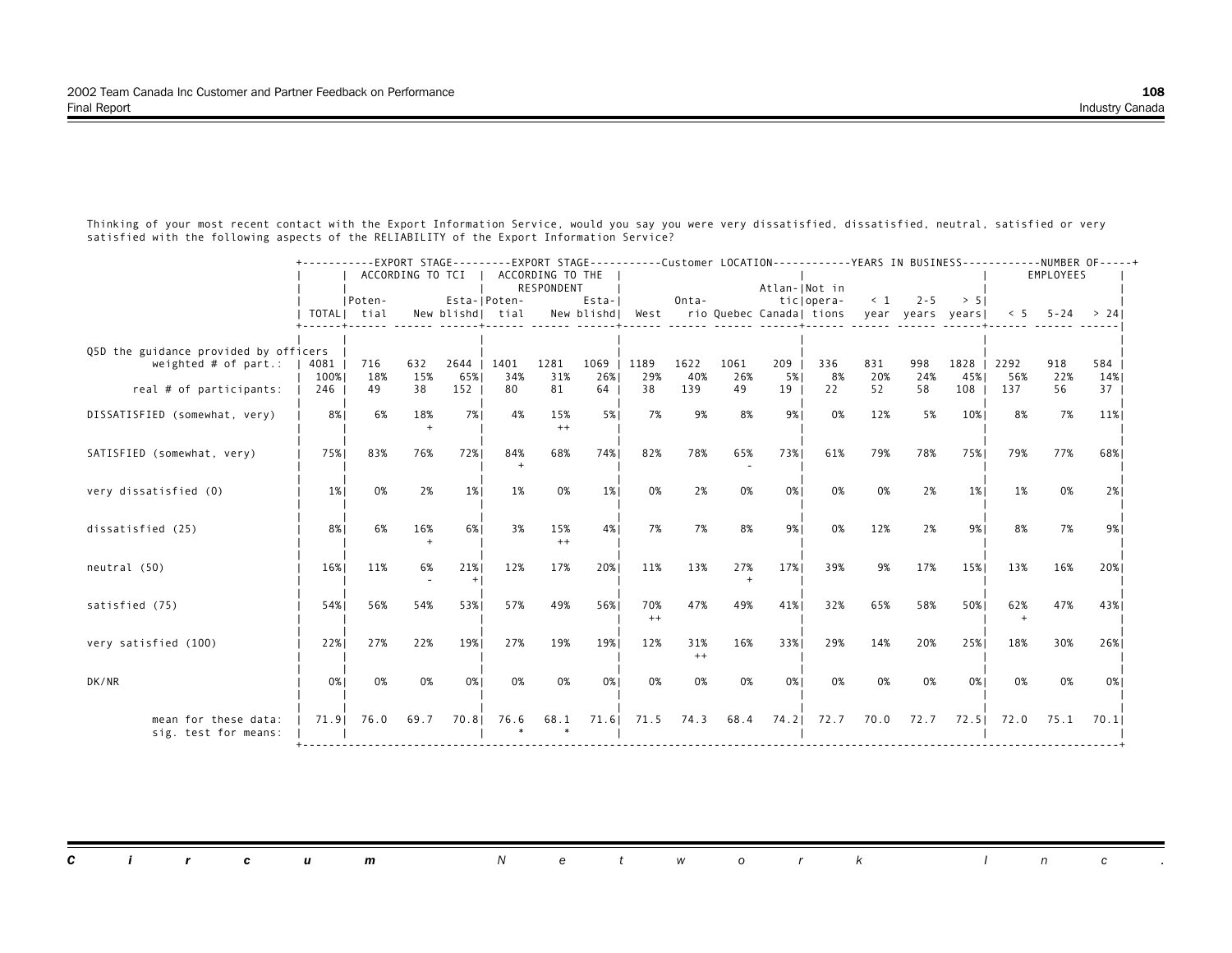|                                                                         |                | +----------EXPORT STAGE--------EXPORT STAGE----------Customer LOCATION-----------YEARS IN BUSINESS-----------NUMBER OF-----+ |            |                    | ACCORDING TO TCI   ACCORDING TO THE | RESPONDENT  |               |                  |             |             | Atlan- Not in |                                                               |            |            |             |             | EMPLOYEES  |                 |
|-------------------------------------------------------------------------|----------------|------------------------------------------------------------------------------------------------------------------------------|------------|--------------------|-------------------------------------|-------------|---------------|------------------|-------------|-------------|---------------|---------------------------------------------------------------|------------|------------|-------------|-------------|------------|-----------------|
|                                                                         |                | Poten-<br>TOTAL  tial                                                                                                        |            |                    | Esta- Poten-<br>New blishd  tial    |             | Esta-I        | New blishd  West | Onta-       |             | tic opera-    | rio Quebec Canada  tions year years years  $\leq$ 5 5-24 > 24 |            | $< 1$ 2-5  | > 51        |             |            |                 |
| Q5E the id of services offered by otherlorgs.<br>weighted $#$ of part.: | 4125  <br>100% | 783<br>19%                                                                                                                   | 620<br>15% | 2632   1457<br>64% | 35%                                 | 1292<br>31% | 1046  <br>25% | 1256<br>30%      | 1599<br>39% | 1061<br>26% | 209<br>5% 1   | 324<br>8%                                                     | 819<br>20% | 998<br>24% | 1828<br>44% | 2348<br>57% | 906<br>22% | 584<br>14%      |
| real # of participants:                                                 | 245            | 50                                                                                                                           | 37         | 151                | 80                                  | 82          | 62            | 39               | 137         | 49          | 19            | 21                                                            | 51         | 58         | 108         | 137         | 55         | 37 <sup>2</sup> |
| DISSATISFIED (somewhat, very)                                           | 10%            | 13%                                                                                                                          | 4%         | 10%                | 8%                                  | 8%          | 12%           | 7%               | 12%         | 10%         | 9%            | 4%                                                            | 10%        | 6%         | 9% 1        | 8%          | 12%        | 14%             |
| SATISFIED (somewhat, very)                                              | 58%            | 55%                                                                                                                          | 68%        | 56%                | 60%                                 | 60%         | 56%           | 53%              | 66%         | 53%         | 58%           | 32%                                                           | 67%        | 72%        | 55%         | 62%         | 57%        | 53%             |
| very dissatisfied (0)                                                   | 2%             | 9%<br>$^{++}$                                                                                                                | 0%         | $1\%$              | 5%                                  | 0%          | $1\%$         | 5%               | 2%          | 0%          | 0%            | 0%                                                            | 0%         | 1%         | $1\%$       | 3%          | 0%         | 4%              |
| dissatisfied (25)                                                       | 7%             | 4%                                                                                                                           | 4%         | 9%                 | 2%                                  | 8%          | 11%           | 1%               | 9%          | 10%         | 9%            | 4%                                                            | 10%        | 5%         | 9%          | 5%          | 12%        | 10%             |
| neutral (50)                                                            | 32%            | 32%                                                                                                                          | 28%        | 33%                | 33%                                 | 32%         | 33%           | 40%              | 23%         | 37%         | 33%           | 65%                                                           | 24%        | 23%        | 35%         | 31%         | 31%        | 33%1            |
| satisfied (75)                                                          | 40%            | 32%                                                                                                                          | 50%        | 40%                | 39%                                 | 38%         | 44%           | 44%              | 41%         | 33%         | 45%           | 12%                                                           | 47%        | 52%        | 37%1        | 43%         | 32%        | 42%             |
| very satisfied (100)                                                    | 18%            | 23%                                                                                                                          | 19%        | 16%                | 21%                                 | 22%         | 12%           | 9%               | 25%         | 20%         | 12%           | 19%                                                           | 19%        | 19%        | 18%         | 18%         | 25%        | 11%             |
| DK/NR                                                                   | 0%             | 0%                                                                                                                           | 0%         | 0%                 | 0%                                  | 0%          | 0%            | 0%               | 0%          | 0%          | 0%            | 0%                                                            | 0%         | 0%         | 0%          | 0%          | 0%         | 0%              |
| mean for these data:<br>sig. test for means:                            | 66.11          | 64.2                                                                                                                         | 70.9       | $65.2$             | 66.8                                | 68.4        | 63.51         | 62.5             | 69.2        | 65.8        | 65.2          | 61.9                                                          | 69.0       | 71.1       |             | 65.8 67.2   | 67.4       | 61.71           |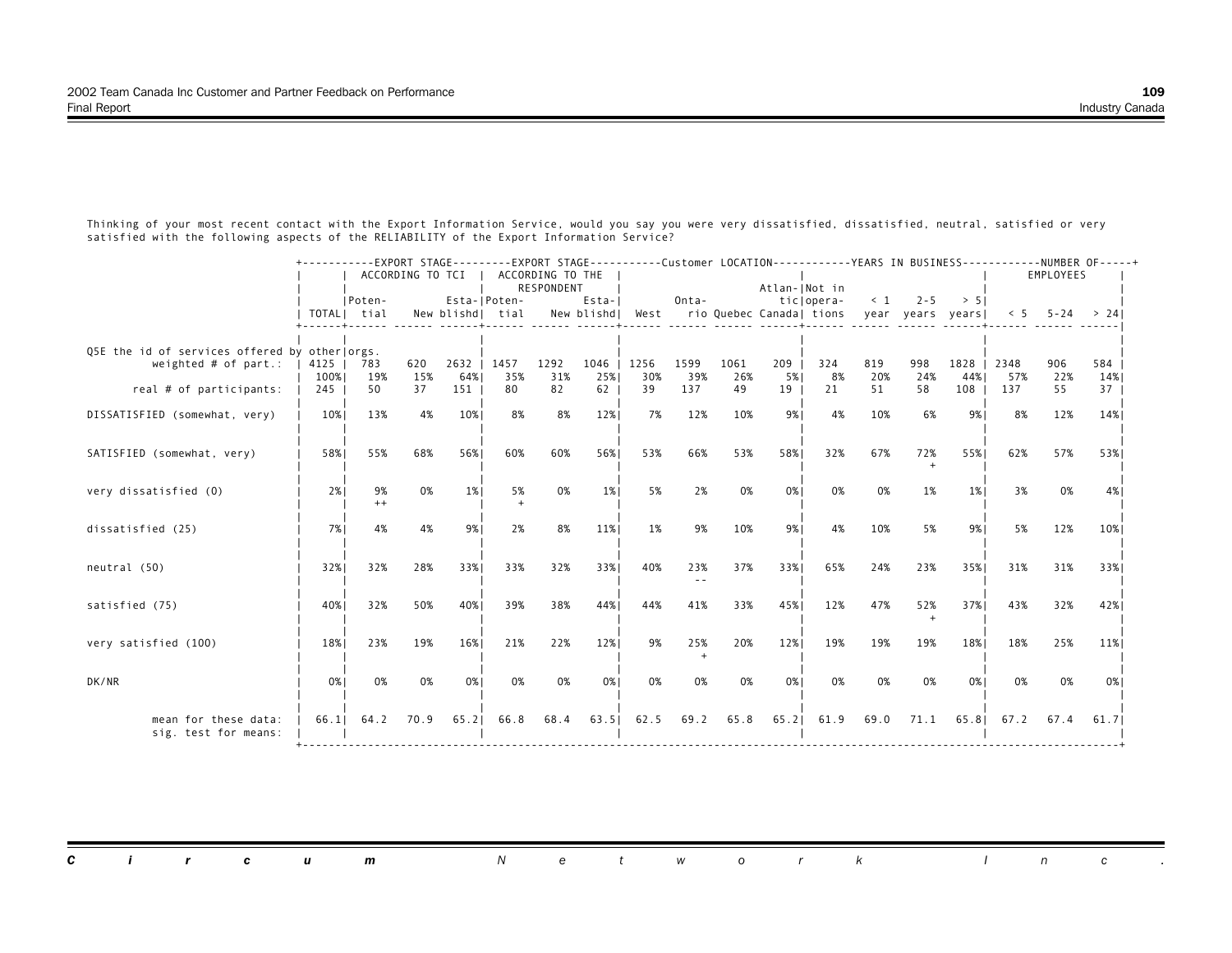|                                                                       |             | +----------EXPORT STAGE--------EXPORT STAGE----------Customer LOCATION-----------YEARS IN BUSINESS-----------NUMBER OF-----+ | ACCORDING TO TCI |            |                                  | ACCORDING TO THE<br>RESPONDENT |           |                          |            |           | Atlan- Not in |                                                         |           |                     |            |            | EMPLOYEES        |               |
|-----------------------------------------------------------------------|-------------|------------------------------------------------------------------------------------------------------------------------------|------------------|------------|----------------------------------|--------------------------------|-----------|--------------------------|------------|-----------|---------------|---------------------------------------------------------|-----------|---------------------|------------|------------|------------------|---------------|
|                                                                       |             | Poten-<br>TOTAL  tial                                                                                                        |                  |            | Esta- Poten-<br>New blishd  tial |                                | Esta-I    | New blishd  West         | Onta-      |           |               | ticlopera-<br>rio Quebec Canada  tions year years years |           | $< 1$ 2-5           | > 51       |            | $< 5$ 5-24 > 241 |               |
| Q5F the clarity of the information provided<br>weighted $#$ of part.: | 4069        | 716                                                                                                                          | 620              | 2644       | 1389                             | 1292                           | 1069      | 1189                     | 1610       | 1061      | 209           | 336                                                     | 808       | 1010                | 1828       | 2292       | 918              | 572           |
| real # of participants:                                               | 100%<br>245 | 18%<br>49                                                                                                                    | 15%<br>37        | 65%<br>152 | 34%<br>79                        | 32%<br>82                      | 26%<br>64 | 29%<br>38                | 40%<br>138 | 26%<br>49 | 5% 1<br>19    | 8%<br>22                                                | 20%<br>50 | 25%<br>59           | 45%<br>108 | 56%<br>137 | 23%<br>56        | 14%<br>36 I   |
| DISSATISFIED (somewhat, very)                                         | 9%          | 6%                                                                                                                           | 17%              | 8%         | 7%                               | 16%                            | 7%        | 9%                       | 12%        | 6%        | 9%            | 6%                                                      | 17%       | 3%                  | 9%         | 11%        | 8%               | 8%            |
| SATISFIED (somewhat, very)                                            | 80%         | 75%                                                                                                                          | 76%              | 83%1       | 78%                              | 78%                            | 86%       | 81%                      | 77%        | 84%       | 75%           | 60%                                                     | 75%       | 87%                 | 82%        | 79%        | 78%              | 90%           |
| very dissatisfied (0)                                                 | $1\%$       | 0%                                                                                                                           | 0%               | 2%1        | 1%                               | 0%                             | 4%        | 2%                       | 2%         | 0%        | 0%            | 0%                                                      | 3%        | 1%                  | $1\%$      | 1%         | 0%               | 8%  <br>$+++$ |
| dissatisfied (25)                                                     | 8%          | 6%                                                                                                                           | 17%              | 6%         | 6%                               | 16%<br>$++$                    | 2%1       | 7%                       | 9%         | 6%        | 9%            | 6%                                                      | 14%       | 2%                  | 8%         | 10%        | 8%               | 0%            |
| neutral (50)                                                          | 11%         | 20%<br>$+$                                                                                                                   | 7%               | 9%         | 15%                              | 7%                             | 7%        | 10%                      | 12%        | 10%       | 16%           | 34%                                                     | 8%        | 10%                 | 8%         | 11%        | 14%              | 2%1           |
| satisfied (75)                                                        | 60%         | 46%                                                                                                                          | 55%              | 66%        | 56%                              | 60%                            | 63%       | 70%                      | 49%        | 67%       | 52%           | 41%                                                     | 49%       | 72%                 | 61%        | 57%        | 56%              | 75%           |
| very satisfied (100)                                                  | 20%         | 28%                                                                                                                          | 21%              | 16%        | 22%                              | 18%                            | 23%       | 12%                      | 28%        | 16%       | 23%           | 19%                                                     | 25%       | 14%                 | 21%        | 22%        | 21%              | 15%           |
| DK/NR                                                                 | 0%          | 0%                                                                                                                           | 0%               | 0%         | 0%                               | 0%                             | 0%        | 0%                       | 0%         | 0%        | 0%            | 0%                                                      | 0%        | 0%                  | 0%         | 0%         | 0%               | 0%            |
| mean for these data:<br>sig. test for means:                          |             | 72.31 74.3                                                                                                                   |                  |            | 70.0 72.1 73.1                   |                                |           | 70.0 74.5 70.4 72.8 73.5 |            |           | 72.3          | 68.1                                                    |           | 69.9 74.1 73.2 72.3 |            |            | 72.7             | 71.91         |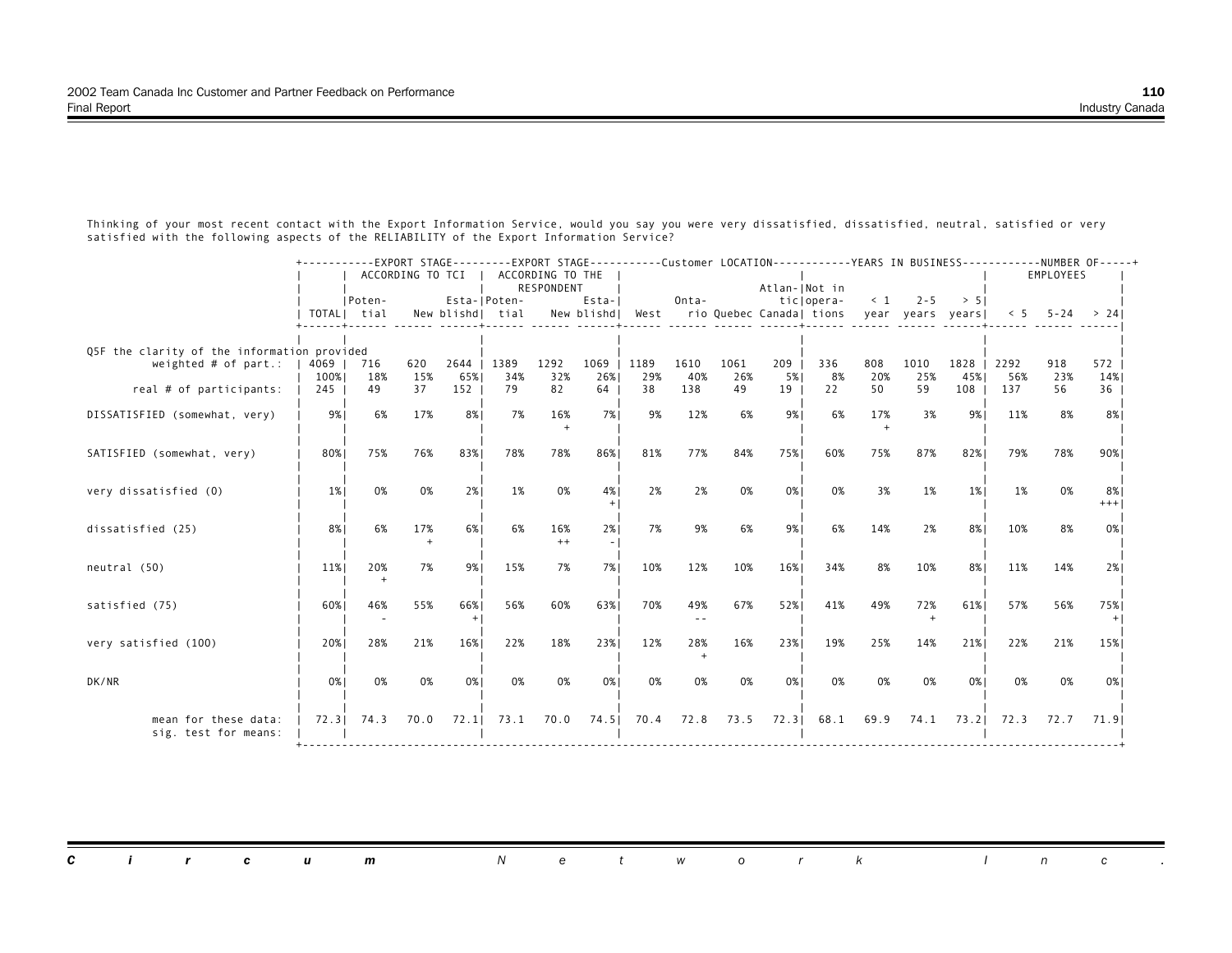|                                                                          |                | +-----------EXPORT STAGE--------EXPORT STAGE----------Customer LOCATION-----------YEARS IN BUSINESS-----------NUMBER OF-----+ |            | ACCORDING TO TCI I |                                  | ACCORDING TO THE |             |                  |             |             |               |                                                                            |            |             |             |             | EMPLOYEES  |            |  |
|--------------------------------------------------------------------------|----------------|-------------------------------------------------------------------------------------------------------------------------------|------------|--------------------|----------------------------------|------------------|-------------|------------------|-------------|-------------|---------------|----------------------------------------------------------------------------|------------|-------------|-------------|-------------|------------|------------|--|
|                                                                          |                | IPoten-<br>TOTAL  tial                                                                                                        |            |                    | Esta- Poten-<br>New blishd  tial | RESPONDENT       | Esta-I      | New blishd  West | Onta-       |             | Atlan- Not in | ticlopera-<br>rio Quebec Canada  tions year years years  $\leq$ 5 -24 > 24 |            | $< 1$ 2-5   | > 51        |             |            |            |  |
| Q5G availability of the information you needed<br>weighted $#$ of part.: | 4171  <br>100% | 795<br>19%                                                                                                                    | 632<br>15% | $2655$  <br>64%    | 1468<br>35%                      | 1292<br>31%      | 1081<br>26% | 1256<br>30%      | 1645<br>39% | 1061<br>25% | 209<br>5%     | 336<br>8%                                                                  | 831<br>20% | 1010<br>24% | 1840<br>44% | 2383<br>57% | 918<br>22% | 584<br>14% |  |
| real # of participants:                                                  | 249            | 51                                                                                                                            | 38         | 153                | 81                               | 82               | 65          | 39               | 141         | 49          | 19            | 22                                                                         | 52         | 59          | 109         | 140         | 56         | 37         |  |
| DISSATISFIED (somewhat, very)                                            | 18%            | 24%                                                                                                                           | 20%        | 16%                | 13%                              | 26%              | 17%         | 20%              | 17%         | 14%         | 30%           | 6%                                                                         | 15%        | 13%         | 19%         | 17%         | 20%        | 14%        |  |
| SATISFIED (somewhat, very)                                               | 67%            | 62%                                                                                                                           | 73%        | 67%                | 70%                              | 63%              | 66%         | 62%              | 70%         | 67%         | 64%           | 64%                                                                        | 69%        | 75%         | 65%         | 71%         | 56%        | 66%        |  |
| very dissatisfied (0)                                                    | 5%             | 8%                                                                                                                            | 4%         | 5%                 | 5%                               | 8%               | 3%          | 11%              | 5%          | 0%          | 0%            | 0%                                                                         | 1%         | 8%          | 3%          | 4%          | 0%         | 6%         |  |
| dissatisfied (25)                                                        | 13%            | 16%                                                                                                                           | 16%        | 11%                | 7%                               | 19%              | 14%         | 9%               | 12%         | 14%         | 30%           | 6%                                                                         | 14%        | 6%          | 17%         | 12%         | 20%        | 8%         |  |
| neutral (50)                                                             | 16%            | 13%                                                                                                                           | 7%         | 17%                | 17%                              | 11%              | 17%         | 19%              | 13%         | 18%         | 6%            | 29%                                                                        | 15%        | 12%         | 16%         | 12%         | 23%        | 20%        |  |
| satisfied (75)                                                           | 47%            | 37%                                                                                                                           | 58%        | 49%                | 48%                              | 48%              | 46%         | 51%              | 45%         | 45%         | 48%           | 39%                                                                        | 56%        | 58%         | 41%         | 53%         | 34%        | 46%        |  |
| very satisfied (100)                                                     | 19%            | 25%                                                                                                                           | 15%        | 18%                | 22%                              | 14%              | 21%         | 10%              | 25%         | 22%         | 16%           | 26%                                                                        | 13%        | 17%         | 23%         | 18%         | 22%        | 20%        |  |
| DK/NR                                                                    | 0%             | 0%                                                                                                                            | 0%         | 0%                 | 0%                               | 0%               | 0%          | 0%               | 0%          | 0%          | 0%            | 0%                                                                         | 0%         | 0%          | 0%          | 0%          | 0%         | 0%         |  |
| mean for these data:<br>sig. test for means:                             | 65.71          | 63.7                                                                                                                          | 66.0       | 65.91              | 68.6                             | 60.7             | 66.71       | 60.3             | 68.3        | 68.9        | 62.51         | 70.9                                                                       | 66.5       | 67.6        | 66.51       | 67.0        | 64.5       | 66.61      |  |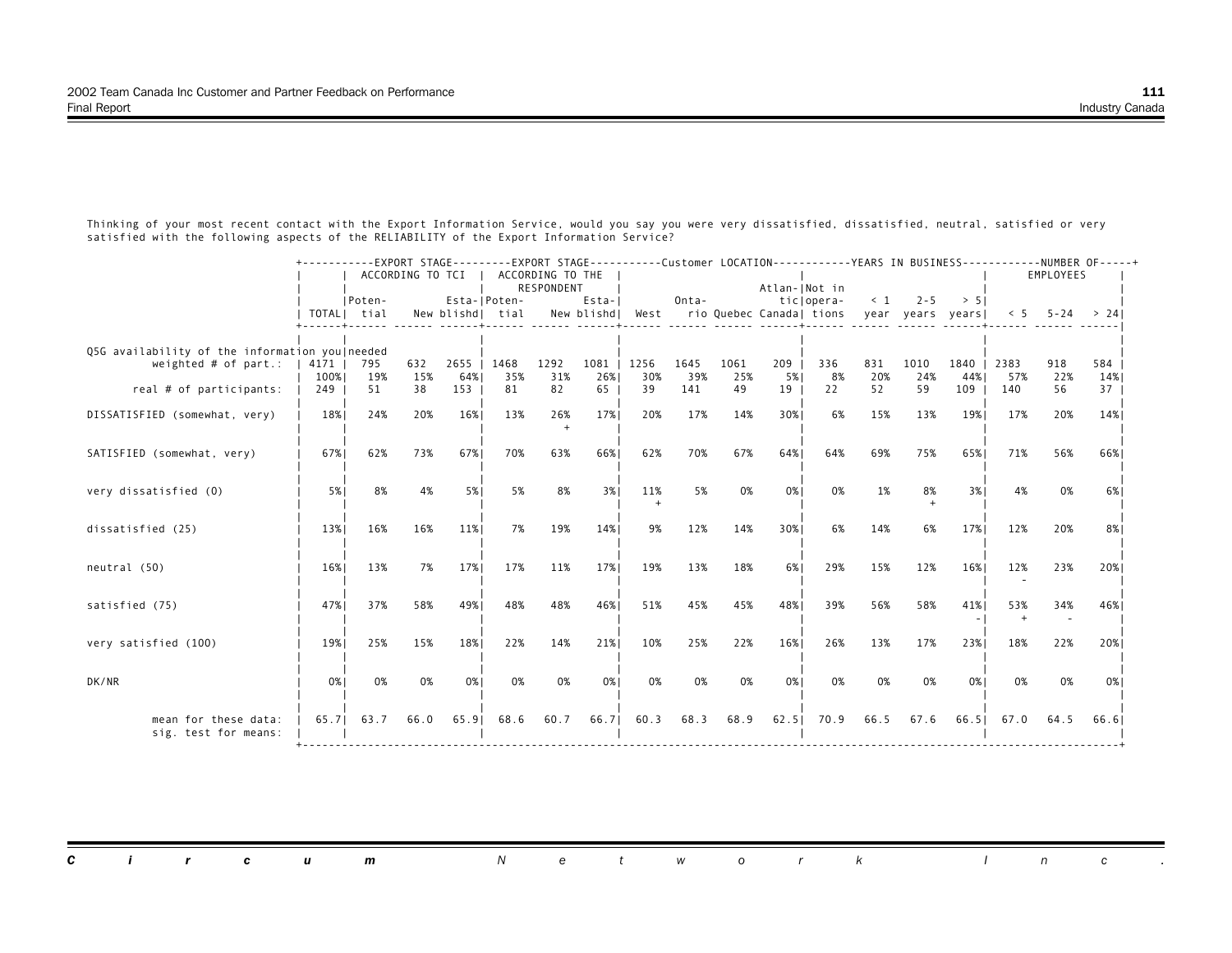|                                              |             | +----------EXPORT STAGE--------EXPORT STAGE----------Customer LOCATION-----------YEARS IN BUSINESS-----------NUMBER OF-----+ | ACCORDING TO TCI |             |                                  | ACCORDING TO THE<br>RESPONDENT |           |                  |                |           | Atlan- Not in |                                                         |           |           |            |                     | EMPLOYEES        |                         |
|----------------------------------------------|-------------|------------------------------------------------------------------------------------------------------------------------------|------------------|-------------|----------------------------------|--------------------------------|-----------|------------------|----------------|-----------|---------------|---------------------------------------------------------|-----------|-----------|------------|---------------------|------------------|-------------------------|
|                                              |             | Poten-<br>TOTAL  tial                                                                                                        |                  |             | Esta- Poten-<br>New blishd  tial |                                | Esta-I    | New blishd  West | Onta-          |           |               | ticlopera-<br>rio Quebec Canada  tions year years years |           | $< 1$ 2-5 | > 51       |                     | $< 5$ 5-24 > 241 |                         |
| Q6 OVERALL<br>weighted $#$ of part.:         | 4171        | 795                                                                                                                          | 632              | 2655   1468 |                                  | 1292                           | 1081      | 1256             | 1645           | 1061      | 209           | 336                                                     | 831       | 1010      | 1840       | 2383                | 918              | 584                     |
| real # of participants:                      | 100%<br>249 | 19%<br>51                                                                                                                    | 15%<br>38        | 64%<br>153  | 35%<br>81                        | 31%<br>82                      | 26%<br>65 | 30%<br>39        | 39%<br>141     | 25%<br>49 | 5% 1<br>19    | 8%<br>22                                                | 20%<br>52 | 24%<br>59 | 44%<br>109 | 57%<br>140          | 22%<br>56        | 14% <br>37 <sup>2</sup> |
| DISSATISFIED (somewhat, very)                | 10%         | 11%                                                                                                                          | 16%              | 8%          | 6%                               | 16%                            | 10%       | 17%              | 8%             | 4%        | 9%            | 0%                                                      | 7%        | 8%        | 10%        | 9%                  | 4%               | 12%                     |
| SATISFIED (somewhat, very)                   | 82%         | 80%                                                                                                                          | 80%              | 83%1        | 87%                              | 74%                            | 81%       | 77%              | 83%            | 84%       | 88%           | 97%                                                     | 78%       | 85%       | 82%        | 83%                 | 84%              | 74%                     |
| very dissatisfied (0)                        | 3%          | 8%<br>$++$                                                                                                                   | 2%               | $1\%$       | 5%                               | 2%                             | 1%        | 5%               | 3%             | 0%        | 0%            | 0%                                                      | 1%        | 1%        | $1\%$      | 4%                  | 0%               | 2%1                     |
| dissatisfied (25)                            | 7%          | 2%                                                                                                                           | 14%              | 7%          | 1%                               | 14%                            | 9%        | 12%              | 5%             | 4%        | 9%            | 0%                                                      | 6%        | 7%        | 9%         | 5%                  | 4%               | 10%                     |
| neutral (50)                                 | 9%          | 9%                                                                                                                           | 4%               | 9%          | 7%                               | 11%                            | 9%        | 6%               | 9%             | 12%       | 3%            | 3%                                                      | 15%       | 7%        | 8%         | 7%                  | 11%              | 14%                     |
| satisfied (75)                               | 60%1        | 60%                                                                                                                          | 62%              | 61%         | 64%                              | 53%                            | 59%       | 67%              | 51%            | 65%       | 55%           | 78%                                                     | 59%       | 61%       | 58%        | 63%                 | 59%              | 48%                     |
| very satisfied (100)                         | 22%         | 20%                                                                                                                          | 18%              | 22%         | 23%                              | 21%                            | 22%       | 10%              | 32%<br>$^{++}$ | 18%       | 33%           | 19%                                                     | 19%       | 24%       | 24%        | 20%                 | 25%              | 26%                     |
| DK/NR                                        | 0%          | 0%                                                                                                                           | 0%               | 0%          | 0%                               | 0%                             | 0%        | 0%               | 0%             | 0%        | 0%            | 0%                                                      | 0%        | 0%        | 0%         | 0%                  | 0%               | 0%                      |
| mean for these data:<br>sig. test for means: | 72.81       | 70.1                                                                                                                         |                  |             | 70.1 73.8 74.5                   |                                |           | 69.3 72.7 66.1   |                |           |               | 76.1 74.5 77.8 78.8                                     |           |           |            | 72.2 75.0 73.5 72.6 | 76.3             | 71.71                   |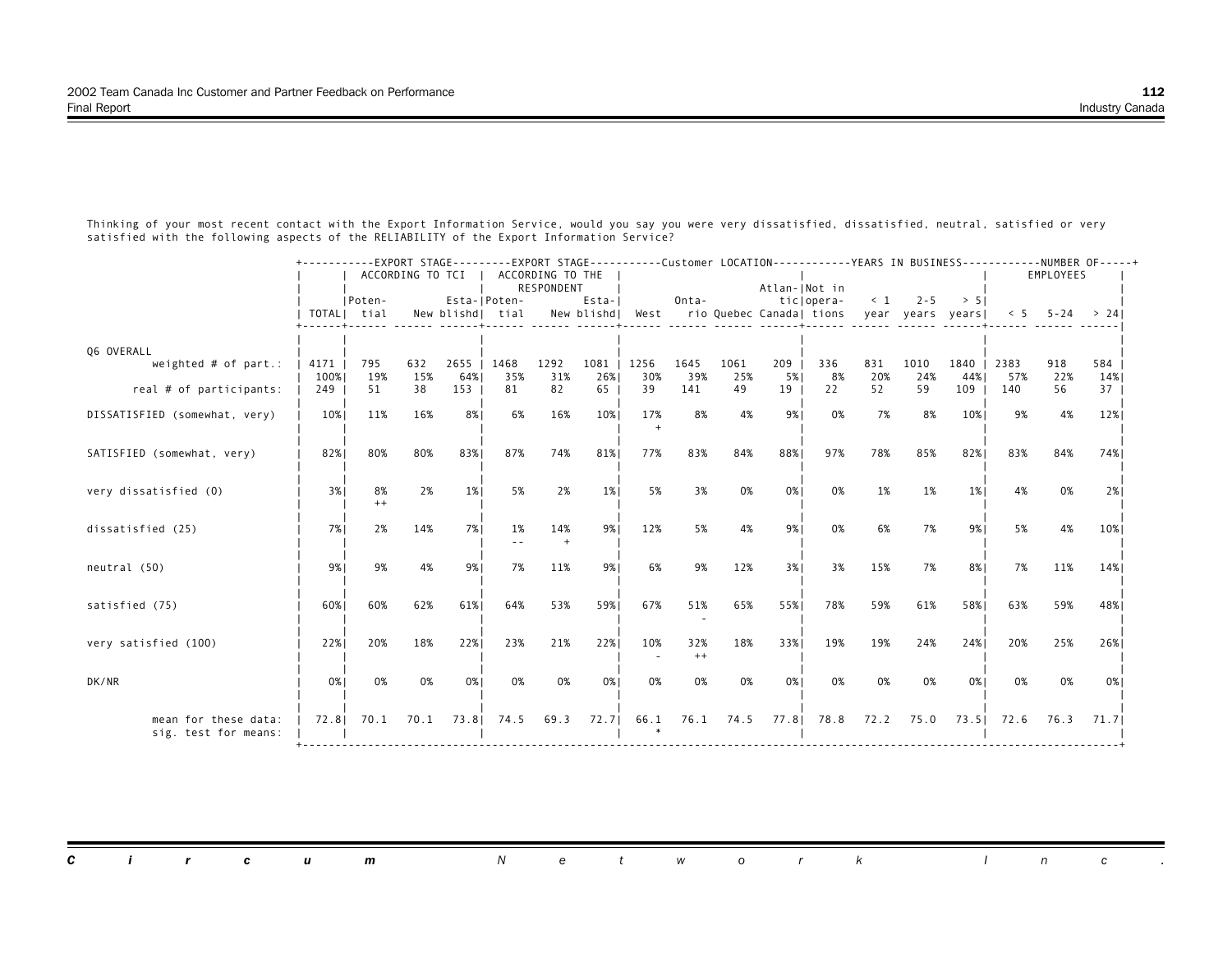Would you say that the reliability of the Export Information Service exceeded your expectations, met your expectations or failed to meet your expectations?

|                                |      |             |                  |      |                  |                  |            |      |       |      |               |                          |          |                  |      |      |                   | --EXPORT STAGE---------EXPORT STAGE----------Customer LOCATION-----------YEARS IN BUSINESS-----------NUMBER OF-----+ |
|--------------------------------|------|-------------|------------------|------|------------------|------------------|------------|------|-------|------|---------------|--------------------------|----------|------------------|------|------|-------------------|----------------------------------------------------------------------------------------------------------------------|
|                                |      |             | ACCORDING TO TCI |      |                  | ACCORDING TO THE |            |      |       |      |               |                          |          |                  |      |      | EMPLOYEES         |                                                                                                                      |
|                                |      |             |                  |      |                  | RESPONDENT       |            |      |       |      | Atlan- Not in |                          |          |                  |      |      |                   |                                                                                                                      |
|                                |      | Poten-      |                  |      | Esta- Poten-     |                  | Esta-l     |      | Onta- |      |               | ticlopera-               | $\leq$ 1 | $2 - 5$          | > 51 |      |                   |                                                                                                                      |
|                                |      | TOTALI tial |                  |      | New blishd  tial |                  | New blishd | West |       |      |               | rio Quebec Canada  tions |          | year years years |      |      | $5 - 5 - 24$ > 24 |                                                                                                                      |
|                                |      |             |                  |      |                  |                  |            |      |       |      |               |                          |          |                  |      |      |                   |                                                                                                                      |
|                                |      |             |                  |      |                  |                  |            |      |       |      |               |                          |          |                  |      |      |                   |                                                                                                                      |
| Q7<br>weighted $#$ of part.:   | 4183 | 807         | 632              | 2655 | 1468             | 1292             | 1081       | 1256 | 1657  | 1061 | 209           | 336                      | 831      | 1010             | 1840 | 2383 | 918               | 584                                                                                                                  |
|                                | 100% | 19%         | 15%              | 63%  | 35%              | 31%              | 26%        | 30%  | 40%   | 25%  | 5%            | 8%                       | 20%      | 24%              | 44%  | 57%  | 22%               | 14%                                                                                                                  |
| real # of participants:        | 250  | 52          | 38               | 153  | 81               | 82               | 65         | 39   | 142   | 49   | 19            | 22                       | 52       | 59               | 109  | 140  | 56                | 37                                                                                                                   |
|                                |      |             |                  |      |                  |                  |            |      |       |      |               |                          |          |                  |      |      |                   |                                                                                                                      |
| exceeded your expectations     | 11%  | 4%          | 9%               | 12%  | 7%               | 12%              | 15%        | 7%   | 15%   | 4%   | 23%           | 5%                       | 4%       | 16%              | 12%  | 8%   | 16%               | 15%                                                                                                                  |
|                                |      |             |                  |      |                  |                  |            |      |       |      |               |                          |          |                  |      |      |                   |                                                                                                                      |
|                                |      |             |                  |      |                  |                  |            |      |       |      |               |                          |          |                  |      |      |                   |                                                                                                                      |
| met your expectations          | 66%  | 71%         | 62%              | 67%  | 73%              | 60%              | 59%        | 65%  | 63%   | 71%  | 64%           | 57%                      | 79%      | 67%              | 63%  | 71%  | 67%               | 54%                                                                                                                  |
|                                |      |             |                  |      |                  |                  |            |      |       |      |               |                          |          |                  |      |      |                   |                                                                                                                      |
|                                |      |             |                  |      |                  |                  |            |      |       |      |               |                          |          |                  |      |      |                   |                                                                                                                      |
| failed to meet your expectatio | 17%  | 13%         | 20%              | 17%  | 10%              | 25%              | 20%        | 22%  | 12%   | 18%  | 12%           | 3%                       | 15%      | 12%              | 19%  | 15%  | 11%               | 29%                                                                                                                  |
| ns                             |      |             |                  |      |                  |                  |            |      |       |      |               |                          |          |                  |      |      |                   |                                                                                                                      |
|                                |      |             |                  |      |                  |                  |            |      |       |      |               |                          |          |                  |      |      |                   |                                                                                                                      |
| DK/NR                          | 7%   | 12%         | 9%               | 4%   | 10%              | 3%               | 6%         | 6%   | 10%   | 6%   | 0% I          | 34%                      | 1%       | 6%               | 6%   | 6%   | 6%                | 2%                                                                                                                   |
|                                |      |             |                  |      |                  |                  |            |      |       |      |               |                          |          |                  |      |      |                   |                                                                                                                      |
|                                |      |             |                  |      |                  |                  |            |      |       |      |               |                          |          |                  |      |      |                   |                                                                                                                      |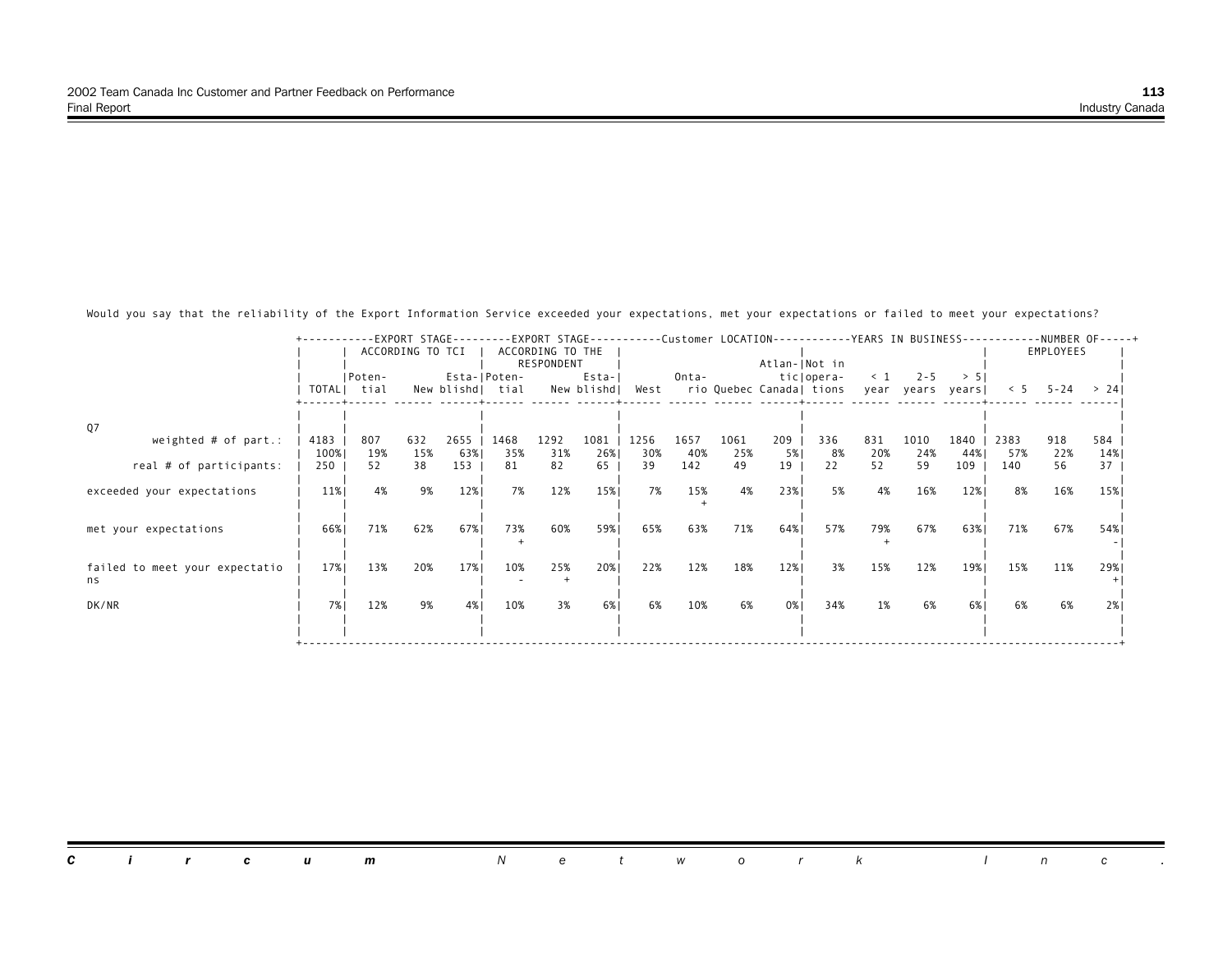In the context of the most recent contact, did the Export Information Service make any referrals to other sources of information or people who might be of assistance to you and your organization?

|                         | +--------    |                       |                  |             |                                  |                                |                     |             |             |             |               |                                        |            |                             |             |             |            | -EXPORT STAGE---------EXPORT STAGE----------Customer LOCATION-----------YEARS IN BUSINESS-----------NUMBER OF-----+ |  |
|-------------------------|--------------|-----------------------|------------------|-------------|----------------------------------|--------------------------------|---------------------|-------------|-------------|-------------|---------------|----------------------------------------|------------|-----------------------------|-------------|-------------|------------|---------------------------------------------------------------------------------------------------------------------|--|
|                         |              |                       | ACCORDING TO TCI |             |                                  | ACCORDING TO THE<br>RESPONDENT |                     |             |             |             | Atlan- Not in |                                        |            |                             |             |             | EMPLOYEES  |                                                                                                                     |  |
|                         |              | Poten-<br>TOTALI tial |                  |             | Esta- Poten-<br>New blishd  tial |                                | Esta-<br>New blishd | West        | Onta-       |             |               | tic opera-<br>rio Quebec Canada  tions | $\leq 1$   | $2 - 5$<br>year years years | > 51        | < 5         |            | $5 - 24$ > 24                                                                                                       |  |
|                         |              |                       |                  |             |                                  |                                |                     |             |             |             |               |                                        |            |                             |             |             |            |                                                                                                                     |  |
| Q8                      |              |                       |                  |             |                                  |                                |                     |             |             |             |               |                                        |            |                             |             |             |            |                                                                                                                     |  |
| weighted $#$ of part.:  | 4183<br>100% | 807<br>19%            | 632<br>15%       | 2655<br>63% | 1468<br>35%                      | 1292<br>31%                    | 1081<br>26%         | 1256<br>30% | 1657<br>40% | 1061<br>25% | 209<br>5%     | 336<br>8%                              | 831<br>20% | 1010<br>24%                 | 1840<br>44% | 2383<br>57% | 918<br>22% | 584<br>14%                                                                                                          |  |
| real # of participants: | 250          | 52                    | 38               | 153         | 81                               | 82                             | 65                  | 39          | 142         | 49          | 19            | 22                                     | 52         | 59                          | 109         | 140         | 56         | 37                                                                                                                  |  |
| Yes                     | 64%          | 53%                   | 69%              | 67%         | 65%                              | 70%                            | 62%                 | 57%         | 71%         | 59%         | 84%           | 64%                                    | 58%        | 72%                         | 66%         | 62%         | 67%        | 70%                                                                                                                 |  |
|                         |              |                       |                  |             |                                  |                                |                     |             |             |             |               |                                        |            |                             |             |             |            |                                                                                                                     |  |
| No                      | 32%          | 42%                   | 27%              | 29%         | 33%                              | 25%                            | 34%                 | 38%         | 25%         | 39%         | 12%           | 30%                                    | 33%        | 27%                         | 31%         | 33%         | 31%        | 30%                                                                                                                 |  |
|                         |              |                       |                  |             |                                  |                                |                     |             |             |             |               |                                        |            |                             |             |             |            |                                                                                                                     |  |
| DK/NR                   | 4%           | 5%                    | 4%               | 4%          | 2%                               | 5%                             | 4%                  | 5%          | 4%          | 2%          | 3%            | 5%                                     | 10%        | 1%                          | 2% 1        | 5%          | 2%         | 0% I                                                                                                                |  |
|                         |              |                       |                  |             |                                  |                                |                     |             |             |             |               |                                        |            |                             |             |             |            |                                                                                                                     |  |
|                         |              |                       |                  |             |                                  |                                |                     |             |             |             |               |                                        |            |                             |             |             |            |                                                                                                                     |  |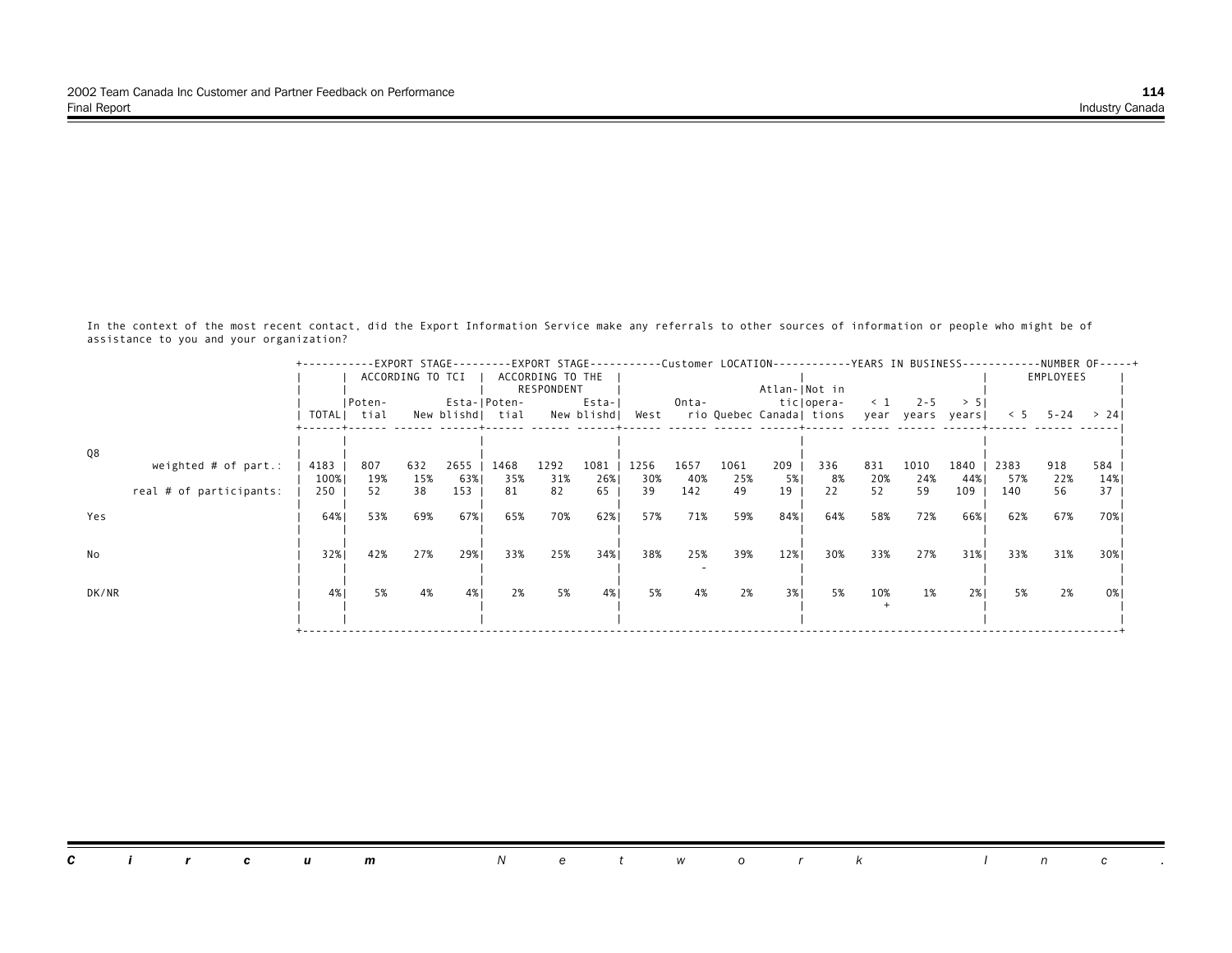Did you follow-up with any of these referrals?

|                              | +--------- |             |                  |      |                  |                  |            |      |       |     |                          |            |          |                  |      |      |           | -EXPORT STAGE--------EXPORT STAGE----------Customer LOCATION----------YEARS IN BUSINESS-----------NUMBER OF-----+ |
|------------------------------|------------|-------------|------------------|------|------------------|------------------|------------|------|-------|-----|--------------------------|------------|----------|------------------|------|------|-----------|-------------------------------------------------------------------------------------------------------------------|
|                              |            |             | ACCORDING TO TCI |      |                  | ACCORDING TO THE |            |      |       |     |                          |            |          |                  |      |      | EMPLOYEES |                                                                                                                   |
|                              |            |             |                  |      |                  | RESPONDENT       |            |      |       |     | Atlan- Not in            |            |          |                  |      |      |           |                                                                                                                   |
|                              |            | Poten-      |                  |      | Esta- Poten-     |                  | $Esta-$    |      | Onta- |     |                          | tic opera- | $\leq 1$ | $2 - 5$          | > 51 |      |           |                                                                                                                   |
|                              |            | TOTAL  tial |                  |      | New blishd  tial |                  | New blishd | West |       |     | rio Quebec Canada  tions |            |          | year years years |      | < 5  | 5 - 24    | $> 24$                                                                                                            |
|                              |            |             |                  |      |                  |                  |            |      |       |     |                          |            |          |                  |      |      |           |                                                                                                                   |
|                              |            |             |                  |      |                  |                  |            |      |       |     |                          |            |          |                  |      |      |           |                                                                                                                   |
| Q9<br>weighted $#$ of part.: | 2697       | 425         | 436              | 1774 | 957              | 899              | 674        | 714  | 1179  | 628 | 177                      | 216        | 481      | 728              | 1218 | 1478 | 617       | 410                                                                                                               |
|                              | 100%       | 16%         | 16%              | 66%  | 35%              | 33%              | 25%        | 26%  | 44%   | 23% | 7%                       | 8%         | 18%      | 27%              | 45%  | 55%  | 23%       | 15%                                                                                                               |
| real # of participants:      | 165        | 27          | 26               | 107  | 54               | 60               | 41         | 21   | 101   | 29  | 14                       | 14         | 31       | 45               | 72   | 91   | 39        | 26                                                                                                                |
|                              |            |             |                  |      |                  |                  |            |      |       |     |                          |            |          |                  |      |      |           |                                                                                                                   |
| Yes                          | 76%        | 55%         | 89%              | 78%  | 67%              | 82%              | 79%        | 78%  | 76%   | 76% | 70%                      | 52%        | 84%      | 78%              | 75%  | 76%  | 68%       | 80%।                                                                                                              |
|                              |            |             |                  |      |                  |                  |            |      |       |     |                          |            |          |                  |      |      |           |                                                                                                                   |
|                              |            |             |                  |      |                  |                  |            |      |       |     |                          |            |          |                  |      |      |           |                                                                                                                   |
| No                           | 23%        | 40%         | 11%              | 22%  | 31%              | 18%              | 21%        | 22%  | 24%   | 21% | 30%                      | 48%        | 16%      | 19%              | 25%  | 22%  | 32%       | 20%                                                                                                               |
|                              |            |             |                  |      |                  |                  |            |      |       |     |                          |            |          |                  |      |      |           |                                                                                                                   |
|                              |            |             |                  |      |                  |                  |            |      |       |     |                          |            |          |                  |      |      |           |                                                                                                                   |
| DK/NR                        | $1\%$      | 5%          | 0%               | 0%   | 2%               | 0%               | 0%         | 0%   | 0%    | 3%  | 0%                       | 0%         | 0%       | 3%               | 0%   | 1%   | 0%        | 0% I                                                                                                              |
|                              |            |             |                  |      |                  |                  |            |      |       |     |                          |            |          |                  |      |      |           |                                                                                                                   |
|                              |            |             |                  |      |                  |                  |            |      |       |     |                          |            |          |                  |      |      |           |                                                                                                                   |
|                              |            |             |                  |      |                  |                  |            |      |       |     |                          |            |          |                  |      |      |           |                                                                                                                   |

*Circum Network Inc.* $\sim 10$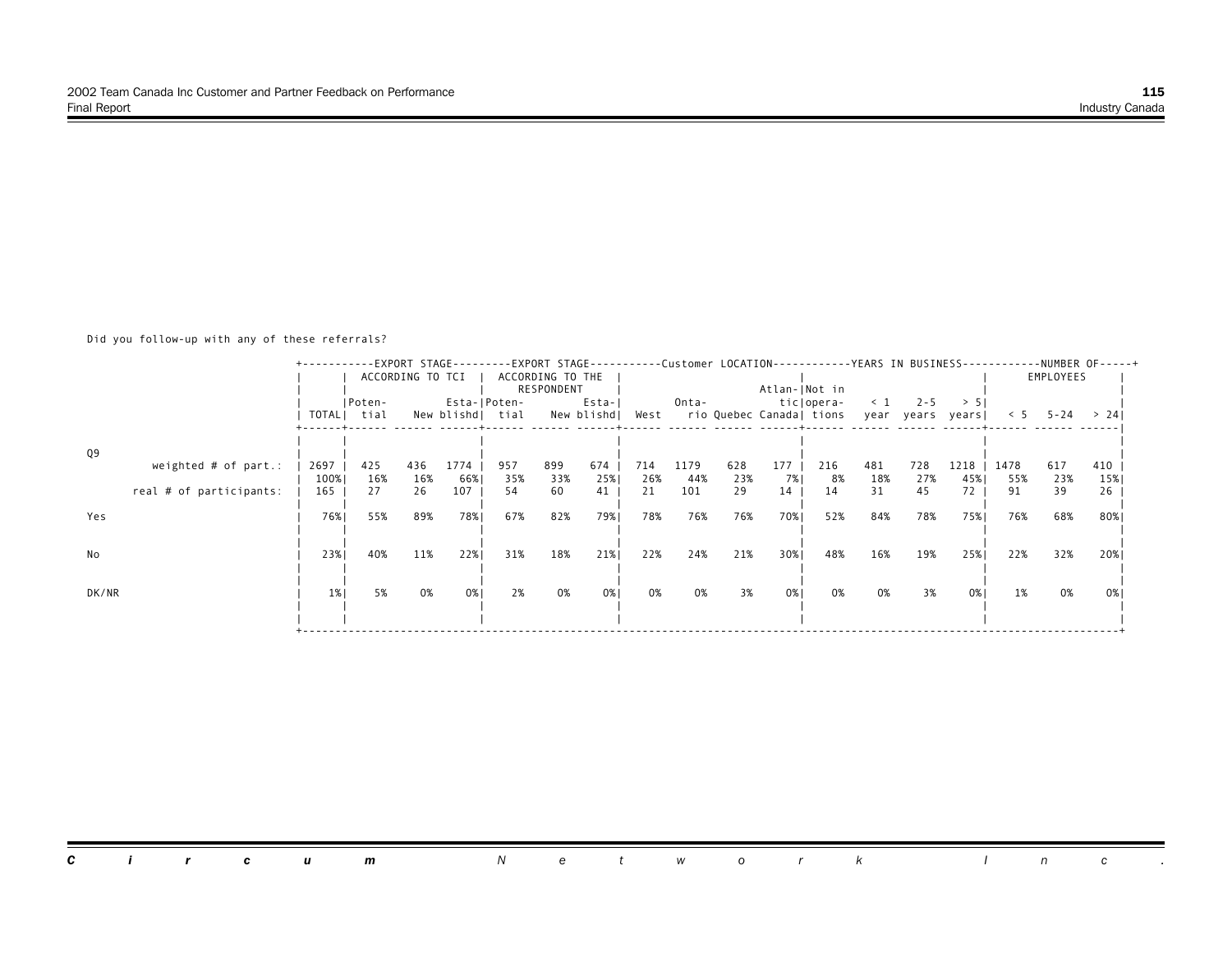How would you rate the value of these referrals? Were they...

|                         |      | +-----------EXPORT STAGE---------EXPORT STAGE----------Customer LOCATION-----------YEARS IN BUSINESS------------NUMBER OF-----+ |                  |      |                                   |                  |        |     |       |     |               |                                                               |                     |         |      |      |           |      |  |
|-------------------------|------|---------------------------------------------------------------------------------------------------------------------------------|------------------|------|-----------------------------------|------------------|--------|-----|-------|-----|---------------|---------------------------------------------------------------|---------------------|---------|------|------|-----------|------|--|
|                         |      |                                                                                                                                 | ACCORDING TO TCI |      |                                   | ACCORDING TO THE |        |     |       |     |               |                                                               |                     |         |      |      | EMPLOYEES |      |  |
|                         |      |                                                                                                                                 |                  |      |                                   | RESPONDENT       |        |     |       |     | Atlan- Not in |                                                               |                     |         |      |      |           |      |  |
|                         |      | IPoten-                                                                                                                         |                  |      | Esta-IPoten-                      |                  | Esta-I |     | Onta- |     |               | ticlopera-                                                    | $\langle 1 \rangle$ | $2 - 5$ | > 51 |      |           |      |  |
|                         |      | TOTALI tial                                                                                                                     |                  |      | New blishd  tial New blishd  West |                  |        |     |       |     |               | rio Quebec Canada  tions year years years  $\leq$ 5 5-24 > 24 |                     |         |      |      |           |      |  |
|                         |      |                                                                                                                                 |                  |      |                                   |                  |        |     |       |     |               |                                                               |                     |         |      |      |           |      |  |
|                         |      |                                                                                                                                 |                  |      |                                   |                  |        |     |       |     |               |                                                               |                     |         |      |      |           |      |  |
| Q10                     |      |                                                                                                                                 |                  |      |                                   |                  |        |     |       |     |               |                                                               |                     |         |      |      |           |      |  |
| weighted $#$ of part.:  | 2055 | 232                                                                                                                             | 390              | 1379 | 640                               | 736              | 534    | 556 | 899   | 476 | 124           | 113                                                           | 403                 | 570     | 915  | 1129 | 418       | 327  |  |
|                         | 100% | 11%                                                                                                                             | 19%              | 67%  | 31%                               | 36%              | 26%    | 27% | 44%   | 23% | 6%            | 6%                                                            | 20%                 | 28%     | 45%  | 55%  | 20%       | 16%  |  |
| real # of participants: | 125  | 14                                                                                                                              | 22               | 85   | 36                                | 46               | 34     | 18  | 77    | 22  | 8             |                                                               | 26                  | 33      | 56   | 69   | 28        | 20   |  |
|                         |      |                                                                                                                                 |                  |      |                                   |                  |        |     |       |     |               |                                                               |                     |         |      |      |           |      |  |
|                         |      |                                                                                                                                 |                  |      |                                   |                  |        |     |       |     |               |                                                               |                     |         |      |      |           |      |  |
| Not at all valuable     | 8%   | 8%                                                                                                                              | 0%               | 11%  | 2%                                | 13%              | 11%    | 17% | 4%    | 5%  | 16%           | 0%                                                            | 11%                 | 14%     | 5%   | 1%   | 13%       | 11%  |  |
|                         |      |                                                                                                                                 |                  |      |                                   |                  |        |     |       |     |               |                                                               |                     |         |      |      |           |      |  |
|                         |      |                                                                                                                                 |                  |      |                                   |                  |        |     |       |     |               |                                                               |                     |         |      |      |           |      |  |
| Not very valuable       | 15%  | 14%                                                                                                                             | 20%              | 15%  | 7%                                | 18%              | 15%    | 16% | 13%   | 23% | 0%            | 19%                                                           | 6%                  | 12%     | 20%  | 21%  | 14%       | 7% I |  |
|                         |      |                                                                                                                                 |                  |      |                                   |                  |        |     |       |     |               |                                                               |                     |         |      |      |           |      |  |
|                         |      |                                                                                                                                 |                  |      |                                   |                  |        |     |       |     |               |                                                               |                     |         |      |      |           |      |  |
| Somewhat valuable       | 42%  | 40%                                                                                                                             | 50%              | 41%  | 55%                               | 33%              | 45%    | 46% | 51%   | 27% | 21%           | 50%                                                           | 40%                 | 41%     | 43%  | 47%  | 35%       | 43%  |  |
|                         |      |                                                                                                                                 |                  |      |                                   |                  |        |     |       |     |               |                                                               |                     |         |      |      |           |      |  |
|                         |      |                                                                                                                                 |                  |      |                                   |                  |        |     |       |     |               |                                                               |                     |         |      |      |           |      |  |
| Very valuable           | 27%  | 32%                                                                                                                             | 21%              | 27%  | 29%                               | 27%              | 21%    | 17% | 25%   | 41% | 34%           | 21%                                                           | 25%                 | 33%     | 25%  | 26%  | 25%       | 34%  |  |
|                         |      |                                                                                                                                 |                  |      |                                   |                  |        |     |       |     |               |                                                               |                     |         |      |      |           |      |  |
|                         |      |                                                                                                                                 |                  |      |                                   |                  |        |     |       |     |               |                                                               |                     |         |      |      |           |      |  |
| DK/NR                   | 7%   | 5%                                                                                                                              | 9%               | 6%   | 7%                                | 9%               | 8%     | 4%  | 8%    | 5%  | 29%           | 10%                                                           | 19%                 | 0%      | 7% I | 5%   | 15%       | 6% 1 |  |
|                         |      |                                                                                                                                 |                  |      |                                   |                  |        |     |       |     |               |                                                               |                     |         |      |      |           |      |  |
|                         |      |                                                                                                                                 |                  |      |                                   |                  |        |     |       |     |               |                                                               |                     |         |      |      |           |      |  |
|                         |      |                                                                                                                                 |                  |      |                                   |                  |        |     |       |     |               |                                                               |                     |         |      |      |           |      |  |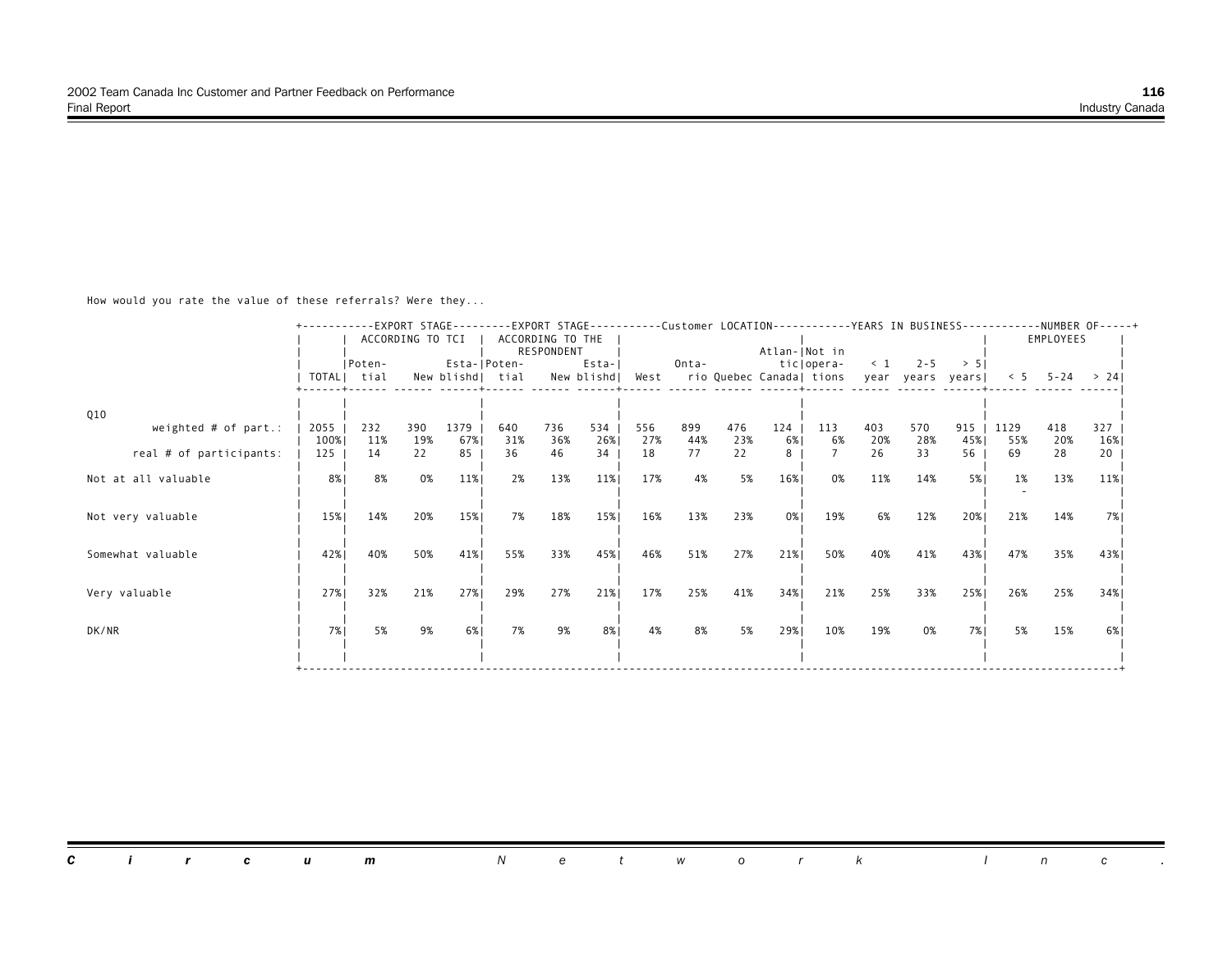|                                                     |              | +-----------EXPORT STAGE---------EXPORT STAGE----------Customer LOCATION-----------YEARS IN BUSINESS-----------NUMBER OF-----+ | ACCORDING TO TCI |             |                                  | ACCORDING TO THE |                       |                          |             |             |               |                                                         |            |                     |             |             | EMPLOYEES     |                 |
|-----------------------------------------------------|--------------|--------------------------------------------------------------------------------------------------------------------------------|------------------|-------------|----------------------------------|------------------|-----------------------|--------------------------|-------------|-------------|---------------|---------------------------------------------------------|------------|---------------------|-------------|-------------|---------------|-----------------|
|                                                     |              | IPoten-<br>TOTAL  tial                                                                                                         |                  |             | Esta- Poten-<br>New blishd  tial | RESPONDENT       | Esta-I<br>New blishd! | West                     | Onta-       |             | Atlan- Not in | ticlopera-<br>rio Quebec Canadal tions year years years | $\leq 1$   | $2 - 5$             | > 51        |             | $5 - 24 > 24$ |                 |
| Q12A the hours of service<br>weighted $#$ of part.: | 4106<br>100% | 795<br>19%                                                                                                                     | 620<br>15%       | 2602<br>63% | 1433<br>35%                      | 1281<br>31%      | 1074<br>26%           | 1256<br>31%              | 1587<br>39% | 1061<br>26% | 203<br>5%     | 336<br>8%                                               | 831<br>20% | 963<br>23%          | 1821<br>44% | 2348<br>57% | 918<br>22%    | 565<br>14%      |
| real # of participants:                             | 243          | 51                                                                                                                             | 37               | 148         | 78                               | 81               | 64                    | 39                       | 136         | 49          | 18            | 22                                                      | 52         | 55                  | 107         | 137         | 56            | 35 <sup>2</sup> |
| DISSATISFIED (somewhat, very)                       | 5%           | 17%<br>$+++$                                                                                                                   | 0%               | 3%          | 9%                               | 5%               | $1\%$                 | 9%                       | 3%          | 4%          | 10%           | 7%                                                      | 7%         | 0%                  | 4%          | 6%          | 2%            | 10%             |
| SATISFIED (somewhat, very)                          | 74%          | 75%                                                                                                                            | 67%              | 75%         | 75%                              | 66%              | 82%                   | 69%                      | 77%         | 76%         | 69%           | 83%                                                     | 78%        | 75%                 | 75%         | 69%         | 85%           | 71%             |
| very dissatisfied (0)                               | 2%1          | 8%<br>$++$                                                                                                                     | 0%               | 1%          | 5%                               | 2%               | 0%                    | 5%                       | 0%          | 2%          | 0%            | 0%                                                      | 0%         | 0%                  | $1\%$       | 3%          | 0%            | 4%              |
| dissatisfied (25)                                   | 3%           | 8%                                                                                                                             | 0%               | 2%          | 4%                               | 4%               | $1\%$                 | 3%                       | 3%          | 2%          | 10%           | 7%                                                      | 7%         | 0%                  | 3%          | 3%          | 2%            | 6%              |
| neutral (50)                                        | 21%          | 8%                                                                                                                             | 33%              | 22%         | 17%                              | 29%              | 17%                   | 22%                      | 20%         | 20%         | 21%           | 10%                                                     | 15%        | 25%                 | 22%         | 25%         | 13%           | 19%             |
| satisfied (75)                                      | 58%          | 65%                                                                                                                            | 52%              | 58%         | 55%                              | 54%              | 67%                   | 53%                      | 62%         | 61%         | 53%           | 68%                                                     | 67%        | 65%                 | 54%         | 55%         | 66%           | 58%             |
| very satisfied (100)                                | 15%          | 10%                                                                                                                            | 15%              | 17%         | 19%                              | 12%              | 15%                   | 16%                      | 15%         | 14%         | 16%           | 15%                                                     | 11%        | 11%                 | 21%         | 15%         | 19%           | 12%             |
| DK/NR                                               | 0%           | 0%                                                                                                                             | 0%               | 0%          | 0%                               | 0%               | 0%                    | 0%                       | 0%          | 0%          | 0%            | 0%                                                      | 0%         | 0%                  | 0%          | 0%          | 0%            | 0%              |
| mean for these data:<br>sig. test for means:        | 70.51        | 65.1                                                                                                                           |                  |             | 70.5 72.0 70.2                   |                  |                       | 67.6 74.1 67.9 72.4 70.9 |             |             |               | 68.9 72.9                                               |            | 70.5 71.5 72.5 68.8 |             |             | 75.6          | 67.21           |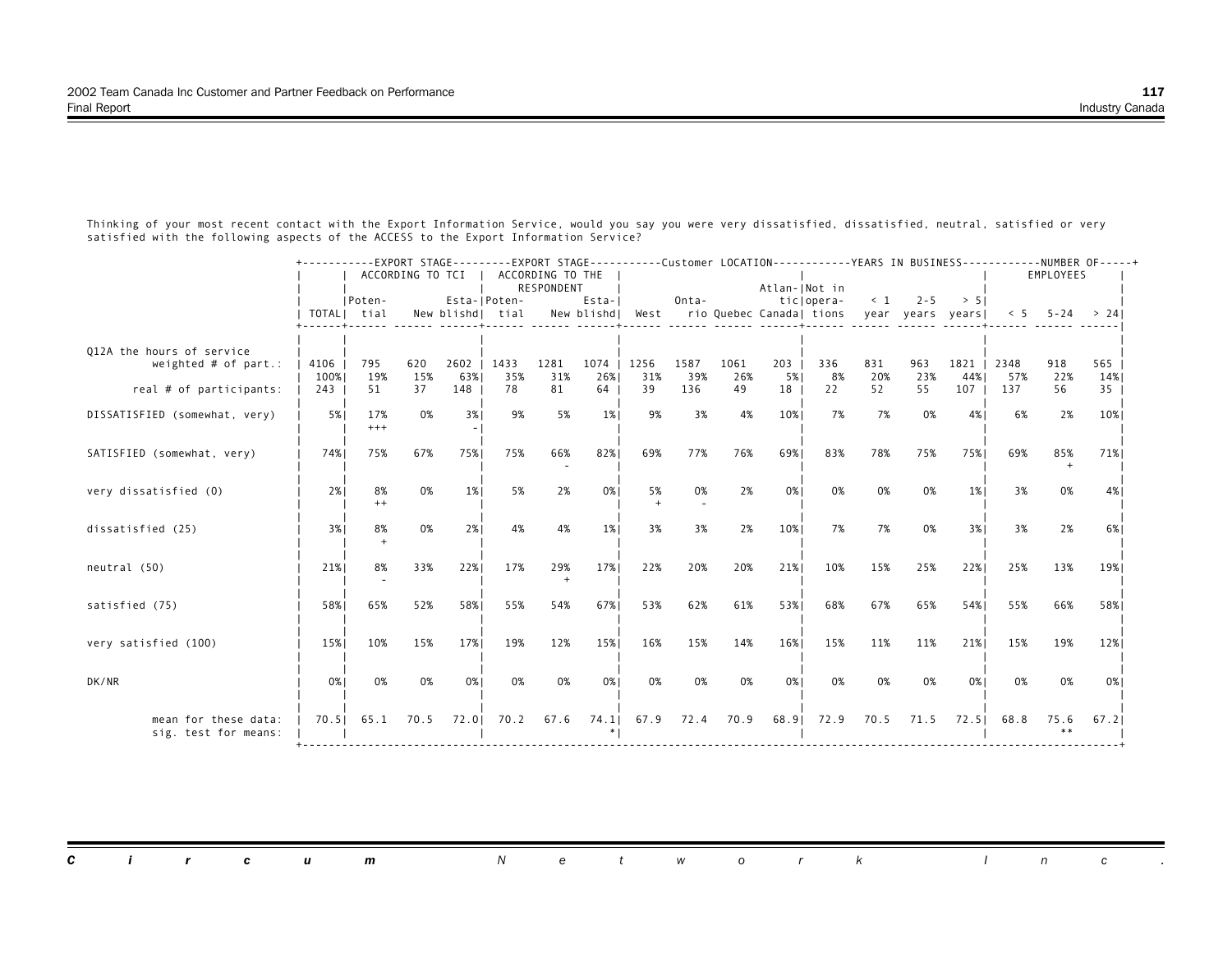|                                                              |             | +----------EXPORT STAGE--------EXPORT STAGE----------Customer LOCATION-----------YEARS IN BUSINESS-----------NUMBER OF-----+ | ACCORDING TO TCI |             |                                  | ACCORDING TO THE<br>RESPONDENT |           |                          |            |           | Atlan- Not in |                                                         |                     |                     |            |            | EMPLOYEES        |           |
|--------------------------------------------------------------|-------------|------------------------------------------------------------------------------------------------------------------------------|------------------|-------------|----------------------------------|--------------------------------|-----------|--------------------------|------------|-----------|---------------|---------------------------------------------------------|---------------------|---------------------|------------|------------|------------------|-----------|
|                                                              |             | Poten-<br>TOTAL  tial                                                                                                        |                  |             | Esta- Poten-<br>New blishd  tial |                                | Esta-I    | New blishd  West         | Onta-      |           |               | ticlopera-<br>rio Quebec Canada  tions year years years | $\langle 1 \rangle$ | $2 - 5$             | > 51       |            | $< 5$ 5-24 > 241 |           |
| Q12B the ease of reaching officers<br>weighted $#$ of part.: | 4171        | 795                                                                                                                          | 632              | 2655   1468 |                                  | 1292                           | 1081      | 1256                     | 1645       | 1061      | 209           | 336                                                     | 831                 | 1010                | 1840       | 2383       | 918              | 584       |
| real # of participants:                                      | 100%<br>249 | 19%<br>51                                                                                                                    | 15%<br>38        | 64%<br>153  | 35%<br>81                        | 31%<br>82                      | 26%<br>65 | 30%<br>39                | 39%<br>141 | 25%<br>49 | 5% 1<br>19    | 8%<br>22                                                | 20%<br>52           | 24%<br>59           | 44%<br>109 | 57%<br>140 | 22%<br>56        | 14%<br>37 |
| DISSATISFIED (somewhat, very)                                | 9%          | 14%                                                                                                                          | 6%               | 8%          | 9%                               | 6%                             | 11%       | 10%                      | 11%        | 6%        | 0%            | 3%                                                      | 8%                  | 4%                  | 9%         | 9%         | 3%               | 19%       |
| SATISFIED (somewhat, very)                                   | 84%         | 72%                                                                                                                          | 93%              | 86%1        | 83%                              | 88%                            | 82%       | 86%                      | 81%        | 86%       | 97%           | 80%                                                     | 87%                 | 89%                 | 85%        | 83%        | 91%              | 76%       |
| very dissatisfied (0)                                        | 3%          | 8%                                                                                                                           | 2%               | 2%          | 5%                               | 3%                             | 2%1       | 5%                       | 3%         | 2%        | 0%            | 0%                                                      | 0%                  | 0%                  | 2%1        | 3%         | 0%               | 10%       |
| dissatisfied (25)                                            | 6%          | 6%                                                                                                                           | 4%               | 6%          | 4%                               | 4%                             | 8%        | 5%                       | 8%         | 4%        | 0%            | 3%                                                      | 8%                  | 4%                  | 6%         | 6%         | 3%               | 10%       |
| neutral (50)                                                 | 7%          | 14%<br>$+$                                                                                                                   | 2%               | 6%          | 8%                               | 6%                             | 7%        | 4%                       | 9%         | 8%        | 3%            | 16%                                                     | 5%                  | 6%                  | 6%         | 7%         | 6%               | 4% I      |
| satisfied (75)                                               | 58%1        | 55%                                                                                                                          | 69%              | 58%         | 58%                              | 64%                            | 50%       | 64%                      | 48%        | 67%       | 64%           | 61%                                                     | 73%                 | 62%                 | 51%        | 61%        | 52%              | 51%       |
| very satisfied (100)                                         | 26%         | 17%                                                                                                                          | 24%              | 28%         | 25%                              | 24%                            | 32%       | 22%                      | 33%        | 18%       | 33%           | 19%                                                     | 14%                 | 27%                 | 33%        | 23%        | 39%              | 26%       |
| DK/NR                                                        | 0%          | 0%                                                                                                                           | 0%               | 0%          | 0%                               | 0%                             | 0%        | 0%                       | 0%         | 0%        | 0%            | 0%                                                      | 0%                  | 0%                  | 0%         | 0%         | 0%               | 0%        |
| mean for these data:<br>sig. test for means:                 | 74.61       | 66.6                                                                                                                         |                  |             | 77.2 76.1 73.8                   |                                |           | 75.9 75.3 73.0 75.2 74.0 |            |           |               | $82.4$ 73.9                                             |                     | 73.3 78.1 76.8 73.3 |            |            | 81.8             | 68.21     |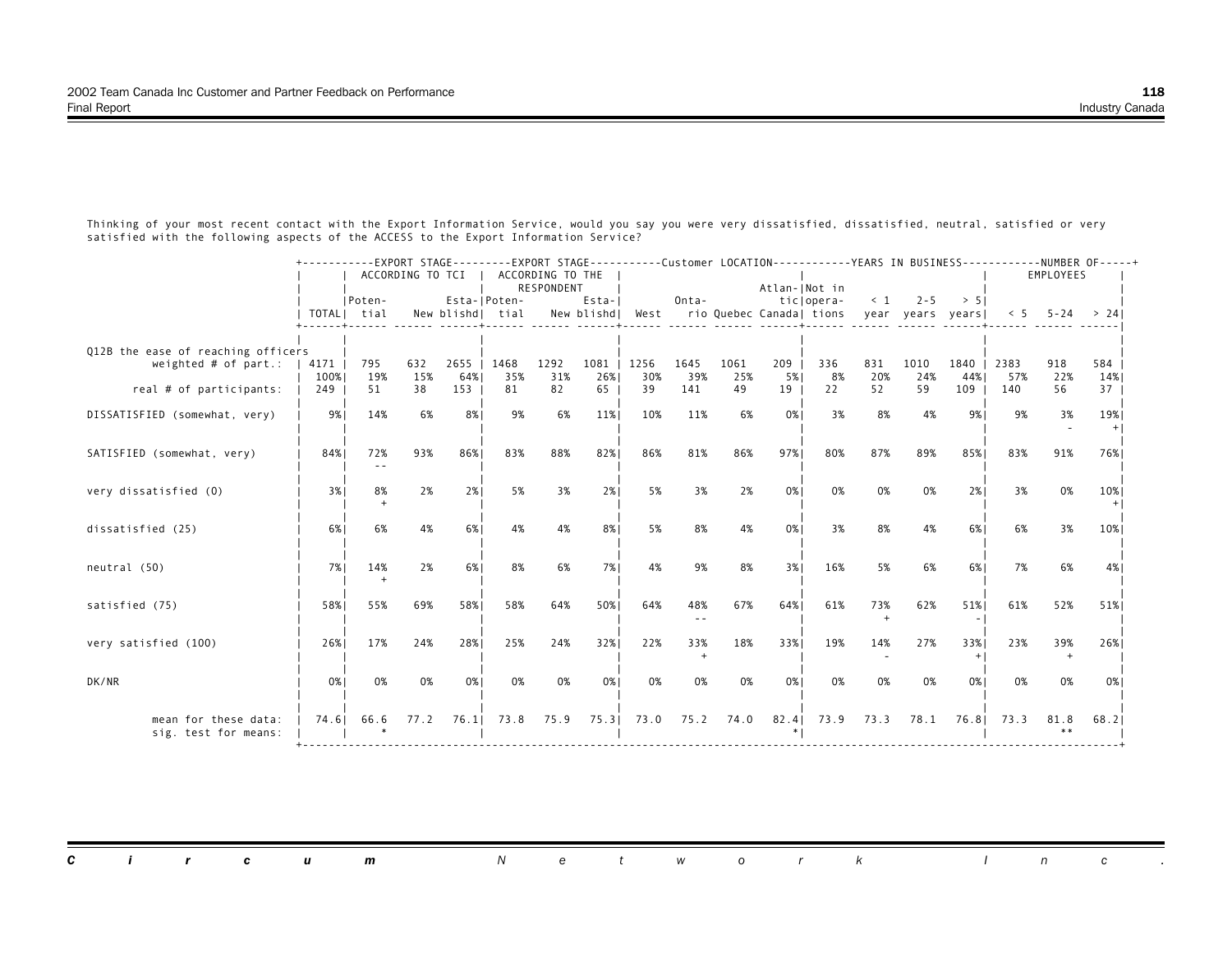|                                                                          |             | +----------EXPORT STAGE--------EXPORT STAGE----------Customer LOCATION-----------YEARS IN BUSINESS-----------NUMBER OF-----+ |           |            | ACCORDING TO TCI   ACCORDING TO THE | RESPONDENT |           |                  |                |           | Atlan- Not in |                                                                 |                |           |            |               | EMPLOYEES |             |
|--------------------------------------------------------------------------|-------------|------------------------------------------------------------------------------------------------------------------------------|-----------|------------|-------------------------------------|------------|-----------|------------------|----------------|-----------|---------------|-----------------------------------------------------------------|----------------|-----------|------------|---------------|-----------|-------------|
|                                                                          |             | Poten-<br>TOTAL  tial                                                                                                        |           |            | Esta- Poten-<br>New blishd  tial    |            | Esta-I    | New blishd  West | Onta-          |           | ticlopera-    | rio Quebec Canada  tions year years years  $\times$ 5 5-24 > 24 |                | $< 1$ 2-5 | > 51       |               |           |             |
| Q12C timeliness of responses to phone messages<br>weighted $#$ of part.: |             | 3878   725                                                                                                                   | 529       | $2534$     | 1343                                | 1189       | 1028      | 1142             | 1494           | 1039      | 203           | 301                                                             | 763            | 873       | 1786       | 2119          | 906       | 577         |
| real # of participants:                                                  | 100%<br>231 | 19%<br>45                                                                                                                    | 14%<br>34 | 65%<br>145 | 35%<br>75                           | 31%<br>76  | 27%<br>60 | 29%<br>36        | 39%<br>128     | 27%<br>48 | 5%  <br>18    | 8%<br>19                                                        | 20%<br>48      | 23%<br>53 | 46%<br>104 | 55%<br>125    | 23%<br>55 | 15%<br>36 I |
| DISSATISFIED (somewhat, very)                                            | 7%          | 15%                                                                                                                          | 2%        | 6%         | 9%                                  | 4%         | 9%        | 7%               | 6%             | 10%       | 0%            | 4%                                                              | 8%             | 0%        | 7% l       | 8%            | 0%        | 19%<br>$++$ |
| SATISFIED (somewhat, very)                                               | 54%         | 51%                                                                                                                          | 72%       | 51%        | 56%                                 | 60%        | 49%       | 44%              | 65%<br>$+ +$   | 48%       | 61%           | 25%                                                             | 76%<br>$^{++}$ | 58%       | 51%        | 57%           | 53%       | 60%         |
| very dissatisfied (0)                                                    | 2%1         | 9%<br>$+++$                                                                                                                  | 0%        | $1\%$      | 5%                                  | 0%         | 1%        | 6%               | 2%             | 0%        | 0%            | 0%                                                              | 0%             | 0%        | $1\%$      | 3%            | 0%        | 4%          |
| dissatisfied (25)                                                        | 5%          | 6%                                                                                                                           | 2%        | 5%         | 4%                                  | 4%         | 8%        | 1%               | 5%             | 10%       | 0%            | 4%                                                              | 8%             | 0%        | 7% l       | 4%            | 0%        | 15%<br>$++$ |
| neutral (50)                                                             | 39%         | 34%                                                                                                                          | 26%       | 43%        | 35%                                 | 36%        | 42%       | 49%              | 29%            | 42%       | 39%           | 71%                                                             | 16%            | 42%       | 42%        | 35%           | 47%       | 20%         |
| satisfied (75)                                                           | 38%1        | 41%                                                                                                                          | 55%       | 33%        | 39%                                 | 47%        | 29%       | 38%              | 40%            | 33%       | 40%           | 25%                                                             | 63%<br>$+++$   | 37%       | 33%        | 40%           | 40%       | 37%1        |
| very satisfied (100)                                                     | 16%         | 9%                                                                                                                           | 17%       | 18%        | 17%                                 | 13%        | 20%       | 6%               | 25%<br>$^{++}$ | 15%       | 21%           | 0%                                                              | 14%            | 21%       | 18%        | 17%           | 12%       | 23%         |
| DK/NR                                                                    | 0%          | 0%                                                                                                                           | 0%        | 0%         | 0%                                  | 0%         | 0%        | 0%               | 0%             | 0%        | 0%            | 0%                                                              | 0%             | 0%        | 0%         | 0%            | 0%        | 0%          |
| mean for these data:<br>sig. test for means:                             | 65.21       | 58.9                                                                                                                         | 71.7      | $65.2$     | 65.0                                | 67.3       | 64.61     | 59.2             | 70.5           | 63.0      | 70.61         | 55.2<br>***                                                     | 70.4           | 69.8      |            | $65.2$   65.7 | 66.3      | 65.01       |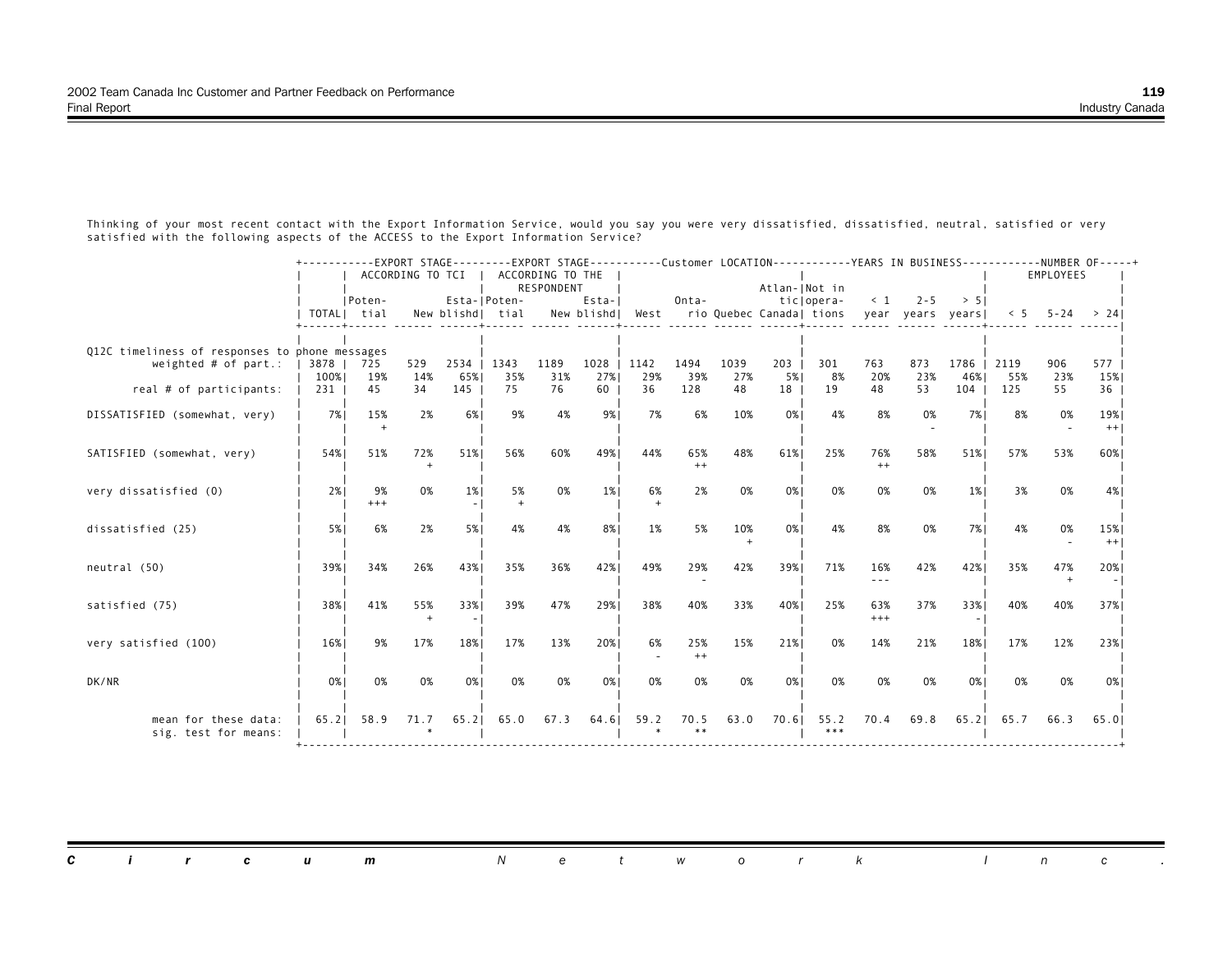|                                                                           |                | +----------EXPORT STAGE--------EXPORT STAGE----------Customer LOCATION-----------YEARS IN BUSINESS-----------NUMBER OF-----+ |            | ACCORDING TO TCI   |                                  | ACCORDING TO THE |               |                          |                |             | Atlan- Not in |                                                         |            |            |             |             | EMPLOYEES        |            |
|---------------------------------------------------------------------------|----------------|------------------------------------------------------------------------------------------------------------------------------|------------|--------------------|----------------------------------|------------------|---------------|--------------------------|----------------|-------------|---------------|---------------------------------------------------------|------------|------------|-------------|-------------|------------------|------------|
|                                                                           |                | Poten-<br>TOTAL  tial                                                                                                        |            |                    | Esta- Poten-<br>New blishd  tial | RESPONDENT       | Esta-I        | New blishd  West         | Onta-          |             |               | ticlopera-<br>rio Quebec Canada  tions year years years | $\leq 1$   | $2 - 5$    | > 51        |             | $< 5$ 5-24 > 241 |            |
| Q12D waiting time to get in touch with officers<br>weighted $#$ of part.: | 4138  <br>100% | 795<br>19%                                                                                                                   | 632<br>15% | 2622   1447<br>63% | 35%                              | 1281<br>31%      | 1081  <br>26% | 1256<br>30%              | 1634<br>39%    | 1039<br>25% | 209<br>5% 1   | 336<br>8%                                               | 831<br>20% | 998<br>24% | 1818<br>44% | 2371<br>57% | 896<br>22%       | 584<br>14% |
| real # of participants:                                                   | 246            | 51                                                                                                                           | 37         | 151                | 80                               | 80               | 65            | 39                       | 140            | 48          | 19            | 22                                                      | 51         | 58         | 108         | 138         | 55               | 37         |
| DISSATISFIED (somewhat, very)                                             | 5%             | 13%<br>$^{++}$                                                                                                               | 4%         | 3%                 | 7%                               | 4%               | 6%            | 8%                       | 6%             | 0%          | 0%            | 7%                                                      | 5%         | 0%         | 4%          | 6%          | 0%               | 10%        |
| SATISFIED (somewhat, very)                                                | 87%            | 72%<br>$- - -$                                                                                                               | 94%        | 90%                | 86%                              | 90%              | 85%           | 88%                      | 85%            | 88%         | 97%           | 87%                                                     | 89%        | 92%        | 88%         | 86%         | 94%              | 80%        |
| very dissatisfied (0)                                                     | 2%             | 8%<br>$++$                                                                                                                   | 2%         | $1\%$              | 5%                               | 1%               | 2%1           | 5%                       | 2%             | 0%          | 0%            | 0%                                                      | 0%         | 0%         | $1\%$       | 3%          | 0%               | 4%         |
| dissatisfied (25)                                                         | 3%             | 4%                                                                                                                           | 2%         | 2%                 | 2%                               | 3%               | 4%            | 3%                       | 4%             | 0%          | 0%            | 7%                                                      | 5%         | 0%         | 3% l        | 3%          | 0%               | 6%         |
| neutral (50)                                                              | 8%             | 15%                                                                                                                          | 2%         | 7%                 | 7%                               | 7%               | 8%            | 3%                       | 9%             | 12%         | 3%            | 6%                                                      | 7%         | 8%         | 8%          | 8%          | 6%               | 10%        |
| satisfied (75)                                                            | 63%            | 55%                                                                                                                          | 71%        | 64%                | 62%                              | 68%              | 60%           | 75%                      | 51%            | 69%         | 63%           | 66%                                                     | 72%        | 68%        | 58%         | 61%         | 67%              | 58%        |
| very satisfied (100)                                                      | 24%            | 17%                                                                                                                          | 24%        | 26%                | 24%                              | 21%              | 25%           | 14%                      | 34%<br>$^{++}$ | 19%         | 34%           | 21%                                                     | 16%        | 24%        | 30%         | 25%         | 27%              | 22%        |
| DK/NR                                                                     | 0%             | 0%                                                                                                                           | 0%         | 0%                 | 0%                               | 0%               | 0%            | 0%                       | 0%             | 0%          | 0%            | 0%                                                      | 0%         | 0%         | 0%          | 0%          | 0%               | 0%         |
| mean for these data:<br>sig. test for means:                              | 76.01          | 67.1<br>**                                                                                                                   | 78.2       |                    | 77.9 74.8                        |                  |               | 76.6 75.3 72.1 77.7 76.6 |                |             |               | 82.8 75.1 75.1 79.2 78.1 75.3                           |            |            |             |             | 80.1             | 71.81      |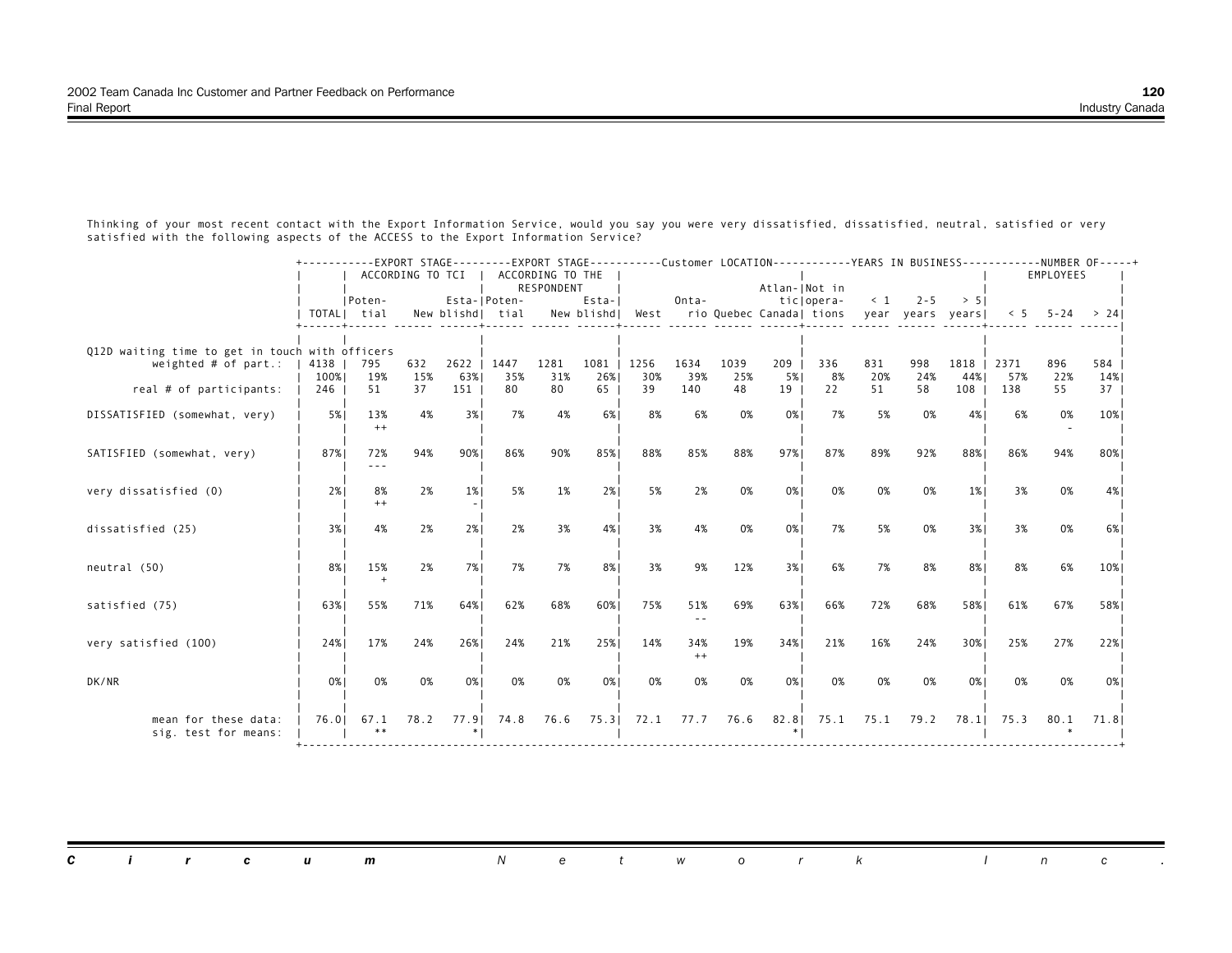|                                                                          |                | +-----------EXPORT STAGE---------EXPORT STAGE----------Customer LOCATION-----------YEARS IN BUSINESS-----------NUMBER OF-----+ |             | ACCORDING TO TCI I |                  | ACCORDING TO THE |             |                  |               |             |               |                                                              |            |             |             |             | EMPLOYEES  |            |
|--------------------------------------------------------------------------|----------------|--------------------------------------------------------------------------------------------------------------------------------|-------------|--------------------|------------------|------------------|-------------|------------------|---------------|-------------|---------------|--------------------------------------------------------------|------------|-------------|-------------|-------------|------------|------------|
|                                                                          |                | IPoten-                                                                                                                        |             |                    | Esta- Poten-     | RESPONDENT       | Esta-I      |                  | Onta-         |             | Atlan- Not in | ticlopera-                                                   |            | $< 1$ 2-5   | > 51        |             |            |            |
|                                                                          |                | TOTAL  tial                                                                                                                    |             |                    | New blishd  tial |                  |             | New blishd  West |               |             |               | rio Quebec Canada  tions year years years  $\leq$ 5 -24 > 24 |            |             |             |             |            |            |
| Q12E comm. in official language of your choice<br>weighted $#$ of part.: | 4160  <br>100% | 795<br>19%                                                                                                                     | 620<br>15%  | $2655$  <br>64%    | 1457<br>35%      | 1292<br>31%      | 1081<br>26% | 1256<br>30%      | 1634<br>39%   | 1061<br>26% | 209<br>5%     | 336<br>8%                                                    | 819<br>20% | 1010<br>24% | 1840<br>44% | 2371<br>57% | 918<br>22% | 584<br>14% |
| real # of participants:                                                  | 248            | 51                                                                                                                             | 37          | 153                | 80               | 82               | 65          | 39               | 140           | 49          | 19            | 22                                                           | 51         | 59          | 109         | 139         | 56         | 37         |
| DISSATISFIED (somewhat, very)                                            | 3%             | 8%                                                                                                                             | 0%          | 2%                 | 6%               | 3%               | 0%          | 8%<br>$++$       | 0%<br>$=$ $=$ | 2%          | 0%            | 0%                                                           | 5%         | 2%          | 0%          | 4%          | 2%         | 0% I       |
| SATISFIED (somewhat, very)                                               | 95%1           | 90%                                                                                                                            | 100%        | 95%1               | 93%              | 95%              | 96%         | 90%              | 96%           | 98%         | 100%          | 100%                                                         | 94%        | 93%         | 98%         | 93%         | 96%        | 98%        |
| very dissatisfied (0)                                                    | 2%1            | 8%<br>$+++$                                                                                                                    | 0%          | 0%<br>$- -$        | 5%<br>$^{++}$    | 0%               | 0%          | 5%<br>$+++$      | 0%            | 0%          | 0%            | 0%                                                           | 0%         | 0%          | 0%          | 3%          | 0%         | 0%         |
| dissatisfied (25)                                                        | $1\%$          | 0%                                                                                                                             | 0%          | 2%                 | 1%               | 3%               | 0%          | 3%               | 0%            | 2%          | 0%            | 0%                                                           | 5%         | 2%          | 0%          | 2%          | 2%         | 0% I       |
| neutral (50)                                                             | 2%1            | 1%                                                                                                                             | 0%          | 3%                 | 2%               | 2%               | 4%          | 2%               | 4%            | 0%          | 0%            | 0%                                                           | 1%         | 5%          | 2%          | 2%          | 1%         | 2%1        |
| satisfied (75)                                                           | 51%            | 56%                                                                                                                            | 72%<br>$++$ | 44%<br>--1         | 56%              | 48%              | 49%         | 46%              | 51%           | 53%         | 64%           | 49%                                                          | 57%        | 49%         | 51%         | 52%         | 44%        | 63%        |
| very satisfied (100)                                                     | 44%            | 34%                                                                                                                            | 28%         | 51%<br>$++$        | 36%              | 47%              | 46%         | 43%              | 45%           | 45%         | 36%           | 51%                                                          | 37%        | 44%         | 47%         | 41%         | 52%        | 35%        |
| DK/NR                                                                    | 0%             | 0%                                                                                                                             | 0%          | 0%                 | 0%               | 0%               | 0%          | 0%               | 0%            | 0%          | 0%            | 0%                                                           | 0%         | 0%          | 0%          | 0%          | 0%         | 0%         |
| mean for these data:<br>sig. test for means:                             | 83.51          | 76.7                                                                                                                           | 82.0        |                    | 85.7 79.7        | 84.5             |             | 85.5 79.8        | 85.2          | 85.2        | 84.0          | 87.7                                                         | 81.7       | 83.7        |             | 86.3 81.6   | 86.6       | 83.21      |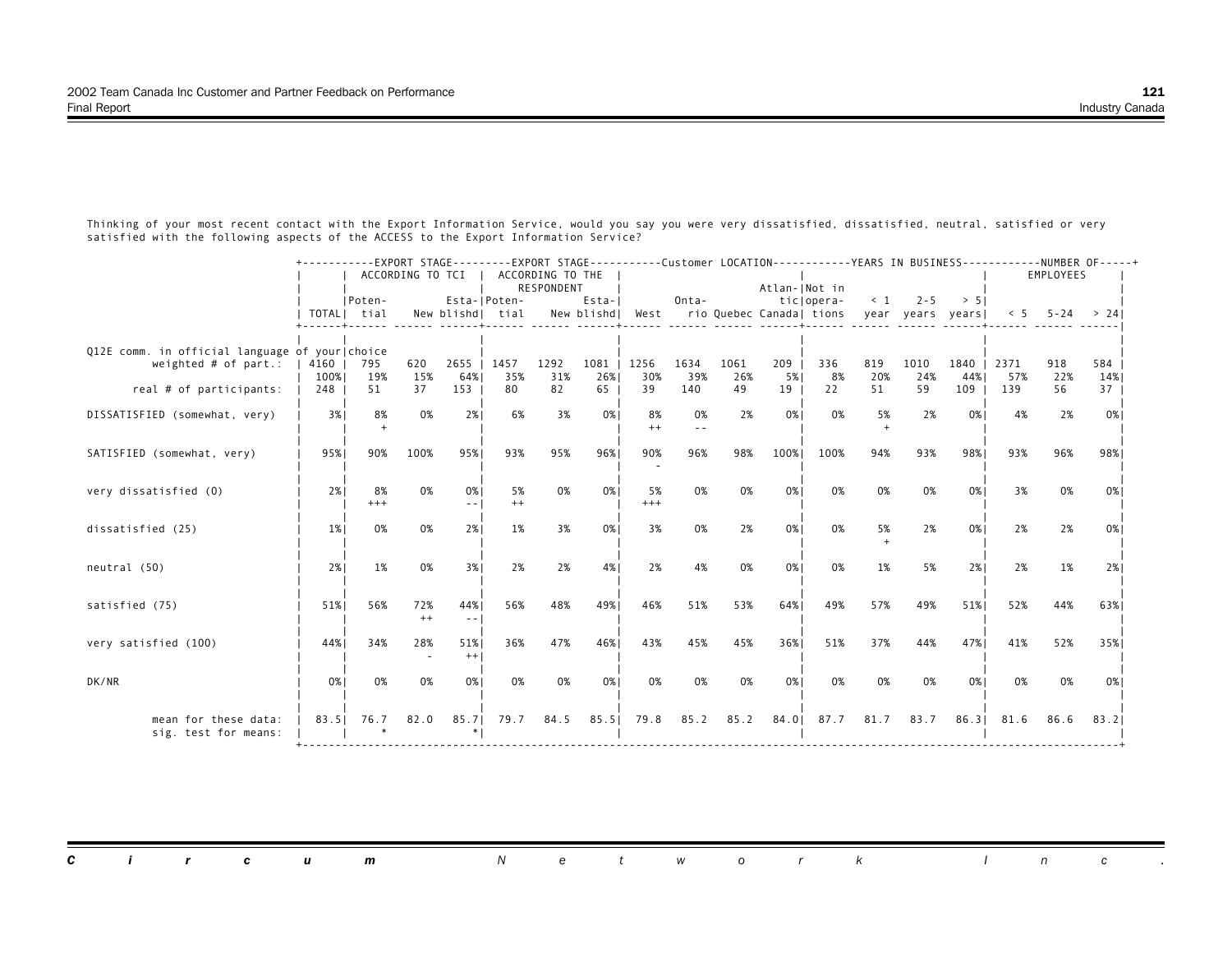|                                              |             | +----------EXPORT STAGE--------EXPORT STAGE----------Customer LOCATION-----------YEARS IN BUSINESS-----------NUMBER OF-----+ | ACCORDING TO TCI |            |                                  | ACCORDING TO THE<br>RESPONDENT |             |                          |            |           | Atlan- Not in           |                                                         |                     |           |            |            | EMPLOYEES        |                                                                                                                                                                                                                                                                                                                                                                                                     |
|----------------------------------------------|-------------|------------------------------------------------------------------------------------------------------------------------------|------------------|------------|----------------------------------|--------------------------------|-------------|--------------------------|------------|-----------|-------------------------|---------------------------------------------------------|---------------------|-----------|------------|------------|------------------|-----------------------------------------------------------------------------------------------------------------------------------------------------------------------------------------------------------------------------------------------------------------------------------------------------------------------------------------------------------------------------------------------------|
|                                              |             | IPoten-<br>TOTALI tial                                                                                                       |                  |            | Esta- Poten-<br>New blishd  tial |                                | Esta-I      | New blishd  West         | Onta-      |           |                         | tic opera-<br>rio Quebec Canada  tions year years years | $\langle 1 \rangle$ | $2 - 5$   | > 51       |            | $< 5$ 5-24 > 241 |                                                                                                                                                                                                                                                                                                                                                                                                     |
| Q13 OVERALL<br>weighted $#$ of part.:        | 4171        | 795                                                                                                                          | 632              | 2655       | 1468                             | 1292                           | 1081   1256 |                          | 1645       | 1061      | $209$                   | 336                                                     | 831                 | 1010      | 1840       | 2383       | 918              | 584                                                                                                                                                                                                                                                                                                                                                                                                 |
| real # of participants:                      | 100%<br>249 | 19%<br>51                                                                                                                    | 15%<br>38        | 64%<br>153 | 35%<br>81                        | 31%<br>82                      | 26%<br>65   | 30%<br>39                | 39%<br>141 | 25%<br>49 | 5%  <br>19 <sup>1</sup> | 8%<br>22                                                | 20%<br>52           | 24%<br>59 | 44%<br>109 | 57%<br>140 | 22%<br>56        | 14%<br>37                                                                                                                                                                                                                                                                                                                                                                                           |
| DISSATISFIED (somewhat, very)                | $6\%$       | 11%                                                                                                                          | 4%               | 5%         | 6%                               | 3%                             | 7%          | 7%                       | 6%         | 6%        | 0%                      | 3%                                                      | 5%                  | 0%        | 6%         | 6%         | 0%               | 15%                                                                                                                                                                                                                                                                                                                                                                                                 |
| SATISFIED (somewhat, very)                   | 89%         | 84%                                                                                                                          | 93%              | 89%        | 90%                              | 91%                            | 85%         | 86%                      | 89%        | 92%       | 92%                     | 93%                                                     | 90%                 | 97%       | 88%        | 90%        | 97%              | 70%<br>$\frac{1}{2} \frac{1}{2} \frac{1}{2} \frac{1}{2} \frac{1}{2} \frac{1}{2} \frac{1}{2} \frac{1}{2} \frac{1}{2} \frac{1}{2} \frac{1}{2} \frac{1}{2} \frac{1}{2} \frac{1}{2} \frac{1}{2} \frac{1}{2} \frac{1}{2} \frac{1}{2} \frac{1}{2} \frac{1}{2} \frac{1}{2} \frac{1}{2} \frac{1}{2} \frac{1}{2} \frac{1}{2} \frac{1}{2} \frac{1}{2} \frac{1}{2} \frac{1}{2} \frac{1}{2} \frac{1}{2} \frac{$ |
| very dissatisfied (0)                        | 2%          | 8%<br>$^{++}$                                                                                                                | 2%               | 0%         | 5%                               | 1%                             | $1\%$       | 5%                       | 1%         | 0%        | 0%                      | 0%                                                      | 0%                  | 0%        | $1\%$      | 3%         | 0%               | 2%                                                                                                                                                                                                                                                                                                                                                                                                  |
| dissatisfied (25)                            | 4%          | 3%                                                                                                                           | 2%               | 4%         | 2%                               | 3%                             | 6%          | 1%                       | 4%         | 6%        | 0%                      | 3%                                                      | 5%                  | 0%        | 5%         | 3%         | 0%               | 13%<br>$+++$                                                                                                                                                                                                                                                                                                                                                                                        |
| neutral (50)                                 | 5%          | 4%                                                                                                                           | 4%               | 6%         | 3%                               | 6%                             | 8%          | 8%                       | 5%         | 2%        | 8%                      | 3%                                                      | 5%                  | 3%        | 6%         | 4%         | 3%               | 14%                                                                                                                                                                                                                                                                                                                                                                                                 |
| satisfied (75)                               | 66%         | 59%                                                                                                                          | 76%              | 65%        | 70%                              | 67%                            | 57%         | 69%                      | 61%        | 69%       | 66%                     | 71%                                                     | 74%                 | 72%       | 61%        | 70%        | 59%              | 53%                                                                                                                                                                                                                                                                                                                                                                                                 |
| very satisfied (100)                         | 23%         | 26%                                                                                                                          | 17%              | 24%        | 21%                              | 24%                            | 28%         | 16%                      | 28%        | 22%       | 27%                     | 22%                                                     | 16%                 | 25%       | 27%        | 20%        | 38%<br>$++$      | 17%                                                                                                                                                                                                                                                                                                                                                                                                 |
| DK/NR                                        | 0%          | 0%                                                                                                                           | 0%               | 0%         | 0%                               | 0%                             | 0%          | 0%                       | 0%         | 0%        | 0%                      | 0%                                                      | 0%                  | 0%        | 0%         | 0%         | 0%               | $0\%$                                                                                                                                                                                                                                                                                                                                                                                               |
| mean for these data:<br>sig. test for means: |             | 76.11 72.5                                                                                                                   |                  |            | 75.9 77.0 75.0                   |                                |             | 77.5 76.1 72.5 77.7 77.0 |            |           |                         | 79.71 78.0                                              | 75.5                | 80.3      |            | 76.9 75.1  | 83.7<br>***      | 67.71                                                                                                                                                                                                                                                                                                                                                                                               |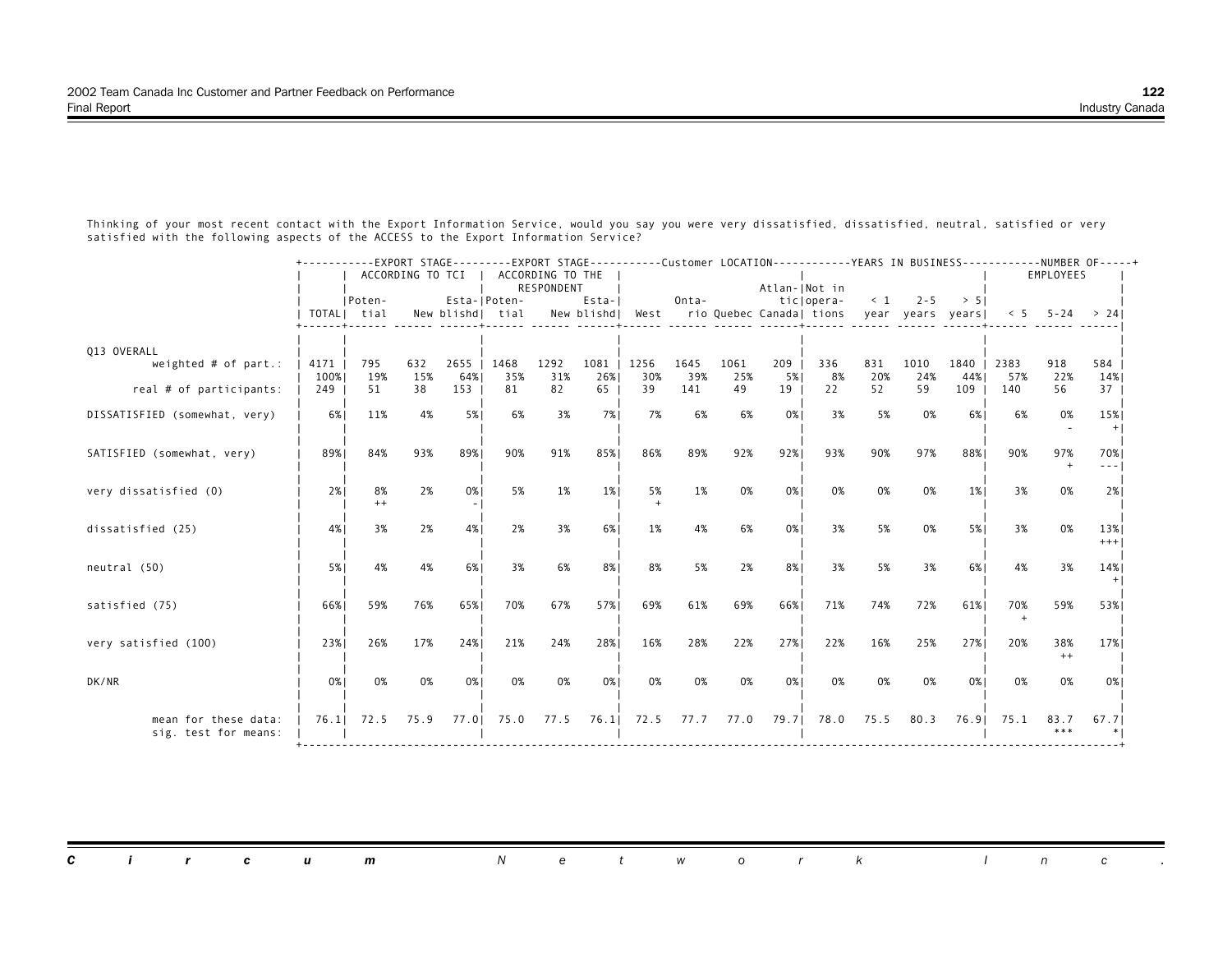Would you say that the access to the Export Information Service exceeded your expectations, met your expectations or failed to meet your expectations?

| ACCORDING TO TCI<br>EMPLOYEES<br>ACCORDING TO THE<br>RESPONDENT<br>Atlan- Not in<br>Onta-<br>Esta- Poten-<br>Esta-l<br>ticlopera-<br>$\leq 1$<br>$2 - 5$<br> Poten-<br>> 51<br>rio Quebec Canada  tions<br>TOTALI tial<br>New blishd  tial<br>New blishd <br>West<br>year years years<br>$5 - 5 - 24$ > 24<br>Q14<br>1292<br>1081<br>4183<br>632<br>2655<br>1468<br>1256<br>1657<br>209<br>336<br>831<br>1010<br>weighted $#$ of part.:<br>807<br>1061<br>1840<br>2383<br>918<br>584<br>26%<br>19%<br>15%<br>63% <br>31%<br>30%<br>40%<br>25%<br>5%  <br>20%<br>24%<br>100%<br>35%<br>8%<br>44% <br>22%<br>14% <br>57%<br>142<br>52<br>153<br>82<br>65<br>49<br>22<br>52<br>59<br>real # of participants:<br>250<br>38<br>81<br>39<br>19<br>109<br>56<br>140<br>37<br>14%<br>9%<br>14%<br>19%<br>13%<br>15%<br>4%<br>33%<br>5%<br>15%<br>25%<br>13%<br>15%<br>6%<br>17%<br>9%<br>3%<br>13%<br>exceeded your expectations<br>$++$<br>69%<br>69%<br>76%<br>72%<br>74%<br>71%<br>75%<br>71%<br>63% <br>78%<br>64%<br>54%<br>85%<br>68%<br>77%<br>70%<br>71%<br>62% <br>met your expectations<br>12%<br>13%<br>13%<br>15%<br>10%<br>13%<br>10%<br>16%<br>6%<br>10%<br>14%<br>14%<br>3%<br>10%<br>2%<br>10%<br>11%<br>23%<br>failed to meet your expectatio<br>$++$<br>ns<br>9%<br>3%<br>2%<br>4%<br>6%<br>0% I<br>27%<br>0%<br>3%<br>3%<br>6%<br>6%<br>4%<br>4%<br>0%<br>DK/NR<br>4%  <br>4%<br>2%1 |  |  |  |  |  |  |  |  |  | --EXPORT STAGE---------EXPORT STAGE----------Customer LOCATION-----------YEARS IN BUSINESS-----------NUMBER OF-----+ |
|-------------------------------------------------------------------------------------------------------------------------------------------------------------------------------------------------------------------------------------------------------------------------------------------------------------------------------------------------------------------------------------------------------------------------------------------------------------------------------------------------------------------------------------------------------------------------------------------------------------------------------------------------------------------------------------------------------------------------------------------------------------------------------------------------------------------------------------------------------------------------------------------------------------------------------------------------------------------------------------------------------------------------------------------------------------------------------------------------------------------------------------------------------------------------------------------------------------------------------------------------------------------------------------------------------------------------------------------------------------------------------------------------|--|--|--|--|--|--|--|--|--|----------------------------------------------------------------------------------------------------------------------|
|                                                                                                                                                                                                                                                                                                                                                                                                                                                                                                                                                                                                                                                                                                                                                                                                                                                                                                                                                                                                                                                                                                                                                                                                                                                                                                                                                                                                 |  |  |  |  |  |  |  |  |  |                                                                                                                      |
|                                                                                                                                                                                                                                                                                                                                                                                                                                                                                                                                                                                                                                                                                                                                                                                                                                                                                                                                                                                                                                                                                                                                                                                                                                                                                                                                                                                                 |  |  |  |  |  |  |  |  |  |                                                                                                                      |
|                                                                                                                                                                                                                                                                                                                                                                                                                                                                                                                                                                                                                                                                                                                                                                                                                                                                                                                                                                                                                                                                                                                                                                                                                                                                                                                                                                                                 |  |  |  |  |  |  |  |  |  |                                                                                                                      |
|                                                                                                                                                                                                                                                                                                                                                                                                                                                                                                                                                                                                                                                                                                                                                                                                                                                                                                                                                                                                                                                                                                                                                                                                                                                                                                                                                                                                 |  |  |  |  |  |  |  |  |  |                                                                                                                      |
|                                                                                                                                                                                                                                                                                                                                                                                                                                                                                                                                                                                                                                                                                                                                                                                                                                                                                                                                                                                                                                                                                                                                                                                                                                                                                                                                                                                                 |  |  |  |  |  |  |  |  |  |                                                                                                                      |
|                                                                                                                                                                                                                                                                                                                                                                                                                                                                                                                                                                                                                                                                                                                                                                                                                                                                                                                                                                                                                                                                                                                                                                                                                                                                                                                                                                                                 |  |  |  |  |  |  |  |  |  |                                                                                                                      |
|                                                                                                                                                                                                                                                                                                                                                                                                                                                                                                                                                                                                                                                                                                                                                                                                                                                                                                                                                                                                                                                                                                                                                                                                                                                                                                                                                                                                 |  |  |  |  |  |  |  |  |  |                                                                                                                      |
|                                                                                                                                                                                                                                                                                                                                                                                                                                                                                                                                                                                                                                                                                                                                                                                                                                                                                                                                                                                                                                                                                                                                                                                                                                                                                                                                                                                                 |  |  |  |  |  |  |  |  |  |                                                                                                                      |
|                                                                                                                                                                                                                                                                                                                                                                                                                                                                                                                                                                                                                                                                                                                                                                                                                                                                                                                                                                                                                                                                                                                                                                                                                                                                                                                                                                                                 |  |  |  |  |  |  |  |  |  |                                                                                                                      |
|                                                                                                                                                                                                                                                                                                                                                                                                                                                                                                                                                                                                                                                                                                                                                                                                                                                                                                                                                                                                                                                                                                                                                                                                                                                                                                                                                                                                 |  |  |  |  |  |  |  |  |  |                                                                                                                      |
|                                                                                                                                                                                                                                                                                                                                                                                                                                                                                                                                                                                                                                                                                                                                                                                                                                                                                                                                                                                                                                                                                                                                                                                                                                                                                                                                                                                                 |  |  |  |  |  |  |  |  |  |                                                                                                                      |
|                                                                                                                                                                                                                                                                                                                                                                                                                                                                                                                                                                                                                                                                                                                                                                                                                                                                                                                                                                                                                                                                                                                                                                                                                                                                                                                                                                                                 |  |  |  |  |  |  |  |  |  |                                                                                                                      |
|                                                                                                                                                                                                                                                                                                                                                                                                                                                                                                                                                                                                                                                                                                                                                                                                                                                                                                                                                                                                                                                                                                                                                                                                                                                                                                                                                                                                 |  |  |  |  |  |  |  |  |  |                                                                                                                      |
|                                                                                                                                                                                                                                                                                                                                                                                                                                                                                                                                                                                                                                                                                                                                                                                                                                                                                                                                                                                                                                                                                                                                                                                                                                                                                                                                                                                                 |  |  |  |  |  |  |  |  |  |                                                                                                                      |
|                                                                                                                                                                                                                                                                                                                                                                                                                                                                                                                                                                                                                                                                                                                                                                                                                                                                                                                                                                                                                                                                                                                                                                                                                                                                                                                                                                                                 |  |  |  |  |  |  |  |  |  |                                                                                                                      |
|                                                                                                                                                                                                                                                                                                                                                                                                                                                                                                                                                                                                                                                                                                                                                                                                                                                                                                                                                                                                                                                                                                                                                                                                                                                                                                                                                                                                 |  |  |  |  |  |  |  |  |  |                                                                                                                      |
|                                                                                                                                                                                                                                                                                                                                                                                                                                                                                                                                                                                                                                                                                                                                                                                                                                                                                                                                                                                                                                                                                                                                                                                                                                                                                                                                                                                                 |  |  |  |  |  |  |  |  |  |                                                                                                                      |
|                                                                                                                                                                                                                                                                                                                                                                                                                                                                                                                                                                                                                                                                                                                                                                                                                                                                                                                                                                                                                                                                                                                                                                                                                                                                                                                                                                                                 |  |  |  |  |  |  |  |  |  |                                                                                                                      |
|                                                                                                                                                                                                                                                                                                                                                                                                                                                                                                                                                                                                                                                                                                                                                                                                                                                                                                                                                                                                                                                                                                                                                                                                                                                                                                                                                                                                 |  |  |  |  |  |  |  |  |  |                                                                                                                      |
|                                                                                                                                                                                                                                                                                                                                                                                                                                                                                                                                                                                                                                                                                                                                                                                                                                                                                                                                                                                                                                                                                                                                                                                                                                                                                                                                                                                                 |  |  |  |  |  |  |  |  |  |                                                                                                                      |
|                                                                                                                                                                                                                                                                                                                                                                                                                                                                                                                                                                                                                                                                                                                                                                                                                                                                                                                                                                                                                                                                                                                                                                                                                                                                                                                                                                                                 |  |  |  |  |  |  |  |  |  |                                                                                                                      |
|                                                                                                                                                                                                                                                                                                                                                                                                                                                                                                                                                                                                                                                                                                                                                                                                                                                                                                                                                                                                                                                                                                                                                                                                                                                                                                                                                                                                 |  |  |  |  |  |  |  |  |  |                                                                                                                      |

*Circum Network Inc.* $\sim 10$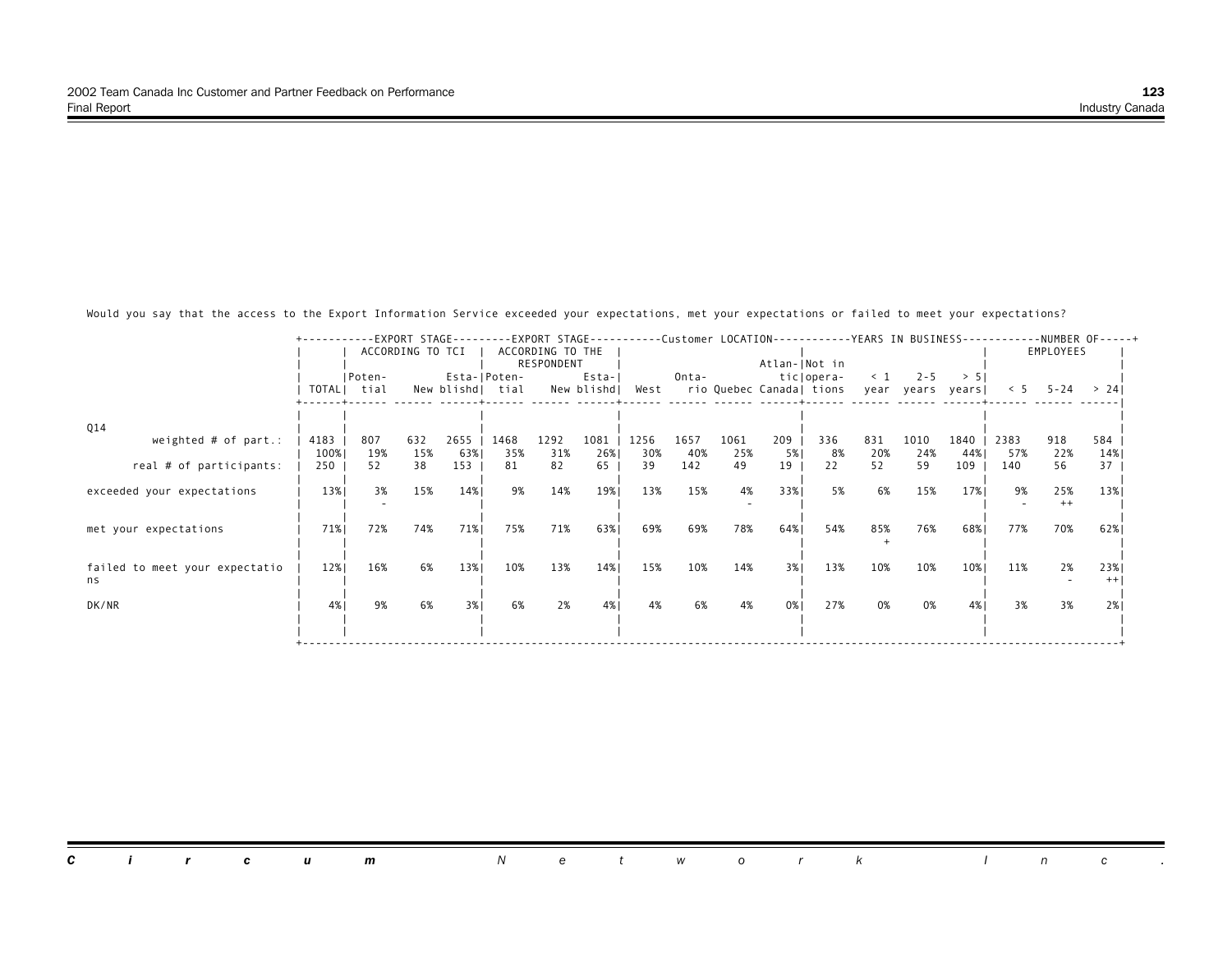The last time you called the Export Information Service, was your call answered within three rings, did it take longer, or was your call put on hold before someone answered?

|                             |      |             |                  | -EXPORT STAGE-------- |                  |                  |            |      |       |      |               | -EXPORT STAGE----------Customer LOCATION-----------YEARS IN BUSINESS-----------NUMBER OF-----+ |          |         |                  |      |                   |      |  |
|-----------------------------|------|-------------|------------------|-----------------------|------------------|------------------|------------|------|-------|------|---------------|------------------------------------------------------------------------------------------------|----------|---------|------------------|------|-------------------|------|--|
|                             |      |             | ACCORDING TO TCI |                       |                  | ACCORDING TO THE |            |      |       |      |               |                                                                                                |          |         |                  |      | EMPLOYEES         |      |  |
|                             |      |             |                  |                       |                  | RESPONDENT       |            |      |       |      | Atlan- Not in |                                                                                                |          |         |                  |      |                   |      |  |
|                             |      | IPoten-     |                  |                       | Esta-IPoten-     |                  | Esta-I     |      | Onta- |      |               | ticlopera-                                                                                     | $\leq 1$ | $2 - 5$ | > 51             |      |                   |      |  |
|                             |      | TOTALI tial |                  |                       | New blishd  tial |                  | New blishd | West |       |      |               | rio Quebec Canada  tions                                                                       |          |         | year years years |      | $5 - 5 - 24$ > 24 |      |  |
|                             |      |             |                  |                       |                  |                  |            |      |       |      |               |                                                                                                |          |         |                  |      |                   |      |  |
|                             |      |             |                  |                       |                  |                  |            |      |       |      |               |                                                                                                |          |         |                  |      |                   |      |  |
| Q15                         |      |             |                  |                       |                  |                  |            |      |       |      |               |                                                                                                |          |         |                  |      |                   |      |  |
| weighted $#$ of part.:      | 4183 | 807         | 632              | 2655                  | 1468             | 1292             | 1081       | 1256 | 1657  | 1061 | 209           | 336                                                                                            | 831      | 1010    | 1840             | 2383 | 918               | 584  |  |
|                             | 100% | 19%         | 15%              | 63%                   | 35%              | 31%              | 26%        | 30%  | 40%   | 25%  | 5%            | 8%                                                                                             | 20%      | 24%     | 44%              | 57%  | 22%               | 14%  |  |
| real # of participants:     | 250  | 52          | 38               | 153                   | 81               | 82               | 65         | 39   | 142   | 49   | 19            | 22                                                                                             | 52       | 59      | 109              | 140  | 56                | 37   |  |
|                             |      |             |                  |                       |                  |                  |            |      |       |      |               |                                                                                                |          |         |                  |      |                   |      |  |
| Within three rings          | 46%  | 37%         | 54%              | 47%                   | 51%              | 57%              | 30%        | 54%  | 43%   | 41%  | 53%           | 56%                                                                                            | 34%      | 56%     | 46%              | 49%  | 42%               | 37%  |  |
|                             |      |             |                  |                       |                  |                  |            |      |       |      |               |                                                                                                |          |         |                  |      |                   |      |  |
|                             |      |             |                  |                       |                  |                  |            |      |       |      |               |                                                                                                |          |         |                  |      |                   |      |  |
| Longer                      | 5%   | 6%          | 6%               | 4%                    | 3%               | 7%               | 5%         | 2%   | 6%    | 8%   | 0%            | 0%                                                                                             | 10%      | 4%      | 4%               | 6%   | 6%                | 2%   |  |
|                             |      |             |                  |                       |                  |                  |            |      |       |      |               |                                                                                                |          |         |                  |      |                   |      |  |
|                             |      |             |                  |                       |                  |                  |            |      |       |      |               |                                                                                                |          |         |                  |      |                   |      |  |
| Put on hold before answered | 11%  | 11%         | 7%               | 12%                   | 12%              | 12%              | 10%        | 8%   | 11%   | 18%  | 0%            | 17%                                                                                            | 15%      | 8%      | 12%              | 9%   | 11%               | 22%  |  |
|                             |      |             |                  |                       |                  |                  |            |      |       |      |               |                                                                                                |          |         |                  |      |                   |      |  |
|                             |      |             |                  |                       |                  |                  |            |      |       |      |               |                                                                                                |          |         |                  |      |                   |      |  |
| Other                       | 5%   | 17%         | 2%               | 3%                    | 8%               | 3%               | 5%         | 5%   | 6%    | 2%   | 12%           | 7%                                                                                             | 5%       | 0%      | 5% l             | 6%   | 3%                | 6% I |  |
|                             |      | $+++$       |                  |                       |                  |                  |            |      |       |      |               |                                                                                                |          |         |                  |      |                   |      |  |
|                             |      |             |                  |                       |                  |                  |            |      |       |      |               |                                                                                                |          |         |                  |      |                   |      |  |
| DK/NR                       | 32%  | 29%         | 31%              | 34%                   | 26%              | 20%              | 49%        | 32%  | 34%   | 31%  | 34%           | 20%                                                                                            | 36%      | 32%     | 34%              | 29%  | 38%               | 33%1 |  |
|                             |      |             |                  |                       |                  |                  | $^{+++}$   |      |       |      |               |                                                                                                |          |         |                  |      |                   |      |  |
|                             |      |             |                  |                       |                  |                  |            |      |       |      |               |                                                                                                |          |         |                  |      |                   |      |  |
|                             |      |             |                  |                       |                  |                  |            |      |       |      |               |                                                                                                |          |         |                  |      |                   |      |  |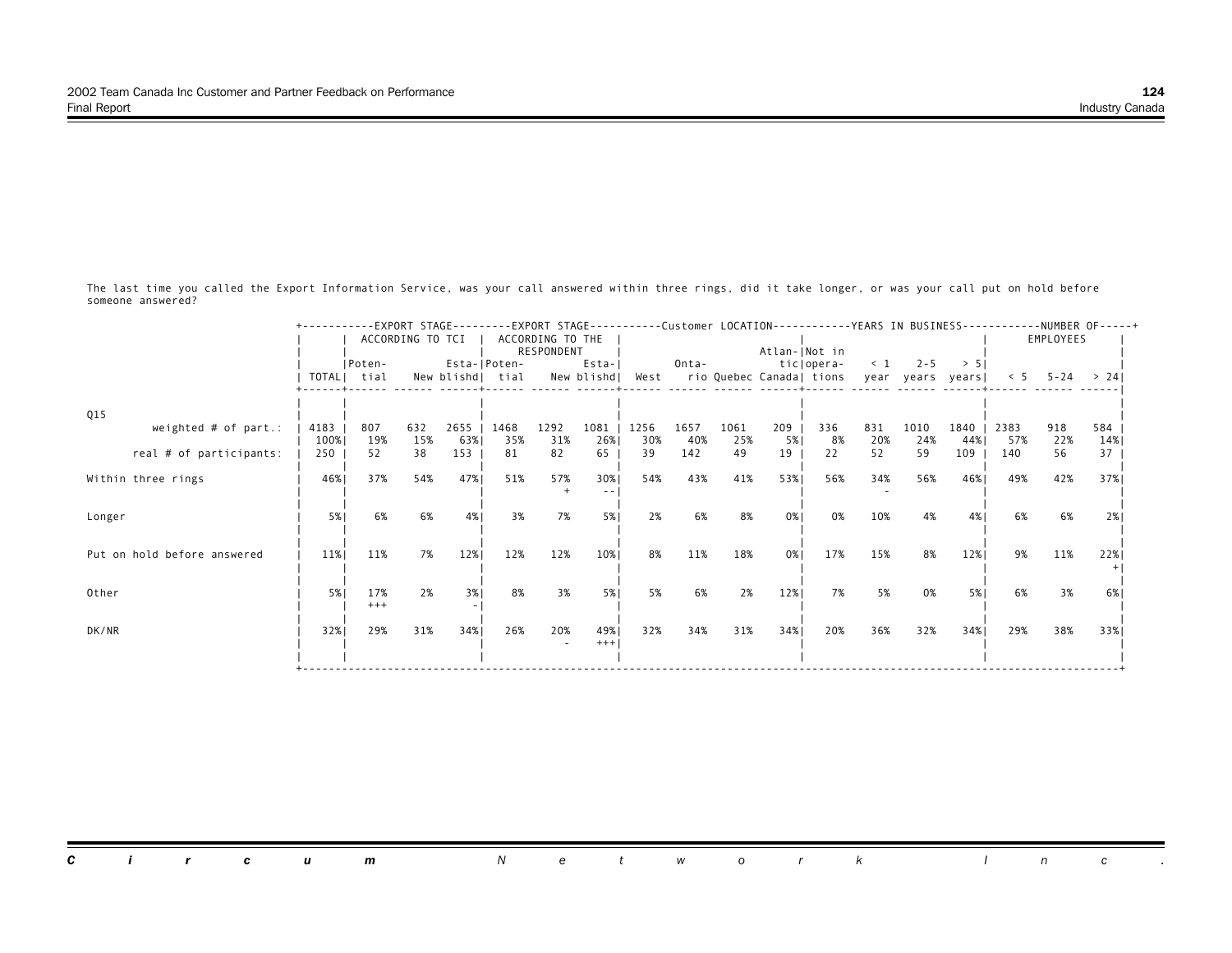On the whole, would you say you were very dissatisfied, dissatisfied, neutral, satisfied or very satisfied with your most recent contact with the export information service?

|                                              |             | +----------EXPORT STAGE--------EXPORT STAGE----------Customer LOCATION-----------YEARS IN BUSINESS-----------NUMBER OF-----+ | ACCORDING TO TCI |             |                                  | ACCORDING TO THE<br>RESPONDENT |           |                  |            |           | Atlan- Not in |                                                         |                     |           |            |             | EMPLOYEES        |                         |
|----------------------------------------------|-------------|------------------------------------------------------------------------------------------------------------------------------|------------------|-------------|----------------------------------|--------------------------------|-----------|------------------|------------|-----------|---------------|---------------------------------------------------------|---------------------|-----------|------------|-------------|------------------|-------------------------|
|                                              |             | Poten-<br>TOTAL  tial                                                                                                        |                  |             | Esta- Poten-<br>New blishd  tial |                                | Esta-I    | New blishd  West | Onta-      |           |               | ticlopera-<br>rio Quebec Canada  tions year years years | $\langle 1 \rangle$ | $2 - 5$   | > 51       |             | $< 5$ 5-24 > 241 |                         |
| Q16<br>weighted $#$ of part.:                | 4183        | 807                                                                                                                          | 632              | 2655   1468 |                                  | 1292                           | 1081      | 1256             | 1657       | 1061      | 209           | 336                                                     | 831                 | 1010      | 1840       | 2383        | 918              | 584                     |
| real # of participants:                      | 100%<br>250 | 19%<br>52                                                                                                                    | 15%<br>38        | 63%<br>153  | 35%<br>81                        | 31%<br>82                      | 26%<br>65 | 30%<br>39        | 40%<br>142 | 25%<br>49 | 5% 1<br>19    | 8%<br>22                                                | 20%<br>52           | 24%<br>59 | 44%<br>109 | 57%<br>140  | 22%<br>56        | 14% <br>37 <sup>2</sup> |
| DISSATISFIED (somewhat, very)                | 9%          | 11%                                                                                                                          | 7%               | 9%          | 9%                               | 12%                            | 8%        | 16%              | 9%         | 2%        | 0%            | 7%                                                      | 9%                  | 12%       | 4%         | 9%          | 0%               | 14%                     |
| SATISFIED (somewhat, very)                   | 86%         | 80%                                                                                                                          | 91%              | 86%1        | 88%                              | 80%                            | 87%       | 82%              | 85%        | 88%       | 97%           | 93%                                                     | 86%                 | 82%       | 90%        | 87%         | 92%              | 78%                     |
| very dissatisfied (0)                        | 4%          | 8%                                                                                                                           | 6%               | 3%          | 5%                               | 5%                             | 3%        | 7%               | 5%         | 0%        | 0%            | 0%                                                      | 6%                  | 2%        | $1\%$      | 5%          | 0%               | 6%                      |
| dissatisfied (25)                            | 5%          | 3%                                                                                                                           | 2%               | 6%          | 3%                               | 8%                             | 4%        | 8%               | 4%         | 2%        | 0%            | 7%                                                      | 3%                  | 10%       | 2%         | 4%          | 0%               | 8%                      |
| neutral (50)                                 | 5%          | 8%                                                                                                                           | 2%               | 6%          | 4%                               | 8%                             | 5%        | 2%               | 5%         | 10%       | 3%            | 0%                                                      | 5%                  | 5%        | 6%         | 4%          | 8%               | 8%1                     |
| satisfied (75)                               | 60%1        | 49%                                                                                                                          | 78%              | 59%         | 60%                              | 56%                            | 58%       | 61%              | 54%        | 67%       | 67%           | 61%                                                     | 65%                 | 61%       | 60%        | 63%         | 55%              | 57%1                    |
| very satisfied (100)                         | 25%         | 31%                                                                                                                          | 13%              | 27%         | 27%                              | 24%                            | 29%       | 22%              | 31%        | 20%       | 30%           | 32%                                                     | 20%                 | 21%       | 30%        | 24%         | 37%              | 20%                     |
| DK/NR                                        | 0%          | 1%                                                                                                                           | 0%               | 0%          | 0%                               | 0%                             | 0%        | 0%               | 1%         | 0%        | 0%            | 0%                                                      | 0%                  | 0%        | 0%         | 0%          | 0%               | 0%                      |
| mean for these data:<br>sig. test for means: |             | 74.6   73.1 72.6 75.2   75.2 71.6 76.4   70.2 75.7 76.5                                                                      |                  |             |                                  |                                |           |                  |            |           |               | $81.7$   79.6                                           |                     | 72.8 72.3 |            | 78.8   74.2 | 82.1             | 69.51                   |

|  |  | <b>Circum</b> Network Inc. |  |  |  |  |  |
|--|--|----------------------------|--|--|--|--|--|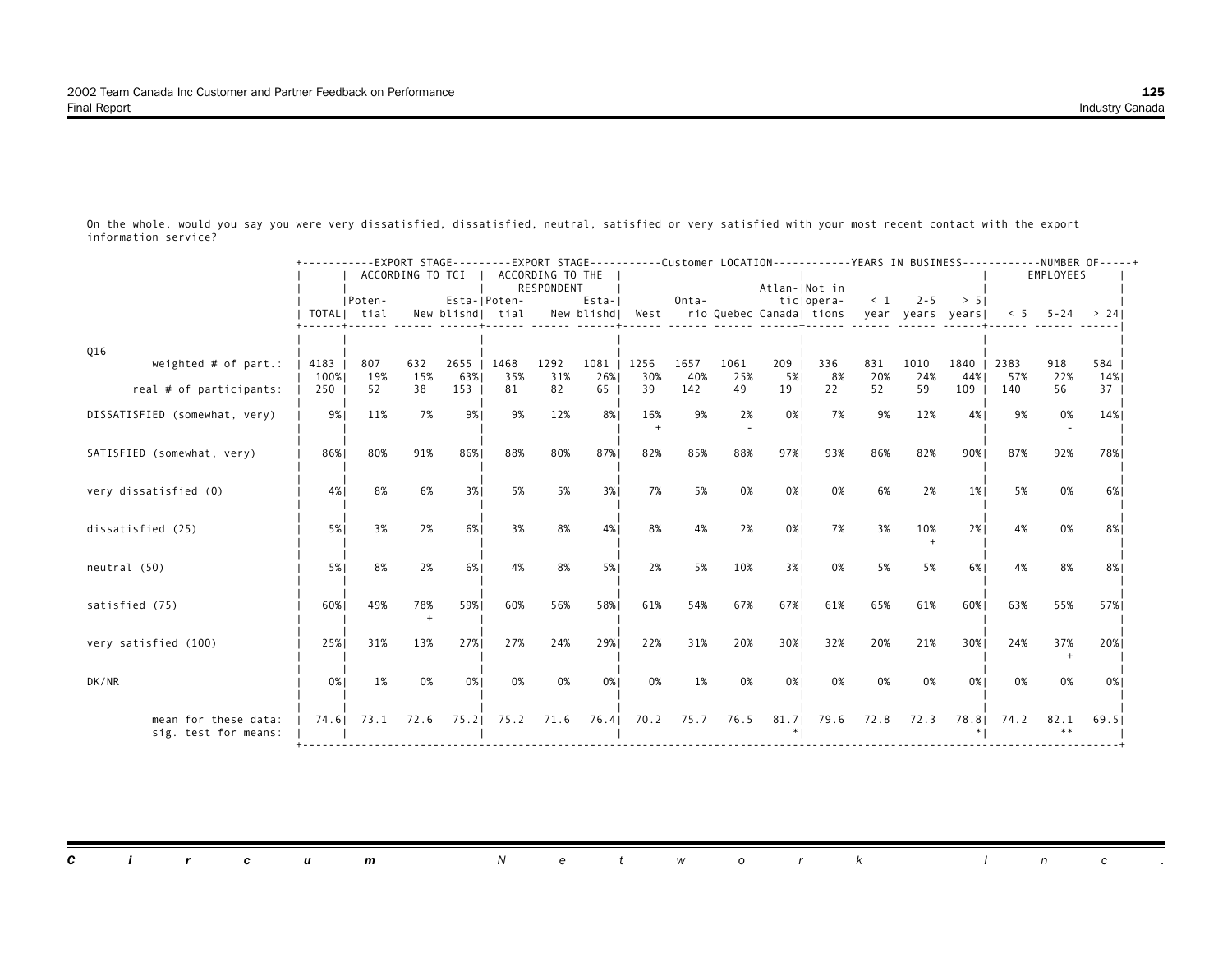Overall, would you say that the Export Information Service exceeded your expectations, met your expectations or failed to meet your expectations?

|                                |      |             |                  |      |                  |                  |            |      |       |      |               | -EXPORT STAGE---------EXPORT STAGE----------Customer LOCATION----------YEARS IN BUSINESS-----------NUMBER OF-----+ |          |                  |      |      |            |       |  |
|--------------------------------|------|-------------|------------------|------|------------------|------------------|------------|------|-------|------|---------------|--------------------------------------------------------------------------------------------------------------------|----------|------------------|------|------|------------|-------|--|
|                                |      |             | ACCORDING TO TCI |      |                  | ACCORDING TO THE |            |      |       |      |               |                                                                                                                    |          |                  |      |      | EMPLOYEES  |       |  |
|                                |      |             |                  |      |                  | RESPONDENT       |            |      |       |      | Atlan- Not in |                                                                                                                    |          |                  |      |      |            |       |  |
|                                |      | Poten-      |                  |      | Esta- Poten-     |                  | Esta-l     |      | Onta- |      |               | ticlopera-                                                                                                         | $\leq 1$ | $2 - 5$          | > 51 |      |            |       |  |
|                                |      | TOTALI tial |                  |      | New blishd  tial |                  | New blishd | West |       |      |               | rio Quebec Canada  tions                                                                                           |          | year years years |      |      | $< 5$ 5-24 | > 241 |  |
|                                |      |             |                  |      |                  |                  |            |      |       |      |               |                                                                                                                    |          |                  |      |      |            |       |  |
|                                |      |             |                  |      |                  |                  |            |      |       |      |               |                                                                                                                    |          |                  |      |      |            |       |  |
| Q17                            |      |             |                  |      |                  |                  |            |      |       |      |               |                                                                                                                    |          |                  |      |      |            |       |  |
| weighted $#$ of part.:         | 4183 | 807         | 632              | 2655 | 1468             | 1292             | 1081       | 1256 | 1657  | 1061 | 209           | 336                                                                                                                | 831      | 1010             | 1840 | 2383 | 918        | 584   |  |
|                                | 100% | 19%         | 15%              | 63%  | 35%              | 31%              | 26%        | 30%  | 40%   | 25%  | 5%            | 8%                                                                                                                 | 20%      | 24%              | 44%  | 57%  | 22%        | 14%   |  |
| real # of participants:        | 250  | 52          | 38               | 153  | 81               | 82               | 65         | 39   | 142   | 49   | 19            | 22                                                                                                                 | 52       | 59               | 109  | 140  | 56         | 37    |  |
|                                | 13%  | 8%          | 11%              | 15%  | 12%              | 19%              | 7%         | 9%   | 19%   | 6%   | 23%           | 12%                                                                                                                | 15%      | 16%              | 11%  | 14%  | 11%        |       |  |
| exceeded your expectations     |      |             |                  |      |                  |                  |            |      |       |      |               |                                                                                                                    |          |                  |      |      |            | 15%   |  |
|                                |      |             |                  |      |                  |                  |            |      |       |      |               |                                                                                                                    |          |                  |      |      |            |       |  |
| met your expectations          | 65%  | 71%         | 76%              | 62%  | 64%              | 57%              | 73%1       | 66%  | 62%   | 67%  | 67%           | 61%                                                                                                                | 68%      | 70%              | 65%  | 64%  | 79%        | 56%   |  |
|                                |      |             |                  |      |                  |                  |            |      |       |      |               |                                                                                                                    |          |                  |      |      |            |       |  |
|                                |      |             |                  |      |                  |                  |            |      |       |      |               |                                                                                                                    |          |                  |      |      |            |       |  |
| failed to meet your expectatio | 16%  | 15%         | 11%              | 18%  | 16%              | 20%              | 15%        | 20%  | 13%   | 18%  | 9%            | 7%                                                                                                                 | 16%      | 12%              | 16%  | 17%  | 10%        | 21%   |  |
| ns                             |      |             |                  |      |                  |                  |            |      |       |      |               |                                                                                                                    |          |                  |      |      |            |       |  |
|                                |      |             |                  |      |                  |                  |            |      |       |      |               |                                                                                                                    |          |                  |      |      |            |       |  |
| DK/NR                          | 6%   | 6%          | 2%               | 6%   | 8%               | 4%               | 5%         | 5%   | 6%    | 8%   | 0%            | 20%                                                                                                                | 0%       | 2%               | 8%   | 6%   | 0%         | 8% I  |  |
|                                |      |             |                  |      |                  |                  |            |      |       |      |               |                                                                                                                    |          |                  |      |      |            |       |  |
|                                |      |             |                  |      |                  |                  |            |      |       |      |               |                                                                                                                    |          |                  |      |      |            |       |  |
|                                |      |             |                  |      |                  |                  |            |      |       |      |               |                                                                                                                    |          |                  |      |      |            |       |  |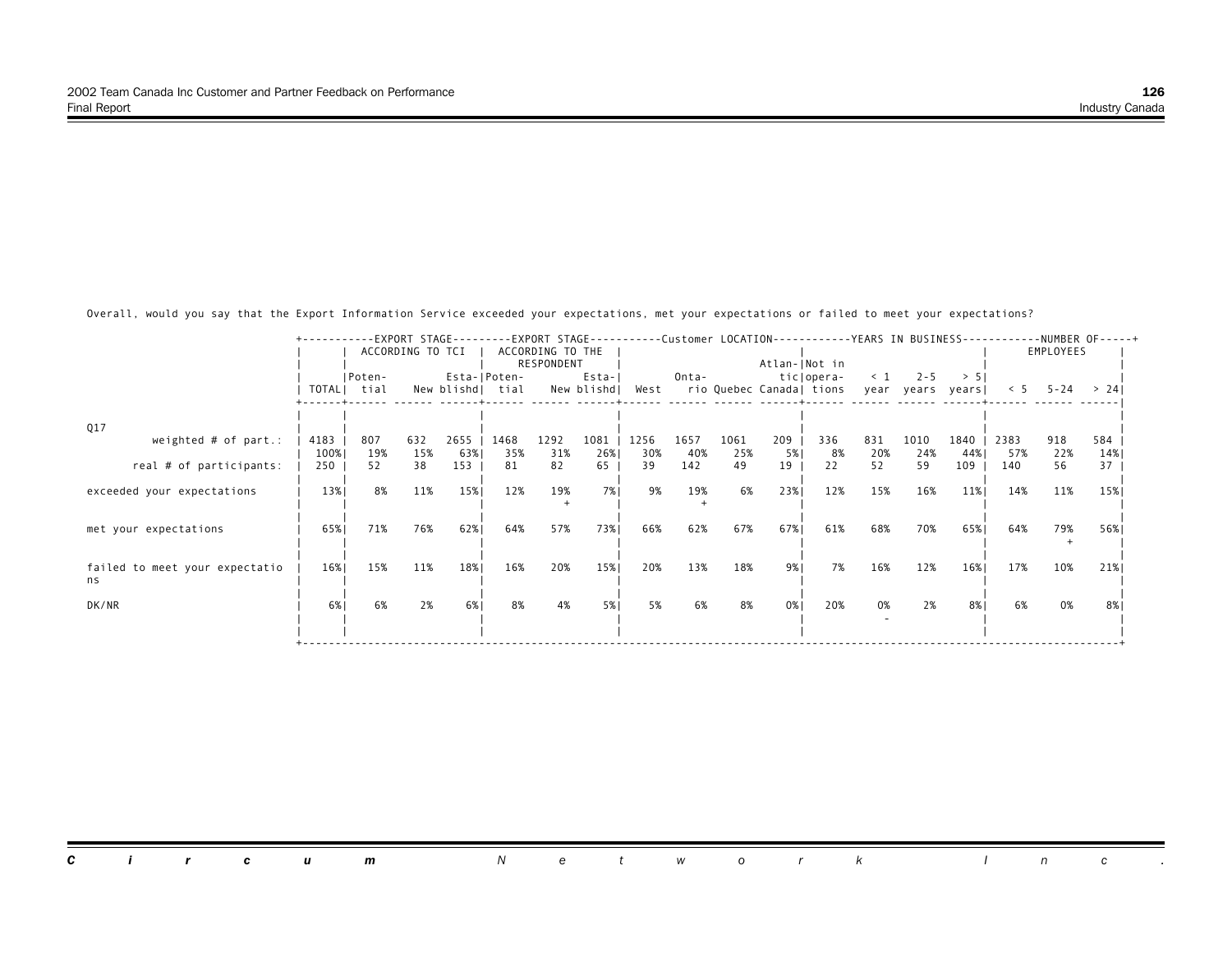Thinking of your most recent contact with the Export Information Service, did you get what you needed?

|                         |      | +-----------EXPORT STAGE---------EXPORT STAGE----------Customer LOCATION-----------YEARS IN BUSINESS------------NUMBER OF-----+ |                  |      |                  |                  |        |                  |       |      |               |                          |          |                  |      |      |                   |           |
|-------------------------|------|---------------------------------------------------------------------------------------------------------------------------------|------------------|------|------------------|------------------|--------|------------------|-------|------|---------------|--------------------------|----------|------------------|------|------|-------------------|-----------|
|                         |      |                                                                                                                                 | ACCORDING TO TCI |      |                  | ACCORDING TO THE |        |                  |       |      |               |                          |          |                  |      |      | EMPLOYEES         |           |
|                         |      |                                                                                                                                 |                  |      |                  | RESPONDENT       |        |                  |       |      | Atlan- Not in |                          |          |                  |      |      |                   |           |
|                         |      | Poten-                                                                                                                          |                  |      | Esta- Poten-     |                  | Esta-l |                  | Onta- |      |               | ticlopera-               | $\leq$ 1 | $2 - 5$          | > 51 |      |                   |           |
|                         |      | TOTALI tial                                                                                                                     |                  |      | New blishd  tial |                  |        | New blishd  West |       |      |               | rio Quebec Canada  tions |          | year years years |      |      | $5 - 5 - 24$ > 24 |           |
|                         |      |                                                                                                                                 |                  |      |                  |                  |        |                  |       |      |               |                          |          |                  |      |      |                   |           |
|                         |      |                                                                                                                                 |                  |      |                  |                  |        |                  |       |      |               |                          |          |                  |      |      |                   |           |
| Q18                     |      |                                                                                                                                 |                  |      |                  |                  |        |                  |       |      |               |                          |          |                  |      |      |                   |           |
| weighted $#$ of part.:  | 4183 | 807                                                                                                                             | 632              | 2655 | 1468             | 1292             | 1081   | 1256             | 1657  | 1061 | 209           | 336                      | 831      | 1010             | 1840 | 2383 | 918               | 584       |
|                         | 100% | 19%                                                                                                                             | 15%              | 63%  | 35%              | 31%              | 26%    | 30%              | 40%   | 25%  | 5%            | 8%                       | 20%      | 24%              | 44%  | 57%  | 22%               | 14%       |
| real # of participants: | 250  | 52                                                                                                                              | 38               | 153  | 81               | 82               | 65     | 39               | 142   | 49   | 19            | 22                       | 52       | 59               | 109  | 140  | 56                | 37        |
|                         |      |                                                                                                                                 |                  |      |                  |                  |        |                  |       |      |               |                          |          |                  |      |      |                   |           |
| Yes                     | 59%  | 60%                                                                                                                             | 60%              | 58%  | 64%              | 47%              | 65%    | 55%              | 68%   | 47%  | 61%           | 54%                      | 61%      | 61%              | 59%  | 58%  | 63%               | 57%       |
|                         |      |                                                                                                                                 |                  |      |                  |                  |        |                  |       |      |               |                          |          |                  |      |      |                   |           |
|                         |      |                                                                                                                                 |                  |      |                  |                  |        |                  |       |      |               |                          |          |                  |      |      |                   |           |
| In part                 | 16%  | 19%                                                                                                                             | 16%              | 15%  | 17%              | 21%              | 12%    | 20%              | 9%    | 22%  | 12%           | 20%                      | 20%      | 16%              | 14%  | 19%  | 15%               | 13%       |
|                         |      |                                                                                                                                 |                  |      |                  |                  |        |                  |       |      |               |                          |          |                  |      |      |                   |           |
|                         |      |                                                                                                                                 |                  |      |                  |                  |        |                  |       |      |               |                          |          |                  |      |      |                   |           |
| No                      | 21%  | 17%                                                                                                                             | 20%              | 23%  | 14%              | 29%              | 19%    | 20%              | 18%   | 27%  | 27%           | 15%                      | 18%      | 20%              | 20%  | 18%  | 22%               | 23%       |
|                         |      |                                                                                                                                 |                  |      |                  |                  |        |                  |       |      |               |                          |          |                  |      |      |                   |           |
|                         |      |                                                                                                                                 |                  |      |                  |                  |        |                  |       |      |               |                          |          |                  |      |      |                   |           |
| DK/NR                   | 5%   | 4%                                                                                                                              | 4%               | 4%   | 6%               | 3%               | 4%     | 5%               | 5%    | 4%   | 0%            | 10%                      | 0%       | 3%               | 6%   | 5%   | 0%                | <b>6%</b> |
|                         |      |                                                                                                                                 |                  |      |                  |                  |        |                  |       |      |               |                          |          |                  |      |      |                   |           |
|                         |      |                                                                                                                                 |                  |      |                  |                  |        |                  |       |      |               |                          |          |                  |      |      |                   |           |
|                         |      |                                                                                                                                 |                  |      |                  |                  |        |                  |       |      |               |                          |          |                  |      |      |                   |           |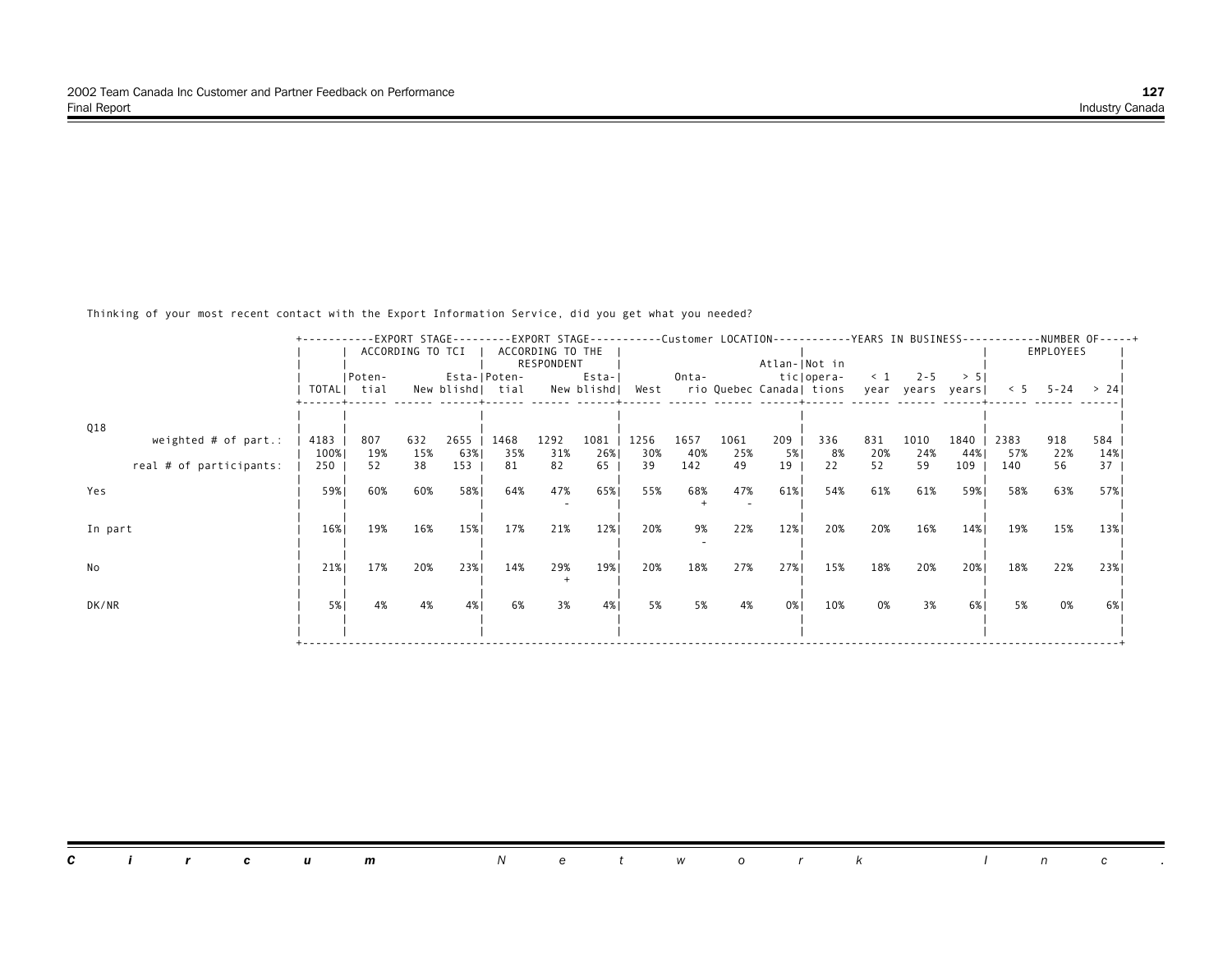As far as you can tell, was the service provided without error?

| ACCORDING TO TCI<br>EMPLOYEES<br>ACCORDING TO THE<br>RESPONDENT<br>Atlan- Not in<br>Esta-I<br>ticlopera-<br>2 - 5<br>Esta- Poten-<br>Onta-<br>$\leq 1$<br> Poten-<br>> 51<br>rio Quebec Canada  tions<br>TOTALI tial<br>New blishd  tial<br>New blishd  West<br>year years years<br>$< 5$ 5-24<br>>241<br>Q20 |                        | +--------- |     |     |      |      |      |      |      |      |      |     |     |     |      |      |      |     | -EXPORT STAGE---------EXPORT STAGE----------Customer LOCATION-----------YEARS IN BUSINESS-----------NUMBER OF-----+ |
|---------------------------------------------------------------------------------------------------------------------------------------------------------------------------------------------------------------------------------------------------------------------------------------------------------------|------------------------|------------|-----|-----|------|------|------|------|------|------|------|-----|-----|-----|------|------|------|-----|---------------------------------------------------------------------------------------------------------------------|
|                                                                                                                                                                                                                                                                                                               |                        |            |     |     |      |      |      |      |      |      |      |     |     |     |      |      |      |     |                                                                                                                     |
|                                                                                                                                                                                                                                                                                                               |                        |            |     |     |      |      |      |      |      |      |      |     |     |     |      |      |      |     |                                                                                                                     |
|                                                                                                                                                                                                                                                                                                               |                        |            |     |     |      |      |      |      |      |      |      |     |     |     |      |      |      |     |                                                                                                                     |
|                                                                                                                                                                                                                                                                                                               |                        |            |     |     |      |      |      |      |      |      |      |     |     |     |      |      |      |     |                                                                                                                     |
|                                                                                                                                                                                                                                                                                                               |                        |            |     |     |      |      |      |      |      |      |      |     |     |     |      |      |      |     |                                                                                                                     |
|                                                                                                                                                                                                                                                                                                               |                        |            |     |     |      |      |      |      |      |      |      |     |     |     |      |      |      |     |                                                                                                                     |
|                                                                                                                                                                                                                                                                                                               | weighted $#$ of part.: | 4183       | 807 | 632 | 2655 | 1468 | 1292 | 1081 | 1256 | 1657 | 1061 | 209 | 336 | 831 | 1010 | 1840 | 2383 | 918 | 584                                                                                                                 |
| 19%<br>26%<br>5%  <br>100%<br>15%<br>63% <br>35%<br>31%<br>30%<br>40%<br>25%<br>20%<br>24%<br>44% <br>57%<br>22%<br>8%                                                                                                                                                                                        |                        |            |     |     |      |      |      |      |      |      |      |     |     |     |      |      |      |     | 14%                                                                                                                 |
| 142<br>250<br>52<br>38<br>153<br>81<br>82<br>65<br>39<br>49<br>19<br>22<br>52<br>59<br>109<br>140<br>real # of participants:<br>56                                                                                                                                                                            |                        |            |     |     |      |      |      |      |      |      |      |     |     |     |      |      |      |     | 37                                                                                                                  |
|                                                                                                                                                                                                                                                                                                               |                        |            |     |     |      |      |      |      |      |      |      |     |     |     |      |      |      |     |                                                                                                                     |
| 63%<br>75%<br>86%<br>73%<br>88% <br>88%<br>83%<br>80%<br>76%<br>80%<br>83%<br>75%<br>82% <br>81%<br>80%<br>92%<br>Yes<br>79%                                                                                                                                                                                  |                        |            |     |     |      |      |      |      |      |      |      |     |     |     |      |      |      |     | 71%                                                                                                                 |
|                                                                                                                                                                                                                                                                                                               |                        |            |     |     |      |      |      |      |      |      |      |     |     |     |      |      |      |     |                                                                                                                     |
|                                                                                                                                                                                                                                                                                                               |                        |            |     |     |      |      |      |      |      |      |      |     |     |     |      |      |      |     |                                                                                                                     |
| 2%<br>4%<br>No<br>2%1<br>2%1<br>1%<br>3%<br>0%  <br>0%<br>0%<br>0%<br>6%<br>5%  <br>1%<br>0%<br>4%  <br>1%<br>0%                                                                                                                                                                                              |                        |            |     |     |      |      |      |      |      |      |      |     |     |     |      |      |      |     | 9%                                                                                                                  |
|                                                                                                                                                                                                                                                                                                               |                        |            |     |     |      |      |      |      |      |      |      |     |     |     |      |      |      |     | $^{++}$                                                                                                             |
|                                                                                                                                                                                                                                                                                                               |                        |            |     |     |      |      |      |      |      |      |      |     |     |     |      |      |      |     |                                                                                                                     |
| 20%<br>23%<br>13%<br>12%<br>37%<br>DK/NR<br>18%<br>18%<br>18%<br>25%<br>11%<br>22%<br>11%<br>17%<br>15%<br>19%<br>17%<br>8%                                                                                                                                                                                   |                        |            |     |     |      |      |      |      |      |      |      |     |     |     |      |      |      |     | 20%                                                                                                                 |
|                                                                                                                                                                                                                                                                                                               |                        |            |     |     |      |      |      |      |      |      |      |     |     |     |      |      |      |     |                                                                                                                     |
|                                                                                                                                                                                                                                                                                                               |                        |            |     |     |      |      |      |      |      |      |      |     |     |     |      |      |      |     |                                                                                                                     |

*Circum Network Inc.* $\sim 10$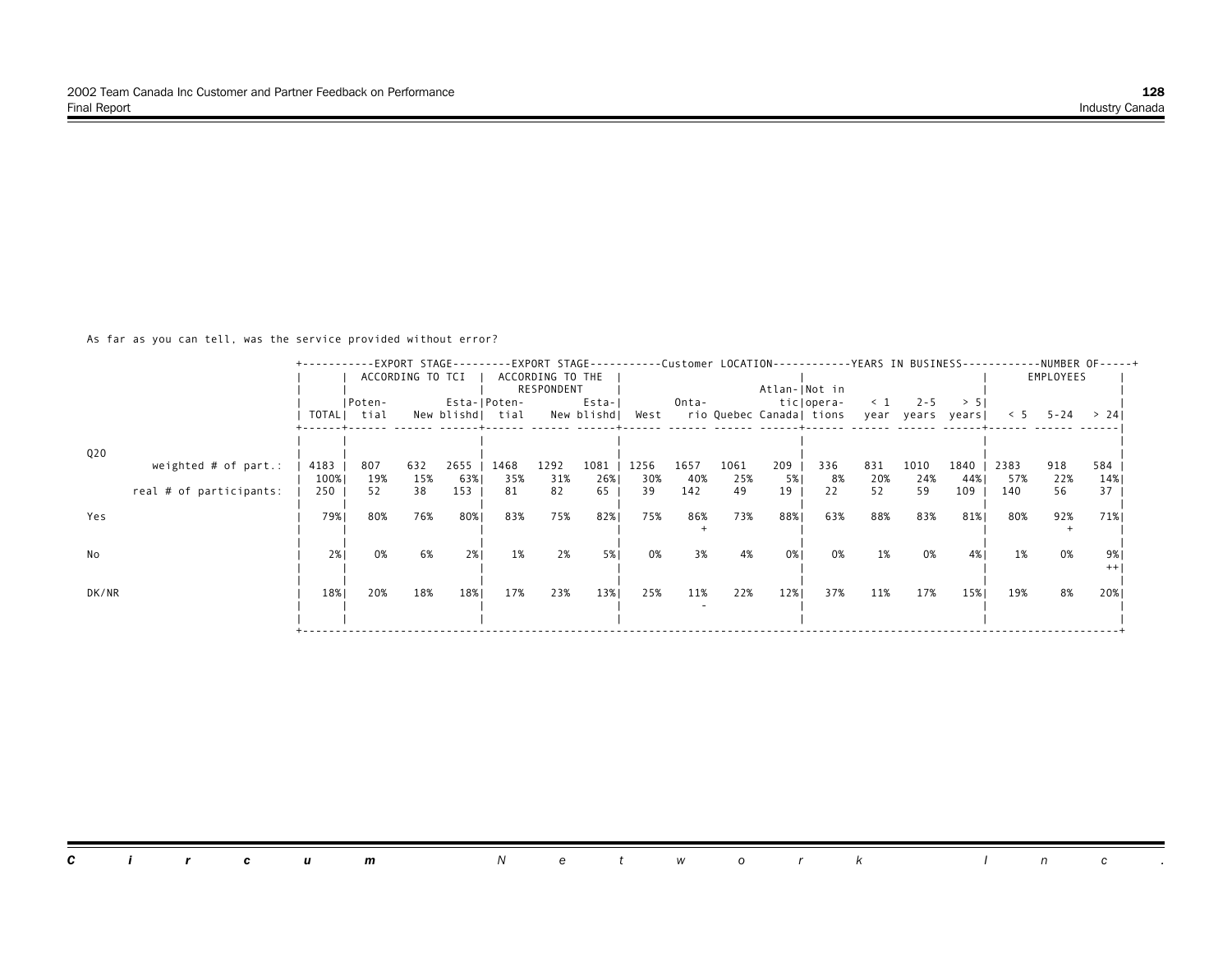If only one general area of the service could be improved, which one should be focussed on?

|                         | +---------   |             |                  |               |                  |                                                                                                                                                                                                                                                                                                                                                                                              |             |             |             |             |               |                          |            |                  |             |             |                   | --EXPORT STAGE---------EXPORT STAGE----------Customer LOCATION-----------YEARS IN BUSINESS-----------NUMBER OF-----+ |
|-------------------------|--------------|-------------|------------------|---------------|------------------|----------------------------------------------------------------------------------------------------------------------------------------------------------------------------------------------------------------------------------------------------------------------------------------------------------------------------------------------------------------------------------------------|-------------|-------------|-------------|-------------|---------------|--------------------------|------------|------------------|-------------|-------------|-------------------|----------------------------------------------------------------------------------------------------------------------|
|                         |              |             | ACCORDING TO TCI |               |                  | ACCORDING TO THE                                                                                                                                                                                                                                                                                                                                                                             |             |             |             |             |               |                          |            |                  |             |             | EMPLOYEES         |                                                                                                                      |
|                         |              |             |                  |               |                  | RESPONDENT                                                                                                                                                                                                                                                                                                                                                                                   |             |             |             |             | Atlan-INot in |                          |            |                  |             |             |                   |                                                                                                                      |
|                         |              | IPoten-     |                  |               | Esta- Poten-     |                                                                                                                                                                                                                                                                                                                                                                                              | Esta-l      |             | Onta-       |             |               | ticlopera-               | $\leq 1$   | $2 - 5$          | > 51        |             |                   |                                                                                                                      |
|                         |              | TOTALI tial |                  |               | New blishd  tial |                                                                                                                                                                                                                                                                                                                                                                                              | New blishd  | West        |             |             |               | rio Quebec Canada  tions |            | year years years |             |             | $5 - 5 - 24$ > 24 |                                                                                                                      |
|                         |              |             |                  |               |                  |                                                                                                                                                                                                                                                                                                                                                                                              |             |             |             |             |               |                          |            |                  |             |             |                   |                                                                                                                      |
|                         |              |             |                  |               |                  |                                                                                                                                                                                                                                                                                                                                                                                              |             |             |             |             |               |                          |            |                  |             |             |                   |                                                                                                                      |
| Q <sub>2</sub>          |              |             |                  |               |                  |                                                                                                                                                                                                                                                                                                                                                                                              |             |             |             |             |               |                          |            |                  |             |             |                   |                                                                                                                      |
| weighted $#$ of part.:  | 4183<br>100% | 807<br>19%  | 632<br>15%       | 2655  <br>63% | 1468<br>35%      | 1292<br>31%                                                                                                                                                                                                                                                                                                                                                                                  | 1081<br>26% | 1256<br>30% | 1657<br>40% | 1061<br>25% | 209<br>5%     | 336<br>8%                | 831<br>20% | 1010<br>24%      | 1840<br>44% | 2383<br>57% | 918<br>22%        | 584<br>14%                                                                                                           |
| real # of participants: | 250          | 52          | 38               | 153           | 81               | 82                                                                                                                                                                                                                                                                                                                                                                                           | 65          | 39          | 142         | 49          | 19            | 22                       | 52         | 59               | 109         | 140         | 56                | 37                                                                                                                   |
|                         |              |             |                  |               |                  |                                                                                                                                                                                                                                                                                                                                                                                              |             |             |             |             |               |                          |            |                  |             |             |                   |                                                                                                                      |
| Verbatim                | 50%          | 41%         | 46%              | 53%1          | 27%              | 69%                                                                                                                                                                                                                                                                                                                                                                                          | 61%         | 48%         | 52%         | 47%         | 64%           | 27%                      | 58%        | 50%              | 53%         | 48%         | 51%               | 66%।                                                                                                                 |
|                         |              |             |                  |               |                  | $+++$                                                                                                                                                                                                                                                                                                                                                                                        |             |             |             |             |               |                          |            |                  |             |             |                   |                                                                                                                      |
|                         |              |             |                  |               |                  |                                                                                                                                                                                                                                                                                                                                                                                              |             |             |             |             |               |                          |            |                  |             |             |                   |                                                                                                                      |
| DK/NR                   | 50%          | 59%         | 54%              | 47%           | 73%              | 31%                                                                                                                                                                                                                                                                                                                                                                                          | 39%1        | 52%         | 48%         | 53%         | 36%           | 73%                      | 42%        | 50%              | 47%         | 52%         | 49%               | 34%                                                                                                                  |
|                         |              |             |                  |               | $^{+++}$         | $\frac{1}{2} \frac{1}{2} \frac{1}{2} \frac{1}{2} \frac{1}{2} \frac{1}{2} \frac{1}{2} \frac{1}{2} \frac{1}{2} \frac{1}{2} \frac{1}{2} \frac{1}{2} \frac{1}{2} \frac{1}{2} \frac{1}{2} \frac{1}{2} \frac{1}{2} \frac{1}{2} \frac{1}{2} \frac{1}{2} \frac{1}{2} \frac{1}{2} \frac{1}{2} \frac{1}{2} \frac{1}{2} \frac{1}{2} \frac{1}{2} \frac{1}{2} \frac{1}{2} \frac{1}{2} \frac{1}{2} \frac{$ |             |             |             |             |               |                          |            |                  |             |             |                   |                                                                                                                      |
|                         |              |             |                  |               |                  |                                                                                                                                                                                                                                                                                                                                                                                              |             |             |             |             |               |                          |            |                  |             |             |                   |                                                                                                                      |
|                         |              |             |                  |               |                  |                                                                                                                                                                                                                                                                                                                                                                                              |             |             |             |             |               |                          |            |                  |             |             |                   |                                                                                                                      |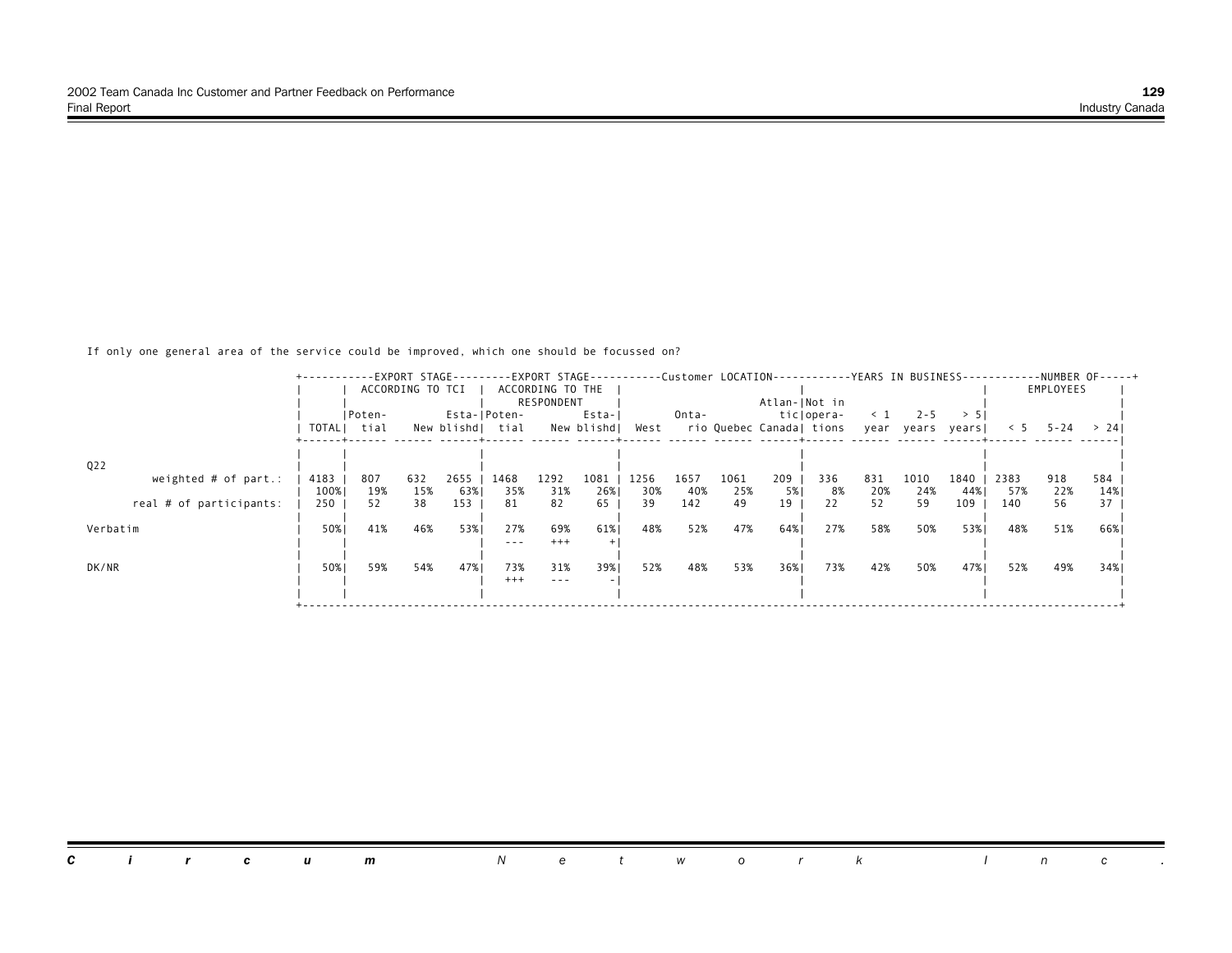|                                              |        |                  |      |       |                  |                  |            |       |       |      |                          |            |          |         |                  |      |           | +-----------EXPORT STAGE---------EXPORT STAGE----------Customer LOCATION----------YEARS IN BUSINESS------------NUMBER OF-----+ |
|----------------------------------------------|--------|------------------|------|-------|------------------|------------------|------------|-------|-------|------|--------------------------|------------|----------|---------|------------------|------|-----------|--------------------------------------------------------------------------------------------------------------------------------|
|                                              |        | ACCORDING TO TCI |      |       |                  | ACCORDING TO THE |            |       |       |      |                          |            |          |         |                  |      | EMPLOYEES |                                                                                                                                |
|                                              |        |                  |      |       |                  | RESPONDENT       |            |       |       |      | Atlan- Not in            |            |          |         |                  |      |           |                                                                                                                                |
|                                              |        | Poten-           |      |       | Esta-IPoten-     |                  | Esta-l     |       | Onta- |      |                          | ticlopera- | $\leq$ 1 | $2 - 5$ | > 51             |      |           |                                                                                                                                |
|                                              | TOTALI | tial             |      |       | New blishd  tial |                  | New blishd | West  |       |      | rio Quebec Canadal tions |            |          |         | year years years | < 5  | 5 - 24    | > 241                                                                                                                          |
| Q23A aware of info sourcesrelating to export |        |                  |      |       |                  |                  |            |       |       |      |                          |            |          |         |                  |      |           |                                                                                                                                |
| weighted $#$ of part.:                       | 4183   | 807              | 632  | 2655  | 1468             | 1292             | 1081       | 1256  | 1657  | 1061 | 209                      | 336        | 831      | 1010    | 1840             | 2383 | 918       | 584                                                                                                                            |
|                                              | 100%   | 19%              | 15%  | 63%   | 35%              | 31%              | 26%        | 30%   | 40%   | 25%  | 5%                       | 8%         | 20%      | 24%     | 44%              | 57%  | 22%       | 14%                                                                                                                            |
| real # of participants:                      | 250    | 52               | 38   | 153   | 81               | 82               | 65         | 39    | 142   | 49   | 19                       | 22         | 52       | 59      | 109              | 140  | 56        | 37                                                                                                                             |
| AT LEAST SOMEWHAT                            | 77%    | 79%              | 85%  | 74%   | 76%              | 86%              | 68%        | 84%   | 75%   | 67%  | 89%1                     | 73%        | 81%      | 80%     | 77%              | 78%  | 81%       | 67% 1                                                                                                                          |
|                                              |        |                  |      |       |                  |                  |            |       |       |      |                          |            |          |         |                  |      |           |                                                                                                                                |
| no more (0)                                  | 21%    | 17%              | 11%  | 25%   | 21%              | 14%              | 30%        | 15%   | 20%   | 33%  | 11%                      | 23%        | 17%      | 18%     | 21%              | 20%  | 18%       | 31%                                                                                                                            |
|                                              |        |                  |      |       |                  |                  |            |       |       |      |                          |            |          |         |                  |      |           |                                                                                                                                |
| somewhat more (50)                           | 57%    | 55%              | 74%  | 54%   | 48%              | 67%              | 58%        | 77%   | 48%   | 43%  | 80%                      | 48%        | 64%      | 63%     | 55%              | 57%  | 60%       | 50%                                                                                                                            |
|                                              |        |                  |      |       |                  |                  |            | $+++$ |       |      |                          |            |          |         |                  |      |           |                                                                                                                                |
| a lot more (100)                             | 20%    | 24%              | 11%  | 20%   | 28%              | 19%              | 10%        | 7%    | 27%   | 24%  | 9%                       | 25%        | 16%      | 18%     | 23%              | 22%  | 21%       | 17%                                                                                                                            |
|                                              | 2%     | 4%               | 4%   | 1%    | 3%               | 0%               | $1\%$      | 1%    | 5%    | 0%   | 0%                       | 3%         | 3%       | 1%      | 2%               | 2%   | 1%        |                                                                                                                                |
| DK/NR                                        |        |                  |      |       |                  |                  |            |       |       |      |                          |            |          |         |                  |      |           | 2%                                                                                                                             |
| mean for these data:                         | 49.21  | 53.7             | 50.0 | 47.51 | 53.5             | 52.6             | 39.8       | 45.8  | 54.1  | 45.9 | 49.21                    | 51.0       | 49.8     | 49.7    | 51.1             | 51.0 | 51.9      | 42.61                                                                                                                          |
| sig. test for means:                         |        |                  |      |       |                  |                  |            |       |       |      |                          |            |          |         |                  |      |           |                                                                                                                                |
|                                              |        |                  |      |       |                  |                  |            |       |       |      |                          |            |          |         |                  |      |           |                                                                                                                                |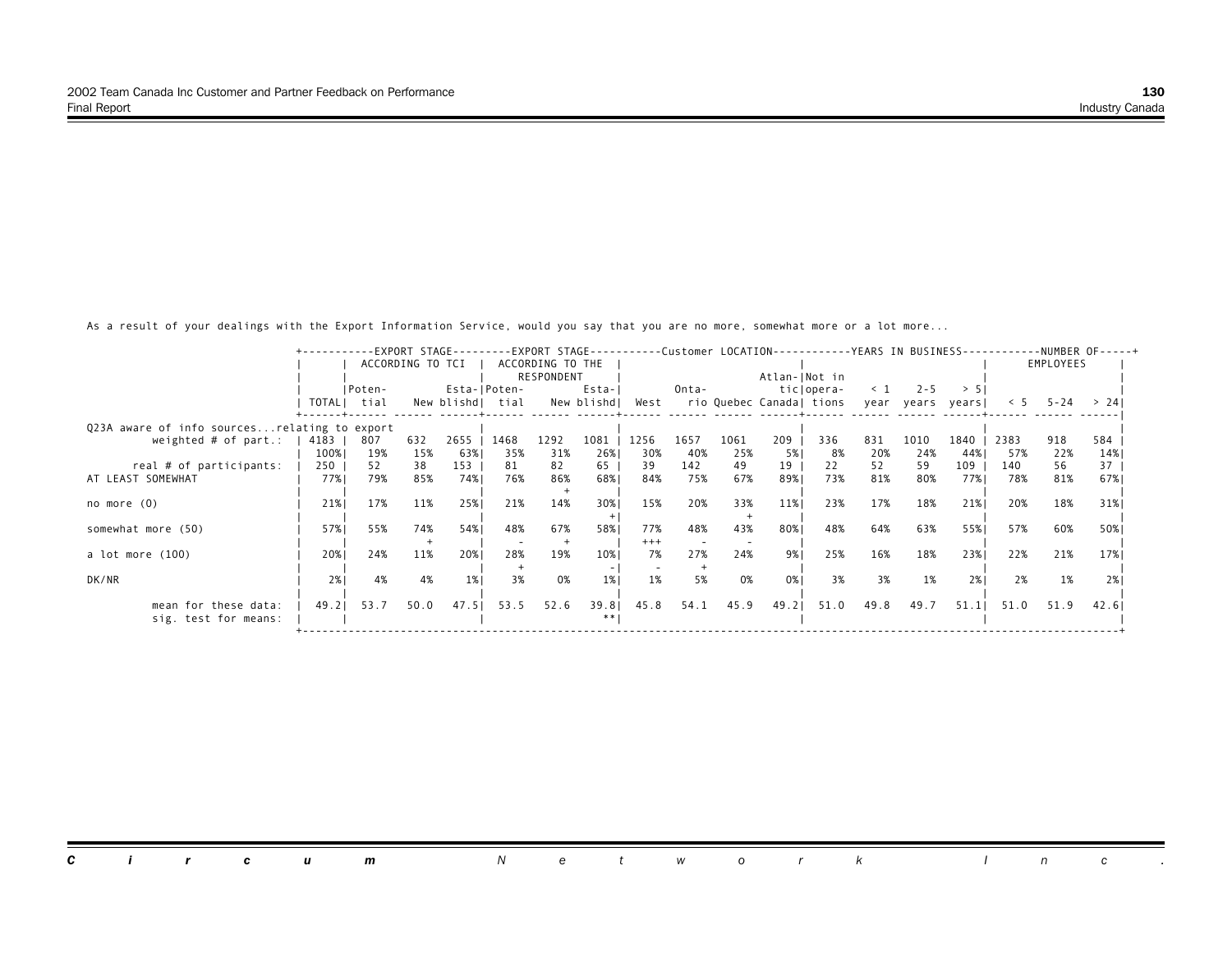|                                                 |         |        |                  |         |                 |                  |            |      |       |      |                          |            |          |            |        |      |           | -EXPORT STAGE---------EXPORT STAGE----------Customer LOCATION-----------YEARS IN BUSINESS-----------NUMBER OF-----+ |
|-------------------------------------------------|---------|--------|------------------|---------|-----------------|------------------|------------|------|-------|------|--------------------------|------------|----------|------------|--------|------|-----------|---------------------------------------------------------------------------------------------------------------------|
|                                                 |         |        | ACCORDING TO TCI |         |                 | ACCORDING TO THE |            |      |       |      |                          |            |          |            |        |      | EMPLOYEES |                                                                                                                     |
|                                                 |         |        |                  |         |                 | RESPONDENT       |            |      |       |      | Atlan- Not in            |            |          |            |        |      |           |                                                                                                                     |
|                                                 |         | Poten- |                  |         | Esta- Poten-    |                  | $Esta-$    |      | Onta- |      |                          | ticlopera- | $\leq 1$ | $2 - 5$    | > 51   |      |           |                                                                                                                     |
|                                                 | TOTAL I | tial   |                  |         | New blishd!tial |                  | New blishd | West |       |      | rio Quebec Canada  tions |            |          | year years | vearsl | < 5  | 5 - 24    | > 241                                                                                                               |
|                                                 |         |        |                  |         |                 |                  |            |      |       |      |                          |            |          |            |        |      |           |                                                                                                                     |
| Q23B aware of other services of Team Canada Inc |         |        |                  |         |                 |                  |            |      |       |      |                          |            |          |            |        |      |           |                                                                                                                     |
| weighted $#$ of part.:                          | 4183    | 807    | 632              | 2655    | 1468            | 1292             | 1081       | 1256 | 1657  | 1061 | 209                      | 336        | 831      | 1010       | 1840   | 2383 | 918       | 584                                                                                                                 |
|                                                 | 100%    | 19%    | 15%              | 63%     | 35%             | 31%              | 26%        | 30%  | 40%   | 25%  | 5%                       | 8%         | 20%      | 24%        | 44%    | 57%  | 22%       | 14%                                                                                                                 |
| real # of participants:                         | 250     | 52     | 38               | 153     | 81              | 82               | 65         | 39   | 142   | 49   | 19                       | 22         | 52       | 59         | 109    | 140  | 56        | 37                                                                                                                  |
| AT LEAST SOMEWHAT                               | 54%     | 57%    | 71%              | 49%     | 65%             | 54%              | 42%        | 43%  | 60%   | 57%  | 61%                      | 57%        | 62%      | 56%        | 52%    | 56%  | 59%       | 48%                                                                                                                 |
|                                                 |         |        |                  |         |                 |                  |            |      |       |      |                          |            |          |            |        |      |           |                                                                                                                     |
| no more (0)                                     | 41%     | 36%    | 24%              | 47%     | 30%             | 44%              | 54%        | 54%  | 31%   | 43%  | 39%                      | 36%        | 35%      | 40%        | 44%    | 41%  | 38%       | 46%                                                                                                                 |
|                                                 |         |        |                  | $^{++}$ |                 |                  |            |      | $ -$  |      |                          |            |          |            |        |      |           |                                                                                                                     |
| somewhat more (50)                              | 44%     | 45%    | 62%              | 39%     | 53%             | 43%              | 35%        | 42%  | 40%   | 49%  | 61%                      | 41%        | 54%      | 48%        | 40%    | 46%  | 47%       | 37%                                                                                                                 |
|                                                 |         |        |                  |         |                 |                  |            |      |       |      |                          |            |          |            |        |      |           |                                                                                                                     |
| a lot more (100)                                | 10%     | 12%    | 9%               | 10%     | 12%             | 12%              | 6% I       | 1%   | 20%   | 8%   | 0%                       | 17%        | 8%       | 8%         | 12%    | 11%  | 11%       | 12%                                                                                                                 |
|                                                 |         |        |                  |         |                 |                  |            |      | $+++$ |      |                          |            |          |            |        |      |           |                                                                                                                     |
| DK/NR                                           | 5%      | 7%     | 6%               | 4%      | 5%              | 2%               | 4%         | 3%   | 9%    | 0%   | 0%                       | 7%         | 3%       | 3%         | 5%     | 3%   | 4%        | 6%                                                                                                                  |
|                                                 |         |        |                  |         |                 |                  |            |      |       |      |                          |            |          |            |        |      |           |                                                                                                                     |
| mean for these data:                            | 33.81   | 37.0   | 42.4             | 30.51   | 40.5            | 33.5             | 25.31      | 23.0 | 43.8  | 32.7 | 30.51                    | 39.9       | 36.1     | 33.5       | 33.4   | 34.7 | 36.2      | 31.9                                                                                                                |
| sig. test for means:                            |         |        |                  |         |                 |                  |            |      | ***   |      |                          |            |          |            |        |      |           |                                                                                                                     |
|                                                 |         |        |                  |         |                 |                  |            |      |       |      |                          |            |          |            |        |      |           |                                                                                                                     |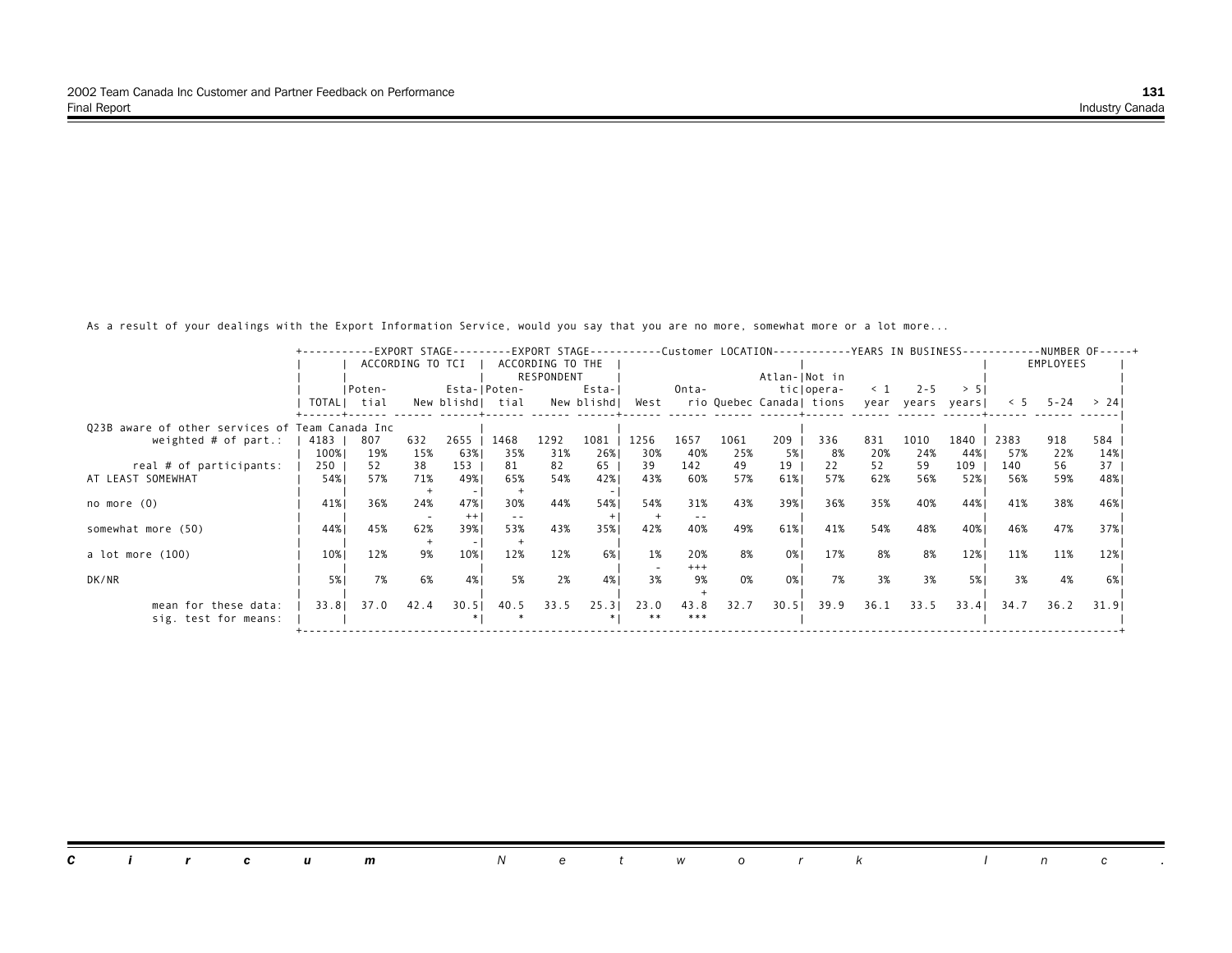|                                    |       |        |                  |      |                  |                  |            |         |       |      |               |                          |          |            |        |      |           | +-----------EXPORT STAGE---------EXPORT STAGE----------Customer LOCATION-----------YEARS IN BUSINESS-----------NUMBER OF-----+ |
|------------------------------------|-------|--------|------------------|------|------------------|------------------|------------|---------|-------|------|---------------|--------------------------|----------|------------|--------|------|-----------|--------------------------------------------------------------------------------------------------------------------------------|
|                                    |       |        | ACCORDING TO TCI |      |                  | ACCORDING TO THE |            |         |       |      |               |                          |          |            |        |      | EMPLOYEES |                                                                                                                                |
|                                    |       |        |                  |      |                  | RESPONDENT       |            |         |       |      | Atlan- Not in |                          |          |            |        |      |           |                                                                                                                                |
|                                    |       | Poten- |                  |      | Esta- Poten-     |                  | Esta-l     |         | Onta- |      |               | ticlopera-               | $\leq$ 1 | $2 - 5$    | > 51   |      |           |                                                                                                                                |
|                                    | TOTAL | tial   |                  |      | New blishd  tial |                  | New blishd | West    |       |      |               | rio Quebec Canadal tions |          | year years | vearsl | &5   | 5 - 24    | > 241                                                                                                                          |
| Q23C knowledgeable about exporting |       |        |                  |      |                  |                  |            |         |       |      |               |                          |          |            |        |      |           |                                                                                                                                |
| weighted $#$ of part.:             | 4183  | 807    | 632              | 2655 | 1468             | 1292             | 1081       | 1256    | 1657  | 1061 | 209           | 336                      | 831      | 1010       | 1840   | 2383 | 918       | 584                                                                                                                            |
|                                    | 100%  | 19%    | 15%              | 63%  | 35%              | 31%              | 26%        | 30%     | 40%   | 25%  | 5%            | 8%                       | 20%      | 24%        | 44%    | 57%  | 22%       | 14%                                                                                                                            |
| real # of participants:            | 250   | 52     | 38               | 153  | 81               | 82               | 65         | 39      | 142   | 49   | 19            | 22                       | 52       | 59         | 109    | 140  | 56        | 37                                                                                                                             |
| AT LEAST SOMEWHAT                  | 72%   | 74%    | 89%              | 67%  | 69%              | 78%              | 70%        | 79%     | 71%   | 61%  | 83%           | 62%                      | 79%      | 77%        | 71%    | 73%  | 76%       | 64%                                                                                                                            |
|                                    |       |        |                  |      |                  |                  |            |         |       |      |               |                          |          |            |        |      |           |                                                                                                                                |
| no more (0)                        | 26%   | 23%    | 7%               | 31%  | 28%              | 21%              | 28%        | 20%     | 24%   | 39%  | 17%           | 34%                      | 19%      | 22%        | 26%    | 26%  | 22%       | 34%                                                                                                                            |
|                                    |       |        |                  |      |                  |                  |            |         |       |      |               |                          |          |            |        |      |           |                                                                                                                                |
| somewhat more (50)                 | 57%   | 57%    | 76%              | 53%1 | 46%              | 65%              | 65%        | 74%     | 51%   | 43%  | 83%           | 43%                      | 67%      | 68%        | 52%    | 59%  | 56%       | 51%                                                                                                                            |
|                                    |       |        |                  |      |                  |                  |            | $^{++}$ |       |      |               |                          |          |            |        |      |           |                                                                                                                                |
| a lot more (100)                   | 14%   | 17%    | 13%              | 14%  | 23%<br>$^{++}$   | 13%              | 5%         | 5%      | 20%   | 18%  | 0%            | 20%                      | 12%      | 9%         | 18%    | 14%  | 20%       | 13%                                                                                                                            |
| DK/NR                              | 2%1   | 3%     | 4%               | 2%1  | 3%               | 1%               | $1\%$      | 1%      | 5%    | 0%   | 0%            | 3%                       | 1%       | 1%         | 3%     | 1%   | 3%        | 2%                                                                                                                             |
|                                    |       |        |                  |      |                  |                  |            |         |       |      |               |                          |          |            |        |      |           |                                                                                                                                |
| mean for these data:               | 44.0  | 46.6   | 52.9             | 41.2 | 47.6             | 46.3             | 38.3       | 42.7    | 48.1  | 39.8 | 41.4          | 42.6                     | 46.6     | 43.5       | 45.91  | 44.1 | 48.8      | 39.61                                                                                                                          |
| sig. test for means:               |       |        |                  |      |                  |                  |            |         |       |      |               |                          |          |            |        |      |           |                                                                                                                                |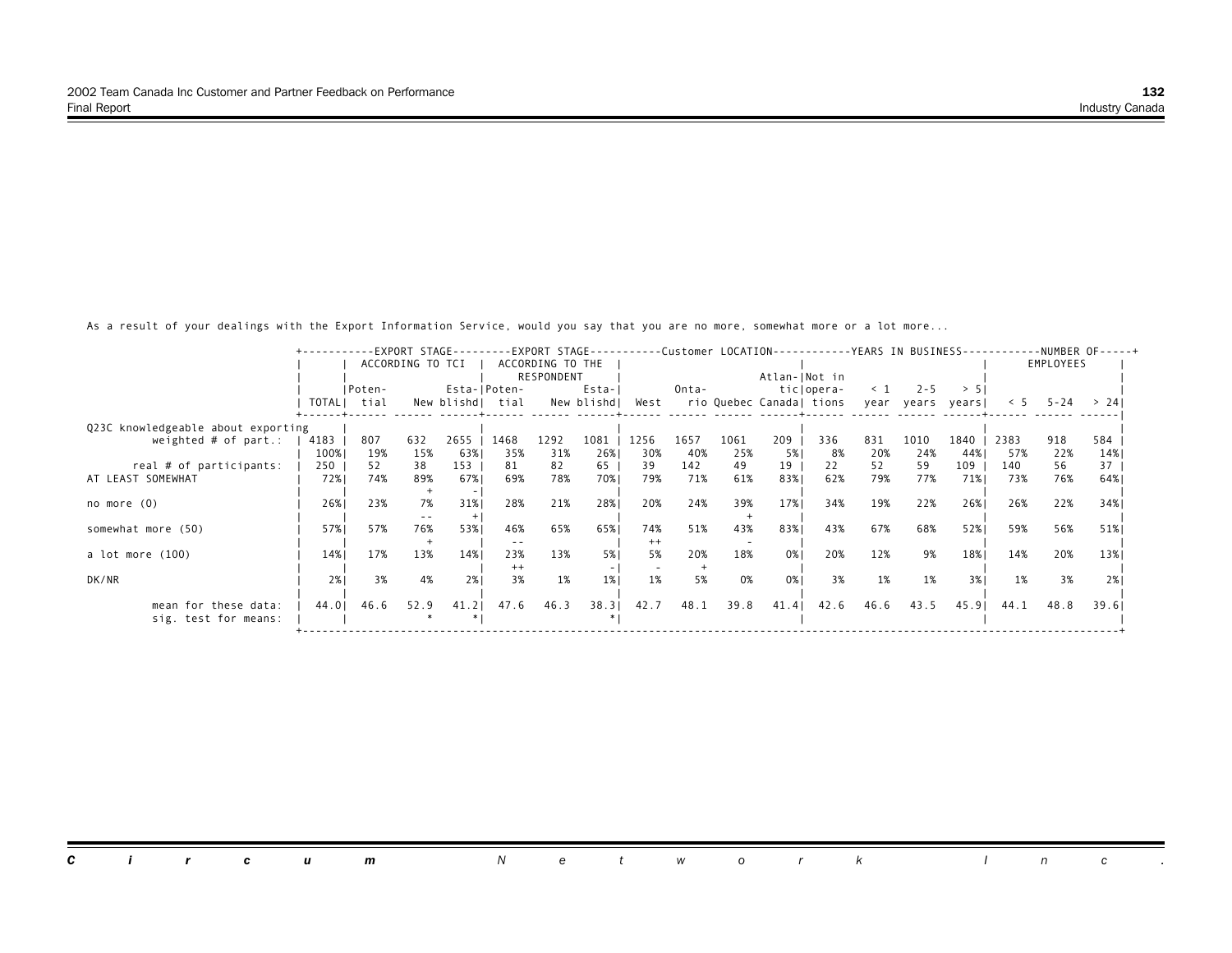|                                              |        |        |                  |       |                  |                  |            |                |       |      |                          |            |          |                  |      |      |           | +-----------EXPORT STAGE---------EXPORT STAGE----------Customer LOCATION----------YEARS IN BUSINESS------------NUMBER OF-----+ |
|----------------------------------------------|--------|--------|------------------|-------|------------------|------------------|------------|----------------|-------|------|--------------------------|------------|----------|------------------|------|------|-----------|--------------------------------------------------------------------------------------------------------------------------------|
|                                              |        |        | ACCORDING TO TCI |       |                  | ACCORDING TO THE |            |                |       |      |                          |            |          |                  |      |      | EMPLOYEES |                                                                                                                                |
|                                              |        |        |                  |       |                  | RESPONDENT       |            |                |       |      | Atlan- Not in            |            |          |                  |      |      |           |                                                                                                                                |
|                                              |        | Poten- |                  |       | Esta-IPoten-     |                  | Esta-l     |                | Onta- |      |                          | ticlopera- | $\leq$ 1 | $2 - 5$          | > 51 |      |           |                                                                                                                                |
|                                              | TOTALI | tial   |                  |       | New blishd  tial |                  | New blishd | West           |       |      | rio Quebec Canadal tions |            |          | year years years |      | < 5  | 5 - 24    | > 241                                                                                                                          |
|                                              |        |        |                  |       |                  |                  |            |                |       |      |                          |            |          |                  |      |      |           |                                                                                                                                |
| Q23D prepared for the next step in exporting |        |        |                  |       |                  |                  |            |                |       |      |                          |            |          |                  |      |      |           |                                                                                                                                |
| weighted $#$ of part.:                       | 4183   | 807    | 632              | 2655  | 1468             | 1292             | 1081       | 1256           | 1657  | 1061 | 209                      | 336        | 831      | 1010             | 1840 | 2383 | 918       | 584                                                                                                                            |
|                                              | 100%   | 19%    | 15%              | 63%   | 35%              | 31%              | 26%        | 30%            | 40%   | 25%  | 5%                       | 8%         | 20%      | 24%              | 44%  | 57%  | 22%       | 14%                                                                                                                            |
| real # of participants:                      | 250    | 52     | 38               | 153   | 81               | 82               | 65         | 39             | 142   | 49   | 19                       | 22         | 52       | 59               | 109  | 140  | 56        | 37                                                                                                                             |
| AT LEAST SOMEWHAT                            | 66%    | 64%    | 76%              | 64%   | 64%              | 80%              | 64%        | 72%            | 68%   | 51%  | 88%                      | 40%        | 78%      | 70%              | 67%  | 65%  | 74%       | 60%                                                                                                                            |
|                                              |        |        |                  |       |                  |                  |            |                |       |      |                          |            |          |                  |      |      |           |                                                                                                                                |
| no more (0)                                  | 28%    | 30%    | 18%              | 29%   | 32%              | 20%              | 27%        | 25%            | 24%   | 41%  | 12%                      | 54%        | 17%      | 24%              | 26%  | 30%  | 22%       | 26%                                                                                                                            |
|                                              |        |        |                  |       |                  |                  |            |                |       |      |                          |            |          |                  |      |      |           |                                                                                                                                |
| somewhat more (50)                           | 54%    | 46%    | 60%              | 56%   | 49%              | 67%              | 57%        | 72%<br>$^{++}$ | 47%   | 41%  | 77%                      | 29%        | 60%      | 57%              | 58%  | 52%  | 62%       | 54%                                                                                                                            |
| a lot more (100)                             | 11%    | 18%    | 17%              | 8%    | 15%              | 13%              | 8%         | 0%             | 20%   | 10%  | 11%                      | 10%        | 17%      | 14%              | 8%   | 13%  | 12%       | 6%                                                                                                                             |
|                                              |        |        |                  |       |                  |                  |            |                | $+++$ |      |                          |            |          |                  |      |      |           |                                                                                                                                |
| DK/NR                                        | 6%     | 6%     | 6%               | 7%1   | 5%               | 0%               | 8%         | 3%             | 8%    | 8%   | 0%                       | 6%         | 6%       | 6%               | 7%   | 5%   | 4%        | 13%                                                                                                                            |
|                                              |        |        |                  |       |                  |                  |            |                |       |      |                          |            |          |                  |      |      |           |                                                                                                                                |
| mean for these data:                         | 41.0   | 43.6   | 49.2             | 38.71 | 41.3             | 46.3             | 39.21      | 37.0           | 48.1  | 33.3 | 49.31                    | 26.8       | 50.4     | 44.5             | 40.3 | 41.2 | 45.0      | 38.41                                                                                                                          |
| sig. test for means:                         |        |        |                  |       |                  |                  |            |                | $* *$ |      |                          |            |          |                  |      |      |           |                                                                                                                                |
|                                              |        |        |                  |       |                  |                  |            |                |       |      |                          |            |          |                  |      |      |           |                                                                                                                                |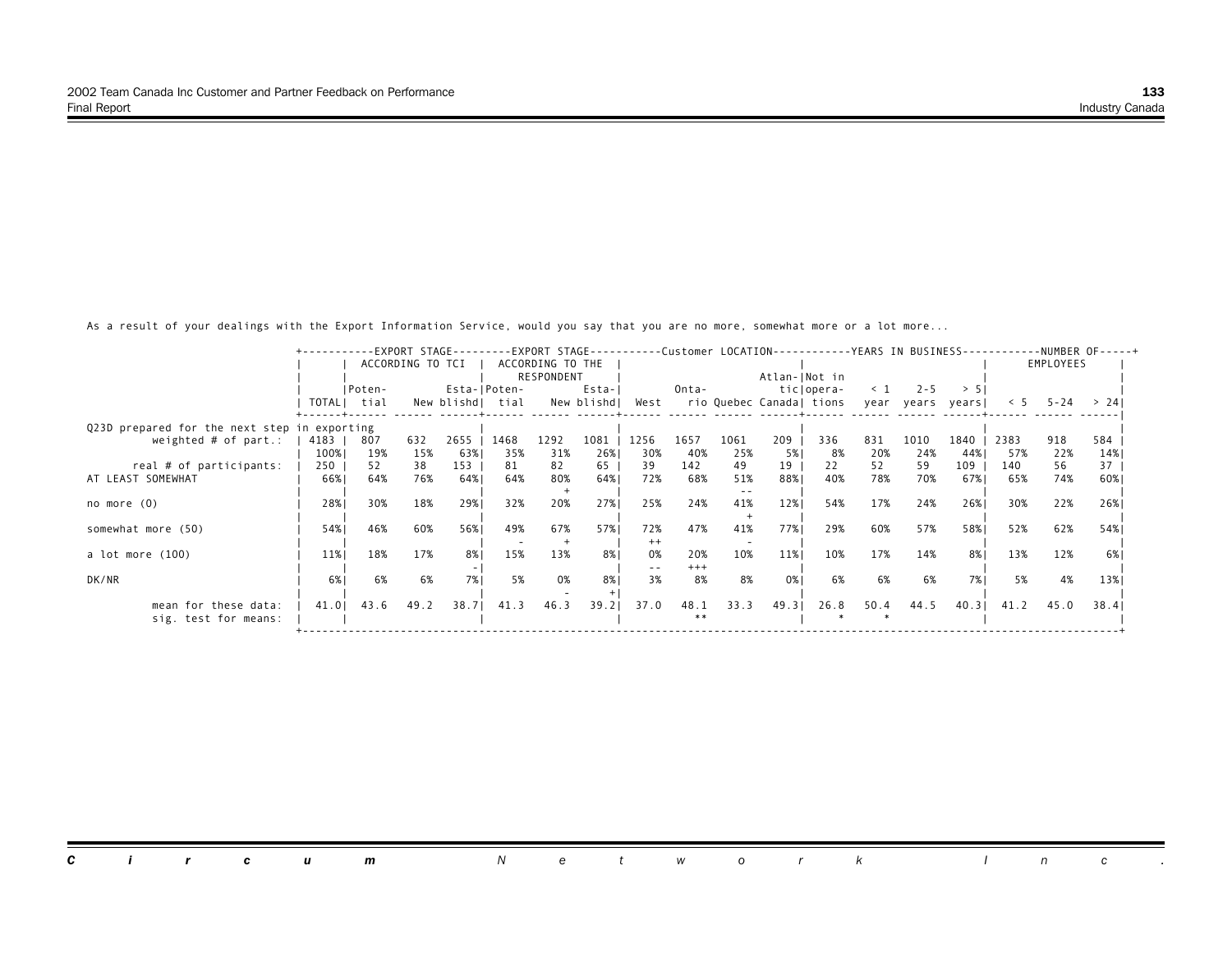|                                               |       |        |                  |       |                  |                  |                  |      |       |      |                          |            |          |                  |       |      |           | +-----------EXPORT STAGE---------EXPORT STAGE----------Customer LOCATION-----------YEARS IN BUSINESS------------NUMBER OF-----+ |
|-----------------------------------------------|-------|--------|------------------|-------|------------------|------------------|------------------|------|-------|------|--------------------------|------------|----------|------------------|-------|------|-----------|---------------------------------------------------------------------------------------------------------------------------------|
|                                               |       |        | ACCORDING TO TCI |       |                  | ACCORDING TO THE |                  |      |       |      |                          |            |          |                  |       |      | EMPLOYEES |                                                                                                                                 |
|                                               |       |        |                  |       |                  | RESPONDENT       |                  |      |       |      | Atlan- Not in            |            |          |                  |       |      |           |                                                                                                                                 |
|                                               |       | Poten- |                  |       | Esta- Poten-     |                  | Esta-I           |      | Onta- |      |                          | ticlopera- | $\leq 1$ | $2 - 5$          | > 51  |      |           |                                                                                                                                 |
|                                               | TOTAL | tial   |                  |       | New blishd  tial |                  | New blishd  West |      |       |      | rio Quebec Canadal tions |            |          | year years years |       | < 5  |           | $5 - 24$ > 24                                                                                                                   |
| Q23E closer to exporting a product or service |       |        |                  |       |                  |                  |                  |      |       |      |                          |            |          |                  |       |      |           |                                                                                                                                 |
| weighted $#$ of part.:                        | 4183  | 807    | 632              | 2655  | 1468             | 1292             | 1081             | 1256 | 1657  | 1061 | 209                      | 336        | 831      | 1010             | 1840  | 2383 | 918       | 584                                                                                                                             |
|                                               | 100%  | 19%    | 15%              | 63%   | 35%              | 31%              | 26%              | 30%  | 40%   | 25%  | 5%                       | 8%         | 20%      | 24%              | 44%   | 57%  | 22%       | 14%                                                                                                                             |
| real # of participants:                       | 250   | 52     | 38               | 153   | 81               | 82               | 65               | 39   | 142   | 49   | 19                       | 22         | 52       | 59               | 109   | 140  | 56        | 37                                                                                                                              |
| AT LEAST SOMEWHAT                             | 61%   | 64%    | 73%              | 57%   | 61%              | 76%              | 53%              | 68%  | 60%   | 49%  | 84%                      | 38%        | 76%      | 67%              | 58%1  | 63%  | 64%       | 54%                                                                                                                             |
|                                               |       |        |                  |       |                  | $^{++}$          |                  |      |       |      |                          |            |          |                  |       |      |           |                                                                                                                                 |
| no more (0)                                   | 31%   | 29%    | 18%              | 34%   | 32%              | 22%              | 36%              | 29%  | 28%   | 41%  | 16%                      | 56%        | 18%      | 24%              | 32%   | 30%  | 31%       | 30%                                                                                                                             |
|                                               |       |        |                  |       |                  |                  |                  |      |       |      |                          |            |          |                  |       |      |           |                                                                                                                                 |
| somewhat more (50)                            | 50%   | 54%    | 54%              | 48%   | 49%              | 64%              | 42%              | 64%  | 46%   | 35%  | 77%                      | 31%        | 55%      | 58%              | 49%   | 53%  | 53%       | 39%                                                                                                                             |
| a lot more (100)                              | 11%   | 10%    | 18%              | 9%1   | 12%              | 12%              | 10%              | 4%   | 14%   | 14%  | 8%                       | 7%         | 22%      | 8%               | 9%    | 11%  | 10%       | 15%                                                                                                                             |
|                                               |       |        |                  |       |                  |                  |                  |      |       |      |                          |            |          |                  |       |      |           |                                                                                                                                 |
| DK/NR                                         | 8%    | 7%     | 9%               | 9%    | 7%               | 2%               | 12%              | 3%   | 12%   | 10%  | 0%                       | 6%         | 6%       | 9%               | 9% 1  | 6%   | 5%        | 15%                                                                                                                             |
|                                               |       |        |                  |       |                  |                  |                  |      |       |      |                          |            |          |                  |       |      |           |                                                                                                                                 |
| mean for these data:                          | 38.91 | 39.6   | 50.2             | 36.31 | 38.9             | 45.1             | 35.8             | 36.8 | 42.0  | 35.2 | 46.21                    | 23.9       | 51.9     | 41.4             | 36.91 | 39.4 | 39.0      | 41.3                                                                                                                            |
| sig. test for means:                          |       |        |                  |       |                  |                  |                  |      |       |      |                          |            |          |                  |       |      |           |                                                                                                                                 |
|                                               |       |        |                  |       |                  |                  |                  |      |       |      |                          |            |          |                  |       |      |           |                                                                                                                                 |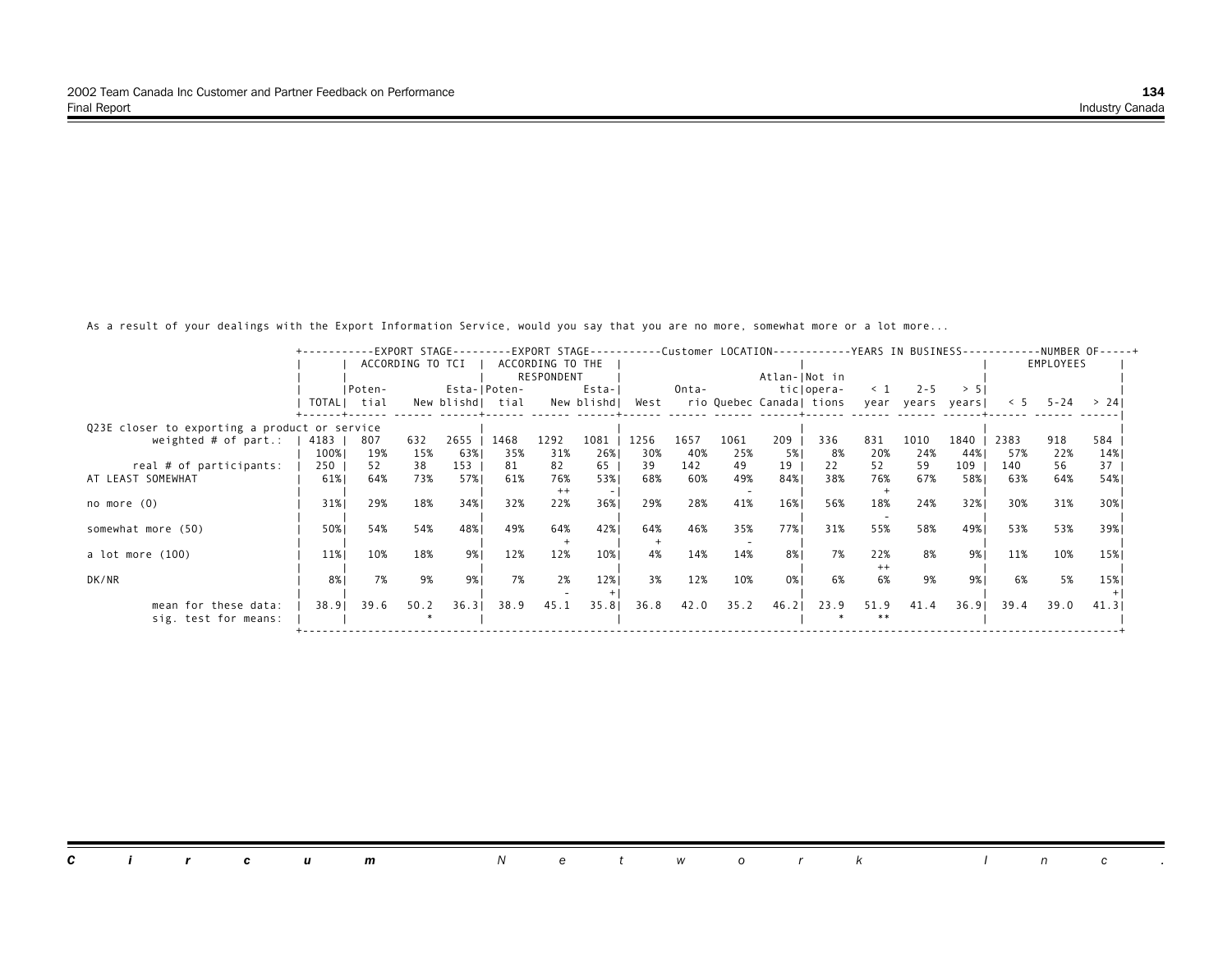|                                              |       |             |                  |                  |              |                  |            |      |       |      |               |                          |          |                  |      |      |           | -EXPORT STAGE---------EXPORT STAGE----------Customer LOCATION-----------YEARS IN BUSINESS-----------NUMBER OF-----+ |
|----------------------------------------------|-------|-------------|------------------|------------------|--------------|------------------|------------|------|-------|------|---------------|--------------------------|----------|------------------|------|------|-----------|---------------------------------------------------------------------------------------------------------------------|
|                                              |       |             | ACCORDING TO TCI |                  |              | ACCORDING TO THE |            |      |       |      |               |                          |          |                  |      |      | EMPLOYEES |                                                                                                                     |
|                                              |       |             |                  |                  |              | RESPONDENT       |            |      |       |      | Atlan-INot in |                          |          |                  |      |      |           |                                                                                                                     |
|                                              |       | Poten-      |                  |                  | Esta-IPoten- |                  | Esta-l     |      | Onta- |      |               | ticlopera-               | $\leq 1$ | $2 - 5$          | > 51 |      |           |                                                                                                                     |
|                                              |       | TOTALI tial |                  | New blishd  tial |              |                  | New blishd | West |       |      |               | rio Quebec Canadal tions |          | year years years |      | < 5  | 5 - 24    | > 241                                                                                                               |
|                                              |       |             |                  |                  |              |                  |            |      |       |      |               |                          |          |                  |      |      |           |                                                                                                                     |
| Q23F likely to seek add. info on exporting   |       |             |                  |                  |              |                  |            |      |       |      |               |                          |          |                  |      |      |           |                                                                                                                     |
| weighted $#$ of part.:                       | 4183  | 807         | 632              | 2655             | 1468         | 1292             | 1081       | 1256 | 1657  | 1061 | 209           | 336                      | 831      | 1010             | 1840 | 2383 | 918       | 584                                                                                                                 |
|                                              | 100%  | 19%         | 15%              | 63%              | 35%          | 31%              | 26%        | 30%  | 40%   | 25%  | 5%            | 8%                       | 20%      | 24%              | 44%  | 57%  | 22%       | 14%                                                                                                                 |
| real # of participants:                      | 250   | 52          | 38               | 153              | 81           | 82               | 65         | 39   | 142   | 49   | 19            | 22                       | 52       | 59               | 109  | 140  | 56        | 37                                                                                                                  |
| AT LEAST SOMEWHAT                            | 78%   | 79%         | 87%              | 76%              | 78%          | 80%              | 79%        | 78%  | 79%   | 73%  | 94%           | 71%                      | 87%      | 79%              | 78%  | 83%  | 81%       | 70% I                                                                                                               |
| no more $(0)$                                | 15%   | 18%         | 6%               | 15%              | 18%          | 12%              | 13%        | 15%  | 13%   | 18%  | 3%1           | 25%                      | 10%      | 10%              | 14%  | 15%  | 9%        | 20%                                                                                                                 |
|                                              |       |             |                  |                  |              |                  |            |      |       |      |               |                          |          |                  |      |      |           |                                                                                                                     |
| somewhat more (50)                           | 54%   | 46%         | 58%              | 57%              | 47%          | 55%              | 64%        | 64%  | 51%   | 47%  | 45%           | 29%                      | 57%      | 52%              | 61%  | 55%  | 61%       | 52%                                                                                                                 |
| a lot more (100)                             | 24%   | 32%         | 29%              | 19%              | 31%          | 25%              | 15%        | 14%  | 27%   | 27%  | 48%           | 42%                      | 31%      | 27%              | 17%  | 28%  | 21%       | 18%                                                                                                                 |
|                                              |       |             |                  |                  |              |                  |            |      |       |      |               |                          |          |                  |      |      |           |                                                                                                                     |
| DK/NR                                        | 7% I  | 4%          | 7%               | 9%               | 4%           | 8%               | 8%         | 7%   | 8%    | 8%   | 3%            | 3%                       | 3%       | 11%              | 9%   | 3%   | 10%       | 9%                                                                                                                  |
| mean for these data:<br>sig. test for means: | 55.21 | 57.7        | 62.7             | 52.0             | 56.7         | 56.8             | 51.3       | 49.6 | 57.6  | 54.4 | 73.4          | 58.7                     | 60.7     | 59.5             | 51.6 | 56.5 | 56.7      | 48.91                                                                                                               |
|                                              |       |             |                  |                  |              |                  |            |      |       |      |               |                          |          |                  |      |      |           |                                                                                                                     |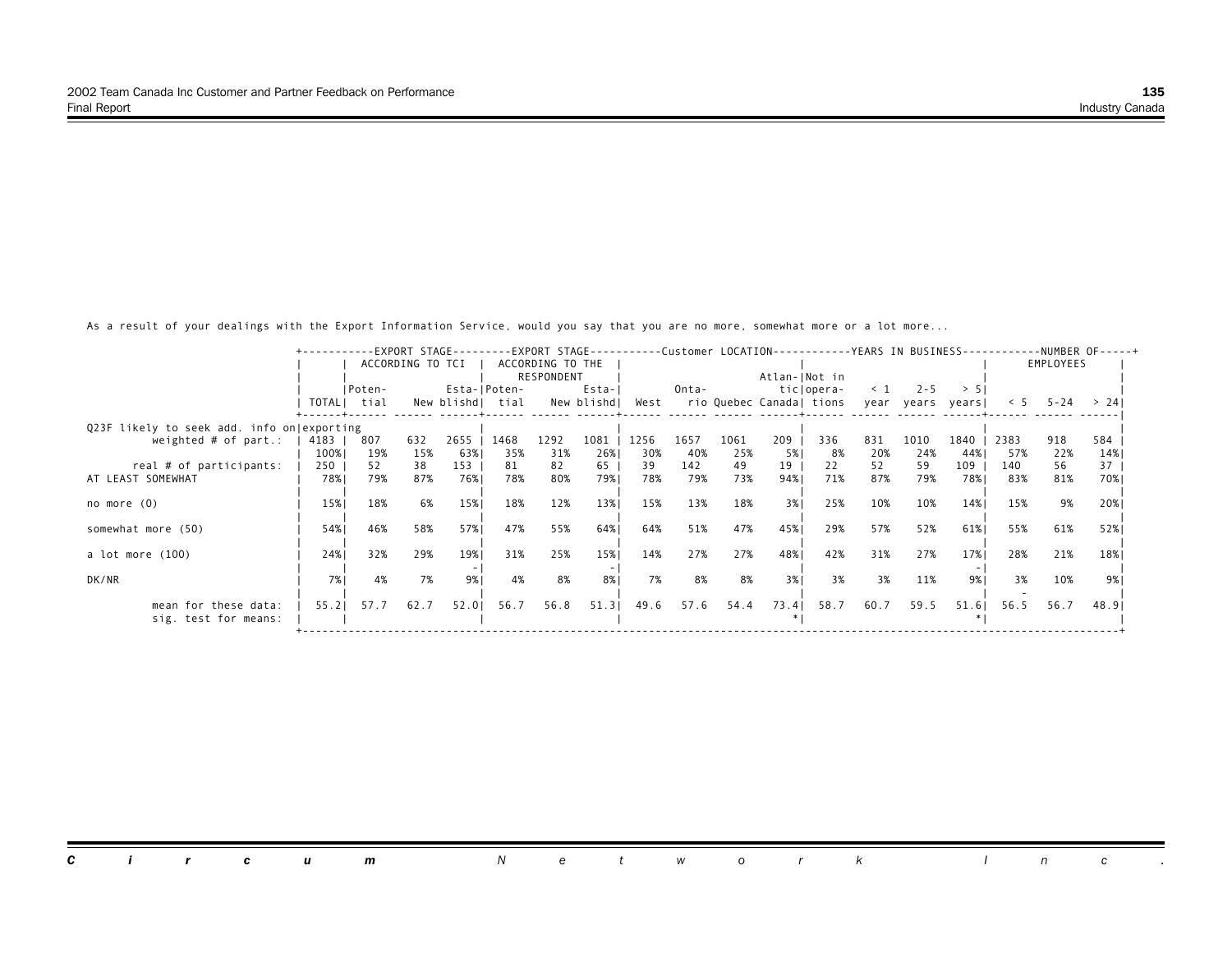|                                              |       |                  |      |                  |                  |      |            |      |       |      |      | -EXPORT STAGE---------EXPORT STAGE----------Customer LOCATION-----------YEARS IN BUSINESS-----------NUMBER OF-----+ |          |         |                  |      |           |       |  |
|----------------------------------------------|-------|------------------|------|------------------|------------------|------|------------|------|-------|------|------|---------------------------------------------------------------------------------------------------------------------|----------|---------|------------------|------|-----------|-------|--|
|                                              |       | ACCORDING TO TCI |      |                  | ACCORDING TO THE |      |            |      |       |      |      |                                                                                                                     |          |         |                  |      | EMPLOYEES |       |  |
|                                              |       |                  |      |                  | RESPONDENT       |      |            |      |       |      |      | Atlan-INot in                                                                                                       |          |         |                  |      |           |       |  |
|                                              |       | Poten-           |      |                  | Esta-IPoten-     |      | Esta-l     |      | Onta- |      |      | ticlopera-                                                                                                          | $\leq 1$ | $2 - 5$ | > 51             |      |           |       |  |
|                                              |       | TOTALI tial      |      | New blishd  tial |                  |      | New blishd | West |       |      |      | rio Quebec Canadal tions                                                                                            |          |         | year years years | < 5  | 5 - 24    | > 241 |  |
|                                              |       |                  |      |                  |                  |      |            |      |       |      |      |                                                                                                                     |          |         |                  |      |           |       |  |
| Q23G likely to improve your export practices |       |                  |      |                  |                  |      |            |      |       |      |      |                                                                                                                     |          |         |                  |      |           |       |  |
| weighted $#$ of part.:                       | 4183  | 807              | 632  | 2655             | 1468             | 1292 | 1081       | 1256 | 1657  | 1061 | 209  | 336                                                                                                                 | 831      | 1010    | 1840             | 2383 | 918       | 584   |  |
|                                              | 100%  | 19%              | 15%  | 63%              | 35%              | 31%  | 26%        | 30%  | 40%   | 25%  | 5%   | 8%                                                                                                                  | 20%      | 24%     | 44%              | 57%  | 22%       | 14%   |  |
| real # of participants:                      | 250   | 52               | 38   | 153              | 81               | 82   | 65         | 39   | 142   | 49   | 19   | 22                                                                                                                  | 52       | 59      | 109              | 140  | 56        | 37    |  |
| AT LEAST SOMEWHAT                            | 57%   | 49%              | 60%  | 59%              | 50%              | 65%  | 68%        | 59%  | 59%   | 47%  | 78%  | 26%                                                                                                                 | 76%      | 66%     | 55%              | 57%  | 62%       | 60%   |  |
|                                              |       |                  |      |                  |                  |      |            |      |       |      |      |                                                                                                                     | $^{++}$  |         |                  |      |           |       |  |
| no more $(0)$                                | 20%   | 23%              | 6%   | 21%              | 21%              | 15%  | 23%        | 20%  | 17%   | 27%  | 6%   | 38%                                                                                                                 | 12%      | 15%     | 19%              | 20%  | 13%       | 24%   |  |
|                                              |       |                  |      |                  |                  |      |            |      |       |      |      |                                                                                                                     |          |         |                  |      |           |       |  |
| somewhat more (50)                           | 46%   | 40%              | 45%  | 48%              | 36%              | 55%  | 55%        | 58%  | 43%   | 33%  | 64%  | 22%                                                                                                                 | 58%      | 51%     | 46%              | 45%  | 52%       | 48%   |  |
|                                              |       |                  |      |                  |                  |      |            |      |       |      |      |                                                                                                                     |          |         |                  |      |           |       |  |
| a lot more (100)                             | 11%   | 9%               | 15%  | 11%              | 14%              | 10%  | 12%        | 1%   | 16%   | 14%  | 14%  | 3%                                                                                                                  | 18%      | 15%     | 9%               | 13%  | 10%       | 13%   |  |
|                                              |       |                  |      |                  |                  |      |            |      |       |      |      |                                                                                                                     |          |         |                  |      |           |       |  |
| DK/NR                                        | 23%   | 28%              | 34%  | 20%              | 29%              | 20%  | 9%         | 21%  | 24%   | 27%  | 16%  | 37%                                                                                                                 | 12%      | 20%     | 27%              | 22%  | 25%       | 15%   |  |
|                                              |       |                  |      |                  |                  |      |            |      |       |      |      |                                                                                                                     |          |         |                  |      |           |       |  |
| mean for these data:                         | 44.31 | 40.2             | 57.0 | 43.4             | 45.1             | 47.0 | 44.01      | 37.9 | 49.5  | 41.7 | 54.7 | 23.1                                                                                                                | 53.0     | 50.0    | 43.21            | 45.0 | 47.6      | 43.3  |  |
| sig. test for means:                         |       |                  |      |                  |                  |      |            |      |       |      |      |                                                                                                                     |          |         |                  |      |           |       |  |
|                                              |       |                  |      |                  |                  |      |            |      |       |      |      |                                                                                                                     |          |         |                  |      |           |       |  |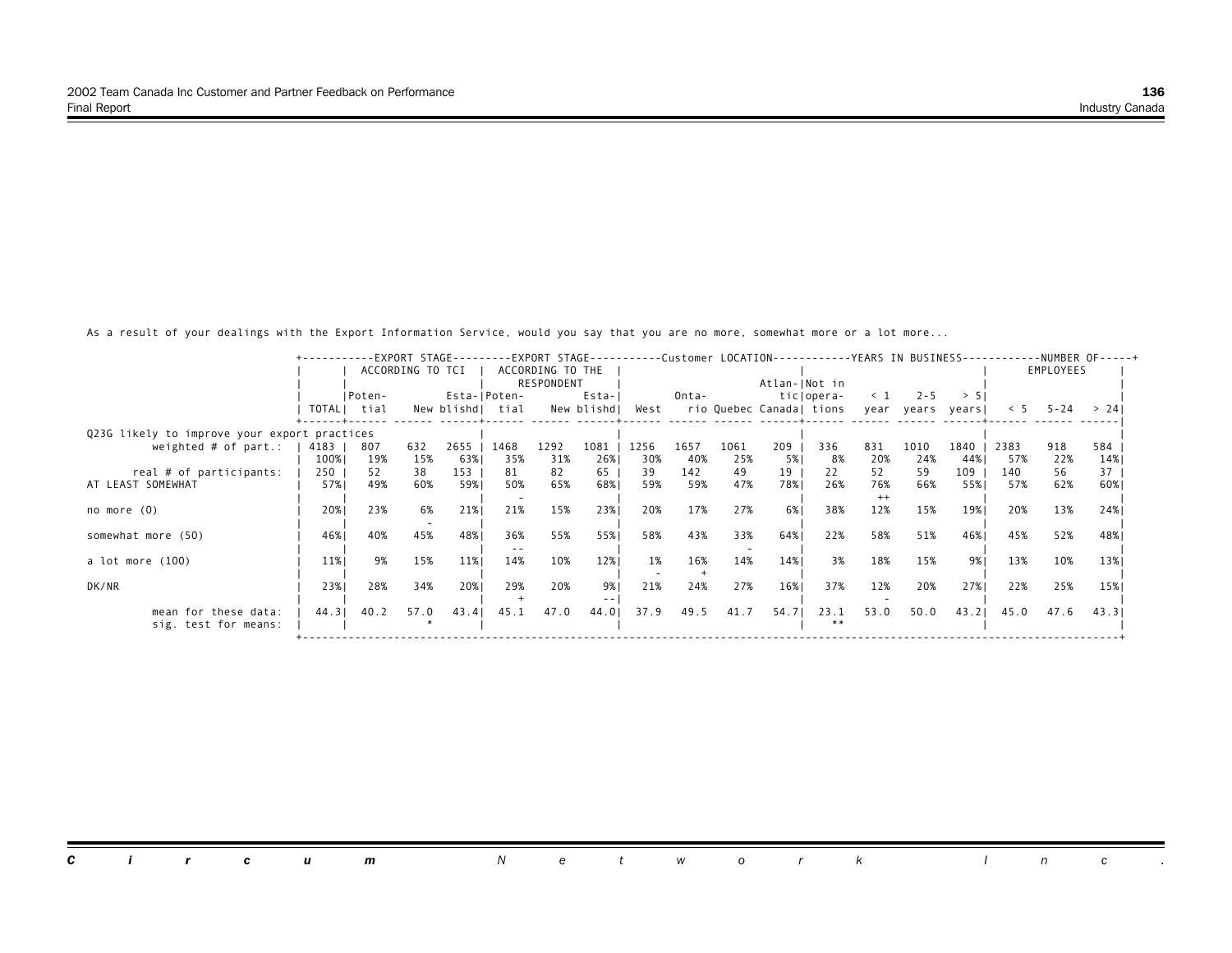Would you use the Export Information Service again if you required export related information?

|       |                         |      |             |                  |      |                  |                                |            |      |       |      |               |                          |          |            |        |      |           | -EXPORT STAGE---------EXPORT STAGE----------Customer LOCATION-----------YEARS IN BUSINESS-----------NUMBER OF-----+ |
|-------|-------------------------|------|-------------|------------------|------|------------------|--------------------------------|------------|------|-------|------|---------------|--------------------------|----------|------------|--------|------|-----------|---------------------------------------------------------------------------------------------------------------------|
|       |                         |      |             | ACCORDING TO TCI |      |                  | ACCORDING TO THE<br>RESPONDENT |            |      |       |      | Atlan-INot in |                          |          |            |        |      | EMPLOYEES |                                                                                                                     |
|       |                         |      | Poten-      |                  |      | Esta- Poten-     |                                | Esta-      |      | Onta- |      |               | tic opera-               | $\leq 1$ | $2 - 5$    | > 51   |      |           |                                                                                                                     |
|       |                         |      | TOTALI tial |                  |      | New blishd  tial |                                | New blishd | West |       |      |               | rio Quebec Canada  tions |          | year years | vearsl | < 5  |           | $5 - 24$ > 24                                                                                                       |
|       |                         |      |             |                  |      |                  |                                |            |      |       |      |               |                          |          |            |        |      |           |                                                                                                                     |
| Q24   | weighted $#$ of part.:  | 4183 | 807         | 632              | 2655 | 1468             | 1292                           | 1081       | 1256 | 1657  | 1061 | 209           | 336                      | 831      | 1010       | 1840   | 2383 | 918       | 584                                                                                                                 |
|       |                         | 100% | 19%         | 15%              | 63%  | 35%              | 31%                            | 26%        | 30%  | 40%   | 25%  | 5%            | 8%                       | 20%      | 24%        | 44%    | 57%  | 22%       | 14%                                                                                                                 |
|       | real # of participants: | 250  | 52          | 38               | 153  | 81               | 82                             | 65         | 39   | 142   | 49   | 19            | 22                       | 52       | 59         | 109    | 140  | 56        | 37                                                                                                                  |
| Yes   |                         | 93%  | 99%         | 94%              | 91%  | 98%              | 87%                            | 94%        | 93%  | 93%   | 94%  | 100%          | 100%                     | 96%      | 90%        | 93%    | 97%  | 98%       | 84%                                                                                                                 |
|       |                         |      |             |                  |      |                  | $- -$                          |            |      |       |      |               |                          |          |            |        |      |           | $- - -$                                                                                                             |
| No    |                         | 4%   | 0%          | 4%               | 5%   | 2%               | 6%                             | 4%         | 2%   | 5%    | 4%   | 0%            | 0%                       | 4%       | 2%         | 5%     | 3%   | 0%        | 14%                                                                                                                 |
|       |                         |      |             |                  |      |                  |                                |            |      |       |      |               |                          |          |            |        |      |           | $+++$                                                                                                               |
| DK/NR |                         | 3%   | 1%          | 2%               | 4%   | 0%               | 7%                             | $1\%$      | 5%   | 2%    | 2%   | 0%            | 0%                       | 0%       | 8%         | 2% 1   | 0%   | 2%        | 2% I                                                                                                                |
|       |                         |      |             |                  |      |                  | $^{++}$                        |            |      |       |      |               |                          |          | $++$       |        |      |           |                                                                                                                     |
|       |                         |      |             |                  |      |                  |                                |            |      |       |      |               |                          |          |            |        |      |           |                                                                                                                     |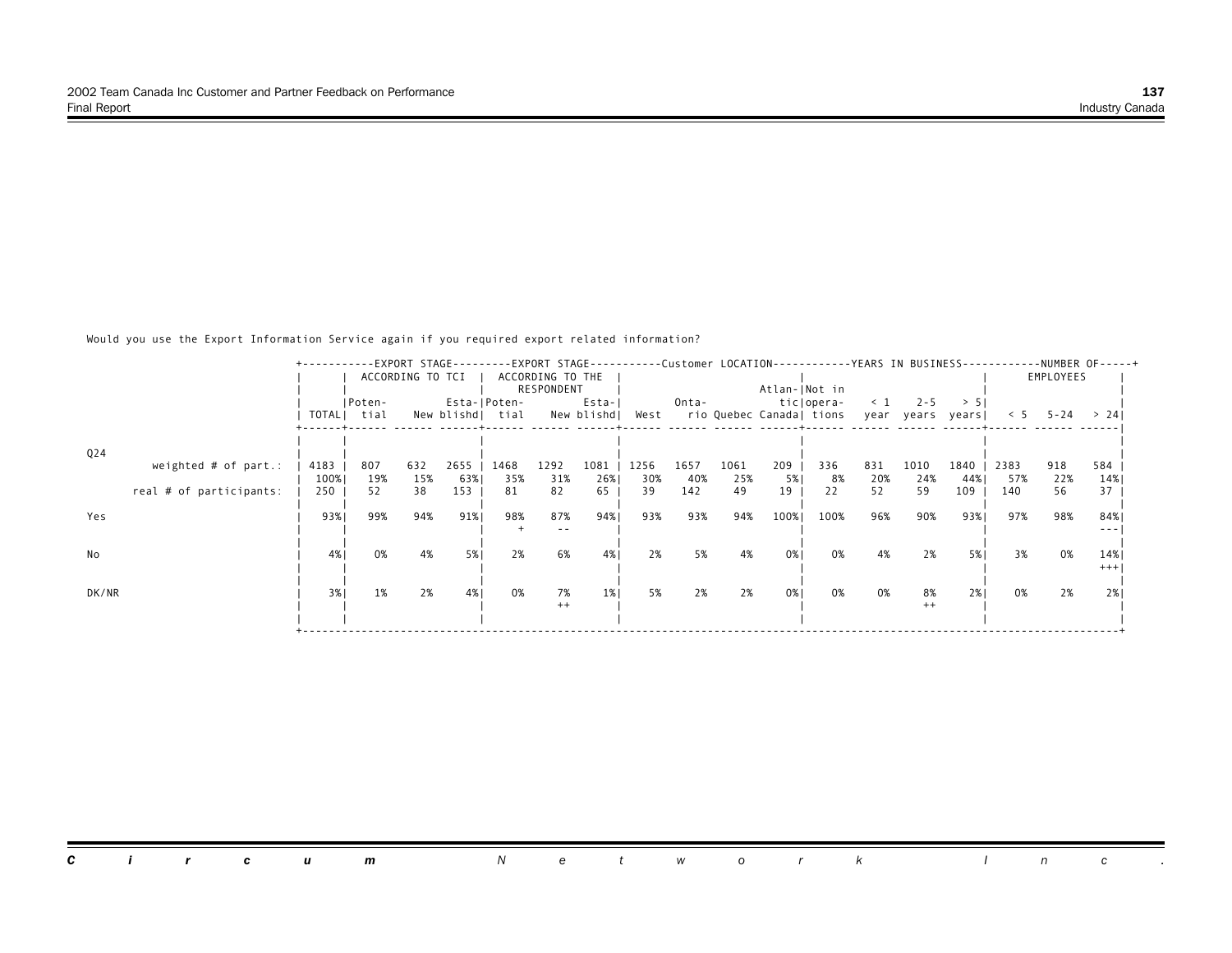Would you recommend Team Canada Inc Export Information Service without reservation, recommend with reservation or not recommend their services at all?

|                               |      |             |                  |      |                                   |                                                                                                                                                                                                                                                                                                                                                                                                     |        |      |       |      |               |                          |          |                  |      |      |                   | -EXPORT STAGE---------EXPORT STAGE----------Customer LOCATION----------YEARS IN BUSINESS-----------NUMBER OF-----+ |
|-------------------------------|------|-------------|------------------|------|-----------------------------------|-----------------------------------------------------------------------------------------------------------------------------------------------------------------------------------------------------------------------------------------------------------------------------------------------------------------------------------------------------------------------------------------------------|--------|------|-------|------|---------------|--------------------------|----------|------------------|------|------|-------------------|--------------------------------------------------------------------------------------------------------------------|
|                               |      |             | ACCORDING TO TCI |      |                                   | ACCORDING TO THE                                                                                                                                                                                                                                                                                                                                                                                    |        |      |       |      |               |                          |          |                  |      |      | EMPLOYEES         |                                                                                                                    |
|                               |      |             |                  |      |                                   | RESPONDENT                                                                                                                                                                                                                                                                                                                                                                                          |        |      |       |      | Atlan- Not in |                          |          |                  |      |      |                   |                                                                                                                    |
|                               |      | Poten-      |                  |      | Esta- Poten-                      |                                                                                                                                                                                                                                                                                                                                                                                                     | Esta-l |      | Onta- |      |               | tic opera-               | $\leq 1$ | $2 - 5$          | > 51 |      |                   |                                                                                                                    |
|                               |      | TOTALI tial |                  |      | New blishd  tial New blishd  West |                                                                                                                                                                                                                                                                                                                                                                                                     |        |      |       |      |               | rio Quebec Canada  tions |          | year years years |      |      | $5 - 5 - 24$ > 24 |                                                                                                                    |
|                               |      |             |                  |      |                                   |                                                                                                                                                                                                                                                                                                                                                                                                     |        |      |       |      |               |                          |          |                  |      |      |                   |                                                                                                                    |
|                               |      |             |                  |      |                                   |                                                                                                                                                                                                                                                                                                                                                                                                     |        |      |       |      |               |                          |          |                  |      |      |                   |                                                                                                                    |
| Q26                           |      |             |                  |      |                                   |                                                                                                                                                                                                                                                                                                                                                                                                     |        |      |       |      |               |                          |          |                  |      |      |                   |                                                                                                                    |
| weighted $#$ of part.:        | 4183 | 807         | 632              | 2655 | 1468                              | 1292                                                                                                                                                                                                                                                                                                                                                                                                | 1081   | 1256 | 1657  | 1061 | 209           | 336                      | 831      | 1010             | 1840 | 2383 | 918               | 584                                                                                                                |
|                               | 100% | 19%         | 15%              | 63%  | 35%                               | 31%                                                                                                                                                                                                                                                                                                                                                                                                 | 26%    | 30%  | 40%   | 25%  | 5%            | 8%                       | 20%      | 24%              | 44%  | 57%  | 22%               | 14%                                                                                                                |
| real # of participants:       | 250  | 52          | 38               | 153  | 81                                | 82                                                                                                                                                                                                                                                                                                                                                                                                  | 65     | 39   | 142   | 49   | 19            | 22                       | 52       | 59               | 109  | 140  | 56                | 37                                                                                                                 |
|                               |      |             |                  |      |                                   |                                                                                                                                                                                                                                                                                                                                                                                                     |        |      |       |      |               |                          |          |                  |      |      |                   |                                                                                                                    |
| recommend without reservation | 78%  | 86%         | 78%              | 74%  | 90%<br>$++$                       | 61%<br>$\frac{1}{2} \frac{1}{2} \frac{1}{2} \frac{1}{2} \frac{1}{2} \frac{1}{2} \frac{1}{2} \frac{1}{2} \frac{1}{2} \frac{1}{2} \frac{1}{2} \frac{1}{2} \frac{1}{2} \frac{1}{2} \frac{1}{2} \frac{1}{2} \frac{1}{2} \frac{1}{2} \frac{1}{2} \frac{1}{2} \frac{1}{2} \frac{1}{2} \frac{1}{2} \frac{1}{2} \frac{1}{2} \frac{1}{2} \frac{1}{2} \frac{1}{2} \frac{1}{2} \frac{1}{2} \frac{1}{2} \frac{$ | 83%    | 77%  | 80%   | 73%  | 91%           | 73%                      | 81%      | 77%              | 79%  | 80%  | 82%               | 76%                                                                                                                |
|                               |      |             |                  |      |                                   |                                                                                                                                                                                                                                                                                                                                                                                                     |        |      |       |      |               |                          |          |                  |      |      |                   |                                                                                                                    |
| recommend with reservation    | 16%  | 9%          | 18%              | 18%  | 5%                                | 33%                                                                                                                                                                                                                                                                                                                                                                                                 | 8% I   | 19%  | 11%   | 20%  | 9% 1          | 10%                      | 12%      | 21%              | 14%  | 17%  | 13%               | 10%                                                                                                                |
|                               |      |             |                  |      |                                   | $+++$                                                                                                                                                                                                                                                                                                                                                                                               |        |      |       |      |               |                          |          |                  |      |      |                   |                                                                                                                    |
|                               |      |             |                  |      |                                   |                                                                                                                                                                                                                                                                                                                                                                                                     |        |      |       |      |               |                          |          |                  |      |      |                   |                                                                                                                    |
| not recommend                 | 3%   | 1%          | 2%               | 4%   | 2%                                | 4%                                                                                                                                                                                                                                                                                                                                                                                                  | 3%     | 2%   | 4%    | 2%   | 0%            | 3%                       | 6%       | 1%               | 2% l | 2%   | 0%                | 10%                                                                                                                |
|                               |      |             |                  |      |                                   |                                                                                                                                                                                                                                                                                                                                                                                                     |        |      |       |      |               |                          |          |                  |      |      |                   | $++$                                                                                                               |
|                               |      |             |                  |      |                                   |                                                                                                                                                                                                                                                                                                                                                                                                     |        |      |       |      |               |                          |          |                  |      |      |                   |                                                                                                                    |
| DK/NR                         | 4%   | 3%          | 2%               | 5%   | 4%                                | 2%                                                                                                                                                                                                                                                                                                                                                                                                  | 5%     | 2%   | 6%    | 4%   | 0%            | 13%                      | 1%       | 1%               | 4%   | 2%   | 5%                | 4%                                                                                                                 |
|                               |      |             |                  |      |                                   |                                                                                                                                                                                                                                                                                                                                                                                                     |        |      |       |      |               |                          |          |                  |      |      |                   |                                                                                                                    |
|                               |      |             |                  |      |                                   |                                                                                                                                                                                                                                                                                                                                                                                                     |        |      |       |      |               |                          |          |                  |      |      |                   |                                                                                                                    |
|                               |      |             |                  |      |                                   |                                                                                                                                                                                                                                                                                                                                                                                                     |        |      |       |      |               |                          |          |                  |      |      |                   |                                                                                                                    |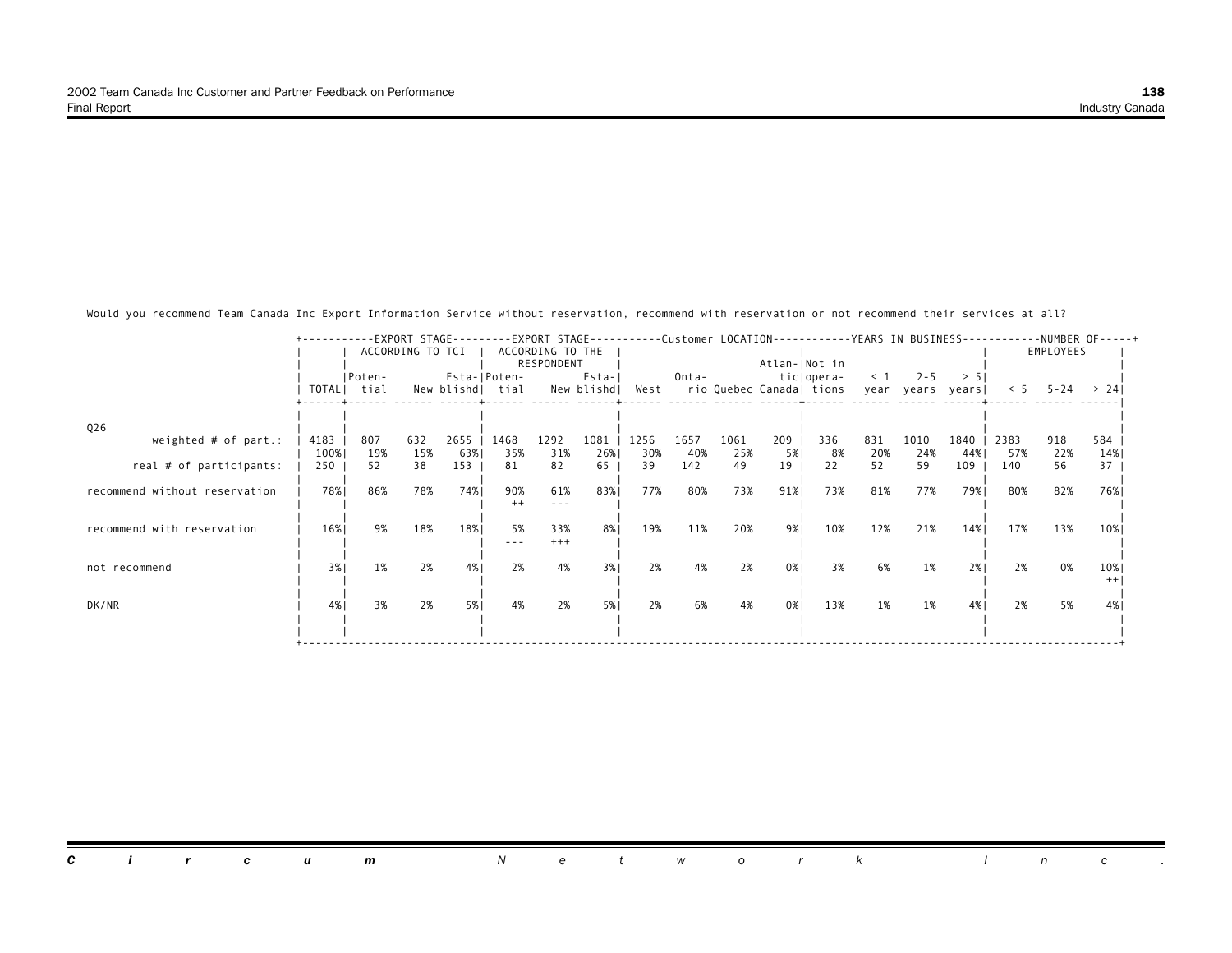Over the past 12 months, approximately how many times have you been in contact with the Export Information Service of Team Canada Inc?

|                         |              |             |                  |                 |                  |                                                                                                                                                                                                                                                                                                                                                                                              |             |      |             |             |                             |                          |            |                   |             |             |                   | -EXPORT STAGE--------EXPORT STAGE----------Customer LOCATION-----------YEARS IN BUSINESS-----------NUMBER OF-----+ |  |
|-------------------------|--------------|-------------|------------------|-----------------|------------------|----------------------------------------------------------------------------------------------------------------------------------------------------------------------------------------------------------------------------------------------------------------------------------------------------------------------------------------------------------------------------------------------|-------------|------|-------------|-------------|-----------------------------|--------------------------|------------|-------------------|-------------|-------------|-------------------|--------------------------------------------------------------------------------------------------------------------|--|
|                         |              |             | ACCORDING TO TCI |                 |                  | ACCORDING TO THE                                                                                                                                                                                                                                                                                                                                                                             |             |      |             |             |                             |                          |            |                   |             |             | EMPLOYEES         |                                                                                                                    |  |
|                         |              | Poten-      |                  |                 | Esta- Poten-     | RESPONDENT                                                                                                                                                                                                                                                                                                                                                                                   | Esta-       |      | Onta-       |             | Atlan- Not in<br>tic opera- |                          | $\leq 1$   | $2 - 5$           | > 51        |             |                   |                                                                                                                    |  |
|                         |              | TOTALI tial |                  |                 | New blishd  tial |                                                                                                                                                                                                                                                                                                                                                                                              | New blishd  | West |             |             |                             | rio Quebec Canada  tions |            | year years years! |             |             | $5 - 5 - 24$ > 24 |                                                                                                                    |  |
|                         |              |             |                  |                 |                  |                                                                                                                                                                                                                                                                                                                                                                                              |             |      |             |             |                             |                          |            |                   |             |             |                   |                                                                                                                    |  |
|                         |              |             |                  |                 |                  |                                                                                                                                                                                                                                                                                                                                                                                              |             |      |             |             |                             |                          |            |                   |             |             |                   |                                                                                                                    |  |
| Q28                     |              | 807         | 632              |                 |                  |                                                                                                                                                                                                                                                                                                                                                                                              |             | 1256 |             |             | 209                         |                          |            |                   |             |             |                   |                                                                                                                    |  |
| weighted $#$ of part.:  | 4183<br>100% | 19%         | 15%              | $2655$  <br>63% | 1468<br>35%      | 1292<br>31%                                                                                                                                                                                                                                                                                                                                                                                  | 1081<br>26% | 30%  | 1657<br>40% | 1061<br>25% | 5%                          | 336<br>8%                | 831<br>20% | 1010<br>24%       | 1840<br>44% | 2383<br>57% | 918<br>22%        | 584<br>14%                                                                                                         |  |
| real # of participants: | 250          | 52          | 38               | 153             | 81               | 82                                                                                                                                                                                                                                                                                                                                                                                           | 65          | 39   | 142         | 49          | 19                          | 22                       | 52         | 59                | 109         | 140         | 56                | 37                                                                                                                 |  |
|                         |              |             |                  |                 |                  |                                                                                                                                                                                                                                                                                                                                                                                              |             |      |             |             |                             |                          |            |                   |             |             |                   |                                                                                                                    |  |
|                         | 57%          | 73%         | 38%              | 58%             | 71%              | 41%                                                                                                                                                                                                                                                                                                                                                                                          | 56%         | 61%  | 51%         | 63%         | 48%                         | 65%                      | 35%        | 54%               | 66%         | 55%         | 64%               | 50%                                                                                                                |  |
|                         |              |             | $- -$            |                 | $+++$            | $\frac{1}{2} \frac{1}{2} \frac{1}{2} \frac{1}{2} \frac{1}{2} \frac{1}{2} \frac{1}{2} \frac{1}{2} \frac{1}{2} \frac{1}{2} \frac{1}{2} \frac{1}{2} \frac{1}{2} \frac{1}{2} \frac{1}{2} \frac{1}{2} \frac{1}{2} \frac{1}{2} \frac{1}{2} \frac{1}{2} \frac{1}{2} \frac{1}{2} \frac{1}{2} \frac{1}{2} \frac{1}{2} \frac{1}{2} \frac{1}{2} \frac{1}{2} \frac{1}{2} \frac{1}{2} \frac{1}{2} \frac{$ |             |      |             |             |                             |                          | $- - -$    |                   | $^{++}$     |             |                   |                                                                                                                    |  |
| $2 - 3$                 | 26%          | 18%         | 29%              | 28%             | 21%              | 33%                                                                                                                                                                                                                                                                                                                                                                                          | 27%         | 28%  | 27%         | 20%         | 39%                         | 31%                      | 36%        | 30%               | 20%         | 27%         | 20%               | 32%                                                                                                                |  |
|                         |              |             |                  |                 |                  |                                                                                                                                                                                                                                                                                                                                                                                              |             |      |             |             |                             |                          |            |                   |             |             |                   |                                                                                                                    |  |
|                         |              |             |                  |                 |                  |                                                                                                                                                                                                                                                                                                                                                                                              |             |      |             |             |                             |                          |            |                   |             |             |                   |                                                                                                                    |  |
| $4 - 11$                | 13%          | 5%          | 24%              | 12%             | 5%               | 21%                                                                                                                                                                                                                                                                                                                                                                                          | 15%         | 9%   | 16%         | 12%         | 12%                         | 3%                       | 21%        | 13%               | 12%         | 13%         | 14%               | 12%                                                                                                                |  |
|                         |              |             |                  |                 |                  |                                                                                                                                                                                                                                                                                                                                                                                              |             |      |             |             |                             |                          |            |                   |             |             |                   |                                                                                                                    |  |
| $12+$                   | 3%           | 3%          | 7%               | 2%              | 3%               | 3%                                                                                                                                                                                                                                                                                                                                                                                           | 2%1         | 2%   | 3%          | 4%          | 0%                          | 0%                       | 7%         | 2%                | 2%1         | 3%          | 1%                | 6%                                                                                                                 |  |
|                         |              |             |                  |                 |                  |                                                                                                                                                                                                                                                                                                                                                                                              |             |      |             |             |                             |                          |            |                   |             |             |                   |                                                                                                                    |  |
| DK/NR                   | 1%           | 1%          | 2%               | 0%              | 0%               | 2%                                                                                                                                                                                                                                                                                                                                                                                           | 0%          | 0%   | 2%          | 0%          | 0%                          | 0%                       | 1%         | 0%                | 1%          | 1%          | 0%                | $0\%$                                                                                                              |  |
|                         |              |             |                  |                 |                  |                                                                                                                                                                                                                                                                                                                                                                                              |             |      |             |             |                             |                          |            |                   |             |             |                   |                                                                                                                    |  |
|                         |              |             |                  |                 |                  |                                                                                                                                                                                                                                                                                                                                                                                              |             |      |             |             |                             |                          |            |                   |             |             |                   |                                                                                                                    |  |
| mean for these data:    | 2.8          | 2.8         | 5.2              | 2.3             | 3.0              | 3.4                                                                                                                                                                                                                                                                                                                                                                                          | 2.3         | 2.9  | 2.4         | 3.6         | 2.2                         | 1.5                      | 5.2        | 2.3               | 2.4         | 3.2         | 2.0               | 3.5                                                                                                                |  |
| sig. test for means:    |              |             |                  |                 |                  |                                                                                                                                                                                                                                                                                                                                                                                              |             |      |             |             |                             |                          |            |                   |             |             |                   |                                                                                                                    |  |
|                         |              |             |                  |                 |                  |                                                                                                                                                                                                                                                                                                                                                                                              |             |      |             |             |                             |                          |            |                   |             |             |                   |                                                                                                                    |  |

*Circum Network Inc.* $\mathcal{L}$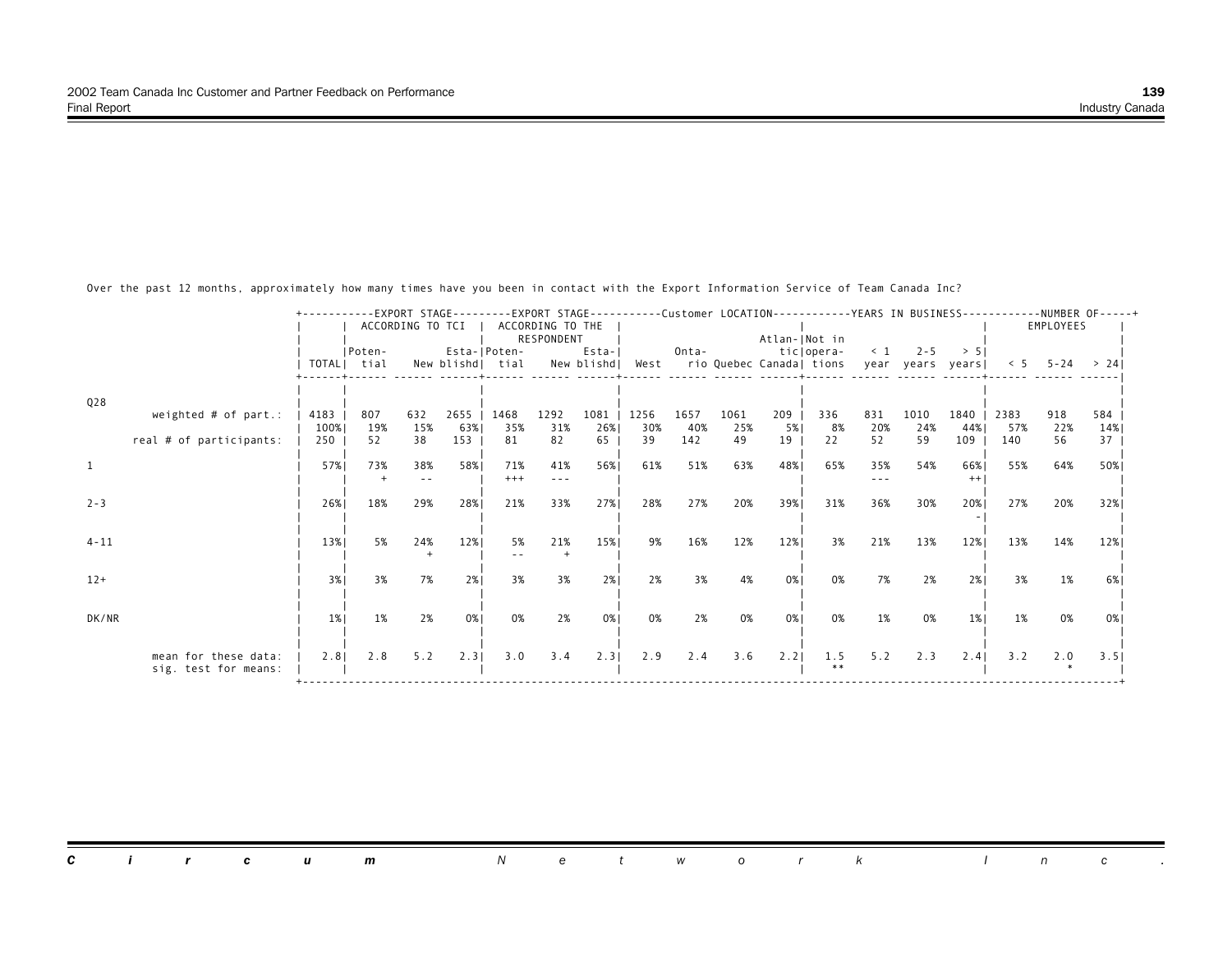|                                                   |              | +-----------EXPORT STAGE---------EXPORT STAGE----------Customer LOCATION-----------YEARS IN BUSINESS------------NUMBER OF-----+ | ACCORDING TO TCI |                  |              | ACCORDING TO THE<br>RESPONDENT |                       |              |                |           | Atlan- Not in |                                        |             |                             |            |            | EMPLOYEES       |            |  |
|---------------------------------------------------|--------------|---------------------------------------------------------------------------------------------------------------------------------|------------------|------------------|--------------|--------------------------------|-----------------------|--------------|----------------|-----------|---------------|----------------------------------------|-------------|-----------------------------|------------|------------|-----------------|------------|--|
|                                                   |              | IPoten-<br>TOTAL  tial                                                                                                          |                  | New blishd  tial | Esta- Poten- |                                | Esta-I<br>New blishdl | West         | Onta-          |           |               | ticlopera-<br>rio Quebec Canada  tions | $\leq 1$    | $2 - 5$<br>year years years | > 51       |            | $< 5$ 5-24 > 24 |            |  |
| Q29                                               | 4183         | 807                                                                                                                             | 632              | 2655             | 1468         | 1292                           | 1081                  | 1256         | 1657           | 1061      | 209           | 336                                    | 831         | 1010                        | 1840       | 2383       | 918             | 584        |  |
| weighted $#$ of part.:<br>real # of participants: | 100%<br>250  | 19%<br>52                                                                                                                       | 15%<br>38        | 63%<br>153       | 35%<br>81    | 31%<br>82                      | 26%<br>65             | 30%<br>39    | 40%<br>142     | 25%<br>49 | 5%  <br>19    | 8%<br>22                               | 20%<br>52   | 24%<br>59                   | 44%<br>109 | 57%<br>140 | 22%<br>56       | 14% <br>37 |  |
| Telephone book blue pages                         | 33%          | 37%                                                                                                                             | 40%              | 31%              | 47%<br>$++$  | 28%                            | 27%                   | 58%<br>$+++$ | 21%<br>$- - -$ | 22%       | 33%           | 47%                                    | 22%         | 33%                         | 38%        | 34%        | 33%             | 21%        |  |
| Through the Internet                              | 21%          | 10%                                                                                                                             | 22%              | 24%              | 13%          | 20%                            | 23%                   | 9%           | 27%            | 29%       | 0%            | 10%                                    | 19%         | 21%                         | 24%        | 16%        | 25%             | 37%        |  |
| Other government service                          | 17%          | 23%                                                                                                                             | 13%              | 15%              | 9%           | 18%                            | 25%                   | 7%           | 20%            | 20%       | 28%           | 29%                                    | 17%         | 16%                         | 15%        | 21%        | 12%             | 12%        |  |
| Word of mouth                                     | 11%          | 0%                                                                                                                              | 7%               | 15%<br>$++$      | 9%           | 13%                            | 12%                   | 4%           | 11%            | 16%       | 17%           | 3%                                     | 24%<br>$++$ | 10%                         | 7%         | 8%         | 15%             | 16%        |  |
| Other                                             | 9%           | 14%                                                                                                                             | 13%              | 6%               | 13%          | 9%                             | 4%                    | 16%          | 7%             | 2%        | 9%            | 3%                                     | 4%          | 11%                         | 7%         | 10%        | 5%              | 12%        |  |
| Print-magazine advertising                        | 5%           | 8%                                                                                                                              | 2%               | 5%               | 5%           | 5%                             | 6%                    | 1%           | 6%             | 6%        | 9%            | 3%                                     | 6%          | 5%                          | 5%         | 4%         | 10%             | 3%         |  |
| DK/NR                                             | 4%           | 7%                                                                                                                              | 4%               | 3%               | 2%           | 5%                             | 2%1                   | 5%           | 5%             | 2%        | 3%            | 0%                                     | 8%          | 1%                          | 3%         | 5%         | 1%              | 0%         |  |
| Magazine or newspaper article                     | $1\%$        | 1%                                                                                                                              | 0%               | $1\%$            | 2%           | 1%                             | 1%                    | 0%           | 2%             | 2%        | 0%            | 3%                                     | 0%          | 3%                          | $1\%$      | 2%         | 0%              | 0%         |  |
|                                                   | +----------- |                                                                                                                                 |                  |                  |              |                                |                       |              |                |           |               |                                        |             |                             |            |            |                 |            |  |

As far as you recall, how did you first hear about the Team Canada Inc Export Information Service?

|  |  | <b>Circum</b> Network Inc. |  |  |  |  |  |
|--|--|----------------------------|--|--|--|--|--|
|  |  |                            |  |  |  |  |  |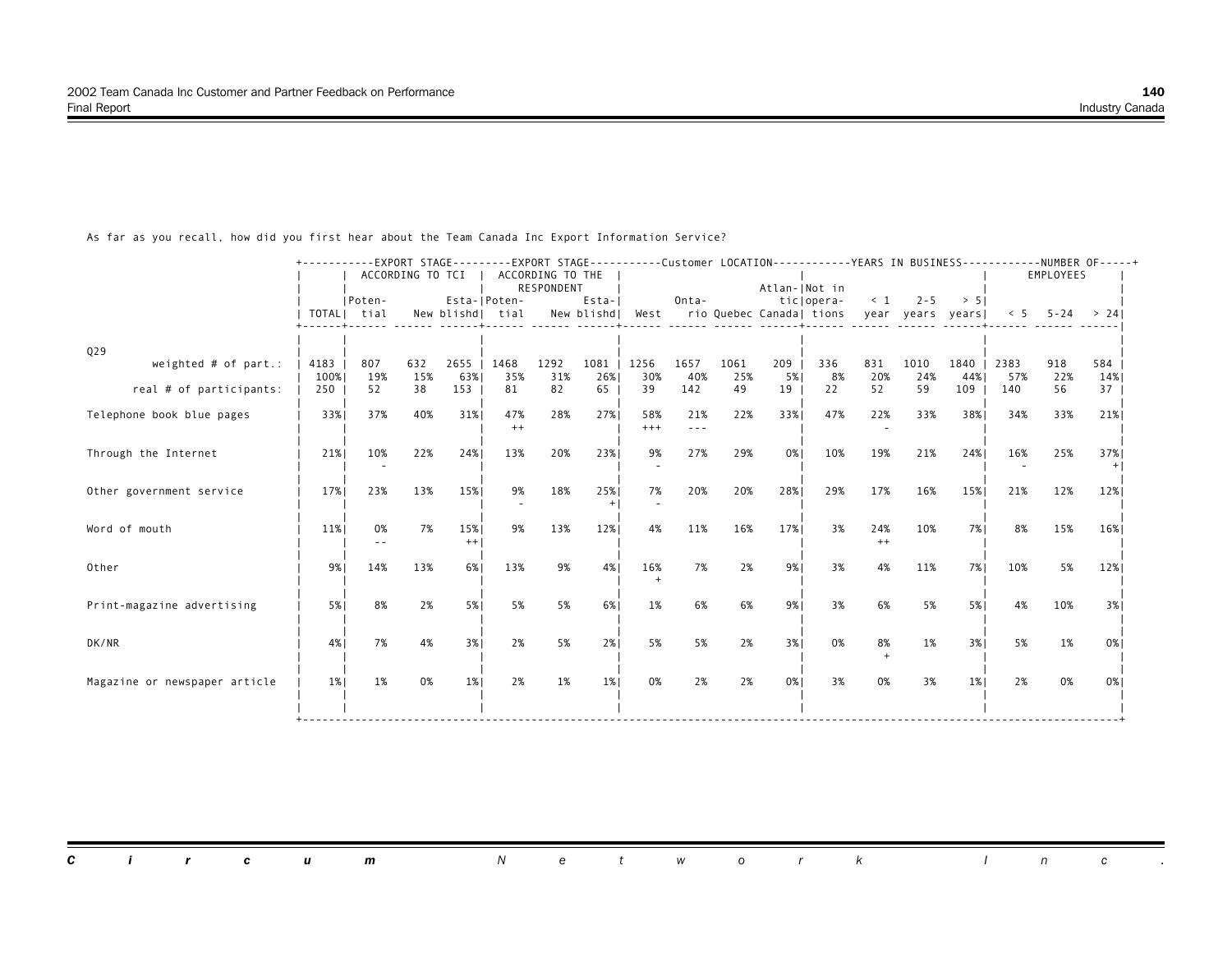Do you have ACCESS to the Internet for work purposes?

|       |                         | +--------- |             |                  |              |                  |                  |                 |      |       |      |               |                          |          |                  |      |      |                  | --EXPORT STAGE---------EXPORT STAGE----------Customer LOCATION-----------YEARS IN BUSINESS-----------NUMBER OF-----+ |
|-------|-------------------------|------------|-------------|------------------|--------------|------------------|------------------|-----------------|------|-------|------|---------------|--------------------------|----------|------------------|------|------|------------------|----------------------------------------------------------------------------------------------------------------------|
|       |                         |            |             | ACCORDING TO TCI |              |                  | ACCORDING TO THE |                 |      |       |      |               |                          |          |                  |      |      | <b>EMPLOYEES</b> |                                                                                                                      |
|       |                         |            |             |                  |              |                  | RESPONDENT       |                 |      |       |      | Atlan- Not in |                          |          |                  |      |      |                  |                                                                                                                      |
|       |                         |            | Poten-      |                  |              | Esta- Poten-     |                  | Esta-           |      | Onta- |      |               | tic opera-               | $\leq 1$ | $2 - 5$          | > 51 |      |                  |                                                                                                                      |
|       |                         |            | TOTALI tial |                  |              | New blishd  tial |                  | New blishd      | West |       |      |               | rio Quebec Canada  tions |          | year years years |      |      | $< 5$ 5-24       | > 241                                                                                                                |
|       |                         |            |             |                  |              |                  |                  |                 |      |       |      |               |                          |          |                  |      |      |                  |                                                                                                                      |
|       |                         |            |             |                  |              |                  |                  |                 |      |       |      |               |                          |          |                  |      |      |                  |                                                                                                                      |
| Q30   |                         |            |             |                  |              |                  |                  |                 |      |       |      |               |                          |          |                  |      |      |                  |                                                                                                                      |
|       | weighted $#$ of part.:  | 4183       | 807         | 632              | 2655         | 1468             | 1292             | 1081            | 1256 | 1657  | 1061 | 209           | 336                      | 831      | 1010             | 1840 | 2383 | 918              | 584                                                                                                                  |
|       |                         | 100%       | 19%         | 15%              | 63%          | 35%              | 31%              | 26%             | 30%  | 40%   | 25%  | 5%            | 8%                       | 20%      | 24%              | 44%  | 57%  | 22%              | 14%                                                                                                                  |
|       | real # of participants: | 250        | 52          | 38               | 153          | 81               | 82               | 65              | 39   | 142   | 49   | 19            | 22                       | 52       | 59               | 109  | 140  | 56               | 37                                                                                                                   |
|       |                         |            |             |                  |              |                  |                  |                 |      |       |      |               |                          |          |                  |      |      |                  |                                                                                                                      |
| Yes   |                         | 91%        | 71%         | 96%              | 96%<br>$+++$ | 81%              | 96%              | 100%<br>$^{++}$ | 92%  | 92%   | 88%  | 97%           | 64%                      | 95%      | 97%              | 95%  | 89%  | 99%              | 100%                                                                                                                 |
|       |                         |            | $- - -$     |                  |              | ---              |                  |                 |      |       |      |               |                          |          |                  |      | $ -$ |                  |                                                                                                                      |
| No    |                         | 9%         | 27%         | 4%               | 4%           | 19%              | 4%               | 0%              | 8%   | 7%    | 12%  | 3%            | 36%                      | 5%       | 3%               | 5%   | 11%  | 1%               | 0%                                                                                                                   |
|       |                         |            | $+++$       |                  | $- - -$      | $+++$            |                  |                 |      |       |      |               |                          |          |                  |      | $++$ |                  |                                                                                                                      |
|       |                         |            |             |                  |              |                  |                  |                 |      |       |      |               |                          |          |                  |      |      |                  |                                                                                                                      |
| DK/NR |                         | 0%         | 1%          | 0%               | 0%           | 0%               | 0%               | 0%              | 0%   | 1%    | 0%   | 0%            | 0%                       | 0%       | 0%               | 0%   | 0%   | 0%               | 0%                                                                                                                   |
|       |                         |            |             |                  |              |                  |                  |                 |      |       |      |               |                          |          |                  |      |      |                  |                                                                                                                      |
|       |                         |            |             |                  |              |                  |                  |                 |      |       |      |               |                          |          |                  |      |      |                  |                                                                                                                      |
|       |                         |            |             |                  |              |                  |                  |                 |      |       |      |               |                          |          |                  |      |      |                  |                                                                                                                      |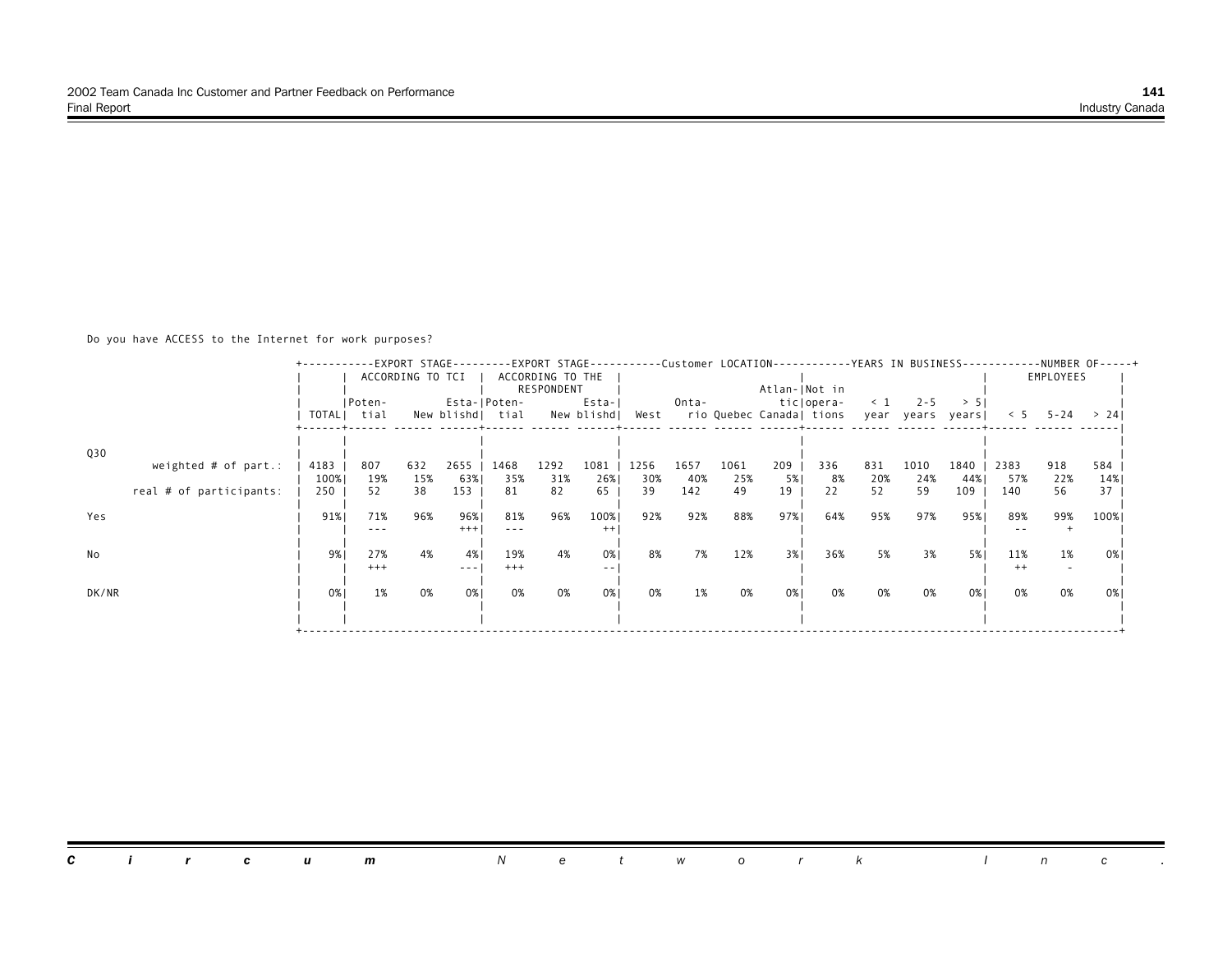Have you ever heard of the exportsource.ca Web site?

|                         |       |             |                  |       |                  |                  |            |      |       |      |                          |            |          |                  |       |      |           | -EXPORT STAGE--------EXPORT STAGE----------Customer LOCATION----------YEARS IN BUSINESS-----------NUMBER OF-----+ |
|-------------------------|-------|-------------|------------------|-------|------------------|------------------|------------|------|-------|------|--------------------------|------------|----------|------------------|-------|------|-----------|-------------------------------------------------------------------------------------------------------------------|
|                         |       |             | ACCORDING TO TCI |       |                  | ACCORDING TO THE |            |      |       |      |                          |            |          |                  |       |      | EMPLOYEES |                                                                                                                   |
|                         |       |             |                  |       |                  | RESPONDENT       |            |      |       |      | Atlan- Not in            |            |          |                  |       |      |           |                                                                                                                   |
|                         |       | Poten-      |                  |       | Esta- Poten-     |                  | Esta-      |      | Onta- |      |                          | tic opera- | $\leq 1$ | $2 - 5$          | > 51  |      |           |                                                                                                                   |
|                         |       | TOTALI tial |                  |       | New blishd  tial |                  | New blishd | West |       |      | rio Quebec Canada  tions |            |          | year years years |       | < 5  | 5 – 24    | $> 24$                                                                                                            |
|                         |       |             |                  |       |                  |                  |            |      |       |      |                          |            |          |                  |       |      |           |                                                                                                                   |
|                         |       |             |                  |       |                  |                  |            |      |       |      |                          |            |          |                  |       |      |           |                                                                                                                   |
| Q31                     |       |             |                  |       |                  |                  |            |      |       |      |                          |            |          |                  |       |      |           |                                                                                                                   |
| weighted $#$ of part.:  | 4183  | 807         | 632              | 2655  | 1468             | 1292             | 1081       | 1256 | 1657  | 1061 | 209                      | 336        | 831      | 1010             | 1840  | 2383 | 918       | 584                                                                                                               |
|                         | 100%  | 19%         | 15%              | 63%   | 35%              | 31%              | 26%        | 30%  | 40%   | 25%  | 5%                       | 8%         | 20%      | 24%              | 44%   | 57%  | 22%       | 14%                                                                                                               |
| real # of participants: | 250   | 52          | 38               | 153   | 81               | 82               | 65         | 39   | 142   | 49   | 19                       | 22         | 52       | 59               | 109   | 140  | 56        | 37                                                                                                                |
|                         |       |             |                  |       |                  |                  |            |      |       |      |                          |            |          |                  |       |      |           |                                                                                                                   |
| Yes                     | 50%   | 45%         | 65%              | 47%   | 43%              | 61%              | 48%        | 52%  | 54%   | 43%  | 45%                      | 53%        | 48%      | 58%              | 44%   | 53%  | 35%       | 60%                                                                                                               |
|                         |       |             |                  |       |                  |                  |            |      |       |      |                          |            |          |                  |       |      |           |                                                                                                                   |
| No                      | 48%   | 53%         | 33%              | 52%   | 56%              | 37%              | 52%        | 46%  | 44%   | 57%  | 55%                      | 44%        | 51%      | 42%              | 55%   | 46%  | 65%       | 37%                                                                                                               |
|                         |       |             |                  |       |                  |                  |            |      |       |      |                          |            |          |                  |       |      | $^{++}$   |                                                                                                                   |
|                         |       |             |                  |       |                  |                  |            |      |       |      |                          |            |          |                  |       |      |           |                                                                                                                   |
| DK/NR                   | $1\%$ | 1%          | 2%               | $1\%$ | 1%               | 2%               | 0%         | 1%   | 2%    | 0%   | 0%                       | 3%         | 1%       | 0%               | $1\%$ | 0%   | 0%        | 3% I                                                                                                              |
|                         |       |             |                  |       |                  |                  |            |      |       |      |                          |            |          |                  |       |      |           |                                                                                                                   |
|                         |       |             |                  |       |                  |                  |            |      |       |      |                          |            |          |                  |       |      |           |                                                                                                                   |
|                         |       |             |                  |       |                  |                  |            |      |       |      |                          |            |          |                  |       |      |           |                                                                                                                   |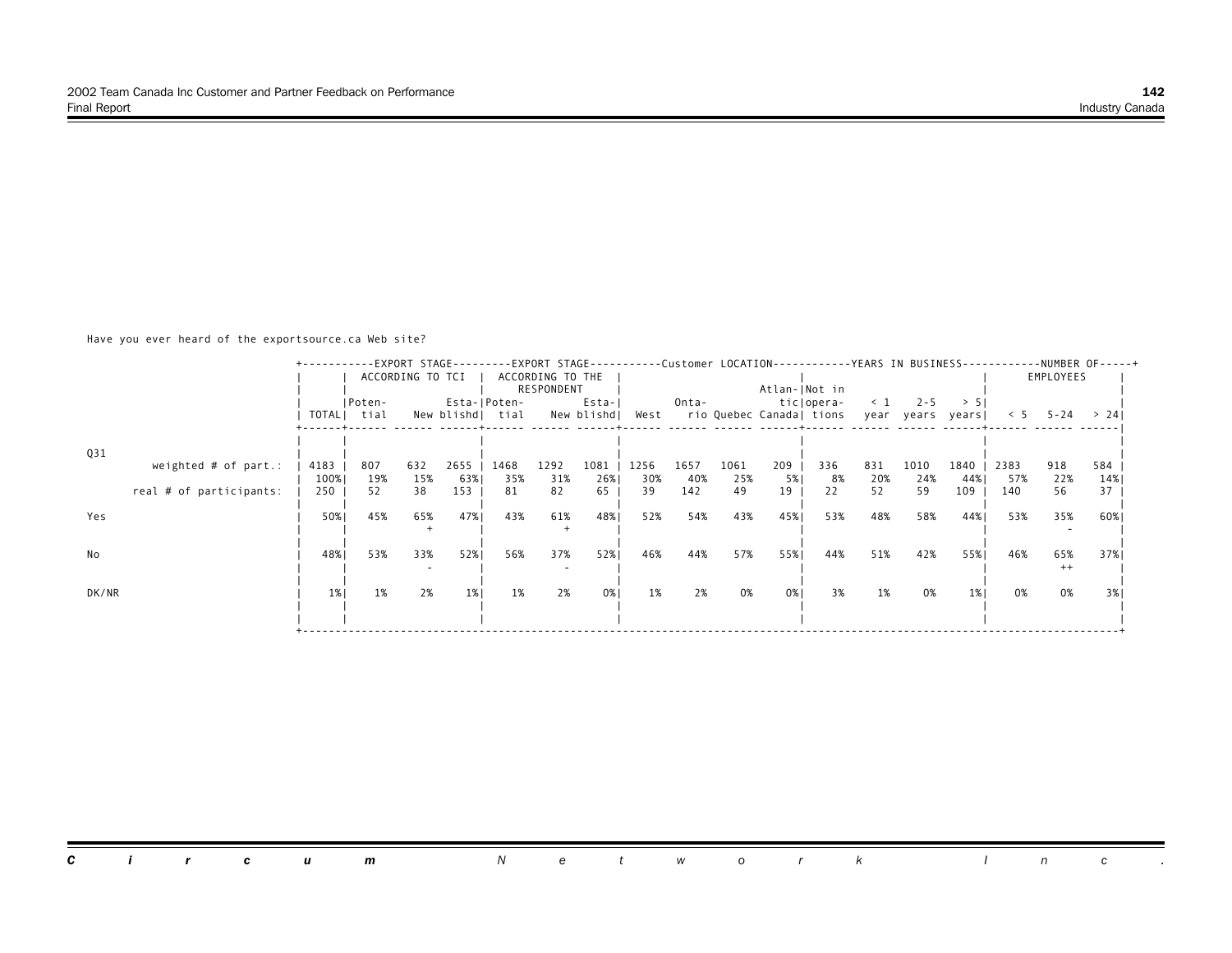Had you heard about it before you first called the Export Information Service?

|                         | +--------   |             |                  |           |                  |                                |            |           |           |           |               |                          |           |            |            |           |           | -EXPORT STAGE---------EXPORT STAGE----------Customer LOCATION-----------YEARS IN BUSINESS-----------NUMBER OF-----+ |
|-------------------------|-------------|-------------|------------------|-----------|------------------|--------------------------------|------------|-----------|-----------|-----------|---------------|--------------------------|-----------|------------|------------|-----------|-----------|---------------------------------------------------------------------------------------------------------------------|
|                         |             |             | ACCORDING TO TCI |           |                  | ACCORDING TO THE<br>RESPONDENT |            |           |           |           | Atlan-INot in |                          |           |            |            |           | EMPLOYEES |                                                                                                                     |
|                         |             | Poten-      |                  |           | Esta- Poten-     |                                | Esta-      |           | Onta-     |           |               | tic opera-               | $\leq 1$  | $2 - 5$    | > 51       |           |           |                                                                                                                     |
|                         |             | TOTALI tial |                  |           | New blishd  tial |                                | New blishd | West      |           |           |               | rio Quebec Canada  tions |           | year years | vearsl     | < 5       |           | $5 - 24$ > 24                                                                                                       |
| Q32                     |             |             |                  |           |                  |                                |            |           |           |           |               |                          |           |            |            |           |           |                                                                                                                     |
| weighted $#$ of part.:  | 2106        | 365         | 413              | 1257      | 636              | 789                            | 520        | 658       | 899       | 455       | 95            | 178                      | 400       | 584        | 813        | 1266      | 319       | 352                                                                                                                 |
| real # of participants: | 100%<br>125 | 17%<br>22   | 20%<br>24        | 60%<br>74 | 30%<br>34        | 37%<br>46                      | 25%<br>35  | 31%<br>19 | 43%<br>77 | 22%<br>21 | 5%            | 8%<br>12                 | 19%<br>23 | 28%<br>34  | 39% <br>51 | 60%<br>73 | 15%<br>23 | 17% <br>21                                                                                                          |
|                         |             |             |                  |           |                  |                                |            |           |           |           |               |                          |           |            |            |           |           |                                                                                                                     |
| Yes                     | 50%         | 25%         | 50%              | 55%       | 20%<br>---       | 68%<br>$++$                    | 61%        | 58%       | 47%       | 48%       | 28%           | 25%                      | 62%       | 54%        | 50%        | 50%       | 39%       | 50%                                                                                                                 |
| No                      | 49%         | 75%         | 50%              | 42%       | 77%              | 32%                            |            | 42%       | 52%       | 48%       | 72%1          | 75%                      | 33%       | 46%        | 49%        | 48%       | 61%       |                                                                                                                     |
|                         |             |             |                  |           | $+++$            | $- -$                          | 39%        |           |           |           |               |                          |           |            |            |           |           | 50%                                                                                                                 |
| DK/NR                   | 2%1         | 0%          | 0%               | 3%        | 3%               | 0%                             | 0%         | 0%        | 1%        | 5%        | 0%            | 0%                       | 5%        | 0%         | $1\%$      | 3%        | 0%        | 0% I                                                                                                                |
|                         |             |             |                  |           |                  |                                |            |           |           |           |               |                          |           |            |            |           |           |                                                                                                                     |
|                         |             |             |                  |           |                  |                                |            |           |           |           |               |                          |           |            |            |           |           |                                                                                                                     |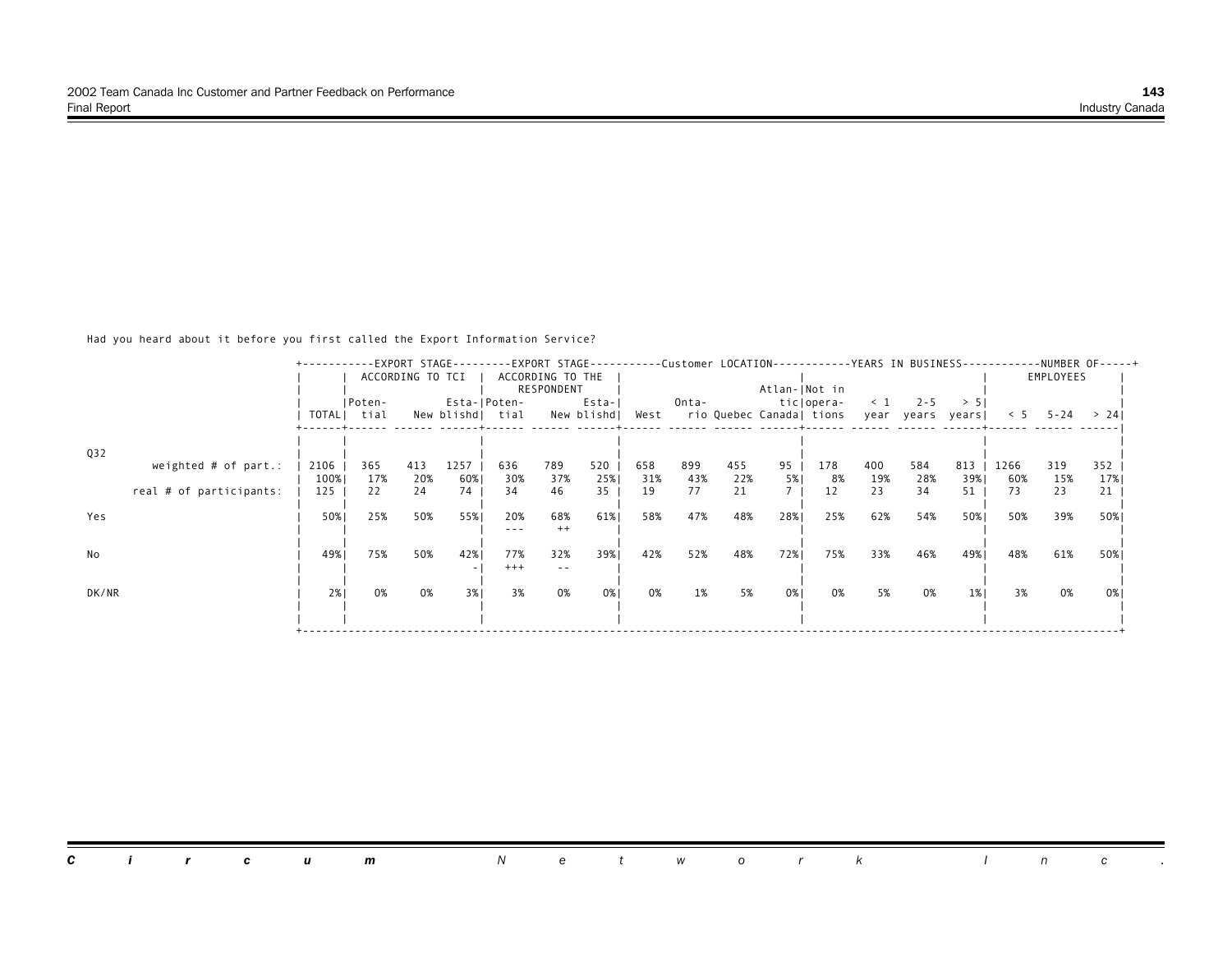Had you ever accessed the exportsource.ca Web site?

|       |                         | +--------- |             |                  |             |                  |                  |            |      |       |     |                          |            |          |                  |      |      |            | --EXPORT STAGE---------EXPORT STAGE----------Customer LOCATION-----------YEARS IN BUSINESS-----------NUMBER OF-----+ |
|-------|-------------------------|------------|-------------|------------------|-------------|------------------|------------------|------------|------|-------|-----|--------------------------|------------|----------|------------------|------|------|------------|----------------------------------------------------------------------------------------------------------------------|
|       |                         |            |             | ACCORDING TO TCI |             |                  | ACCORDING TO THE |            |      |       |     |                          |            |          |                  |      |      | EMPLOYEES  |                                                                                                                      |
|       |                         |            |             |                  |             |                  | RESPONDENT       |            |      |       |     | Atlan- Not in            |            |          |                  |      |      |            |                                                                                                                      |
|       |                         |            | Poten-      |                  |             | Esta- Poten-     |                  | Esta-      |      | Onta- |     |                          | ticlopera- | $\leq 1$ | $2 - 5$          | > 51 |      |            |                                                                                                                      |
|       |                         |            | TOTALI tial |                  |             | New blishd  tial |                  | New blishd | West |       |     | rio Quebec Canada  tions |            |          | year years years |      |      | $< 5$ 5-24 | > 241                                                                                                                |
|       |                         |            |             |                  |             |                  |                  |            |      |       |     |                          |            |          |                  |      |      |            |                                                                                                                      |
|       |                         |            |             |                  |             |                  |                  |            |      |       |     |                          |            |          |                  |      |      |            |                                                                                                                      |
| Q33   |                         | 2106       | 365         | 413              |             | 636              | 789              |            | 658  | 899   | 455 | 95                       | 178        | 400      |                  | 813  | 1266 | 319        |                                                                                                                      |
|       | weighted $#$ of part.:  | 100%       | 17%         | 20%              | 1257<br>60% | 30%              | 37%              | 520<br>25% | 31%  | 43%   | 22% | 5%                       | 8%         | 19%      | 584<br>28%       | 39%  | 60%  | 15%        | 352<br>17%                                                                                                           |
|       | real # of participants: | 125        | 22          | 24               | 74          | 34               | 46               | 35         | 19   | 77    | 21  |                          | 12         | 23       | 34               | 51   | 73   | 23         | 21                                                                                                                   |
|       |                         |            |             |                  |             |                  |                  |            |      |       |     |                          |            |          |                  |      |      |            |                                                                                                                      |
| Yes   |                         | 80%        | 53%         | 97%              | 81%         | 62%              | 89%              | 84%        | 91%  | 71%   | 86% | 62%                      | 55%        | 85%      | 90%              | 77%  | 81%  | 77%        | 84%                                                                                                                  |
|       |                         |            |             |                  |             | $- -$            |                  |            |      |       |     |                          |            |          |                  |      |      |            |                                                                                                                      |
|       |                         |            |             |                  |             |                  |                  |            |      |       |     |                          |            |          |                  |      |      |            |                                                                                                                      |
| No    |                         | 19%        | 47%         | 3%               | 17%         | 38%              | 9%               | 13%        | 9%   | 26%   | 14% | 38%                      | 45%        | 15%      | 10%              | 20%  | 18%  | 23%        | 13%                                                                                                                  |
|       |                         |            |             |                  |             | $+++$            |                  |            |      |       |     |                          |            |          |                  |      |      |            |                                                                                                                      |
|       |                         |            |             |                  |             |                  |                  |            |      |       |     |                          |            |          |                  |      |      |            |                                                                                                                      |
| DK/NR |                         | $1\%$      | 0%          | 0%               | 2%1         | 0%               | 1%               | 2%         | 0%   | 3%    | 0%  | 0%                       | 0%         | 0%       | 0%               | 3%   | 1%   | 0%         | 3%                                                                                                                   |
|       |                         |            |             |                  |             |                  |                  |            |      |       |     |                          |            |          |                  |      |      |            |                                                                                                                      |
|       |                         |            |             |                  |             |                  |                  |            |      |       |     |                          |            |          |                  |      |      |            |                                                                                                                      |
|       |                         |            |             |                  |             |                  |                  |            |      |       |     |                          |            |          |                  |      |      |            |                                                                                                                      |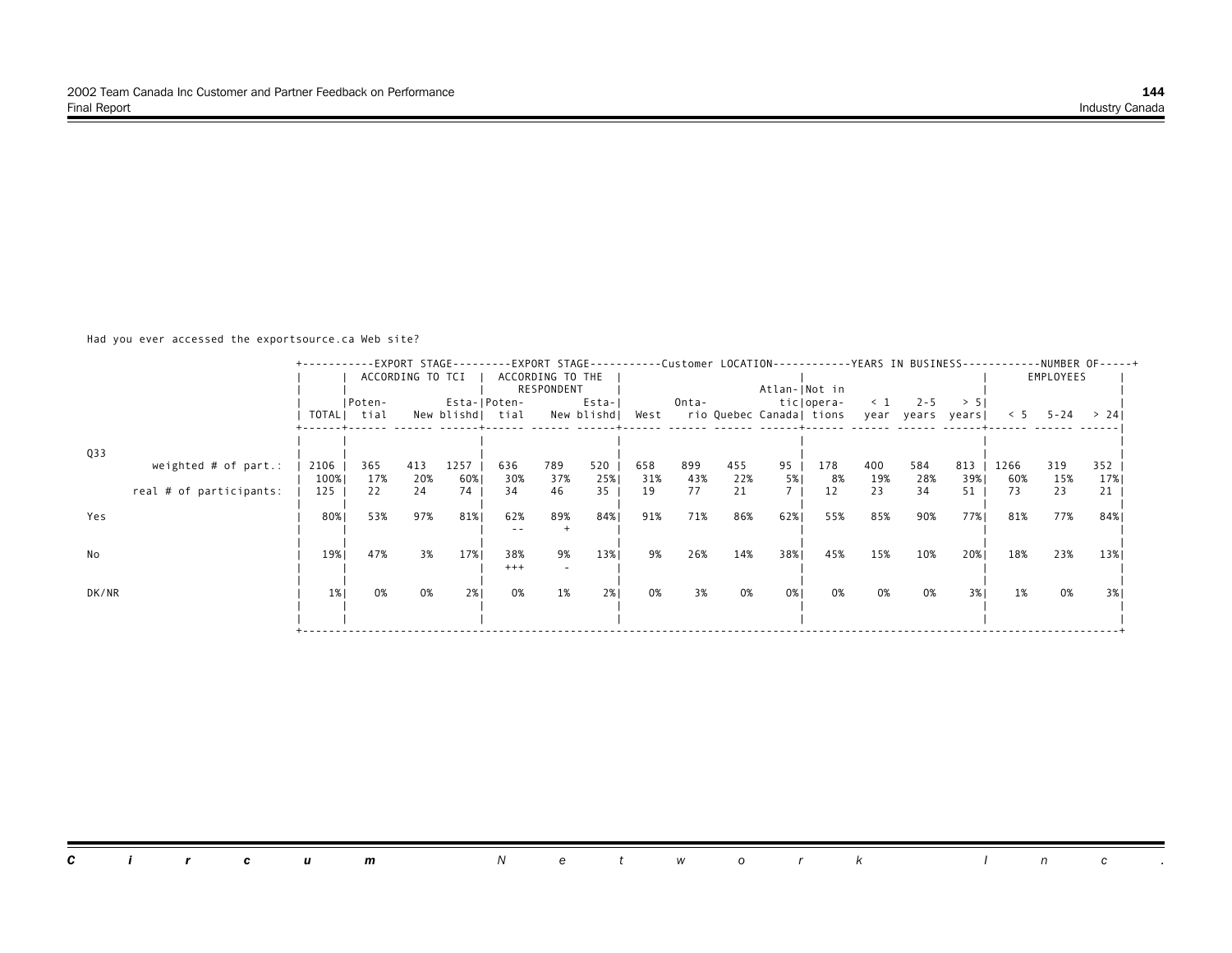Joint result from questions 30 to 33.

|                                |      |                  |     | EXPORT STAGE-------- |                  |                  |            |      |       |      |     | -EXPORT STAGE----------Customer LOCATION-----------YEARS IN BUSINESS-- |          |                  |      |      | -NUMBER OF-----+ |               |  |
|--------------------------------|------|------------------|-----|----------------------|------------------|------------------|------------|------|-------|------|-----|------------------------------------------------------------------------|----------|------------------|------|------|------------------|---------------|--|
|                                |      | ACCORDING TO TCI |     |                      |                  | ACCORDING TO THE |            |      |       |      |     |                                                                        |          |                  |      |      | EMPLOYEES        |               |  |
|                                |      |                  |     |                      |                  | RESPONDENT       |            |      |       |      |     | Atlan- Not in                                                          |          |                  |      |      |                  |               |  |
|                                |      | Poten-           |     |                      | Esta- Poten-     |                  | Esta-      |      | Onta- |      |     | ticlopera-                                                             | $\leq 1$ | $2 - 5$          | > 51 |      |                  |               |  |
|                                |      | TOTAL  tial      |     |                      | New blishd  tial |                  | New blishd | West |       |      |     | rio Quebec Canadal tions                                               |          | year years years |      | < 5  |                  | $5 - 24$ > 24 |  |
|                                |      |                  |     |                      |                  |                  |            |      |       |      |     |                                                                        |          |                  |      |      |                  |               |  |
|                                |      |                  |     |                      |                  |                  |            |      |       |      |     |                                                                        |          |                  |      |      |                  |               |  |
| <b>NETXP</b>                   |      |                  |     |                      |                  |                  |            |      |       |      |     |                                                                        |          |                  |      |      |                  |               |  |
| weighted $#$ of part.:         | 4183 | 807              | 632 | $2655$               | 1468             | 1292             | 1081       | 1256 | 1657  | 1061 | 209 | 336                                                                    | 831      | 1010             | 1840 | 2383 | 918              | 584           |  |
|                                | 100% | 19%              | 15% | 63%                  | 35%              | 31%              | 26%        | 30%  | 40%   | 25%  | 5%  | 8%                                                                     | 20%      | 24%              | 44%  | 57%  | 22%              | 14%           |  |
| real # of participants:        | 250  | 52               | 38  | 153                  | 81               | 82               | 65         | 39   | 142   | 49   | 19  | 22                                                                     | 52       | 59               | 109  | 140  | 56               | 37            |  |
|                                |      |                  |     |                      |                  |                  |            |      |       |      |     |                                                                        |          |                  |      |      |                  |               |  |
| Never heard of exportsource.ca | 50%  | 55%              | 35% | 53%                  | 57%              | 39%              | 52%        | 48%  | 46%   | 57%  | 55% | 47%                                                                    | 52%      | 42%              | 56%  | 47%  | 65%              | 40%           |  |
|                                |      |                  |     |                      |                  |                  |            |      |       |      |     |                                                                        |          |                  |      |      |                  |               |  |
|                                |      |                  |     |                      |                  |                  |            |      |       |      |     |                                                                        |          |                  |      |      |                  |               |  |
| Hadn't heard of it before      | 25%  | 34%              | 33% | 21%                  | 35%              | 20%              | 19%        | 22%  | 29%   | 22%  | 33% | 40%                                                                    | 18%      | 26%              | 22%  | 27%  | 21%              | 30%           |  |
|                                |      |                  |     |                      |                  |                  |            |      |       |      |     |                                                                        |          |                  |      |      |                  |               |  |
| Had not accessed it before     | 3%1  | 6%               | 0%  | 3%                   | 4%               | 2%               | 3%         | 1%   | 5%    | 2%   | 0%  | 0%                                                                     | 4%       | 1%               | 4%   | 2%   | 3%               | 4% I          |  |
|                                |      |                  |     |                      |                  |                  |            |      |       |      |     |                                                                        |          |                  |      |      |                  |               |  |
|                                |      |                  |     |                      |                  |                  |            |      |       |      |     |                                                                        |          |                  |      |      |                  |               |  |
| Had accessed it before         | 22%  | 6%               | 33% | 23%                  | 5%               | 40%              | 26%        | 29%  | 20%   | 18%  | 12% | 13%                                                                    | 26%      | 30%              | 18%  | 24%  | 11%              | 26%           |  |
|                                |      |                  |     |                      |                  | $+++$            |            |      |       |      |     |                                                                        |          |                  |      |      |                  |               |  |
|                                |      |                  |     |                      |                  |                  |            |      |       |      |     |                                                                        |          |                  |      |      |                  |               |  |
|                                |      |                  |     |                      |                  |                  |            |      |       |      |     |                                                                        |          |                  |      |      |                  |               |  |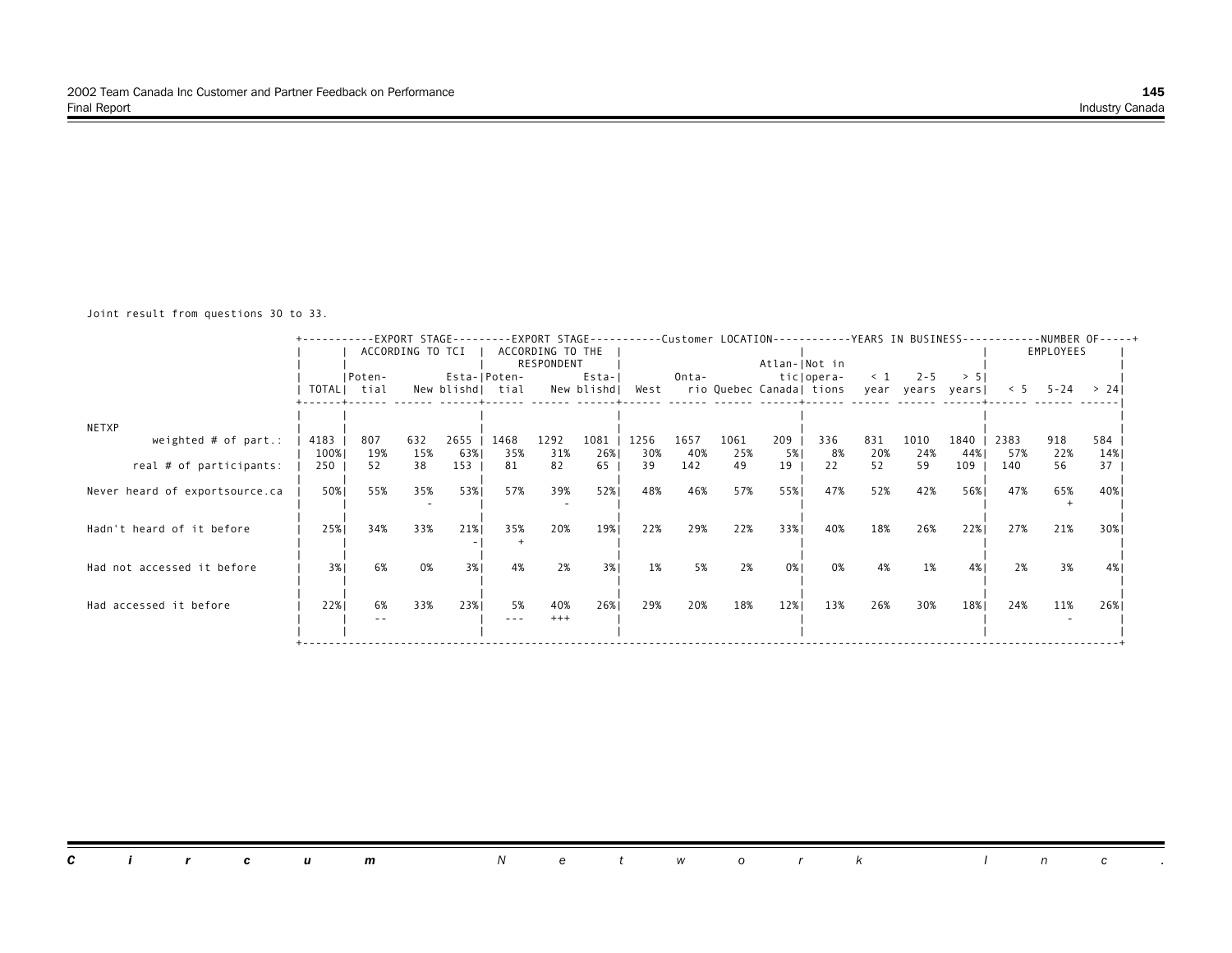For how many years has your organization been in existence?

|                         |      |              |                  |         |                  |                  |            |      |       |      |               |                          |          |                  |          |      |           | --EXPORT STAGE--------EXPORT STAGE----------Customer LOCATION----------YEARS IN BUSINESS------------NUMBER OF-----+ |
|-------------------------|------|--------------|------------------|---------|------------------|------------------|------------|------|-------|------|---------------|--------------------------|----------|------------------|----------|------|-----------|---------------------------------------------------------------------------------------------------------------------|
|                         |      |              | ACCORDING TO TCI |         |                  | ACCORDING TO THE |            |      |       |      |               |                          |          |                  |          |      | EMPLOYEES |                                                                                                                     |
|                         |      |              |                  |         |                  | RESPONDENT       |            |      |       |      | Atlan- Not in |                          |          |                  |          |      |           |                                                                                                                     |
|                         |      | Poten-       |                  |         | Esta- Poten-     |                  | Esta-      |      | Onta- |      |               | ticlopera-               | $\leq 1$ | $2 - 5$          | > 51     |      |           |                                                                                                                     |
|                         |      | TOTALI tial  |                  |         | New blishd  tial |                  | New blishd | West |       |      |               | rio Quebec Canada  tions |          | year years years |          | < 5  |           | $5 - 24$ > 241                                                                                                      |
|                         |      |              |                  |         |                  |                  |            |      |       |      |               |                          |          |                  |          |      |           |                                                                                                                     |
|                         |      |              |                  |         |                  |                  |            |      |       |      |               |                          |          |                  |          |      |           |                                                                                                                     |
| Q34                     |      |              |                  |         |                  |                  |            |      |       |      |               |                          |          |                  |          |      |           |                                                                                                                     |
| weighted $#$ of part.:  | 4183 | 807          | 632              | $2655$  | 1468             | 1292             | 1081       | 1256 | 1657  | 1061 | 209           | 336                      | 831      | 1010             | 1840     | 2383 | 918       | 584                                                                                                                 |
|                         | 100% | 19%          | 15%              | 63%     | 35%              | 31%              | 26%        | 30%  | 40%   | 25%  | 5%            | 8%                       | 20%      | 24%              | 44%      | 57%  | 22%       | 14%                                                                                                                 |
| real # of participants: | 250  | 52           | 38               | 153     | 81               | 82               | 65         | 39   | 142   | 49   | 19            | 22                       | 52       | 59               | 109      | 140  | 56        | 37                                                                                                                  |
|                         |      |              |                  |         |                  |                  |            |      |       |      |               |                          |          |                  |          |      |           |                                                                                                                     |
| Not in operations yet   | 8%   | 30%<br>$+++$ | 4%               | 3%      | 18%              | 2%               | 2%1        | 6%   | 7%    | 12%  | 9%            | 100%                     | 0%       | 0%               | 0%       | 9%   | 1%        | 0% I                                                                                                                |
|                         |      |              |                  | $- - -$ | $+++$            |                  |            |      |       |      |               |                          |          |                  |          | $++$ |           |                                                                                                                     |
| Less than 1             | 20%  | 27%          | 24%              | 17%     | 18%              | 32%              | 9%         | 18%  | 21%   | 18%  | 30%           | 0%                       | 100%     | 0%               | 0%       | 27%  | 17%       | 4%                                                                                                                  |
|                         |      |              |                  |         |                  | $+++$            |            |      |       |      |               |                          | $^{+++}$ | $- - -$          |          | $++$ |           |                                                                                                                     |
|                         |      |              |                  |         |                  |                  |            |      |       |      |               |                          |          |                  |          |      |           |                                                                                                                     |
| $2 - 5$                 | 24%  | 7%           | 40%              | 25%     | 23%              | 29%              | 22%        | 25%  | 25%   | 20%  | 27%           | 0%                       | 0%       | 100%             | 0%       | 30%  | 19%       | 5%                                                                                                                  |
|                         |      |              |                  |         |                  |                  |            |      |       |      |               |                          | $- - -$  | $^{+++}$         | ---      | $++$ |           |                                                                                                                     |
|                         |      |              |                  |         |                  |                  |            |      |       |      |               |                          |          |                  |          |      |           |                                                                                                                     |
| $6+$                    | 44%  | 25%          | 31%              | 53%     | 35%              | 35%              | 67%        | 46%  | 43%   | 47%  | 25%           | 0%                       | 0%       | 0%               | 100%     | 29%  | 64%       | 88%                                                                                                                 |
|                         |      |              |                  | $+++$   |                  |                  | $+++$      |      |       |      |               |                          |          |                  | $^{+++}$ | ---  | $++$      | $+++$                                                                                                               |
|                         |      |              |                  |         |                  |                  |            |      |       |      |               |                          |          |                  |          |      |           |                                                                                                                     |
| DK/NR                   | 4%   | 11%          | 2%               | 2%      | 6%               | 1%               | 0%         | 5%   | 3%    | 2%   | 9%            | 0%                       | 0%       | 0%               | 0%       | 5%   | 0%        | 0% I                                                                                                                |
|                         |      | $^{++}$      |                  |         |                  |                  |            |      |       |      |               |                          |          |                  |          |      |           |                                                                                                                     |
|                         |      |              |                  |         |                  |                  |            |      |       |      |               |                          |          |                  |          |      |           |                                                                                                                     |
| mean for these data:    | 10.1 | 5.1          | 6.2              | 12.4    | 9.2              | 6.8              | 15.3       | 13.2 | 9.4   | 8.3  | 7.0           | 0.0                      | 1.0      | 3.6              | 19.71    | 6.6  | 13.1      | 21.6                                                                                                                |
| sig. test for means:    |      | ***          |                  | ***     |                  | **               |            |      |       |      |               | ***                      | ***      | ***              | ***      | ***  |           | ***                                                                                                                 |
|                         |      |              |                  |         |                  |                  |            |      |       |      |               |                          |          |                  |          |      |           |                                                                                                                     |

|  |  | <b>Circum</b> Network Inc. |  |  |  |  |  |
|--|--|----------------------------|--|--|--|--|--|
|  |  |                            |  |  |  |  |  |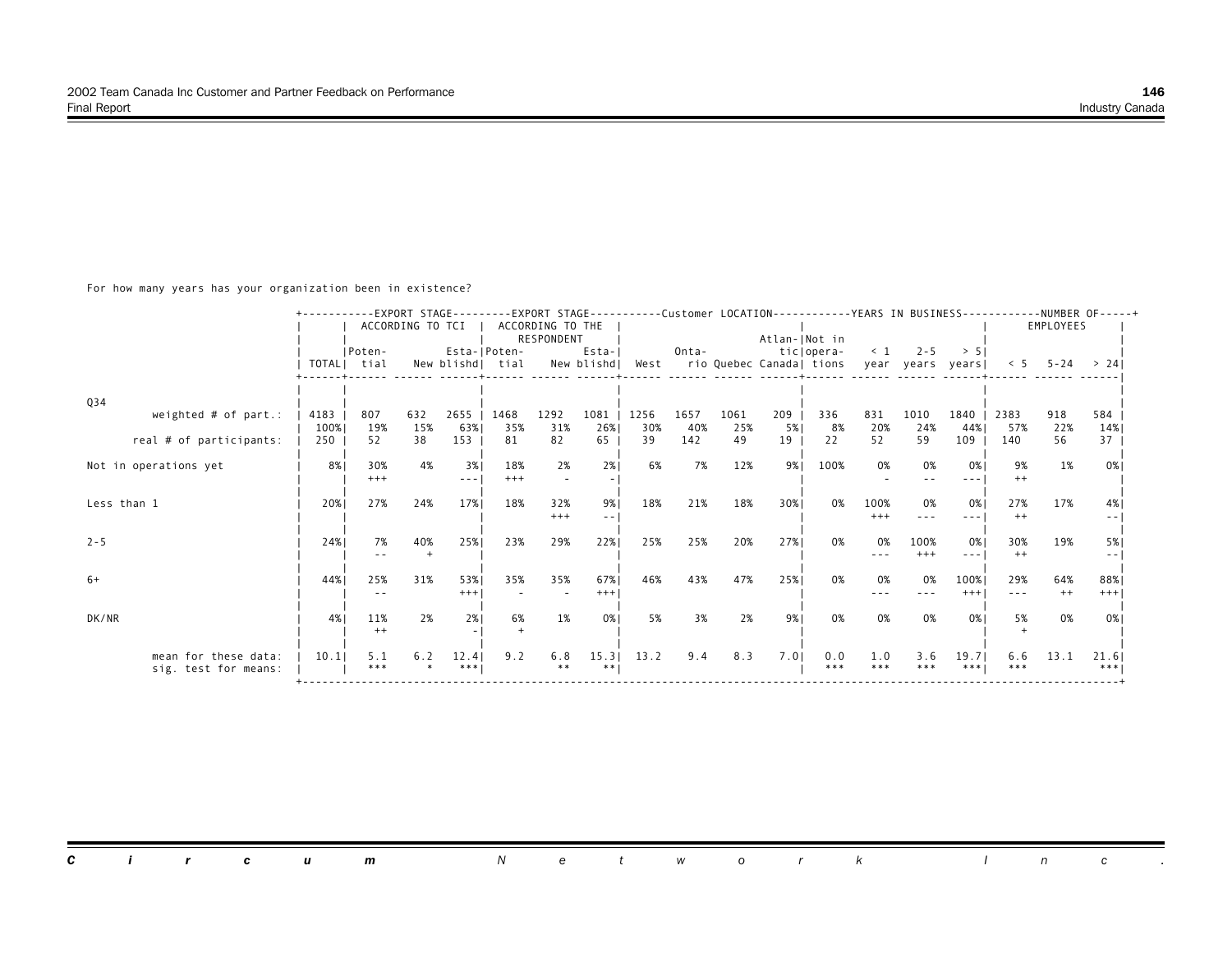Which if the following three categories best describe the state of your organization...

|                         | -EXPORT STAGE----------Customer LOCATION------------YEARS IN BUSINESS--<br>-EXPORT STAGE- |             |                  |         |                  |                  |            |      |       |         |     |                          |          | --NUMBER OF-----+ |             |           |        |               |
|-------------------------|-------------------------------------------------------------------------------------------|-------------|------------------|---------|------------------|------------------|------------|------|-------|---------|-----|--------------------------|----------|-------------------|-------------|-----------|--------|---------------|
|                         |                                                                                           |             | ACCORDING TO TCI |         |                  | ACCORDING TO THE |            |      |       |         |     |                          |          |                   |             | EMPLOYEES |        |               |
|                         |                                                                                           |             |                  |         |                  | RESPONDENT       |            |      |       |         |     | Atlan- Not in            |          |                   |             |           |        |               |
|                         |                                                                                           | Poten-      |                  |         | Esta- Poten-     |                  | Esta-l     |      | Onta- |         |     | ticlopera-               | $\leq$ 1 | $2 - 5$           | > 51        |           |        |               |
|                         |                                                                                           | TOTALI tial |                  |         | New blishd  tial |                  | New blishd | West |       |         |     | rio Quebec Canadal tions | vear     |                   | years years | < 5       | 5 - 24 | > 241         |
|                         |                                                                                           |             |                  |         |                  |                  |            |      |       |         |     |                          |          |                   |             |           |        |               |
| Q35                     |                                                                                           |             |                  |         |                  |                  |            |      |       |         |     |                          |          |                   |             |           |        |               |
| weighted $#$ of part.:  | 4183                                                                                      | 807         | 632              | 2655    | 1468             | 1292             | 1081       | 1256 | 1657  | 1061    | 209 | 336                      | 831      | 1010              | 1840        | 2383      | 918    | 584           |
|                         | 100%                                                                                      | 19%         | 15%              | 63%     | 35%              | 31%              | 26%        | 30%  | 40%   | 25%     | 5%  | 8%                       | 20%      | 24%               | 44%         | 57%       | 22%    | 14%           |
| real # of participants: | 250                                                                                       | 52          | 38               | 153     | 81               | 82               | 65         | 39   | 142   | 49      | 19  | 22                       | 52       | 59                | 109         | 140       | 56     | 37            |
|                         |                                                                                           |             |                  |         |                  |                  |            |      |       |         |     |                          |          |                   |             |           |        |               |
| experienced exporter    | 26%                                                                                       | 12%         | 15%              | 33%     | 0%               | 0%               | 100%       | 22%  | 29%   | 27%     | 22% | 7%                       | 11%      | 23%               | 40%         | 17%       | 33%    | 59%           |
|                         |                                                                                           |             |                  | $^{++}$ |                  |                  | $^{+++}$   |      |       |         |     |                          |          |                   | $+++$       |           |        | $+++$         |
|                         |                                                                                           |             |                  |         |                  |                  |            |      |       |         |     |                          |          |                   |             |           |        |               |
| preparing to export     | 31%                                                                                       | 23%         | 40%              | 31%     | 0%               | 100%             | 0%         | 34%  | 37%   | 18%     | 33% | 7%                       | 50%      | 38%               | 25%         | 34%       | 30%    | 19%           |
|                         |                                                                                           |             |                  |         |                  | $+++$            |            |      |       |         |     |                          | $^{++}$  |                   |             |           |        |               |
|                         |                                                                                           | 58%         | 43%              | 26%     |                  | 0%               | 0%         | 44%  | 26%   | 37%     | 42% | 78%                      | 31%      | 34%               | 28%         | 44%       | 29%    |               |
| potential exporter      | 35%                                                                                       | $+++$       |                  | $- - -$ | 100%<br>$^{+++}$ | $- - -$          |            |      |       |         |     |                          |          |                   |             | $+++$     |        | 7%<br>$- - -$ |
|                         |                                                                                           |             |                  |         |                  |                  |            |      |       |         |     |                          |          |                   |             |           |        |               |
| DK/NR                   | 8% I                                                                                      | 7%          | 2%               | 10%     | 0%               | 0%               | 0%         | 0%   | 8%    | 18%     | 3%  | 8%                       | 7%       | 5%                | <b>7%</b>   | 5%        | 7%     | 15%           |
|                         |                                                                                           |             |                  |         |                  |                  |            |      |       | $^{++}$ |     |                          |          |                   |             |           |        |               |
|                         |                                                                                           |             |                  |         |                  |                  |            |      |       |         |     |                          |          |                   |             |           |        |               |
|                         |                                                                                           |             |                  |         |                  |                  |            |      |       |         |     |                          |          |                   |             |           |        |               |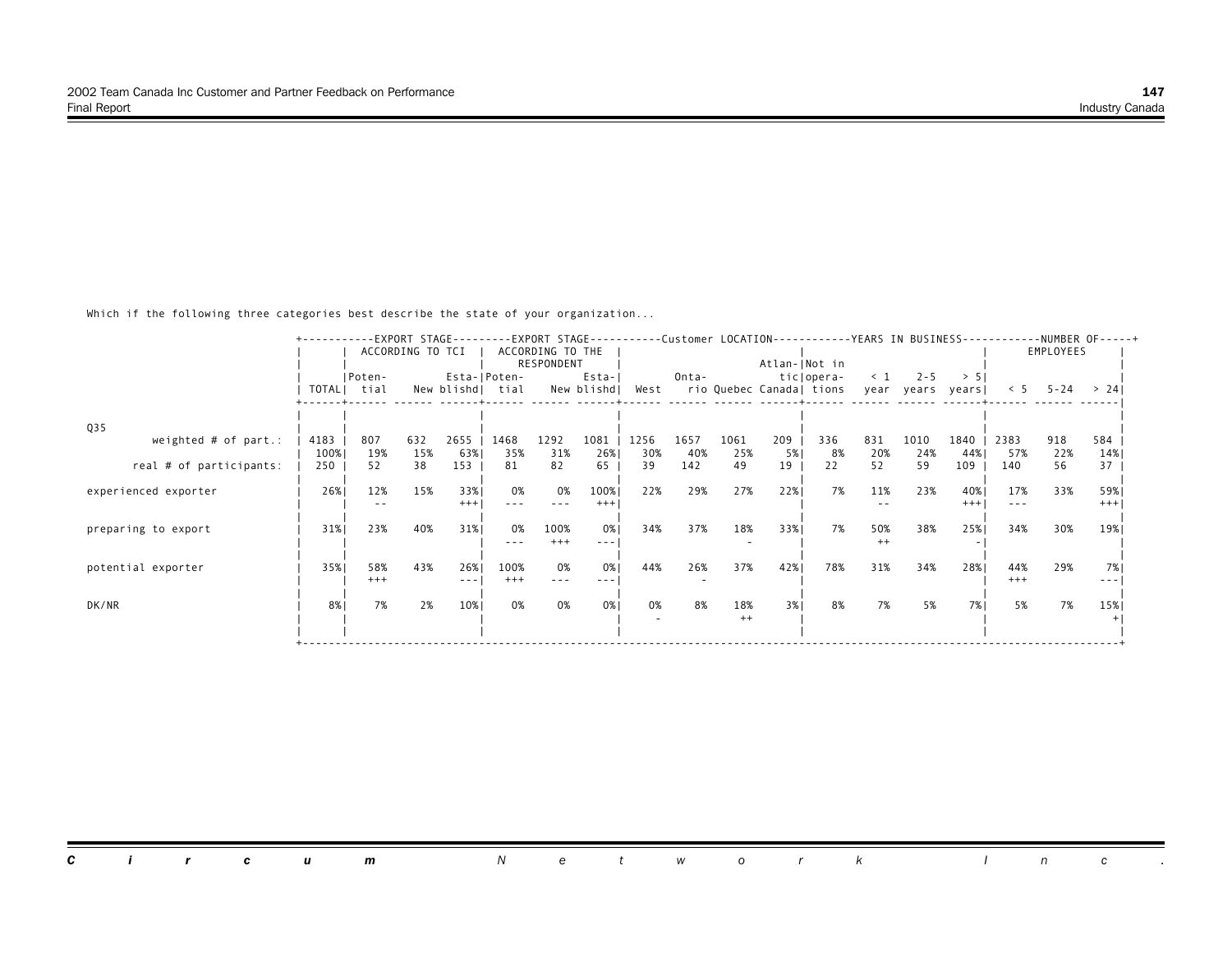Exporter type - according to the TCI agent

|                         |      |               |                  | -EXPORT STAGE-------- |                  |                  |              |      |       |      |     | -EXPORT STAGE----------Customer LOCATION-----------YEARS IN BUSINESS-----------NUMBER OF-----+ |          |                  |              |                                                                                                                                                                                                                                                                                                                                                                                                     |             |              |  |
|-------------------------|------|---------------|------------------|-----------------------|------------------|------------------|--------------|------|-------|------|-----|------------------------------------------------------------------------------------------------|----------|------------------|--------------|-----------------------------------------------------------------------------------------------------------------------------------------------------------------------------------------------------------------------------------------------------------------------------------------------------------------------------------------------------------------------------------------------------|-------------|--------------|--|
|                         |      |               | ACCORDING TO TCI |                       |                  | ACCORDING TO THE |              |      |       |      |     |                                                                                                |          |                  |              | EMPLOYEES                                                                                                                                                                                                                                                                                                                                                                                           |             |              |  |
|                         |      |               |                  |                       |                  | RESPONDENT       |              |      |       |      |     | Atlan- Not in                                                                                  |          |                  |              |                                                                                                                                                                                                                                                                                                                                                                                                     |             |              |  |
|                         |      | Poten-        |                  |                       | Esta-IPoten-     |                  | Esta-l       |      | Onta- |      |     | ticlopera-                                                                                     | $\leq 1$ | $2 - 5$          | > 51         |                                                                                                                                                                                                                                                                                                                                                                                                     |             |              |  |
|                         |      | TOTALI tial   |                  |                       | New blishd  tial |                  | New blishd   | West |       |      |     | rio Quebec Canadal tions                                                                       |          | year years years |              | < 5                                                                                                                                                                                                                                                                                                                                                                                                 | $5 - 24$    | >241         |  |
|                         |      |               |                  |                       |                  |                  |              |      |       |      |     |                                                                                                |          |                  |              |                                                                                                                                                                                                                                                                                                                                                                                                     |             |              |  |
| EXPTP                   |      |               |                  |                       |                  |                  |              |      |       |      |     |                                                                                                |          |                  |              |                                                                                                                                                                                                                                                                                                                                                                                                     |             |              |  |
| weighted $#$ of part.:  | 4183 | 807           | 632              | 2655                  | 1468             | 1292             | 1081         | 1256 | 1657  | 1061 | 209 | 336                                                                                            | 831      | 1010             | 1840         | 2383                                                                                                                                                                                                                                                                                                                                                                                                | 918         | 584          |  |
|                         | 100% | 19%           | 15%              | 63%                   | 35%              | 31%              | 26%          | 30%  | 40%   | 25%  | 5%  | 8%                                                                                             | 20%      | 24%              | 44%          | 57%                                                                                                                                                                                                                                                                                                                                                                                                 | 22%         | 14%          |  |
| real # of participants: | 250  | 52            | 38               | 153                   | 81               | 82               | 65           | 39   | 142   | 49   | 19  | 22                                                                                             | 52       | 59               | 109          | 140                                                                                                                                                                                                                                                                                                                                                                                                 | 56          | 37           |  |
|                         |      |               |                  |                       |                  |                  |              |      |       |      |     |                                                                                                |          |                  |              |                                                                                                                                                                                                                                                                                                                                                                                                     |             |              |  |
| Potential               | 19%  | 100%<br>$+++$ | 0%               | 0%                    | 32%<br>$+++$     | 14%              | 9%           | 15%  | 20%   | 20%  | 34% | 71%                                                                                            | 27%      | 6%               | 11%          | 25%<br>$++$                                                                                                                                                                                                                                                                                                                                                                                         | 12%         | 2%1          |  |
|                         |      |               |                  |                       |                  |                  |              |      |       |      |     |                                                                                                |          |                  |              |                                                                                                                                                                                                                                                                                                                                                                                                     |             |              |  |
| New                     | 15%  | 0%            | 100%             | 0%1                   | 19%              | 20%              | 8%           | 20%  | 22%   | 2%   | 0%1 | 7%                                                                                             | 18%      | 25%              | 11%          | 22%                                                                                                                                                                                                                                                                                                                                                                                                 | 6%          | 4%           |  |
|                         |      | $- - -$       | $+++$            | $- - -$               |                  |                  |              |      |       |      |     |                                                                                                |          |                  |              | $+++$                                                                                                                                                                                                                                                                                                                                                                                               |             |              |  |
|                         |      |               |                  |                       |                  |                  |              |      |       |      |     |                                                                                                |          |                  |              |                                                                                                                                                                                                                                                                                                                                                                                                     |             |              |  |
| Established             | 63%  | 0%            | 0%               | 100%<br>$+++$         | 47%<br>---       | 64%              | 81%<br>$+++$ | 65%  | 56%   | 76%  | 50% | 20%                                                                                            | 55%      | 66%              | 76%<br>$+++$ | 51%<br>$\frac{1}{2} \frac{1}{2} \frac{1}{2} \frac{1}{2} \frac{1}{2} \frac{1}{2} \frac{1}{2} \frac{1}{2} \frac{1}{2} \frac{1}{2} \frac{1}{2} \frac{1}{2} \frac{1}{2} \frac{1}{2} \frac{1}{2} \frac{1}{2} \frac{1}{2} \frac{1}{2} \frac{1}{2} \frac{1}{2} \frac{1}{2} \frac{1}{2} \frac{1}{2} \frac{1}{2} \frac{1}{2} \frac{1}{2} \frac{1}{2} \frac{1}{2} \frac{1}{2} \frac{1}{2} \frac{1}{2} \frac{$ | 80%<br>$++$ | 91%<br>$+++$ |  |
|                         |      |               |                  |                       |                  |                  |              |      |       |      |     |                                                                                                |          |                  |              |                                                                                                                                                                                                                                                                                                                                                                                                     |             |              |  |
| Others                  | 2%1  | 0%            | 0%               | 0%                    | 2%               | 2%               | 2%           | 0%   | 2%    | 2%   | 16% | 2%                                                                                             | 0%       | 3%               | 3%           | 2%                                                                                                                                                                                                                                                                                                                                                                                                  | 1%          | 3%1          |  |
|                         |      |               |                  |                       |                  |                  |              |      |       |      |     |                                                                                                |          |                  |              |                                                                                                                                                                                                                                                                                                                                                                                                     |             |              |  |
|                         |      |               |                  |                       |                  |                  |              |      |       |      |     |                                                                                                |          |                  |              |                                                                                                                                                                                                                                                                                                                                                                                                     |             |              |  |
|                         |      |               |                  |                       |                  |                  |              |      |       |      |     |                                                                                                |          |                  |              |                                                                                                                                                                                                                                                                                                                                                                                                     |             |              |  |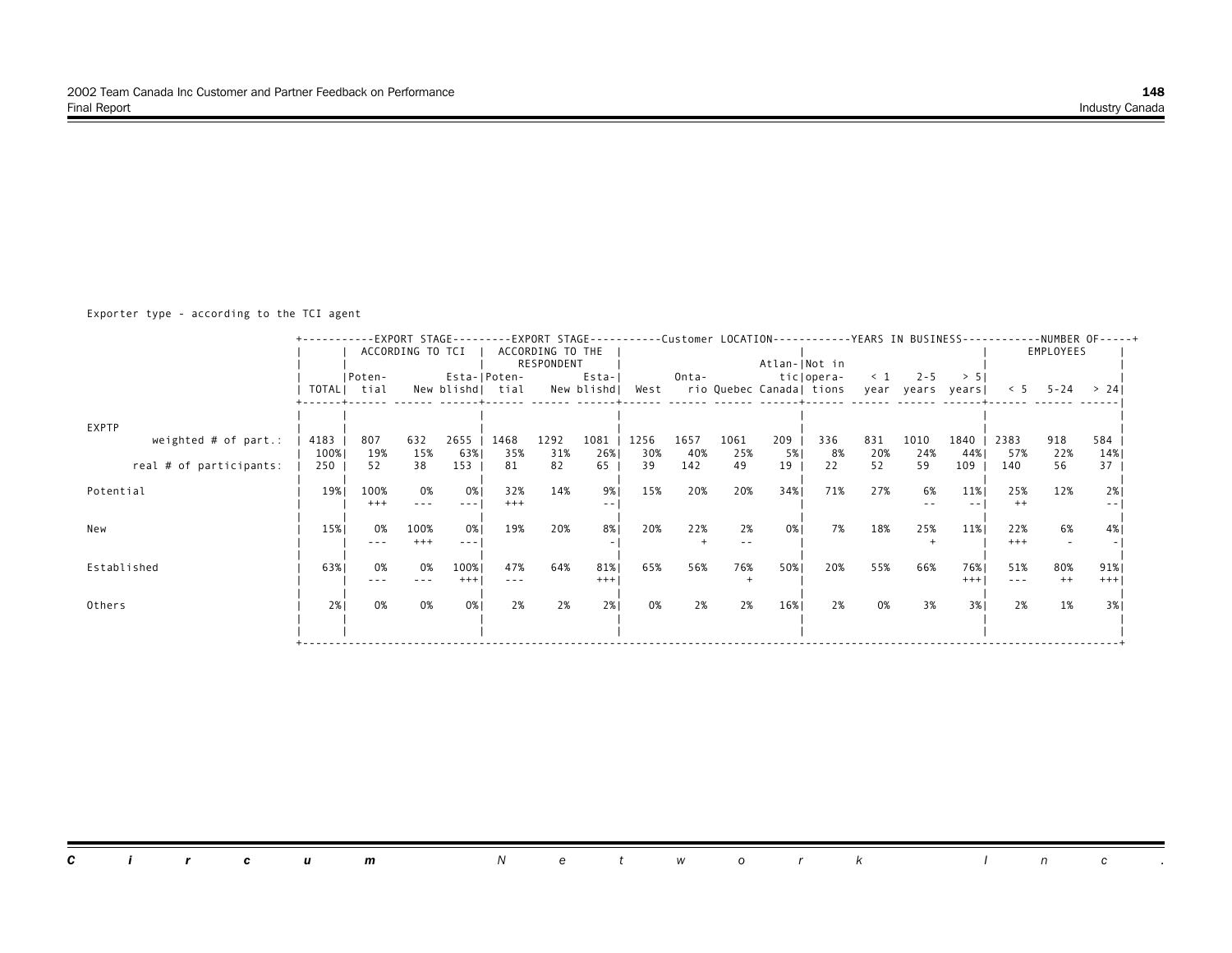In which province region of Canada are you located?

|                         |      |             |                  |      |                                   |                  |        |       |               |       |      | -EXPORT STAGE---------EXPORT STAGE----------Customer LOCATION-----------YEARS IN BUSINESS-----------NUMBER OF-----+ |          |         |      |      |                  |      |  |
|-------------------------|------|-------------|------------------|------|-----------------------------------|------------------|--------|-------|---------------|-------|------|---------------------------------------------------------------------------------------------------------------------|----------|---------|------|------|------------------|------|--|
|                         |      |             | ACCORDING TO TCI |      |                                   | ACCORDING TO THE |        |       |               |       |      |                                                                                                                     |          |         |      |      | EMPLOYEES        |      |  |
|                         |      |             |                  |      |                                   | RESPONDENT       |        |       | Atlan- Not in |       |      |                                                                                                                     |          |         |      |      |                  |      |  |
|                         |      | Poten-      |                  |      | Esta- Poten-                      |                  | Esta-  |       | Onta-         |       |      | tic opera-                                                                                                          | $\leq 1$ | $2 - 5$ | > 51 |      |                  |      |  |
|                         |      | TOTALI tial |                  |      | New blishd  tial New blishd  West |                  |        |       |               |       |      | rio Quebec Canada  tions year years years                                                                           |          |         |      |      | $< 5$ 5-24 > 241 |      |  |
|                         |      |             |                  |      |                                   |                  |        |       |               |       |      |                                                                                                                     |          |         |      |      |                  |      |  |
|                         |      |             |                  |      |                                   |                  |        |       |               |       |      |                                                                                                                     |          |         |      |      |                  |      |  |
| Q36                     |      |             |                  |      |                                   |                  |        |       |               |       |      |                                                                                                                     |          |         |      |      |                  |      |  |
| weighted $#$ of part.:  | 4183 | 807         | 632              | 2655 | 1468                              | 1292             | $1081$ | 1256  | 1657          | 1061  | 209  | 336                                                                                                                 | 831      | 1010    | 1840 | 2383 | 918              | 584  |  |
|                         | 100% | 19%         | 15%              | 63%  | 35%                               | 31%              | 26%    | 30%   | 40%           | 25%   | 5%   | 8%                                                                                                                  | 20%      | 24%     | 44%  | 57%  | 22%              | 14%  |  |
| real # of participants: | 250  | 52          | 38               | 153  | 81                                | 82               | 65     | 39    | 142           | 49    | 19   | 22                                                                                                                  | 52       | 59      | 109  | 140  | 56               | 37   |  |
|                         |      |             |                  |      |                                   |                  |        |       |               |       |      |                                                                                                                     |          |         |      |      |                  |      |  |
| Atlantic Canada         | 5%   | 9%          | 0%               | 4%   | 6%                                | 5%               | 4%     | 0%    | 0%            | 0%    | 100% | 6%                                                                                                                  | 7%       | 6%      | 3%   | 2%   | 10%              | 9%1  |  |
|                         |      |             |                  |      |                                   |                  |        |       |               |       |      |                                                                                                                     |          |         |      |      |                  |      |  |
|                         |      |             |                  |      |                                   |                  |        |       |               |       |      |                                                                                                                     |          |         |      |      |                  |      |  |
| Quebec                  | 25%  | 27%         | 3%               | 30%  | 27%                               | 15%              | 26%    | 0%    | 0%            | 100%  | 0%   | 39%                                                                                                                 | 23%      | 21%     | 27%  | 23%  | 28%              | 30%  |  |
|                         |      |             | $\frac{1}{2}$    |      |                                   |                  |        |       |               | $+++$ |      |                                                                                                                     |          |         |      |      |                  |      |  |
|                         |      |             |                  |      |                                   |                  |        |       |               |       |      |                                                                                                                     |          |         |      |      |                  |      |  |
| Ontario                 | 40%  | 41%         | 57%              | 35%1 | 29%                               | 47%              | 44%    | 0%    | 100%          | 0%    | 0%   | 35%                                                                                                                 | 42%      | 42%     | 39%  | 40%  | 42%              | 38%  |  |
|                         |      |             |                  |      |                                   |                  |        |       | $+++$         | ---   |      |                                                                                                                     |          |         |      |      |                  |      |  |
|                         |      |             |                  |      |                                   |                  |        |       |               |       |      |                                                                                                                     |          |         |      |      |                  |      |  |
| West                    | 30%  | 24%         | 39%              | 31%  | 38%                               | 33%              | 25%    | 100%  | 0%            | 0%    | 0%   | 21%                                                                                                                 | 27%      | 31%     | 31%  | 35%  | 20%              | 23%  |  |
|                         |      |             |                  |      |                                   |                  |        | $+++$ | $- - -$       |       |      |                                                                                                                     |          |         |      |      |                  |      |  |
|                         |      |             |                  |      |                                   |                  |        |       |               |       |      |                                                                                                                     |          |         |      |      |                  |      |  |
| DK/NR                   | 0%   | 0%          | 0%               | 0%   | 0%                                | 0%               | 0%     | 0%    | 0%            | 0%    | 0%   | 0%                                                                                                                  | 0%       | 0%      | 0%   | 0%   | 0%               | 0% I |  |
|                         |      |             |                  |      |                                   |                  |        |       |               |       |      |                                                                                                                     |          |         |      |      |                  |      |  |
|                         |      |             |                  |      |                                   |                  |        |       |               |       |      |                                                                                                                     |          |         |      |      |                  |      |  |
|                         |      |             |                  |      |                                   |                  |        |       |               |       |      |                                                                                                                     |          |         |      |      |                  |      |  |